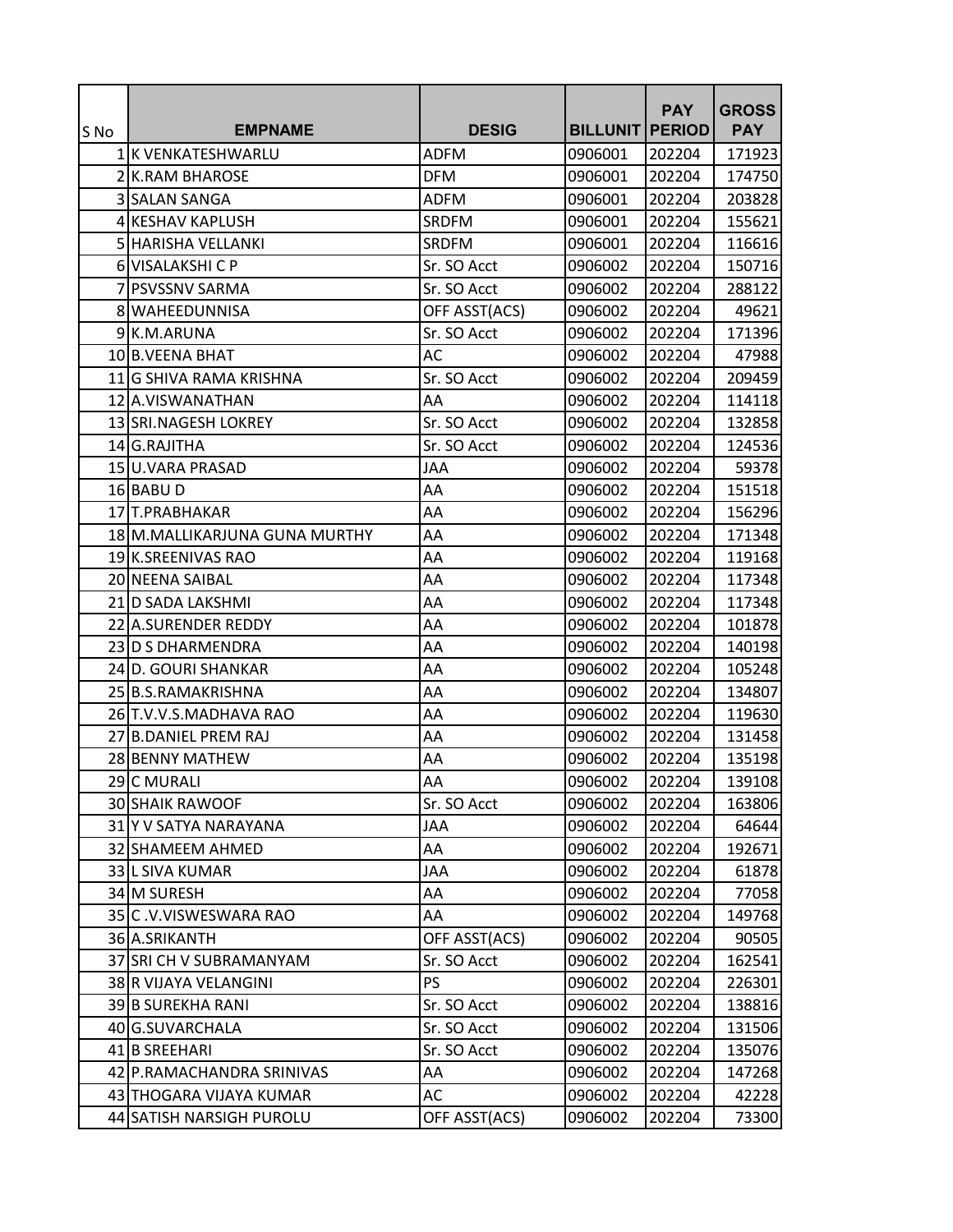| 45 PALLA SIVA KUMAR         | TEMPORARY STATU 10906002 |         | 202204 | 34642  |
|-----------------------------|--------------------------|---------|--------|--------|
| 46 SRUTHI VINOD             | AC                       | 0906002 | 202204 | 36779  |
| 47 YARADLA VAISHNAVI REDDY  | JAA                      | 0906002 | 202204 | 56318  |
| 48 HARIKRISHNA              | CH.DMS                   | 0906050 | 202204 | 81478  |
| 49 K.MOHAN                  | PRIV.SECY-II             | 0906050 | 202204 | 135648 |
| 50 K. S. S. M. PRASAD       | Ch.OS                    | 0906050 | 202204 | 196228 |
| 51 B CHIRANJEEVI RAO        | <b>OS</b>                | 0906050 | 202204 | 110888 |
| 52 A SATYAM                 | <b>DMS</b>               | 0906050 | 202204 | 75328  |
| 53 Y CHAKRAVARTHY GOUD      | Ch.OS                    | 0906050 | 202204 | 124148 |
| 54 BHOPAL                   | <b>KHALASI</b>           | 0906050 | 202204 | 66518  |
| 55 DANGETI NARSIMHA         | Ch.OS                    | 0906050 | 202204 | 160528 |
| 56 T.VENKATA KRISHNA PRASAD | <b>STENO</b>             | 0906050 | 202204 | 90998  |
| 57 S PADMA RANI             | GEN.ASST(GA)             | 0906050 | 202204 | 56771  |
| 58 S.HARI KRISHNA           | <b>DMS</b>               | 0906050 | 202204 | 56570  |
| 59 KURMAMMA                 | <b>HELPER STORE</b>      | 0906050 | 202204 | 62888  |
| 60 S.RAHUL                  | <b>DMS</b>               | 0906050 | 202204 | 77132  |
| 61 G.SAI CHARAN             | <b>STENO</b>             | 0906050 | 202204 | 76888  |
| 62 SUSHANT TIRKEY           | <b>OS</b>                | 0906050 | 202204 | 168179 |
| 63 T S V SURYA PRAKASH      | <b>OS</b>                | 0906050 | 202204 | 120748 |
| 64 ACHAT PREM KUMAR MENON   | CMPLN. INSP.             | 0906050 | 202204 | 117348 |
| 65 CH.N.S.V.MEHER KUMAR     | Ch.OS                    | 0906050 | 202204 | 155938 |
| 66 B K NAVEEN KUMAR         | GEN.ASST(GA)             | 0906050 | 202204 | 64648  |
| 67 SHAIK ISMAIL             | <b>OS</b>                | 0906050 | 202204 | 86868  |
| 68 D.ABDUL KALAM            | <b>TRACK MNTR-III</b>    | 0906050 | 202204 | 40021  |
| 69 SHAIK MASTAN BASHA       | Ch.DMS                   | 0906050 | 202204 | 190618 |
| 70 GANGA SRIKISHAN V        | Ch.OS                    | 0906050 | 202204 | 131458 |
| 71 SAMPATH K                | <b>B.PEON</b>            | 0906050 | 202204 | 37459  |
| 72 SHAKAMURI KOTESWARARAO   | JE(MECH)                 | 0906050 | 202204 | 77058  |
| 73 S SUGI                   | <b>KHALASI HELPER</b>    | 0906050 | 202204 | 36125  |
| 74 P. VENKATA VIJAY KUMAR   | <b>B.PEON</b>            | 0906050 | 202204 | 36439  |
| 75 AKKEPALLY ANVESH         | <b>DMS</b>               | 0906050 | 202204 | 75788  |
| 76 PARIPALLY SWAMY          | <b>B.PEON</b>            | 0906050 | 202204 | 53836  |
| 77 HIMANSHU KUMAR           | <b>B.PEON</b>            | 0906050 | 202204 | 30958  |
| 78 M.KOTESWARA RAO          | <b>ADRM</b>              | 0906051 | 202204 | 239946 |
| 79 M.BASAVARAJ              | STN.DIRECTOR             | 0906051 | 202204 | 207146 |
| 80 HEMSINGH BANOTH          | <b>ADRM</b>              | 0906051 | 202204 | 281860 |
| 81 K.GANESH                 | PS TO DRM                | 0906051 | 202204 | 147136 |
| 82 BHIMI REDDY R KRISHNA    | <b>ADRM</b>              | 0906051 | 202204 | 262416 |
| 83 SHARAT S CHANDRAYAN      | <b>DRM</b>               | 0906051 | 202204 | 294198 |
| 84 AJAY KUMAR RANJAN        | Sr. DMM                  | 0906051 | 202204 | 215458 |
| 85 M.VIJAYA KUMAR           | HM(GAZ)                  | 0906077 | 202204 | 163796 |
| 86 K VINOD KUMARI           | HM(GAZ)                  | 0906077 | 202204 | 168386 |
| 87 PATHKALA RAJ KUMAR       | Sr. DCM                  | 0906131 | 202204 | 189333 |
| 88 V.JOHN BENHUR            | <b>ACM</b>               | 0906131 | 202204 | 132706 |
| 89 U.JANARDHAN              | <b>DCM</b>               | 0906131 | 202204 | 174396 |
| 90 ASMA NOOR BEGUM          | <b>CCRC</b>              | 0906132 | 202204 | 48555  |
| 91 SREEDHARA VIJAY          | SR.CCRC                  | 0906132 | 202204 | 73072  |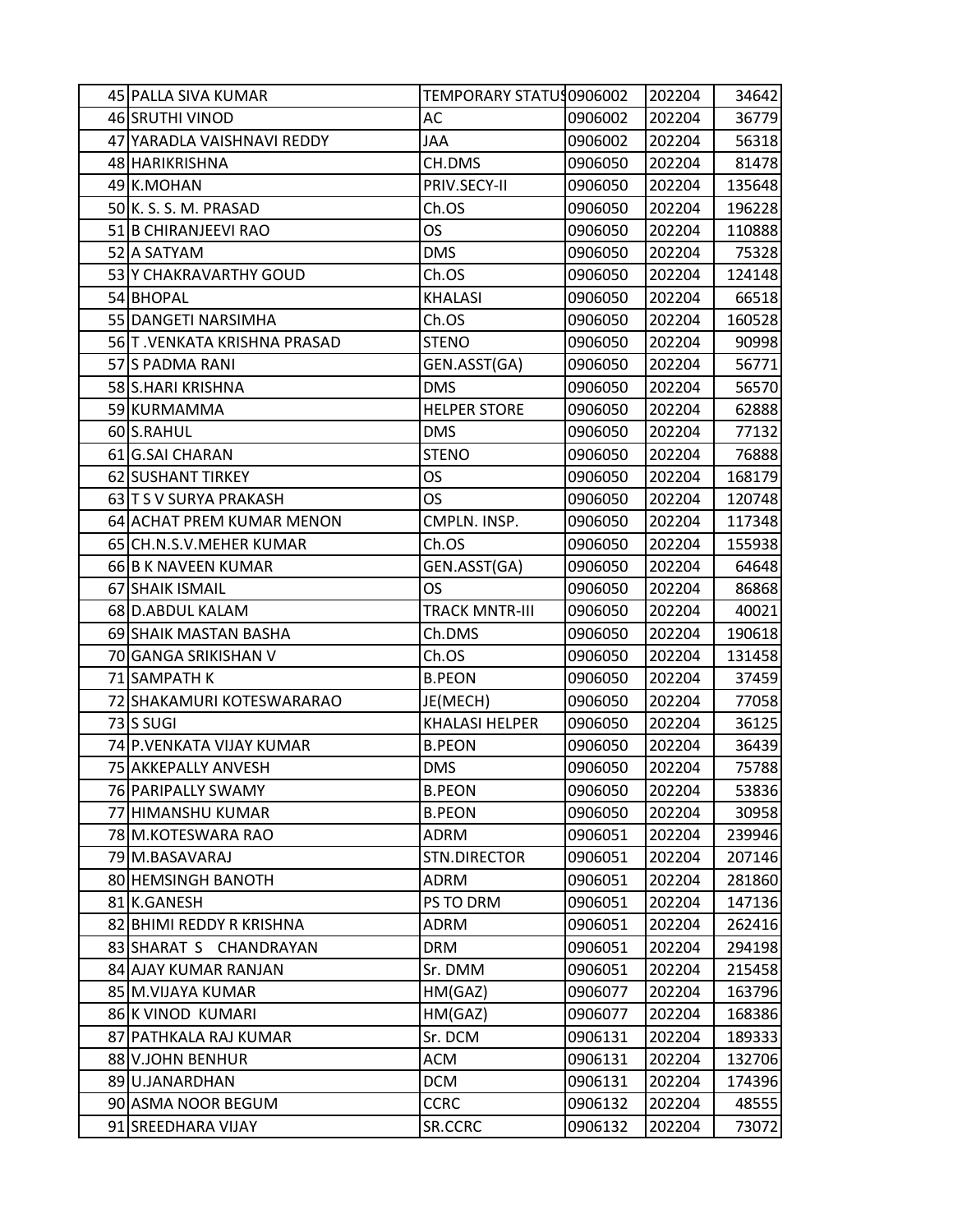| 92 MEDISETTI BHARAGAVARAMUL | Sr.COML.CLERK           | 0906132 | 202204 | 55610  |
|-----------------------------|-------------------------|---------|--------|--------|
| 93 SYED MINHAJUDDIN         | OS                      | 0906132 | 202204 | 83688  |
| 94 MD. ARSHAD               | RS.                     | 0906132 | 202204 | 88448  |
| 95 G BALAKRISHNA            | SR.TE                   | 0906132 | 202204 | 59911  |
| 96 K BIKSHAPATHI            | SR.TE                   | 0906132 | 202204 | 101635 |
| 97 J MOHAN BABU             | COML.CLERK              | 0906132 | 202204 | 86068  |
| 98 A DEEPIKA                | Sr.COML.CLERK           | 0906132 | 202204 | 56623  |
| 99 G M KEZIA RANI           | <b>RS</b>               | 0906132 | 202204 | 100006 |
| 100 S.B.RAVI TEJA           | Sr.COML.CLERK           | 0906132 | 202204 | 49478  |
| 101 ARVIND KUMAR YADAV      | Sr.COML.CLERK           | 0906132 | 202204 | 53500  |
| 102 B.D. VINOD KUMAR        | CAT. INSP.              | 0906132 | 202204 | 79916  |
| 103 K SREELATHA             | COML.CLERK              | 0906132 | 202204 | 60238  |
| 104 S.SRINIVAS              | COML.CLERK              | 0906132 | 202204 | 61936  |
| 105 M. RAMESH               | CCC                     | 0906132 | 202204 | 56972  |
| 106 G. VIVEKANAND           | Sr.COML.CLERK           | 0906132 | 202204 | 59726  |
| 107 SHAIK AKBAR BASHA       | CH.CCRC                 | 0906132 | 202204 | 63092  |
| 108 K DILIP KUMAR           | CCC                     | 0906132 | 202204 | 66555  |
| 109 B MANJULA               | CCC                     | 0906132 | 202204 | 76370  |
| 110 SD MUNEER AHMED         | <b>CCS</b>              | 0906132 | 202204 | 95012  |
| 111 C VENKATESH             | <b>CNL</b>              | 0906132 | 202204 | 88858  |
| 112 G KISHORE               | COMMERCIAL SUPE 0906132 |         | 202204 | 102508 |
| 113 N SHAMBU LINGAM         | CCS                     | 0906132 | 202204 | 108458 |
| 114 P RAMA DEVI             | CCS                     | 0906132 | 202204 | 92276  |
| 115 P MADHAVI               | CCC                     | 0906132 | 202204 | 75018  |
| 116 A.PRASANNA              | CCS                     | 0906132 | 202204 | 102508 |
| 117 A INDUMATHI             | CCS                     | 0906132 | 202204 | 105398 |
| 118 T.MUNIRAJ               | RS                      | 0906132 | 202204 | 108458 |
| 119 T SREE VIDYA            | Sr.COML.CLERK           | 0906132 | 202204 | 69698  |
| 120 LAM SUNNY SWAROOP       | COML.CLERK              | 0906132 | 202204 | 85632  |
| 121 T LAXMAN                | <b>ECRC</b>             | 0906132 | 202204 | 78516  |
| 122 SHAIK NOORJAHAN         | <b>ECRC</b>             | 0906132 | 202204 | 89576  |
| 123 A JANAKIRAMAIAH         | <b>ECRC</b>             | 0906132 | 202204 | 97424  |
| 124 G SRIDHAR               | CCC                     | 0906132 | 202204 | 104768 |
| 125 S R SUNIL KUMAR         | <b>CNL</b>              | 0906132 | 202204 | 84318  |
| 126 BUPIN YADAV             | <b>RS</b>               | 0906132 | 202204 | 91628  |
| 127 A. PAVAN KUMAR          | CH.CCRC                 | 0906132 | 202204 | 56232  |
| 128 T VIJAYA LAKSHMI        | <b>RS</b>               | 0906132 | 202204 | 117978 |
| 129 T.I.MOHIUDDIN KHAN      | C.S.                    | 0906132 | 202204 | 109604 |
| 130 V.SURYAKANTHAM          | <b>ECRC</b>             | 0906132 | 202204 | 102508 |
| 131 SYED.AZIZ AHMED         | <b>ECRC</b>             | 0906132 | 202204 | 102508 |
| 132 M RAJITHA               | COML.CLERK              | 0906132 | 202204 | 64550  |
| 133 GANESH POODARI          | TTI                     | 0906132 | 202204 | 92284  |
| 134 D. VENKATA REDDY        | CH.CCRC                 | 0906132 | 202204 | 161158 |
| 135 NURJAHAN                | COML.CLERK              | 0906132 | 202204 | 72133  |
| 136 D VENKATESHWARAMMA      | CCC                     | 0906132 | 202204 | 61770  |
| 137 CHIVUKULA AJAY BABU     | <b>RS</b>               | 0906132 | 202204 | 98988  |
| 138 A.V. TARAKARAM          | <b>RS</b>               | 0906132 | 202204 | 77688  |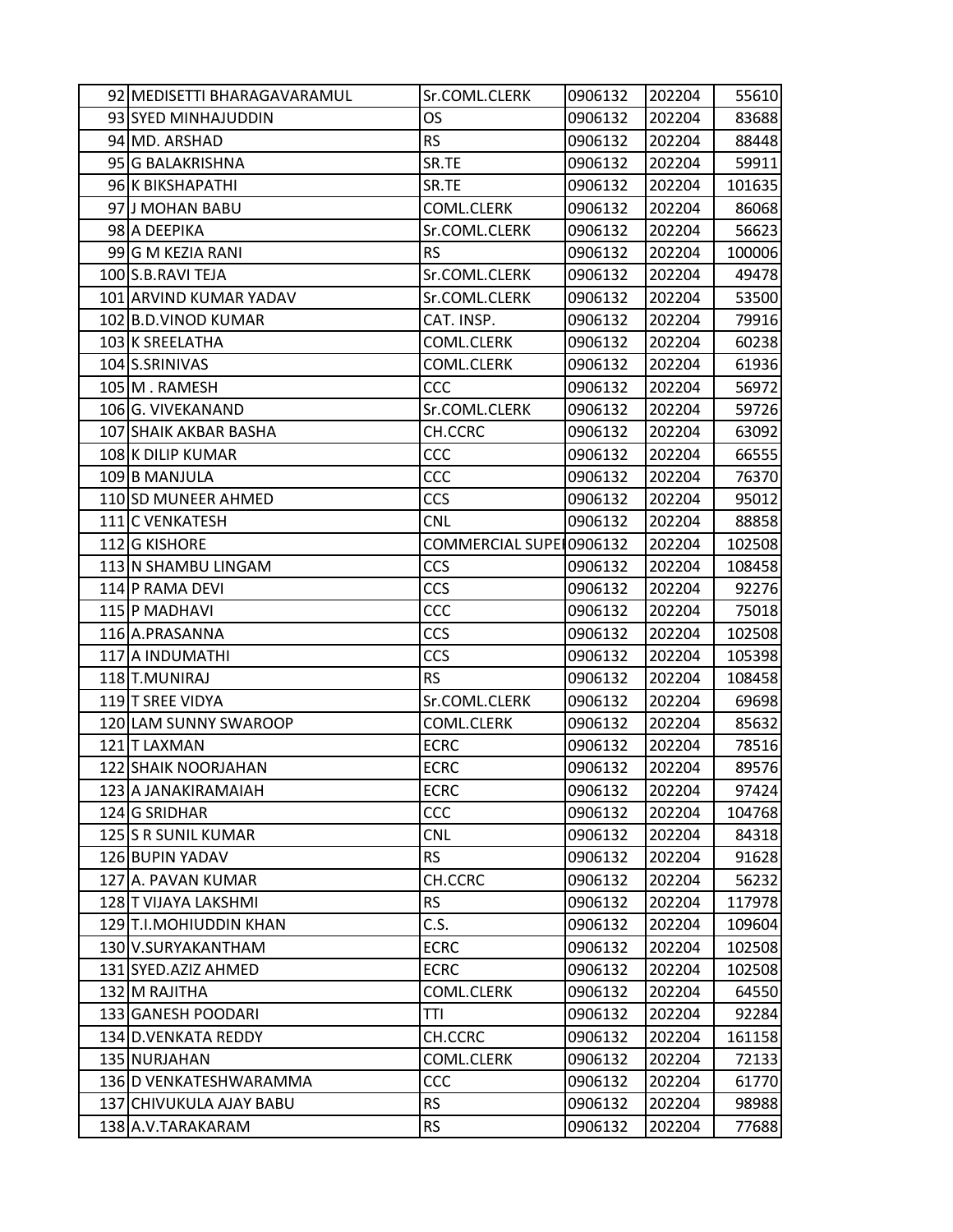| 139 ROMANA SALEEM       | Ch.OS                | 0906132 | 202204 | 127718 |
|-------------------------|----------------------|---------|--------|--------|
| 140 R.JAYAKUMAR         | Ch.COML.INSP.        | 0906132 | 202204 | 108458 |
| 141 NASREEN SULTHANA    | CCC                  | 0906132 | 202204 | 75024  |
| 142 S.KRUPAKAR          | TTI                  | 0906132 | 202204 | 102574 |
| 143 B MUNNAJI RAO       | COML. INSP.          | 0906132 | 202204 | 93924  |
| 144 MD M A KHAN         | <b>TTE</b>           | 0906132 | 202204 | 104644 |
| 145 ZAREENA BANU        | <b>CCS</b>           | 0906132 | 202204 | 99618  |
| 146 A DURGA RAJU        | C.S.                 | 0906132 | 202204 | 89224  |
| 147 B.DAYAL MEENA       | <b>CRS</b>           | 0906132 | 202204 | 99618  |
| 148 KULLAYAPPA          | COML.CLERK           | 0906132 | 202204 | 77797  |
| 149 P VENKATARAMANA     | <b>CNL</b>           | 0906132 | 202204 | 128348 |
| 150 M.RAMANA REDDY      | PORTER(COML)         | 0906132 | 202204 | 54245  |
| 151 T D G SHANKAR RAO   | Sr. CLERK            | 0906132 | 202204 | 73768  |
| 152 R.M.JANAKI          | <b>COML.CLERK</b>    | 0906132 | 202204 | 86504  |
| 153 R MEENA             | COML.CLERK           | 0906132 | 202204 | 86698  |
| 154 K.MANDAKINI         | <b>ECRC</b>          | 0906132 | 202204 | 86698  |
| 155 M SURESH BABU       | COML. INSP.          | 0906132 | 202204 | 139738 |
| 156 M. MANI             | CCC                  | 0906132 | 202204 | 80254  |
| 157 K V VEENA           | <b>ECRC</b>          | 0906132 | 202204 | 71568  |
| 158 S L UDAY KUMAR      | <b>COML.CLERK</b>    | 0906132 | 202204 | 82223  |
| 159 B.SWETHA            | CCC                  | 0906132 | 202204 | 82316  |
| 160 HABIBULLA KHADRI    | Ch.COML.INSP.        | 0906132 | 202204 | 101878 |
| 161 DEEPALI BHATNAGAR   | <b>CRS</b>           | 0906132 | 202204 | 128348 |
| 162 MIRZA RAFATH BAIG   | <b>CRS</b>           | 0906132 | 202204 | 117978 |
| 163 M.A SALAM           | <b>CCRC</b>          | 0906132 | 202204 | 61293  |
| 164 B SUVARNA RAJU      | OS.                  | 0906132 | 202204 | 99528  |
| 165 S SESHU LATHA       | Sr. CLERK            | 0906132 | 202204 | 86068  |
| 166 G PRABHAKARA RAO    | Ch.OS                | 0906132 | 202204 | 142726 |
| 167 A VENKATESULU       | <b>CTI</b>           | 0906132 | 202204 | 115446 |
| 168 M.KARNA KUMARI      | TTI                  | 0906132 | 202204 | 76919  |
| 169J. ANUSHA            | CCC                  | 0906132 | 202204 | 73608  |
| 170 K.BALAMANI          | CCC                  | 0906132 | 202204 | 72559  |
| 171 D.RAVI KIRAN        | CCC                  | 0906132 | 202204 | 65046  |
| 172 D. T. NIMJEE        | <b>CNL</b>           | 0906132 | 202204 | 135828 |
| 173 C VENKATESWAR RAO   | <b>CTI</b>           | 0906132 | 202204 | 107836 |
| 174 K VICRAMAN          | CTI                  | 0906132 | 202204 | 125492 |
| 175 C AJITHKUMAR        | Sr. CLERK            | 0906132 | 202204 | 77908  |
| 176 R.LALITHA           | <b>GEN ASST(COM)</b> | 0906132 | 202204 | 72808  |
| 177 VVS JAGADISHWAR RAO | CCC                  | 0906132 | 202204 | 78325  |
| 178 PREM PAL            | CH.CCRC              | 0906132 | 202204 | 64869  |
| 179S A MUKTHAR          | CCC                  | 0906132 | 202204 | 71076  |
| 180 K.PRABHAKAR         | CCC                  | 0906132 | 202204 | 66635  |
| 181 T.VEERASHAM         | <b>CCS</b>           | 0906132 | 202204 | 108458 |
| 182 S VENKATAPPA        | C.S.                 | 0906132 | 202204 | 79852  |
| 183 DEEPAK DEVDASS      | CCC                  | 0906132 | 202204 | 79838  |
| 184 S.RAGHAVENDRA       | COML.CLERK           | 0906132 | 202204 | 59546  |
| 185 M A NAHEEDKHADAR    | CH.CCRC              | 0906132 | 202204 | 65904  |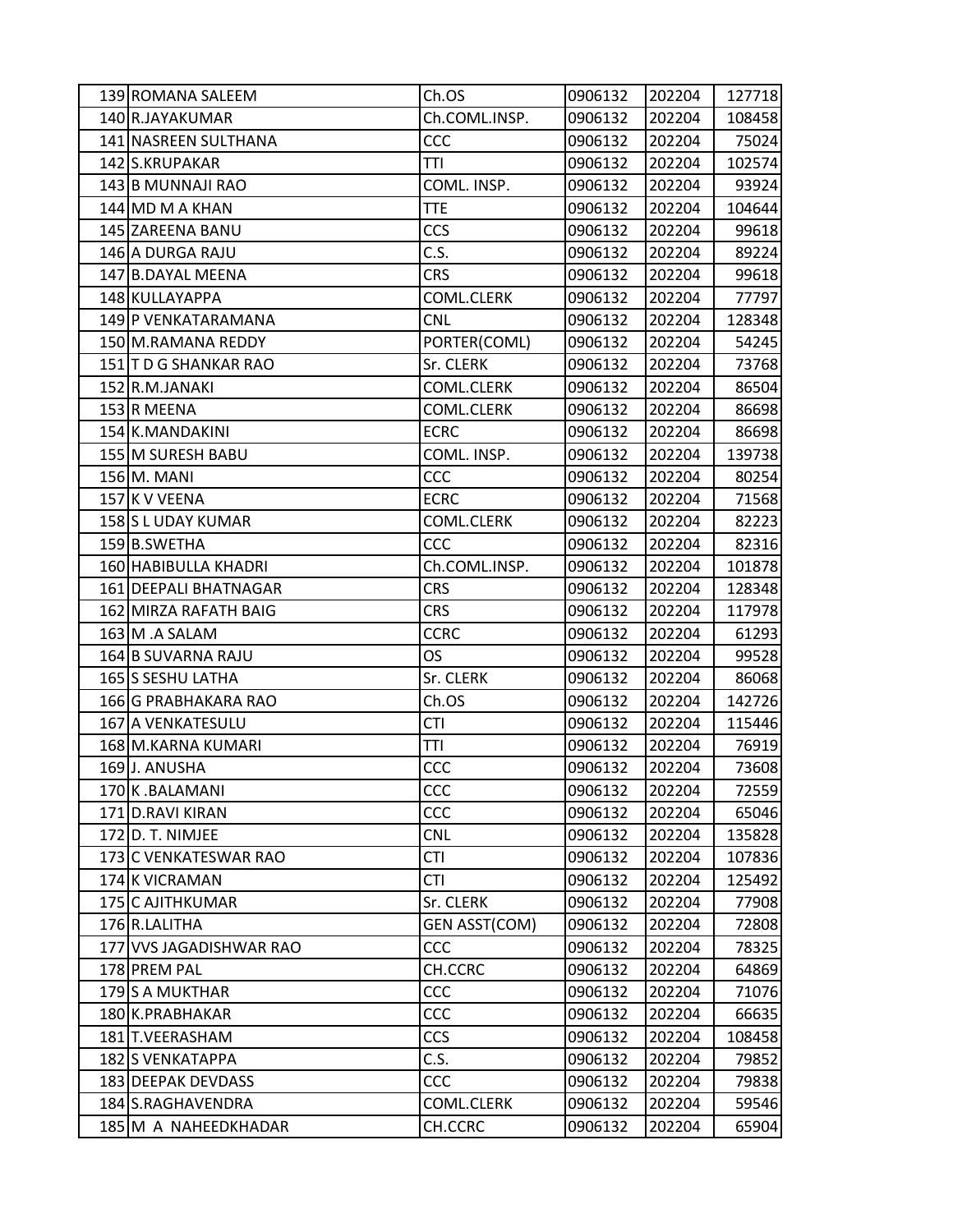| 186 SK ARIFIRFANI         | COML.CLERK           | 0906132 | 202204 | 54221  |
|---------------------------|----------------------|---------|--------|--------|
| 187 CH.AMROSE             | CAT. INSP.           | 0906132 | 202204 | 136066 |
| 188 VENKATESWARLU D       | <b>OS</b>            | 0906132 | 202204 | 116036 |
| 189 RASHEEDA              | Ch.COML.INSP.        | 0906132 | 202204 | 87145  |
| 190 T VEERANARAYANA       | CS                   | 0906132 | 202204 | 113606 |
| 191G.SRIVANI              | CCC                  | 0906132 | 202204 | 73646  |
| 192 B.PRANITA KUMARI      | <b>CCS</b>           | 0906132 | 202204 | 90998  |
| 193 D SRINIVAS            | CCC                  | 0906132 | 202204 | 73692  |
| 194 B GURU PRASADA RAO    | CCC                  | 0906132 | 202204 | 84318  |
| 195 R.GIREESH             | CCC                  | 0906132 | 202204 | 70512  |
| 196 G VENKATESH           | Sr.COML.CLERK        | 0906132 | 202204 | 57911  |
| 197 RUTH NIRMALA          | Sr.COML.CLERK        | 0906132 | 202204 | 63044  |
| 198 M.SHASHAVALI          | COML.CLERK           | 0906132 | 202204 | 69807  |
| 199 G RAJESHWARI          | Ch.OS                | 0906132 | 202204 | 146828 |
| 200 V.SANTOSH             | <b>CCRC</b>          | 0906132 | 202204 | 65254  |
| 201 G SRINIVAS            | CH.CCRC              | 0906132 | 202204 | 82108  |
| 202 G.ANAND               | <b>CCS</b>           | 0906132 | 202204 | 118174 |
| 203 T. RANGANATH          | COML.CLERK           | 0906132 | 202204 | 112828 |
| 204 MALLAMMA              | <b>WATERMAN</b>      | 0906132 | 202204 | 48718  |
| 205 N.M.SANTOSH KUMAR     | CCS(BOOKING)         | 0906132 | 202204 | 84046  |
| 206 YADAGIRI A            | <b>CTI</b>           | 0906132 | 202204 | 123409 |
| 207 G MAHESH KUMAR        | <b>RS</b>            | 0906132 | 202204 | 63852  |
| 208 M A FAREED            | SR.CCRC              | 0906132 | 202204 | 77168  |
| 209 ROKKAM RAVI KUMAR     | <b>OS</b>            | 0906132 | 202204 | 127718 |
| 210 K SANJAY KUMAR        | Ch.OS                | 0906132 | 202204 | 169878 |
| 211 G VINAYA KUMARI       | <b>GEN ASST(COM)</b> | 0906132 | 202204 | 66518  |
| 212 APARANJI S            | <b>GEN ASST(COM)</b> | 0906132 | 202204 | 62948  |
| 213 K ANJAIAH             | <b>CS</b>            | 0906132 | 202204 | 69270  |
| 214 BALLI RAVEENDRA       | Ch.OS                | 0906132 | 202204 | 120748 |
| 215 S KURMAIAH            | CC(BOOKING)          | 0906132 | 202204 | 76173  |
| 216 S MADHU BABU          | <b>CS</b>            | 0906132 | 202204 | 98708  |
| 217 E KRISHNAMURTHY       | <b>COML.CLERK</b>    | 0906132 | 202204 | 86698  |
| 218 SYED TAJAMUL HUSSAIN  | TTI                  | 0906132 | 202204 | 108596 |
| 219 MD.JAFFAR             | <b>TTI</b>           | 0906132 | 202204 | 96084  |
| 220 G.V. NAVANEETHA       | CCC                  | 0906132 | 202204 | 75212  |
| 221 BALAVARDHAN           | COML.CLERK           | 0906132 | 202204 | 62806  |
| 222 GEORGE ALPHRET GURIA  | COML.CLERK           | 0906132 | 202204 | 64113  |
| 223 VINOLIA PAULINE       | <b>OS</b>            | 0906132 | 202204 | 104768 |
| 224 V ANNAPURNA           | CS                   | 0906132 | 202204 | 84156  |
| 225 RANJEET KUMAR         | <b>CCRC</b>          | 0906132 | 202204 | 42805  |
| 226 K.V.R.SAILENDRA KUMAR | Ch.COML.INSP.        | 0906132 | 202204 | 94078  |
| 227 A TONY JOHNSON        | Sr.COML.CLERK        | 0906132 | 202204 | 58315  |
| 228 K.PRAKASH             | TTI                  | 0906132 | 202204 | 105524 |
| 229 JACQUELINE FRANCIS    | COML.CLERK           | 0906132 | 202204 | 60263  |
| 230 K. PAVAN KUMAR        | <b>ECRC</b>          | 0906132 | 202204 | 94178  |
| 231 B.RAVI KUMAR          | CS                   | 0906132 | 202204 | 103089 |
| 232 R VINODKUMAR          | Sr.COML.CLERK        | 0906132 | 202204 | 62904  |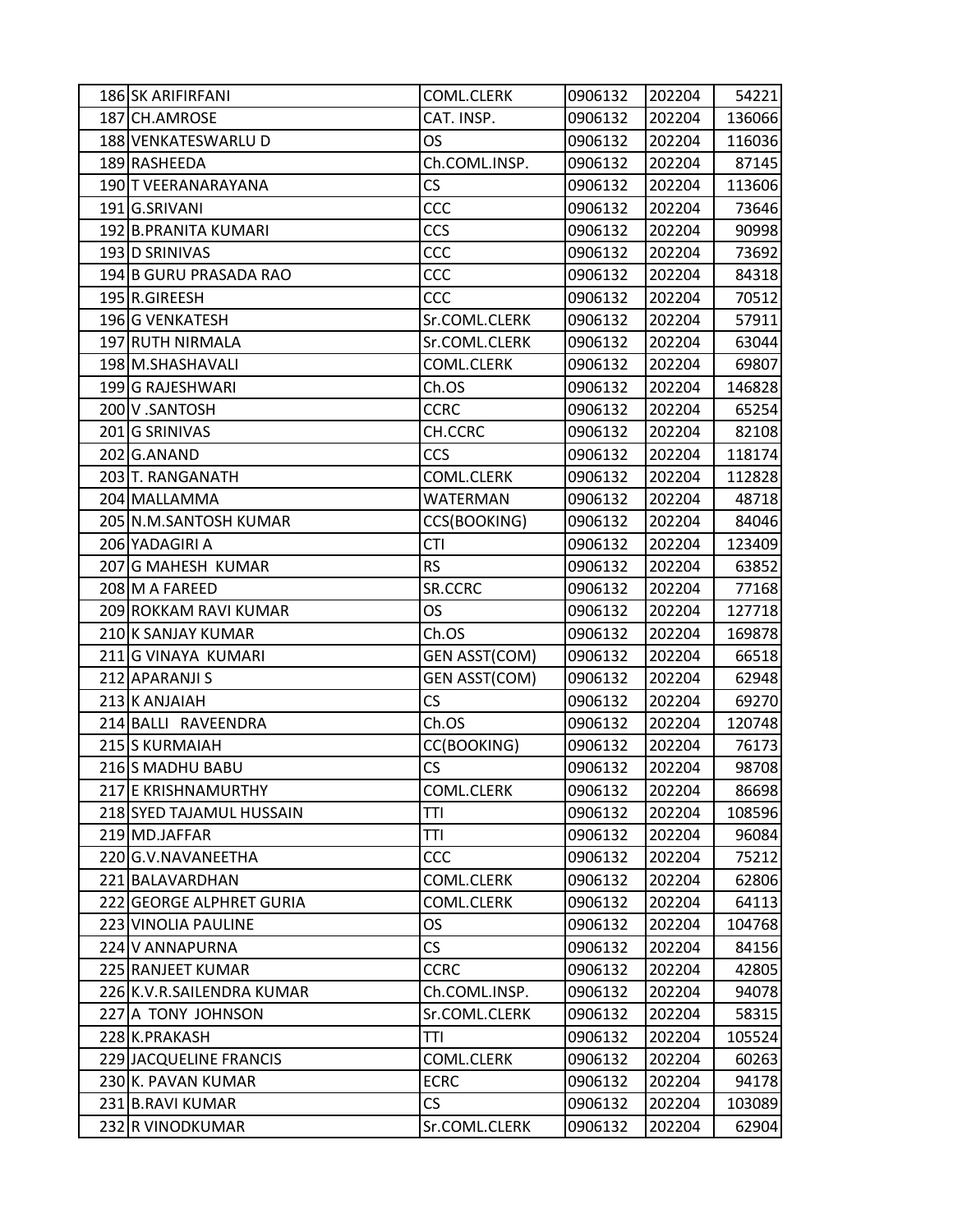| 233 M.RAMAN KUMAR               | <b>RS</b>               | 0906132 | 202204 | 84318  |
|---------------------------------|-------------------------|---------|--------|--------|
| 234 K.SRINIVASULU               | <b>CCS</b>              | 0906132 | 202204 | 95012  |
| 235 C N MADHAV                  | COMMERCIAL SUPE 0906132 |         | 202204 | 108458 |
| 236 Y PRADEEP                   | <b>JR CLERK</b>         | 0906132 | 202204 | 47047  |
| 237 K. NARESH                   | Sr.COML.CLERK           | 0906132 | 202204 | 59726  |
| 238 K.VARALAXMI                 | CH.CCRC                 | 0906132 | 202204 | 58684  |
| 239 K.SWATHI                    | CH.CCRC                 | 0906132 | 202204 | 59312  |
| 240 M.BHARGAVI                  | CH.CCRC                 | 0906132 | 202204 | 70329  |
| 241 DAMMU BABU RAO              | <b>CCRC</b>             | 0906132 | 202204 | 63314  |
| 242 SAIDULU NAMA                | <b>CCRC</b>             | 0906132 | 202204 | 40056  |
| 243 T. YELLANNA                 | TE                      | 0906132 | 202204 | 68389  |
| 244 S.RADHIKA                   | COML.CLERK              | 0906132 | 202204 | 49071  |
| 245 M.L.DEENA ELIZABETH         | COML.CLERK              | 0906132 | 202204 | 52582  |
| 246 CH. RAVINDER                | COML.CLERK              | 0906132 | 202204 | 55997  |
| 247 A. NAGA MALLESWARA REDDY    | <b>COML.CLERK</b>       | 0906132 | 202204 | 79039  |
| 248 DINESH KUMAR MEENA          | <b>CCC</b>              | 0906132 | 202204 | 54769  |
| 249 RAM REDDY ASIREDDY          | Sr.COML.CLERK           | 0906132 | 202204 | 66840  |
| 250 VIJAY BHASKAR BINGI         | COML.CLERK              | 0906132 | 202204 | 53533  |
| 251 RAJESH KUMAR                | TTI                     | 0906132 | 202204 | 78325  |
| 252 AMMASANI KISHORE REDDY      | SR.CCRC                 | 0906132 | 202204 | 58455  |
| 253 KAMLESH KUMAR               | Sr.COML.CLERK           | 0906132 | 202204 | 60395  |
| 254 ANUP KUMAR                  | TTI                     | 0906132 | 202204 | 94423  |
| 255 KOKKULA SREENIVAS           | TTI                     | 0906132 | 202204 | 89092  |
| 256 SURAJ PRATAP MAURYA         | CCC                     | 0906132 | 202204 | 79292  |
| 257 NITESH KUMAR HUDDA          | CCC                     | 0906132 | 202204 | 79532  |
| 258 MUKUL SHARMA                | <b>JR CLERK</b>         | 0906132 | 202204 | 45949  |
| 259 DHARMENDRA KUMAR SREERAMOJU | <b>STENO</b>            | 0906132 | 202204 | 49858  |
| 260 PENDAM SUDHESHNA DEVI       | <b>CCRC</b>             | 0906132 | 202204 | 46707  |
| 261 K PRASANTH KUMAR            | <b>CCRC</b>             | 0906133 | 202204 | 47730  |
| 262 NAYANA RAJESH P             | SR.TE                   | 0906133 | 202204 | 59118  |
| 263 AMRITHIA REGHUNATH G        | SR.TE                   | 0906133 | 202204 | 48191  |
| 264 ABHINANDAN SADASHIV BHOSALE | TE                      | 0906133 | 202204 | 67455  |
| 265 ABILASH. M.A.               | SR.TE                   | 0906133 | 202204 | 68246  |
| 266 MRS.MARIA CELESTINA RAJU    | TTI                     | 0906133 | 202204 | 67830  |
| 267 A V VASUDEV                 | COML.CLERK              | 0906133 | 202204 | 51046  |
| 268 BANDAIAH.KOMIRE.            | SR. WRB                 | 0906133 | 202204 | 46287  |
| 269 KONDA KRISHNA               | TE.                     | 0906133 | 202204 | 73010  |
| 270 M.NAGARAJU                  | TTI                     | 0906133 | 202204 | 96099  |
| 271 PILLI. PRAMOD KUMAR         | <b>CNL</b>              | 0906133 | 202204 | 99618  |
| 272 S JAGANNADHAM               | OS                      | 0906133 | 202204 | 84318  |
| 273 Y BHARADHWAJ                | COML.CLERK              | 0906133 | 202204 | 76716  |
| 274 MD.RASHEED                  | TTI                     | 0906133 | 202204 | 73608  |
| 275 RUTHUJABASAVARAJ L          | SR.TE                   | 0906133 | 202204 | 59378  |
| 276 P ANAND KUMAR               | <b>CCS</b>              | 0906133 | 202204 | 108458 |
| 277 RAVINDER RAJ K G            | TTI                     | 0906133 | 202204 | 137978 |
| 278 K SHANKAR                   | <b>CTI</b>              | 0906133 | 202204 | 117978 |
| 279 K RAJESH                    | <b>CTTI</b>             | 0906133 | 202204 | 127156 |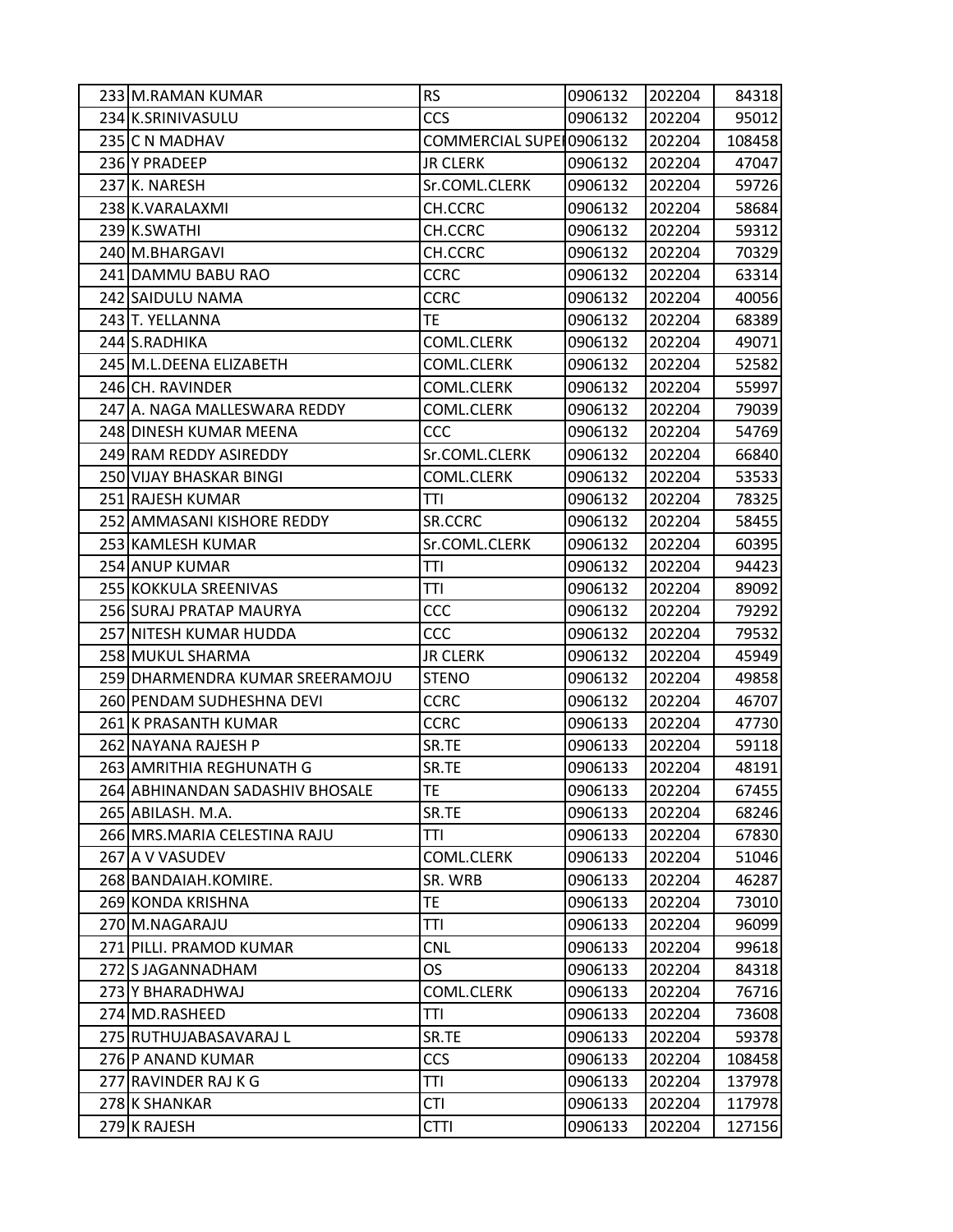| 280 G.BASKARAN        | <b>CTI</b>  | 0906133 | 202204 | 163098 |
|-----------------------|-------------|---------|--------|--------|
| 281 MEENA KUMARI      | <b>TTI</b>  | 0906133 | 202204 | 64936  |
| 282 N ANITHA          | TTI         | 0906133 | 202204 | 94848  |
| 283 A VENKATESH       | TTI         | 0906133 | 202204 | 106573 |
| 284 M FARHANA FARHEEN | CCC         | 0906133 | 202204 | 81749  |
| 285 B KANCHANA        | TTI         | 0906133 | 202204 | 81599  |
| 286 K RAMESH          | <b>RS</b>   | 0906133 | 202204 | 102508 |
| 287 K SRINIVAS YADAV  | TTI         | 0906133 | 202204 | 102508 |
| 288 A MAHESH KUMAR    | TTI         | 0906133 | 202204 | 94538  |
| 289 K S SRINIVASA RAO | TTI         | 0906133 | 202204 | 99821  |
| 290 BALAJI SINGH M    | <b>CTTI</b> | 0906133 | 202204 | 155988 |
| 291 NASIMA            | TTI         | 0906133 | 202204 | 97010  |
| 292 M DAVID BOON      | SR.TE       | 0906133 | 202204 | 76327  |
| 293 P.SADANAND        | <b>CTTI</b> | 0906133 | 202204 | 86915  |
| 294 N BHAVANI         | COML.CLERK  | 0906133 | 202204 | 77688  |
| 295 S PARTHASARATHY   | CCC         | 0906133 | 202204 | 76654  |
| 296 V KUMAR           | <b>TTI</b>  | 0906133 | 202204 | 121538 |
| 297 P CHANDRASEKHAR   | TTI         | 0906133 | 202204 | 125938 |
| 298 MD.JAMEEL UDDIN   | TTI         | 0906133 | 202204 | 125778 |
| 299 AJIT KUMAR        | <b>CCS</b>  | 0906133 | 202204 | 117978 |
| 300 T.BABU            | <b>CTTI</b> | 0906133 | 202204 | 132088 |
| 301 K.NARSING RAO     | <b>CCS</b>  | 0906133 | 202204 | 108458 |
| 302 AMJAD AHMED       | TTI         | 0906133 | 202204 | 98729  |
| 303 K N CHENDRASHEKAR | TTI         | 0906133 | 202204 | 124498 |
| 304 KULDIP XALXO      | TTI         | 0906133 | 202204 | 138498 |
| 305 IGNATIUS MINZ     | TTI         | 0906133 | 202204 | 75987  |
| 306 LENIN BABU        | <b>CRS</b>  | 0906133 | 202204 | 124778 |
| 307 M A IMTIAZ PASHA  | COML.CLERK  | 0906133 | 202204 | 91628  |
| 308 M.SHYAM CARIAPPA  | TTI         | 0906133 | 202204 | 117218 |
| 309 KUMAR SUJAI       | TTI         | 0906133 | 202204 | 100225 |
| 310 A.SRINIVASULU     | TTI         | 0906133 | 202204 | 105036 |
| 311 P NAVANEETHA      | TTI         | 0906133 | 202204 | 119068 |
| 312 B NAGAMANI        | TTI         | 0906133 | 202204 | 95298  |
| 313 M JAMES           | <b>TTI</b>  | 0906133 | 202204 | 122578 |
| 314 BHASKAR RAOP      | <b>TTI</b>  | 0906133 | 202204 | 138788 |
| 315 M.SRINIVAS        | <b>CTTI</b> | 0906133 | 202204 | 142538 |
| 316 K.SUDERSHAN       | <b>CTI</b>  | 0906133 | 202204 | 150538 |
| 317 P.KIRAN KUMAR     | TTI         | 0906133 | 202204 | 94224  |
| 318 GLC SURESH KUMAR  | TTI         | 0906133 | 202204 | 130508 |
| 319 CH MADHAVI        | <b>CRS</b>  | 0906133 | 202204 | 120748 |
| 320 S JAGADISHWAR     | <b>CTTI</b> | 0906133 | 202204 | 150858 |
| 321 FATHIMA BEGUM     | TTI         | 0906133 | 202204 | 93891  |
| 322 K DEVENDER PRASAD | TTI         | 0906133 | 202204 | 117378 |
| 323 N.GOVIND RAJU     | TTI         | 0906133 | 202204 | 113868 |
| 324 S N V R K REDDY   | TTI         | 0906133 | 202204 | 128978 |
| 325 V VENUMADHAV      | TTI         | 0906133 | 202204 | 124428 |
| 326 R.G.RAJU          | <b>CTTI</b> | 0906133 | 202204 | 102741 |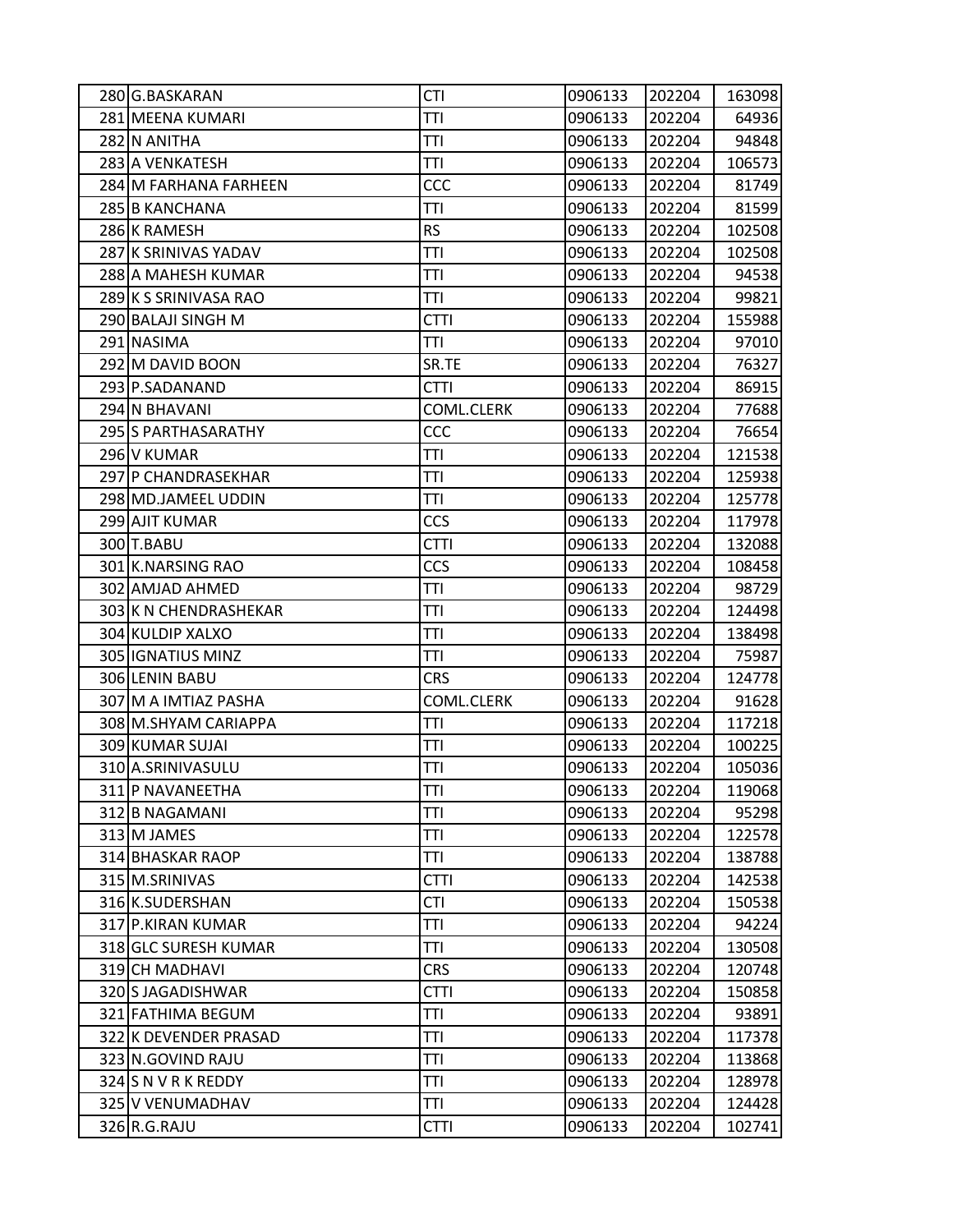| 327 K NANDAKUMAR        | <b>CTI</b>    | 0906133 | 202204 | 141948 |
|-------------------------|---------------|---------|--------|--------|
| 328 B.BHEEMAIAH         | <b>TTI</b>    | 0906133 | 202204 | 110618 |
| 329 M.K.UDAY BHASKAR    | TTI           | 0906133 | 202204 | 79898  |
| 330 K.NARASIMHA CHARY.  | TTI           | 0906133 | 202204 | 103919 |
| 331 PAPI REDDY G        | <b>CTI</b>    | 0906133 | 202204 | 133748 |
| 332 P D OBEIDH          | <b>CTI</b>    | 0906133 | 202204 | 117978 |
| 333 DENVER FERNANDEZ    | TTI           | 0906133 | 202204 | 126428 |
| 334 MOHD NAZEERUDDIN    | <b>CTI</b>    | 0906133 | 202204 | 138011 |
| 335 D MANJULA           | COML.CLERK    | 0906133 | 202204 | 86698  |
| 336 A.RANGAIAH          | TTI           | 0906133 | 202204 | 122338 |
| 337 MATHEW SABASTIN     | <b>CTI</b>    | 0906133 | 202204 | 133584 |
| 338 K.DATTATRAYA        | <b>CTTI</b>   | 0906133 | 202204 | 136658 |
| 339 G NAGALAKSHMI       | <b>ECRC</b>   | 0906133 | 202204 | 86698  |
| 340 RENJI NINAN VARKEY  | <b>CTTI</b>   | 0906133 | 202204 | 124778 |
| 341 K.KRISHNA           | <b>CTTI</b>   | 0906133 | 202204 | 102508 |
| 342 P PRASHANTH KUMAR   | <b>CTTI</b>   | 0906133 | 202204 | 135898 |
| 343 R MEENAKSHI KUMARI  | TTI           | 0906133 | 202204 | 95739  |
| 344 J. SHAMRAO          | COML.CLERK    | 0906133 | 202204 | 86698  |
| 345 D SATHI PANDU       | COML.CLERK    | 0906133 | 202204 | 86698  |
| 346 M ASHWINI           | COML.CLERK    | 0906133 | 202204 | 62374  |
| 347 B GOPAL KRISHNA     | TTI           | 0906133 | 202204 | 105245 |
| 348 P LAKSHMI SRAVANTHI | TTI           | 0906133 | 202204 | 80409  |
| 349 K BABU              | PORTER(COML)  | 0906133 | 202204 | 43263  |
| 350 G.TRIVIKRAMA RAO    | TTI           | 0906133 | 202204 | 111998 |
| 351 B LAXMANACHARY      | TTI           | 0906133 | 202204 | 102659 |
| 352 M.JOEL DAVID        | TTI           | 0906133 | 202204 | 105498 |
| 353 E.NARASING RAO      | <b>CCS</b>    | 0906133 | 202204 | 108458 |
| 354 M MADHUSUDHAN RAO   | TTI           | 0906133 | 202204 | 90227  |
| 355 P KISHORE           | TTI           | 0906133 | 202204 | 103513 |
| 356 BHERARAM CHOUDHARY  | <b>TTI</b>    | 0906133 | 202204 | 104989 |
| 357 SHAIK ALI           | TTI           | 0906133 | 202204 | 81128  |
| 358 PRAKASH V L C       | <b>CTTI</b>   | 0906133 | 202204 | 140978 |
| 359 D HIMABINDU         | Sr.COML.CLERK | 0906133 | 202204 | 69590  |
| 360 MOHEED SHAH         | TTI           | 0906133 | 202204 | 95688  |
| 361 M.KIRAN KUMAR       | <b>CTI</b>    | 0906133 | 202204 | 132698 |
| 362 R.C.S.RAJU          | <b>CTTI</b>   | 0906133 | 202204 | 148268 |
| 363 R KUMAR             | <b>CTTI</b>   | 0906133 | 202204 | 158468 |
| 364 RAJAN TIRKEY        | <b>CTTI</b>   | 0906133 | 202204 | 133448 |
| 365 P.S.KISHORE         | <b>CTI</b>    | 0906133 | 202204 | 137468 |
| 366 R DINAKAR           | TTI           | 0906133 | 202204 | 73608  |
| 367 LIJU K ABRAHAM      | SR.TE         | 0906133 | 202204 | 96258  |
| 368 R M RADHA KRISHNA   | SR.TE         | 0906133 | 202204 | 87328  |
| 369 S KISHORE KUMAR     | PORTER(COML)  | 0906133 | 202204 | 1327   |
| 370 ASWATHI VIJAYAN     | <b>TTI</b>    | 0906133 | 202204 | 60789  |
| 371 M SARITHA           | SR.TE         | 0906133 | 202204 | 82618  |
| 372 CH SAIKRISHNA       | TTI           | 0906133 | 202204 | 88618  |
| 373 E RANI              | TTI           | 0906133 | 202204 | 96288  |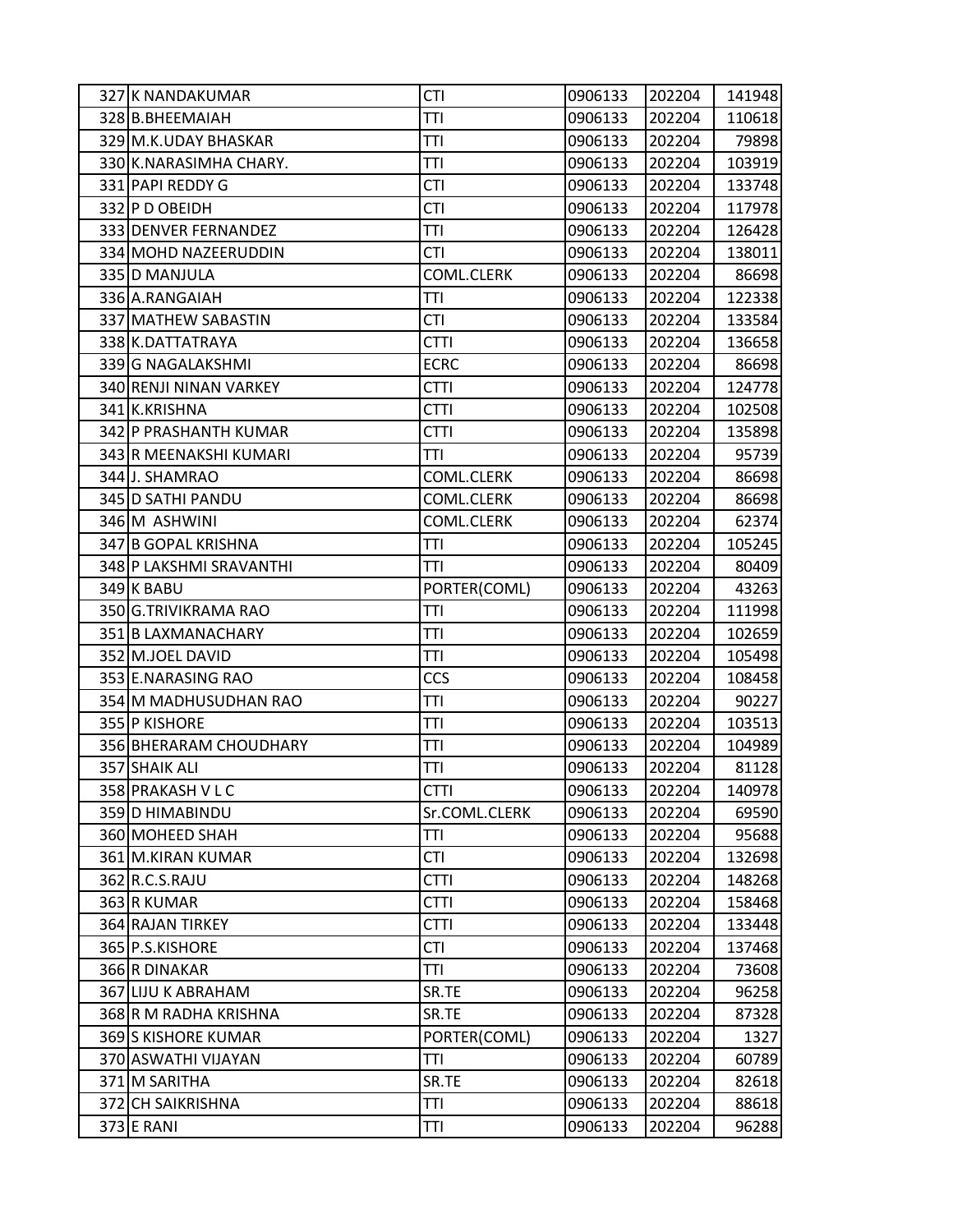| 374 B ANAND RAVI KUMAR       | TTI           | 0906133 | 202204 | 142818 |
|------------------------------|---------------|---------|--------|--------|
| 375 S.SWAPNA                 | TTI           | 0906133 | 202204 | 76628  |
| 376 K YADAMMA                | TTI           | 0906133 | 202204 | 94183  |
| 377 G.VINAY KUMAR            | TTI           | 0906133 | 202204 | 119628 |
| 378 K.KISHORE KUMAR          | <b>CTI</b>    | 0906133 | 202204 | 132478 |
| 379 S. VENKATESWAR RAO       | <b>CTTI</b>   | 0906133 | 202204 | 131478 |
| 380 A.P.SRINIVASAN           | <b>CTI</b>    | 0906133 | 202204 | 136476 |
| 381 N. PRABHAKAR SHINDE      | <b>CTI</b>    | 0906133 | 202204 | 139388 |
| 382 Y.VENKATARAMANA          | <b>CTI</b>    | 0906133 | 202204 | 137148 |
| 383 MISKINANNA               | TTI           | 0906133 | 202204 | 97044  |
| 384 P PUSHPA                 | TTI           | 0906133 | 202204 | 67828  |
| 385 S.RAGHAVENDRAMMA         | <b>CCRC</b>   | 0906133 | 202204 | 52423  |
| 386 K.SATYA SRIDHAR          | TTI           | 0906133 | 202204 | 112028 |
| 387 A K GAYATRI              | CCC           | 0906133 | 202204 | 99618  |
| 388 A.C. RAKESH MOULI        | TTI           | 0906133 | 202204 | 83458  |
| 389 S.HANUMANTHRAO           | TTI           | 0906133 | 202204 | 101639 |
| 390 KUMBHA VENKATESWARLU     | CH.CCRC       | 0906133 | 202204 | 84318  |
| 391 M.SHANKER SINGH          | <b>CTI</b>    | 0906133 | 202204 | 112484 |
| 392 REHAN HUSSAIN            | TTI           | 0906133 | 202204 | 115298 |
| 393 P. NARYA NAIK            | TTI           | 0906133 | 202204 | 98511  |
| 394 M.MUNIRATHNAM            | TTI           | 0906133 | 202204 | 119868 |
| 395 K.SREERAM                | TTI           | 0906133 | 202204 | 74584  |
| 396 C.NARESH KUMAR           | TTI           | 0906133 | 202204 | 109548 |
| 397 SHAJI JOHN               | TTI           | 0906133 | 202204 | 110818 |
| 398 G.BHASKER RAMU           | TTI           | 0906133 | 202204 | 118738 |
| 399 M AAMER NAHDI            | <b>CTTI</b>   | 0906133 | 202204 | 143188 |
| 400 Y.V. PRAVEEN KUMAR       | TTI           | 0906133 | 202204 | 120418 |
| 401 K.RAGHUVEER              | TTI           | 0906133 | 202204 | 112988 |
| 402 RAMU D                   | TTI           | 0906133 | 202204 | 100103 |
| 403 K VENKATA SWAMY          | PORTER(COML)  | 0906133 | 202204 | 64342  |
| 404 J.RAMESHWARI             | TTI           | 0906133 | 202204 | 67939  |
| 405 M BALA PULLANNA          | SR.TE         | 0906133 | 202204 | 77961  |
| 406 YELLAPPA G               | PORTER(COML)  | 0906133 | 202204 | 74004  |
| 407 B H RUDRAPPA             | TTI           | 0906133 | 202204 | 106718 |
| 408 V SARASWATHI             | <b>RS</b>     | 0906133 | 202204 | 80138  |
| 409 T.VENU GOPAL             | SR.TE         | 0906133 | 202204 | 66663  |
| 410 VIJAYSWETA V DANABOINA   | Sr.COML.CLERK | 0906133 | 202204 | 63425  |
| 411 LAXMAN CHANDRAPPA KURANI | SR.TE         | 0906133 | 202204 | 63255  |
| 412 SHESHE GOWDA B M         | SR.TE         | 0906133 | 202204 | 88428  |
| 413 A.SREEDEVI               | TTI           | 0906133 | 202204 | 86868  |
| 414 UPPALAIAH CHINTAMALLA    | TTI           | 0906133 | 202204 | 93028  |
| 415 NARENDER MURADI          | TTI           | 0906133 | 202204 | 83925  |
| 416 S.BHASKAR REDDY          | <b>CCRC</b>   | 0906133 | 202204 | 51208  |
| 417 RAMESH REDDI             | TE            | 0906133 | 202204 | 70622  |
| 418 Y.RAMAKRISHNUDU          | TTI           | 0906133 | 202204 | 93359  |
| 419 R K SANTHOSH MANI        | SR.TE         | 0906133 | 202204 | 40710  |
| 420 RAPARTHI ANIL KUMAR      | COML.CLERK    | 0906133 | 202204 | 59579  |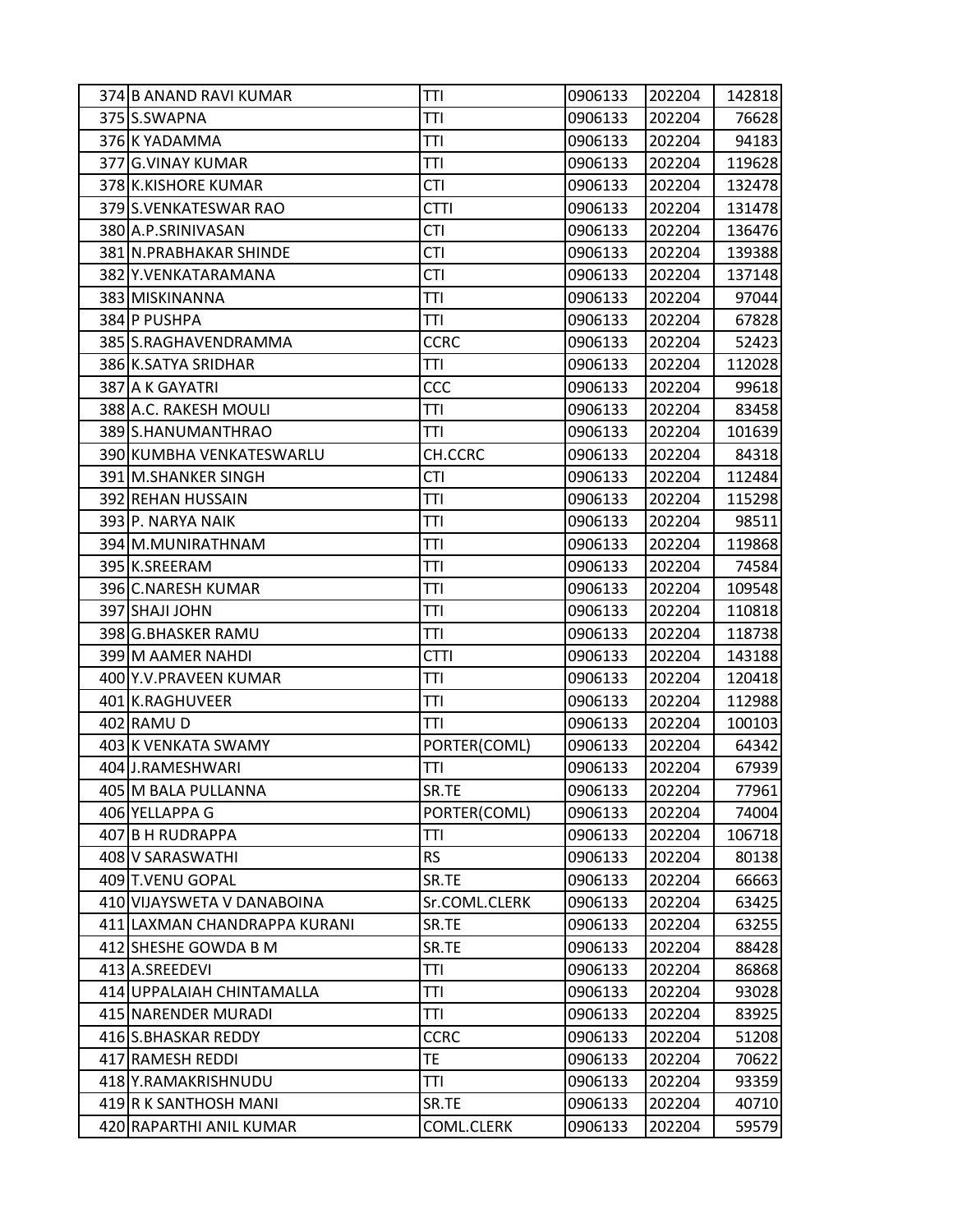| 421 VELPURI ANJENEYA VENKATA RAJESH | COML.CLERK                | 0906133 | 202204 | 44418  |
|-------------------------------------|---------------------------|---------|--------|--------|
| 422 PITTAL RAJANI                   | COML.CLERK                | 0906133 | 202204 | 44895  |
| 423 R. ANBARASI                     | COML.CLERK                | 0906133 | 202204 | 61418  |
| 424 PRAVEEN KUMAR SINGH             | CCC                       | 0906133 | 202204 | 74945  |
| 425 P.SUMITHRA                      | <b>TE</b>                 | 0906133 | 202204 | 52914  |
| 426 CHINTHA SUDHAKAR                | SR.TE                     | 0906133 | 202204 | 54788  |
| 427 IMANDI KARTHIK RAMAN            | SR.TE                     | 0906133 | 202204 | 64709  |
| 428 SUHKDEV.K.G.                    | SR.TE                     | 0906133 | 202204 | 61581  |
| 429 DILIP KUMAR YADAV               | TE                        | 0906133 | 202204 | 4264   |
| 430 NILESH KUMAR                    | <b>TE</b>                 | 0906133 | 202204 | 69146  |
| 431 KESAVARAJUGARI ANJALI SARVANI   | <b>CCRC</b>               | 0906133 | 202204 | 43228  |
| 432 THUSHMITHA                      | TE                        | 0906133 | 202204 | 62728  |
| 433 PAWAR MAYUR SHASHIKANT          | <b>CCRC</b>               | 0906133 | 202204 | 37180  |
| 434 R.HARI KRISHNA                  | <b>ASST OP(ELEC)</b>      | 0906170 | 202204 | 61636  |
| $435$ L.RAJU                        | TECH.(POWER)-III          | 0906170 | 202204 | 42880  |
| 436 JYOTI SHATRUGHAN TOLE           | <b>ASST OP(ELEC)</b>      | 0906170 | 202204 | 34533  |
| 437 CHALLABOYINA KISHOREBABU        | ASST(TL/AC)               | 0906170 | 202204 | 50260  |
| 438 VIVEK KUMAR                     | TECH.(POWER)-III          | 0906170 | 202204 | 47988  |
| 439 W .CHANDRA SEKHAR               | ASST(TRD)                 | 0906170 | 202204 | 38479  |
| 440 P.SAI BABA                      | Sr.TECH.(POWER)           | 0906170 | 202204 | 76102  |
| 441 A RAMESH                        | Sr.TECH.(POWER)           | 0906170 | 202204 | 81755  |
| 442 FAHIM                           | TECH.(POWER)-I            | 0906170 | 202204 | 56485  |
| 443 M.ARUN KUMAR                    | AC.MECHANIC-III           | 0906170 | 202204 | 50978  |
| 444 CH.BHOOMAIAH                    | TECH.(POWER)-II           | 0906170 | 202204 | 49120  |
| 445 GOUTHAM P N LOBHA               | TECH.(POWER)-I            | 0906170 | 202204 | 68141  |
| 446 AHMED HUSSAIN                   | TECH-I(ELECT)             | 0906170 | 202204 | 66097  |
| 447 A L VINOD KUMAR                 | JE (ELEC)                 | 0906170 | 202204 | 124194 |
| 448 V BALARAM                       | Sr.TECH.(POWER)           | 0906170 | 202204 | 70938  |
| 449 SYED ZUBAIR                     | Sr.TECH(AC.MECHAI 0906170 |         | 202204 | 86949  |
| 450 G.PAVANKUMAR                    | TECH-I(ELECT)             | 0906170 | 202204 | 64955  |
| 451 C.SRINIVAS                      | <b>ASST OP(ELEC)</b>      | 0906170 | 202204 | 47171  |
| 452 JAYANTA KUMAR SINHA             | TECH.(POWER)-II           | 0906170 | 202204 | 52391  |
| 453 NAGAPPA                         | Sr.TECH.(POWER)           | 0906170 | 202204 | 59585  |
| 454 E.SOMA VENKAT REDDY             | TECH.(POWER)-II           | 0906170 | 202204 | 45231  |
| 455 K.BABU RAO                      | <b>ASST OP(ELEC)</b>      | 0906170 | 202204 | 53578  |
| 456 R.KUMARI                        | TECH.(POWER)-I            | 0906170 | 202204 | 66178  |
| 457 LATHA                           | TECH.(ELEC)-II            | 0906170 | 202204 | 66178  |
| 458 B ANITHA                        | TECH.(POWER)-II           | 0906170 | 202204 | 60058  |
| 459 K LAXMI NARAYANA                | TECH-I(ELECT)             | 0906170 | 202204 | 73209  |
| 460 J SAMSON                        | FITTER-III                | 0906170 | 202204 | 58402  |
| 461 V.VINOD REDDY                   | <b>ASST OP(ELEC)</b>      | 0906170 | 202204 | 48936  |
| 462 R.SRINIVAS                      | <b>ASST OP(ELEC)</b>      | 0906170 | 202204 | 44536  |
| 463 M.KALEEM ULLAH BAIG             | SR.TECH.(ELEC)            | 0906170 | 202204 | 101533 |
| 464 SAM THOMAS                      | TECH.(POWER)-II           | 0906170 | 202204 | 52798  |
| 465 A.MALLESHAM                     | Sr.TECH.(POWER)           | 0906170 | 202204 | 107828 |
| 466 SK.MOHAMMAD                     | TECH.(POWER)-I            | 0906170 | 202204 | 77058  |
| 467 MD.TAHER HUSSAIN                | TECH.(POWER)-I            | 0906170 | 202204 | 74677  |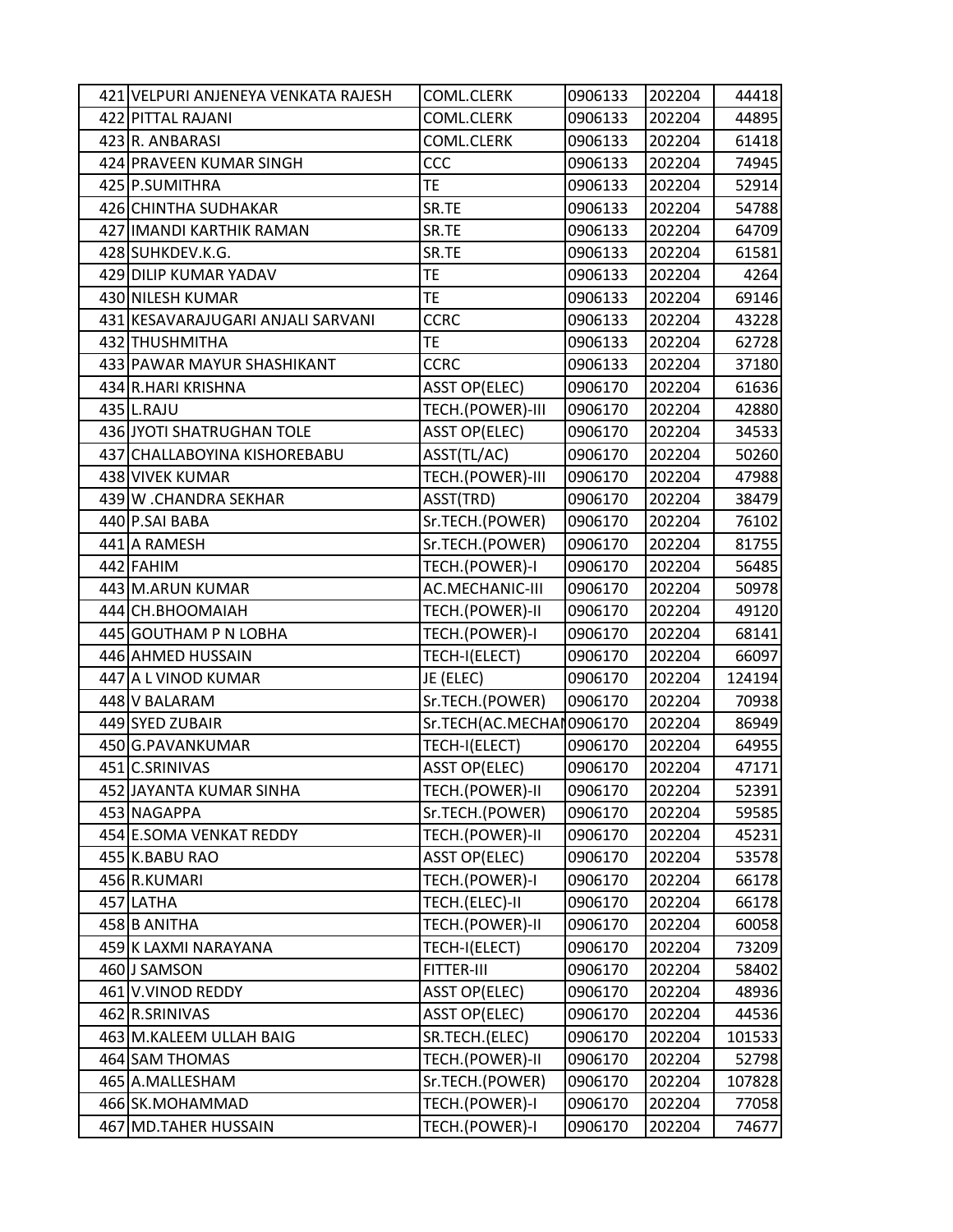| 468 G.SRIDHAR            | SSE (MAINT.)              | 0906170 | 202204 | 143928 |
|--------------------------|---------------------------|---------|--------|--------|
| 469 D.VASANT KUMAR       | TECH.(POWER)-I            | 0906170 | 202204 | 68259  |
| 470 CH. YADAGIRI         | TECH.(POWER)-I            | 0906170 | 202204 | 71455  |
| 471 P.VARALAXMI          | TECH.(POWER)-I            | 0906170 | 202204 | 66178  |
| 472 B.NARSIMLU           | TECH.(POWER)-I            | 0906170 | 202204 | 71786  |
| 473 P PREM KUMAR         | SSE (ELEC)                | 0906170 | 202204 | 136496 |
| 474 R LAKSHMI NARAYANA   | Sr.TECH.(POWER)           | 0906170 | 202204 | 75018  |
| 475 J SHIVAKUMAR         | SR.TECH.(ELEC)            | 0906170 | 202204 | 83263  |
| 476 P VENKATESHAM        | TECH.(POWER)-II           | 0906170 | 202204 | 62077  |
| 477 R PARAMESWAR REDDY   | Sr.TECH.(POWER)           | 0906170 | 202204 | 100908 |
| 478 C.N.HEMALATHA        | TECH.(POWER)-I            | 0906170 | 202204 | 56962  |
| 479 MOHAMMED SADIQ       | <b>FITTER-I</b>           | 0906170 | 202204 | 69678  |
| 480 M CHANDRA BHASKAR    | TECH-I(ELECT)             | 0906170 | 202204 | 58343  |
| 481 G HANUMANTHU         | Sr.TECH.(POWER)           | 0906170 | 202204 | 78362  |
| 482 DINESH PAL           | SR.TECH.(ELEC)            | 0906170 | 202204 | 74800  |
| 483 S.MELINI             | TECH.(POWER)-I            | 0906170 | 202204 | 61078  |
| 484 K V SATYANARAYANA    | Sr.TECH(FITTER)           | 0906170 | 202204 | 91694  |
| 485 CH KIRAN BABU        | Sr.TECH(AC.MECHAI 0906170 |         | 202204 | 115340 |
| 486 PAWAN SAMBRANI       | SR.TECH.(ELEC)            | 0906170 | 202204 | 82108  |
| 487 A VASANTHA           | FITTER-III                | 0906170 | 202204 | 69628  |
| 488 CH. BHAGAVANTHAM     | TECH.(POWER)-II           | 0906170 | 202204 | 60058  |
| 489 SRINIVAS K V         | Sr.TECH.(POWER)           | 0906170 | 202204 | 80332  |
| 490 SIVANAGARAJU GOPALAM | TECH.(POWER)-II           | 0906170 | 202204 | 60623  |
| 491 N.LAVANYA            | TECH.(POWER)-II           | 0906170 | 202204 | 53938  |
| 492 CHITYALA SRINIVAS    | <b>FITTER-I</b>           | 0906170 | 202204 | 63691  |
| 493 B MAHENDER           | TECH.(POWER)-I            | 0906170 | 202204 | 65726  |
| 494 B SRINIVAS           | TECH.(POWER)-II           | 0906170 | 202204 | 59911  |
| 495 R NARSIMHULU         | <b>ASST OP(ELEC)</b>      | 0906170 | 202204 | 63102  |
| 496 MAMIDALA YADAGIRI    | Sr.TECH.(POWER)           | 0906170 | 202204 | 72978  |
| 497 G.SRINIVASULU        | <b>ASST OP(ELEC)</b>      | 0906170 | 202204 | 70345  |
| 498 S LAXMI              | <b>FITTER-II</b>          | 0906170 | 202204 | 66178  |
| 499 A R VINAYKUMAR       | TECH.(POWER)-I            | 0906170 | 202204 | 64010  |
| 500 MAZAR HUSSAIN        | TECH.(POWER)-II           | 0906170 | 202204 | 50349  |
| 501 K.V.SANTOSH KUMAR    | TECH.(POWER)-I            | 0906170 | 202204 | 68048  |
| 502 K SRINIVAS           | TECH.(ELEC)-II            | 0906170 | 202204 | 69541  |
| 503 G.RAJA SEKHAR        | <b>ASST OP(ELEC)</b>      | 0906170 | 202204 | 40326  |
| 504 B.RAMESH             | Sr.TECH.(POWER)           | 0906170 | 202204 | 78236  |
| 505 R.SANTOSH            | TECH-III(ELECT)           | 0906170 | 202204 | 41914  |
| 506 K ASHOK KUMAR        | TECH-I(ELECT)             | 0906170 | 202204 | 82873  |
| 507 P BALARAM            | SSE (ELEC)                | 0906170 | 202204 | 110441 |
| 508 Y JAGAN              | Sr.TECH.(POWER)           | 0906170 | 202204 | 83675  |
| 509K VENKAT REDDY        | SSE (ELEC)                | 0906170 | 202204 | 134248 |
| 510 E NARENDER           | TECH-I(ELECT)             | 0906170 | 202204 | 73067  |
| 511 P.BABU               | TECH.(POWER)-I            | 0906170 | 202204 | 73939  |
| 512 P. ADITYAN           | TECH.(POWER)-II           | 0906170 | 202204 | 64616  |
| 513 G.SIRISHA            | <b>TINSMITH-II</b>        | 0906170 | 202204 | 66178  |
| 514 MEDIKONDA SREEDHAR   | Sr.TECH.(POWER)           | 0906170 | 202204 | 105558 |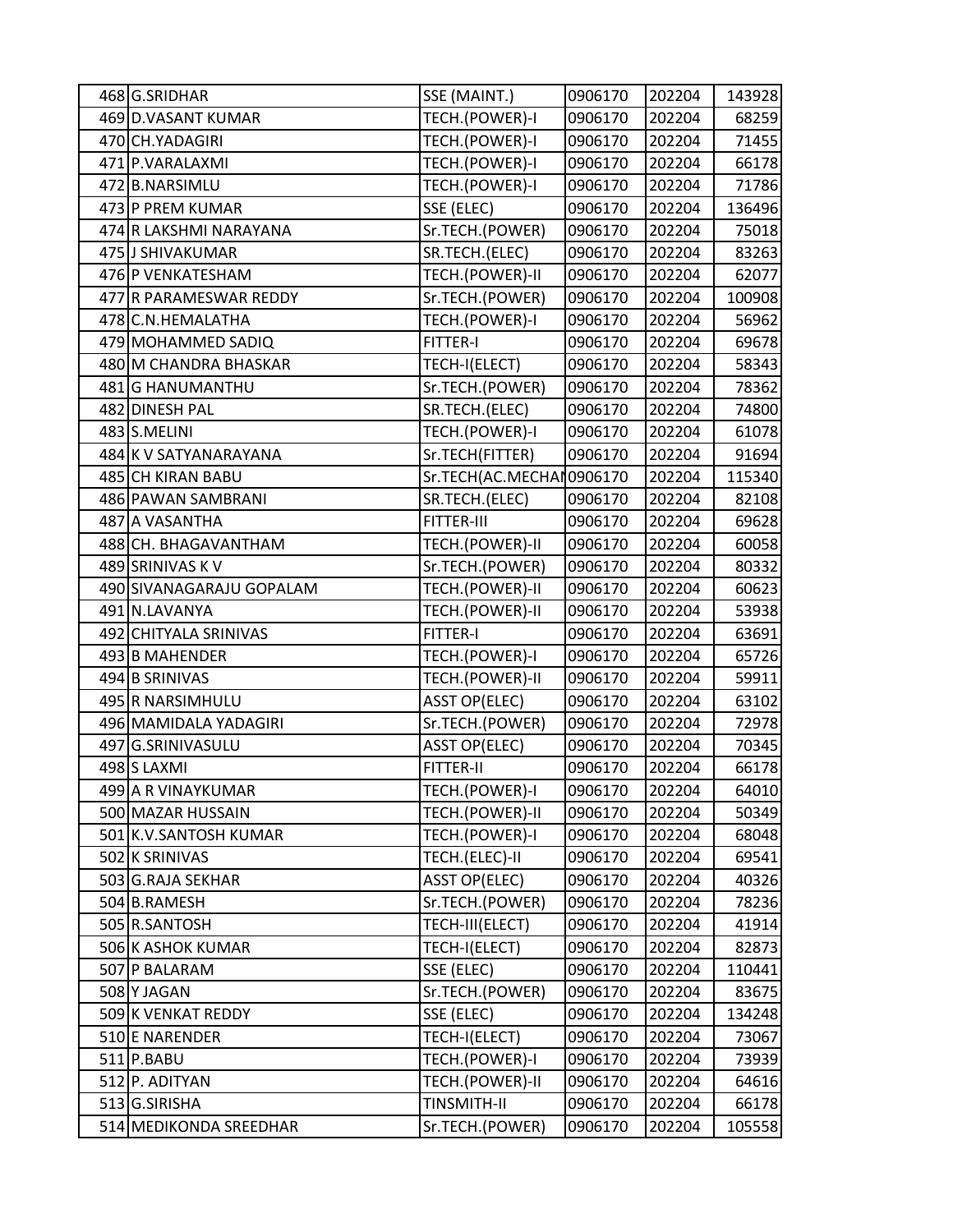| 515 SYED KHALANDER        | TECH.(POWER)-I        | 0906170 | 202204 | 65375  |
|---------------------------|-----------------------|---------|--------|--------|
| 516 B. P.GIRI BABU        | TECH.(POWER)-II       | 0906170 | 202204 | 49240  |
| 517 ARAVIND KUMAR         | TECH.(POWER)-II       | 0906170 | 202204 | 51858  |
| 518 D PAVAN KUMAR         | TECH.(POWER)-II       | 0906170 | 202204 | 55468  |
| 519 J SHIVA KUMAR REDDY   | <b>ASST OP(ELEC)</b>  | 0906170 | 202204 | 39241  |
| 520 S PADMA               | TECH.(POWER)-II       | 0906170 | 202204 | 60058  |
| 521 K.SOLOMON RAJU        | Sr.TECH.(POWER)       | 0906170 | 202204 | 66735  |
| 522 N.NARSIMHULU          | <b>ASST OP(ELEC)</b>  | 0906170 | 202204 | 47410  |
| 523 KATARI NAGESWARA RAO  | SSE (ELEC)            | 0906170 | 202204 | 128448 |
| 524 N YADAGIRI            | Sr.TECH.(POWER)       | 0906170 | 202204 | 15228  |
| 525 VANAM RAVI            | SE (ELEC)             | 0906170 | 202204 | 117348 |
| 526 JAFFAR ALI            | SR.TECH.(ELEC)        | 0906170 | 202204 | 93170  |
| 527 B SRINIVAS            | TECH.(POWER)-II       | 0906170 | 202204 | 64948  |
| 528 P.JANARDHAN           | TECH.(POWER)-II       | 0906170 | 202204 | 55501  |
| 529 R JANGAIAH            | TECH.(POWER)-II       | 0906170 | 202204 | 64575  |
| 530 A PREETHAM            | TECH-I(ELECT)         | 0906170 | 202204 | 61295  |
| 531 SRINIVAS A            | Sr.TECH.(POWER)       | 0906170 | 202204 | 103787 |
| 532 ASHOK VARDHAN M       | JE (ELEC)             | 0906170 | 202204 | 128630 |
| 533 SYED YASIN            | Sr.TECH.(POWER)       | 0906170 | 202204 | 81999  |
| 534 M ASHOK KUMAR         | Sr.TECH(ELECT)        | 0906170 | 202204 | 76018  |
| 535 BINDU SHAJI           | SR.TECH.(ELEC)        | 0906170 | 202204 | 75018  |
| 536 S.RAJ GOPAL           | AC.MECHANIC-III       | 0906170 | 202204 | 56872  |
| 537 RAGHU DUVVA           | <b>ASST OP(ELEC)</b>  | 0906170 | 202204 | 38863  |
| 538 KISHAN KUMAR RAI      | TECH.(POWER)-II       | 0906170 | 202204 | 64575  |
| 539 B.V.LAKSHMI NARASIMHA | SSE (ELEC)            | 0906170 | 202204 | 124038 |
| 540 C MALLAIAH            | TECH.(POWER)-I        | 0906170 | 202204 | 80572  |
| 541 RATHOD RAMESH         | AC.MECHANIC-III       | 0906170 | 202204 | 50732  |
| 542 A SHANTHI             | TECH-I(ELECT)         | 0906170 | 202204 | 68048  |
| 543 P.BALRAJU             | <b>FITTER-II</b>      | 0906170 | 202204 | 67480  |
| 544 P.SUDARSHAN           | <b>ASST OP(ELEC)</b>  | 0906170 | 202204 | 58866  |
| 545 SUSHIL KUMAR MISRA    | <b>ASST OP(ELEC)</b>  | 0906170 | 202204 | 46575  |
| 546 D ARVIND              | Sr.TECH.(POWER)       | 0906170 | 202204 | 89197  |
| 547 S.NAVEEN KUMAR        | <b>KHALASI HELPER</b> | 0906170 | 202204 | 47086  |
| 548 SHAIK KAREEM          | TECH.(POWER)-II       | 0906170 | 202204 | 62696  |
| 549 KARNEKOTA ASHOK       | TECH.(POWER)-III      | 0906170 | 202204 | 62948  |
| 550 B SHIVAKUMAR          | SR.TECH.(ELEC)        | 0906170 | 202204 | 89978  |
| 551 T SRINIVAS            | TECH.(TL)-I           | 0906170 | 202204 | 64360  |
| 552 BYSA. RAMA KRISHNA    | TECH.(POWER)-II       | 0906170 | 202204 | 50005  |
| 553 M.SATISH KUMAR        | TECH.(POWER)-III      | 0906170 | 202204 | 40360  |
| 554 R.RAGHAVENDER RAO     | <b>ASST OP(ELEC)</b>  | 0906170 | 202204 | 42967  |
| 555 P.R. VANISHREE        | TECH-I(ELECT)         | 0906170 | 202204 | 66655  |
| 556 G.CHANDRASEKHARA RAO  | SSE (ELEC)            | 0906170 | 202204 | 118100 |
| 557 J.A. PRATAP CHANDRA   | TECH.(POWER)-II       | 0906170 | 202204 | 55676  |
| 558 E S PRAVEENKUMAR      | FITTER (MCM)          | 0906170 | 202204 | 109908 |
| 559 A YASHODA             | TECH.(POWER)-I        | 0906170 | 202204 | 66178  |
| 560 T.SRINIVAS            | TECH.(POWER)-I        | 0906170 | 202204 | 61078  |
| 561 SYED.ABDUL JABBAR     | <b>ASST OP(ELEC)</b>  | 0906170 | 202204 | 38016  |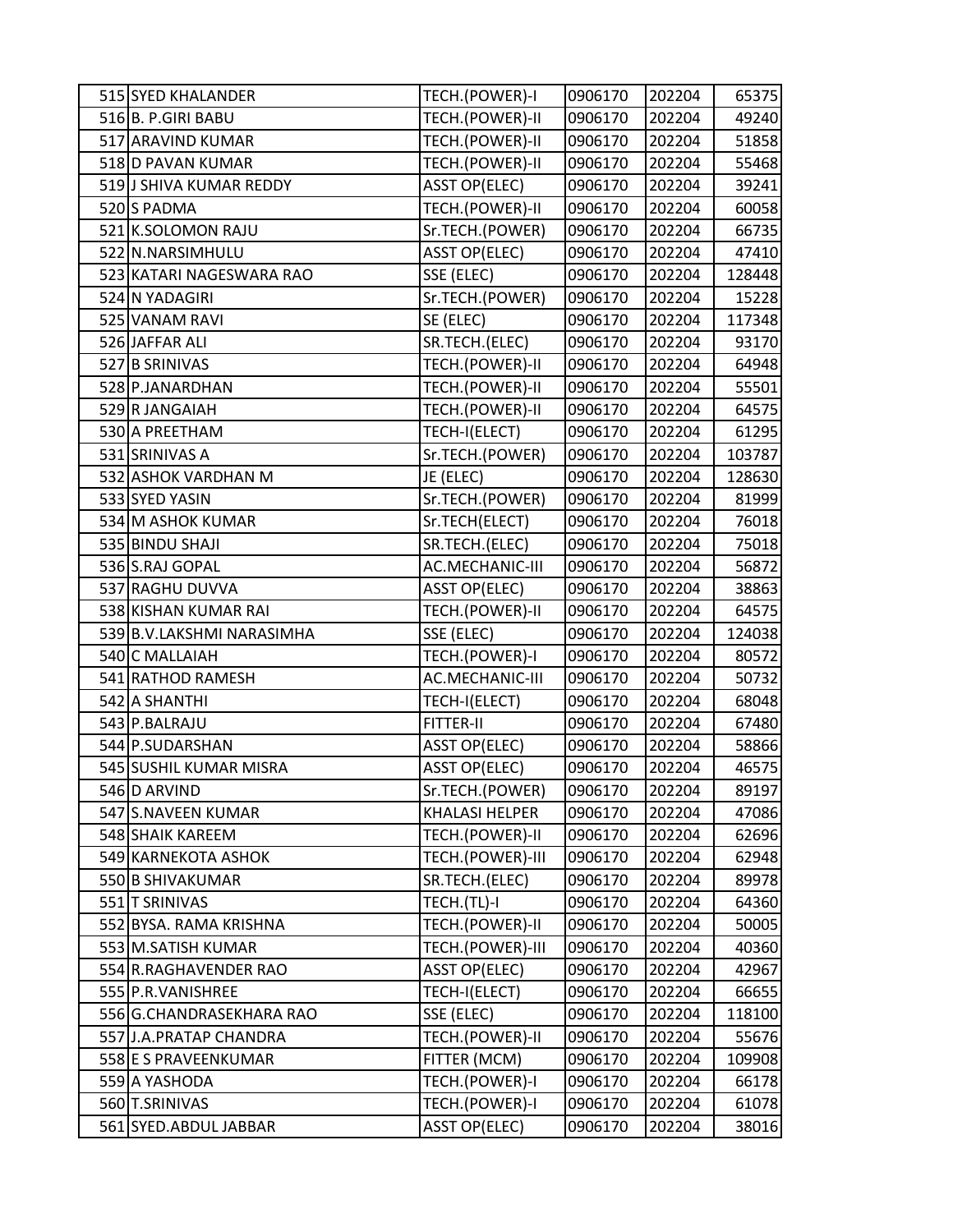| 562 A NAVEEN KUMAR           | TECH.(POWER)-I       | 0906170 | 202204 | 56485  |
|------------------------------|----------------------|---------|--------|--------|
| 563 P.RAMADEVI               | TECH-I(ELECT)        | 0906170 | 202204 | 64478  |
| 564 Y MAHINDER               | TECH.(POWER)-II      | 0906170 | 202204 | 15240  |
| 565 M NAGARAJU               | Sr.TECH.(POWER)      | 0906170 | 202204 | 73580  |
| 566 K BHIKSHAPATHY           | TECH.(POWER)-I       | 0906170 | 202204 | 64478  |
| 567 M.SANJEEV                | <b>ASST OP(ELEC)</b> | 0906170 | 202204 | 38604  |
| 568 U.RAJU                   | <b>ASST OP(ELEC)</b> | 0906170 | 202204 | 41552  |
| 569 V.SUBRAMANYAM            | JE (ELEC)            | 0906170 | 202204 | 112878 |
| 570 M.SRINIVAS               | TECH.(POWER)-II      | 0906170 | 202204 | 56209  |
| 571 T.NARESH                 | TECH.(POWER)-II      | 0906170 | 202204 | 53159  |
| 572 SMT.K.INDRAMMA           | TECH.(POWER)-I       | 0906170 | 202204 | 66178  |
| 573 SIDHESHWAR KUMAR         | TECH.(POWER)-III     | 0906170 | 202204 | 46498  |
| 574 SILVERU SHYAM SUNDER     | <b>ASST OP(ELEC)</b> | 0906170 | 202204 | 34990  |
| 575 CHANDRABHAN SINGH        | SR.TECH.(ELEC)       | 0906170 | 202204 | 60489  |
| 576 R P PRAVEEN KUMAR        | Sr.TECH(FITTER)      | 0906170 | 202204 | 82108  |
| 577 C.SANDHYA                | TECH-I(ELECT)        | 0906170 | 202204 | 56318  |
| 578 POTAJI CHANDER           | TECH-I(ELECT)        | 0906170 | 202204 | 55166  |
| 579 N.PRAKASH                | TECH.(POWER)-I       | 0906170 | 202204 | 54505  |
| 580 RALLAPALLI SAINADH       | <b>SSE</b>           | 0906170 | 202204 | 91672  |
| 581 V.VIJAYA KUMAR           | Sr.TECH.(POWER)      | 0906170 | 202204 | 70938  |
| 582 T.NARSIMHULU             | Sr.TECH.(POWER)      | 0906170 | 202204 | 62205  |
| 583 SATHYANARAYANA           | Sr.TECH.(POWER)      | 0906170 | 202204 | 71742  |
| 584 Y.MADHU                  | TECH.(POWER)-II      | 0906170 | 202204 | 52590  |
| 585 B.RAMESH                 | TECH.(POWER)-II      | 0906170 | 202204 | 55132  |
| 586 JADHAV UTTAM HEERA SINGH | TECH.(POWER)-I       | 0906170 | 202204 | 68315  |
| 587 SUDHEER MOHANTY          | TECH.(POWER)-II      | 0906170 | 202204 | 48466  |
| 588 M BHARATH KUMAR          | <b>ASST OP(ELEC)</b> | 0906170 | 202204 | 36180  |
| 589 M.A.ALEEM                | <b>ASST OP(ELEC)</b> | 0906170 | 202204 | 28875  |
| 590 P.BALAIAH                | TECH.(POWER)-II      | 0906170 | 202204 | 51979  |
| 591 YAKALA SUNIL BHAN        | TECH-III             | 0906170 | 202204 | 38750  |
| 592 P. MALLIKARJUN           | <b>ASST OP(ELEC)</b> | 0906170 | 202204 | 38399  |
| 593 M.MACHENDER              | TECH.(POWER)-I       | 0906170 | 202204 | 48803  |
| 594 KOMMU HARIKA             | AC.MECHANIC-III      | 0906170 | 202204 | 38406  |
| 595 MD ASLAM SHARIFF         | AC.MECHANIC-III      | 0906170 | 202204 | 38366  |
| 596 PRAKASH KUMAR            | <b>ASST OP(ELEC)</b> | 0906170 | 202204 | 35526  |
| 597 MUKESH KUMAR             | <b>ASST OP(ELEC)</b> | 0906170 | 202204 | 40416  |
| 598 AKUNAMONI SURESH         | <b>ASST OP(ELEC)</b> | 0906170 | 202204 | 40144  |
| 599 MITTTHU KUMAR MANDAL     | <b>ASST OP(ELEC)</b> | 0906170 | 202204 | 38446  |
| 600 RAJU KUMAR               | <b>ASST OP(ELEC)</b> | 0906170 | 202204 | 34984  |
| 601 MITHILESH KUMAR          | <b>ASST OP(ELEC)</b> | 0906170 | 202204 | 35726  |
| 602 VIJAY KUMAR NIRALA       | <b>ASST OP(ELEC)</b> | 0906170 | 202204 | 31634  |
| 603 SUJEET KUMAR YADAV       | <b>ASST OP(ELEC)</b> | 0906170 | 202204 | 39598  |
| 604 AKASH KUMAR              | <b>ASST OP(ELEC)</b> | 0906170 | 202204 | 35784  |
| 605 MADAN MOHAN              | <b>ASST OP(ELEC)</b> | 0906170 | 202204 | 30142  |
| 606 SHIVASAGAR               | TECH-III(ELECT)      | 0906170 | 202204 | 39663  |
| 607 PANKAJ KUMAR             | <b>ASST OP(ELEC)</b> | 0906170 | 202204 | 37543  |
| 608 ROHAN KUMAR              | <b>ASST OP(ELEC)</b> | 0906170 | 202204 | 29626  |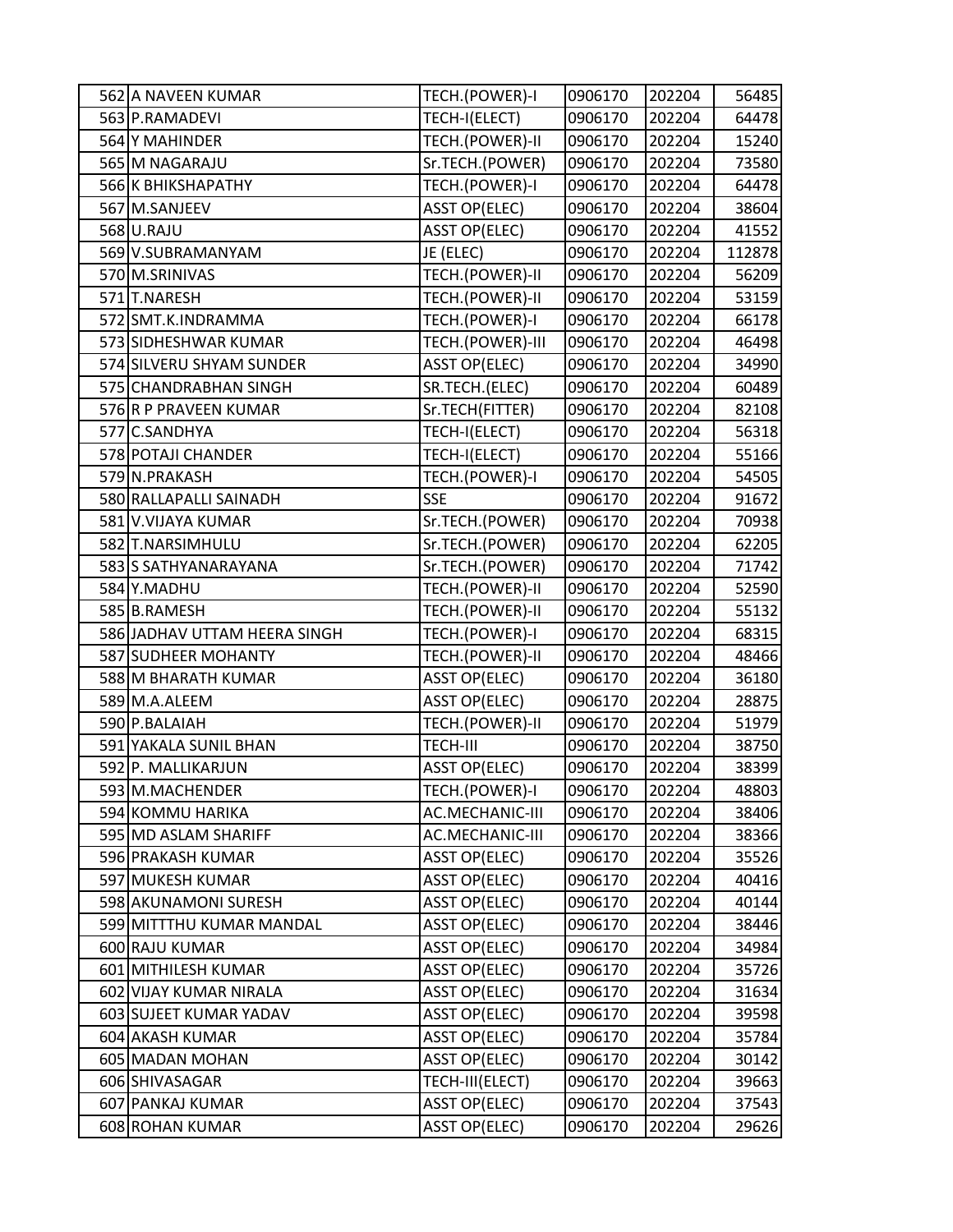| 609 ESLAVATH SURESH NAIK  | <b>KHALASI HELPER</b>  | 0906170 | 202204 | 40836 |
|---------------------------|------------------------|---------|--------|-------|
| 610 ATUL KUMAR            | <b>ASST OP(ELEC)</b>   | 0906170 | 202204 | 38442 |
| 611 HANUMANTH SRINIVAS    | <b>ASST LSHED(DSL)</b> | 0906170 | 202204 | 40446 |
| 612 JURU PURAN            | TECH.(POWER)-II        | 0906170 | 202204 | 53625 |
| 613 R NAVEEN KUMAR        | TECH-III(ELECT)        | 0906170 | 202204 | 39895 |
| 614 NEELAM KIRAN          | AC.MECHANIC-III        | 0906170 | 202204 | 49301 |
| 615 GINDHAM MAHAVEER      | JE (ELEC)              | 0906170 | 202204 | 71125 |
| 616 BANKI VINAY           | JE (ELEC)              | 0906170 | 202204 | 73812 |
| 617 PULLA HARISH          | JE (ELEC)              | 0906170 | 202204 | 67198 |
| 618 DINESH SINGH          | TECH-II(ELECT)         | 0906170 | 202204 | 52450 |
| 619 RASKATLA SATISH       | TECH.(POWER)-III       | 0906170 | 202204 | 43921 |
| 620 RAJA VIKRAM VERMA     | TECH.(POWER)-III       | 0906170 | 202204 | 36779 |
| 621 ABHIMANYU KUMAR       | TECH(ELEC)-III         | 0906170 | 202204 | 39691 |
| 622 DILIP KUMAR           | AC.MECHANIC-III        | 0906170 | 202204 | 40115 |
| 623 RAKESH KUMAR          | TECH(ELEC)-III         | 0906170 | 202204 | 38181 |
| 624 SEVA KUMAR            | TECH(ELEC)-III         | 0906170 | 202204 | 39071 |
| 625 SHAMBHU KUMAR         | AC.MECHANIC-III        | 0906170 | 202204 | 36486 |
| 626 HEM RAJ MEENA         | TECH(ELEC)-III         | 0906170 | 202204 | 42141 |
| 627 NARESH KUMAR MEENA    | AC.MECHANIC-III        | 0906170 | 202204 | 38183 |
| 628 SADDAM HUSSAIN        | TECH(ELEC)-III         | 0906170 | 202204 | 40107 |
| 629 PANKAJ KUMAR          | TECH(ELEC)-III         | 0906170 | 202204 | 40917 |
| 630 MUNNA KUMAR           | TECH(ELEC)-III         | 0906170 | 202204 | 39637 |
| 631 JITHENDRA KUMAR       | TECH(ELEC)-III         | 0906170 | 202204 | 37799 |
| 632 ADITYA RANJAN         | TECH(ELEC)-III         | 0906170 | 202204 | 41086 |
| 633 MAJID MOHAMMAD        | TECH(ELEC)-III         | 0906170 | 202204 | 43210 |
| 634 DILIP KUMAR           | AC.MECHANIC-III        | 0906170 | 202204 | 39183 |
| 635 ARUN KUMAR            | TECH(ELEC)-III         | 0906170 | 202204 | 38183 |
| 636 CHANDAN KUMAR         | TECH(ELEC)-III         | 0906170 | 202204 | 37799 |
| 637 SHYAM KUMAR           | TECH(ELEC)-III         | 0906170 | 202204 | 40821 |
| 638 RANJEET KUMAR         | TECH(ELEC)-III         | 0906170 | 202204 | 40633 |
| 639 CHHOTU KUMAR          | TECH(ELEC)-III         | 0906170 | 202204 | 38742 |
| 640 SUMAN SAURAV          | TECH(ELEC)-III         | 0906170 | 202204 | 39502 |
| 641 AMIT KUMAR SAH        | TECH(ELEC)-III         | 0906170 | 202204 | 37799 |
| 642 SAURABH KUMAR         | TECH(ELEC)-III         | 0906170 | 202204 | 32102 |
| 643 RANVIR KUMAR          | TECH(ELEC)-III         | 0906170 | 202204 | 39975 |
| 644 PRABHAKAR KUMAR       | TECH(ELEC)-III         | 0906170 | 202204 | 39053 |
| 645 ABHISHEK KUMAR        | TECH(ELEC)-III         | 0906170 | 202204 | 43998 |
| 646 CHANDNI PARWEEN       | TECH(ELEC)-III         | 0906170 | 202204 | 35726 |
| 647 RAJESH SHRIVAS        | AC.MECHANIC-III        | 0906170 | 202204 | 40883 |
| 648 RAVI KUMAR SINGH      | GEN.ASST(ELEC)         | 0906170 | 202204 | 31856 |
| 649 CHANDRA BHAWAN PRASAD | GEN.ASST(ELEC)         | 0906170 | 202204 | 37918 |
| 650 PAPPU KUMAR           | SSE (ELEC)             | 0906171 | 202204 | 94094 |
| 651 RAJKIRAN N.           | <b>KHALASI HELPER</b>  | 0906171 | 202204 | 37055 |
| 652 D.DEEPAK KUMAR        | TECH.(ELEC)-II         | 0906171 | 202204 | 53194 |
| 653 GOPAL                 | <b>HELPER ELEC</b>     | 0906171 | 202204 | 42184 |
| 654 M BHAGAVANTHU         | <b>FITTER-I</b>        | 0906171 | 202204 | 70228 |
| 655 GAADHAM NARSING RAO   | ASST(TL/AC)            | 0906171 | 202204 | 58712 |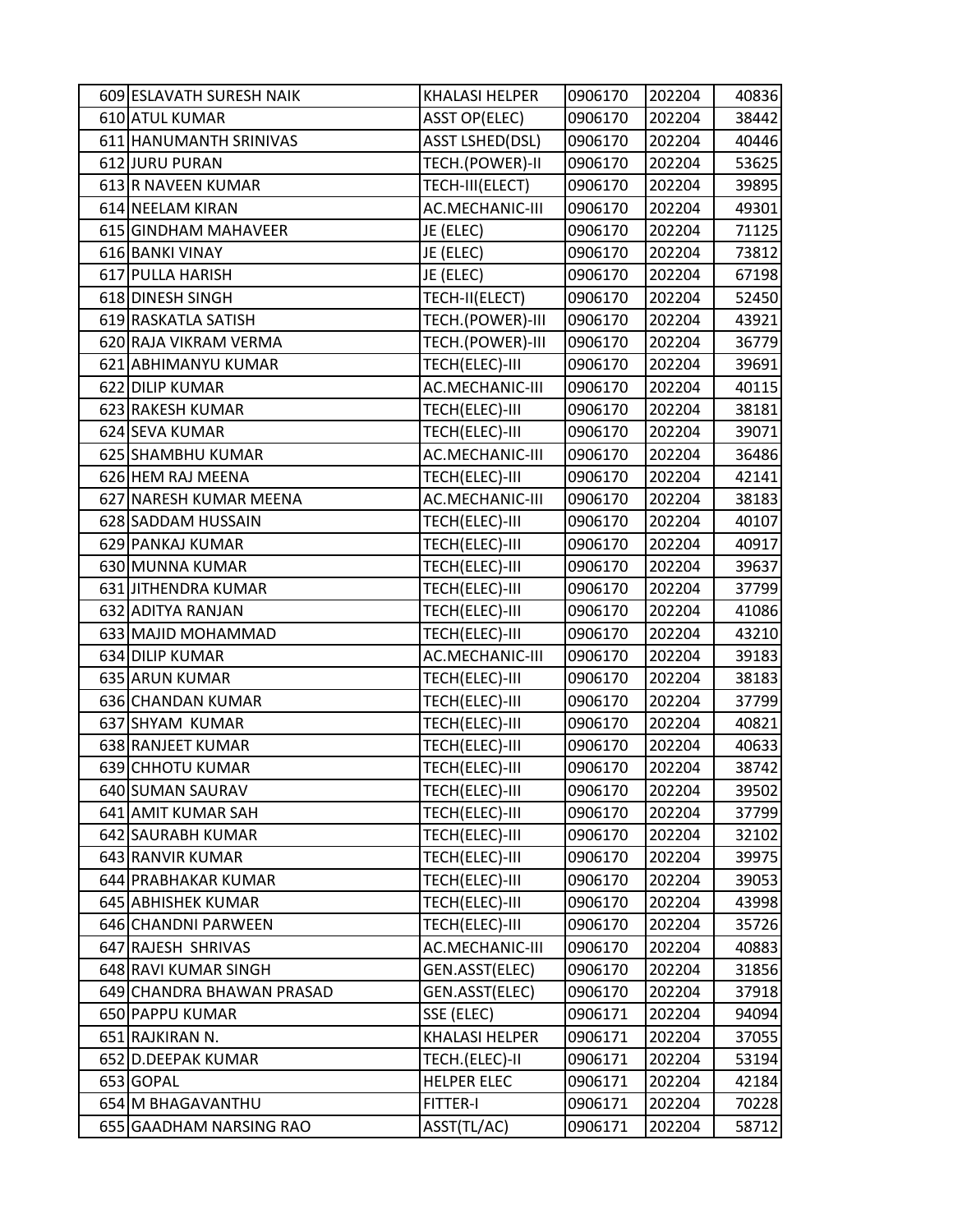| 656 RAJENDER                | AC.MECHANIC-III        | 0906171 | 202204 | 62962  |
|-----------------------------|------------------------|---------|--------|--------|
| 657 K RAMANJANEYULU         | Sr.TECH(ELECT)         | 0906171 | 202204 | 76486  |
| 658 G VASUDEV RAJU          | Sr.TECH(ELECT)         | 0906171 | 202204 | 77116  |
| 659 R.SIVA KUMAR            | <b>AC.MECHANIC-III</b> | 0906171 | 202204 | 67458  |
| 660 K POCHADRI              | Sr.TECH(ELECT)         | 0906171 | 202204 | 76816  |
| 661 NARASIMHA SWAMY         | TECH-I(ELECT)          | 0906171 | 202204 | 55201  |
| 662 SYED AFZAL              | TECH-I(ELECT)          | 0906171 | 202204 | 58832  |
| 663 YADAGIRI                | TECH-I(ELECT)          | 0906171 | 202204 | 58177  |
| 664 B CHIDANANDA RAO        | <b>TECH-I</b>          | 0906171 | 202204 | 69007  |
| 665 C NARSIMLU              | TL FITTER EHLF-II      | 0906171 | 202204 | 65052  |
| 666 K RANI                  | TL FITTER EHLF-II      | 0906171 | 202204 | 63458  |
| 667 A.S.SRIKANTH            | <b>FITTER-I</b>        | 0906171 | 202204 | 80986  |
| 668 M P CHAKRAVARTHY        | <b>AC.MECHANIC-II</b>  | 0906171 | 202204 | 92332  |
| 669 M.PUSHPA RANI           | TECH-II(ELECT)         | 0906171 | 202204 | 49858  |
| 670 K.KANTHA RAO            | TECH-II(ELECT)         | 0906171 | 202204 | 43076  |
| 671 A SUBRAHMANYESWARA RAO  | SSE (ELEC)             | 0906171 | 202204 | 117940 |
| 672 M.PRASHANTHI            | ASST(TL/AC)            | 0906171 | 202204 | 40422  |
| 673 ETTA VENKATESWARLU      | SSE (ELEC)             | 0906171 | 202204 | 82210  |
| 674 G GURUSWAMY             | TECH-I(ELECT)          | 0906171 | 202204 | 61832  |
| 675 V LINGANNA              | TECH-I(ELECT)          | 0906171 | 202204 | 61602  |
| 676 P BRAHMA NAIDU          | TECH-III(ELECT)        | 0906171 | 202204 | 81286  |
| 677 CH. VENKATESHWARA REDDY | ASST(TL/AC)            | 0906171 | 202204 | 43523  |
| 678 C.BALARAJU              | ASST(TL/AC)            | 0906171 | 202204 | 56611  |
| 679 M.GANGA PRASAD          | TECH.(ELEC)-II         | 0906171 | 202204 | 60354  |
| 680 G.PAVAN                 | <b>HELPER ELEC</b>     | 0906171 | 202204 | 63430  |
| 681 SHASHIDHAR REDDY        | ASST(TL/AC)            | 0906171 | 202204 | 40689  |
| 682 DASIREDDY RAVI          | ASST(TL/AC)            | 0906171 | 202204 | 58714  |
| 683 C.RAMESH                | ASST(TL/AC)            | 0906171 | 202204 | 42593  |
| 684 G MOHAN                 | Sr.TECH(ELECT)         | 0906171 | 202204 | 90840  |
| 685 Y RAMULU                | TL FITTER EHLF-II      | 0906171 | 202204 | 63840  |
| 686 CH. VAMSHI KRISHNA      | TL FITTER EHLF-II      | 0906171 | 202204 | 61978  |
| 687 KESHRAM MEENA           | TECH-II(ELECT)         | 0906171 | 202204 | 65492  |
| 688 KAILASH CHAND MEENA     | AC.MECHANIC-III        | 0906171 | 202204 | 66538  |
| 689 P.VINOD KHANNA          | AC.MECHANIC-III        | 0906171 | 202204 | 47713  |
| 690 G.SRINIVAS              | TECH-II(ELECT)         | 0906171 | 202204 | 49830  |
| 691 K NARENDER              | TECH.(TL)-I            | 0906171 | 202204 | 75766  |
| 692 C VENUGOPAL             | TECH.(AW)-II           | 0906171 | 202204 | 87132  |
| 693 S VENKATASWAMY          | Sr.TECH(ELECT)         | 0906171 | 202204 | 75297  |
| 694 JAYACHANDER G           | TECH.(TL)-I            | 0906171 | 202204 | 65856  |
| 695 SRINIVASULU             | Sr.TECH(ELECT)         | 0906171 | 202204 | 80332  |
| 696 B ANJAIAH               | Sr.TECH(ELECT)         | 0906171 | 202204 | 94178  |
| 697 D.SAMPATH KUMAR         | Sr.TECH(ELECT)         | 0906171 | 202204 | 89078  |
| 698 CHINNA THIMMANNA        | Sr.TECH(ELECT)         | 0906171 | 202204 | 71910  |
| 699 VADDI MOHAN LAXMAJI     | TECH-II(ELECT)         | 0906171 | 202204 | 77694  |
| 700 B.BALAJI                | Sr.TECH(ELECT)         | 0906171 | 202204 | 130508 |
| 701 S SRINIVAS              | Sr.TECH(ELECT)         | 0906171 | 202204 | 106918 |
| 702 MD ABDUL KHADER         | TL FITTER EHLF-II      | 0906171 | 202204 | 64317  |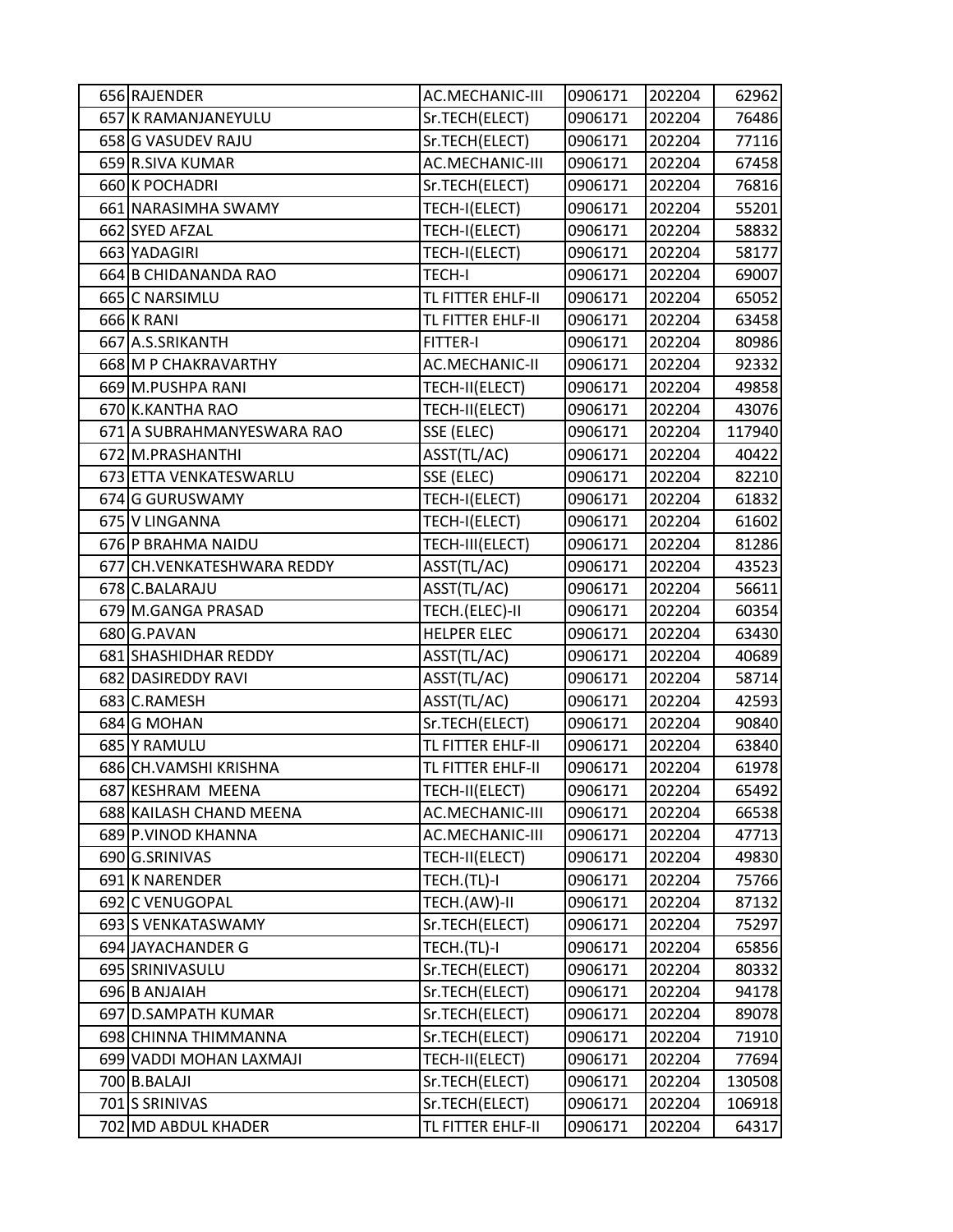| 703 S.SHALIMIYA         | Sr.TECH(ELECT)            | 0906171 | 202204 | 121134 |
|-------------------------|---------------------------|---------|--------|--------|
| 704 A NAGARAJU          | <b>AC.MECHANIC-I</b>      | 0906171 | 202204 | 67352  |
| 705 G SAINATH           | <b>AC.MECHANIC-I</b>      | 0906171 | 202204 | 96169  |
| 706 E ANIL KUMAR PILLAI | <b>AC.MECHANIC-I</b>      | 0906171 | 202204 | 93914  |
| 707 SK YOUSUFF          | <b>FITTER-I</b>           | 0906171 | 202204 | 63219  |
| 708 K RAJAMOULI         | AC.MECHANIC-II            | 0906171 | 202204 | 68423  |
| 709 M. SRINIVAS         | Sr.TECH(AC.MECHAI 0906171 |         | 202204 | 96998  |
| 710 N MANEESH           | TECH.(ELEC)-I             | 0906171 | 202204 | 98493  |
| 711 RANJIT PANDIT       | TECH-II(ELECT)            | 0906171 | 202204 | 75047  |
| 712 ABDUL KAREEM        | <b>AC.MECHANIC-II</b>     | 0906171 | 202204 | 73311  |
| 713 DEEPAK PATRO        | TECH-II(ELECT)            | 0906171 | 202204 | 68081  |
| 714 M YADAIAH           | TECH-I(ELECT)             | 0906171 | 202204 | 63809  |
| 715 SK ISMAIL           | Sr.TECH.(POWER)           | 0906171 | 202204 | 113558 |
| 716 A.YELLAPPA          | <b>AC.MECHANIC-I</b>      | 0906171 | 202204 | 97370  |
| 717 C B SHANKER         | Sr.TECH(ELECT)            | 0906171 | 202204 | 93548  |
| 718 VENKATESWARLU P     | SR. TECH                  | 0906171 | 202204 | 84798  |
| 719 P.NAGESWARA RAO     | TECH-I(ELECT)             | 0906171 | 202204 | 78636  |
| 720 Y.W.JAYA KUMAR      | Sr.TECH(ELECT)            | 0906171 | 202204 | 83688  |
| 721 A RAVINDER          | Sr.TECH(ELECT)            | 0906171 | 202204 | 69703  |
| 722 G GOVINDAIAH        | FITTER (MCM)              | 0906171 | 202204 | 100636 |
| 723 S.RAJKUMAR          | <b>TECH-I</b>             | 0906171 | 202204 | 80595  |
| 724 PRASAD              | TECH-I(ELECT)             | 0906171 | 202204 | 56586  |
| 725 RAJU                | TECH-I(ELECT)             | 0906171 | 202204 | 66036  |
| 726 G.PRAVEEN DAVID     | SSE (ELEC)                | 0906171 | 202204 | 97638  |
| 727 K.LAKSHMANA RAO     | <b>FITTER-I</b>           | 0906171 | 202204 | 68422  |
| 728 MD.HABEBUDDIN       | <b>FITTER-I</b>           | 0906171 | 202204 | 69152  |
| 729 ABDUL RAHEEM        | Sr.TECH(ELECT)            | 0906171 | 202204 | 80420  |
| 730 C PRABHAKAR         | Sr.TECH(ELECT)            | 0906171 | 202204 | 77485  |
| 731 B MURALI MOHAN      | Sr.TECH(ELECT)            | 0906171 | 202204 | 77815  |
| 732 M SATYANARAYANA     | <b>AC.MECHANIC-II</b>     | 0906171 | 202204 | 99227  |
| 733 SHAHEEN BEGUM       | FITTER-I                  | 0906171 | 202204 | 69918  |
| 734 T. AMIT KUMAR       | FITTER-I                  | 0906171 | 202204 | 72669  |
| 735 A.SRINIVAS          | <b>FITTER-I</b>           | 0906171 | 202204 | 64387  |
| 736 M. MOSES            | FITTER-I                  | 0906171 | 202204 | 89455  |
| 737 N.ROHINI            | Sr.TECH.(TL)              | 0906171 | 202204 | 75648  |
| 738 G.KRUPANANDAM       | AC.MECHANIC-III           | 0906171 | 202204 | 88247  |
| 739 P.THIRUPATHIAH      | TECH-II(ELECT)            | 0906171 | 202204 | 48975  |
| 740 CH PADMAJA          | TECH.(TL)-II              | 0906171 | 202204 | 58528  |
| 741 Y SRINIVAS          | AC.MECHANIC-II            | 0906171 | 202204 | 94030  |
| 742 M DAIVA PRASAD      | Sr.TECH(ELECT)            | 0906171 | 202204 | 97884  |
| 743 MERAJ AHMED         | <b>AC.MECHANIC-I</b>      | 0906171 | 202204 | 77114  |
| 744 B VENKATA LAXMI     | ASST(TL/AC)               | 0906171 | 202204 | 8397   |
| 745 P A SAIKIRAN        | TECH-II(ELECT)            | 0906171 | 202204 | 85090  |
| 746 DR MADHUSUDHAN RAO  | AC.MECHANIC-I             | 0906171 | 202204 | 82318  |
| 747 JAMAL PASHA         | TECH.(TL)-I               | 0906171 | 202204 | 75417  |
| 748 E KIRAN KUMAR       | TL FITTER EHLF-II         | 0906171 | 202204 | 67614  |
| 749 JABEENA BEE         | TECH-III(ELECT)           | 0906171 | 202204 | 73885  |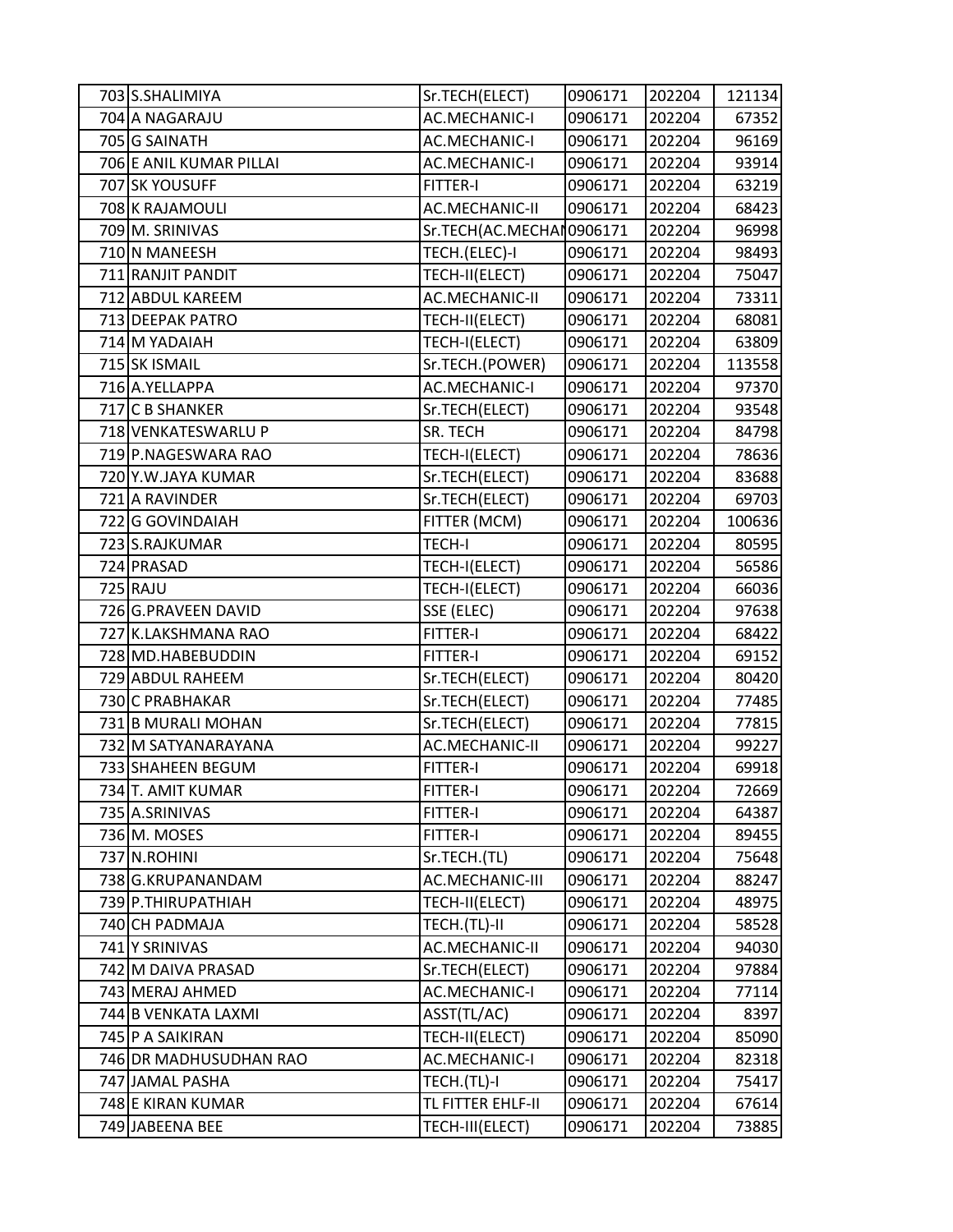| 750 E GOPI              | Sr.TECH(ELECT)            | 0906171 | 202204 | 78952  |
|-------------------------|---------------------------|---------|--------|--------|
| 751 ANJANEYULU          | <b>HELPER ELEC</b>        | 0906171 | 202204 | 42003  |
| 752 S ANJAIAH           | Sr.TECH(ELECT)            | 0906171 | 202204 | 88413  |
| 753 G SHANKRAIAH        | TECH-II(ELECT)            | 0906171 | 202204 | 64531  |
| 754 JYOTI RAM MOHAN     | Sr.TECH(ELECT)            | 0906171 | 202204 | 73495  |
| 755 KONDA. VIJAY KUMAR  | TECH-II(ELECT)            | 0906171 | 202204 | 51696  |
| 756 KUWAR MAJHI         | TECH-II(ELECT)            | 0906171 | 202204 | 51280  |
| 757 MOTA RAJESH         | TECH.(TL)-I               | 0906171 | 202204 | 60560  |
| 758 TALARI NAIDU        | TECH-II(ELECT)            | 0906171 | 202204 | 56678  |
| 759 K NARSING RAO       | TECH-III(ELECT)           | 0906171 | 202204 | 54283  |
| 760 RAJNIKANTH YADAV    | <b>AC.MECHANIC-II</b>     | 0906171 | 202204 | 78650  |
| 761 D.HARIYA            | SSE (ELEC)                | 0906171 | 202204 | 118555 |
| 762 C VENKATASWAMY      | Sr.TECH(ELECT)            | 0906171 | 202204 | 88014  |
| 763 K.ANJANEYULU        | TECH-I(ELECT)             | 0906171 | 202204 | 83767  |
| 764 K.RAVI KUMAR        | ASST(TL/AC)               | 0906171 | 202204 | 18120  |
| 765 B.SAI KIRAN         | TECH.(ELEC)-I             | 0906171 | 202204 | 64604  |
| 766 TOKURI GOPI         | ASST(TL/AC)               | 0906171 | 202204 | 61478  |
| 767 VENKATA SWAMY       | Sr.TECH(FITTER)           | 0906171 | 202204 | 71326  |
| 768 A RAMESH            | AC.MECHANIC-II            | 0906171 | 202204 | 83571  |
| 769 T.VENKATAIAH        | ASST(TL/AC)               | 0906171 | 202204 | 43943  |
| 770 G VENKATSWAMY       | TECH-I(ELECT)             | 0906171 | 202204 | 53731  |
| 771 M SUNIL KUMAR       | AC.MECHANIC-III           | 0906171 | 202204 | 84578  |
| 772 P.ANJINI KUMAR      | AC.MECHANIC-III           | 0906171 | 202204 | 55417  |
| 773 KOTA RAMESH         | Sr.TECH(AC.MECHAI 0906171 |         | 202204 | 83199  |
| 774 R.SRINIVASULU       | TECH-I(ELECT)             | 0906171 | 202204 | 76110  |
| 775 G. SATYAVATHI       | ASST(TL/AC)               | 0906171 | 202204 | 40689  |
| 776 T CHENNAMMA         | TECH-I(ELECT)             | 0906171 | 202204 | 57619  |
| 777 A.SANKAR            | SSE (ELEC)                | 0906171 | 202204 | 107358 |
| 778 G.DHANA SHANKER     | SR.TECH.(ELEC)            | 0906171 | 202204 | 77339  |
| 779 A MADANA MOHANREDDY | ASST(TL/AC)               | 0906171 | 202204 | 72266  |
| 780 A.ANIL KUMAR YADAV  | ASST(TL/AC)               | 0906171 | 202204 | 70129  |
| 781 D SRINIVASULU       | TECH-III(ELECT)           | 0906171 | 202204 | 56272  |
| 782 V JAI KUMAR         | <b>OS</b>                 | 0906171 | 202204 | 115260 |
| 783 SK.FARDUN VALI      | TECH-III(ELECT)           | 0906171 | 202204 | 42171  |
| 784 R.PURUSHOTHAM RAJU  | TECH-II(ELECT)            | 0906171 | 202204 | 57970  |
| 785 P V NAGENDER RAO    | Sr.TECH(AC.MECHAI 0906171 |         | 202204 | 104098 |
| 786 K RAGHAVA           | <b>FITTER-I</b>           | 0906171 | 202204 | 69363  |
| 787 K.KRISHNA MURTHY    | TECH.(TL)-II              | 0906171 | 202204 | 57314  |
| 788 S.D. VENUGOPAL      | SR.TECH.(ELEC)            | 0906171 | 202204 | 114918 |
| 789 P.SRINIVAS RAO      | AC.MECHANIC-I             | 0906171 | 202204 | 94154  |
| 790 B.RAMULU            | Sr.TECH(AC.MECHAI 0906171 |         | 202204 | 114038 |
| 791 P K SURESH KUMAR    | Sr.TECH(ELECT)            | 0906171 | 202204 | 69985  |
| 792 N ELLAIAH           | AC.MECHANIC-II            | 0906171 | 202204 | 107439 |
| 793 MERAJ UNNISA        | TL FITTER EHLF-II         | 0906171 | 202204 | 50335  |
| 794 P.PRAVEEN           | Sr.TECH.(POWER)           | 0906171 | 202204 | 77917  |
| 795 ABDULQUDDUS         | <b>FITTER-I</b>           | 0906171 | 202204 | 66645  |
| 796 P.NARENDER          | AC.MECHANIC-I             | 0906171 | 202204 | 69510  |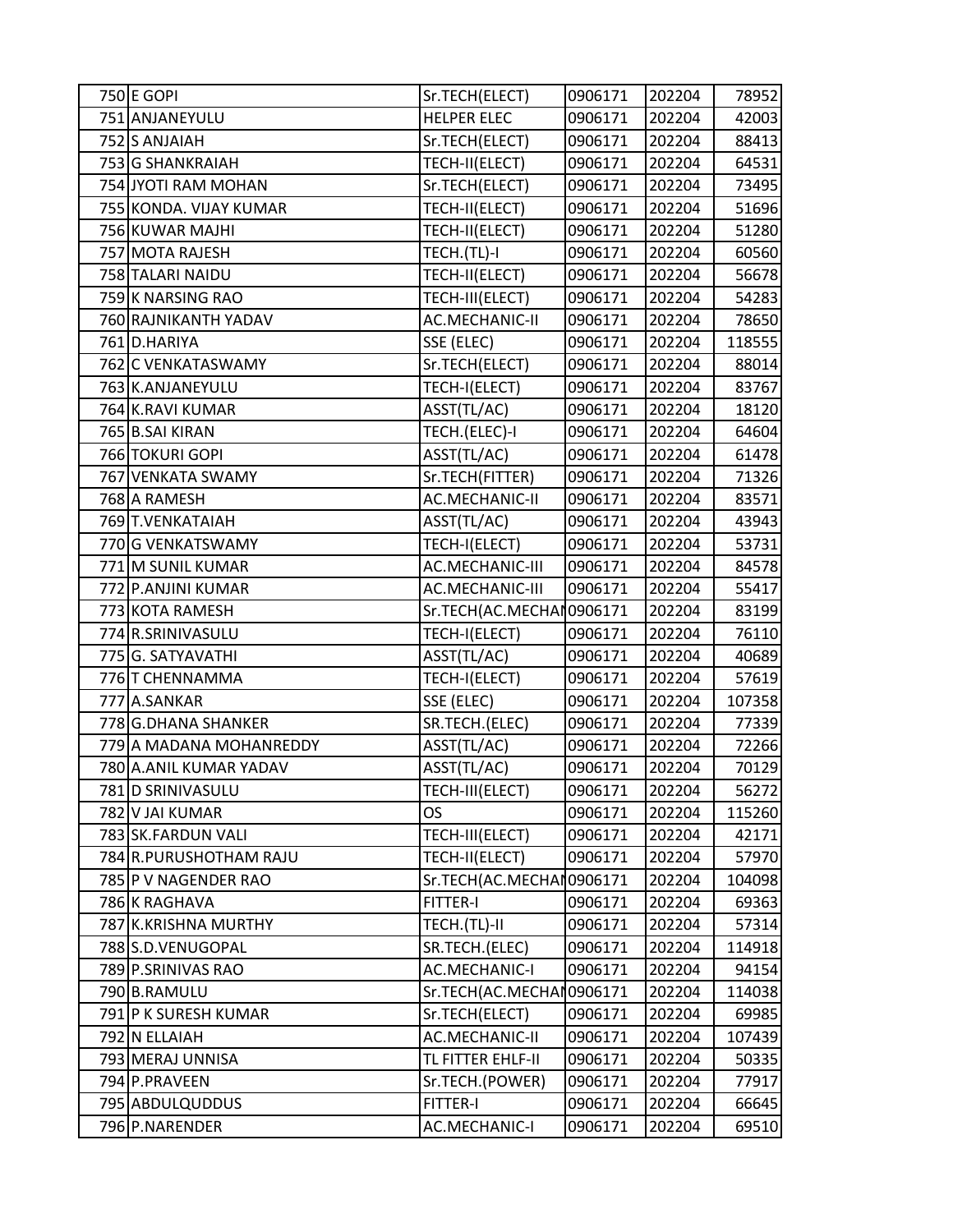| 797 A ASHOKKUMAR                 | TECH/3                | 0906171 | 202204 | 89795  |
|----------------------------------|-----------------------|---------|--------|--------|
| 798 P.RAGHAVENDER                | TL FITTER EHLF-II     | 0906171 | 202204 | 46659  |
| 799 L KRISHNA                    | Sr. CLERK             | 0906171 | 202204 | 69918  |
| 800 V.N. NAVEEN KUMAR            | Sr.TECH.(TL)          | 0906171 | 202204 | 72556  |
| 801 P.SANJEEVA                   | ASST(TL/AC)           | 0906171 | 202204 | 42263  |
| 802 S.VENKATARAMUDU              | AC.MECHANIC-III       | 0906171 | 202204 | 68540  |
| 803 M.NAGAMADDAIAH               | ASST(TL/AC)           | 0906171 | 202204 | 53696  |
| 804 D KANAKA THARA               | FITTER-I              | 0906171 | 202204 | 68048  |
| 805 G RAVI KUMAR                 | <b>AC.MECHANIC-I</b>  | 0906171 | 202204 | 70191  |
| 806 D RAVINDRA KUMAR             | <b>AC.MECHANIC-II</b> | 0906171 | 202204 | 86779  |
| 807 P J KARUNAKAR                | Sr.TECH(ELECT)        | 0906171 | 202204 | 111710 |
| 808 M. RAJ KUMAR                 | <b>HELPER ELEC</b>    | 0906171 | 202204 | 51347  |
| 809 MARPINA RAVI KISHOR          | SSE (ELEC)            | 0906171 | 202204 | 124718 |
| 810 B.SHIVA KUMAR                | <b>HELPER ELEC</b>    | 0906171 | 202204 | 47438  |
| 811 M.RAGHAVAIAH                 | TECH-II(ELECT)        | 0906171 | 202204 | 48608  |
| 812 MADANNATH                    | ASST(TL/AC)           | 0906171 | 202204 | 65751  |
| 813 K.RAMESH                     | TECH.(TL)-I           | 0906171 | 202204 | 60817  |
| 814 U.RAJESH                     | TECH.(TL)-I           | 0906171 | 202204 | 53013  |
| 815 S. PAWAN KUMAR RAO           | <b>KHALASI</b>        | 0906171 | 202204 | 64034  |
| 816 SHIV KUMAR                   | <b>HELPER ELEC</b>    | 0906171 | 202204 | 40334  |
| 817 SONU ALAM                    | <b>HELPER ELEC</b>    | 0906171 | 202204 | 30650  |
| 818 PUNAM KUMARI                 | <b>HELPER ELEC</b>    | 0906171 | 202204 | 29626  |
| 819 SHYAM SUNDER SINGH           | <b>HELPER ELEC</b>    | 0906171 | 202204 | 31415  |
| 820 JAKEEY KUMAR                 | <b>HELPER ELEC</b>    | 0906171 | 202204 | 37050  |
| 821 K RAMESH                     | <b>HELPER ELEC</b>    | 0906171 | 202204 | 34600  |
| 822 P.ARUNA                      | JE (ELEC)             | 0906171 | 202204 | 69599  |
| 823 NEELI ARUN KUMAR             | JE (ELEC)             | 0906171 | 202204 | 73804  |
| 824 YENUBERI CHIRANJEEVI KARTHIK | SSE (ELEC)            | 0906171 | 202204 | 98862  |
| 825 G R NIVEDITA                 | TL FTTER EHLF-III     | 0906171 | 202204 | 37400  |
| 826 K.ARUN KUMAR                 | ASST(TL/AC)           | 0906171 | 202204 | 50956  |
| 827 RAHUL                        | TECH.(TL)-III         | 0906171 | 202204 | 40049  |
| 828 ANIL KUMAR                   | TECH.(TL)-III         | 0906171 | 202204 | 40615  |
| 829 DHARMENDRA KUMAR             | TECH.(TL)-III         | 0906171 | 202204 | 41322  |
| 830 UDAY SINGH                   | TECH-III(ELECT)       | 0906171 | 202204 | 45304  |
| 831 SUBHASH VERMA                | TECH.(TL)-III         | 0906171 | 202204 | 41304  |
| 832 RAVISHANKAR KUMAR SINHA      | TECH-III(ELECT)       | 0906171 | 202204 | 43715  |
| 833 ROHIT KUMAR                  | TECH-III(ELECT)       | 0906171 | 202204 | 35981  |
| 834 VIJAY SINGH MALI             | TECH.(TL)-III         | 0906171 | 202204 | 40427  |
| 835 SHASHI KANT                  | <b>HELPER ELEC</b>    | 0906171 | 202204 | 36100  |
| 836 KASHAPOGU NAVEEN             | GEN.ASST(ELEC)        | 0906171 | 202204 | 33727  |
| 837 RAUSHAN KUMAR                | GEN.ASST(ELEC)        | 0906171 | 202204 | 32627  |
| 838 FATIMA BEE                   | <b>TECH-III</b>       | 0906172 | 202204 | 41199  |
| 839 SREERAM K.S                  | JE-II(TRS)            | 0906172 | 202204 | 75018  |
| 840 MALLALA SWATHI               | TECH-III(ELECT)       | 0906172 | 202204 | 37717  |
| 841 KONGA BALA KRISHNA           | <b>KHALASI HELPER</b> | 0906172 | 202204 | 38863  |
| 842 K PAPA RAO                   | OS.                   | 0906172 | 202204 | 83864  |
| 843 G ANJANEYULU                 | <b>KHALASI HELPER</b> | 0906172 | 202204 | 43551  |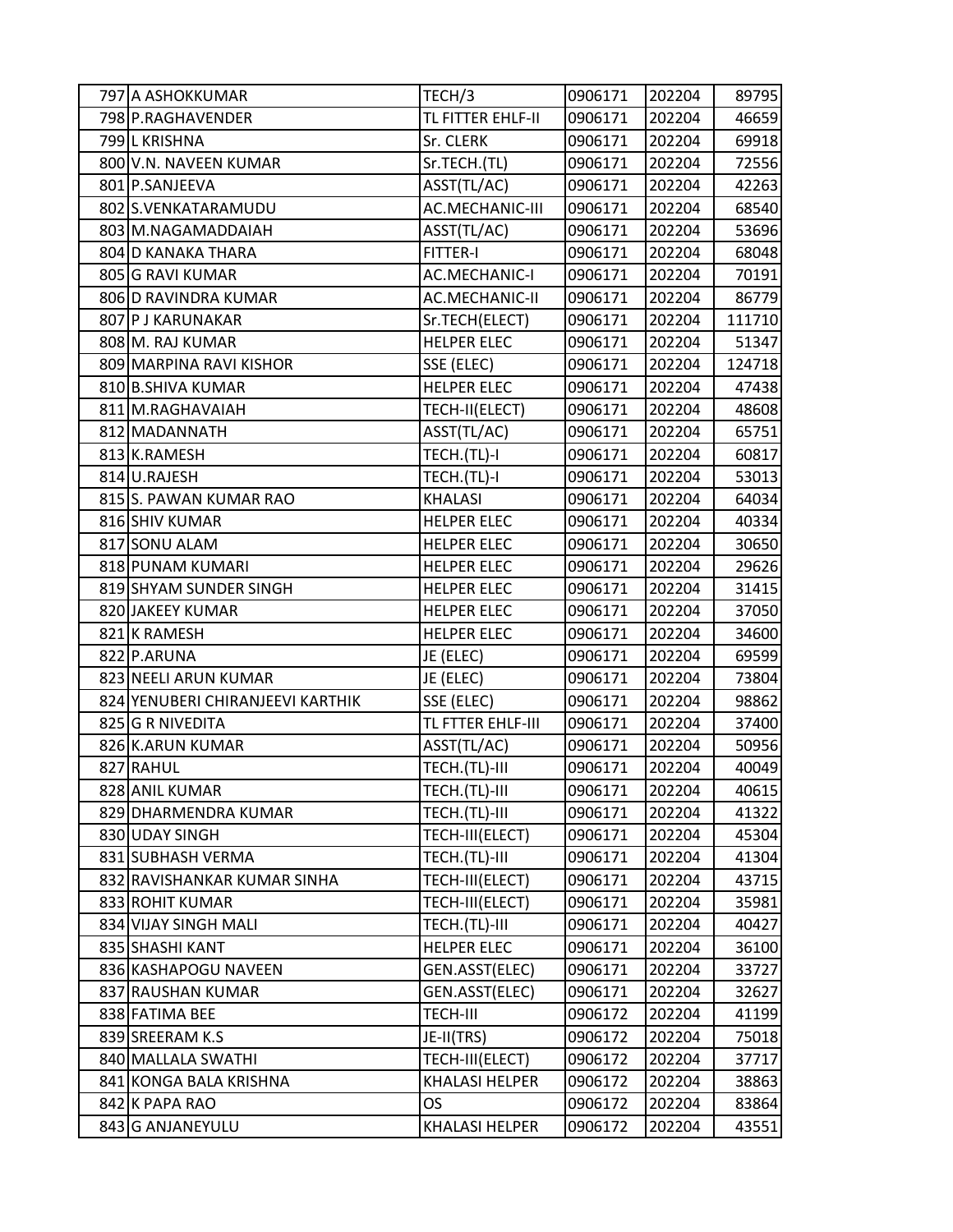| 844 RAYITI NAGARAJU         | <b>KHALASI HELPER</b> | 0906172 | 202204 | 43102  |
|-----------------------------|-----------------------|---------|--------|--------|
| 845 BOUROTHU VARAHALU NAIDU | <b>HELPER ELEC</b>    | 0906172 | 202204 | 41039  |
| 846 G VENKATESWARA RAO      | Ch.OS                 | 0906172 | 202204 | 127718 |
| 847 K. VISHWANATHAM         | SSE (ELEC)            | 0906172 | 202204 | 114118 |
| 848 SARA BANU               | OS                    | 0906172 | 202204 | 77058  |
| 849 SANDEEP JADAV           | SSE (ELEC)            | 0906172 | 202204 | 147268 |
| 850 K DAYANAND              | <b>TECH-I</b>         | 0906172 | 202204 | 64478  |
| 851 K PAVAN KUMAR           | <b>TECH-I</b>         | 0906172 | 202204 | 64478  |
| 852 J M PRAVEEN KUMAR       | JE-I(TRS)             | 0906172 | 202204 | 67198  |
| 853 BANDI KISHORE           | TECH.(ELEC)-I         | 0906172 | 202204 | 64478  |
| 854 T L SAIBABA             | Sr.TECH(ELECT)        | 0906172 | 202204 | 98988  |
| 855 PATI SRINIVASA RAO      | TECH.(ELEC)-I         | 0906172 | 202204 | 102898 |
| 856 B.SRINIVAS RAO          | TECH-II(ELECT)        | 0906172 | 202204 | 60636  |
| 857 SRINIVAS REDDY K        | TECH-II(ELECT)        | 0906172 | 202204 | 70759  |
| 858 V RAMESH                | Sr.TECH(ELECT)        | 0906172 | 202204 | 86068  |
| 859 N VENKATESH             | SR.TECH.(ELEC)        | 0906172 | 202204 | 67496  |
| 860 G.S.SRI RAMULU          | Sr.TECH(ELECT)        | 0906172 | 202204 | 98307  |
| 861 P.R.RAJU                | SR.TECH.(ELEC)        | 0906172 | 202204 | 83688  |
| 862 R SUNILKUMAR            | Sr.TECH(ELECT)        | 0906172 | 202204 | 72978  |
| 863 KUPENDER                | SSE(TRS)              | 0906172 | 202204 | 107828 |
| 864 G VENKATESH             | TECH.(ELEC)-I         | 0906172 | 202204 | 64478  |
| 865 M MALLESH               | <b>TECH-I</b>         | 0906172 | 202204 | 66986  |
| 866 A JASWANTH RAO          | TECH.(ELEC)-I         | 0906172 | 202204 | 71318  |
| 867 S SUDERSHAN             | TECH-I(ELECT)         | 0906172 | 202204 | 68048  |
| 868 S RAMAKRISHNA           | SSE (ELEC)            | 0906172 | 202204 | 124238 |
| 869 N SURESH CHAND          | Sr.TECH(ELECT)        | 0906172 | 202204 | 102678 |
| 870 M VENKATESH             | TECH-I(ELECT)         | 0906172 | 202204 | 67097  |
| 871 M BHADRIYA              | Sr.TECH(ELECT)        | 0906172 | 202204 | 109146 |
| 872 G HANUMANTHA RAO        | Sr.TECH(ELECT)        | 0906172 | 202204 | 86068  |
| 873 S.LAKSHMI               | TECH-I(ELECT)         | 0906172 | 202204 | 64478  |
| 874 NARESH GOUD             | TECH-III(ELECT)       | 0906172 | 202204 | 56488  |
| 875 M RAVI KUMAR            | Sr.TECH(ELECT)        | 0906172 | 202204 | 93548  |
| 876 M.SRINIVAS              | TECH-II(ELECT)        | 0906172 | 202204 | 48489  |
| 877 C H P SRINIVASA RAO     | Sr.TECH(ELECT)        | 0906172 | 202204 | 86812  |
| 878 M.VIJAY KUMAR           | TECH-II(ELECT)        | 0906172 | 202204 | 61105  |
| 879 K V NARSIMULU           | SR.TECH.(ELEC)        | 0906172 | 202204 | 78026  |
| 880 K EMMANUEL              | POINTSMAN-A           | 0906172 | 202204 | 41496  |
| 881 MD IBRAHIM              | TECH-II(ELECT)        | 0906172 | 202204 | 53637  |
| 882 P.VANI                  | Sr.TECH(ELECT)        | 0906172 | 202204 | 72978  |
| 883 M YADAIAH               | TECH-I(ELECT)         | 0906172 | 202204 | 66178  |
| 884 I.ANANTHARAJU           | TECH-I(ELECT)         | 0906172 | 202204 | 71259  |
| 885 G PRABHAKAR             | FITTER-I              | 0906172 | 202204 | 64919  |
| 886 K NAGABUSHNAM           | Sr.TECH(ELECT)        | 0906172 | 202204 | 80712  |
| 887 YADAGIRI                | Sr.TECH(ELECT)        | 0906172 | 202204 | 65637  |
| 888 B.BHASKAR REDDY         | TECH.(ELEC)-I         | 0906172 | 202204 | 64478  |
| 889 SK DASTAGIR             | Sr.TECH(ELECT)        | 0906172 | 202204 | 114118 |
| 890 T RAJESH                | TECH.(ELEC)-I         | 0906172 | 202204 | 53625  |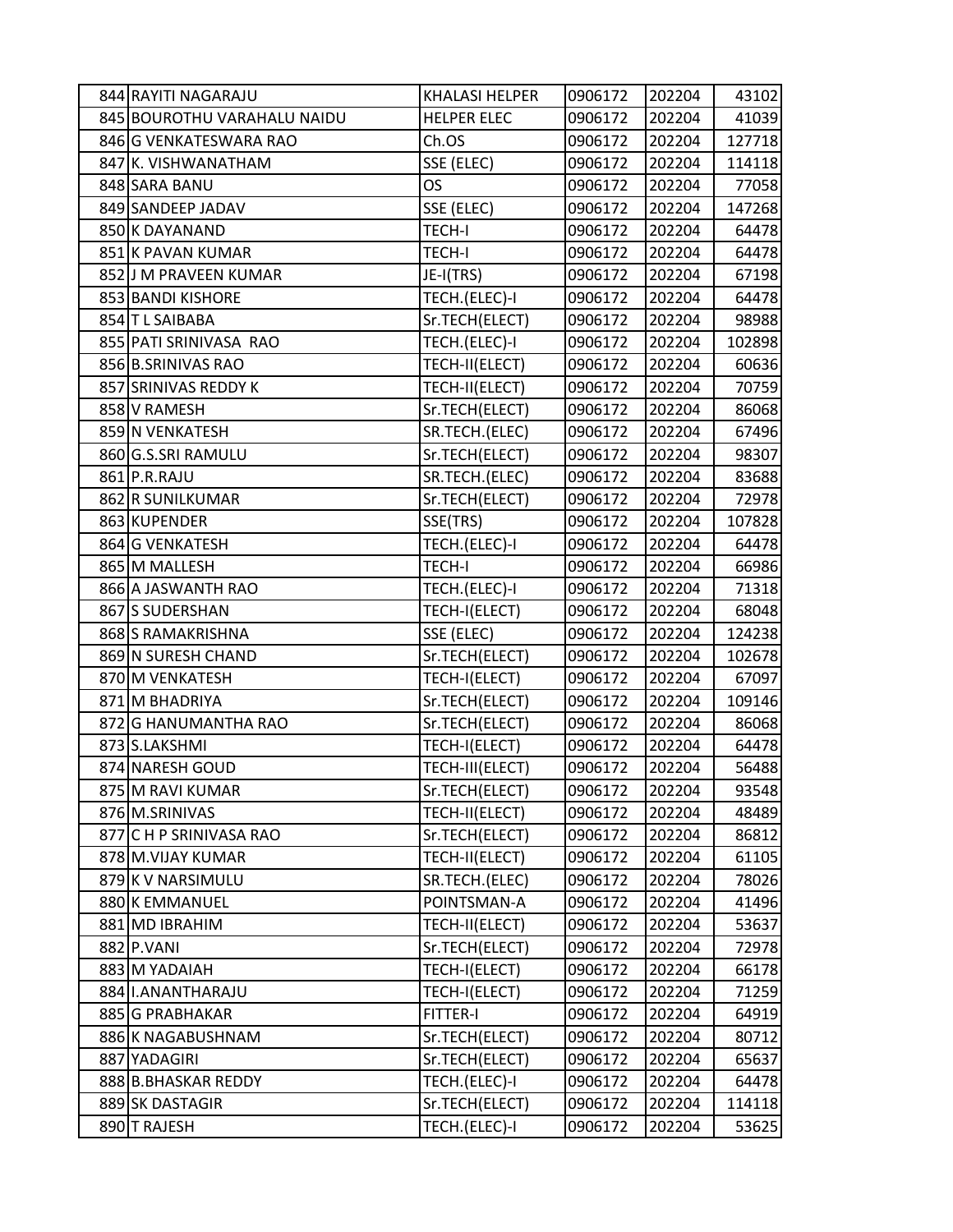| 891 VENKATESH M                | SSE(TRS)                 | 0906172 | 202204 | 121378 |
|--------------------------------|--------------------------|---------|--------|--------|
| 892 T BHIXAPATY                | SR.TECH.(ELEC)           | 0906172 | 202204 | 77058  |
| 893 GOLLA SEKHAR               | TECH-II(ELECT)           | 0906172 | 202204 | 53616  |
| 894 B KISHAN                   | TECH-II(ELECT)           | 0906172 | 202204 | 63485  |
| 895 VIJAYA KUMAR K             | <b>FITTER-I</b>          | 0906172 | 202204 | 96268  |
| 896 T.HARI BABU                | TECH-I(ELECT)            | 0906172 | 202204 | 66178  |
| 897 M.A.ZAHEER                 | Sr.TECH(ELECT)           | 0906172 | 202204 | 79268  |
| 898 K.MURUGAN                  | Sr.TECH(ELECT)           | 0906172 | 202204 | 88448  |
| 899 RAMESH CHANDRA VISHWAKARMA | TECH-II(ELECT)           | 0906172 | 202204 | 46731  |
| 900 BEEMAGANI NAVEEN KUMAR     | TECH-II(ELECT)           | 0906172 | 202204 | 50768  |
| 901 KARNATI SHANKAR            | TECH-II(ELECT)           | 0906172 | 202204 | 48379  |
| 902 C.NAGESWARA REDDY          | TECH-II(ELECT)           | 0906172 | 202204 | 49858  |
| 903 RAM NARESH MEENA           | TECH.(ELEC)-I            | 0906172 | 202204 | 58656  |
| 904 ASHOK KUMAR MEENA          | TECH.(ELEC)-I            | 0906172 | 202204 | 57759  |
| 905 K RAVINDER                 | SSE(TRS)                 | 0906172 | 202204 | 147268 |
| 906 P RAMKUMAR                 | Sr.TECH(ELECT)           | 0906172 | 202204 | 96568  |
| 907 B.RAKESH                   | Sr.TECH(FURNACEM 0906172 |         | 202204 | 73766  |
| 908 P GANGARAJU                | SR.TECH.(ELEC)           | 0906172 | 202204 | 61990  |
| 909 K NARASIMHAREDDY           | TECH-II(ELECT)           | 0906172 | 202204 | 62158  |
| 910 SRI VEERESH KINNELA        | TECH-II(ELECT)           | 0906172 | 202204 | 47905  |
| 911 M MADHAVI                  | OS                       | 0906172 | 202204 | 117348 |
| 912 K RAVI SANTH               | SS                       | 0906172 | 202204 | 88445  |
| 913 K DANIAL RAJ               | Sr.TECH(ELECT)           | 0906172 | 202204 | 94086  |
| 914 GANESH NARSIAH M           | Sr.TECH(ELECT)           | 0906172 | 202204 | 67496  |
| 915 K PRAVEEN                  | POINTSMAN-A              | 0906172 | 202204 | 40175  |
| 916 KOPPULA NARESHKUMAR        | TECH-II(ELECT)           | 0906172 | 202204 | 52569  |
| 917 D ANAND                    | SSE (ELEC)               | 0906172 | 202204 | 101878 |
| 918 VENKATESHWARLU KONAGONDA   | TECH-II(ELECT)           | 0906172 | 202204 | 48379  |
| 919 SRI D SHYAM KUMAR          | TECH-II(ELECT)           | 0906172 | 202204 | 49431  |
| 920 M DEVADANAM                | FITTER-I                 | 0906172 | 202204 | 70268  |
| 921 P.PRABHAKAR RAO            | SR.TECH.(ELEC)           | 0906172 | 202204 | 62205  |
| 922 V KUMARACHARY              | FITTER-II                | 0906172 | 202204 | 78917  |
| 923 P SRINIVAS                 | FITTER-III               | 0906172 | 202204 | 69918  |
| 924 ABDUL SAMI                 | FITTER-III               | 0906172 | 202204 | 69918  |
| 925 S VENKATESWAR              | Sr.TECH(ELECT)           | 0906172 | 202204 | 77058  |
| 926 O SHIVA                    | TECH-II(ELECT)           | 0906172 | 202204 | 56866  |
| 927 G.YOGESHWARAN              | TECH-I(ELECT)            | 0906172 | 202204 | 63773  |
| 928 V.SANTHOSHCHARY            | <b>TINSMITH-II</b>       | 0906172 | 202204 | 65478  |
| 929 M PRAVEEN KUMAR            | <b>TINSMITH-I</b>        | 0906172 | 202204 | 67201  |
| 930 M GOPAL NAIK               | FITTER-I                 | 0906172 | 202204 | 59631  |
| 931 M SUDHAKAR RAO             | JE (ELEC)                | 0906172 | 202204 | 117348 |
| 932 A SATYANARAYANA            | TECH-I(ELECT)            | 0906172 | 202204 | 64478  |
| 933 S V NARAYANA               | SSE(TRS)                 | 0906172 | 202204 | 135198 |
| 934 MD JABER                   | FITTER-III               | 0906172 | 202204 | 64478  |
| 935 D.GOPIKRISHNA              | <b>TINSMITH-II</b>       | 0906172 | 202204 | 64478  |
| 936 Y.SAI KRISHNA              | (MedDeCatg)LP            | 0906172 | 202204 | 98494  |
| 937 HEENA HYDER                | TECH-I(ELECT)            | 0906172 | 202204 | 54788  |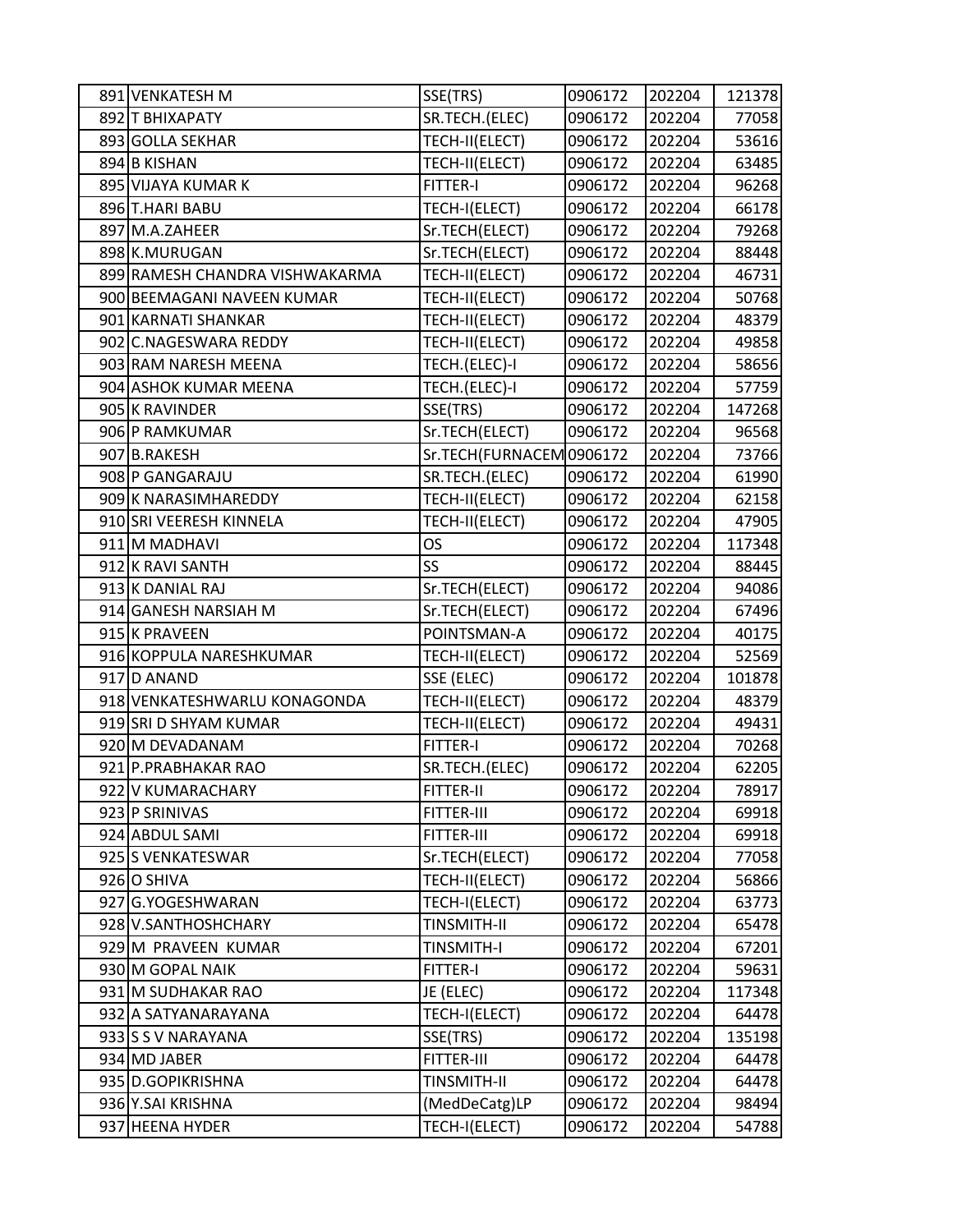| 938 SYED ARIFUDDIN        | TECH-I(ELECT)      | 0906172 | 202204 | 66178  |
|---------------------------|--------------------|---------|--------|--------|
| 939 K VIJAYALAKSHMI       | OS                 | 0906172 | 202204 | 114118 |
| 940 R PRASANNA RAO        | ASST.TR.INST       | 0906172 | 202204 | 99788  |
| 941 JOGENDRANATH          | Sr.TECH(ELECT)     | 0906172 | 202204 | 78552  |
| 942 P RAJESHWARI          | TECH-I(ELECT)      | 0906172 | 202204 | 51698  |
| 943 S HARINATH            | TECH-I(ELECT)      | 0906172 | 202204 | 54788  |
| 944 B YADAGIRI            | Sr.TECH(ELECT)     | 0906172 | 202204 | 82050  |
| 945 M MAHESH KUMAR        | FITTER-I           | 0906172 | 202204 | 86555  |
| 946 P.KISHORE             | TECH-II(ELECT)     | 0906172 | 202204 | 55459  |
| 947 P.YADAGIRI            | TECH-I(ELECT)      | 0906172 | 202204 | 69918  |
| 948 G.PRADEEP KUMAR       | TECH-II(ELECT)     | 0906172 | 202204 | 44896  |
| 949 B SAI MOHAN           | SSE(TRS)           | 0906172 | 202204 | 114118 |
| 950 P KURUMAIAH           | TECH-I(ELECT)      | 0906172 | 202204 | 68048  |
| 951 R MURALIKRISHNA       | TECH-I(ELECT)      | 0906172 | 202204 | 92384  |
| 952 B CHANDRASEKHAR       | TECH-I(ELECT)      | 0906172 | 202204 | 2310   |
| 953 M VENU                | SSE(TRS)           | 0906172 | 202204 | 150272 |
| 954 R.YADAGIRI            | Sr.TECH(ELECT)     | 0906172 | 202204 | 74288  |
| 955 S.SIRINTAJ            | FITTER-III         | 0906172 | 202204 | 1155   |
| 956 S SRINIVAS            | TECH.(ELEC)-I      | 0906172 | 202204 | 75068  |
| 957 B.SREENU              | <b>FITTER-I</b>    | 0906172 | 202204 | 69918  |
| 958 G SUNITHA             | TECH-I(ELECT)      | 0906172 | 202204 | 68048  |
| 959 B BALARAJU            | SSE(TRS)           | 0906172 | 202204 | 127958 |
| 960 K.SANDHYA             | TECH-II(ELECT)     | 0906172 | 202204 | 41604  |
| 961 MOHD YOUNUS           | TECH-I(ELECT)      | 0906172 | 202204 | 62920  |
| 962 SYED JAFFER           | Sr.TECH(ELECT)     | 0906172 | 202204 | 81478  |
| 963 RAMA KRISHNA GOGINENI | TECH.(TRS)-II      | 0906172 | 202204 | 61735  |
| 964 Y BHAVANI             | TECH-II(ELECT)     | 0906172 | 202204 | 49858  |
| 965 NAGARAJU PERUMALLA    | SSE (EST-ELEC)     | 0906172 | 202204 | 87740  |
| 966 AKLESH KUMAR YADAV    | TECH-III(ELECT)    | 0906172 | 202204 | 32318  |
| 967 A MADHU SUDHAN        | GEN.ASST(ELEC)     | 0906172 | 202204 | 33682  |
| 968 J SWAPNA              | TECH-III(ELECT)    | 0906172 | 202204 | 35786  |
| 969 NARESH SWAMI          | TECH-III(ELECT)    | 0906172 | 202204 | 37718  |
| 970 DEEPAK KUMAR MEHRA    | TECH-III(ELECT)    | 0906172 | 202204 | 32318  |
| 971 DHIRAJ KUMAR GUPTA    | TECH-III(ELECT)    | 0906172 | 202204 | 37718  |
| 972 GANTA RAJA GOUD       | TECH-III(ELECT)    | 0906172 | 202204 | 37718  |
| 973 G.PRIYA DARSHINI      | TECH-III(ELECT)    | 0906172 | 202204 | 39784  |
| 974 G.KRISHNA KUMAR       | TECH-II(ELECT)     | 0906172 | 202204 | 52215  |
| 975 P SHIRISHA            | TECH-III(ELECT)    | 0906172 | 202204 | 30386  |
| 976 B.RAJESH              | TECH-III(ELECT)    | 0906172 | 202204 | 37030  |
| 977 K.MAHESH              | TECH-III(ELECT)    | 0906172 | 202204 | 37947  |
| 978 RAMINENI VINAY KUMAR  | JE(DRAWING-ELE)    | 0906172 | 202204 | 69665  |
| 979 SUMANT KUMAR          | TECH-III(ELECT)    | 0906172 | 202204 | 37471  |
| 980 SAMOD KUMAR           | TECH-III(ELECT)    | 0906172 | 202204 | 38629  |
| 981 KANDRU SANDEEP        | JE (ELEC)          | 0906172 | 202204 | 70763  |
| 982 MANAGIRI SABITHA      | TECH(ELEC)-III     | 0906172 | 202204 | 38517  |
| 983 THYSEEN               | <b>HELPER</b>      | 0906172 | 202204 | 31975  |
| 984 POOSA VAMSHI          | <b>HELPER ELEC</b> | 0906172 | 202204 | 35655  |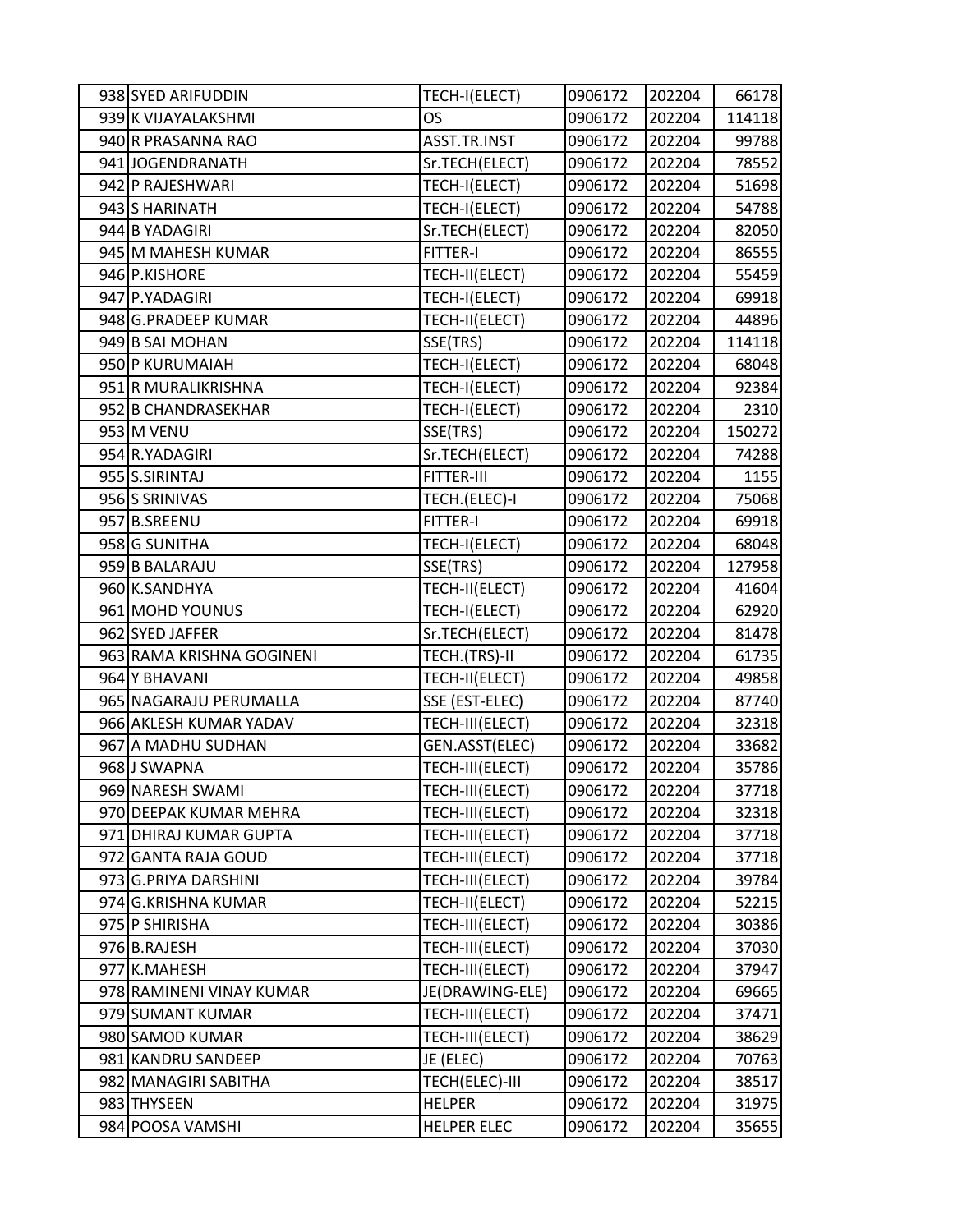| 985 MOHAMMED UBEID RUMAN        | <b>HELPER ELEC</b>       | 0906172 | 202204 | 34995  |
|---------------------------------|--------------------------|---------|--------|--------|
| 986 GOGUMALLA SUDHAKAR          | TECH-III(ELECT)          | 0906172 | 202204 | 36779  |
| 987 MUDAVATH PANDU              | SSE(MECH)                | 0906172 | 202204 | 127529 |
| 988 KODAVATH SUDHAKAR           | <b>KHALASI HELPER</b>    | 0906172 | 202204 | 40663  |
| 989 GAJJAL NAVEEN KUMAR         | TECH(ELEC)-III           | 0906172 | 202204 | 31014  |
| 990 D.TULASI                    | TECH-III(ELECT)          | 0906172 | 202204 | 36434  |
| 991 SANJAY KUMAR                | TECH-III(ELECT)          | 0906172 | 202204 | 31244  |
| 992 NIZAMPURAM CHAITANYA PRASAD | JE (TR)                  | 0906172 | 202204 | 70763  |
| 993 T.SRIDHAR                   | TECH-III(ELECT)          | 0906172 | 202204 | 36434  |
| 994 BIKASH KUMAR PANDAY         | TECH-III(ELECT)          | 0906172 | 202204 | 31244  |
| 995 ASHOK KUMAR ANURAGI         | TECH-III(ELECT)          | 0906172 | 202204 | 36779  |
| 996 SHEET KUMAR                 | TECH-III(ELECT)          | 0906172 | 202204 | 36962  |
| 997 SANJAY KUMAR                | TECH-III(ELECT)          | 0906172 | 202204 | 36779  |
| 998 AMIT DEBNATH                | TECH-III(ELECT)          | 0906172 | 202204 | 36779  |
| 999 ANISH KUMAR SINGH           | TECH-III(ELECT)          | 0906172 | 202204 | 36779  |
| 1000 RITU RAJ                   | TECH-III(ELECT)          | 0906172 | 202204 | 41171  |
| 1001 UDAY KUMAR YADAV           | TECH-III(ELECT)          | 0906172 | 202204 | 37729  |
| 1002 RAJU LAL MEENA             | TECH-III(ELECT)          | 0906172 | 202204 | 36779  |
| 1003 RAUSHAN KUMAR              | TECH-III(ELECT)          | 0906172 | 202204 | 36779  |
| 1004 KUM RONI SHRAVYA           | JE (ELEC)                | 0906172 | 202204 | 72978  |
| 1005 V.NITISH KUMAR             | TECH-III(ELECT)          | 0906172 | 202204 | 35761  |
| 1006 MOHMMAD NAYEEMUDDIN        | <b>ASST LSHED(ELEC)</b>  | 0906172 | 202204 | 34168  |
| 1007 GATTU BALA MURALI KRISHNA  | <b>HELPER</b>            | 0906172 | 202204 | 33069  |
| 1008 Y.PRADEEPA                 | KH HELPER                | 0906172 | 202204 | 33069  |
| 1009 SYED ARIFUDDIN             | <b>KHALASI HELPER</b>    | 0906172 | 202204 | 33069  |
| 1010 GOVIKAR NAVEEN             | <b>ASST LSHED(ELEC)</b>  | 0906172 | 202204 | 32811  |
| 1011 P VENKATESH                | TECH.(POWER)-I           | 0906174 | 202204 | 71204  |
| 1012 P.RAMESH                   | Sr.TECH.(POWER)          | 0906174 | 202204 | 80434  |
| 1013 Y.SRINIVAS                 | <b>FITTER-II</b>         | 0906174 | 202204 | 77931  |
| 1014 Y FATHIMA REDDY            | <b>ASST OP(ELEC)</b>     | 0906174 | 202204 | 13433  |
| 1015 P VIJAYA                   | TECH-I(ELECT)            | 0906174 | 202204 | 61958  |
| 1016 P.DASARATH                 | TECH.(POWER)-I           | 0906174 | 202204 | 50999  |
| 1017 NARSING RAO                | TECH-I(ELECT)            | 0906174 | 202204 | 78904  |
| 1018 DAYARAM MEENA              | FITTER-I                 | 0906174 | 202204 | 64408  |
| 1019 WAGHMARE SAHEBRAO          | TECH.(POWER)-II          | 0906174 | 202204 | 53060  |
| 1020 RAJESH KUMAR MEENA         | TECH-I(ELECT)            | 0906174 | 202204 | 65729  |
| 1021 MUKESH KUMAR               | <b>ASST OP(ELEC)</b>     | 0906174 | 202204 | 37384  |
| 1022 PRATEEK                    | <b>SSE</b>               | 0906174 | 202204 | 117074 |
| 1023 M.UMAMAHESWARA SASTRY      | <b>SSE DRAWING CIVIL</b> | 0906176 | 202204 | 139108 |
| 1024 V ANIL KUMAR               | <b>PEON</b>              | 0906176 | 202204 | 61698  |
| 1025 T SRINIVASA RAO            | Ch.OS                    | 0906176 | 202204 | 146636 |
| 1026 MANOJ KUMAR                | <b>OS</b>                | 0906176 | 202204 | 114118 |
| 1027 M. SHYAM KUMAR             | <b>TADK</b>              | 0906176 | 202204 | 35500  |
| 1028 MUKKERA YATHIN KUMAR       | JE (ELEC)                | 0906176 | 202204 | 69035  |
| 1029 S.MURALI KRISHNA           | TECH-II(ELECT)           | 0906177 | 202204 | 94943  |
| 1030 SRI RAMAGONI RAGHU         | <b>ASST LSHED(ELEC)</b>  | 0906177 | 202204 | 61629  |
| 1031 ABDULLAH SHAREEF           | <b>ASST LSHED(ELEC)</b>  | 0906177 | 202204 | 68826  |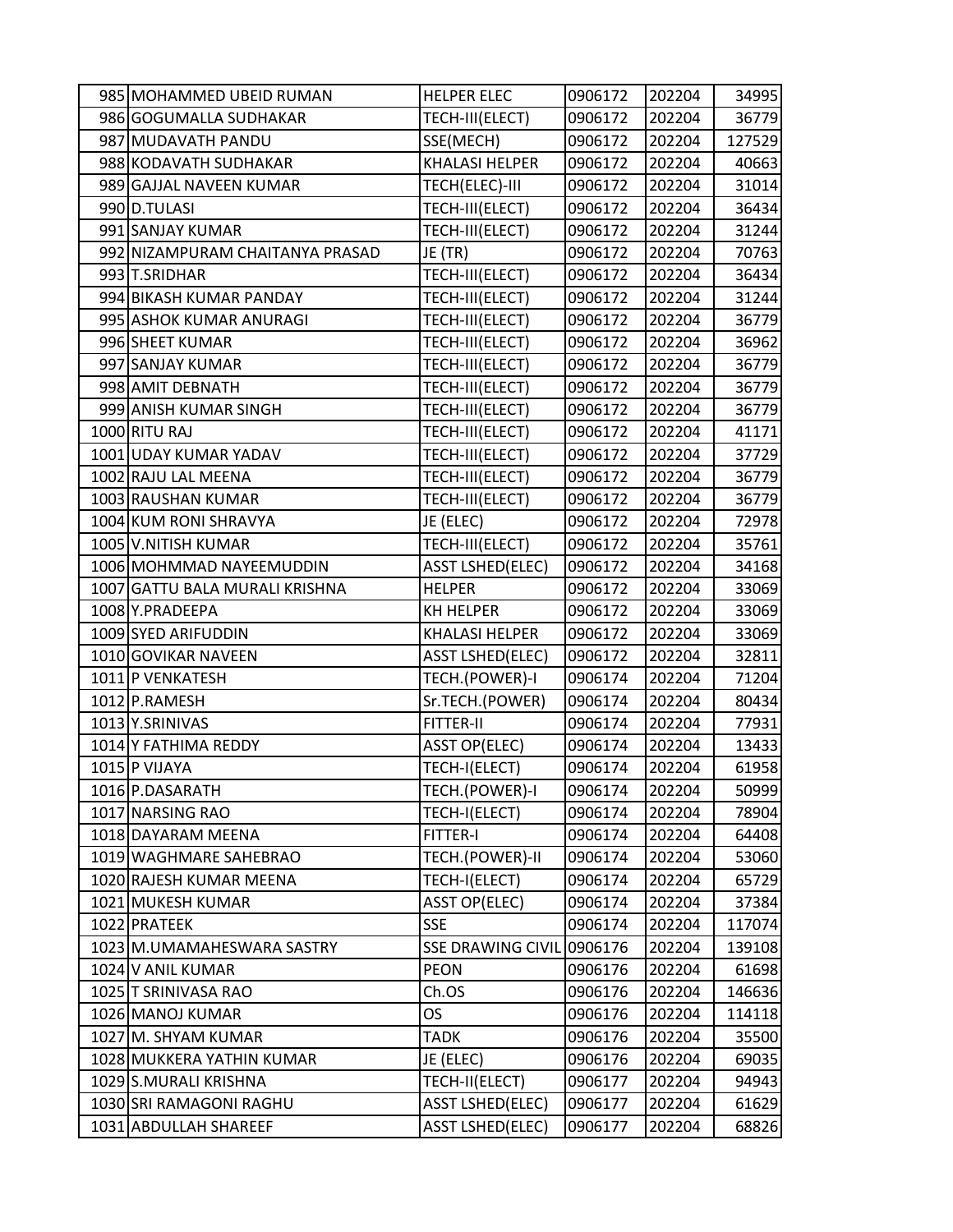| 1032 RAJEEV KATURI                            | (MedDeCatg)LP           | 0906177 | 202204 | 88012  |
|-----------------------------------------------|-------------------------|---------|--------|--------|
| 1033 K LACHU                                  | SSE(TRS)                | 0906177 | 202204 | 83441  |
| 1034 K KRISHNA KISHORE                        | SSE (TRD)               | 0906177 | 202204 | 134313 |
| 1035 ALEEMPASHA                               | TECH-III(ELECT)         | 0906177 | 202204 | 77978  |
| 1036 VIJAYA PRATAP G                          | SSE (WORKS)             | 0906177 | 202204 | 135893 |
| 1037 RAMESH MISE                              | Sr.TECH(ELECT)          | 0906177 | 202204 | 133553 |
| 1038 MD IBRAHIM                               | Sr.TECH(ELECT)          | 0906177 | 202204 | 168234 |
| 1039 P V THIRUPATHI RAO                       | T.W.DRIVER-II(R)        | 0906177 | 202204 | 103602 |
| 1040 U PRAVEEN KUMAR                          | TECH-II(ELECT)          | 0906177 | 202204 | 78329  |
| 1041 P Y RAVIKANTH                            | <b>ASST LSHED(ELEC)</b> | 0906177 | 202204 | 63342  |
| 1042 B SURESH KUMAR                           | SSE (TRD)               | 0906177 | 202204 | 149383 |
| 1043 N.RAMESH                                 | <b>ASST LSHED(ELEC)</b> | 0906177 | 202204 | 66981  |
| 1044 K.BIKSHAPATHI                            | <b>ASST LSHED(ELEC)</b> | 0906177 | 202204 | 67972  |
| 1045 CH.SAMUEL RAJ                            | SSE (TRD)               | 0906177 | 202204 | 135198 |
| 1046 H MARIYA THATHEU ARULRAJ                 | (MedDeCatg)LP           | 0906177 | 202204 | 106718 |
| 1047 VENU GOPALA CHARY                        | SSE (TRD)               | 0906177 | 202204 | 73590  |
| 1048 MOODU.SRAVAN                             | SSE(TR)                 | 0906177 | 202204 | 134771 |
| 1049 M.MOHAN VAMSHI                           | <b>B.PEON</b>           | 0906177 | 202204 | 37873  |
| 1050 R NIRANJAN                               | SSE (TRD)               | 0906177 | 202204 | 120195 |
| 1051 THIGULLA NARENDER REDDY                  | SSE (TRD)               | 0906177 | 202204 | 105323 |
| 1052 V MUKESH                                 | SE (TRD)                | 0906177 | 202204 | 134080 |
| 1053 P.KRISHNAKANTH                           | <b>B.PEON</b>           | 0906177 | 202204 | 38973  |
| 1054 LAKHIRAM TUDU                            | <b>KHALASI HELPER</b>   | 0906177 | 202204 | 39293  |
| 1055 BOYA CHINNANELATOR MAHENDRA BABIJE (TRD) |                         | 0906177 | 202204 | 103397 |
| 1056 RANGAPURAM SANTHOSH SAGAR                | JE (TRD)                | 0906177 | 202204 | 70616  |
| 1057 TAUFIK ANSARI                            | TECH.(TRD)-III          | 0906177 | 202204 | 43820  |
| 1058 SAMPAT KUMAR VERMA                       | TECH.(TRD)-III          | 0906177 | 202204 | 43198  |
| 1059 MANOJ KUMAR                              | TECH.(TRD)-III          | 0906177 | 202204 | 52448  |
| 1060 ANIL KUMAR MEENA                         | TECH.(TRD)-III          | 0906177 | 202204 | 54848  |
| 1061 SANDEEP KUMAR                            | TECH.(TRD)-III          | 0906177 | 202204 | 53920  |
| 1062 PINTU KUMAR MEENA                        | TECH.(TRD)-III          | 0906177 | 202204 | 43970  |
| 1063 MD SADDAM HUSSAIN                        | TECH.(TRD)-III          | 0906177 | 202204 | 59760  |
| 1064 NITISH KUMAR                             | TECH.(TRD)-III          | 0906177 | 202204 | 52563  |
| 1065 LALIT KUMAR                              | TECH.(TRD)-III          | 0906177 | 202204 | 61248  |
| 1066 CHANDAN KUMAR                            | TECH.(TRD)-III          | 0906177 | 202204 | 54087  |
| 1067 KUSHAL PAL SINGH                         | TECH.(TRD)-III          | 0906177 | 202204 | 70121  |
| 1068 RAHUL KUMAR                              | TECH.(TRD)-III          | 0906177 | 202204 | 39724  |
| 1069 SHAIK MEERABI                            | JE(DRAWING-ELE)         | 0906178 | 202204 | 107828 |
| 1070 K RAMA MOHANRAO                          | OS                      | 0906178 | 202204 | 165118 |
| 1071 KISHAN KUMAR                             | SSE(DRAWING-ELE)        | 0906178 | 202204 | 94348  |
| 1072 NAFEES BEGUM                             | <b>PEON</b>             | 0906178 | 202204 | 68388  |
| 1073 N RAJ PAL                                | <b>OS</b>               | 0906178 | 202204 | 117348 |
| 1074 B ARVIND KUMAR                           | <b>PEON</b>             | 0906178 | 202204 | 66518  |
| 1075 P C SARAMMA                              | <b>FPO</b>              | 0906178 | 202204 | 70768  |
| 1076 UDESHWAR PRASAD                          | <b>JR CLERK</b>         | 0906178 | 202204 | 42389  |
| 1077 SHANTA KUMARI                            | <b>OS</b>               | 0906178 | 202204 | 101878 |
| 1078 M ARUNA SRIDEVI                          | Ch.OS                   | 0906178 | 202204 | 127718 |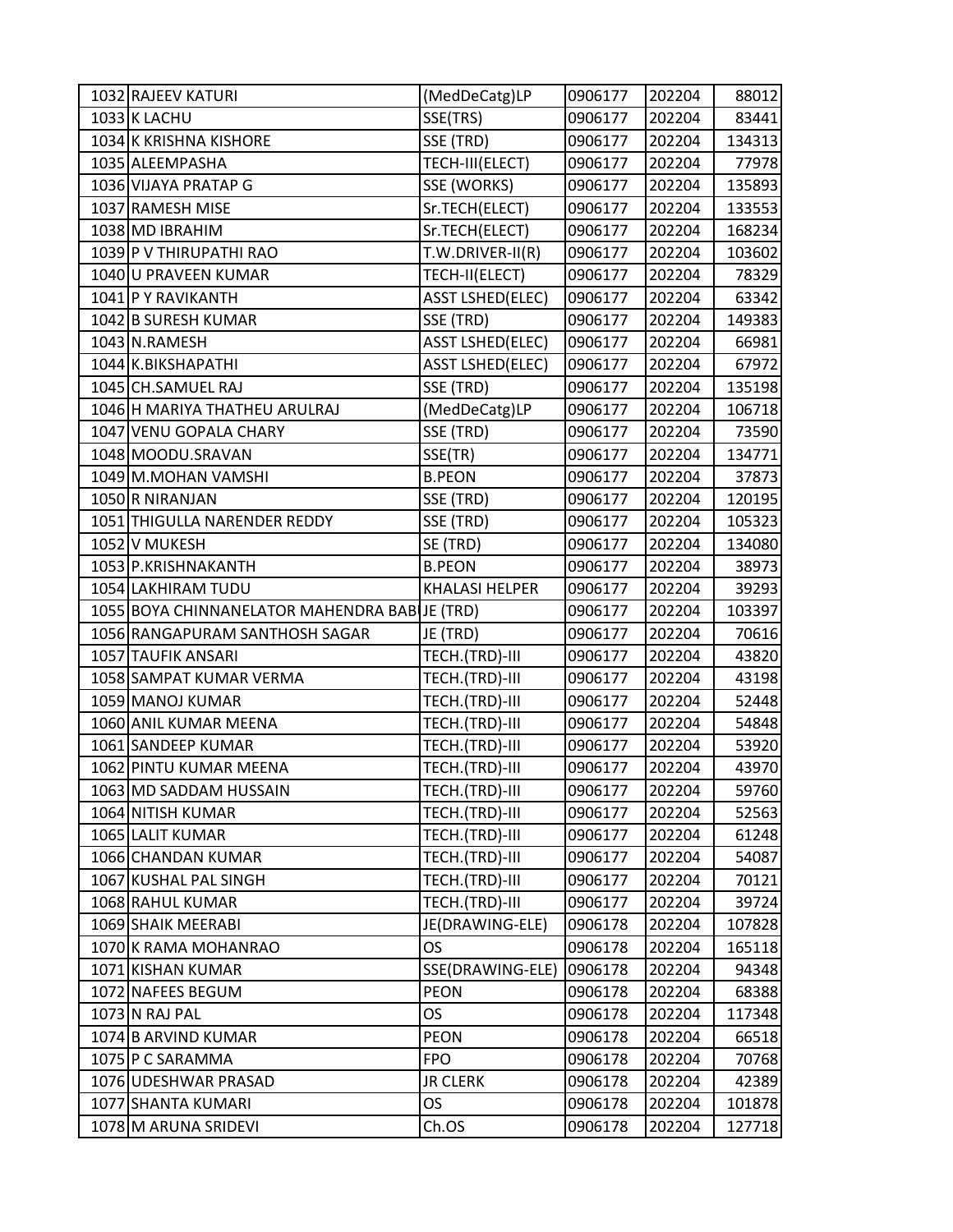| 1079 M VENKATARAMANAPPA           | Ch.OS                     | 0906178 | 202204 | 127718 |
|-----------------------------------|---------------------------|---------|--------|--------|
| 1080 K GOPALA KRISHNA             | <b>JR CLERK</b>           | 0906178 | 202204 | 70768  |
| 1081 GEETHA VENUNATH              | <b>STENO GR-I</b>         | 0906178 | 202204 | 107828 |
| 1082 D MADAN NAYAK                | SSE DRAWING CIVIL 0906178 |         | 202204 | 114118 |
| 1083 KANNAYA SRINIVAS             | SSE (ELEC)                | 0906178 | 202204 | 90408  |
| 1084 KHOCHARE ASAVARI BABASO      | <b>JR CLERK</b>           | 0906178 | 202204 | 35989  |
| 1085 C.N.S.PRASAD                 | <b>AEE</b>                | 0906180 | 202204 | 188276 |
| 1086 A KOTESWAR RAO               | Sr.DEE                    | 0906180 | 202204 | 272875 |
| 1087 K.SRINIBASH                  | AEE                       | 0906180 | 202204 | 266740 |
| 1088 YEMULA SRITEJA               | Sr.DEE                    | 0906180 | 202204 | 138876 |
| 1089 P RAJADURAI                  | PROFESSOR (ACCT N0906321  |         | 202204 | 249610 |
| 1090 B SINGAIAH                   | ADG                       | 0906321 | 202204 | 375347 |
| 1091 K.K.SUBRAMANI                | AFA                       | 0906321 | 202204 | 191216 |
| 1092 NIRANJAN KUMAR               | OFF ASST(ACS)             | 0906322 | 202204 | 35500  |
| 1093 Y.S.SUBRAHMANYAM             | <b>STENO</b>              | 0906322 | 202204 | 101878 |
| 1094 CH JAGADEESWARA RAO          | AA                        | 0906322 | 202204 | 114118 |
| 1095 L VENKATESH                  | OFF ASST(ACS)             | 0906322 | 202204 | 58018  |
| 1096 M ANJAN KUMAR                | OFF ASST(ACS)             | 0906322 | 202204 | 54506  |
| 1097 BENHUR J                     | Sr. SO Acct               | 0906322 | 202204 | 173216 |
| 1098 VEERANNA A                   | AA                        | 0906322 | 202204 | 121122 |
| 1099 MOHAMMAD JAFFAR              | <b>MCM FCD</b>            | 0906322 | 202204 | 75218  |
| 1100 P ESWARA RAO                 | AC                        | 0906322 | 202204 | 58018  |
| 1101 S GAYAZ AHAMED               | Sr. SO Acct               | 0906322 | 202204 | 149136 |
| 1102 V VENKATESH                  | Sr. SO Acct               | 0906322 | 202204 | 111786 |
| 1103 T.SUDHAKAR                   | <b>MV DRIVER-II</b>       | 0906322 | 202204 | 55055  |
| 1104 K PRAVEEN KUMAR              | JAA                       | 0906322 | 202204 | 56318  |
| 1105 SHARMIELA R A                | Sr. SO Acct               | 0906322 | 202204 | 150716 |
| 1106 SURENDRA KUMAR YADAV         | OFF ASST(ACS)             | 0906322 | 202204 | 34533  |
| 1107 MARAYYOLLA AMRUTHA           | OFF ASST(ACS)             | 0906322 | 202204 | 35500  |
| 1108 TARUN TOMAR                  | <b>IRAS PROB.</b>         | 0906323 | 202204 | 129550 |
| 1109 VISHAL BABURAO DEVKE         | <b>IRAS PROB.</b>         | 0906323 | 202204 | 129550 |
| 1110 K. BALAJI                    | <b>IRAS PROB.</b>         | 0906323 | 202204 | 129550 |
| 1111 ARNAV SHIVENDU               | <b>IRAS PROB.</b>         | 0906323 | 202204 | 144850 |
| 1112 BABAR ALI CHAGATTA           | <b>IRAS PROB.</b>         | 0906323 | 202204 | 129550 |
| 1113 VIJENDRA KUMAR MEENA         | <b>IRAS PROB.</b>         | 0906323 | 202204 | 129550 |
| 1114 PAWAN KUMAR MEENA            | <b>IRAS PROB.</b>         | 0906323 | 202204 | 135970 |
| 1115 SHUBHAM NAGRALE              | <b>IRAS PROB.</b>         | 0906323 | 202204 | 135754 |
| 1116 KRISHAN KUMAR POONIA         | <b>IRAS PROB.</b>         | 0906323 | 202204 | 146398 |
| 1117 ADITI SINGH                  | <b>IRAS PROB.</b>         | 0906323 | 202204 | 129550 |
| 1118 HIMMAT SINGH UJJAWAL         | <b>IRAS PROB.</b>         | 0906323 | 202204 | 110770 |
| 1119 SIDDHANT SINGH DANGI         | <b>IRAS PROB.</b>         | 0906323 | 202204 | 110986 |
| 1120 VILAS WAHI                   | <b>IRAS PROB.</b>         | 0906323 | 202204 | 110986 |
| 1121 UPADHYAY SATYAKUMAR RAMANJOR | <b>IRAS PROB.</b>         | 0906323 | 202204 | 128986 |
| 1122 SUSAN BLESSY BAKKI           | <b>IRAS PROB.</b>         | 0906323 | 202204 | 129550 |
| 1123 ABHAY KUMAR SONKER           | <b>IRAS PROB.</b>         | 0906323 | 202204 | 129550 |
| 1124 YADAV SATYAJEET MADAN        | <b>IRAS PROB.</b>         | 0906323 | 202204 | 129982 |
| 1125 VIDYASAGAR                   | <b>IRAS PROB.</b>         | 0906323 | 202204 | 109788 |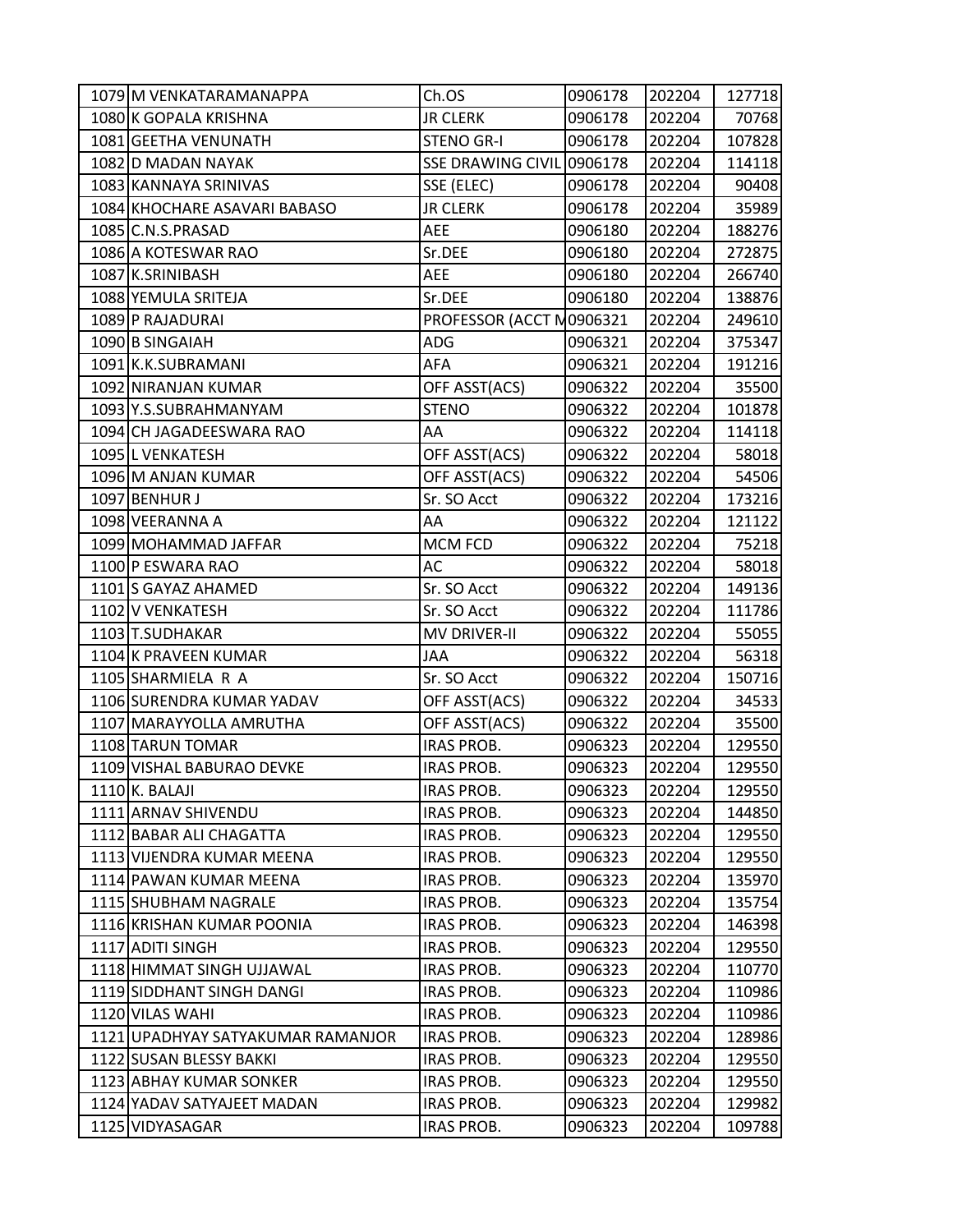| 1126 ASIF YOUSUF TANTRAY    | IRAS PROB.                | 0906323 | 202204 | 111588 |
|-----------------------------|---------------------------|---------|--------|--------|
| 1127 NADIA BEIG             | <b>IRAS PROB.</b>         | 0906323 | 202204 | 129550 |
| 1128 MEHAR PANWAR           | <b>IRAS PROB.</b>         | 0906323 | 202204 | 108888 |
| 1129 ADITYA KAKADE          | <b>IRAS PROB.</b>         | 0906323 | 202204 | 134628 |
| 1130 JOHN GEORGE DCOUTHO    | <b>IRAS PROB.</b>         | 0906323 | 202204 | 116088 |
| 1131 MANISH KUMAR           | IRAS PROB.                | 0906323 | 202204 | 116088 |
| 1132 SUJATA AGRAWAL         | <b>IRAS PROB.</b>         | 0906323 | 202204 | 129550 |
| 1133 PRATEEK SINGOTIYA      | <b>IRAS PROB.</b>         | 0906323 | 202204 | 112488 |
| 1134 MRIDUL DARSAN          | <b>IRAS PROB.</b>         | 0906323 | 202204 | 116088 |
| 1135 PRUTHVI S HULLATTI     | <b>IRAS PROB.</b>         | 0906323 | 202204 | 115188 |
| 1136 BHARAT BHUSHAN         | <b>IRAS PROB.</b>         | 0906323 | 202204 | 107386 |
| 1137 MANAS RANJAN SAHU      | <b>IRAS PROB.</b>         | 0906323 | 202204 | 116088 |
| 1138 SHARMA SHRUTI JAGATRAM | IRAS PROBATIONERS 0906323 |         | 202204 | 129550 |
| 1139 RAMMOHAN MEENA         | <b>IRAS PROB.</b>         | 0906323 | 202204 | 143088 |
| 1140 HARSHVARDHAN SINGH     | <b>IRAS PROB.</b>         | 0906323 | 202204 | 116088 |
| 1141 ABHIJEET PANDEY        | IRAS PROB.                | 0906323 | 202204 | 116088 |
| 1142 ANKIT PRADHAN          | <b>IRAS PROB.</b>         | 0906323 | 202204 | 116088 |
| 1143 K SAI KIRAN            | ASST(C/W)                 | 0906420 | 202204 | 40509  |
| 1144 G ARJUN                | JE (CnW)                  | 0906420 | 202204 | 76018  |
| 1145 ND VAISHNAVI           | TECH.(C-W)-I              | 0906420 | 202204 | 56291  |
| 1146 G MADHAVI              | TECH.(C-W)-III            | 0906420 | 202204 | 39203  |
| 1147 S BHARATH RAJ          | ASST(C/W)                 | 0906420 | 202204 | 37843  |
| 1148 TRITTYMOL JOSEPH       | TECH.(C-W)-III            | 0906420 | 202204 | 38200  |
| 1149 B NIKHIL KUMAR         | TECH.(C-W)-III            | 0906420 | 202204 | 38651  |
| 1150 J.S.SAI KIRAN          | ASST(C/W)                 | 0906420 | 202204 | 35770  |
| 1151 AKSHYAYA KUMAR BEHERA  | <b>SSE MECH</b>           | 0906420 | 202204 | 94738  |
| 1152 K PHANI TEJA           | TECH.(C-W)-II             | 0906420 | 202204 | 51709  |
| 1153 L VENKATESH            | TECH.(C-W)-I              | 0906420 | 202204 | 55265  |
| 1154 NAGANNA                | ASST(C/W)                 | 0906420 | 202204 | 36853  |
| 1155 Y RAKESH BABU          | TECH.(C-W)-III            | 0906420 | 202204 | 38786  |
| 1156 L HANUMANTH RAO        | ASST(C/W)                 | 0906420 | 202204 | 40639  |
| 1157 K AKBAR                | <b>KHALASI HELPER</b>     | 0906420 | 202204 | 41017  |
| 1158 SAINATH                | AST(C/W)                  | 0906420 | 202204 | 38286  |
| 1159 M VINOD KUMAR          | ASST(C/W)                 | 0906420 | 202204 | 38819  |
| 1160 SYED JAHANGIR          | ASST(C/W)                 | 0906420 | 202204 | 41613  |
| 1161 G SATISH KUMAR         | SSE (CnW)                 | 0906420 | 202204 | 142798 |
| 1162 P.GIRIDHAR             | TECH.(C-W)-II             | 0906420 | 202204 | 48288  |
| 1163 RAJ KUMAR KANOUJIYA    | AST(C/W)                  | 0906420 | 202204 | 44579  |
| 1164 KHAJARAHEEMUDDIN       | <b>TECH-I</b>             | 0906420 | 202204 | 68680  |
| 1165 MOHD OMAR              | SR.TECH.(C-W)             | 0906420 | 202204 | 70221  |
| 1166 BHARAT LAL MEENA       | TECH.(C-W)-I              | 0906420 | 202204 | 52750  |
| 1167 M UMENDER              | TECH.(C-W)-II             | 0906420 | 202204 | 48975  |
| 1168   SRINIVASULU          | Sr.TECH(FITTER)           | 0906420 | 202204 | 89078  |
| 1169 B R VINOD              | SSE (CnW)                 | 0906420 | 202204 | 108828 |
| 1170 SHIVAKUMAR             | TECH.(C-W)-III            | 0906420 | 202204 | 59104  |
| 1171 AMIT KUMAR             | TECH.(C-W)-I              | 0906420 | 202204 | 48668  |
| 1172 N.ANILKUMAR            | SR.TECH.(C-W)             | 0906420 | 202204 | 84264  |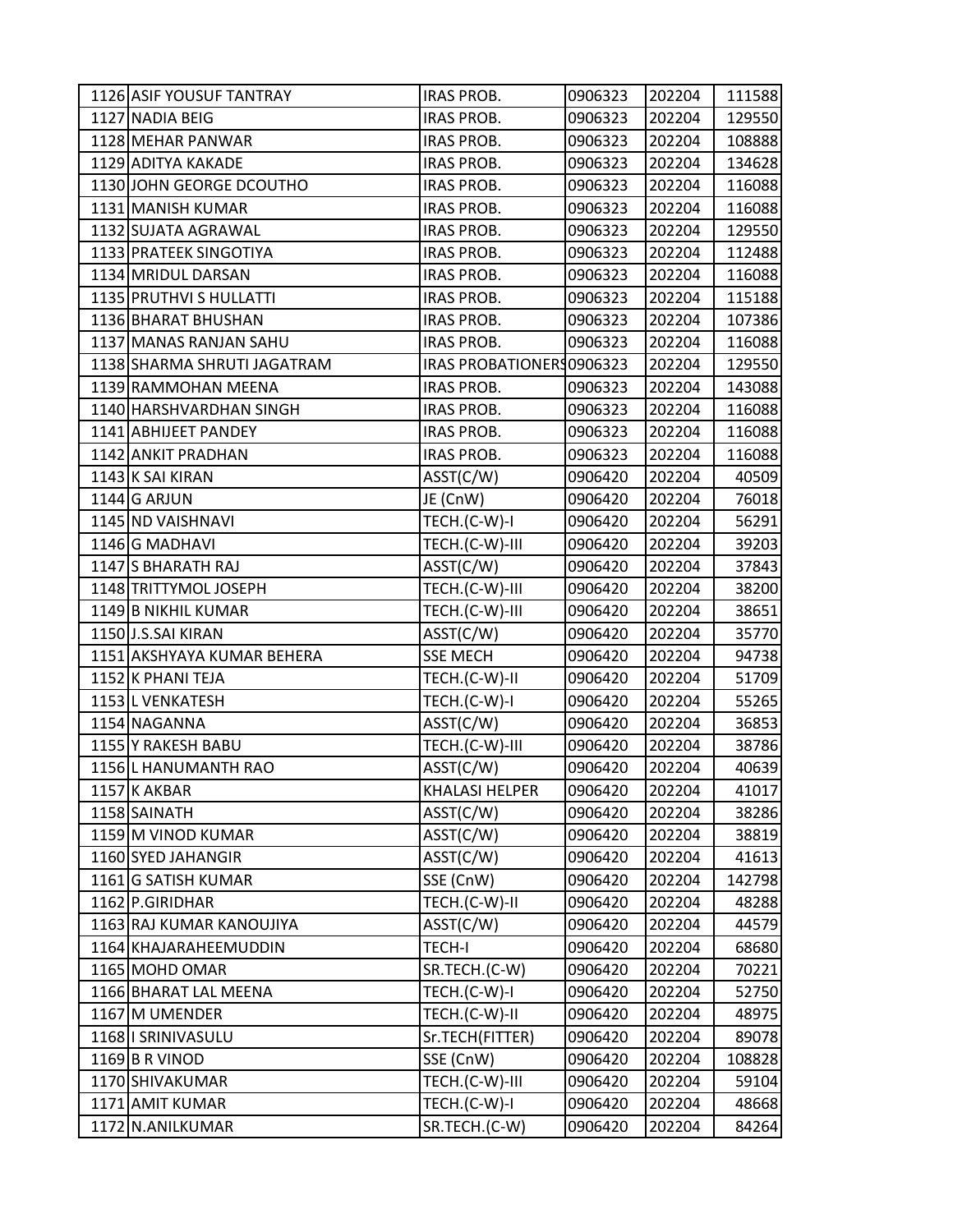| 1173 ELIA JACOB          | SR. TECH          | 0906420 | 202204 | 91144  |
|--------------------------|-------------------|---------|--------|--------|
| 1174 S UMESH SINGH       | TECH.(C-W)-II     | 0906420 | 202204 | 52848  |
| 1175 G SESHAGIRI RAO     | SSE (CnW)         | 0906420 | 202204 | 153148 |
| 1176 SYED HAMEEDALI      | Sr.TECH(FITTER)   | 0906420 | 202204 | 82491  |
| 1177 SHAILAJA RAMANTHA   | TECH.(C-W)-II     | 0906420 | 202204 | 48498  |
| 1178 MALLIAH POCHIAH     | <b>TECH-I</b>     | 0906420 | 202204 | 70030  |
| 1179 SRIKANTH S P        | SR.TECH.(C-W)     | 0906420 | 202204 | 81478  |
| 1180 MIROMARALI          | SR.TECH.(C-W)     | 0906420 | 202204 | 84318  |
| 1181 RAMARAO B           | Sr.TECH.(TRIMMER) | 0906420 | 202204 | 80118  |
| 1182 SUDARSHAN KUMAR     | TECH.(C-W)-I      | 0906420 | 202204 | 49989  |
| 1183 BABITA KUMARI       | TECH.(C-W)-I      | 0906420 | 202204 | 55265  |
| 1184 SHIVA KUMAR J       | Sr.TECH(FITTER)   | 0906420 | 202204 | 86909  |
| 1185 ISSAQUE             | TECH.(C-W)-III    | 0906420 | 202204 | 63254  |
| 1186 K.LUTHER            | TECH.(C-W)-III    | 0906420 | 202204 | 60156  |
| 1187 BHASKAR B           | FITTER (MCM)      | 0906420 | 202204 | 113606 |
| 1188 KOUKUNTLA PRABHAKAR | TECH.(C-W)-II     | 0906420 | 202204 | 56858  |
| 1189 RAJESH KUMAR MEENA  | Sr.TECH(FITTER)   | 0906420 | 202204 | 76186  |
| 1190 P SAI BABU          | <b>SSE</b>        | 0906420 | 202204 | 158978 |
| 1191 KAMLESH BAIRWA      | TECH.(C-W)-II     | 0906420 | 202204 | 50199  |
| 1192 MALYA SWAMY NAIK    | TECH.(C-W)-I      | 0906420 | 202204 | 81475  |
| 1193 T PUSHPALATHA       | Sr.TECH(FITTER)   | 0906420 | 202204 | 77058  |
| 1194 M MOHAN RAJU        | JE (CnW)          | 0906420 | 202204 | 88276  |
| 1195 SK HUSSAN SAHAB     | Sr.TECH(FITTER)   | 0906420 | 202204 | 65434  |
| 1196 P JAGATHI           | TECH.(C-W)-I      | 0906420 | 202204 | 55265  |
| 1197 K SRIKANTH          | TECH.(C-W)-I      | 0906420 | 202204 | 48668  |
| 1198 V SREELATHA         | TECH.(C-W)-II     | 0906420 | 202204 | 41289  |
| 1199 ZAKEER HUSSAIN      | TECH.(C-W)-I      | 0906420 | 202204 | 51644  |
| 1200 M.SWAPNA            | SR.TECH.(C-W)     | 0906420 | 202204 | 10980  |
| 1201 J NAVANITHA         | SR.TECH.(C-W)     | 0906420 | 202204 | 84131  |
| 1202 P DEVENDER PRASAD   | JE (CnW)          | 0906420 | 202204 | 123778 |
| 1203 SMT.S ANITHA        | OS                | 0906420 | 202204 | 92888  |
| 1204 B.VIJAYA            | TECH.(C-W)-I      | 0906420 | 202204 | 73828  |
| 1205 R SURENDER M        | SR.TECH(MECH)     | 0906420 | 202204 | 82820  |
| 1206 ASHIS ANMOL MINZ    | <b>JR CLERK</b>   | 0906420 | 202204 | 49478  |
| 1207 B SREENIVAS         | SR.TECH.(C-W)     | 0906420 | 202204 | 79898  |
| 1208 K VENKATESH         | SR.TECH(M.V.DVR)  | 0906420 | 202204 | 104768 |
| 1209 M JANGAIAH          | Sr.TECH(FITTER)   | 0906420 | 202204 | 110656 |
| 1210S DAMODAR            | <b>OS</b>         | 0906420 | 202204 | 117348 |
| 1211 R.LAKSHMANA RAO     | OS                | 0906420 | 202204 | 114118 |
| 1212 G CHANDRI NAIDU     | ASST(C/W)         | 0906420 | 202204 | 51829  |
| 1213 BHASKER K           | TECH.(C-W)-II     | 0906420 | 202204 | 54865  |
| 1214 P.K.RAVIKUMAR       | SSE (CnW)         | 0906420 | 202204 | 136828 |
| 1215 M PRAMODH KUMAR     | TECH.(C-W)-I      | 0906420 | 202204 | 58655  |
| 1216 A ARUL ARIK SWAMY   | TECH.(C-W)-I      | 0906420 | 202204 | 51816  |
| 1217 GANESH              | TECH.(C-W)-II     | 0906420 | 202204 | 54806  |
| 1218 SHIMBU DAYAL MEENA  | JE (CnW)          | 0906420 | 202204 | 70286  |
| 1219 D SRINIVAS          | TECH.(C-W)-I      | 0906420 | 202204 | 84758  |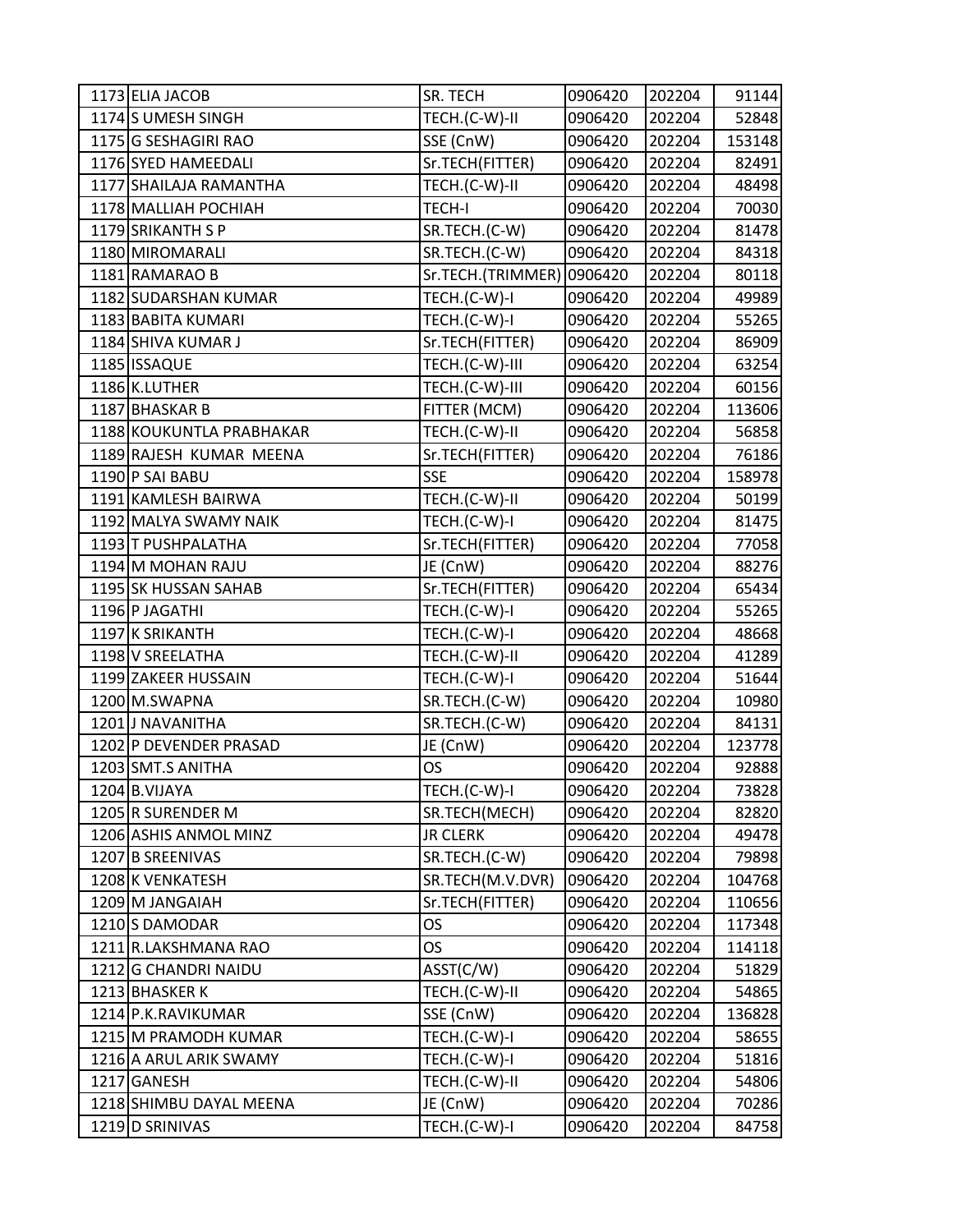| 1220 N SRINU               | Sr.TECH(FITTER)         | 0906420 | 202204 | 93828  |
|----------------------------|-------------------------|---------|--------|--------|
| 1221 B PULLA REDDY         | TECH.(C-W)-II           | 0906420 | 202204 | 45447  |
| 1222 KHAJA MOINUDDIN       | TECH.(C-W)-II           | 0906420 | 202204 | 44708  |
| 1223 B BHEEM RAJ           | TECH.(C-W)-II           | 0906420 | 202204 | 54436  |
| 1224 P RAVI KUMAR          | TECH.(C-W)-I            | 0906420 | 202204 | 51535  |
| 1225 VIJAY KANIYALAL       | <b>KHALASI</b>          | 0906420 | 202204 | 74135  |
| 1226 G.SRIDHAR             | TECH.(C-W)-III          | 0906420 | 202204 | 42325  |
| 1227 GHOUSIA BEGUM         | SR.TECH.(C-W)           | 0906420 | 202204 | 69698  |
| 1228 B RAMASWAMY           | TECH.(C-W)-II           | 0906420 | 202204 | 50352  |
| 1229 P SHYAM               | Sr.TECH(FITTER)         | 0906420 | 202204 | 106114 |
| 1230 P S MAHALAXMI         | <b>FITTER-I</b>         | 0906420 | 202204 | 77688  |
| 1231 MANOJ KUMAR           | TECH.(C-W)-II           | 0906420 | 202204 | 47921  |
| 1232 VENKANNA I            | TECH.(C-W)-II           | 0906420 | 202204 | 55459  |
| 1233 MITHLESH KUMAR        | TECH.(C-W)-II           | 0906420 | 202204 | 50882  |
| 1234 NAGARAJU              | Sr.TECH(FITTER)         | 0906420 | 202204 | 69692  |
| 1235 P.RAJU                | TECH.(C-W)-I            | 0906420 | 202204 | 77913  |
| 1236 SUSMIT SEN            | TECH.(C-W)-I            | 0906420 | 202204 | 49729  |
| 1237 K MAHESHBABU          | TECH.(C-W)-I            | 0906420 | 202204 | 44253  |
| 1238 KUNDAN KUMAR          | TECH.(C-W)-I            | 0906420 | 202204 | 57631  |
| 1239 HUSSAIN KHAN          | SR.TECH.(C-W)           | 0906420 | 202204 | 77688  |
| 1240 P VENKATESWAR RAO     | Sr.TECH(FITTER)         | 0906420 | 202204 | 79898  |
| 1241 B.GOPAL               | TECH.(C-W)-I            | 0906420 | 202204 | 71788  |
| 1242 T RAJU                | SSE (CnW)               | 0906420 | 202204 | 91198  |
| 1243 JAHANGIR BABA         | <b>SSE</b>              | 0906420 | 202204 | 99618  |
| 1244 B YELLA REDDY         | Sr.TECH(FITTER)         | 0906420 | 202204 | 12123  |
| 1245 A SRIHARI             | JE(MECH)                | 0906420 | 202204 | 75024  |
| 1246 G VARA LAKSHMI        | ASST(C/W)               | 0906420 | 202204 | 48977  |
| 1247 K NAGARAJU            | <b>SSE</b>              | 0906420 | 202204 | 86698  |
| 1248 B.SUNIL NAIK          | SSE (CnW)               | 0906420 | 202204 | 102263 |
| 1249 B PARASHURAM          | SR.TECH.(C-W)           | 0906420 | 202204 | 65760  |
| 1250 MD MAQBUL             | SR.TECH.(C-W)           | 0906420 | 202204 | 90929  |
| 1251 VEMPATI RAMA RAO      | TECH.(C-W)-I            | 0906420 | 202204 | 55265  |
| 1252 KRUSHNA               | TECH.(C-W)-I            | 0906420 | 202204 | 62778  |
| 1253 D RAVI KANTHA CHARY   | TECH.(C-W)-II           | 0906420 | 202204 | 56629  |
| 1254 MALAVATH RAMESH       | TECH.(C-W)-I            | 0906420 | 202204 | 61253  |
| 1255 K.JAYAPRAKASH         | TECH(PAINTER)-III       | 0906420 | 202204 | 46798  |
| 1256 PALLATI SURENDER      | JE (CnW)                | 0906420 | 202204 | 117348 |
| 1257 A S RAMNATH           | SR.TECH.(C-W)           | 0906420 | 202204 | 60227  |
| 1258 K ANAND KUMAR         | TECH.(C-W)-III          | 0906420 | 202204 | 48718  |
| 1259 YOGESH KUMAR MEENA    | Sr.TECH(FITTER)         | 0906420 | 202204 | 61794  |
| 1260 SANJAY BHIMA          | TECH.(C-W)-II           | 0906420 | 202204 | 17719  |
| 1261 M BALRAM              | TECH.(C-W)-II           | 0906420 | 202204 | 48975  |
| 1262 B.L CHENNA KESAVA RAO | TECH.(C-W)-II           | 0906420 | 202204 | 48975  |
| 1263 CHIRIVELLA MARIDASS   | TECH.(C-W)-I            | 0906420 | 202204 | 59438  |
| 1264 P SRIRAMULU           | TECH.(C-W)-II           | 0906420 | 202204 | 45865  |
| 1265 P RAMACHANDRA RAO     | <b>SAFETY COUNSELLO</b> | 0906420 | 202204 | 147898 |
| 1266 P SHYAMALA            | Sr.TECH(FITTER)         | 0906420 | 202204 | 77058  |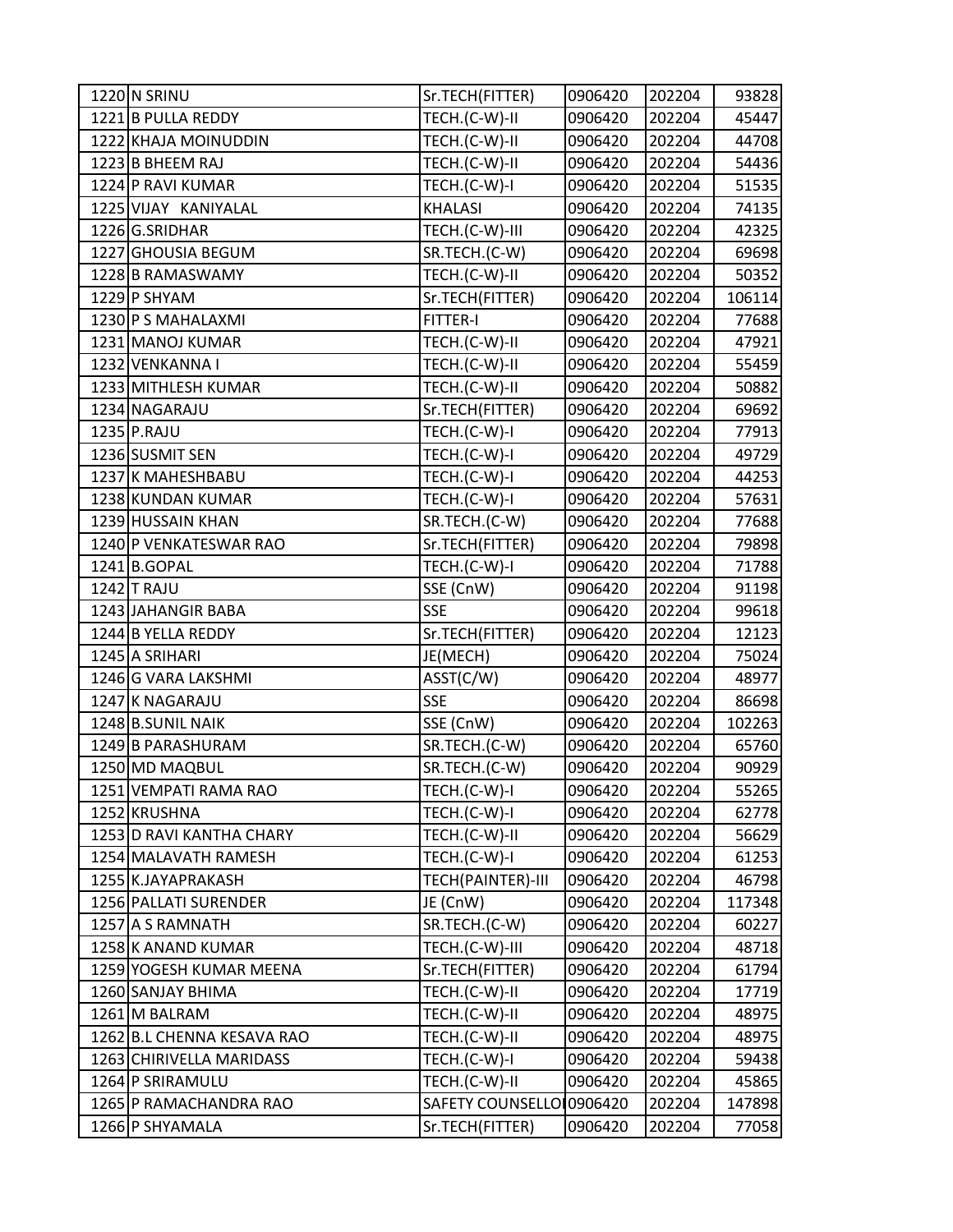| 1267 R LAWERENCE              | SR.TECH.(C-W)         | 0906420 | 202204 | 86923  |
|-------------------------------|-----------------------|---------|--------|--------|
| 1268 SUSHIL SURESH            | TECH.(C-W)-II         | 0906420 | 202204 | 43583  |
| 1269 K SURENDRA               | TECH.(C-W)-II         | 0906420 | 202204 | 44384  |
| 1270 SAMUEL KISHORE JAGADHANE | TECH.(C-W)-III        | 0906420 | 202204 | 34319  |
| 1271 MD SHAFI AHMED           | TECH.(C-W)-I          | 0906420 | 202204 | 55265  |
| 1272 P.SHANKAR                | ASST(C/W)             | 0906420 | 202204 | 38863  |
| 1273 CHALLA UMAMAHESWARA RAO  | <b>OS</b>             | 0906420 | 202204 | 104768 |
| 1274 S.VIJAYA BHASKAR         | JE (CnW)              | 0906420 | 202204 | 111249 |
| 1275 B ROSHAN ZAHEER          | TECH.(C-W)-I          | 0906420 | 202204 | 78853  |
| 1276 A RAJU                   | ASST(C/W)             | 0906420 | 202204 | 39337  |
| 1277 SWEETY                   | <b>JR CLERK</b>       | 0906420 | 202204 | 36890  |
| 1278 D KUMARA SWAMY           | TECH.(C-W)-III        | 0906420 | 202204 | 40901  |
| 1279 AMBADI SURESH            | TECH.(C-W)-II         | 0906420 | 202204 | 50311  |
| 1280 SAI KUMAR                | TECH.(C-W)-III        | 0906420 | 202204 | 39203  |
| 1281 P.V.NIKHIL               | TECH.(C-W)-II         | 0906420 | 202204 | 51348  |
| 1282 B KUMAR                  | TECH.(C-W)-III        | 0906420 | 202204 | 35500  |
| 1283 P UDAY CHANDRA           | ASST(C/W)             | 0906420 | 202204 | 35026  |
| 1284 S KRISHNAM NAIDU         | ASST(C/W)             | 0906420 | 202204 | 35026  |
| 1285 B PARUSHARAMULU          | ASST(C/W)             | 0906420 | 202204 | 35684  |
| 1286 K SARKAR                 | <b>KHALASI HELPER</b> | 0906420 | 202204 | 29976  |
| 1287 G.SRISHAILAM             | ASST(C/W)             | 0906420 | 202204 | 36912  |
| 1288 K NAVEEN                 | ASST(C/W)             | 0906420 | 202204 | 35708  |
| 1289 D VENKATESH              | <b>KHALASI HELPER</b> | 0906420 | 202204 | 41747  |
| 1290 G PRANAY KUMAR           | JE MECH               | 0906420 | 202204 | 77688  |
| 1291 P B NIKHIL TEJA YADAV    | JE (CnW)              | 0906420 | 202204 | 13860  |
| 1292 SATYENDRA PRASAD         | ASST(C/W)             | 0906420 | 202204 | 36391  |
| 1293 B ANJANEYULU             | ASST(C/W)             | 0906420 | 202204 | 43612  |
| 1294 V YOGISHWAR              | ASST(C/W)             | 0906420 | 202204 | 40380  |
| 1295 K DEVENDRA               | ASST(C/W)             | 0906420 | 202204 | 36764  |
| 1296 NAVNEET KUMAR R          | ASST(C/W)             | 0906420 | 202204 | 38705  |
| 1297 SUMAN KUMAR              | ASST(C/W)             | 0906420 | 202204 | 35526  |
| 1298 KALURAM MEENA            | ASST(C/W)             | 0906420 | 202204 | 31641  |
| 1299 SVD PRITHVI RAJU         | JE (CnW)              | 0906420 | 202204 | 79622  |
| 1300 DEVARASETTY SRIKANTH     | JE(MECH)              | 0906420 | 202204 | 70258  |
| 1301 MOHD NAFEES ALAM         | TECH.(C-W)-III        | 0906420 | 202204 | 36588  |
| 1302 SALESH KUMAR             | TECH.(C-W)-III        | 0906420 | 202204 | 46849  |
| 1303 T.LALITHA                | ASST(C/W)             | 0906420 | 202204 | 35026  |
| 1304 POONAM                   | ASST(C/W)             | 0906420 | 202204 | 35026  |
| 1305 JITENDRA SINGH YADAV     | TECH.(C-W)-III        | 0906420 | 202204 | 40822  |
| 1306 KALYANKAR PRUTHVI RAJ    | JE (CnW)              | 0906420 | 202204 | 74350  |
| 1307 NARABOINA KAVITHA RANI   | JE (CnW)              | 0906420 | 202204 | 68828  |
| 1308 GOLI GOVARDHAN           | JE (CnW)              | 0906420 | 202204 | 71764  |
| 1309 CHERIPALLY RAMAKRISHNA   | JE (CnW)              | 0906420 | 202204 | 75350  |
| 1310 MEDIGERI RAHUL           | FITTER-II             | 0906420 | 202204 | 48481  |
| 1311 YASMEEN                  | JE(MECH)              | 0906420 | 202204 | 67828  |
| 1312 SUNDARA SRI HARSHA       | JE (CnW)              | 0906420 | 202204 | 74697  |
| 1313 SIVAKOTI AKHIL           | JE (CnW)              | 0906420 | 202204 | 71741  |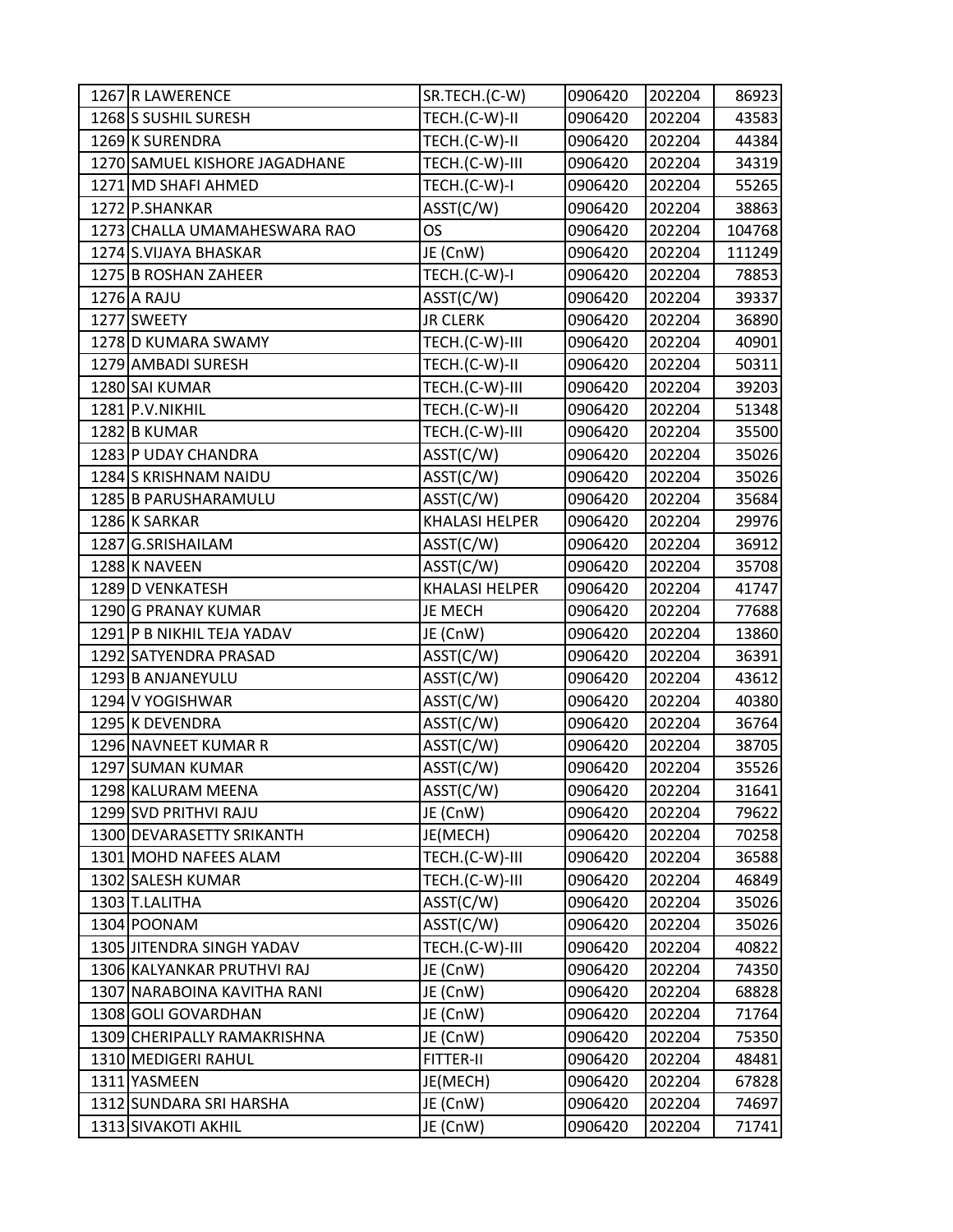| 1314 S.ABDUL RASHEED        | JE (CnW)       | 0906420 | 202204 | 60779  |
|-----------------------------|----------------|---------|--------|--------|
| 1315 V.KRISHNUDU            | ASST(C/W)      | 0906420 | 202204 | 33740  |
| 1316 NIRANJAN KUMAR SINGH   | TECH.(C-W)-III | 0906420 | 202204 | 32486  |
| 1317 DINESH CHAND MEENA     | TECH.(C-W)-III | 0906420 | 202204 | 37799  |
| 1318 RANJIT PRADHAN         | TECH.(C-W)-III | 0906420 | 202204 | 41198  |
| 1319 PRADEEP KUMAR          | TECH.(C-W)-III | 0906420 | 202204 | 39495  |
| 1320 DUDARAM BAIRWA         | TECH.(C-W)-III | 0906420 | 202204 | 33805  |
| 1321 SANKAR DHALI           | TECH.(C-W)-III | 0906420 | 202204 | 33798  |
| 1322 NIRANJAN KUMAR PAL     | TECH.(C-W)-III | 0906420 | 202204 | 39691  |
| 1323 PRABHAT PANJIYAR       | TECH.(C-W)-III | 0906420 | 202204 | 42953  |
| 1324 MD.SHAH ALAM           | TECH.(C-W)-III | 0906420 | 202204 | 44838  |
| 1325 BITTU KUMAR            | TECH.(C-W)-III | 0906420 | 202204 | 45337  |
| 1326 VIKKY CHOUDHARY        | TECH.(C-W)-III | 0906420 | 202204 | 46149  |
| 1327 CHANDAN KUMAR          | TECH.(C-W)-III | 0906420 | 202204 | 38183  |
| 1328 RANGNATH KUMAR         | TECH.(C-W)-III | 0906420 | 202204 | 34182  |
| 1329 AJAY KUMAR             | TECH.(C-W)-III | 0906420 | 202204 | 33805  |
| 1330 RITESH KUMAR           | TECH.(C-W)-III | 0906420 | 202204 | 32486  |
| 1331 DHARMENDRA KUMAR       | TECH.(C-W)-III | 0906420 | 202204 | 40822  |
| 1332 JITENDRA KUMAR         | TECH.(C-W)-III | 0906420 | 202204 | 36663  |
| 1333 RANJEET KUMAR PATEL    | TECH.(C-W)-III | 0906420 | 202204 | 39183  |
| 1334 RAVI RAJ               | TECH.(C-W)-III | 0906420 | 202204 | 33994  |
| 1335 NIRBHAY KUMAR          | TECH.(C-W)-III | 0906420 | 202204 | 41388  |
| 1336 USHA ROMI BASKEY       | TECH.(C-W)-III | 0906420 | 202204 | 37799  |
| 1337 PREM YADAV             | ASST(C/W)      | 0906420 | 202204 | 36100  |
| 1338 P.SAMPATH REDDY        | ASST(C/W)      | 0906420 | 202204 | 33453  |
| 1339 P S J V MANIDEEP KUMAR | ASST(C/W)      | 0906420 | 202204 | 32643  |
| 1340 V BHARATH KUMAR        | TECH.(C-W)-III | 0906421 | 202204 | 32559  |
| 1341 SHAIK MOIZ             | ASST(C/W)      | 0906421 | 202204 | 35365  |
| 1342 KRISHNA PRASAD         | TECH.(C-W)-I   | 0906421 | 202204 | 49479  |
| 1343 MANGI LAL MEENA        | TECH.(C-W)-I   | 0906421 | 202204 | 50247  |
| 1344 D RAJESH               | <b>TECH-I</b>  | 0906421 | 202204 | 5232   |
| 1345 MAHESH V               | TECH.(C-W)-II  | 0906421 | 202204 | 41773  |
| 1346 CH KUMARASWAMY         | Ch.LOCO INSP.  | 0906421 | 202204 | 182318 |
| 1347 G VENKATESHWARLU       | Ch.LOCO INSP.  | 0906421 | 202204 | 188333 |
| 1348 KAMLESH PRASAD MEENA   | FITTER-I       | 0906421 | 202204 | 61525  |
| 1349 TIMMADI MOHAN          | TECH.(C-W)-I   | 0906421 | 202204 | 48758  |
| 1350 ANKAM SURESH           | TECH.(C-W)-II  | 0906421 | 202204 | 48507  |
| 1351 PAWANKUMARTHAKUR       | JE(MECH)       | 0906421 | 202204 | 67197  |
| 1352 M SHANKER              | <b>TECH-I</b>  | 0906421 | 202204 | 53891  |
| 1353 VALLALA RAJU           | Ch.LOCO INSP.  | 0906421 | 202204 | 180034 |
| 1354 SANDAM SRNIVAS         | <b>OS</b>      | 0906421 | 202204 | 77054  |
| 1355 MOSIN KHAN             | TECH.(C-W)-I   | 0906421 | 202204 | 48045  |
| 1356 K UDAY KUMAR           | SSE (CnW)      | 0906421 | 202204 | 74749  |
| 1357 MAN MOHAN MEENA        | JE(MECH)       | 0906421 | 202204 | 69742  |
| 1358 RAMBRIKSHA KUMAR       | JE (CnW)       | 0906421 | 202204 | 62462  |
| 1359 AMRIT LAL MEENA        | JE(MECH)       | 0906421 | 202204 | 68984  |
| 1360 K BEERAPPA             | SR.TECH(MECH)  | 0906421 | 202204 | 5805   |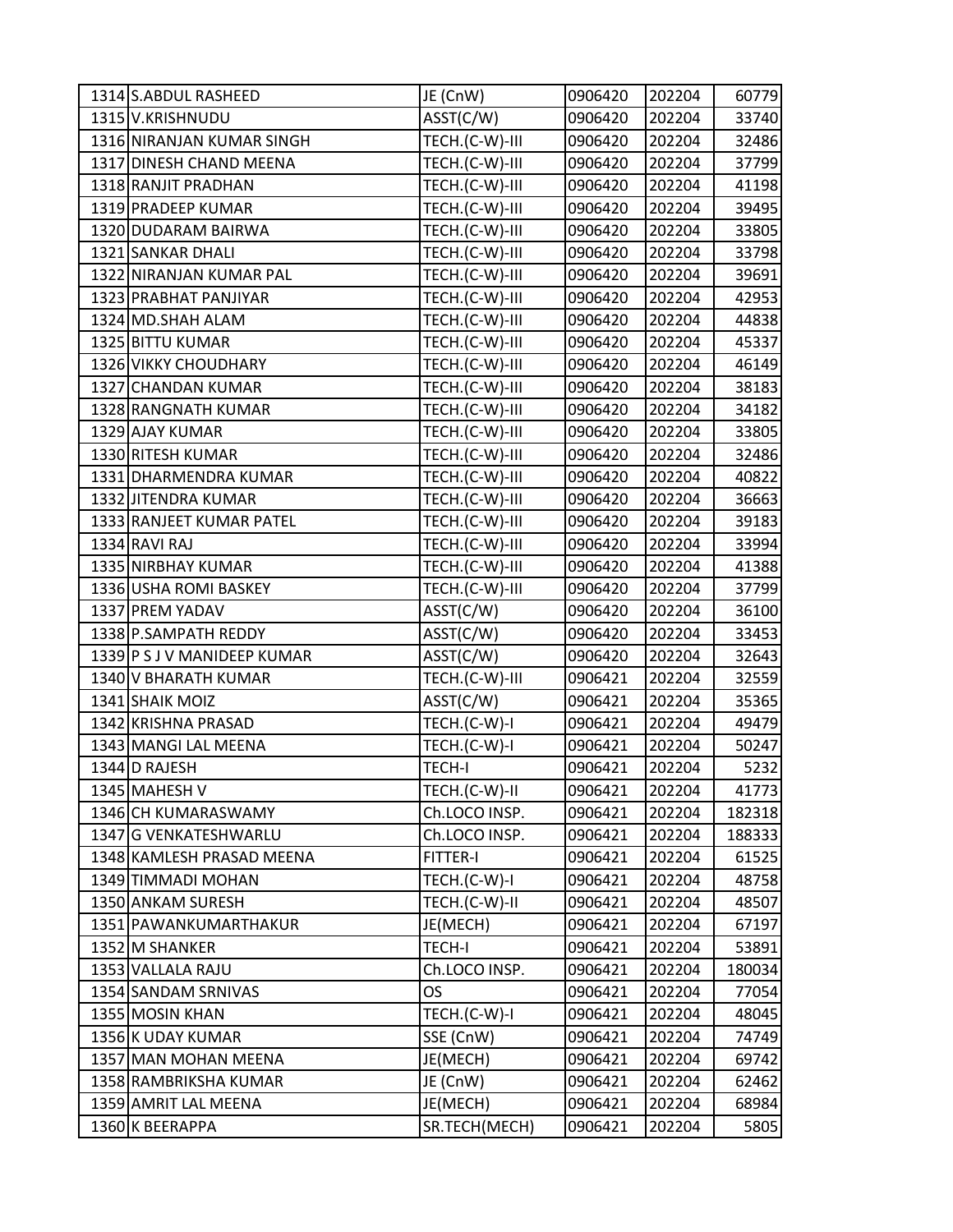| 1361 RAVULA KOTESH         | TECH.(C-W)-II           | 0906421 | 202204 | 46118  |
|----------------------------|-------------------------|---------|--------|--------|
| 1362 SK KHADER             | SAFAIWALA               | 0906421 | 202204 | 54630  |
| 1363 P PADMA RAO           | SSE (CnW)               | 0906421 | 202204 | 97748  |
| 1364 SHADULLA BABA         | TECH.(C-W)-II           | 0906421 | 202204 | 44174  |
| 1365 Y SAVITHA             | SR.TECH(MECH)           | 0906421 | 202204 | 67459  |
| 1366 R SRINIVAS            | TECH.(C-W)-I            | 0906421 | 202204 | 62549  |
| 1367 MD SHOAIB AKHTAR      | <b>OS</b>               | 0906421 | 202204 | 125998 |
| 1368 L SRINIVAS            | TECH.(C-W)-II           | 0906421 | 202204 | 43786  |
| 1369 MOHANA RAO TURPATI    | TECH.(C-W)-III          | 0906421 | 202204 | 35408  |
| 1370 K SIVA GANESH         | <b>KHALASI HELPER</b>   | 0906421 | 202204 | 31524  |
| 1371 K NAROTTAM            | ASST(C/W)               | 0906421 | 202204 | 30428  |
| 1372 K ANJANEYULU          | ASST(C/W)               | 0906421 | 202204 | 30978  |
| 1373 T LAKSHMANA RAO       | ASST(C/W)               | 0906421 | 202204 | 30916  |
| 1374 DUBBA VYKUNTA RAO     | ASST(C/W)               | 0906421 | 202204 | 31782  |
| 1375 B JANAKI RAO          | ASST(C/W)               | 0906421 | 202204 | 32316  |
| 1376 JITHENDRAN A          | ASST(C/W)               | 0906421 | 202204 | 32940  |
| 1377 B RAVINDER            | TECH.(C-W)-III          | 0906421 | 202204 | 37809  |
| 1378 R.PANDARI             | ASST(C/W)               | 0906421 | 202204 | 30619  |
| 1379 DINESH BASETIYA       | <b>HELPER</b>           | 0906421 | 202204 | 31174  |
| 1380 P GANGA KISHAN        | TECH.(C-W)-III          | 0906421 | 202204 | 36142  |
| 1381 K.RAGHURAM YADAV      | JE (CnW)                | 0906421 | 202204 | 68176  |
| 1382 P SHIVA KUMAR         | <b>KHALASI HELPER</b>   | 0906421 | 202204 | 34792  |
| 1383 M.SUNEETH KUMAR       | JE (CnW)                | 0906421 | 202204 | 58861  |
| 1384 MOHAN LOUDYA          | JE(MECH)                | 0906421 | 202204 | 58946  |
| 1385 VISHANU KUMAR         | ASST(C/W)               | 0906421 | 202204 | 28956  |
| 1386 P.LATHA               | ASST(C/W)               | 0906421 | 202204 | 27411  |
| 1387 MANOJ KUMAR SRIVASTWA | TECH.(ELEC)-II          | 0906422 | 202204 | 49858  |
| 1388 G.INDRASENA REDDY     | TECH(ELEC)-III          | 0906422 | 202204 | 50335  |
| 1389 SHER MOHAMMED KHAN    | TECH(MECH) .- III       | 0906422 | 202204 | 44891  |
| 1390 RIKIBE MAHESH         | TECH(ELEC)-III          | 0906422 | 202204 | 41583  |
| 1391 K.NARASINGHAM         | SSE(MECH)               | 0906422 | 202204 | 127718 |
| 1392 VEERA LAXMI           | <b>ASST LSHED(ELEC)</b> | 0906422 | 202204 | 35500  |
| 1393 PRATHIBA BHARATHI     | <b>ASST LSHED(ELEC)</b> | 0906422 | 202204 | 28291  |
| 1394 S.PEDDA BUGGANNA      | SR.TECH(MECH)           | 0906422 | 202204 | 126132 |
| 1395 ANAND KUNAL           | TECH.(MECH)-II          | 0906422 | 202204 | 49197  |
| 1396 A.SRINIVAS            | TECH(ELEC)-III          | 0906422 | 202204 | 54139  |
| 1397 M JAGADEESWAR         | Ch.OS                   | 0906422 | 202204 | 130158 |
| 1398 M SRINIVASREDDY       | SSE (ELEC)              | 0906422 | 202204 | 148247 |
| 1399 SAYYED AMJATH HUSSAIN | SSE(MECH)               | 0906422 | 202204 | 96761  |
| 1400 M.KAVITHA             | TECH.(LOCO)-III         | 0906422 | 202204 | 47988  |
| 1401 A VENUGOPAL           | <b>ASST LSHED(DSL)</b>  | 0906422 | 202204 | 31606  |
| 1402 V. SRINIVAS           | <b>OS</b>               | 0906422 | 202204 | 77058  |
| 1403 SANKATI. MERLIN       | TECH(MECH) .- III       | 0906422 | 202204 | 40183  |
| 1404 M.CHANDER             | SSE (CnW)               | 0906422 | 202204 | 70977  |
| 1405 R.N.RENUKA            | Ch.OS                   | 0906422 | 202204 | 127718 |
| 1406 V.RAMU                | TECH.(MECH)-I           | 0906422 | 202204 | 70395  |
| 1407 SRINIVAS V R V        | OS                      | 0906422 | 202204 | 124148 |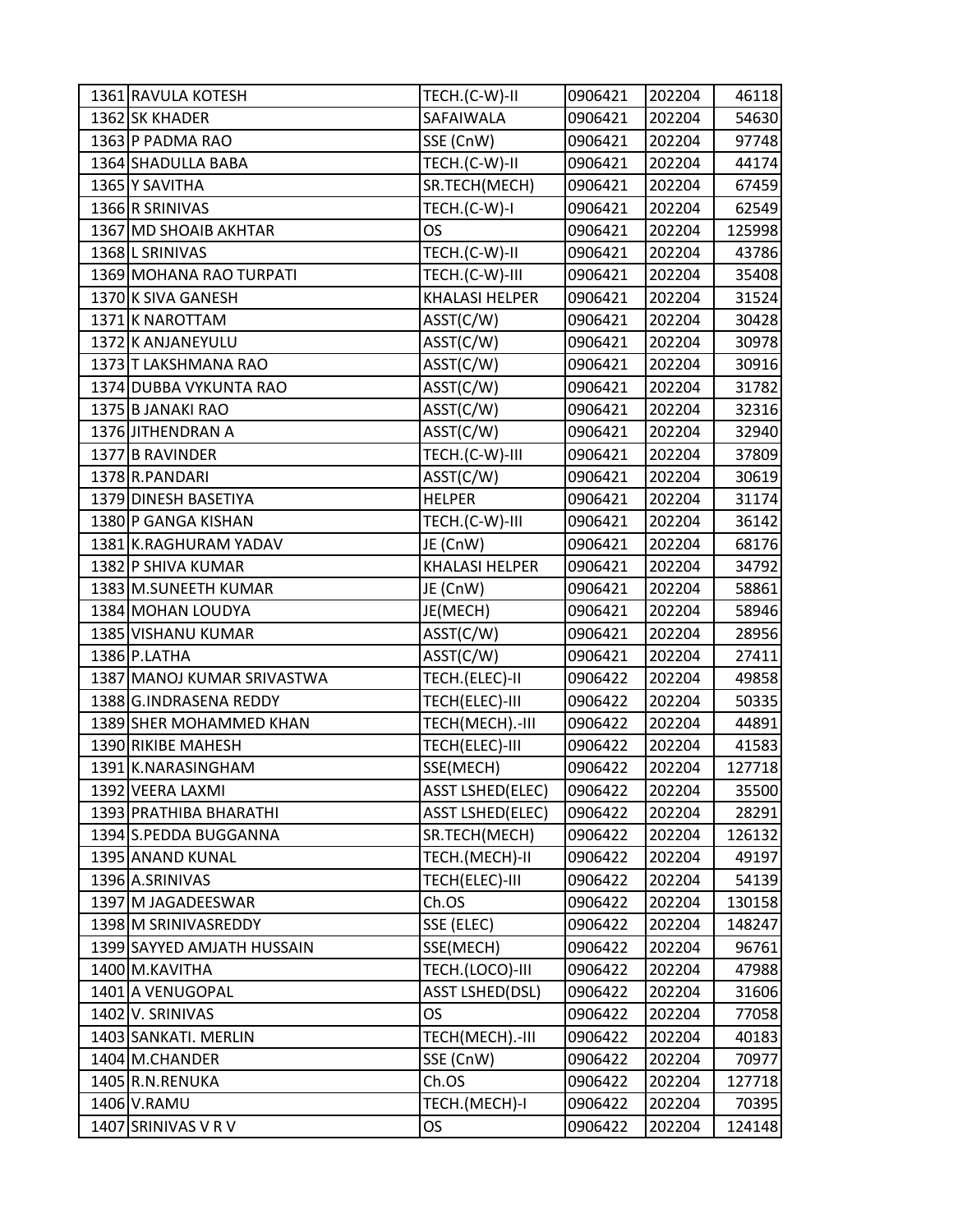| 1408 A.MALLESH             | TECH(ELEC)-III          | 0906422 | 202204 | 51092  |
|----------------------------|-------------------------|---------|--------|--------|
| 1409 D SHIVA PRASAD        | TECH(MECH) .- III       | 0906422 | 202204 | 60717  |
| 1410 MOHD SHUKOOR          | TECH(MECH) .- III       | 0906422 | 202204 | 53055  |
| 1411 B.R.SRINIVAS          | JE(MECH)                | 0906422 | 202204 | 79272  |
| 1412 P.SANDEEP KUMAR       | TECH(MECH).-III         | 0906422 | 202204 | 49251  |
| 1413 D.SRINIVASULU         | TECH(ELEC)-III          | 0906422 | 202204 | 41544  |
| 1414 D.SHIVA NAIK          | TECH.(MECH)-II          | 0906422 | 202204 | 66522  |
| 1415 SUNIL KUMAR           | TECH(ELEC)-III          | 0906422 | 202204 | 48466  |
| 1416 B H SRINIVAS          | SSE(MECH)               | 0906422 | 202204 | 198486 |
| 1417 GB GIRIDHARA          | TECH(MECH).-III         | 0906422 | 202204 | 46144  |
| 1418 SMT.PRAGATI SINHA     | <b>ASST LSHED(ELEC)</b> | 0906422 | 202204 | 35534  |
| 1419 K.SARIKA              | TECH(MECH) .- III       | 0906422 | 202204 | 53938  |
| 1420 SK.ANWAR PASHA        | <b>ASST LSHED(DSL)</b>  | 0906422 | 202204 | 47556  |
| 1421 MD.RAOUFF             | TECH.(MECH)-II          | 0906422 | 202204 | 49478  |
| 1422 N.THABITHA            | TECH.(MECH)-I           | 0906422 | 202204 | 57848  |
| 1423 G NARENDRA BABU       | SR.TECH.(ELEC)          | 0906422 | 202204 | 84318  |
| 1424 M LAKSHMINARAYANA     | TECH.(AW)-I             | 0906422 | 202204 | 71788  |
| 1425 T VENKAT SUBBAIAH     | TECH.(MECH)-I           | 0906422 | 202204 | 83193  |
| 1426 VENKATESAM K          | Sr. CLERK               | 0906422 | 202204 | 69918  |
| 1427 SHAFI                 | TECH.(MECH)-II          | 0906422 | 202204 | 52819  |
| 1428 KUM.SWATHI NARABOYINA | TECH(ELEC)-III          | 0906422 | 202204 | 41650  |
| 1429 B HARSHINI            | Sr.TECH(AW)             | 0906422 | 202204 | 2108   |
| 1430 P RAMBABU             | Sr.TECH(AW)             | 0906422 | 202204 | 86068  |
| 1431 MD.RIYAZ              | TECH.(ELEC)-I           | 0906422 | 202204 | 64955  |
| 1432 D RAVI                | TECH.(MECH)-II          | 0906422 | 202204 | 53008  |
| 1433 G V HARI KRISHNA      | SR.TECH(MECH)           | 0906422 | 202204 | 87596  |
| 1434 S. VIJAY KUMAR        | <b>OS</b>               | 0906422 | 202204 | 117348 |
| 1435 M SATYANARAYANA       | TECH.(MECH)-I           | 0906422 | 202204 | 69918  |
| 1436 C.CHANDRA SHEKAR      | TECH.(MECH)-II          | 0906422 | 202204 | 68048  |
| 1437 P.N.RAMESH            | TECH(MECH) .- III       | 0906422 | 202204 | 63868  |
| 1438 K.M.RAVINDER          | TECH.(ELEC)-I           | 0906422 | 202204 | 68048  |
| 1439 B V RANI              | <b>OS</b>               | 0906422 | 202204 | 101878 |
| 1440 S.THIRUMALESHA        | SSE(MECH)               | 0906422 | 202204 | 139108 |
| 1441 P SATHYANARAYANA      | TECH.(ELEC)-II          | 0906422 | 202204 | 51218  |
| 1442 R.NAGA RANI           | TECH(MECH).-III         | 0906422 | 202204 | 41650  |
| 1443 SUBHAKAR GOUD EEDIGA  | SSE(MECH)               | 0906422 | 202204 | 87652  |
| 1444 N T VIJAY KUMAR       | TECH.(ELEC)-I           | 0906422 | 202204 | 68525  |
| 1445 M MITRA               | SR.TECH(MECH)           | 0906422 | 202204 | 85526  |
| 1446 B VENKATESWARARAO     | SR.TECH(MECH)           | 0906422 | 202204 | 88398  |
| 1447 P.S.SANTOSH           | SR.TECH(MECH)           | 0906422 | 202204 | 90078  |
| 1448 K.N.AJAY NARENDER     | TECH.(MECH)-II          | 0906422 | 202204 | 50835  |
| 1449 P JAYARAM             | TECH.(MECH)-I           | 0906422 | 202204 | 69918  |
| 1450 BHOSALE SUNIL G       | TECH.(MECH)-I           | 0906422 | 202204 | 66814  |
| 1451 B RAMACHANDARAIAH     | TECH.(MECH)-I           | 0906422 | 202204 | 70395  |
| 1452 N GABRIEL             | <b>ASST LSHED(DSL)</b>  | 0906422 | 202204 | 52722  |
| 1453 SUBHASH               | SSE(MECH)               | 0906422 | 202204 | 167205 |
| 1454 P NAGESH              | SR.TECH(MECH)           | 0906422 | 202204 | 77688  |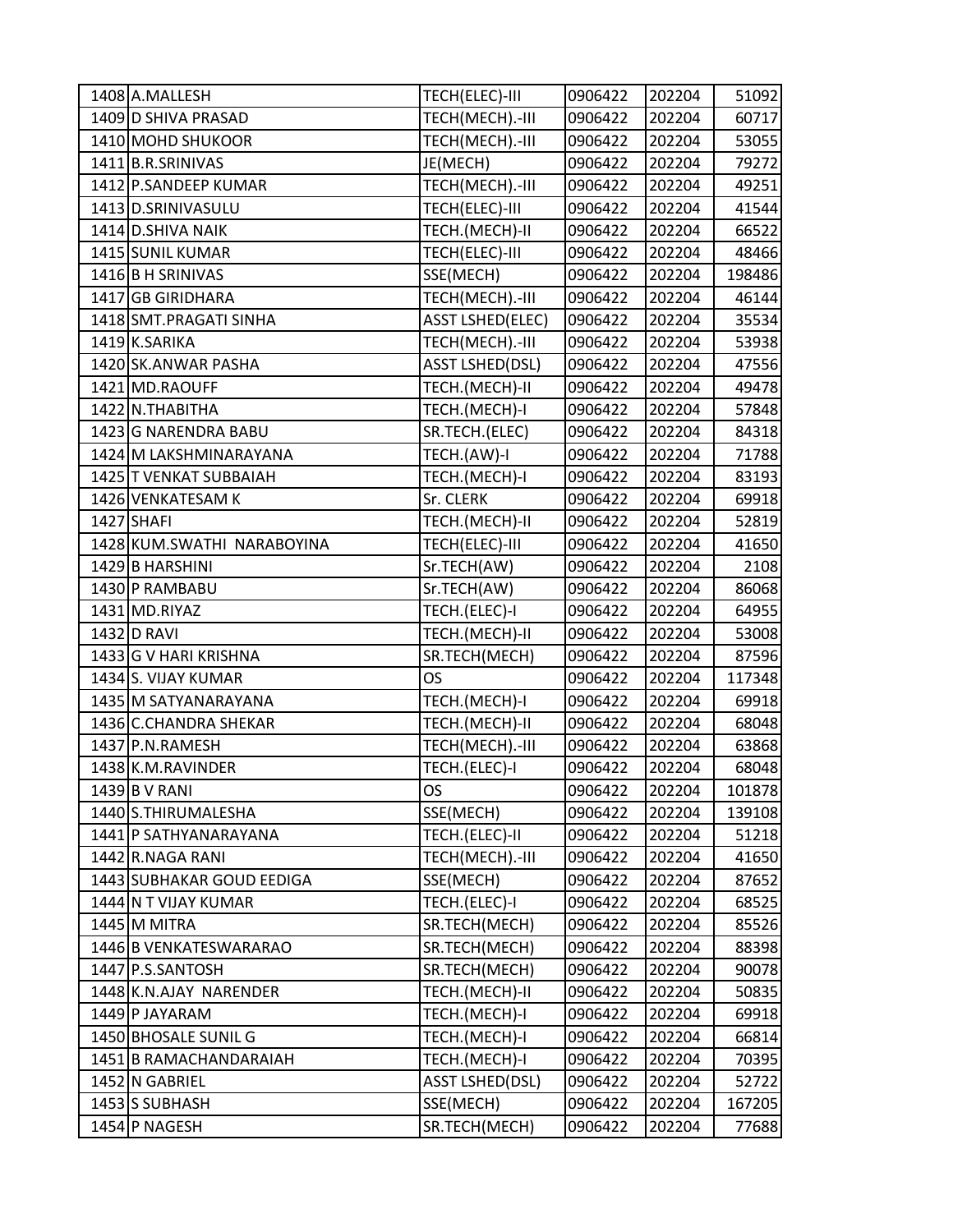| 1455 B KUMAR              | SR.TECH(MECH)          | 0906422 | 202204 | 75018  |
|---------------------------|------------------------|---------|--------|--------|
| 1456 Y SANTOSH KUMAR      | TECH.(ELEC)-I          | 0906422 | 202204 | 64478  |
| 1457 N. RAJINI            | TECH(MECH) .- III      | 0906422 | 202204 | 75582  |
| 1458 G.RAMULU             | SSE (ELEC)             | 0906422 | 202204 | 132088 |
| 1459 MD OMER KHAN         | TECH(MECH) .- III      | 0906422 | 202204 | 65620  |
| 1460 G VIJAYA RAM         | SSE(MECH)              | 0906422 | 202204 | 117348 |
| 1461 CHAVAN EKNATH        | SR.TECH(MECH)          | 0906422 | 202204 | 66267  |
| 1462 K ANIL BABU          | TECH.(MECH)-I          | 0906422 | 202204 | 65960  |
| 1463 R ANJANEYULU         | TECH.(MECH)-I          | 0906422 | 202204 | 74180  |
| 1464 ANJANEYULU           | Sr.TECH(AW)            | 0906422 | 202204 | 89024  |
| 1465 T SATYA PRAKASH      | SSE(MECH)              | 0906422 | 202204 | 109522 |
| 1466 KUSUMA PRASAD        | SSE(MECH)              | 0906422 | 202204 | 229541 |
| 1467 A SRIDHAR            | <b>CMS</b>             | 0906422 | 202204 | 104768 |
| 1468 B MALLA REDDY        | SSE(MECH)              | 0906422 | 202204 | 114918 |
| 1469 R RAMESH             | SR.TECH(MECH)          | 0906422 | 202204 | 99942  |
| 1470 SUBASHDAS            | OS                     | 0906422 | 202204 | 98988  |
| 1471 R RAVINDRA CHARI     | TECH.(MECH)-II         | 0906422 | 202204 | 79520  |
| 1472 P T SUDHAKAR         | TECH.(ELEC)-I          | 0906422 | 202204 | 68525  |
| 1473 YADAV SUNIL P        | TECH.(MECH)-I          | 0906422 | 202204 | 72328  |
| 1474 V MOULAALI           | TECH.(ELEC)-I          | 0906422 | 202204 | 78266  |
| 1475 P PRAVEEN KUMAR      | TECH.(MECH)-I          | 0906422 | 202204 | 69918  |
| 1476 P YADAIAH            | TECH.(MECH)-I          | 0906422 | 202204 | 77908  |
| 1477 S.V.SOMLA NAIK       | SR.TECH(MECH)          | 0906422 | 202204 | 100488 |
| 1478 EMMANUELJUDE XAVIER  | JE (ELEC)              | 0906422 | 202204 | 108458 |
| 1479 SRINIVASULU          | SR.TECH.(ELEC)         | 0906422 | 202204 | 78922  |
| 1480 BAGANNA              | SR.TECH(MECH)          | 0906422 | 202204 | 77058  |
| 1481 M S NARAYANA         | SR.TECH(MECH)          | 0906422 | 202204 | 77058  |
| 1482 RAMDAS CHINNAIAH     | SR.TECH.(ELEC)         | 0906422 | 202204 | 64551  |
| 1483 R HEERA SINGH        | Sr.TECH(AW)            | 0906422 | 202204 | 72978  |
| 1484 K P SAIKUMAR         | TECH.(MECH)-II         | 0906422 | 202204 | 68048  |
| 1485 Y SRINIVASA RAO      | TECH.(AW)-I            | 0906422 | 202204 | 70395  |
| 1486 SK MOINUDDIN         | TECH.(MECH)-II         | 0906422 | 202204 | 68525  |
| 1487 SINGAM PRAKASH       | TECH(ELEC)-III         | 0906422 | 202204 | 56795  |
| 1488 HANUMAN PRASAD MEENA | TECH.(ELEC)-I          | 0906422 | 202204 | 56736  |
| 1489 D SUSHEEL KUMAR      | SSE(MECH)              | 0906422 | 202204 | 218322 |
| 1490 G MUKTESWARA RAO     | JE(MECH)               | 0906422 | 202204 | 165290 |
| 1491   A NARAYANA BHAVANI | TECH.(MECH)-I          | 0906422 | 202204 | 82761  |
| 1492 REKHA                | <b>PEON</b>            | 0906422 | 202204 | 66518  |
| 1493 AAVULA MASANNA       | TECH(ELEC)-III         | 0906422 | 202204 | 48679  |
| 1494 SUMER SINGH MEENA    | TECH(MECH) .- III      | 0906422 | 202204 | 42215  |
| 1495 D.MAHENDER REDDY     | TECH.(ELEC)-II         | 0906422 | 202204 | 41613  |
| 1496 KOLA.SRIKANTH        | TECH.(MECH)-II         | 0906422 | 202204 | 56322  |
| 1497 MD OMER              | TECH.(MECH)-I          | 0906422 | 202204 | 63397  |
| 1498 L.K. PANDU NAIK      | TECH.(AW)-I            | 0906422 | 202204 | 52140  |
| 1499 K VEERA BABU         | <b>ASST LSHED(DSL)</b> | 0906422 | 202204 | 43905  |
| 1500 J PANDARINATH        | SSE(MECH)              | 0906422 | 202204 | 108458 |
| 1501 K SRINIVAS           | SR.TECH(MECH)          | 0906422 | 202204 | 77427  |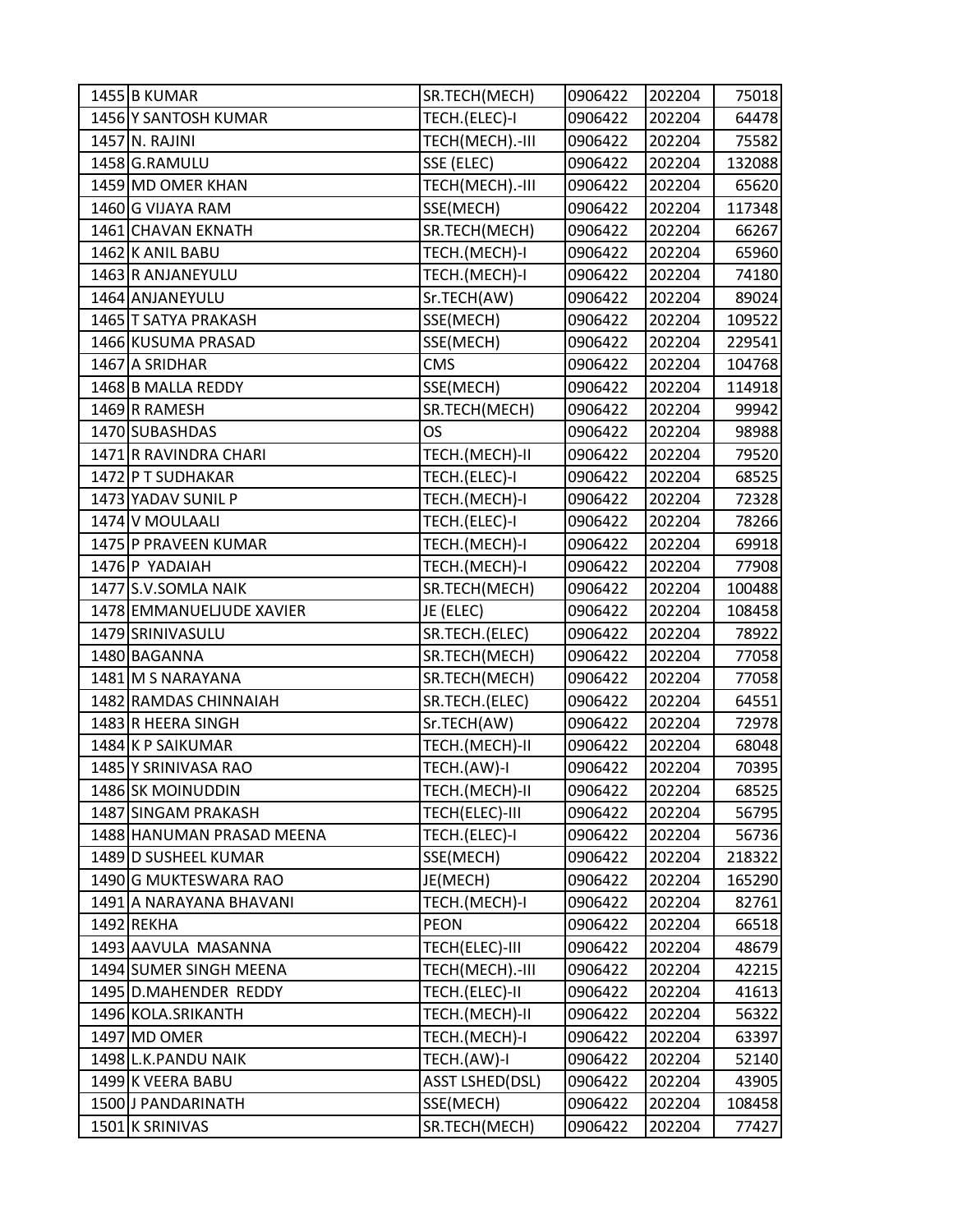| 1502 T NARAYANA          | SR.TECH.(ELEC)          | 0906422 | 202204 | 77058  |
|--------------------------|-------------------------|---------|--------|--------|
| 1503 D.SATYANARAYANA     | SR.TECH.(ELEC)          | 0906422 | 202204 | 81590  |
| 1504 MD MEHBOOB KHAN     | SR.TECH(MECH)           | 0906422 | 202204 | 66421  |
| 1505 C.H. VENKATESHWARLU | SR.TECH(MECH)           | 0906422 | 202204 | 77058  |
| 1506 M SUNITHA           | <b>JR CLERK</b>         | 0906422 | 202204 | 66518  |
| 1507 A CHANDRA SEKHAR    | SR.TECH(MECH)           | 0906422 | 202204 | 78558  |
| 1508 T KRISHNAIAH        | SR.TECH.(ELEC)          | 0906422 | 202204 | 78166  |
| 1509 T NARAYANA          | JE (ELEC)               | 0906422 | 202204 | 77058  |
| 1510 LAXMANJI            | SR.TECH(MECH)           | 0906422 | 202204 | 67965  |
| 1511 B ANJANI CHANDER    | SR.TECH(MECH)           | 0906422 | 202204 | 78558  |
| 1512 ANJANEYULU          | SR.TECH(MECH)           | 0906422 | 202204 | 77058  |
| 1513 P V P KIRAN KUMAR   | Sr.LOCO INSP.           | 0906422 | 202204 | 214978 |
| 1514 A.SUDHAKAR          | TECH.(MECH)-I           | 0906422 | 202204 | 59631  |
| 1515 M KONDA REDDY       | Sr.TECH(AW)             | 0906422 | 202204 | 101880 |
| 1516 BHASKAR             | TECH.(MECH)-I           | 0906422 | 202204 | 103144 |
| 1517 S MANNEMU           | SR.TECH(MECH)           | 0906422 | 202204 | 65637  |
| 1518 MOHAN PHILOMAN      | TECH.(MECH)-I           | 0906422 | 202204 | 117019 |
| 1519 S RAMAKRISHNA       | TECH.(MECH)-I           | 0906422 | 202204 | 71788  |
| 1520 A.GANGARAJU         | TECH(ELEC)-III          | 0906422 | 202204 | 41489  |
| 1521 SMT.HUSSAIN BANU    | TECH.(ELEC)-II          | 0906422 | 202204 | 62778  |
| 1522 G.DAMODAR           | TECH.(MECH)-I           | 0906422 | 202204 | 69918  |
| 1523 A SRINIVAS          | TECH.(ELEC)-I           | 0906422 | 202204 | 68525  |
| 1524 C RAJESH            | SR.TECH(MECH)           | 0906422 | 202204 | 98743  |
| 1525 MAHMOOD PASHA       | TECH.(MECH)-I           | 0906422 | 202204 | 70727  |
| 1526 D. VENKAT RAO       | TECH.(MECH)-I           | 0906422 | 202204 | 86145  |
| 1527 MD ZAKIR KHAN       | TECH.(MECH)-I           | 0906422 | 202204 | 69884  |
| 1528 S ARUN KUMAR        | TECH.(MECH)-I           | 0906422 | 202204 | 68202  |
| 1529 S PRASAD            | SR.TECH.(ELEC)          | 0906422 | 202204 | 77586  |
| 1530 A JUDE              | TECH.(ELEC)-I           | 0906422 | 202204 | 64782  |
| 1531 L SHASIDHAR REDDY   | TECH.(ELEC)-I           | 0906422 | 202204 | 77708  |
| 1532 M P SARAVANAN       | TECH.(ELEC)-I           | 0906422 | 202204 | 64478  |
| 1533 SYED MASOOD         | TECH.(MECH)-I           | 0906422 | 202204 | 71788  |
| 1534 TILKESHWAR KUMAR    | <b>ASST LSHED(ELEC)</b> | 0906422 | 202204 | 47182  |
| 1535 SRINIVASULU M       | SSE(MECH)               | 0906422 | 202204 | 121378 |
| 1536 SHAEEN BEGUM        | <b>OS</b>               | 0906422 | 202204 | 110888 |
| 1537 D.NARSINGH RAO      | TECH(MECH).-III         | 0906422 | 202204 | 48372  |
| 1538 SUMEET SINGH        | <b>ASST LSHED(DSL)</b>  | 0906422 | 202204 | 48937  |
| 1539 SK AKBAR AHMED      | SR.TECH(MECH)           | 0906422 | 202204 | 77688  |
| 1540 D.ANIL KUMAR        | TECH(MECH) .- III       | 0906422 | 202204 | 36870  |
| 1541 P.VIJAYA            | <b>ASST LSHED(DSL)</b>  | 0906422 | 202204 | 32644  |
| 1542 J P SRINATH         | TECH(ELEC)-III          | 0906422 | 202204 | 48336  |
| 1543 A.SAI KISHORE       | <b>ASST LSHED(DSL)</b>  | 0906422 | 202204 | 41381  |
| 1544 Y.SOWMYA            | SSE (ELEC)              | 0906422 | 202204 | 83324  |
| 1545 K.RAVINDER          | TECH(MECH) .- III       | 0906422 | 202204 | 42773  |
| 1546 P.SHIVA KUMAR       | <b>ASST LSHED(DSL)</b>  | 0906422 | 202204 | 44694  |
| 1547 V.KAMALAKAR         | SSE(MECH)               | 0906422 | 202204 | 105588 |
| 1548 M NARSING RAO       | TECH.(MECH)-I           | 0906422 | 202204 | 74482  |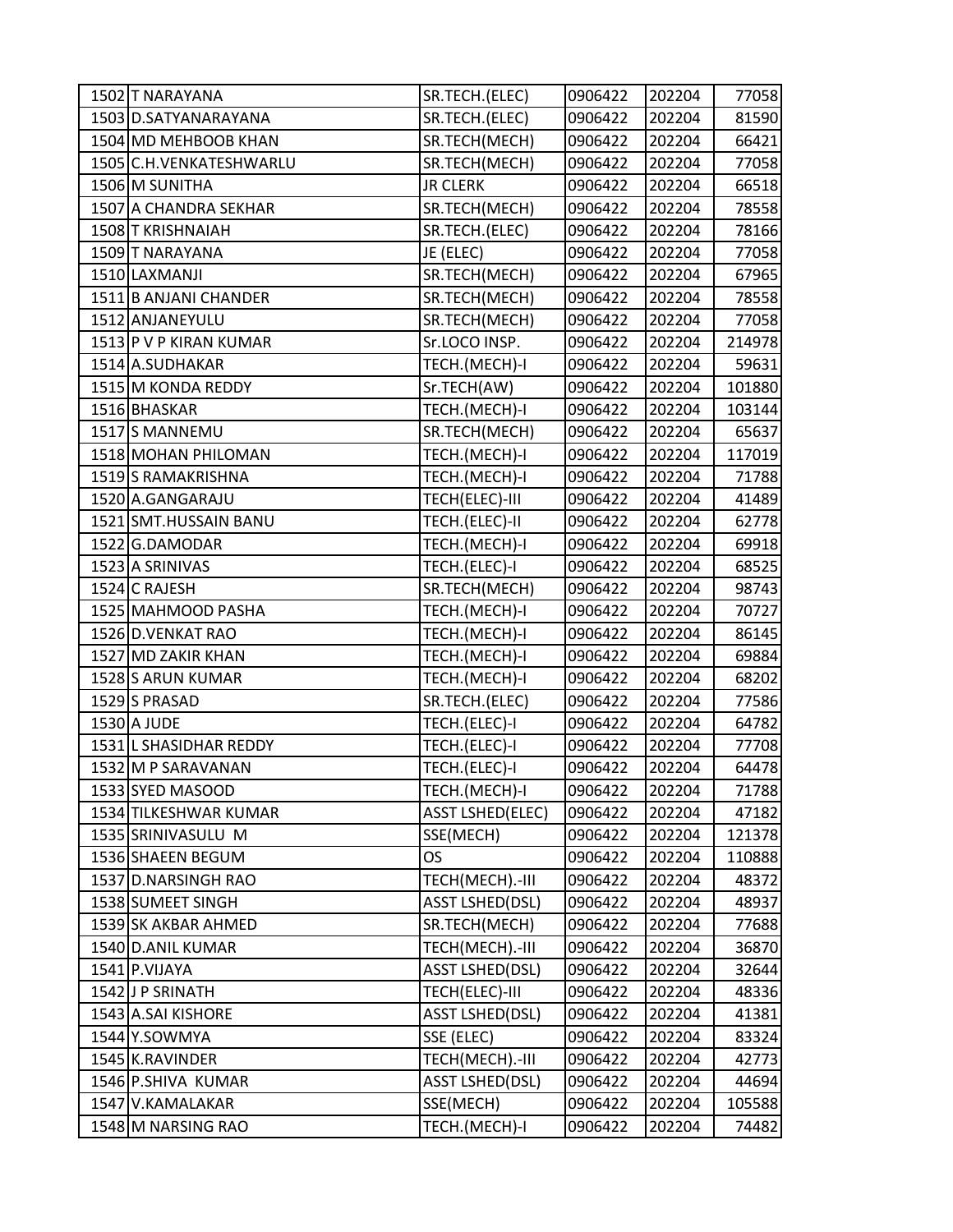| 1549 D.KISHORE BABU         | TECH.(MECH)-I           | 0906422 | 202204 | 52537  |
|-----------------------------|-------------------------|---------|--------|--------|
| 1550 HANAMANTARAY BIRADAR   | <b>ASST LSHED(DSL)</b>  | 0906422 | 202204 | 41727  |
| 1551 K.ANJAIAH              | TECH(MECH) .- III       | 0906422 | 202204 | 43697  |
| 1552 A.PRABHAKAR            | TECH(MECH) .- III       | 0906422 | 202204 | 43165  |
| 1553 SANOJ KUMAR BHARTI     | TECH(MECH).-III         | 0906422 | 202204 | 66563  |
| 1554 B RAVI KUMAR           | TECH.(MECH)-II          | 0906422 | 202204 | 78059  |
| 1555 AMIT KUMAR ARUN PRASAD | TECH(MECH) .- III       | 0906422 | 202204 | 46798  |
| 1556 RAM PRATAP MEENA       | TECH(MECH).-III         | 0906422 | 202204 | 40780  |
| 1557 RAJESH KUMAR MEENA     | TECH.(MECH)-II          | 0906422 | 202204 | 49397  |
| 1558 HARIKESH MEENA         | TECH.(ELEC)-I           | 0906422 | 202204 | 64798  |
| 1559 K.SRIKANTH             | TECH(ELEC)-III          | 0906422 | 202204 | 36779  |
| 1560 G.RAJA KUMARI          | TECH.(ELEC)-I           | 0906422 | 202204 | 51337  |
| 1561 D.NARASINGR AO         | JE (CnW)                | 0906422 | 202204 | 75848  |
| 1562 G DHANUNJAYUDU         | SR.TECH.(ELEC)          | 0906422 | 202204 | 79268  |
| 1563 K RAJESH               | TECH.(MECH)-I           | 0906422 | 202204 | 77908  |
| 1564 MOHAMMED AZEEM         | TECH.(MECH)-II          | 0906422 | 202204 | 63219  |
| 1565 M SRINIVAS RAO         | SR.TECH(MECH)           | 0906422 | 202204 | 75710  |
| 1566 G.MD.SHAVALI           | SSE (ELEC)              | 0906422 | 202204 | 228224 |
| 1567 PULI RAVICHANDER       | <b>ASST LSHED(ELEC)</b> | 0906422 | 202204 | 44187  |
| 1568 N.BALRAJ               | SSE(MECH)               | 0906422 | 202204 | 91673  |
| 1569 B.RAJU                 | TECH(MECH) .- III       | 0906422 | 202204 | 42389  |
| 1570 SARDAR. K              | TECH.(MECH)-II          | 0906422 | 202204 | 48668  |
| 1571 K ASP.SUNDAR RAJ       | TECH.(ELEC)-I           | 0906422 | 202204 | 93810  |
| 1572 K.SURESH               | TECH(ELEC)-III          | 0906422 | 202204 | 42389  |
| 1573 A.K.BHARATH            | <b>ASST LSHED(DSL)</b>  | 0906422 | 202204 | 38378  |
| 1574 D.SRINIVASA KUMAR      | SSE(MECH)               | 0906422 | 202204 | 120620 |
| 1575 VINOD KUMAR SHARMA     | TECH(MECH).-III         | 0906422 | 202204 | 49682  |
| 1576 SUNDHAR MEKALA         | TECH(MECH) .- III       | 0906422 | 202204 | 46798  |
| 1577 K.VISHNU VARDHAN GOUD  | <b>ASST LSHED(DSL)</b>  | 0906422 | 202204 | 46798  |
| 1578 P THYAGARAJAN          | TECH.(MECH)-I           | 0906422 | 202204 | 68048  |
| 1579 K.SRIHARI              | TECH(MECH).-III         | 0906422 | 202204 | 49858  |
| 1580 M SREEDHAR RAO         | <b>OS</b>               | 0906422 | 202204 | 169878 |
| 1581 DASHWANTSING.D.        | Sr.TECH(AW)             | 0906422 | 202204 | 66267  |
| 1582 R B NARSING RAO        | JE(MECH)                | 0906422 | 202204 | 79898  |
| 1583 M.SAILU                | SR.TECH(MECH)           | 0906422 | 202204 | 105105 |
| 1584 MUTHAIAH KATAMALLA     | TECH.(AW)-II            | 0906422 | 202204 | 55814  |
| 1585 B.VENKATESH            | TECH.(MECH)-II          | 0906422 | 202204 | 58881  |
| 1586 G.BALAKRISHNA          | POINTSMAN-A             | 0906422 | 202204 | 43108  |
| 1587 SHAIK GAFFAR           | SSE(MECH)               | 0906422 | 202204 | 102508 |
| 1588 SAI KARTIK ANAND       | JE(MECH)                | 0906422 | 202204 | 79898  |
| 1589 SANTOSH KUMAR MEENA    | SR.TECH.(ELEC)          | 0906422 | 202204 | 90340  |
| 1590 M NARSING RAO          | TECH.(MECH)-II          | 0906422 | 202204 | 68336  |
| 1591 P MURALIDHAR           | TECH.(MECH)-I           | 0906422 | 202204 | 70395  |
| 1592 J.SRINIVASU            | SSE (WORKS)             | 0906422 | 202204 | 98988  |
| 1593 K S DEVENDER           | TECH.(MECH)-II          | 0906422 | 202204 | 70794  |
| 1594 TVENAKATSRINIVASRAO    | SSE (ELEC)              | 0906422 | 202204 | 128639 |
| 1595 SMT D.MOUNIKA BAI      | TECH(ELEC)-III          | 0906422 | 202204 | 41568  |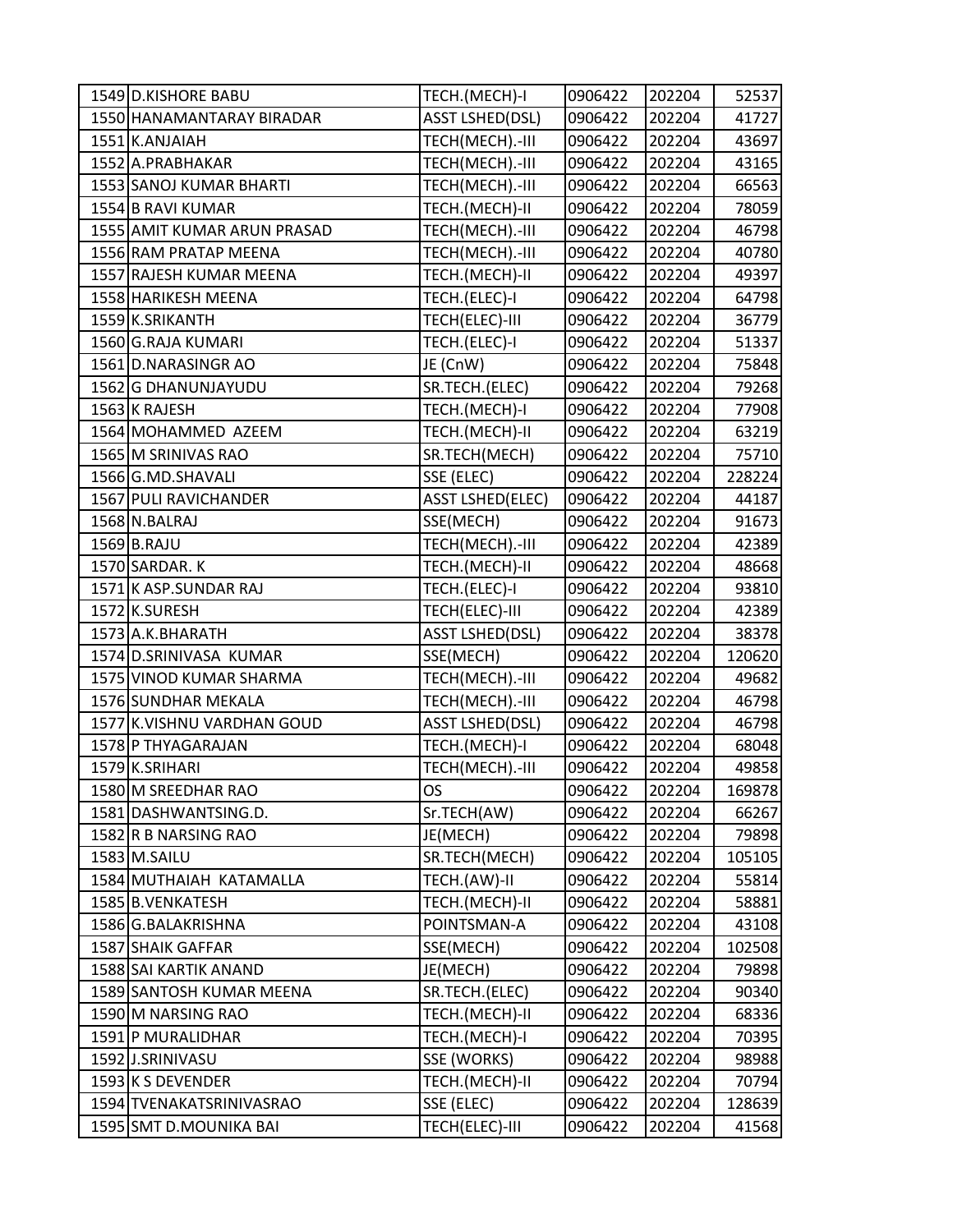| 1596 B APPANNA           | TECH.(MECH)-I          | 0906422 | 202204 | 62920  |
|--------------------------|------------------------|---------|--------|--------|
| 1597 D.YADAIAH           | TECH.(ELEC)-I          | 0906422 | 202204 | 64865  |
| 1598 J RAMULU            | SR.TECH(MECH)          | 0906422 | 202204 | 79358  |
| 1599 S SHAMEEM           | SR.TECH.(ELEC)         | 0906422 | 202204 | 82019  |
| 1600 V.RAMANA KOILADA    | TECH.(ELEC)-I          | 0906422 | 202204 | 74040  |
| 1601 GOPAL MEENA         | TECH.(ELEC)-I          | 0906422 | 202204 | 59855  |
| 1602 E.N KRISHNA KUMAR   | SSE(MECH)              | 0906422 | 202204 | 222442 |
| 1603 K.VIKRAM SINGH      | TECH(MECH) .- III      | 0906422 | 202204 | 55468  |
| 1604 G.NARENDER          | <b>ASST LSHED(DSL)</b> | 0906422 | 202204 | 38479  |
| 1605 M.RAJU              | TECH.(ELEC)-I          | 0906422 | 202204 | 61555  |
| 1606 MD QUTUBUDDIN       | SR.TECH(MECH)          | 0906422 | 202204 | 116411 |
| 1607 V GANESH            | TECH.(ELEC)-I          | 0906422 | 202204 | 75868  |
| 1608 R PENTAIAH          | TECH.(MECH)-I          | 0906422 | 202204 | 69918  |
| 1609 K.SHANMUKHAM        | <b>ASST LSHED(DSL)</b> | 0906422 | 202204 | 41073  |
| 1610 M.V.RAJESH KUMAR    | SSE(MECH)              | 0906422 | 202204 | 86068  |
| 1611 T.SUMAN             | <b>ASST LSHED(DSL)</b> | 0906422 | 202204 | 39259  |
| 1612 K.LINGAMAIAH        | TECH(MECH).-III        | 0906422 | 202204 | 48610  |
| 1613 G.LAXMI             | TECH.(ELEC)-II         | 0906422 | 202204 | 48191  |
| 1614 A.MALLESHAM         | <b>CMS</b>             | 0906422 | 202204 | 190145 |
| 1615 CH. VENKANNA        | TECH.(AW)-II           | 0906422 | 202204 | 56795  |
| 1616 N. THAPAN KUMAR     | SSE (ELEC)             | 0906422 | 202204 | 105411 |
| 1617 M.P.SATHYANARAYANA  | TECH.(AW)-I            | 0906422 | 202204 | 69200  |
| 1618 B RAMESH            | TECH.(ELEC)-I          | 0906422 | 202204 | 68048  |
| 1619 M INDRASENA         | SSE (ELEC)             | 0906422 | 202204 | 168396 |
| 1620 A SRI RAMKUMAR      | SR.TECH.(ELEC)         | 0906422 | 202204 | 129853 |
| 1621 K DHEERENDER        | SR.TECH(MECH)          | 0906422 | 202204 | 86068  |
| 1622 B SALEEMUDDIN       | TECH.(MECH)-II         | 0906422 | 202204 | 66764  |
| 1623 Y SADANAND          | SR.TECH(MECH)          | 0906422 | 202204 | 81478  |
| 1624 G.S.MANIKANDAN      | <b>ASST LSHED(DSL)</b> | 0906422 | 202204 | 40167  |
| 1625 KONDURI RAVI        | <b>CMS</b>             | 0906422 | 202204 | 105398 |
| 1626 GUDELLI . RAMESH    | SSE (ELEC)             | 0906422 | 202204 | 151085 |
| 1627 M MADHUSUDHAN RAJ   | SSE (ELEC)             | 0906422 | 202204 | 156638 |
| 1628 V PREM KUMAR        | SR.TECH.(ELEC)         | 0906422 | 202204 | 86735  |
| 1629 G S N MURTHY        | SSE(MECH)              | 0906422 | 202204 | 127718 |
| 1630 M.SRINIVASA RAO     | SR.TECH.(ELEC)         | 0906422 | 202204 | 76810  |
| 1631 MALOTH LALSINGH     | Ch.OS                  | 0906422 | 202204 | 114118 |
| 1632 V.MOHAN RAO         | TECH.(ELEC)-I          | 0906422 | 202204 | 67658  |
| 1633 CH. VENKATESH       | TECH.(MECH)-II         | 0906422 | 202204 | 68862  |
| 1634 JANIPASHA MD        | SSE(MECH)              | 0906422 | 202204 | 88364  |
| 1635 G SANTOSHA LAKSHMI  | TECH(MECH) .- III      | 0906422 | 202204 | 53938  |
| 1636 G.SREEDHAR          | SSE (ELEC)             | 0906422 | 202204 | 100293 |
| 1637 B RAMACHANDRAM      | SSE(MECH)              | 0906422 | 202204 | 98988  |
| 1638 B A B KAMALAKAR     | SSE(MECH)              | 0906422 | 202204 | 133960 |
| 1639 EDLA SRINIVAS       | TECH.(AW)-II           | 0906422 | 202204 | 50335  |
| 1640 CHINTHALA DAYAKAR   | TECH.(MECH)-II         | 0906422 | 202204 | 51112  |
| 1641 BADRIGARI RAJ KUMAR | <b>CMA</b>             | 0906422 | 202204 | 84279  |
| 1642 NAGARAJU PAKANTI    | JE (DIESEL)            | 0906422 | 202204 | 119829 |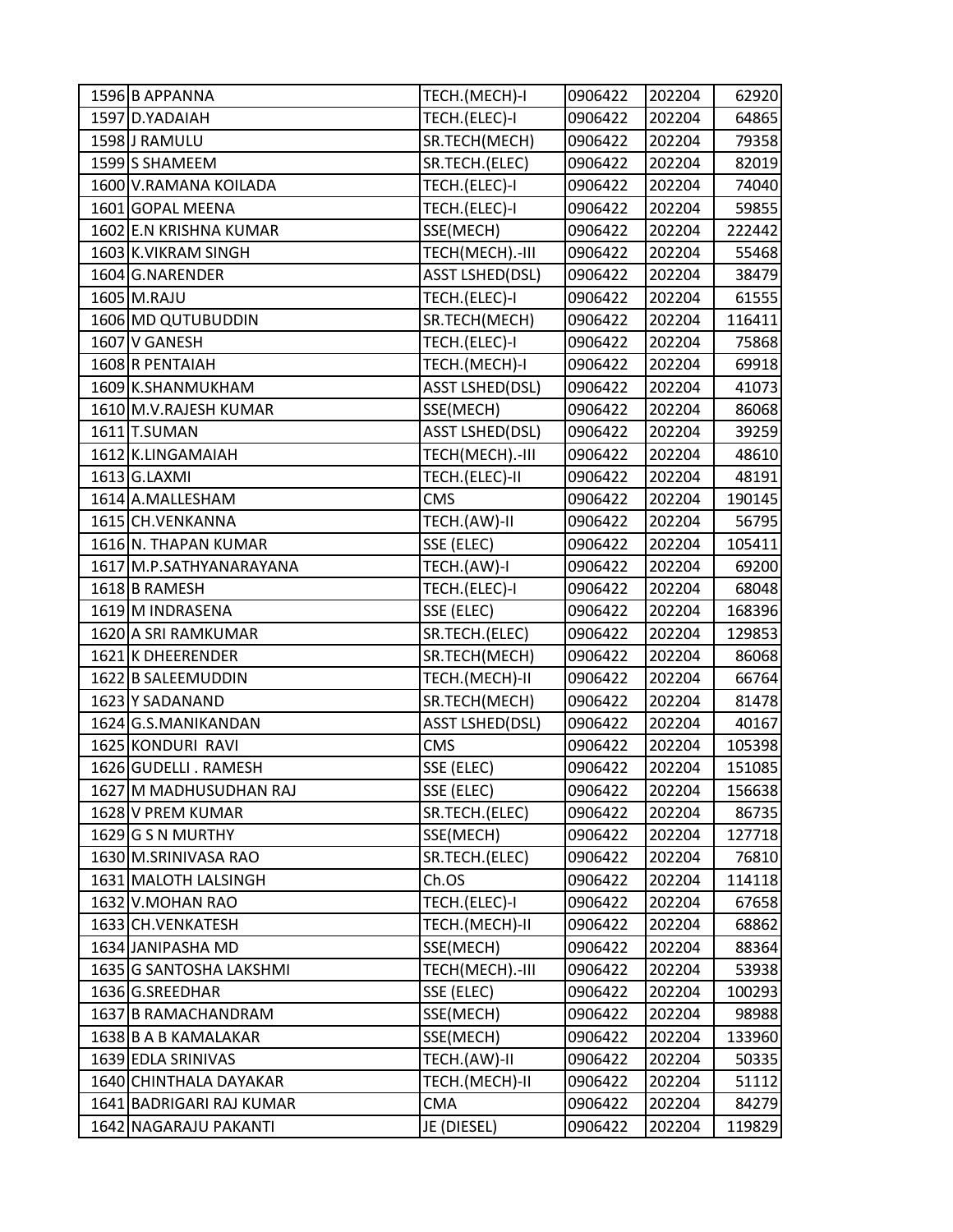| 1643 M.SAI LAXMAN                  | TECH.(MECH)-II          | 0906422 | 202204 | 49858 |
|------------------------------------|-------------------------|---------|--------|-------|
| 1644 SYED AKRAM                    | TECH.(ELEC)-II          | 0906422 | 202204 | 52016 |
| 1645 G. VEERA VENKATA SURESH KUMAR | SSE(MECH)               | 0906422 | 202204 | 92303 |
| 1646 C SREENIVASULU                | TECH(MECH) .- III       | 0906422 | 202204 | 47308 |
| 1647 V.N.RAKESH KUMAR              | TECH(MECH) .- III       | 0906422 | 202204 | 40393 |
| 1648 R.V. NEHA                     | JE (ELEC)               | 0906422 | 202204 | 69870 |
| 1649 S.M. MOHIUDDIN AHMED          | JE(MECH)                | 0906422 | 202204 | 77688 |
| 1650 D.YASHWANTH KUMAR             | TECH(ELEC)-III          | 0906422 | 202204 | 31430 |
| 1651 N.RAJESH                      | JE (ELEC)               | 0906422 | 202204 | 77688 |
| 1652 SRINIVASULU                   | TECH.(MECH)-I           | 0906422 | 202204 | 69918 |
| 1653 P.DEVENDER                    | TECH.(MECH)-II          | 0906422 | 202204 | 54625 |
| 1654 MANDUGULA RAJASHEKAR          | TECH.(MECH)-II          | 0906422 | 202204 | 48720 |
| 1655 M.SRINIVASULU                 | TECH.(ELEC)-I           | 0906422 | 202204 | 81158 |
| 1656 DANAIAH                       | SR.TECH(MECH)           | 0906422 | 202204 | 77058 |
| 1657 K KISHAN                      | TECH.(MECH)-I           | 0906422 | 202204 | 73828 |
| 1658 V.GOVIND                      | SR.TECH.(ELEC)          | 0906422 | 202204 | 99492 |
| 1659 YADATI JAGADEESH KUMAR        | <b>ASST LSHED(ELEC)</b> | 0906422 | 202204 | 40339 |
| 1660 KANNARAPU RAJITHA             | <b>ASST LSHED(ELEC)</b> | 0906422 | 202204 | 38479 |
| 1661 K SWETHA                      | JE(MECH)                | 0906422 | 202204 | 77058 |
| 1662 MUDDASANI NAGESH              | JE(MECH)                | 0906422 | 202204 | 91628 |
| 1663 B VISHNU                      | <b>ASST LSHED(DSL)</b>  | 0906422 | 202204 | 35026 |
| 1664 VANGARA VENKATESWARLU         | <b>TRACK MNTR-IV</b>    | 0906422 | 202204 | 34808 |
| 1665 MUDAVATH VINOD KUMAR          | <b>ASST LSHED(DSL)</b>  | 0906422 | 202204 | 34642 |
| 1666 CHEKKA OMPRAKASH              | <b>ASST LSHED(DSL)</b>  | 0906422 | 202204 | 35026 |
| 1667 K YASHWANTH                   | TECH(MECH) .- III       | 0906422 | 202204 | 38637 |
| 1668 SHIVASHANKAR KUMAR            | <b>ASST LSHED(DSL)</b>  | 0906422 | 202204 | 34642 |
| 1669 JANIGE RAMESH YADAV           | <b>ASST LSHED(DSL)</b>  | 0906422 | 202204 | 36566 |
| 1670 BHEEM SAGAR                   | <b>ASST LSHED(DSL)</b>  | 0906422 | 202204 | 35026 |
| 1671 BIKAS KUMAR                   | <b>ASST LSHED(ELEC)</b> | 0906422 | 202204 | 35026 |
| 1672 PABITRA BEHERA                | <b>ASST LSHED(ELEC)</b> | 0906422 | 202204 | 35290 |
| 1673 MD AZIZ ANSARI                | <b>ASST LSHED(ELEC)</b> | 0906422 | 202204 | 35290 |
| 1674 ADITYA KUMAR SINGH            | <b>ASST LSHED(DSL)</b>  | 0906422 | 202204 | 34808 |
| 1675 RAM SEVAK                     | <b>ASST LSHED(DSL)</b>  | 0906422 | 202204 | 35693 |
| 1676 PERAKA MAHESH                 | <b>ASST LSHED(DSL)</b>  | 0906422 | 202204 | 34642 |
| 1677 PATRO JOGOBONDHU              | <b>ASST LSHED(DSL)</b>  | 0906422 | 202204 | 34642 |
| 1678 DEEPAK PRASAD                 | <b>ASST LSHED(ELEC)</b> | 0906422 | 202204 | 34642 |
| 1679 TULSHI DASS                   | <b>ASST LSHED(ELEC)</b> | 0906422 | 202204 | 37766 |
| 1680 M CHANDRA SHEKAR GOUD         | <b>ASST LSHED(DSL)</b>  | 0906422 | 202204 | 37490 |
| 1681 RAJESH KUMAR                  | <b>ASST LSHED(DSL)</b>  | 0906422 | 202204 | 35026 |
| 1682 PATCHARLA VISHNU              | <b>ASST LSHED(ELEC)</b> | 0906422 | 202204 | 34642 |
| 1683 ROHIT GAUTAM                  | <b>ASST LSHED(DSL)</b>  | 0906422 | 202204 | 35334 |
| 1684 PANKAJ KUMAR                  | POINTSMAN-B             | 0906422 | 202204 | 37528 |
| 1685 PANKAJ SINGH                  | POINTSMAN-B             | 0906422 | 202204 | 36361 |
| 1686 VISHWANATH KUMAR              | TECH(MECH).-III         | 0906422 | 202204 | 38183 |
| 1687 M RAM REDDY                   | <b>CMA</b>              | 0906422 | 202204 | 69698 |
| 1688 KUMAR RAJNEESH                | TECH(MECH).-III         | 0906422 | 202204 | 49918 |
| 1689 NITISH KUMAR                  | <b>ASST LSHED(ELEC)</b> | 0906422 | 202204 | 46747 |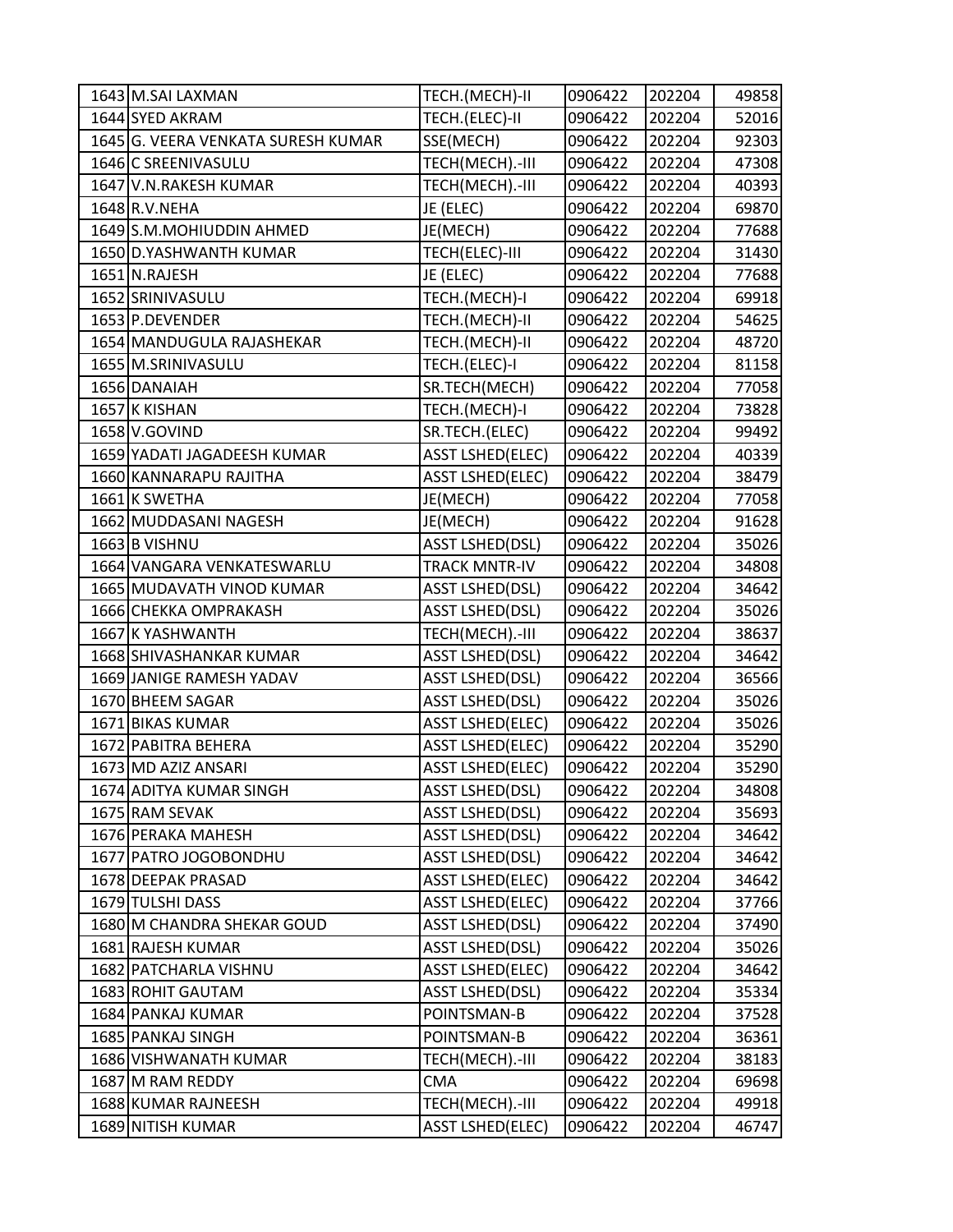| 1690 CH NARASIMHULU             | TECH(MECH).-III        | 0906422 | 202204 | 40393  |
|---------------------------------|------------------------|---------|--------|--------|
| 1691 B C RAGHAVA RAO            | JE(MECH)               | 0906422 | 202204 | 71568  |
| 1692 M SANDEEP SINGH            | TECH(MECH).-III        | 0906422 | 202204 | 40393  |
| 1693 MULLAPUDI HARI HARA SAIRAM | <b>B.PEON</b>          | 0906422 | 202204 | 35500  |
| 1694 P JANARDHAN                | <b>ASST LSHED(DSL)</b> | 0906422 | 202204 | 38116  |
| 1695 SANJAY KUMAR SAHU          | TECH(MECH).-III        | 0906422 | 202204 | 37163  |
| 1696 ANAND RAM                  | TECH.(ELEC)-II         | 0906422 | 202204 | 49998  |
| 1697 ASHISH KUMAR               | TECH(MECH) .- III      | 0906422 | 202204 | 32486  |
| 1698 YASHPAL SINGH              | TECH(MECH) .- III      | 0906422 | 202204 | 36254  |
| 1699 RAJESH KUMAR               | TECH(MECH) .- III      | 0906422 | 202204 | 33402  |
| 1700 JEETENDRA KUMAR            | TECH(MECH).-III        | 0906422 | 202204 | 37799  |
| 1701 RANJEET RAM                | TECH(MECH).-III        | 0906422 | 202204 | 37799  |
| 1702 BIPIN KUMAR                | TECH(ELEC)-III         | 0906422 | 202204 | 37799  |
| 1703 SANGAM KUMAR               | TECH(ELEC)-III         | 0906422 | 202204 | 37799  |
| 1704 RANJIT KUMAR               | TECH(MECH).-III        | 0906422 | 202204 | 38645  |
| 1705 SHYAM SUNDAR               | TECH(MECH).-III        | 0906422 | 202204 | 38447  |
| 1706 BANSOD BHUSHAN             | TECH(MECH) .- III      | 0906422 | 202204 | 38183  |
| 1707 SHIVPAL VERMA              | TECH(ELEC)-III         | 0906422 | 202204 | 38183  |
| 1708 SHAILENDRA KUMAR MEENA     | TECH(ELEC)-III         | 0906422 | 202204 | 38183  |
| 1709 MRITYUNJAYJHA              | TECH(MECH).-III        | 0906422 | 202204 | 37799  |
| 1710 HEMANT RAJPOOT             | TECH(MECH).-III        | 0906422 | 202204 | 39105  |
| 1711 GAJRAJ SINGH SHEKHAWAT     | TECH(MECH).-III        | 0906422 | 202204 | 38367  |
| 1712 RAUSHAN KUMAR              | TECH(MECH) .- III      | 0906422 | 202204 | 38183  |
| 1713 AJAY KUMAR                 | TECH(ELEC)-III         | 0906422 | 202204 | 44153  |
| 1714 DINESH KUMAR               | TECH(ELEC)-III         | 0906422 | 202204 | 45469  |
| 1715 MUKESH KUMAR               | TECH(MECH).-III        | 0906422 | 202204 | 41199  |
| 1716 RAJU KUMAR                 | TECH(MECH).-III        | 0906422 | 202204 | 41199  |
| 1717 MANOJ KUMAR MAHTO          | TECH(ELEC)-III         | 0906422 | 202204 | 41199  |
| 1718 RAMKESH MEENA              | TECH(MECH).-III        | 0906422 | 202204 | 39652  |
| 1719 PRITAM MITTHUJI RAMTEKE    | <b>TRAINEE SKILLED</b> | 0906422 | 202204 | 36151  |
| 1720 JALINDRA SINGH             | <b>TRAINEE SKILLED</b> | 0906422 | 202204 | 37887  |
| 1721 RAM PUKAR GUPTA            | TECH(MECH).-III        | 0906422 | 202204 | 38885  |
| 1722 SIRIKUNTLA SRIKANTH        | KH HELPER              | 0906422 | 202204 | 37715  |
| 1723 VYAS JI                    | KH HELPER              | 0906422 | 202204 | 36100  |
| 1724 PANKAJ KUMAR               | <b>TRAINEE SKILLED</b> | 0906422 | 202204 | 40614  |
| 1725 PRAMOD SAH                 | TECH(MECH).-III        | 0906422 | 202204 | 38497  |
| 1726 PRADIP KUMAR YADAV         | TECH(MECH).-III        | 0906422 | 202204 | 37342  |
| 1727 JITENDRA PASWAN            | TECH(MECH) .- III      | 0906422 | 202204 | 36779  |
| 1728 BHOLA PRASAD BIND          | <b>TRAINEE</b>         | 0906422 | 202204 | 35579  |
| 1729 KISHOR KUNAL               | TECH(MECH) .- III      | 0906422 | 202204 | 36779  |
| 1730 MANISH MEENA               | TECH(MECH).-III        | 0906422 | 202204 | 37427  |
| 1731 SHIVAM GUPTA               | SSE(MECH)              | 0906423 | 202204 | 101888 |
| 1732 AJINKYA SATISH BORKAR      | SSE(MECH)              | 0906423 | 202204 | 93548  |
| 1733 M SHAZIA CARIAPPA          | OS                     | 0906423 | 202204 | 110888 |
| 1734 K V R PRASAD               | Sr.LOCO INSP.          | 0906423 | 202204 | 179908 |
| 1735 B RAJENDER                 | Sr.LOCO INSP.          | 0906423 | 202204 | 198352 |
| 1736 V VENKAT GANESH BABU       | OS                     | 0906423 | 202204 | 124664 |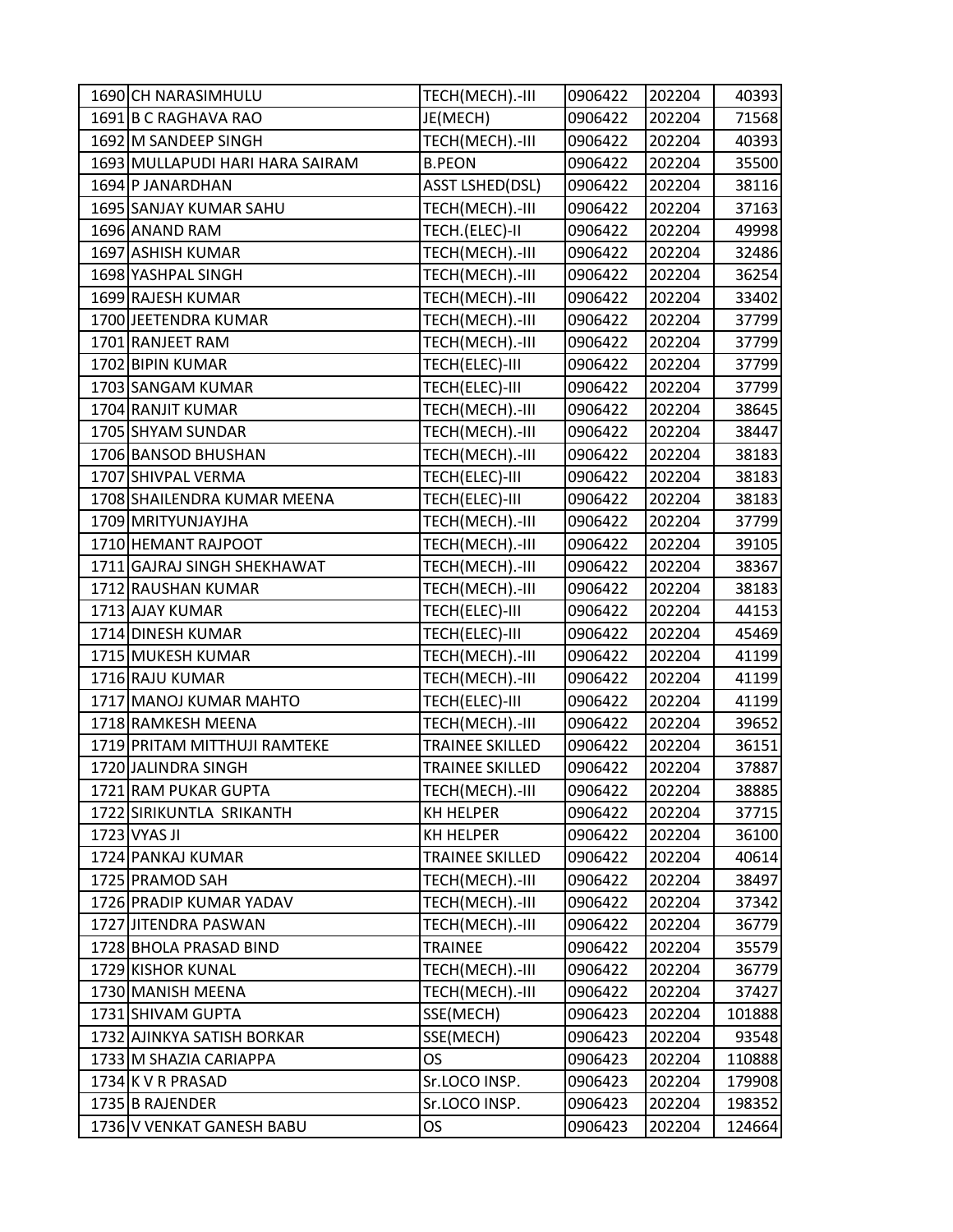| 1737 D SRINIVASA RAO         | Ch.OS         | 0906423 | 202204 | 177386 |
|------------------------------|---------------|---------|--------|--------|
| 1738 P STALIN                | <b>OS</b>     | 0906423 | 202204 | 127718 |
| 1739 S SRI DEVI              | OS            | 0906423 | 202204 | 130050 |
| 1740 T CHINNA ANJANEYULU     | Sr.LOCO INSP. | 0906423 | 202204 | 155515 |
| 1741 CHANDRA RAO K           | Sr.LOCO INSP. | 0906423 | 202204 | 169326 |
| 1742 CHITTIRAJU ARIGELA      | Ch.LOCO INSP. | 0906423 | 202204 | 211571 |
| 1743 D SRINIVASA RAO         | Sr.LOCO INSP. | 0906423 | 202204 | 162904 |
| 1744 Y LAXMIPATHI            | Ch.OS         | 0906423 | 202204 | 120748 |
| 1745 K S G RAJA RAO          | OS            | 0906423 | 202204 | 104768 |
| 1746 M R DEEPA RANI          | Ch.OS         | 0906423 | 202204 | 125356 |
| 1747 A LAXMI NARSIMLOO       | OS            | 0906423 | 202204 | 114118 |
| 1748 MV SUBBARAO             | Ch.LOCO INSP. | 0906423 | 202204 | 169878 |
| 1749 K ANANDA KUMAR          | Sr.LOCO INSP. | 0906423 | 202204 | 207398 |
| 1750 JOHN DANDU              | OS            | 0906423 | 202204 | 124148 |
| 1751 T KRISHNA PRIYA         | Ch.OS         | 0906423 | 202204 | 124148 |
| 1752 RAJANI S                | OS            | 0906423 | 202204 | 165118 |
| 1753 K.TIRUPATI ROY CHOUDARY | Sr.LOCO INSP. | 0906423 | 202204 | 150691 |
| 1754 P.RAVI SHANKER          | FITTER-III    | 0906423 | 202204 | 61180  |
| 1755 ELIZABETH               | Sr. CLERK     | 0906423 | 202204 | 73828  |
| 1756 CH PREMA LATHA          | <b>OS</b>     | 0906423 | 202204 | 120748 |
| 1757 B KRISHNA PRASAD        | Ch.LOCO INSP. | 0906423 | 202204 | 171215 |
| 1758 T SAMPATH KUMAR         | <b>OS</b>     | 0906423 | 202204 | 134807 |
| 1759 P DAMODAR RAO           | Ch.OS         | 0906423 | 202204 | 179908 |
| 1760 S VENKATARAMANA         | OS            | 0906423 | 202204 | 70270  |
| 1761 SHAIK MASTHAN           | Ch.LOCO INSP. | 0906423 | 202204 | 152253 |
| 1762 SHANTY BINOJ .M         | OS            | 0906423 | 202204 | 114118 |
| 1763 RAMESH KUMAR            | SSE (CnW)     | 0906423 | 202204 | 98988  |
| 1764 NEETU SINGH             | <b>OS</b>     | 0906423 | 202204 | 120748 |
| 1765 M.NAGENDER REDDY        | FITTER-III    | 0906423 | 202204 | 60625  |
| 1766 PALAKURTHI SRINIVAS     | Sr.LOCO INSP. | 0906423 | 202204 | 155704 |
| 1767 K VENUGOPAL             | Ch.LOCO INSP. | 0906423 | 202204 | 154375 |
| 1768 KIRAN KUMAR.S           | Sr.LOCO INSP. | 0906423 | 202204 | 196721 |
| 1769 E.RAMA KRISHNA          | Ch.LOCO INSP. | 0906423 | 202204 | 217989 |
| 1770 EERLA RAJESH            | OS.           | 0906423 | 202204 | 122428 |
| 1771 AHMED KHAN              | <b>HELPER</b> | 0906423 | 202204 | 56739  |
| 1772 T SUNEETA               | <b>STENO</b>  | 0906423 | 202204 | 111008 |
| 1773 S VIJAY KUMAR           | Sr. CLERK     | 0906423 | 202204 | 78976  |
| 1774 SUBBA RAO O V           | OS.           | 0906423 | 202204 | 104768 |
| 1775 G SRINIVAS              | SSE (CnW)     | 0906423 | 202204 | 172966 |
| 1776 MVVSATYANARAYANA        | OS            | 0906423 | 202204 | 139108 |
| 1777 RAJU B                  | SSE (CnW)     | 0906423 | 202204 | 117348 |
| 1778 M.VINOD KUMAR           | FITTER-III    | 0906423 | 202204 | 53062  |
| 1779 SK MOHD SIDDIQ          | Sr. CLERK     | 0906423 | 202204 | 87088  |
| 1780 CH RAMBABU              | Sr.LOCO INSP. | 0906423 | 202204 | 157921 |
| 1781 SK KARIMULLA            | Sr. CLERK     | 0906423 | 202204 | 77908  |
| 1782 M JANARDHAN             | OS.           | 0906423 | 202204 | 114118 |
| 1783 D.RAMI REDDY            | Ch.LOCO INSP. | 0906423 | 202204 | 158635 |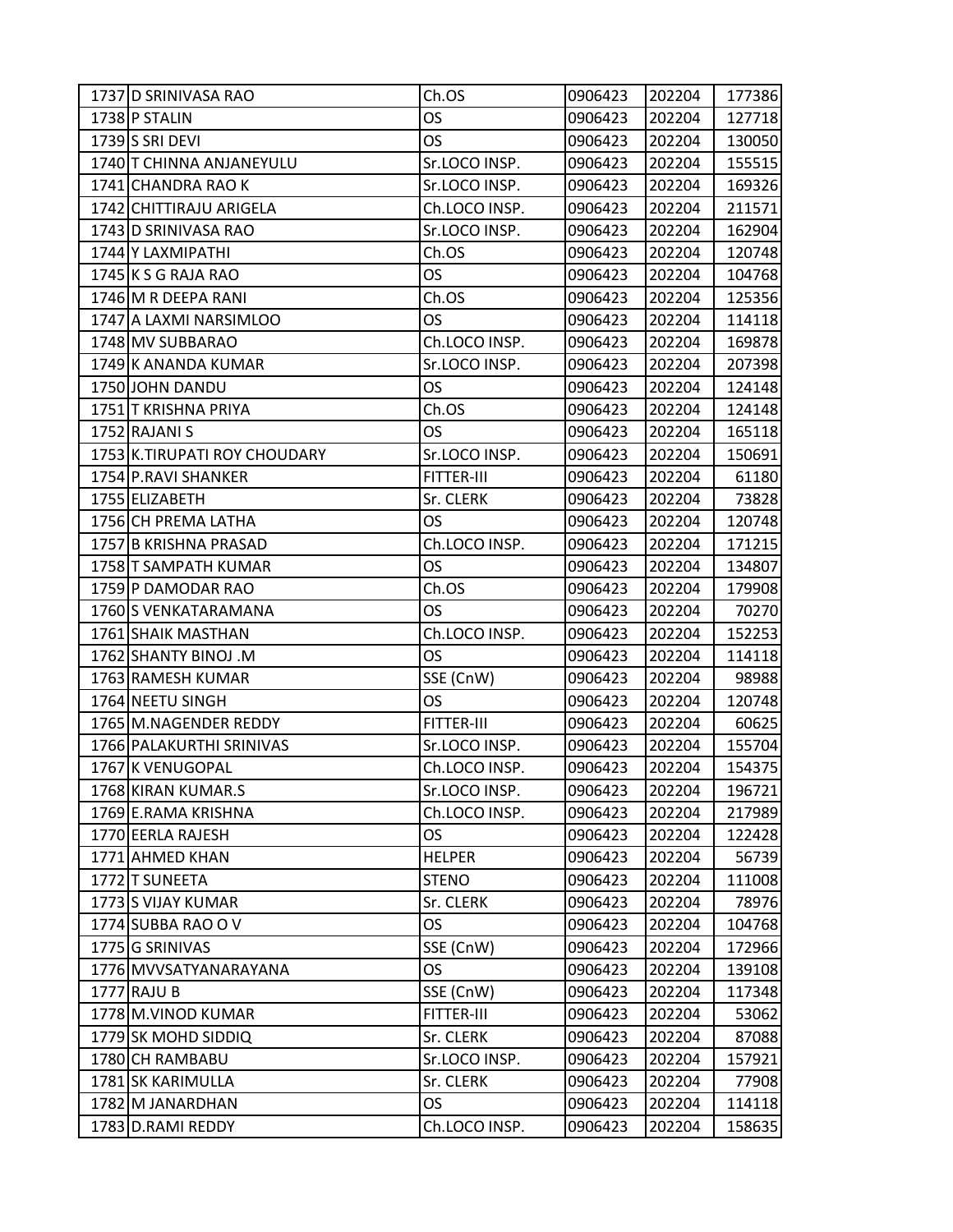| 1784 PRAMOD KUMAR KUNTALA       | JE (CnW)    | 0906423 | 202204 | 69260  |
|---------------------------------|-------------|---------|--------|--------|
| 1785 ZEESHAN AHMAD              | Sr. DME     | 0906430 | 202204 | 134888 |
| 1786 P.MADHUSUDHAN RAO          | Sr. DME     | 0906430 | 202204 | 214761 |
| 1787 T.PRABHU CHARAN            | <b>AEME</b> | 0906430 | 202204 | 279663 |
| 1788S MURALI                    | <b>ADME</b> | 0906430 | 202204 | 194302 |
| 1789 CH.BAPAIAH                 | <b>ADME</b> | 0906430 | 202204 | 373588 |
| 1790 V R RAJU                   | ADME        | 0906430 | 202204 | 198479 |
| 1791 G.SRINIVASA RAO            | CDO         | 0906430 | 202204 | 200296 |
| 1792 C.R.KRISHNA REDDY          | <b>ADME</b> | 0906430 | 202204 | 166149 |
| 1793 RAJKUMAR BHOOKYA           | Sr.ALP      | 0906550 | 202204 | 67426  |
| 1794 YARRAM.BAJI BABU           | Sr.ALP      | 0906550 | 202204 | 61695  |
| 1795 MIDIDODDI KIRAN            | Sr.ALP      | 0906550 | 202204 | 61282  |
| 1796 S.YADAGIRI                 | Sr.ALP      | 0906550 | 202204 | 81840  |
| 1797 RAMA MOHAN RAO MEKALA      | Sr.ALP      | 0906550 | 202204 | 63898  |
| 1798 RAMBABU MEGAVATH           | Sr.ALP      | 0906550 | 202204 | 90118  |
| 1799 BHUKYA.PRIYANKA            | Sr.ALP      | 0906550 | 202204 | 74867  |
| 1800 KAIRI.AJAY KUMAR           | Sr.ALP      | 0906550 | 202204 | 77370  |
| 1801 MADIGANI RAVI VARMA        | Sr.ALP      | 0906550 | 202204 | 78211  |
| 1802 GODUGU.PAVAN KUMAR         | Sr.ALP      | 0906550 | 202204 | 83543  |
| 1803 RAGHUVEER NAIK B           | Sr.ALP      | 0906550 | 202204 | 82722  |
| 1804 JELLA.RAMU                 | Sr.ALP      | 0906550 | 202204 | 87593  |
| 1805 RENUKUNTLA LEELADHAR       | Sr.ALP      | 0906550 | 202204 | 88779  |
| 1806 HARIVARAM CHAITANYA SEKHAR | Sr.ALP      | 0906550 | 202204 | 78182  |
| 1807 BHUKYA.RAMAKRISHNA NAIK    | Sr.ALP      | 0906550 | 202204 | 86287  |
| 1808 BALA KRISHNA PRASAD G      | Sr.ALP      | 0906550 | 202204 | 71364  |
| 1809 V.GANESH NAIK              | Sr.ALP      | 0906550 | 202204 | 88404  |
| 1810 CHAKALI.VITTAL             | Sr.ALP      | 0906550 | 202204 | 79572  |
| 1811 MOHAMMAD AZEEM             | Sr.ALP      | 0906550 | 202204 | 69808  |
| 1812 RAJEEV PANDIT              | Sr.ALP      | 0906550 | 202204 | 79148  |
| 1813 LAXMAN.GOODA               | Sr.ALP      | 0906550 | 202204 | 63303  |
| 1814 KASUKURTHI.SURESH          | Sr.ALP      | 0906550 | 202204 | 24224  |
| 1815 CHAMALA.SANDEEP KUMAR      | Sr.ALP      | 0906550 | 202204 | 79613  |
| 1816 SAPHAVATH ANJANEYULU NAIK  | Sr.ALP      | 0906550 | 202204 | 84833  |
| 1817 MOHAMMAD SHAHID            | Sr.ALP      | 0906550 | 202204 | 73233  |
| 1818 PADHI RANJAN KUMAR         | Sr.ALP      | 0906550 | 202204 | 85411  |
| 1819 SYED SALIM IBRAHIM         | LP(PASS)    | 0906550 | 202204 | 162851 |
| 1820 SATYNARAYANA MEENA         | <b>ALP</b>  | 0906550 | 202204 | 58048  |
| 1821 RAFEEQ MD KHAN             | Sr.ALP      | 0906550 | 202204 | 71686  |
| 1822 VALKI BHASKAR              | Sr.ALP      | 0906550 | 202204 | 78423  |
| 1823 NAGASIVA CHILLA            | Sr.ALP      | 0906550 | 202204 | 65247  |
| 1824 SHAIK MOULALI              | Sr.ALP      | 0906550 | 202204 | 80648  |
| 1825 P.SHASHIVARDHAN            | Sr.ALP      | 0906550 | 202204 | 81866  |
| 1826 G.GOUTHAM                  | Sr.ALP      | 0906550 | 202204 | 63157  |
| 1827 M.MAHIPAL REDDY            | Sr.ALP      | 0906550 | 202204 | 86867  |
| 1828 CHANDAWAR VIKRAM           | Sr.ALP      | 0906550 | 202204 | 62588  |
| 1829 B.SRINIVASULU              | Sr.ALP      | 0906550 | 202204 | 84562  |
| 1830 SHANKAR REDDY P            | Sr.ALP      | 0906550 | 202204 | 88048  |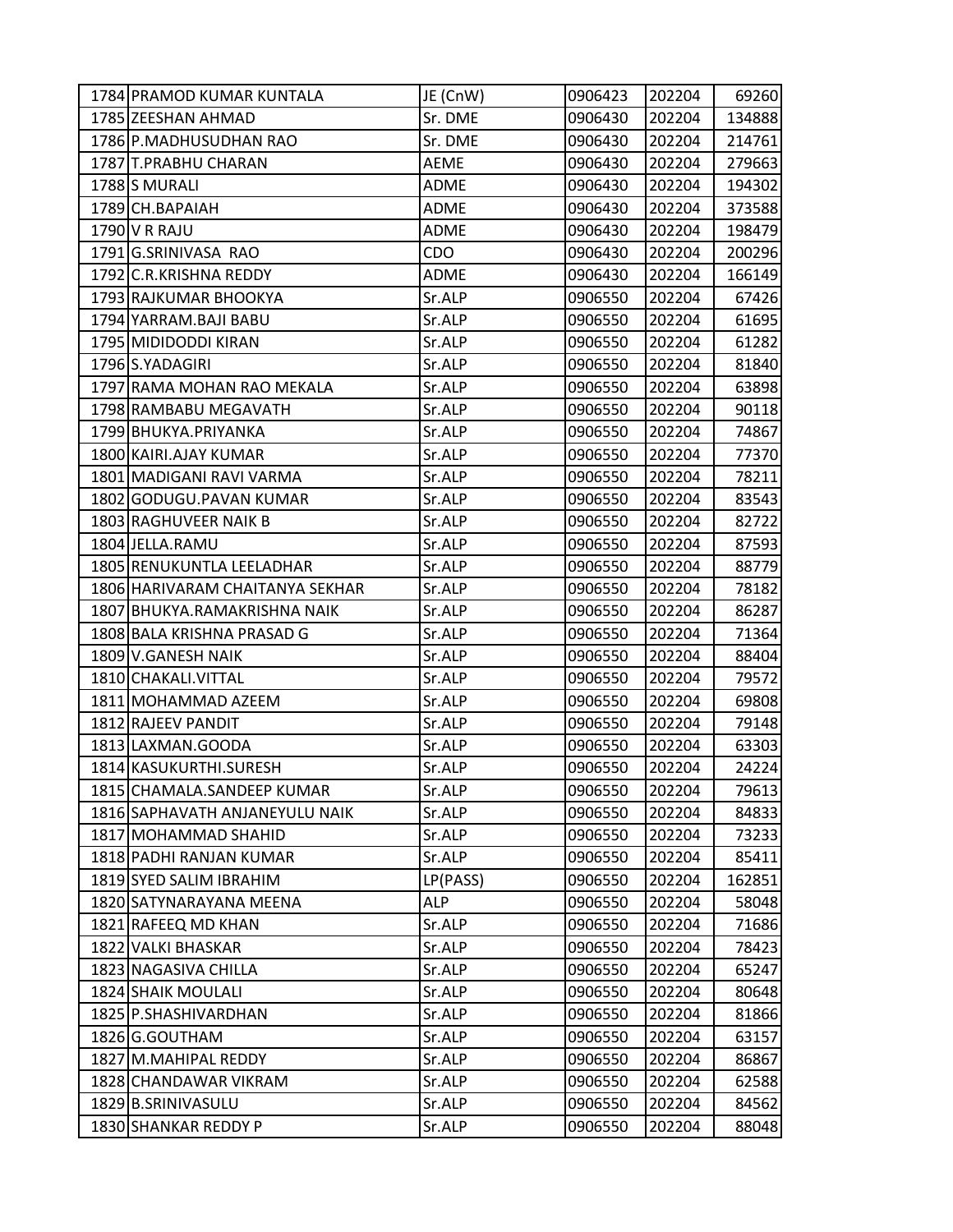| 1831 NUNAVATH KUMAR         | Sr.ALP            | 0906550 | 202204 | 78182  |
|-----------------------------|-------------------|---------|--------|--------|
| 1832 VENKATESH CHINTALA     | Sr.ALP            | 0906550 | 202204 | 85373  |
| 1833 YEPURI VENKATESH       | Sr.ALP            | 0906550 | 202204 | 82321  |
| 1834 C.ABHILASH GOUD        | Sr.ALP            | 0906550 | 202204 | 60435  |
| 1835 RAFEEQ AHMED           | LP (GOODS)        | 0906550 | 202204 | 144296 |
| 1836 KORUPOLU SREEDHAR      | LP (GOODS)        | 0906550 | 202204 | 147630 |
| 1837 GOSULA RAMAKRISHNA     | <b>ALP</b>        | 0906550 | 202204 | 109463 |
| 1838 NIMMAL HANUMANTH RAO   | <b>ALP</b>        | 0906550 | 202204 | 128302 |
| 1839 PALEPU SATYANARAYANA   | (MedDeCatg)LP     | 0906550 | 202204 | 72808  |
| 1840 PRATAP KUMAR BEHERA    | LP (GOODS)        | 0906550 | 202204 | 86504  |
| 1841 M.A.MOIZ               | LP (GOODS)        | 0906550 | 202204 | 116610 |
| 1842 Y.KOTESWARA RAO        | Sr.ALP            | 0906550 | 202204 | 69288  |
| 1843 P SRINIVASA RAO        | LP (GOODS)        | 0906550 | 202204 | 134035 |
| 1844 P.CHANDU               | LP (GOODS)        | 0906550 | 202204 | 107518 |
| 1845 P MURALI MOHAN RAO     | LP(PASS)          | 0906550 | 202204 | 146952 |
| 1846 I.SWATANTRA KUMAR      | LP (GOODS)        | 0906550 | 202204 | 107143 |
| 1847 DAYARAM MEENA          | <b>ALP</b>        | 0906550 | 202204 | 62335  |
| 1848 G RAMBABU              | LP (GOODS)        | 0906550 | 202204 | 98279  |
| 1849 A SREENIVASA RAO       | LP(MAIL/EXP)      | 0906550 | 202204 | 170077 |
| 1850 K BALAKRISHNAIAH       | LP(MAIL/EXP)      | 0906550 | 202204 | 188969 |
| 1851 DEEPAK KUMAR KESHRI    | LP (GOODS)        | 0906550 | 202204 | 122574 |
| 1852 KISTAIAH DAYALA        | Sr.ALP            | 0906550 | 202204 | 82952  |
| 1853 P.SHANKER              | LP (GOODS)        | 0906550 | 202204 | 93015  |
| 1854 ANILKUMAR GATLA        | LP (GOODS)        | 0906550 | 202204 | 89314  |
| 1855 KARTEEK DARABOYINA     | LP (GOODS)        | 0906550 | 202204 | 90240  |
| 1856 BANDARI RAMAKRISHNA    | LP (GOODS)        | 0906550 | 202204 | 101011 |
| 1857 VAJA NAGARAJU          | LP (GOODS)        | 0906550 | 202204 | 89628  |
| 1858 GOUDA MAHESH           | LP (GOODS)        | 0906550 | 202204 | 103214 |
| 1859 SOMESWARARAO GUNTUKU   | LP (GOODS)        | 0906550 | 202204 | 91082  |
| 1860 NIGGA RAMESH           | LP (GOODS)        | 0906550 | 202204 | 90511  |
| 1861 B.SUNIL NAIK           | (MedDeCatg)LP     | 0906550 | 202204 | 88448  |
| 1862 T.NARSIMULU            | (MedDeCatg)LP     | 0906550 | 202204 | 98988  |
| 1863 KATTA SRINIVAS         | LP (GOODS)        | 0906550 | 202204 | 111075 |
| 1864 A.CHIRANJEEVI          | LP (GOODS)        | 0906550 | 202204 | 105312 |
| 1865 KRANTHI KUMAR.S        | LP (GOODS)        | 0906550 | 202204 | 112477 |
| 1866 KORIPELLI RAM KUMAR    | LP (GOODS)        | 0906550 | 202204 | 103640 |
| 1867 K.BALA KRISHNAMA CHARY | LP (GOODS)        | 0906550 | 202204 | 114544 |
| 1868 SURENDRA BOYA          | LP (GOODS)        | 0906550 | 202204 | 98262  |
| 1869 SATHEESH KUMAR KADARU  | LP (GOODS)        | 0906550 | 202204 | 106987 |
| 1870 S.SAHEB KUMAR VARMA    | LP (GOODS)        | 0906550 | 202204 | 105738 |
| 1871 ENJAMURI MAHESH KUMAR  | LP (GOODS)        | 0906550 | 202204 | 99647  |
| 1872 K.MAHESH               | LP (GOODS)        | 0906550 | 202204 | 97229  |
| 1873 EDDULA RAVI CHANDRAN   | LP (GOODS)        | 0906550 | 202204 | 119099 |
| 1874 A.S.V.KOTESWARA RAO    | (RUN)LP-SHUNTER I | 0906550 | 202204 | 70088  |
| 1875 K.NARESH               | LP (GOODS)        | 0906550 | 202204 | 91707  |
| 1876 RAJESH KUMAR           | LP (GOODS)        | 0906550 | 202204 | 138600 |
| 1877 G SRINIVASULU          | LP(MAIL/EXP)      | 0906550 | 202204 | 186962 |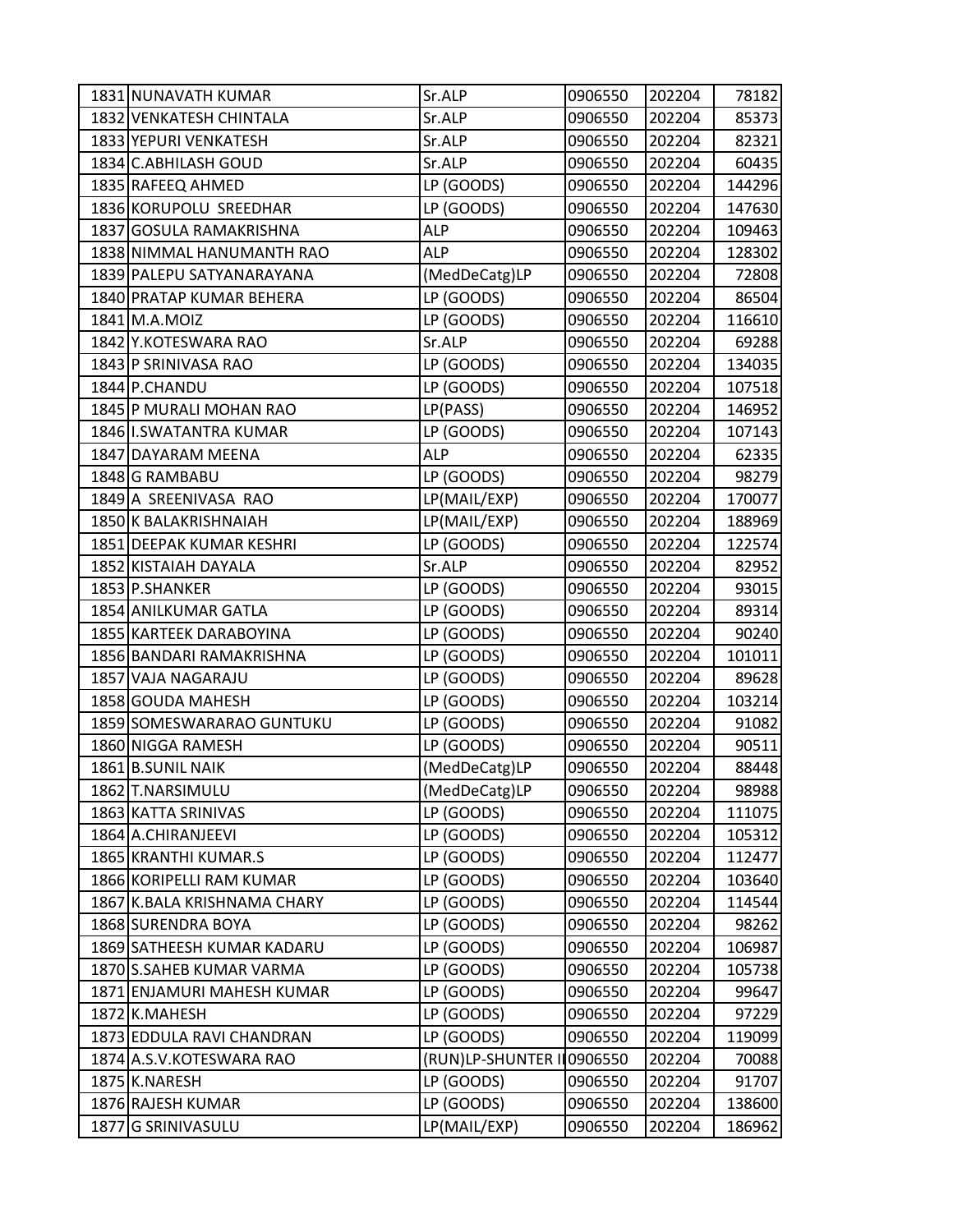| 1878 K MANOJ SATWAJI        | (RUN)LP-SHUNTER I 0906550 |         | 202204 | 94161  |
|-----------------------------|---------------------------|---------|--------|--------|
| 1879 VIJAYA KUMAR THATI     | LP(PASS)                  | 0906550 | 202204 | 116762 |
| 1880 PAWAN PASWAN           | <b>ALP</b>                | 0906550 | 202204 | 70674  |
| 1881 DHARMESH KUMAR         | LP (GOODS)                | 0906550 | 202204 | 127591 |
| 1882 SURAJ TAMSOY           | LP(PASS)                  | 0906550 | 202204 | 108756 |
| 1883 RAJ KUMAR MEENA        | LP(PASS)                  | 0906550 | 202204 | 116284 |
| 1884 RADHESHYAM PAL         | LP (GOODS)                | 0906550 | 202204 | 124378 |
| 1885 MADAN KUMAR            | (RUN)LP-SHUNTER I         | 0906550 | 202204 | 91290  |
| 1886 PANKAJ KUMAR           | LP (GOODS)                | 0906550 | 202204 | 109571 |
| 1887 B. GOURI PRASAD        | LP(PASS)                  | 0906550 | 202204 | 118571 |
| 1888 K.PAVAN                | LP (GOODS)                | 0906550 | 202204 | 105588 |
| 1889 GOLLA LINGAPPA         | LP (GOODS)                | 0906550 | 202204 | 94433  |
| 1890 P. VIJAYA SHEKAR BABU  | (RUN)LP-SHUNTER I         | 0906550 | 202204 | 119276 |
| 1891 P VENKATA PRASAD       | LP(PASS)                  | 0906550 | 202204 | 120961 |
| 1892 PUNDAREEKAM.M          | Sr.ALP                    | 0906550 | 202204 | 128156 |
| 1893 MOHD SIRAJUDDIN        | LP(MAIL/EXP)              | 0906550 | 202204 | 195024 |
| 1894 K.SASI KALYAN CHAKRA   | LP (GOODS)                | 0906550 | 202204 | 106290 |
| 1895 P ESWARACHARY          | LP(PASS)                  | 0906550 | 202204 | 147383 |
| 1896 K.RAJASEKHAR           | (RUN)LP-SHUNTER I         | 0906550 | 202204 | 115759 |
| 1897 VEGI KASI VISWANADH    | LP(MAIL/EXP)              | 0906550 | 202204 | 188816 |
| 1898 CHILLALE SURESH        | LP(PASS)                  | 0906550 | 202204 | 143893 |
| 1899 V.NARSIMLU             | LP (GOODS)                | 0906550 | 202204 | 79637  |
| 1900 D PRABHAKAR            | LP(PASS)                  | 0906550 | 202204 | 130855 |
| 1901 M.RAKESH               | LP (GOODS)                | 0906550 | 202204 | 106552 |
| 1902 P SURYANARAYANA        | LP(MAIL/EXP)              | 0906550 | 202204 | 188439 |
| 1903 R RAMESH               | LP(MAIL/EXP)              | 0906550 | 202204 | 189234 |
| 1904 N SREERAMAN            | LP(MAIL/EXP)              | 0906550 | 202204 | 189138 |
| 1905 MANOJ T K              | LP(MAIL/EXP)              | 0906550 | 202204 | 189724 |
| 1906 D NAVEEN KUMAR         | LP(MAIL/EXP)              | 0906550 | 202204 | 187756 |
| 1907 B SRINIVASA RAO        | LP(MAIL/EXP)              | 0906550 | 202204 | 188179 |
| 1908 ROOPSINGH PALIYA       | LP(MAIL/EXP)              | 0906550 | 202204 | 178971 |
| 1909 DASARI VIJAYA SARADHI  | LP(PASS)                  | 0906550 | 202204 | 140097 |
| 1910 POTLURI APPA RAO       | LP(PASS)                  | 0906550 | 202204 | 149296 |
| 1911 K.PRAVEEN KUMAR        | LP(PASS)                  | 0906550 | 202204 | 119019 |
| 1912 BINOD KUMAR            | (RUN)LP-SHUNTER I         | 0906550 | 202204 | 93121  |
| 1913 RAJESH KUMAR NR        | LP (GOODS)                | 0906550 | 202204 | 131422 |
| 1914 PAWANKISHORE PANDEY    | LP(MAIL/EXP)              | 0906550 | 202204 | 146879 |
| 1915 RAMESH PAPULLA         | LP(MAIL/EXP)              | 0906550 | 202204 | 182744 |
| 1916 VIKAS KUMAR            | LP (GOODS)                | 0906550 | 202204 | 126291 |
| 1917 RAJVEER MEENA          | LP(PASS)                  | 0906550 | 202204 | 117011 |
| 1918 PRADEEP KUMAR CHAUHAN  | LP(PASS)                  | 0906550 | 202204 | 140880 |
| 1919 RAKESH KUMAR PODDAR    | LP (GOODS)                | 0906550 | 202204 | 125971 |
| 1920 JEETENDRA KUMAR        | LP(PASS)                  | 0906550 | 202204 | 131883 |
| 1921 LAKPATHI.S             | LP (GOODS)                | 0906550 | 202204 | 93053  |
| 1922 VINOD KUMAR            | LP(PASS)                  | 0906550 | 202204 | 132193 |
| 1923 B VIJAY BHASKER        | LP(MAIL/EXP)              | 0906550 | 202204 | 160961 |
| 1924 TEDDU VENKATESHWAR RAO | LP(PASS)                  | 0906550 | 202204 | 138855 |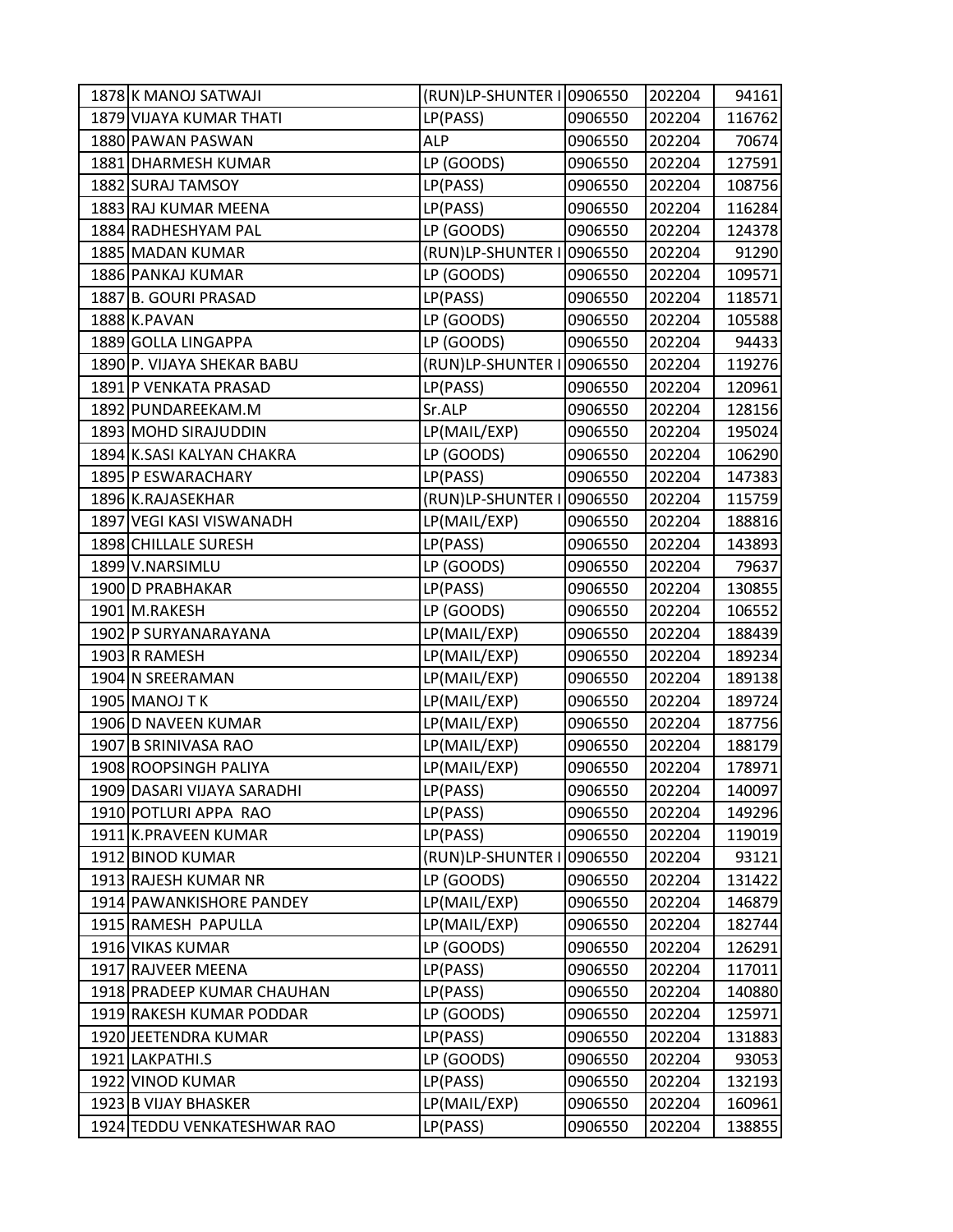| 1925 BIRENDRA KUMAR          | ALP                       | 0906550 | 202204 | 66485  |
|------------------------------|---------------------------|---------|--------|--------|
| 1926 CH TRINADH KUMAR        | LP(PASS)                  | 0906550 | 202204 | 152297 |
| 1927 APPANNA TANNI           | LP(PASS)                  | 0906550 | 202204 | 154944 |
| 1928 RAJESH KUMAR MEENA      | LP(PASS)                  | 0906550 | 202204 | 246696 |
| 1929 RAJANIKANTH PEDDI       | LP(PASS)                  | 0906550 | 202204 | 132276 |
| 1930 M SURENDER              | (RUN)LP-SHUNTER I 0906550 |         | 202204 | 118783 |
| 1931 V RAJU                  | LP(MAIL/EXP)              | 0906550 | 202204 | 152113 |
| 1932 S.V. MANOJ KUMAR        | (RUN)LP-SHUNTER II0906550 |         | 202204 | 82195  |
| 1933 RAM DULAREY SONKAR      | LP(MAIL/EXP)              | 0906550 | 202204 | 164040 |
| 1934 MODEM SRINIVASU         | LP (GOODS)                | 0906550 | 202204 | 130499 |
| 1935 KASIPOYENA SREENIVASU   | LP(MAIL/EXP)              | 0906550 | 202204 | 187263 |
| 1936 RAVI RANJAN KUMAR       | LP (GOODS)                | 0906550 | 202204 | 122753 |
| 1937 BINOD KUMAR VARMA       | LP(PASS)                  | 0906550 | 202204 | 134187 |
| 1938 DINESH CHAND MEENA      | LP(PASS)                  | 0906550 | 202204 | 135812 |
| 1939 N.RAMAKRISHNANAIK       | LP (GOODS)                | 0906550 | 202204 | 101197 |
| 1940 VISLAVATH SRINIVAS      | LP (GOODS)                | 0906550 | 202204 | 103832 |
| 1941 PESANGI SEENU           | LP(MAIL/EXP)              | 0906550 | 202204 | 155943 |
| 1942 ARVIND KUMAR            | <b>ALP</b>                | 0906550 | 202204 | 72196  |
| 1943 VISHAL KUMAR            | LP(PASS)                  | 0906550 | 202204 | 135893 |
| 1944 K VENKATA RAMANA        | LP(PASS)                  | 0906550 | 202204 | 131624 |
| 1945 P PRASAD                | LP(PASS)                  | 0906550 | 202204 | 119415 |
| 1946 MD JILANI               | LP(PASS)                  | 0906550 | 202204 | 136813 |
| 1947 CH V S K RAMARAJU       | LP(PASS)                  | 0906550 | 202204 | 131063 |
| 1948 M VISHNU MURTHY         | LP(PASS)                  | 0906550 | 202204 | 134685 |
| 1949 KALLEM YADAGIRI         | LP(MAIL/EXP)              | 0906550 | 202204 | 198220 |
| 1950 A.R.DEEPAK              | LP (GOODS)                | 0906550 | 202204 | 103634 |
| 1951 THIRUMAL PILLI          | LP (GOODS)                | 0906550 | 202204 | 90286  |
| 1952 MYADARI BHASKAR         | LP (GOODS)                | 0906550 | 202204 | 96652  |
| 1953 SUBHASH PATRO           | LP (GOODS)                | 0906550 | 202204 | 97444  |
| 1954 E.ANJANEYULU            | LP (GOODS)                | 0906550 | 202204 | 103122 |
| 1955 SUDINI SIVAPRASAD REDDY | LP (GOODS)                | 0906550 | 202204 | 105621 |
| 1956 SANKU SANTHOSH KUMAR    | LP (GOODS)                | 0906550 | 202204 | 99333  |
| 1957 SANTOSH KUMAR           | LP (GOODS)                | 0906550 | 202204 | 87931  |
| 1958 M SUDHAKARA REDDY       | LP(MAIL/EXP)              | 0906550 | 202204 | 223332 |
| 1959 A JOHN                  | LP(MAIL/EXP)              | 0906550 | 202204 | 217801 |
| 1960 S.MUTHUKRISHNAN         | LP(MAIL/EXP)              | 0906550 | 202204 | 219894 |
| 1961 G V SEKHARBABU          | LP(MAIL/EXP)              | 0906550 | 202204 | 221723 |
| 1962 SRI.NIRBHAY KUMAR SINGH | <b>ALP</b>                | 0906550 | 202204 | 70674  |
| 1963 PALINA ANANDA RAO       | LP (GOODS)                | 0906550 | 202204 | 18791  |
| 1964 ANUPAM KUMAR            | LP (GOODS)                | 0906550 | 202204 | 126444 |
| 1965 SANTOSH KUMAR TIWARY    | LP (GOODS)                | 0906550 | 202204 | 129515 |
| 1966 AMAR SINGH MEENA        | <b>ALP</b>                | 0906550 | 202204 | 66938  |
| 1967 B LEELA KRISHNA         | LP(PASS)                  | 0906550 | 202204 | 132094 |
| 1968 P VENKATA RAMA RAO      | LP(PASS)                  | 0906550 | 202204 | 131597 |
| 1969 KUNDAN KUMAR            | LP (GOODS)                | 0906550 | 202204 | 123223 |
| 1970 PRAKASH KUMAR SINGH     | LP (GOODS)                | 0906550 | 202204 | 87513  |
| 1971 SATISH.P                | LP (GOODS)                | 0906550 | 202204 | 117185 |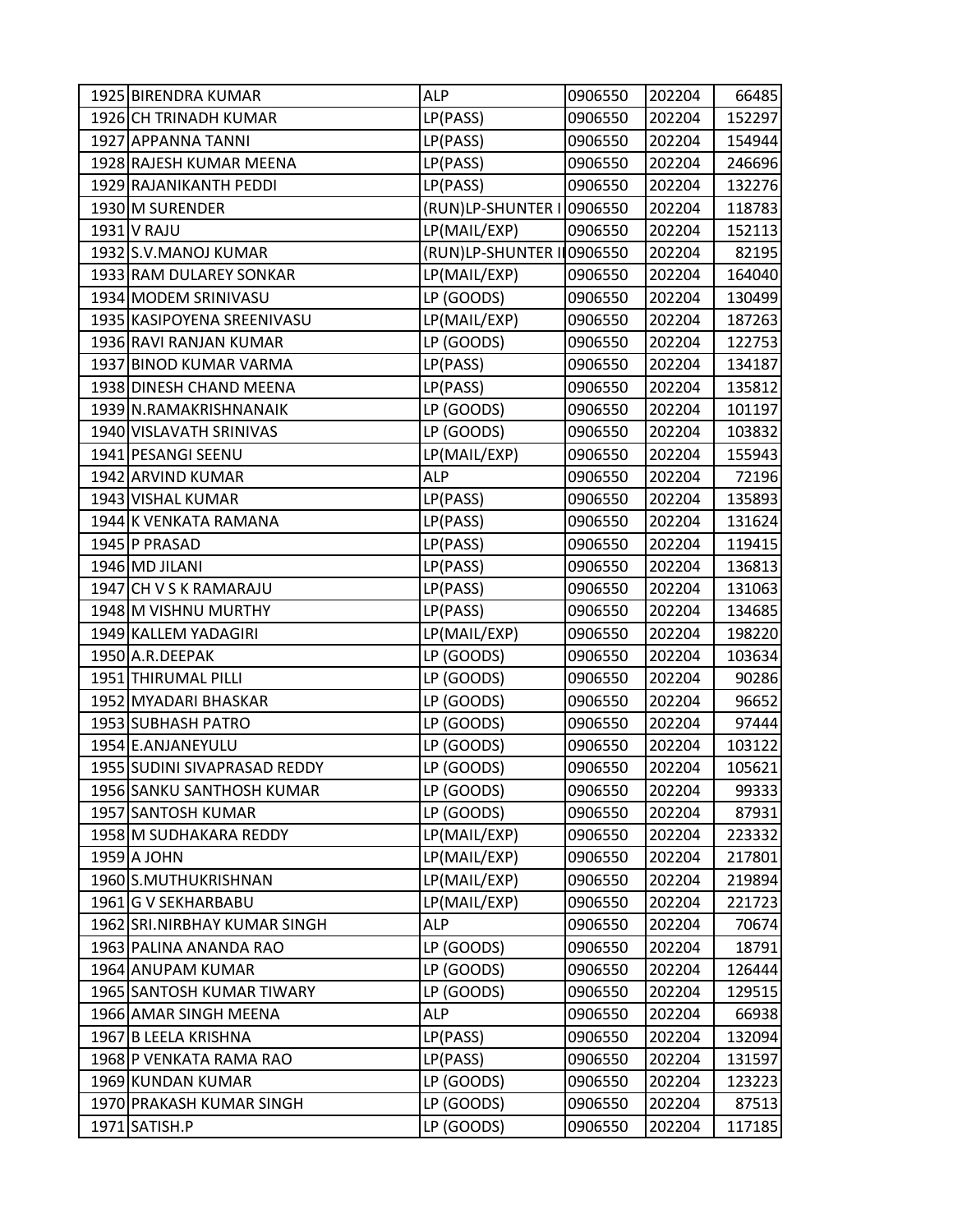| 1972 R S SATYA PRAKASH                     | (MedDeCatg)LP               | 0906550            | 202204           | 133443 |
|--------------------------------------------|-----------------------------|--------------------|------------------|--------|
| 1973 N.PRAVEEN KUMAR                       | LP (GOODS)                  | 0906550            | 202204           | 92148  |
| 1974 RATHAN POCHAMPALLY                    | LP (GOODS)                  | 0906550            | 202204           | 113756 |
| 1975 G.MADHUSUDHAN                         | (RUN)LP-SHUNTER I           | 0906550            | 202204           | 121467 |
| 1976 N KISTAIAH                            | (MedDeCatg)LP               | 0906550            | 202204           | 147268 |
| 1977 T EMANUEL RAJU                        | LP(MAIL/EXP)                | 0906550            | 202204           | 189158 |
| 1978 KAKI RAMAKRISHNA                      | LP(MAIL/EXP)                | 0906550            | 202204           | 207663 |
| 1979 RAJU MANNURU                          | LP (GOODS)                  | 0906550            | 202204           | 105121 |
| 1980 SHAIK IRSHAD ALI                      | (MedDeCatg)LP               | 0906550            | 202204           | 92368  |
| 1981 MOHANA RAO PADALA                     | LP (GOODS)                  | 0906550            | 202204           | 120254 |
| 1982 YOGENDRAKUMARGUPTA                    | LP(MAIL/EXP)                | 0906550            | 202204           | 162142 |
| 1983 KIRANKUMAR BUNGA                      | LP(MAIL/EXP)                | 0906550            | 202204           | 162167 |
| 1984 D SIVAREDDY                           | LP(MAIL/EXP)                | 0906550            | 202204           | 158464 |
| 1985 NITESH KUMAR                          | <b>ALP</b>                  | 0906550            | 202204           | 65437  |
| 1986 SURESH MANEPALLI                      | LP (GOODS)                  | 0906550            | 202204           | 98932  |
| 1987 CHEVVA SURESH                         | LP (GOODS)                  | 0906550            | 202204           | 105678 |
| 1988 T.SHIVALINGAM                         | LP (GOODS)                  | 0906550            | 202204           | 80195  |
| 1989 SUNIL KUMAR                           | LP (GOODS)                  | 0906550            | 202204           | 88611  |
| 1990 ANISH KUMAR                           | LP (GOODS)                  | 0906550            | 202204           | 82573  |
| 1991 LAKSHMAN DAS                          | LP (GOODS)                  | 0906550            | 202204           | 112847 |
| 1992 CHITTALA VENKATARAMANA                | LP(MAIL/EXP)                | 0906550            | 202204           | 186021 |
| 1993 S.PRAVEEN KUMAR                       | LP (GOODS)                  | 0906550            | 202204           | 100894 |
| 1994 B.RAGHAVENDAR                         | LP (GOODS)                  | 0906550            | 202204           | 103626 |
| 1995 AMIT KUMAR NAGENDRA                   | <b>ALP</b>                  | 0906550            | 202204           | 70911  |
| 1996 RAMBISHNU KUSHWAHA                    | LP(PASS)                    | 0906550            | 202204           | 140278 |
| 1997 SAIKRISHNA UPPULURI                   | (RUN)LP-SHUNTER I 0906550   |                    | 202204           | 117874 |
| 1998 DHANANJAY KUMAR                       | LP (GOODS)                  | 0906550            | 202204           | 132096 |
| 1999 R APPA RAO                            | LP(PASS)                    | 0906550            | 202204           | 145620 |
| 2000 JUVED ALAM                            | LP(PASS)                    | 0906550            | 202204           | 121391 |
| 2001 MUZAFFAR AHMED                        | LP(MAIL/EXP)                | 0906550            | 202204           | 185826 |
| 2002 M.YOGESH                              | Sr.ALP                      | 0906550            | 202204           | 89868  |
| 2003 K V BRAHMAIAH                         | LP(MAIL/EXP)                | 0906550            | 202204           | 195473 |
| 2004 SUSHIL KUMAR MEENA                    | LP(MAIL/EXP)                | 0906550            | 202204           | 159942 |
| 2005 P NARASIMHAMURTHY                     | LP(MAIL/EXP)                | 0906550            | 202204           | 185143 |
| 2006 K RAMESH KUMAR                        | LP(MAIL/EXP)                | 0906550            | 202204           | 220749 |
| 2007 SUNIL PRASAD MOURYA                   | LP(PASS)                    | 0906550            | 202204           | 147572 |
| 2008 MANISH KUMAR                          | LP (GOODS)                  | 0906550            | 202204           | 91806  |
| 2009 MUKESH KUMAR MANDAL                   | LP (GOODS)                  | 0906550            | 202204           | 87527  |
| 2010 MOTURU LAXMAN RAO                     | LP (GOODS)                  | 0906550            | 202204           | 99714  |
| 2011 P RAVI KUMAR                          | LP(PASS)                    | 0906550            | 202204           | 135291 |
| 2012 RAKESH KUMAR MEENA                    | LP(MAIL/EXP)                | 0906550            | 202204           | 132461 |
| 2013 RAKESH KUMAR                          | LP (GOODS)                  | 0906550            | 202204           | 128415 |
| 2014 SRI. VIVEK KUMAR                      | ALP                         | 0906550            | 202204           | 65526  |
| 2015 B.SRINIVAS RAO                        | (MedDeCatg)LP<br>LP (GOODS) | 0906550            | 202204           | 83077  |
| 2016 G.SATYANARAYANA<br>2017 M.PAVAN KUMAR | LP (GOODS)                  | 0906550<br>0906550 | 202204<br>202204 | 97952  |
|                                            |                             |                    |                  | 75768  |
| 2018 SYED OSMAN                            | LP (GOODS)                  | 0906550            | 202204           | 84544  |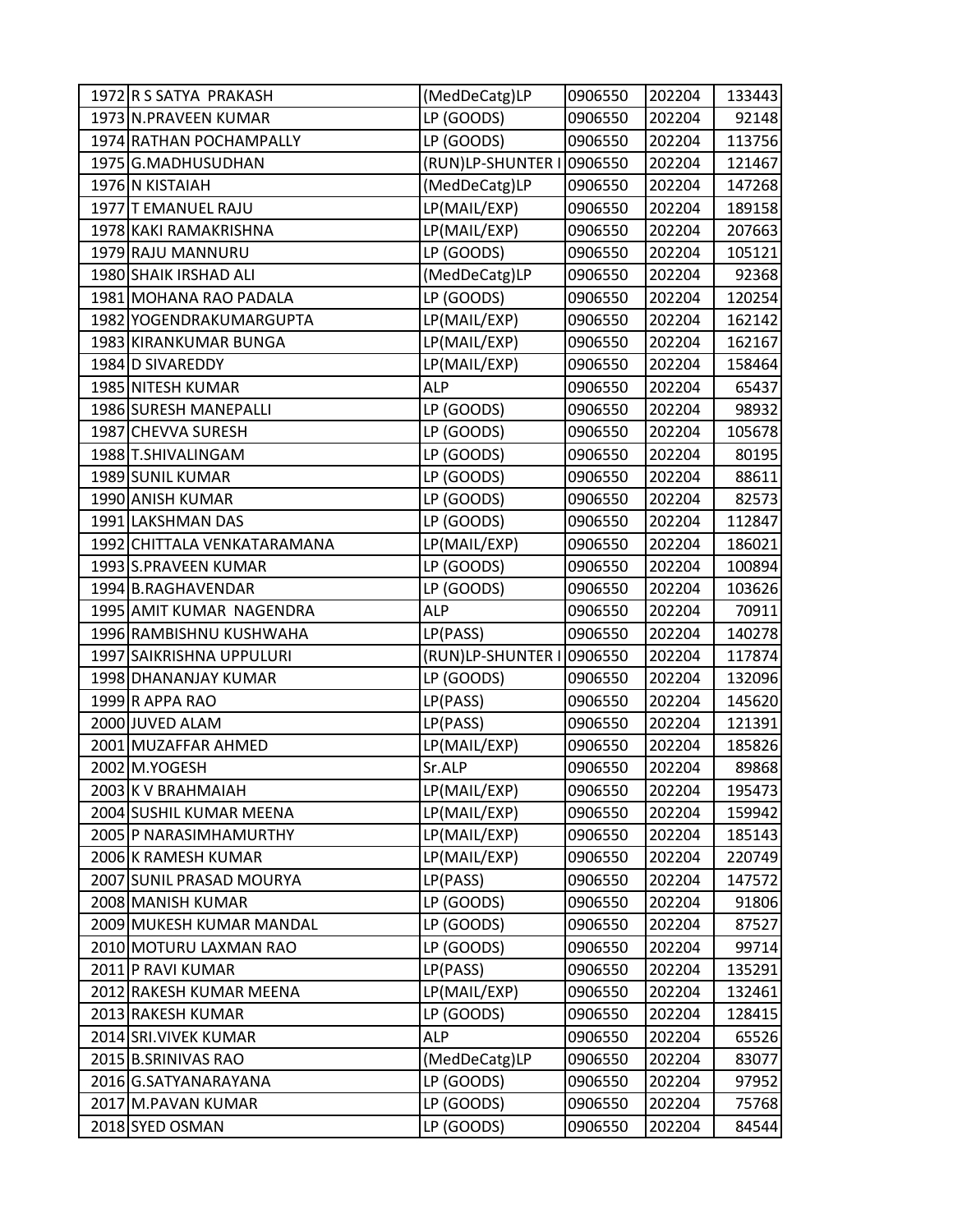| 2019 B.MADHU                | LP(PASS)          | 0906550 | 202204 | 103264 |
|-----------------------------|-------------------|---------|--------|--------|
| 2020 KOTAPATI NARASIMHA RAO | LP (GOODS)        | 0906550 | 202204 | 104620 |
| 2021 KONDETI SRINIVAS       | LP(MAIL/EXP)      | 0906550 | 202204 | 181550 |
| 2022 T JEEVAN A MURTHY      | LP(PASS)          | 0906550 | 202204 | 142837 |
| 2023 J LAKSHMAN             | LP(MAIL/EXP)      | 0906550 | 202204 | 133424 |
| 2024 B NARENDER             | LP(PASS)          | 0906550 | 202204 | 116121 |
| 2025 T.SURENDER             | LP (GOODS)        | 0906550 | 202204 | 110203 |
| 2026 ROHIT KUMAR            | LP (GOODS)        | 0906550 | 202204 | 134363 |
| 2027 T RAVIMANIKYALA RAO    | LP(MAIL/EXP)      | 0906550 | 202204 | 182410 |
| 2028 G.BHOOPATHI REDDY      | LP (GOODS)        | 0906550 | 202204 | 117349 |
| 2029 RAMESH LAVOORI         | LP (GOODS)        | 0906550 | 202204 | 89337  |
| 2030 J.SRINIVAS             | LP (GOODS)        | 0906550 | 202204 | 86955  |
| 2031 Y.PRANAV               | <b>ALP</b>        | 0906550 | 202204 | 71418  |
| 2032 B.SURESH KUMAR         | LP(PASS)          | 0906550 | 202204 | 130963 |
| 2033 SIVA VENKATA RAO.E     | (RUN)LP-SHUNTER I | 0906550 | 202204 | 99073  |
| 2034 ABHAY KUMAR SINGH      | LP (GOODS)        | 0906550 | 202204 | 127491 |
| 2035 K OM SHIVA SHANKER     | LP(PASS)          | 0906550 | 202204 | 137594 |
| 2036 G.M.A.AHAMAD BAIG      | LP(MAIL/EXP)      | 0906550 | 202204 | 221667 |
| 2037 CHINTALAPUDI SURESH    | LP(PASS)          | 0906550 | 202204 | 153140 |
| 2038 SANTOSH RAVIDAS        | LP(PASS)          | 0906550 | 202204 | 131785 |
| 2039 KOTA ASHOK KUMAR       | LP(PASS)          | 0906550 | 202204 | 119665 |
| 2040 ARVIND KUMAR SINGH     | LP (GOODS)        | 0906550 | 202204 | 126128 |
| 2041 MUNNA KUMAR SINGH      | LP (GOODS)        | 0906550 | 202204 | 116262 |
| 2042 MUDAM SHANKAR          | LP(PASS)          | 0906550 | 202204 | 119677 |
| 2043 M.SRINIVASULU          | LP(PASS)          | 0906550 | 202204 | 132610 |
| 2044 B NARESH               | LP(PASS)          | 0906550 | 202204 | 133209 |
| 2045 K NAGA SHANKER         | LP(PASS)          | 0906550 | 202204 | 120174 |
| 2046 M CHANDRA MOULI        | LP(MAIL/EXP)      | 0906550 | 202204 | 152881 |
| 2047 K M V SATYANARAYANA    | LP(PASS)          | 0906550 | 202204 | 143071 |
| 2048 SUNKARA SRINIVASA RAO  | LP(PASS)          | 0906550 | 202204 | 140360 |
| 2049 P.SATYANARAYANA        | LP(PASS)          | 0906550 | 202204 | 142744 |
| 2050 MD MOHSIN ALI          | LP(PASS)          | 0906550 | 202204 | 131588 |
| 2051 GANGADHAR V            | LP(MAIL/EXP)      | 0906550 | 202204 | 187058 |
| 2052 SHEKHAR SUMAN          | LP (GOODS)        | 0906550 | 202204 | 126331 |
| 2053 V VENKAT SURESH        | LP(PASS)          | 0906550 | 202204 | 131192 |
| 2054 RANVIR KUMAR           | <b>ALP</b>        | 0906550 | 202204 | 70911  |
| 2055 BABLU KUMAR            | LP (GOODS)        | 0906550 | 202204 | 18270  |
| 2056 VIKAS KUMAR            | <b>ALP</b>        | 0906550 | 202204 | 70937  |
| 2057 LAKKOJU KRISHNA RAO    | LP (GOODS)        | 0906550 | 202204 | 111415 |
| 2058 SANTOSH KUMAR          | <b>ALP</b>        | 0906550 | 202204 | 72352  |
| 2059 P.LAKSHMINARAYAN       | LP (GOODS)        | 0906550 | 202204 | 102877 |
| 2060 BADE VICTOR RAJU       | LP (GOODS)        | 0906550 | 202204 | 85882  |
| 2061 RAMARAM LAXMINARAYANA  | LP (GOODS)        | 0906550 | 202204 | 90743  |
| 2062 AMIT KUMAR             | LP(PASS)          | 0906550 | 202204 | 131991 |
| 2063 K.VENKATASREENU        | LP(PASS)          | 0906550 | 202204 | 150309 |
| 2064 M.NAGESWAR             | LP (GOODS)        | 0906550 | 202204 | 125687 |
| 2065 KADAVA ASHOK           | LP (GOODS)        | 0906550 | 202204 | 88315  |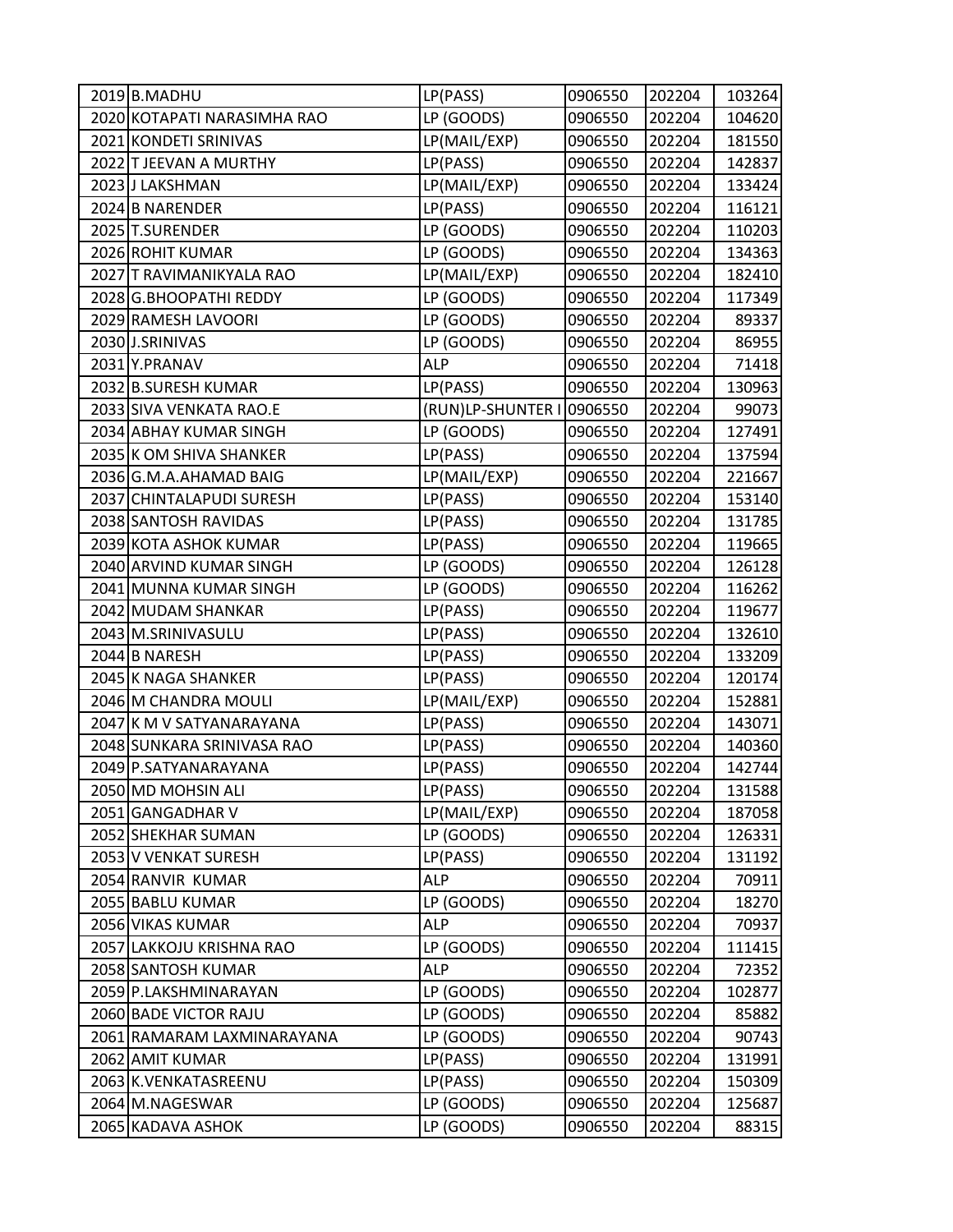| 2066 BASANT KUMAR ANAND     | ALP                       | 0906550 | 202204 | 70674  |
|-----------------------------|---------------------------|---------|--------|--------|
| 2067 DEVISINGH KHATROTH     | LP (GOODS)                | 0906550 | 202204 | 93482  |
| 2068 K.PURANJAYKRISHNA      | LP (GOODS)                | 0906550 | 202204 | 93577  |
| 2069 KELOTH RAMBABU         | LP (GOODS)                | 0906550 | 202204 | 80087  |
| 2070 KONDAPURAM MAHESH      | <b>ALP</b>                | 0906550 | 202204 | 57089  |
| 2071 C.KOTESHKUMAR          | LP (GOODS)                | 0906550 | 202204 | 91146  |
| 2072 B.SANDEEP              | LP (GOODS)                | 0906550 | 202204 | 110022 |
| 2073 SATISH KUMAR TIPOJI    | LP (GOODS)                | 0906550 | 202204 | 107076 |
| 2074 K.BALAKISHAN           | LP (GOODS)                | 0906550 | 202204 | 112959 |
| 2075 V.VIJAYAKUMAR          | LP (GOODS)                | 0906550 | 202204 | 106993 |
| 2076 J.RAGHAVENDAR          | LP (GOODS)                | 0906550 | 202204 | 92154  |
| 2077 AVINASH KUMAR MISHRA   | LP (GOODS)                | 0906550 | 202204 | 84721  |
| 2078 NARESH KUMAR MEENA     | LP(PASS)                  | 0906550 | 202204 | 119310 |
| 2079 NARESH KUMAR CHAUDHARY | Sr.ALP                    | 0906550 | 202204 | 78131  |
| 2080 RANJEET KEWAT          | LP (GOODS)                | 0906550 | 202204 | 84031  |
| 2081 NUNAVATH VEERANNA      | LP (GOODS)                | 0906550 | 202204 | 114097 |
| 2082 M. SUNIL BABU          | LP (GOODS)                | 0906550 | 202204 | 100800 |
| 2083 R.SURESH               | (RUN)LP-SHUNTER I         | 0906550 | 202204 | 73526  |
| 2084 JAGDISH PRASAD MEENA   | LP (GOODS)                | 0906550 | 202204 | 112038 |
| 2085 SANJIT KUMAR           | LP(PASS)                  | 0906550 | 202204 | 131078 |
| 2086 CH SRINIVASARAO        | LP(MAIL/EXP)              | 0906550 | 202204 | 165147 |
| 2087 RACHAMANTI ANJANEYULU  | LP (GOODS)                | 0906550 | 202204 | 85849  |
| 2088 K.SATISH KUMAR         | LP(PASS)                  | 0906550 | 202204 | 127145 |
| 2089 S.NARENDER             | LP(PASS)                  | 0906550 | 202204 | 152334 |
| 2090 J.SRINIVASU            | LP(PASS)                  | 0906550 | 202204 | 158208 |
| 2091 N.SHIVASHANKAR         | LP(PASS)                  | 0906550 | 202204 | 160952 |
| 2092 PREM SHIVA KUMAR       | LP(MAIL/EXP)              | 0906550 | 202204 | 186734 |
| 2093 O SRINIVAS             | (MedDeCatg)LP             | 0906550 | 202204 | 143074 |
| 2094 ANAND KUMAR            | LP(MAIL/EXP)              | 0906550 | 202204 | 158015 |
| 2095 A SATEESH KUMAR        | LP(PASS)                  | 0906550 | 202204 | 147412 |
| 2096 S RAMPRASAD            | LP(PASS)                  | 0906550 | 202204 | 127144 |
| 2097 V VENKATA NARESH       | LP(PASS)                  | 0906550 | 202204 | 129411 |
| 2098 SURENDRA KUMAR         | LP(PASS)                  | 0906550 | 202204 | 141889 |
| 2099 P KRUPA RAO            | LP(MAIL/EXP)              | 0906550 | 202204 | 143123 |
| 2100 JITENDRA KUMAR YADAV   | LP (GOODS)                | 0906550 | 202204 | 73901  |
| 2101 RANDHIR KUMAR          | LP (GOODS)                | 0906550 | 202204 | 72109  |
| 2102 AJAJ ANSARI            | LP (GOODS)                | 0906550 | 202204 | 75078  |
| 2103 RAVI KUMAR.G           | LP (GOODS)                | 0906550 | 202204 | 91970  |
| 2104 ANIL KUMAR PANDRANKI   | LP (GOODS)                | 0906550 | 202204 | 107927 |
| 2105 RANJEEV KUMAR          | <b>ALP</b>                | 0906550 | 202204 | 47130  |
| 2106 SHARVAN KUMAR          | <b>ALP</b>                | 0906550 | 202204 | 68892  |
| 2107 ABHAY KUMAR            | <b>ALP</b>                | 0906550 | 202204 | 76103  |
| 2108 K SATISH KUMAR         | LP(PASS)                  | 0906550 | 202204 | 179308 |
| 2109 SURESH BABU VUTA       | (RUN)LP-SHUNTER I         | 0906550 | 202204 | 108398 |
| 2110 RAMOJIRAO MANGAM       | (RUN)LP-SHUNTER I 0906550 |         | 202204 | 114764 |
| 2111 G.CHAKRAVARTHI         | (RUN)LP-SHUNTER I         | 0906550 | 202204 | 94101  |
| 2112 JAI HANUMAN            | <b>ALP</b>                | 0906550 | 202204 | 95423  |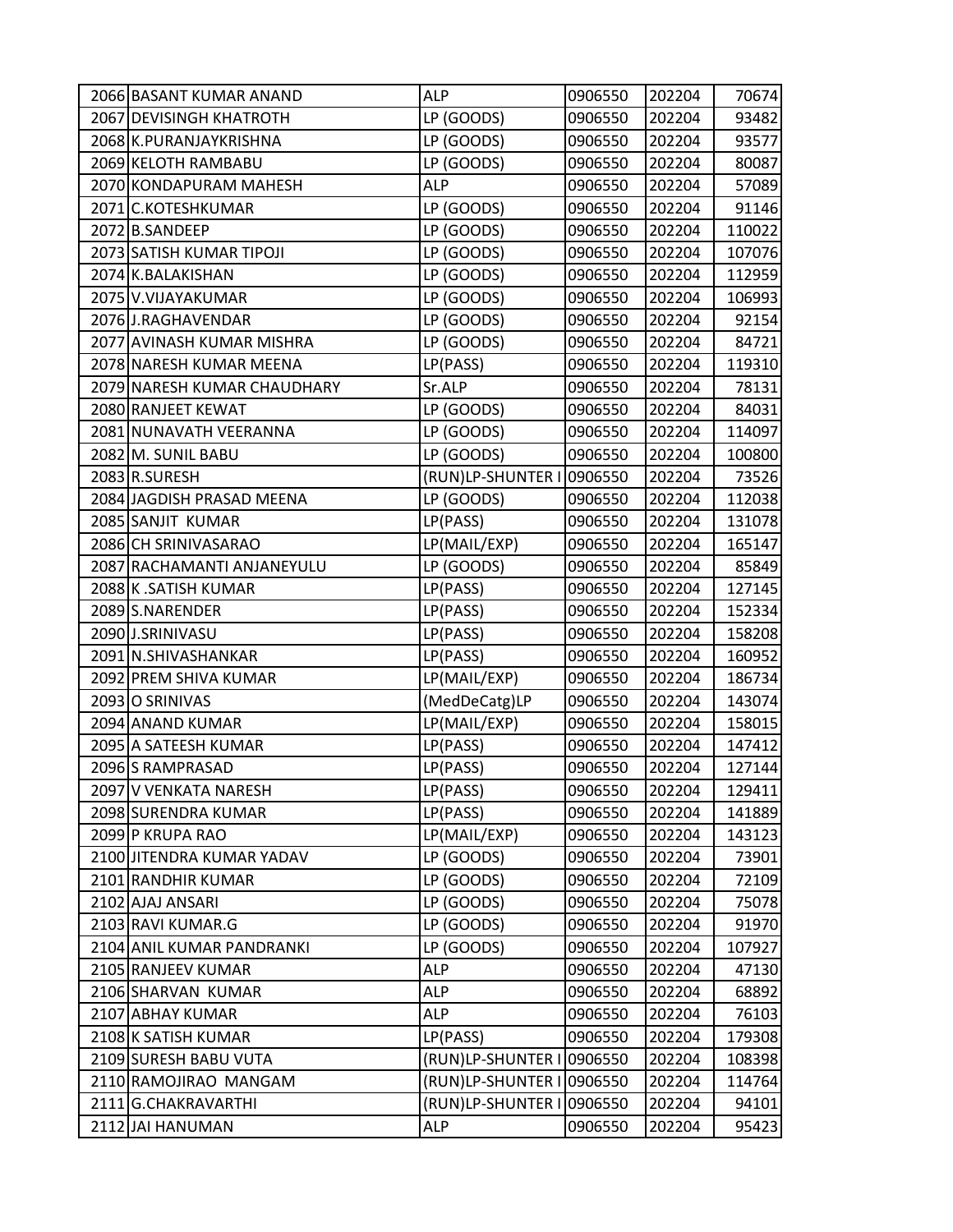| 2113 M ANIL KUMAR           | LP(MAIL/EXP)      | 0906550 | 202204 | 163420 |
|-----------------------------|-------------------|---------|--------|--------|
| 2114 PARAMJEET KUMAR ROY    | LP (GOODS)        | 0906550 | 202204 | 87827  |
| 2115 MOHAN KUMAR            | LP (GOODS)        | 0906550 | 202204 | 82806  |
| 2116 GINKA RAMAKRISHNA      | LP (GOODS)        | 0906550 | 202204 | 83461  |
| 2117 B DORABABU             | LP(PASS)          | 0906550 | 202204 | 110479 |
| 2118 ANIKET KUMAR           | Sr.ALP            | 0906550 | 202204 | 81686  |
| 2119 D.PURUSHOTHAM          | LP (GOODS)        | 0906550 | 202204 | 102884 |
| 2120 K.RAMESH BABU          | LP (GOODS)        | 0906550 | 202204 | 97105  |
| 2121 MD.ISHAQ               | LP (GOODS)        | 0906550 | 202204 | 101621 |
| 2122 TARUN KUMAR SINGH      | LP (GOODS)        | 0906550 | 202204 | 91463  |
| 2123 DINESH JHA             | LP (GOODS)        | 0906550 | 202204 | 86996  |
| 2124 CHUNMUN KUMAR PATEL    | LP (GOODS)        | 0906550 | 202204 | 143565 |
| 2125 M.RAGHAVENDRA          | LP (GOODS)        | 0906550 | 202204 | 118704 |
| 2126 D.VENKATESWARLU        | LP(PASS)          | 0906550 | 202204 | 108466 |
| 2127 SHASHI KUMAR           | LP (GOODS)        | 0906550 | 202204 | 87309  |
| 2128 NARENDRA KUMAR         | (MedDeCatg)LP     | 0906550 | 202204 | 72462  |
| 2129 J.SANTHOSH KUMAR       | LP (GOODS)        | 0906550 | 202204 | 94672  |
| 2130 A. SRINIVAS            | LP(PASS)          | 0906550 | 202204 | 129190 |
| 2131 RAJENDRABABU DHARAVATH | LP (GOODS)        | 0906550 | 202204 | 109391 |
| 2132 M RAVI BABU            | LP(MAIL/EXP)      | 0906550 | 202204 | 179036 |
| 2133 V.MANIKUMAR            | LP(MAIL/EXP)      | 0906550 | 202204 | 187332 |
| 2134 SRAVAN KUMAR MAKHAM    | LP (GOODS)        | 0906550 | 202204 | 108945 |
| 2135 MADDULA KUMAR          | (RUN)LP-SHUNTER I | 0906550 | 202204 | 112895 |
| 2136 MD.SHAMSHAD            | LP (GOODS)        | 0906550 | 202204 | 92324  |
| 2137 AJAY KUMAR.T           | LP (GOODS)        | 0906550 | 202204 | 97996  |
| 2138 BIJAY KUMAR YADAV      | LP (GOODS)        | 0906550 | 202204 | 87558  |
| 2139 P SURYANARAYANA        | LP(PASS)          | 0906550 | 202204 | 142058 |
| 2140 S. VENKATESWAR RAO     | (RUN)LP-SHUNTER I | 0906550 | 202204 | 110378 |
| 2141 RANDHIR PANDIT         | LP (GOODS)        | 0906550 | 202204 | 89805  |
| 2142 JILANI BHASHA          | LP(MAIL/EXP)      | 0906550 | 202204 | 178812 |
| 2143 CHHOTAN KUMAR          | LP (GOODS)        | 0906550 | 202204 | 108048 |
| 2144 ERRA SREENU            | LP (GOODS)        | 0906550 | 202204 | 126996 |
| 2145 RAVI KUMAR.H           | LP (GOODS)        | 0906550 | 202204 | 86872  |
| 2146 RAJ KISHOR KUMAR RAMAN | LP (GOODS)        | 0906550 | 202204 | 86935  |
| 2147 RAVI PRAKASH           | LP (GOODS)        | 0906550 | 202204 | 91690  |
| 2148 JAVIR HUSSAIN ANSARI   | LP (GOODS)        | 0906550 | 202204 | 89028  |
| 2149 DILEEP KUMAR           | LP (GOODS)        | 0906550 | 202204 | 77212  |
| 2150 AMRENDRA KUMAR         | LP (GOODS)        | 0906550 | 202204 | 84780  |
| 2151 S RAMAKRISHNA          | LP(MAIL/EXP)      | 0906550 | 202204 | 145871 |
| 2152 SUSHIL KUMAR           | Sr.ALP            | 0906550 | 202204 | 84144  |
| 2153 ARAVIND KUMAR          | Sr.ALP            | 0906550 | 202204 | 92399  |
| 2154 JANARDAN KUMAR RAM     | Sr.ALP            | 0906550 | 202204 | 87524  |
| 2155 MULPUR SASIKIRAN       | Sr.ALP            | 0906550 | 202204 | 78490  |
| 2156 HARENDRA KUMAR         | Sr.ALP            | 0906550 | 202204 | 87781  |
| 2157 MADDA RAMESH BABU      | Sr.ALP            | 0906550 | 202204 | 100160 |
| 2158 BATHULA RAMAKRISHNA    | Sr.ALP            | 0906550 | 202204 | 89264  |
| 2159 CHEBROLU RAMAKRISHNA   | Sr.ALP            | 0906550 | 202204 | 86681  |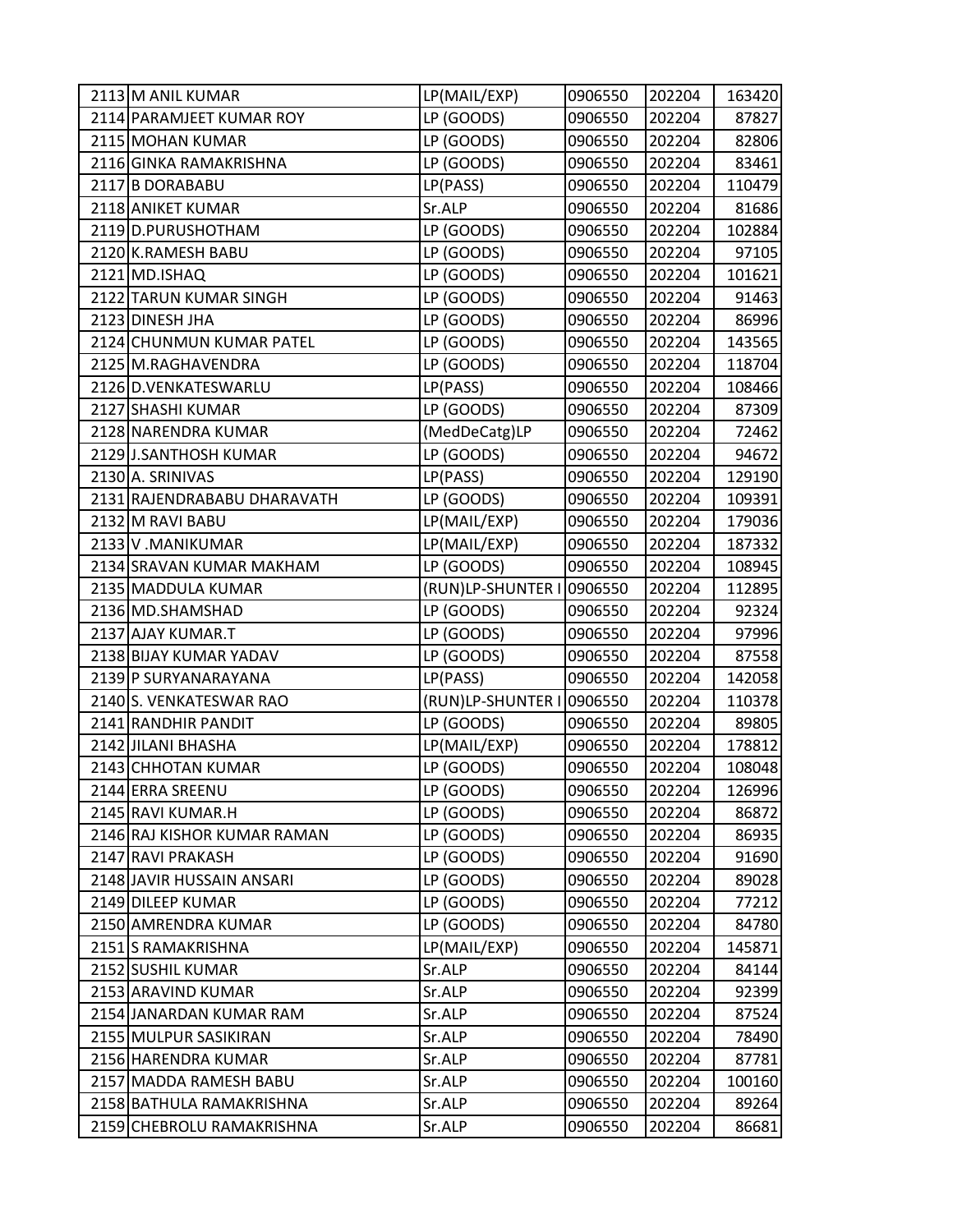| 2160 GAJENDRA KUMAR          | Sr.ALP     | 0906550 | 202204 | 80453  |
|------------------------------|------------|---------|--------|--------|
| 2161 MAHENDRA SINGH          | Sr.ALP     | 0906550 | 202204 | 79893  |
| 2162 ROHIT KOSTA             | Sr.ALP     | 0906550 | 202204 | 88095  |
| 2163 SANTOSH KUMAR SAH       | Sr.ALP     | 0906550 | 202204 | 92391  |
| 2164 SANTOSH PANDIT          | Sr.ALP     | 0906550 | 202204 | 84749  |
| 2165 YENDUVA CHINNAMNAIDU    | Sr.ALP     | 0906550 | 202204 | 77443  |
| 2166 UTTAM KUMAR YADAV       | Sr.ALP     | 0906550 | 202204 | 84163  |
| 2167 KRISHNARJUNA RAO.V      | Sr.ALP     | 0906550 | 202204 | 91783  |
| 2168 S RAGHUVEER             | <b>ALP</b> | 0906550 | 202204 | 141045 |
| 2169 MANISH KUMAR            | <b>ALP</b> | 0906550 | 202204 | 70009  |
| 2170 NAVAL KISHORE YADAV     | <b>ALP</b> | 0906550 | 202204 | 59987  |
| 2171 BICKY KUMAR             | <b>ALP</b> | 0906550 | 202204 | 59048  |
| 2172 SUNNY KANT KUMAR        | LP (GOODS) | 0906550 | 202204 | 102613 |
| 2173 DHARMENDRA KUMAR        | <b>ALP</b> | 0906550 | 202204 | 48658  |
| 2174 ROOPSING. MEENA         | <b>ALP</b> | 0906550 | 202204 | 56972  |
| 2175 SUNIL KUMAR             | Sr.ALP     | 0906550 | 202204 | 87991  |
| 2176 CHANDAN KUMAR           | Sr.ALP     | 0906550 | 202204 | 56959  |
| 2177 DEEPU KUMAR             | Sr.ALP     | 0906550 | 202204 | 92089  |
| 2178 YOGESH KUMAR SAINI      | Sr.ALP     | 0906550 | 202204 | 90437  |
| 2179 RAJIV KUMAR SINGH       | Sr.ALP     | 0906550 | 202204 | 88204  |
| 2180 G RAJESH                | ALP        | 0906550 | 202204 | 55402  |
| 2181 SANTOSH KUMAR INTI      | Sr.ALP     | 0906550 | 202204 | 89171  |
| 2182 V.GANESH BABU           | Sr.ALP     | 0906550 | 202204 | 86000  |
| 2183 P.SRIKANTH              | Sr.ALP     | 0906550 | 202204 | 60441  |
| 2184 MADANMOHAN R            | Sr.ALP     | 0906550 | 202204 | 84477  |
| 2185 TETAKALI RAVI           | Sr.ALP     | 0906550 | 202204 | 84733  |
| 2186 K.VENKATA RAMANA NAIK   | Sr.ALP     | 0906550 | 202204 | 86817  |
| 2187 S.SRIHARI               | Sr.ALP     | 0906550 | 202204 | 63263  |
| 2188 JAKKAM ARUN             | Sr.ALP     | 0906550 | 202204 | 81117  |
| 2189 P.NAVEEN REDDY          | Sr.ALP     | 0906550 | 202204 | 86552  |
| 2190 RANJAN KUMAR NUT        | Sr.ALP     | 0906550 | 202204 | 84129  |
| 2191 MALYALA MAHESH BABU     | Sr.ALP     | 0906550 | 202204 | 62925  |
| 2192 K.BALAKRISHNA           | Sr.ALP     | 0906550 | 202204 | 65121  |
| 2193 Y.SRINIVAS              | Sr.ALP     | 0906550 | 202204 | 61640  |
| 2194 D.SAI KRISHNA           | Sr.ALP     | 0906550 | 202204 | 61883  |
| 2195 MIRIYALA RERAJU         | Sr.ALP     | 0906550 | 202204 | 78182  |
| 2196 DHARAVATH NAGESWARA RAO | Sr.ALP     | 0906550 | 202204 | 89624  |
| 2197 PAPPULA GIRISH KUMAR    | Sr.ALP     | 0906550 | 202204 | 61775  |
| 2198 B.DEVENDRA NAIK         | Sr.ALP     | 0906550 | 202204 | 91214  |
| 2199 RAJU RAMAVATH           | Sr.ALP     | 0906550 | 202204 | 90696  |
| 2200 BOLLEDDU ANAND          | Sr.ALP     | 0906550 | 202204 | 79980  |
| 2201 BANAVATH NAGENDRA NAIK  | Sr.ALP     | 0906550 | 202204 | 76560  |
| 2202 P.NARESH KUMAR          | Sr.ALP     | 0906550 | 202204 | 73926  |
| 2203 T.RAJESHWAR             | Sr.ALP     | 0906550 | 202204 | 61099  |
| 2204 SRI.DARBAR SUBHASH      | LP(PASS)   | 0906550 | 202204 | 190614 |
| 2205 VADIGI TARAKA RAMA RAO  | LP (GOODS) | 0906550 | 202204 | 134576 |
| 2206 JINUGU SRINIVASA RAO    | LP (GOODS) | 0906550 | 202204 | 98797  |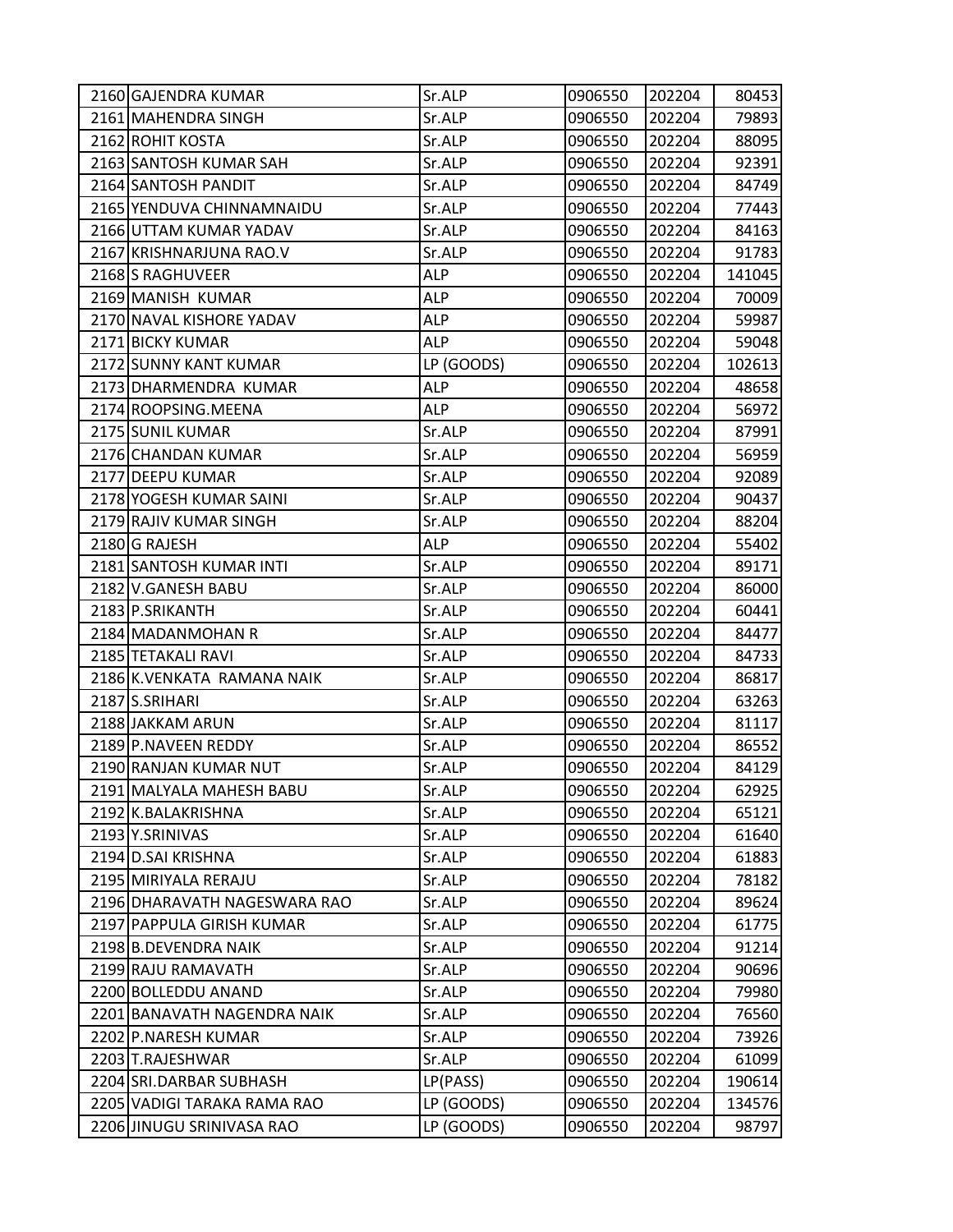| 2207 SAURABH KUMAR                    | Sr.ALP     | 0906550 | 202204 | 71031  |
|---------------------------------------|------------|---------|--------|--------|
| 2208 C HARIBABU                       | <b>ALP</b> | 0906550 | 202204 | 56104  |
| 2209 ARUNA RAJU PETETI                | Sr.ALP     | 0906550 | 202204 | 67550  |
| 2210 SRINIVASULU                      | LP (GOODS) | 0906550 | 202204 | 117014 |
| 2211 G.KOMURAIAH                      | LP(PASS)   | 0906550 | 202204 | 193189 |
| 2212 NIRDOSH KUMAR                    | Sr.ALP     | 0906550 | 202204 | 92623  |
| 2213 ROHIT KUMAR SHARMA               | Sr.ALP     | 0906550 | 202204 | 81840  |
| 2214 G ANJANEYULU                     | <b>ALP</b> | 0906550 | 202204 | 52099  |
| 2215 KATIKA VENKATESH                 | Sr.ALP     | 0906550 | 202204 | 83822  |
| 2216 RAMU VEMU                        | Sr.ALP     | 0906550 | 202204 | 79502  |
| 2217 SHATRUGHN KUMAR                  | Sr.ALP     | 0906550 | 202204 | 86682  |
| 2218 SUBBANNA                         | <b>ALP</b> | 0906550 | 202204 | 67588  |
| 2219 ANANDH                           | <b>ALP</b> | 0906550 | 202204 | 71326  |
| 2220 MARUTHI KANDI                    | <b>ALP</b> | 0906550 | 202204 | 60617  |
| 2221 MD.AASIM HUSSAIN                 | Sr.ALP     | 0906550 | 202204 | 80899  |
| 2222 SHUBHAM KUMAR SINGH              | Sr.ALP     | 0906550 | 202204 | 87247  |
| 2223 SERU RAHUL                       | Sr.ALP     | 0906550 | 202204 | 87446  |
| 2224 M.RAMESH                         | LP (GOODS) | 0906550 | 202204 | 77973  |
| 2225 KORLA VINOD CHANDRA              | Sr.ALP     | 0906550 | 202204 | 82759  |
| 2226 PARSHURAM KUMAR                  | Sr.ALP     | 0906550 | 202204 | 91621  |
| 2227 CHANDAN KUMAR                    | Sr.ALP     | 0906550 | 202204 | 77827  |
| 2228 VEMIREDDY.V.SEKHAR REDDY         | Sr.ALP     | 0906550 | 202204 | 79118  |
| 2229 RAM AMOTH RAY                    | Sr.ALP     | 0906550 | 202204 | 79133  |
| 2230 PINDRA.LAKSHMI NARAYANA          | LP(PASS)   | 0906550 | 202204 | 149736 |
| 2231 V.V.S.L.JANARDHAN                | LP (GOODS) | 0906550 | 202204 | 147428 |
| 2232 P.SRIKANTH                       | <b>ALP</b> | 0906550 | 202204 | 54135  |
| 2233 SRI.JYOTI RANJAN CHAND           | Sr.ALP     | 0906550 | 202204 | 71769  |
| 2234 HARIHARA SUBRAMANIAN A           | <b>ALP</b> | 0906550 | 202204 | 46014  |
| 2235 SRI.KAMLESH KUMAR MEENA          | LP (GOODS) | 0906550 | 202204 | 82213  |
| 2236 SRI.RANJEET KUMAR                | Sr.ALP     | 0906550 | 202204 | 88215  |
| 2237 SATHEESH C.B                     | Sr.ALP     | 0906550 | 202204 | 83280  |
| 2238 SRI.D.MADHUKRISHNA               | LP (GOODS) | 0906550 | 202204 | 85575  |
| 2239 SHYAMALA MARY                    | Sr.ALP     | 0906550 | 202204 | 72561  |
| 2240 BAPI SARKAR                      | Sr.ALP     | 0906550 | 202204 | 86851  |
| 2241 PINTU KUMAR                      | Sr.ALP     | 0906550 | 202204 | 83824  |
| 2242 RAJIB KUMAR MOHANTY              | Sr.ALP     | 0906550 | 202204 | 76203  |
| 2243 MUKKOLLU MADHU VENKATA NAGA RAJI | <b>ALP</b> | 0906550 | 202204 | 52302  |
| 2244 C.SRIKANTH REDDY                 | ALP        | 0906550 | 202204 | 69773  |
| 2245 POTARLANKA PREM KUMAR            | <b>ALP</b> | 0906550 | 202204 | 59345  |
| 2246 RACHABATTULA SIVA RAMA KRISHNA   | <b>ALP</b> | 0906550 | 202204 | 52126  |
| 2247 MOTURU YAGNANTH                  | <b>ALP</b> | 0906550 | 202204 | 60499  |
| 2248 GADHAPATI NARESH                 | <b>ALP</b> | 0906550 | 202204 | 45982  |
| 2249 KARRA GOWTHAM                    | <b>ALP</b> | 0906550 | 202204 | 50977  |
| 2250 MARRAPU.DURGA                    | <b>ALP</b> | 0906550 | 202204 | 49176  |
| 2251 THAMMINENI RAMAMOHAN             | <b>ALP</b> | 0906550 | 202204 | 57176  |
| 2252 MAMIDALA SAINATH                 | <b>ALP</b> | 0906550 | 202204 | 56508  |
| 2253 RAJESH CHEEPURAPALLI             | <b>ALP</b> | 0906550 | 202204 | 52993  |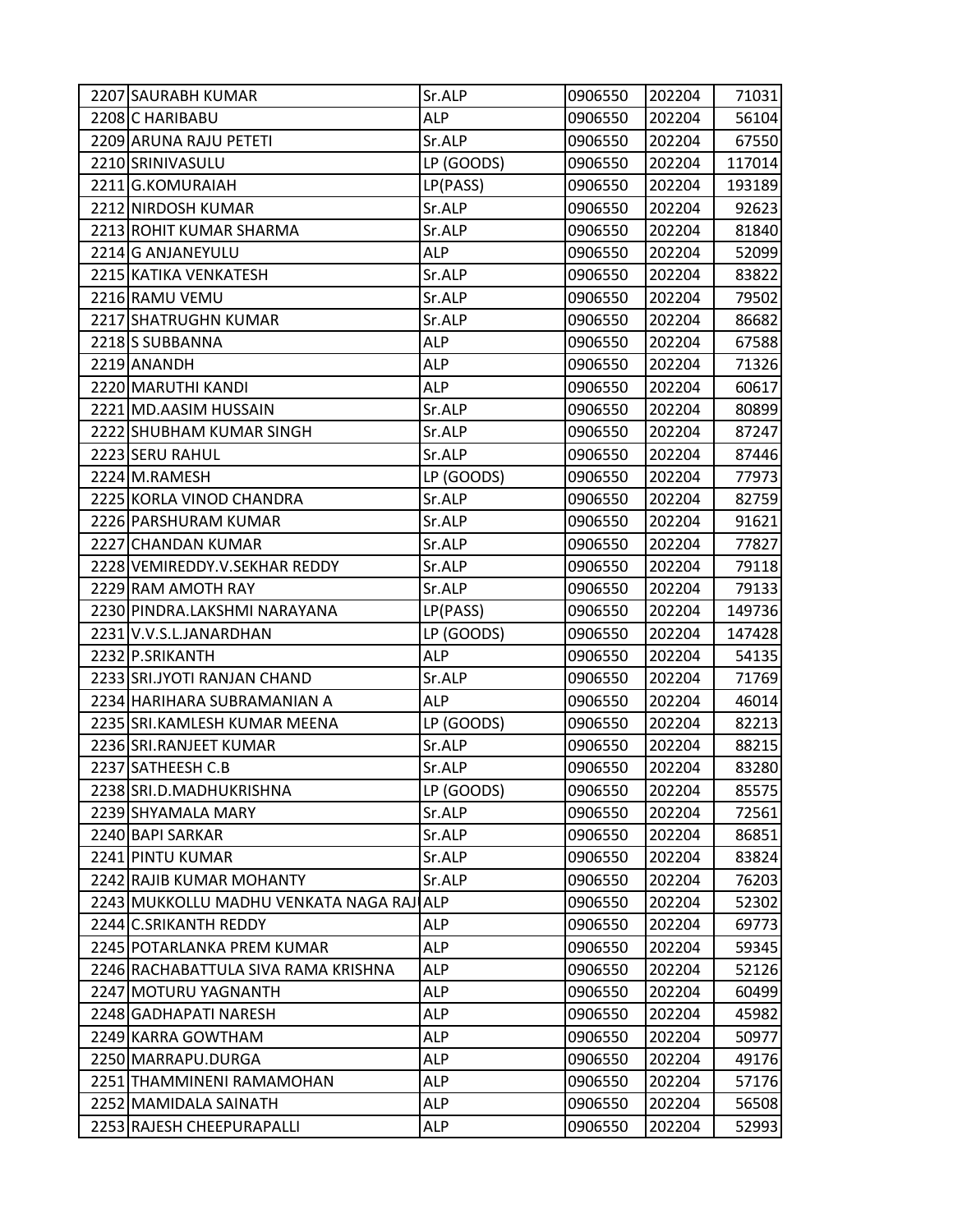| 2254 DIVYA MURTHY ASIPU             | <b>ALP</b> | 0906550 | 202204 | 57441 |
|-------------------------------------|------------|---------|--------|-------|
| 2255 KUTURU SRI RAGHAVENDRA REDDY   | <b>ALP</b> | 0906550 | 202204 | 58525 |
| 2256 PATHAKOTI.KARTHIK              | <b>ALP</b> | 0906550 | 202204 | 55314 |
| 2257 Y.NIKHILA                      | ALP        | 0906550 | 202204 | 52435 |
| 2258 YERRA ASWIN KUMAR              | <b>ALP</b> | 0906550 | 202204 | 47708 |
| 2259 P.VIKASH KUMAR REDDY           | ALP        | 0906550 | 202204 | 60267 |
| 2260 PARASA NAGASAI HEMCHANDU       | <b>ALP</b> | 0906550 | 202204 | 50134 |
| 2261 POSINA.MAHESH                  | <b>ALP</b> | 0906550 | 202204 | 53239 |
| 2262 SILUMULA STANLEY               | ALP        | 0906550 | 202204 | 50058 |
| 2263 ANANTHA GOPAL                  | <b>ALP</b> | 0906550 | 202204 | 44161 |
| 2264 GANDRA SAI KIRAN               | <b>ALP</b> | 0906550 | 202204 | 50485 |
| 2265 BEERAKA JUTHENDRA SUBRAHMANYAM | <b>ALP</b> | 0906550 | 202204 | 48343 |
| 2266 MARIGAY ADITYA                 | <b>ALP</b> | 0906550 | 202204 | 57021 |
| 2267 POTHU LAXMAN                   | <b>ALP</b> | 0906550 | 202204 | 52986 |
| 2268 NALLAVALI MADHU SUDHAN REDDY   | <b>ALP</b> | 0906550 | 202204 | 64482 |
| 2269 VIPIN KUMAR                    | ALP        | 0906550 | 202204 | 43117 |
| 2270 NALLA MADHU                    | <b>ALP</b> | 0906550 | 202204 | 52829 |
| 2271 SURISETTI SATYA SIVA GANESH    | <b>ALP</b> | 0906550 | 202204 | 60488 |
| 2272 A.RAJU                         | ALP        | 0906550 | 202204 | 55614 |
| 2273 PALLATI RAMESH                 | Sr.ALP     | 0906550 | 202204 | 88024 |
| 2274 KOTHA PALLY SANDEEP GOUD       | ALP        | 0906550 | 202204 | 49773 |
| 2275 KOLUSU.SRAVANI                 | <b>ALP</b> | 0906550 | 202204 | 53509 |
| 2276 NADAKUDUTI SAI KRISHNA         | <b>ALP</b> | 0906550 | 202204 | 50273 |
| 2277 CHOKKAPU VINOD KUMAR           | ALP        | 0906550 | 202204 | 50066 |
| 2278 P.NARESH BABU                  | <b>ALP</b> | 0906550 | 202204 | 55368 |
| 2279 KAGAZU VIJAYA BASKAR REDDY     | <b>ALP</b> | 0906550 | 202204 | 42069 |
| 2280 RANJAN KR GIRI                 | <b>ALP</b> | 0906550 | 202204 | 58697 |
| 2281 GANTYADA.NARESH                | <b>ALP</b> | 0906550 | 202204 | 60566 |
| 2282 VUPPARI SHRAVANI               | ALP        | 0906550 | 202204 | 49441 |
| 2283 GUTHULA DURGA SRAVANYA         | <b>ALP</b> | 0906550 | 202204 | 38129 |
| 2284 MANOJ DUDI                     | <b>ALP</b> | 0906550 | 202204 | 52360 |
| 2285 ERLA SAIKRUSHNA                | <b>ALP</b> | 0906550 | 202204 | 54256 |
| 2286 VADAPALLY NAGA DEEPAK          | <b>ALP</b> | 0906550 | 202204 | 50451 |
| 2287 NEELI RAJU                     | <b>ALP</b> | 0906550 | 202204 | 53430 |
| 2288 HARINARTHINI SUSHMA            | <b>ALP</b> | 0906550 | 202204 | 51059 |
| 2289 DHONDI VINAY KUMAR             | <b>ALP</b> | 0906550 | 202204 | 54476 |
| 2290 NAGARAJU                       | <b>ALP</b> | 0906550 | 202204 | 54376 |
| 2291 SHAMARTHI RAVI KUMAR           | <b>ALP</b> | 0906550 | 202204 | 54454 |
| 2292 MOHD SHAHID UL ISLAM           | <b>ALP</b> | 0906550 | 202204 | 52256 |
| 2293 VELPULA VEERAPRATHAP           | <b>ALP</b> | 0906550 | 202204 | 53460 |
| 2294 NENAVATH LOKESH NAIK           | <b>ALP</b> | 0906550 | 202204 | 52591 |
| 2295 MADAM ANIL KUMAR               | <b>ALP</b> | 0906550 | 202204 | 54454 |
| 2296 MOHAMMED MUSTAQH AHMED         | <b>ALP</b> | 0906550 | 202204 | 51001 |
| 2297 CHINTHALA VINAY GOUD           | <b>ALP</b> | 0906550 | 202204 | 50491 |
| 2298 S SRIKAR GOUD                  | <b>ALP</b> | 0906550 | 202204 | 53694 |
| 2299 CHANDRA BHUSHAN KUMAR          | <b>ALP</b> | 0906550 | 202204 | 54642 |
| 2300 EEPURI SANDEEP                 | <b>ALP</b> | 0906550 | 202204 | 49758 |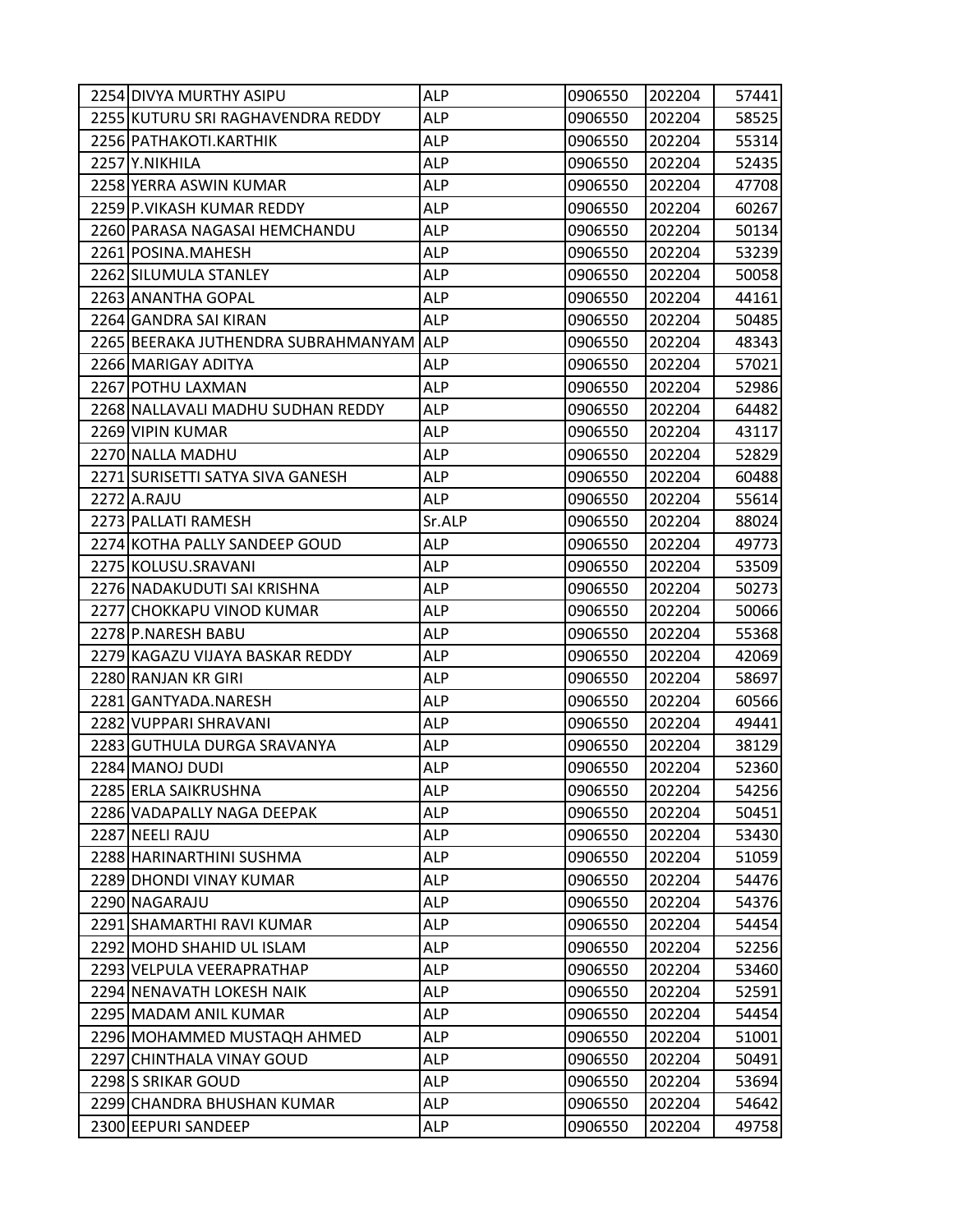| 2301 BHOGADI RANGA SUBHASHINI        | <b>ALP</b> | 0906550 | 202204 | 50616  |
|--------------------------------------|------------|---------|--------|--------|
| 2302 KALURAM                         | <b>ALP</b> | 0906550 | 202204 | 54256  |
| 2303 BATTU BHARGAVA                  | <b>ALP</b> | 0906550 | 202204 | 54330  |
| 2304 PEDDI BALNATH RAM               | ALP        | 0906550 | 202204 | 54376  |
| 2305 KUNIGIRI SREEKANTH              | <b>ALP</b> | 0906550 | 202204 | 53167  |
| 2306 N SAI RAM ABHISHEK              | <b>ALP</b> | 0906550 | 202204 | 46917  |
| 2307 VARAKALA SAHUL PRAMOD           | <b>ALP</b> | 0906550 | 202204 | 53454  |
| 2308 G BALAJI                        | <b>ALP</b> | 0906550 | 202204 | 54376  |
| 2309 V VINAY KUMAR CHARY             | ALP        | 0906550 | 202204 | 54476  |
| 2310 MARATI KALADHAR                 | <b>ALP</b> | 0906550 | 202204 | 54256  |
| 2311 B BHARGAVA                      | ALP        | 0906550 | 202204 | 54376  |
| 2312 MUDDANUR JAYANTH                | <b>ALP</b> | 0906550 | 202204 | 54376  |
| 2313 BAGARE SRINIVAS                 | <b>ALP</b> | 0906550 | 202204 | 48493  |
| 2314 SAINI SAI PREM KUMAR            | ALP        | 0906550 | 202204 | 54454  |
| 2315 SUMAN GOMASA                    | <b>ALP</b> | 0906550 | 202204 | 53452  |
| 2316 DUTA SHIVA KUMAR                | <b>ALP</b> | 0906550 | 202204 | 50141  |
| 2317 NADMINTI SIRIGIRI NAVANEETH SAI | <b>ALP</b> | 0906550 | 202204 | 53506  |
| 2318 PERMANDLA STEVEN                | <b>ALP</b> | 0906550 | 202204 | 52403  |
| 2319 RAMESH BABU G                   | Sr.ALP     | 0906550 | 202204 | 66671  |
| 2320 KOTMIRKAR RAJU                  | <b>ALP</b> | 0906550 | 202204 | 141572 |
| 2321 POPURI SRINIVASA RAO            | ALP        | 0906550 | 202204 | 37199  |
| 2322 CHETTUKINDHI. NAMRATHA          | Sr.ALP     | 0906550 | 202204 | 56608  |
| 2323 D VAMSHEEDHER REDDY             | <b>ALP</b> | 0906550 | 202204 | 67711  |
| 2324 K.PRAVEEN KUMAR                 | Sr.ALP     | 0906550 | 202204 | 56233  |
| 2325 KADUMURI PRADEEP KUMAR          | <b>ALP</b> | 0906550 | 202204 | 52045  |
| 2326 ROHIT KUMAR SHARMA              | ALP        | 0906550 | 202204 | 60586  |
| 2327 A BHARATH KUMAR                 | <b>ALP</b> | 0906550 | 202204 | 57068  |
| 2328 MD SALMAN KHAN                  | <b>ALP</b> | 0906550 | 202204 | 50624  |
| 2329 VIDEM SAI KUMAR                 | ALP        | 0906550 | 202204 | 54401  |
| 2330 SUNCHANAKOTA DHARMA TEJA        | <b>ALP</b> | 0906550 | 202204 | 54785  |
| 2331 DEVENDRA GAUTAM                 | ALP        | 0906550 | 202204 | 55345  |
| 2332 NAGARAM PREM CHAND              | <b>ALP</b> | 0906550 | 202204 | 59572  |
| 2333 KOLI MAHESH KUMAR               | <b>ALP</b> | 0906550 | 202204 | 49511  |
| 2334 S SENTHIL KUMAR                 | <b>ALP</b> | 0906550 | 202204 | 59680  |
| 2335 POGULA SHIVA SHANKAR            | <b>ALP</b> | 0906550 | 202204 | 52468  |
| 2336 MAHESH B                        | <b>ALP</b> | 0906550 | 202204 | 48393  |
| 2337 GOLLA RAJESH                    | <b>ALP</b> | 0906550 | 202204 | 58293  |
| 2338 DANDOTIKAR RAKESH               | <b>ALP</b> | 0906550 | 202204 | 60013  |
| 2339 MANGALI NARESH                  | <b>ALP</b> | 0906550 | 202204 | 59815  |
| 2340 GOPI NARASIMHA RAO              | ALP        | 0906550 | 202204 | 61935  |
| 2341 YEDIRI HARI KRISHNA REDDY       | ALP        | 0906550 | 202204 | 48559  |
| 2342 SINGU SAI SHARAN                | <b>ALP</b> | 0906550 | 202204 | 60013  |
| 2343 MADDUR SHIVA SHANKAR            | <b>ALP</b> | 0906550 | 202204 | 60013  |
| 2344 SIRIGADDE BUDDA RAMU            | <b>ALP</b> | 0906550 | 202204 | 50729  |
| 2345 KURRI PRAVEEN KUMAR             | <b>ALP</b> | 0906550 | 202204 | 58209  |
| 2346 P RAMESH CHANDRA KANTH          | ALP        | 0906550 | 202204 | 52832  |
| 2347 SURYAWANSHI ROHIT SURESH        | <b>ALP</b> | 0906550 | 202204 | 51111  |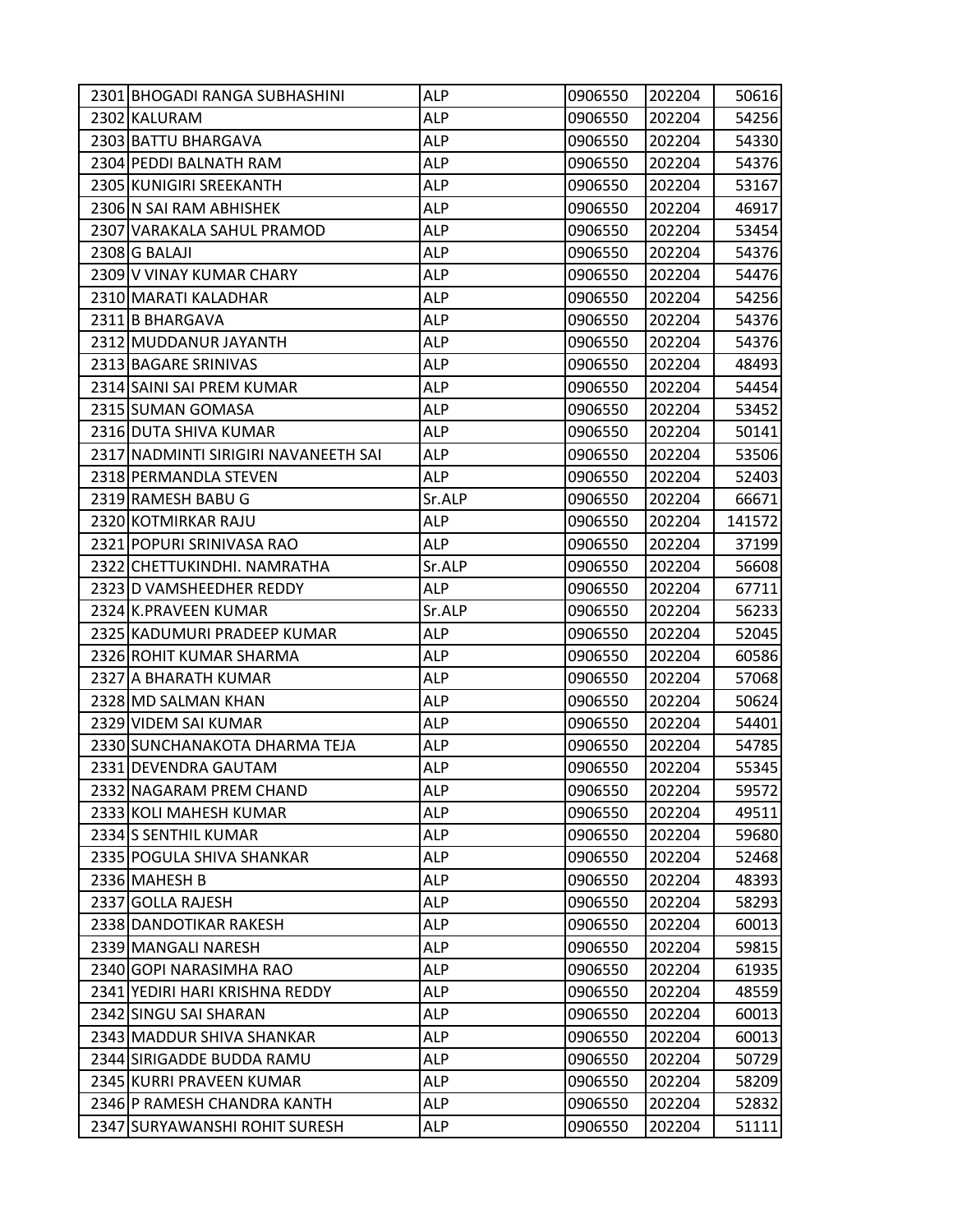| 2348 VUTUKOORI SRIDHAR           | ALP                       | 0906550 | 202204 | 54131  |
|----------------------------------|---------------------------|---------|--------|--------|
| 2349 MEGAVATH VIJAY KRISHNA NAIK | <b>ALP</b>                | 0906550 | 202204 | 48760  |
| 2350 ORUGANTI ANIL KUMAR         | <b>ALP</b>                | 0906550 | 202204 | 52278  |
| 2351 BANDARI PRAYOG              | ALP                       | 0906550 | 202204 | 50120  |
| 2352 SMT.P.KARUNA                | Sr.PHARMACIST             | 0906570 | 202204 | 64554  |
| 2353 PEDDA THIKAIAH              | <b>HOSP ASST</b>          | 0906570 | 202204 | 48930  |
| 2354 SRI. CH.ASWINI KUMAR        | H. - M. INSP.-I           | 0906570 | 202204 | 95178  |
| 2355 K VIJAYA KUMAR              | H.KEEPING.ASST(ME0906570  |         | 202204 | 53891  |
| 2356 A SHYAM KUMAR               | H.KEEPING.ASST(ME0906570  |         | 202204 | 57170  |
| 2357 B PADMAVATHAMMA             | H.KEEPING.ASST(ME0906570  |         | 202204 | 58422  |
| 2358 SAROJANA                    | H.KEEPING.ASST(ME0906570  |         | 202204 | 38194  |
| 2359 VENKATAIAH                  | H.KEEPING.ASST(ME0906570  |         | 202204 | 52598  |
| 2360 LAXMI                       | H.KEEPING.ASST(ME0906570  |         | 202204 | 55695  |
| 2361 T DHANA LAXMI               | H.KEEPING.ASST(ME0906570  |         | 202204 | 65145  |
| 2362 G PADMA                     | H.KEEPING.ASST(ME0906570  |         | 202204 | 52835  |
| 2363 Y GOPALRAO                  | <b>KHALASI</b>            | 0906570 | 202204 | 61369  |
| 2364 SHANKARAMMA                 | H.KEEPING.ASST(ME0906570  |         | 202204 | 67015  |
| 2365 LALITHA BAI                 | SR.H.KEEPING.ASST(0906570 |         | 202204 | 66995  |
| 2366 MANIMALA B                  | CH NURSING SUPDT 0906570  |         | 202204 | 135142 |
| 2367 P NEELAMMA                  | H.KEEPING.ASST(ME0906570  |         | 202204 | 61188  |
| 2368 SMT RAYEESA ANJUM           | H.KEEPING.ASST(ME0906570  |         | 202204 | 65080  |
| 2369 K PADMAVATHI                | H.KEEPING.ASST(ME0906570  |         | 202204 | 60952  |
| 2370 G PADMA                     | H.KEEPING.ASST(ME0906570  |         | 202204 | 51312  |
| 2371 V LAXMI                     | SR.H.KEEPING.ASST(0906570 |         | 202204 | 61652  |
| 2372 C YADAMMA                   | H.KEEPING.ASST(ME0906570  |         | 202204 | 58422  |
| 2373 B YADALAXMI                 | H.KEEPING.ASST(ME0906570  |         | 202204 | 58422  |
| 2374 G YADAMMA                   | H.KEEPING.ASST(ME0906570  |         | 202204 | 47882  |
| 2375 CHANDRAKALA                 | SR.H.KEEPING.ASST(0906570 |         | 202204 | 62559  |
| 2376 FARZANA BEGUM               | H.KEEPING.ASST(ME0906570  |         | 202204 | 55695  |
| 2377 J AMRUTHA                   | SR.H.KEEPING.ASST(0906570 |         | 202204 | 49053  |
| 2378 V SARAIAH                   | H.KEEPING.ASST(ME0906570  |         | 202204 | 70735  |
| 2379 KALAVATHY T                 | SR.H.KEEPING.ASST(0906570 |         | 202204 | 73226  |
| 2380 G.ANJANA DEVI               | H.KEEPING.ASST(ME0906570  |         | 202204 | 57175  |
| 2381 MAHIJABEEN                  | H.KEEPING.ASST(ME0906570  |         | 202204 | 58038  |
| 2382 CH VIJAYA LAXMI             | H.KEEPING.ASST(ME0906570  |         | 202204 | 67015  |
| 2383 S.NIYAAMATH HIDAYATULLA     | PHARMACIST                | 0906570 | 202204 | 125110 |
| 2384 K P INDIRA                  | CH NURSING SUPDT 0906570  |         | 202204 | 144366 |
| 2385 SYED BASHA                  | H.KEEPING.ASST(ME0906570  |         | 202204 | 65620  |
| 2386 K HANUMANTHA                | H.KEEPING.ASST(ME0906570  |         | 202204 | 64943  |
| 2387 T PADMA RANI                | Ch.PHARMACIST             | 0906570 | 202204 | 147918 |
| 2388 V RAMESH                    | H.KEEPING.ASST(ME0906570  |         | 202204 | 44715  |
| 2389 G NARASIMHAM                | H. - M. INSP.-I           | 0906570 | 202204 | 165006 |
| 2390 NARASIMHA P                 | SR.H.KEEPING.ASST(0906570 |         | 202204 | 73305  |
| 2391 SUDARSHAN B                 | SR.H.KEEPING.ASST(0906570 |         | 202204 | 73285  |
| 2392 P RAJYA LAXMI               | H.KEEPING.ASST(ME0906570  |         | 202204 | 32674  |
| 2393 SANTOSHAMMA                 | H.KEEPING.ASST(ME0906570  |         | 202204 | 52804  |
| 2394 T N SHYAM RAO               | H.KEEPING.ASST(ME0906570  |         | 202204 | 42463  |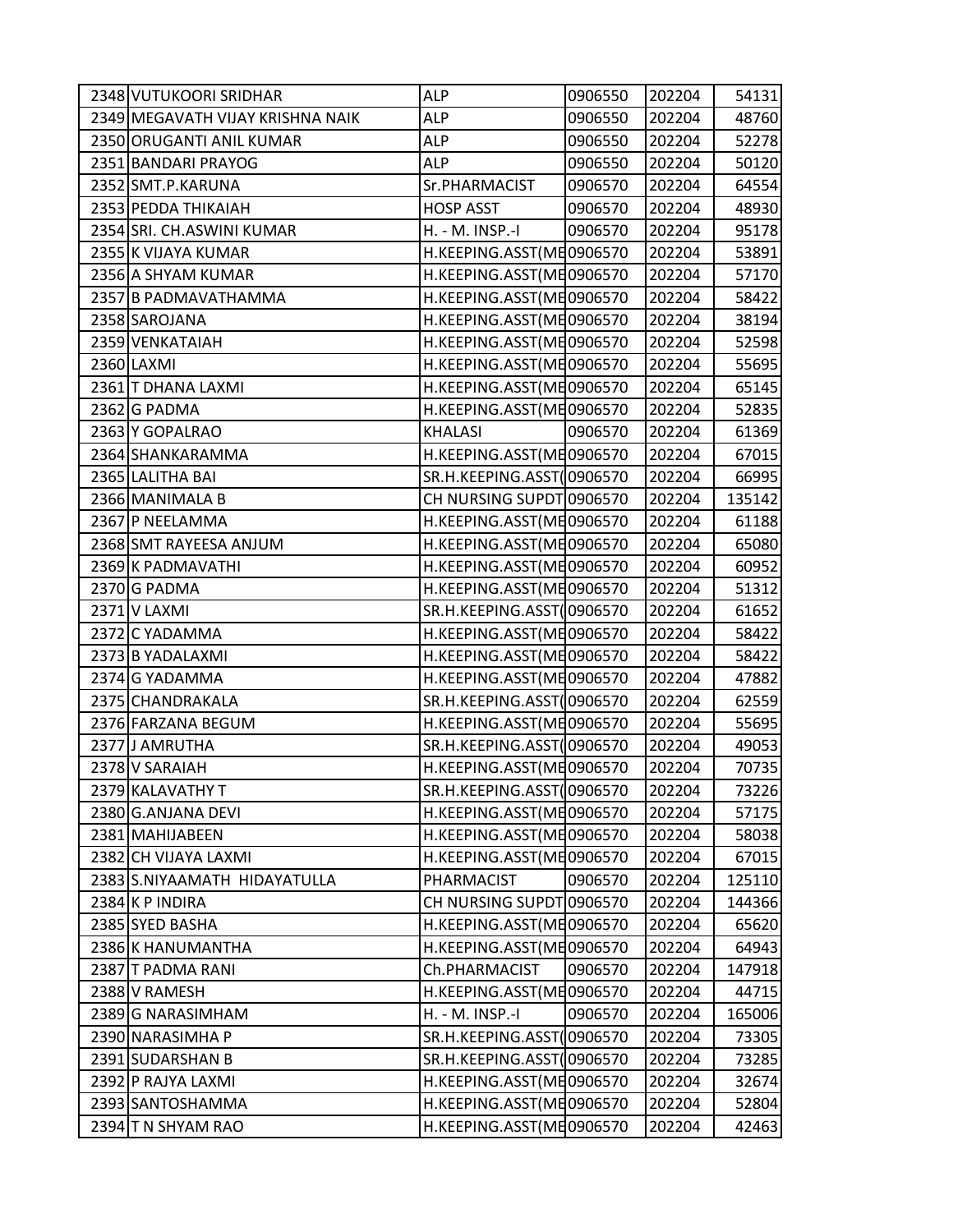| 2395 B LAXMI BAI             | H.KEEPING.ASST(ME0906570  |         | 202204 | 58422  |
|------------------------------|---------------------------|---------|--------|--------|
| 2396 RAMULAMMA               | H.KEEPING.ASST(ME0906570  |         | 202204 | 46214  |
| 2397 S LAXMI                 | H.KEEPING.ASST(ME0906570  |         | 202204 | 50025  |
| 2398 A TIRUPALU              | HOSPITAL ATTD.            | 0906570 | 202204 | 59784  |
| 2399 SMT YADAMMA             | H.KEEPING.ASST(ME0906570  |         | 202204 | 65125  |
| 2400 KRISHNA VENI            | H.KEEPING.ASST(ME0906570  |         | 202204 | 42626  |
| 2401 M A RASHEED JAMEEL      | H. - M. INSP.-II          | 0906570 | 202204 | 154282 |
| 2402 K CHAKRADHAR            | HOSPITAL ATTD.            | 0906570 | 202204 | 49653  |
| 2403 G GOPAL                 | <b>KHALASI</b>            | 0906570 | 202204 | 47951  |
| 2404 K LAXMI                 | SR.H.KEEPING.ASST(0906570 |         | 202204 | 55675  |
| 2405 DANIEL VINAY SAGAR U    | <b>NURSING SUPDT</b>      | 0906570 | 202204 | 94646  |
| 2406 T.SHIVA PRASAD          | H.KEEPING.ASST(ME0906570  |         | 202204 | 34558  |
| 2407 VIJAY KUMAR GUDEM       | HEALTH INSP.              | 0906570 | 202204 | 67356  |
| 2408 SANDRA KISHORE KUMAR    | <b>KHALASI HELPER</b>     | 0906571 | 202204 | 34642  |
| 2409 B ARUN PRASAD           | PHARMACIST                | 0906571 | 202204 | 72315  |
| 2410 BALAMANI                | H.KEEPING.ASST(ME0906571  |         | 202204 | 63425  |
| 2411 N.RAVI KUMAR            | PHARMACIST                | 0906571 | 202204 | 111928 |
| 2412 K.C.KISHOR              | Sr.RADIOGRAPHER           | 0906571 | 202204 | 65261  |
| 2413 RUDAL KUMAR             | HOSPITAL ATTD.            | 0906571 | 202204 | 44082  |
| 2414 T HANUMANTHU            | H.KEEPING.ASST(ME0906571  |         | 202204 | 41100  |
| 2415 G LAXMI DEVI            | H.KEEPING.ASST(ME0906571  |         | 202204 | 67015  |
| 2416 D PADMAVATHI            | SR.H.KEEPING.ASST(0906571 |         | 202204 | 68885  |
| 2417 LAXMIBAI                | SR.H.KEEPING.ASST(0906571 |         | 202204 | 63066  |
| 2418 M. VACHASPATHI          | <b>OS</b>                 | 0906571 | 202204 | 117348 |
| 2419 B PRAMEELA              | H.KEEPING.ASST(EN 0906571 |         | 202204 | 58422  |
| 2420 K MALLAMMA              | H.KEEPING.ASST(ME0906571  |         | 202204 | 58422  |
| 2421 DASARATH                | H.KEEPING.ASST(ME0906571  |         | 202204 | 69395  |
| 2422 G SURENDRA              | PHARMACIST                | 0906571 | 202204 | 114988 |
| 2423 MANDA JAGAN MOHAN REDDY | H. - M. INSP.-I           | 0906571 | 202204 | 132299 |
| 2424 B.SUSHEELA              | H.KEEPING.ASST(ME0906571  |         | 202204 | 29336  |
| 2425 R ANANTHA SARADHI       | Ch.OS                     | 0906571 | 202204 | 179908 |
| 2426 SMT SIVA LAXMI          | H.KEEPING.ASST(ME0906571  |         | 202204 | 63445  |
| 2427 LAXMAMMA                | H.KEEPING.ASST(ME0906571  |         | 202204 | 48134  |
| 2428 D YADAGIRI              | <b>KHALASI</b>            | 0906571 | 202204 | 52512  |
| 2429K ARUNA RANI             | H.KEEPING.ASST(ME0906571  |         | 202204 | 56330  |
| 2430 S RADHA BAI             | PHARMACIST                | 0906571 | 202204 | 131204 |
| 2431 M MARIA PETERS          | H.KEEPING.ASST(ME0906571  |         | 202204 | 57381  |
| 2432 G NAGAMANI              | H.KEEPING.ASST(ME0906571  |         | 202204 | 50025  |
| 2433 K ANASURYA              | SR.H.KEEPING.ASST(0906571 |         | 202204 | 65050  |
| 2434 K SIVARAJ               | H. - M. INSP.-I           | 0906571 | 202204 | 122894 |
| 2435 T SARALA                | SR.H.KEEPING.ASST(0906571 |         | 202204 | 72828  |
| 2436 A SRINIVASA RAO         | <b>DRESSER-I</b>          | 0906571 | 202204 | 68870  |
| 2437 D BHARATHI              | H.KEEPING.ASST(ME0906571  |         | 202204 | 66922  |
| 2438 ZAREENA BEGUM           | H.KEEPING.ASST(ME0906571  |         | 202204 | 59744  |
| 2439 G.SHALINI               | PHARMACIST                | 0906571 | 202204 | 120348 |
| 2440 PRADEEP KUMAR PANDEY    | H.KEEPING.ASST(ME0906571  |         | 202204 | 42283  |
| 2441 N VARALAXMI             | H.KEEPING.ASST(ME0906571  |         | 202204 | 55028  |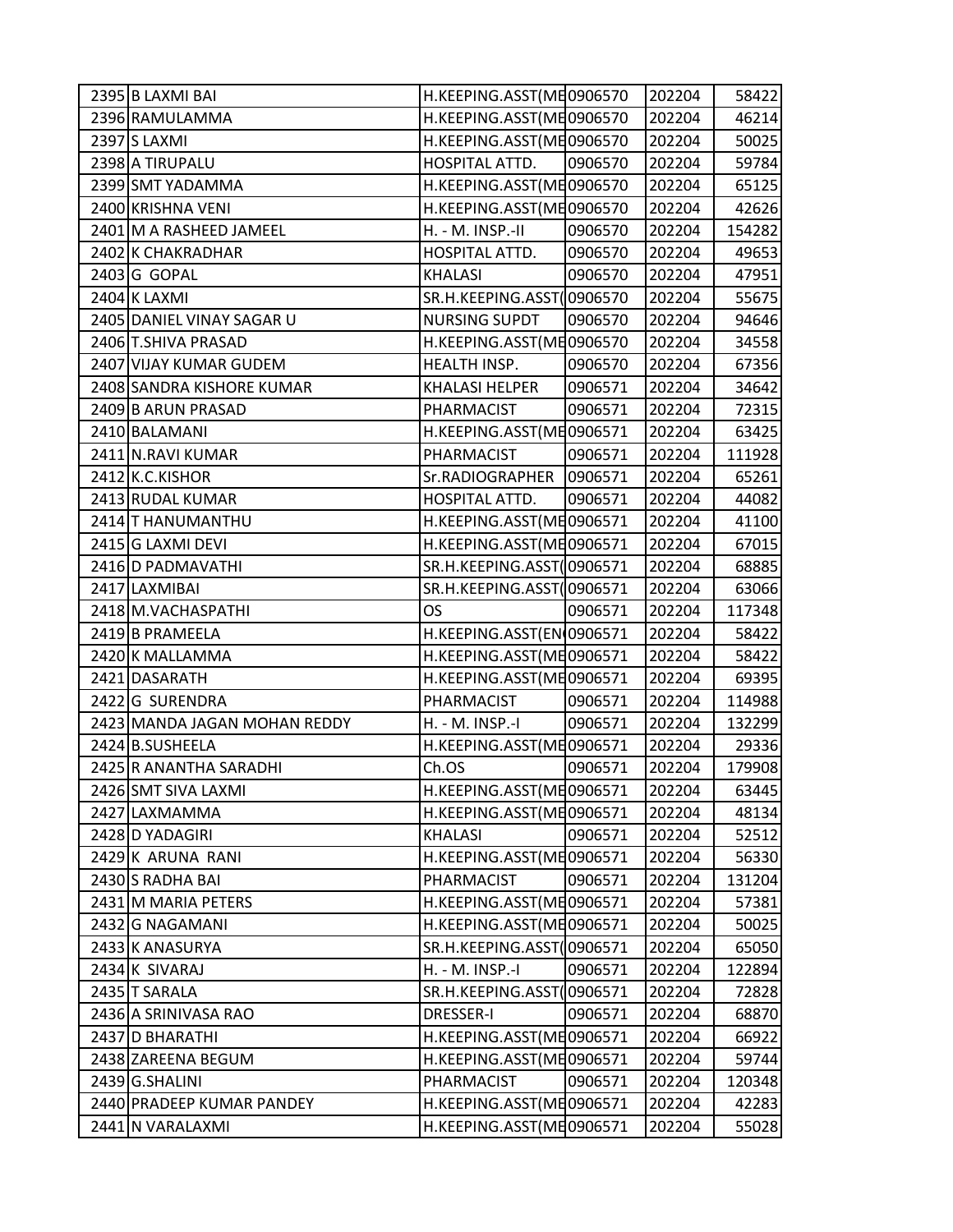| 2442 U SRINIVAS                     | H.KEEPING.ASST(ME0906571  |         | 202204 | 51360  |
|-------------------------------------|---------------------------|---------|--------|--------|
| 2443 SYED SALAUDDIN                 | <b>STENO</b>              | 0906571 | 202204 | 104136 |
| 2444 B PRABHAVATHI                  | Ch.OS                     | 0906571 | 202204 | 124148 |
| 2445 BHUJANGARAO JANGIAH            | SR.H.KEEPING.ASST(0906571 |         | 202204 | 74805  |
| 2446 KALIM TIRKEY                   | HOSPITAL ATTD.            | 0906571 | 202204 | 53344  |
| 2447 ABEEDA BEGUM                   | H.KEEPING.ASST(ME0906571  |         | 202204 | 56892  |
| 2448 S MARY JOCHEBED                | CH NURSING SUPDT 0906571  |         | 202204 | 146636 |
| 2449 A MAMATHA                      | SR NURSING SUPDT 0906571  |         | 202204 | 90306  |
| 2450 ABDUL AZAM KHAN                | <b>KHALASI</b>            | 0906571 | 202204 | 67902  |
| 2451 J MADHAVI                      | H.KEEPING.ASST(ME0906571  |         | 202204 | 58422  |
| 2452 SUDERSHAN D                    | SR.H.KEEPING.ASST(0906571 |         | 202204 | 74300  |
| 2453 M MURALI KRISHNA               | H.KEEPING.ASST(ME0906571  |         | 202204 | 43516  |
| 2454 D.SURYA                        | H.KEEPING.ASST(ME0906571  |         | 202204 | 52472  |
| 2455 M A RAMESH BABU                | LAB. ATTD.                | 0906571 | 202204 | 49616  |
| 2456 GAURAV KUMAR                   | HOSPITAL ATTD.            | 0906571 | 202204 | 41932  |
| 2457 T UMESH KUMAR                  | Ch. LAB. SUPDT.           | 0906571 | 202204 | 147288 |
| 2458 P SARADA                       | H.KEEPING.ASST(ME0906571  |         | 202204 | 55362  |
| 2459 M SOMARAJU                     | Ch.HEALTH INSP.           | 0906571 | 202204 | 147256 |
| 2460 MD IMRAN                       | <b>KHALASI</b>            | 0906571 | 202204 | 38888  |
| 2461 YERROLLA PREMSAGAR             | HEALTH INSP.              | 0906571 | 202204 | 64956  |
| 2462 K. SREEKANTH                   | HEALTH INSP.              | 0906571 | 202204 | 78698  |
| 2463 SUNIL KUMAR                    | <b>HOSP ASST</b>          | 0906571 | 202204 | 43554  |
| 2464 A.BASIL                        | <b>PEON</b>               | 0906571 | 202204 | 29537  |
| 2465 SINGARAPU RAJU                 | <b>HOSP ASST</b>          | 0906571 | 202204 | 40674  |
| 2466 S.MEGHANA                      | CLERK-CUM-TYPIST          | 0906571 | 202204 | 48009  |
| 2467 PAKA SAIKUMAR                  | <b>B.PEON</b>             | 0906571 | 202204 | 28384  |
| 2468 DR K ANURADHA                  | <b>CMS</b>                | 0906582 | 202204 | 367526 |
| 2469 MUDIGONDA KAVITHA              | <b>DMO</b>                | 0906590 | 202204 | 139710 |
| 2470 DR. NALLA SRIKANTH             | <b>ADMO</b>               | 0906590 | 202204 | 131376 |
| 2471 DR.RAMINDER KAUR               | Sr.DMO                    | 0906590 | 202204 | 424038 |
| 2472 DR. PRANAYA VANI               | <b>DMO</b>                | 0906590 | 202204 | 180952 |
| 2473 DR. BEEMDAS MOODAVATH          | <b>DMO</b>                | 0906596 | 202204 | 166367 |
| 2474 DR. VINAY KUMAR.G.             | <b>DMO</b>                | 0906596 | 202204 | 159995 |
| 2475 T. R. SYAMALA                  | POINTSMAN-B               | 0906620 | 202204 | 38953  |
| 2476 ANWAR PASHA                    | POINTSMAN-A               | 0906620 | 202204 | 36597  |
| 2477 K.B. VENU GOPAL                | POINTSMAN-A               | 0906620 | 202204 | 36645  |
| 2478 MANOJ KUMAR YADAV              | POINTSMAN-A               | 0906620 | 202204 | 39159  |
| 2479 KAVALI SRINIVAS                | <b>SM</b>                 | 0906620 | 202204 | 72538  |
| 2480 S.REKHA                        | GEN.ASST(OPT)             | 0906620 | 202204 | 38479  |
| 2481 CHAKKA GANESH                  | <b>B.PEON</b>             | 0906620 | 202204 | 37459  |
| 2482 SAROJARAM PRASAD B             | <b>STENO GR-I</b>         | 0906620 | 202204 | 79268  |
| 2483 RAMA RAM                       | POINTSMAN-A               | 0906620 | 202204 | 51444  |
| 2484 S.ROOP SINGH                   | POINTSMAN-A               | 0906620 | 202204 | 44593  |
| 2485 MUNNAM VENKATA RAMAKRISHNA RAO | <b>OS</b>                 | 0906620 | 202204 | 114118 |
| 2486 Y SURESH                       | POINTSMAN-A               | 0906620 | 202204 | 54041  |
| 2487 M SRINIVAS                     | SM                        | 0906620 | 202204 | 140798 |
| 2488 U RAMKUMAR                     | SM                        | 0906620 | 202204 | 114118 |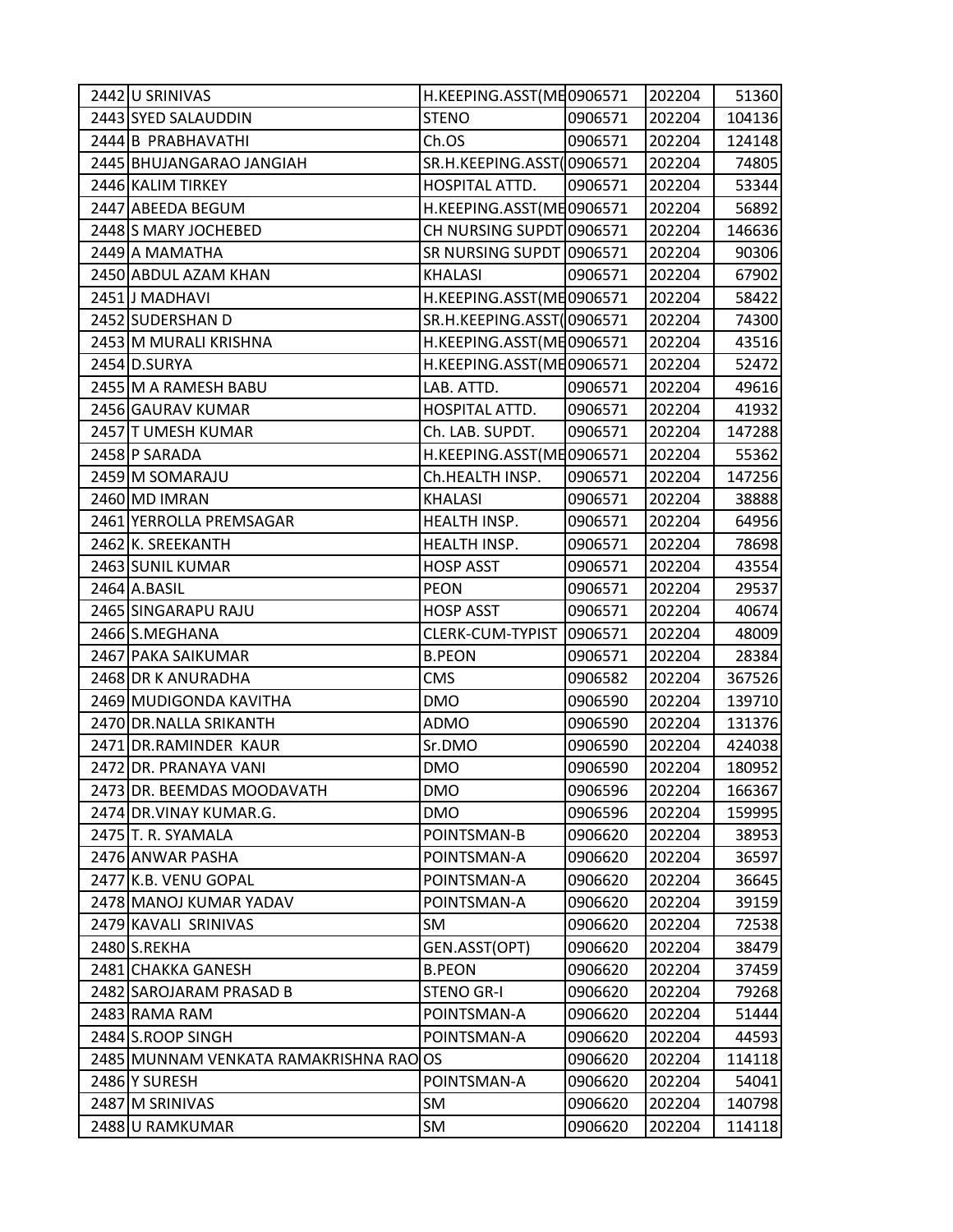| 2489 T. KISHORE             | SM                      | 0906620 | 202204 | 81969  |
|-----------------------------|-------------------------|---------|--------|--------|
| 2490 ANAND KUMAR SAW        | <b>SS</b>               | 0906620 | 202204 | 98988  |
| 2491 D.CHANDRA KANTHA CHARY | POINTSMAN-A             | 0906620 | 202204 | 42001  |
| 2492 ABDHESH KUMAR YADAV    | SM                      | 0906620 | 202204 | 86887  |
| 2493 A SRINIVAS             | POINTSMAN-A             | 0906620 | 202204 | 45324  |
| 2494 K.AYYANNA              | POINTSMAN-A             | 0906620 | 202204 | 49420  |
| 2495 H.BABU                 | POINTSMAN-A             | 0906620 | 202204 | 48216  |
| 2496 K RAVINDER             | POINTSMAN-A             | 0906620 | 202204 | 50423  |
| 2497 M.SUDHAKAR             | POINTSMAN-A             | 0906620 | 202204 | 41508  |
| 2498 SATYANARAYANA M        | POINTSMAN-A             | 0906620 | 202204 | 71283  |
| 2499 MUMTAZ BEGUM           | GEN.ASST(OPT)           | 0906620 | 202204 | 56771  |
| 2500 C.MAHENDER             | SS                      | 0906620 | 202204 | 74926  |
| 2501 A RAVINDERNATH         | SSE (CnW)               | 0906620 | 202204 | 115508 |
| 2502 M RAMULU               | POINTSMAN-A             | 0906620 | 202204 | 59426  |
| 2503 S.RAMUDU               | SS                      | 0906620 | 202204 | 102894 |
| 2504 SYED SIDDIQUI          | POINTSMAN-A             | 0906620 | 202204 | 66418  |
| 2505 P C KHADER KHAN        | SS                      | 0906620 | 202204 | 84014  |
| 2506 GUNJAN KUMAR           | SS                      | 0906620 | 202204 | 75198  |
| 2507 RAJEEV KUMAR           | SM                      | 0906620 | 202204 | 107678 |
| 2508 A. MADHU SUDAN REDDY   | INST.TRANS.             | 0906620 | 202204 | 82694  |
| 2509 B.K. RAJASEKHAR        | SS-II                   | 0906620 | 202204 | 70822  |
| 2510 V RAMUDU               | POINTSMAN-A             | 0906620 | 202204 | 70704  |
| 2511 R SHOBAN               | SS                      | 0906620 | 202204 | 114928 |
| 2512 M NAGESWARA RAO        | SS                      | 0906620 | 202204 | 108974 |
| 2513 M P ASHOK              | POINTSMAN-A             | 0906620 | 202204 | 50415  |
| 2514 K GOVINDA RAJULU       | SS                      | 0906620 | 202204 | 78926  |
| 2515 M RAMAKRISHNA          | <b>SS</b>               | 0906620 | 202204 | 72640  |
| 2516 G.SUJATHA              | POINTSMAN-A             | 0906620 | 202204 | 61164  |
| 2517 LALAN KUMAR            | <b>SM</b>               | 0906620 | 202204 | 61204  |
| 2518 AEDDULA RAJU           | POINTSMAN-A             | 0906620 | 202204 | 38139  |
| 2519 C BALA PRASAD          | SHUNTING MASTER 0906620 |         | 202204 | 52434  |
| 2520 LAXMINARAYANA M        | SS                      | 0906620 | 202204 | 118174 |
| 2521 K.SHIVAJI MALHARI      | POINTSMAN-A             | 0906620 | 202204 | 41480  |
| 2522 S SAIBABA              | POINTSMAN-A             | 0906620 | 202204 | 49790  |
| 2523 G VENKATRAMULU         | POINTSMAN-A             | 0906620 | 202204 | 70512  |
| 2524 N.VEERASWAMY           | <b>SSE DRAWING SnT</b>  | 0906620 | 202204 | 125748 |
| 2525 K PEDDI RAJU           | SS                      | 0906620 | 202204 | 169766 |
| 2526 R LAXMI KANTHA RAO     | SS                      | 0906620 | 202204 | 131330 |
| 2527 N R S PRASAD           | <b>SS</b>               | 0906620 | 202204 | 154966 |
| 2528 S.NAGA SAI KUMAR       | SS                      | 0906620 | 202204 | 100688 |
| 2529 C CHANDRA KUMAR        | POINTSMAN-A             | 0906620 | 202204 | 62283  |
| 2530 B NARASIMHULU          | <b>SS</b>               | 0906620 | 202204 | 105934 |
| 2531 K VENKATAIAH           | POINTSMAN-A             | 0906620 | 202204 | 59591  |
| 2532 M ANJANEYULU           | POINTSMAN-A             | 0906620 | 202204 | 63202  |
| 2533 T VENKATESWARLU        | POINTSMAN-A             | 0906620 | 202204 | 63188  |
| 2534 M SURESH BABU          | POINTSMAN-A             | 0906620 | 202204 | 63528  |
| 2535 SAMSON EMANUEL         | SM                      | 0906620 | 202204 | 132838 |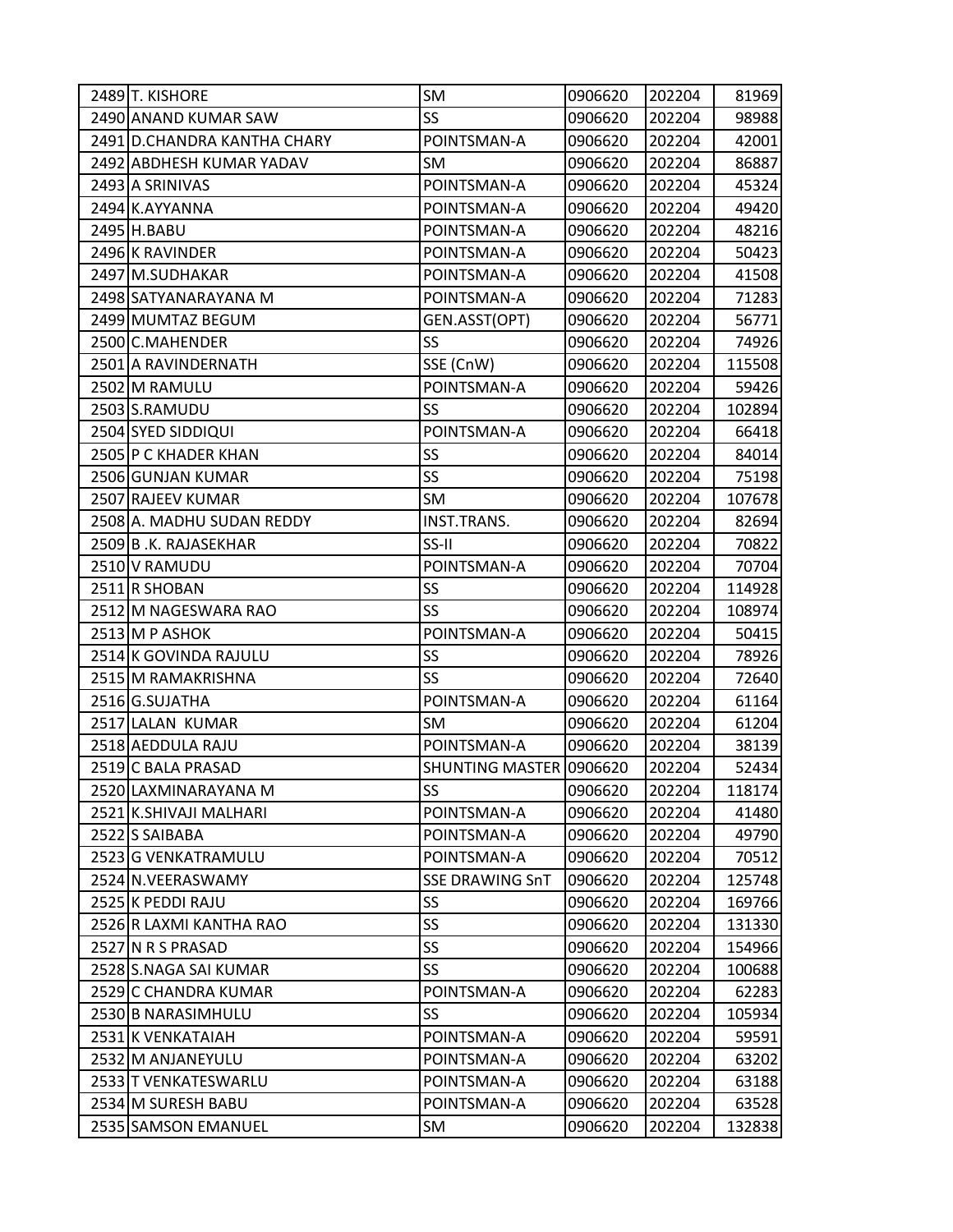| 2536 MUKESH ANAND          | SS                      | 0906620 | 202204 | 82804  |
|----------------------------|-------------------------|---------|--------|--------|
| 2537 RAMBHAROSI-MEENA      | <b>SS</b>               | 0906620 | 202204 | 101878 |
| 2538 S RAJ KUMAR           | SHUNTING MASTER 0906620 |         | 202204 | 74049  |
| 2539 A DASARATH            | POINTSMAN-A             | 0906620 | 202204 | 65915  |
| 2540 MANIKYA VERMA         | SM                      | 0906620 | 202204 | 75555  |
| 2541 P. ANTHONI            | POINTSMAN-A             | 0906620 | 202204 | 48549  |
| 2542 DASTAGIR PASHA        | POINTSMAN-A             | 0906620 | 202204 | 47162  |
| 2543 M SIVARAM PRASAD      | SS                      | 0906620 | 202204 | 112166 |
| 2544 K.GIRISH TURUP        | SS                      | 0906620 | 202204 | 128278 |
| 2545 G SHIVA SHANKAR       | POINTSMAN-A             | 0906620 | 202204 | 56416  |
| 2546 N.S.K.KOUNDINYA       | POINTSMAN-A             | 0906620 | 202204 | 43773  |
| 2547 P.SWAROOPA            | GEN.ASST(OPT)           | 0906620 | 202204 | 68388  |
| 2548 B STALIN              | POINTSMAN-A             | 0906620 | 202204 | 62192  |
| 2549 B.VENUGOPAL           | SM                      | 0906620 | 202204 | 71055  |
| 2550 BHAGIRATH MEENA       | SS                      | 0906620 | 202204 | 84046  |
| 2551 D SHEETAL             | POINTSMAN-A             | 0906620 | 202204 | 41879  |
| 2552 G.RAHUL               | POINTSMAN-A             | 0906620 | 202204 | 1382   |
| 2553 G.VENKATESWARLU       | POINTSMAN-A             | 0906620 | 202204 | 47731  |
| 2554 CH POSHADRI           | INST.TRANS.             | 0906620 | 202204 | 139650 |
| 2555 KURUMURTHY            | POINTSMAN-A             | 0906620 | 202204 | 45285  |
| 2556 DEVARABETTA NAGARAJU  | POINTSMAN-A             | 0906620 | 202204 | 47002  |
| 2557 SRINIVASULU           | POINTSMAN-A             | 0906620 | 202204 | 54342  |
| 2558 G RAMULU              | SHUNTING MASTER 0906620 |         | 202204 | 59498  |
| 2559 G.DASHARATH           | SS                      | 0906620 | 202204 | 146198 |
| 2560 VALMIKI VENKATESSWALU | SS                      | 0906620 | 202204 | 105934 |
| 2561 D.ARUN KUMAR          | SS-II                   | 0906620 | 202204 | 87128  |
| 2562 B.SHANTHANNA          | POINTSMAN-A             | 0906620 | 202204 | 42904  |
| 2563 V SREENIVASU          | SS                      | 0906620 | 202204 | 165686 |
| 2564 PALAWAI VANISREE      | <b>OS</b>               | 0906620 | 202204 | 117348 |
| 2565 A PRASAD              | <b>SS</b>               | 0906620 | 202204 | 91646  |
| 2566 N.M.SABEER            | <b>JR CLERK</b>         | 0906620 | 202204 | 67378  |
| 2567 A ARUN KUMAR          | POINTSMAN-A             | 0906620 | 202204 | 48255  |
| 2568 P HARISH              | POINTSMAN-A             | 0906620 | 202204 | 53624  |
| 2569 MD.AZEEMUDDIN         | POINTSMAN-A             | 0906620 | 202204 | 60241  |
| 2570 NAGENDRA              | SS                      | 0906620 | 202204 | 118854 |
| 2571R P SURESH             | POINTSMAN-A             | 0906620 | 202204 | 54155  |
| 2572 S AHMED HUSSAIN       | POINTSMAN-A             | 0906620 | 202204 | 75563  |
| 2573 G YUGANDHAR           | POINTSMAN-A             | 0906620 | 202204 | 49846  |
| 2574 S KHADER BASHA        | POINTSMAN-A             | 0906620 | 202204 | 64883  |
| 2575 K VENKATA RAMUDU      | SS                      | 0906620 | 202204 | 105934 |
| 2576 D RAGHUNATH           | POINTSMAN-A             | 0906620 | 202204 | 32157  |
| 2577 P.BALARAM             | POINTSMAN-A             | 0906620 | 202204 | 75390  |
| 2578 T RAJU                | SS                      | 0906620 | 202204 | 105934 |
| 2579 N S V D PRASAD        | <b>SS</b>               | 0906620 | 202204 | 130559 |
| 2580 M.SREENAIAH           | POINTSMAN-A             | 0906620 | 202204 | 40636  |
| 2581 M. JAGADEESWARA REDDY | SM                      | 0906620 | 202204 | 67891  |
| 2582 KRISHNIAH D           | POINTSMAN-A             | 0906620 | 202204 | 68403  |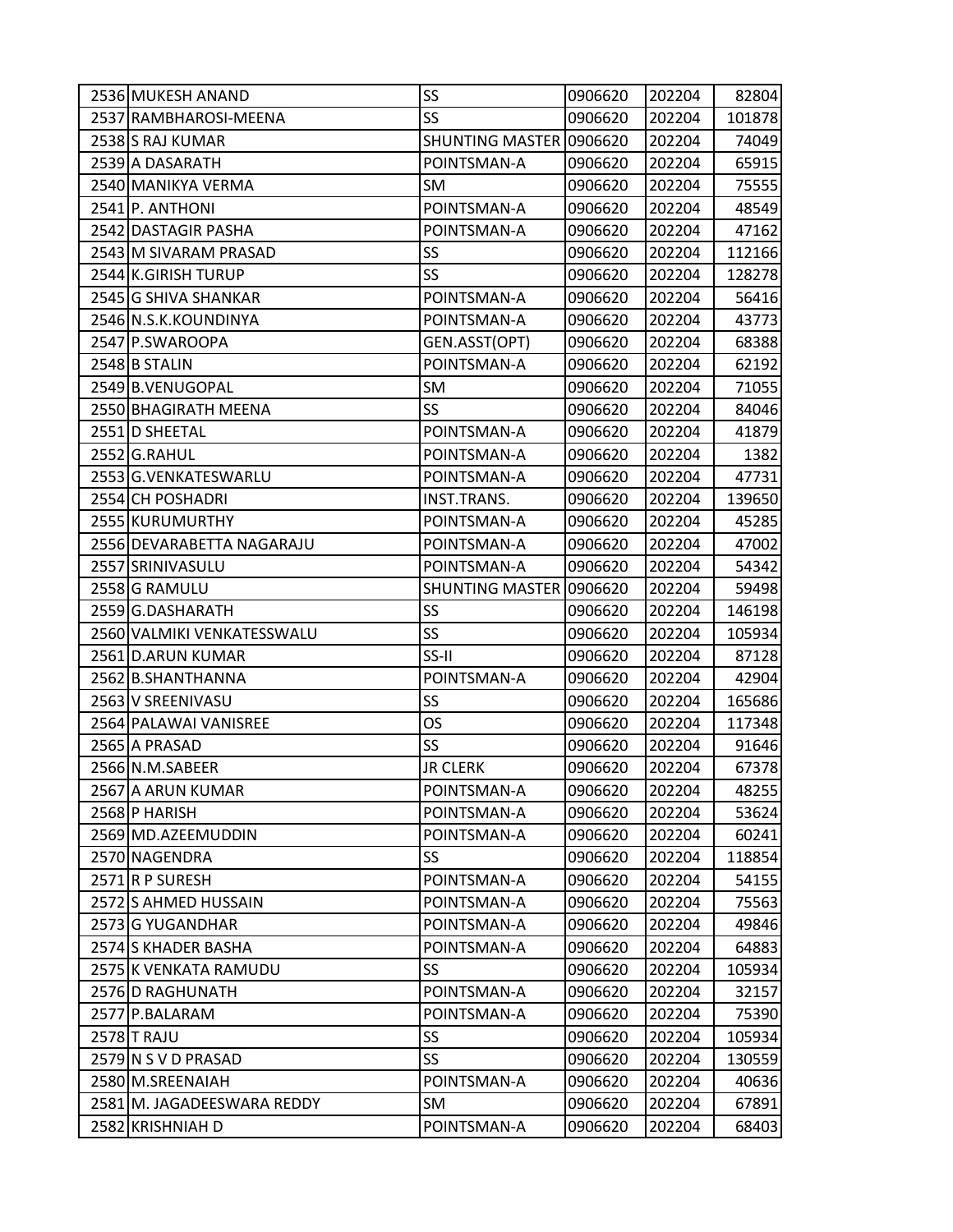| 2583 G.RAVINDRANATHREDDY    | SS                      | 0906620 | 202204 | 159386 |
|-----------------------------|-------------------------|---------|--------|--------|
| 2584 RAVINDER A             | <b>SS</b>               | 0906620 | 202204 | 143188 |
| 2585 D.SATYANARAYANA MURTHY | POINTSMAN-A             | 0906620 | 202204 | 66982  |
| 2586 M.M.BASHA              | Ch.OS                   | 0906620 | 202204 | 185178 |
| 2587 AJAY KACHHAP           | POINTSMAN-A             | 0906620 | 202204 | 57314  |
| 2588 V NARSIMULU            | <b>OS</b>               | 0906620 | 202204 | 77058  |
| 2589 RAJIV KUMAR JHA        | SS                      | 0906620 | 202204 | 93548  |
| 2590 K. VEERANNA            | POINTSMAN-A             | 0906620 | 202204 | 62164  |
| 2591 K.NARSINGH             | <b>SM</b>               | 0906620 | 202204 | 70920  |
| 2592 K VENUGOPAL            | POINTSMAN-A             | 0906620 | 202204 | 48640  |
| 2593 CH.SRINIVAS            | SS                      | 0906620 | 202204 | 83688  |
| 2594 MD.MISBAHUDDIN         | POINTSMAN-A             | 0906620 | 202204 | 48604  |
| 2595 K BALAIAH              | POINTSMAN-A             | 0906620 | 202204 | 76720  |
| 2596 KAREEMUDDIN            | POINTSMAN-A             | 0906620 | 202204 | 59526  |
| 2597 B. VENKATESHWARLU      | SM                      | 0906620 | 202204 | 66935  |
| 2598 GANDALA LAKSHMANNA     | POINTSMAN-A             | 0906620 | 202204 | 43578  |
| 2599 THOFEK KHAN            | POINTSMAN-A             | 0906620 | 202204 | 48768  |
| 2600 CHINTALA SATHI BABU    | SHUNTING MASTER 0906620 |         | 202204 | 59998  |
| 2601 G.CH PULLAIAH          | POINTSMAN-A             | 0906620 | 202204 | 44748  |
| 2602 KOPPUNURI RAMULU       | SM                      | 0906620 | 202204 | 67885  |
| 2603 PERSHANT KUMAR         | SS-II                   | 0906620 | 202204 | 71622  |
| 2604 K NARESH KUMAR         | POINTSMAN-A             | 0906620 | 202204 | 39844  |
| 2605 K. VIJAY KUMAR         | POINTSMAN-A             | 0906620 | 202204 | 37894  |
| 2606 B SIDDI RAMULU         | SS                      | 0906620 | 202204 | 120748 |
| 2607 YELLASANJANNA K        | SS                      | 0906620 | 202204 | 72644  |
| 2608 P R SRINIVASA RAO      | SS                      | 0906620 | 202204 | 139108 |
| 2609 E SAMPAT KUMAR         | SS                      | 0906620 | 202204 | 116870 |
| 2610 S V V NAGESWARA RAO    | OS.                     | 0906620 | 202204 | 128518 |
| 2611 S S CHAKRAVARTHY       | Ch.LOCO INSP.           | 0906620 | 202204 | 200297 |
| 2612 P ANIL                 | SS                      | 0906620 | 202204 | 114118 |
| 2613 ASHOK KUMAR            | POINTSMAN-A             | 0906620 | 202204 | 61164  |
| 2614 KODATI ANIL            | SM                      | 0906620 | 202204 | 77435  |
| 2615 C.MANOHAR              | POINTSMAN-A             | 0906620 | 202204 | 42440  |
| 2616 G. VISHNU VARDHAN      | <b>SM</b>               | 0906620 | 202204 | 73098  |
| 2617 BALRAJ K               | SR.TECH(M.V.DVR)        | 0906620 | 202204 | 83688  |
| 2618 K NARESH KUMAR         | POINTSMAN-A             | 0906620 | 202204 | 43697  |
| 2619 P RAZEENA              | Sr. CLERK               | 0906620 | 202204 | 79508  |
| 2620 VENKATESHAM R          | POINTSMAN-A             | 0906620 | 202204 | 73560  |
| 2621 SYED FAREED            | <b>SS</b>               | 0906620 | 202204 | 108694 |
| 2622 GONABAVI NARASANNA     | POINTSMAN-A             | 0906620 | 202204 | 41514  |
| 2623 B CHAKRI CHETAN        | POINTSMAN-A             | 0906620 | 202204 | 48549  |
| 2624 SK JAWEED              | POINTSMAN-A             | 0906620 | 202204 | 53188  |
| 2625 PURUSHOTHAM RAO CHANDA | POINTSMAN-A             | 0906620 | 202204 | 37259  |
| 2626 NARALA SWETHA          | <b>SM</b>               | 0906620 | 202204 | 1269   |
| 2627 K VENKATESH            | POINTSMAN-A             | 0906620 | 202204 | 50313  |
| 2628 C. MAHENDRANATHA REDDY | SM                      | 0906620 | 202204 | 71377  |
| 2629 J.SRINIVASULU          | POINTSMAN-A             | 0906620 | 202204 | 49958  |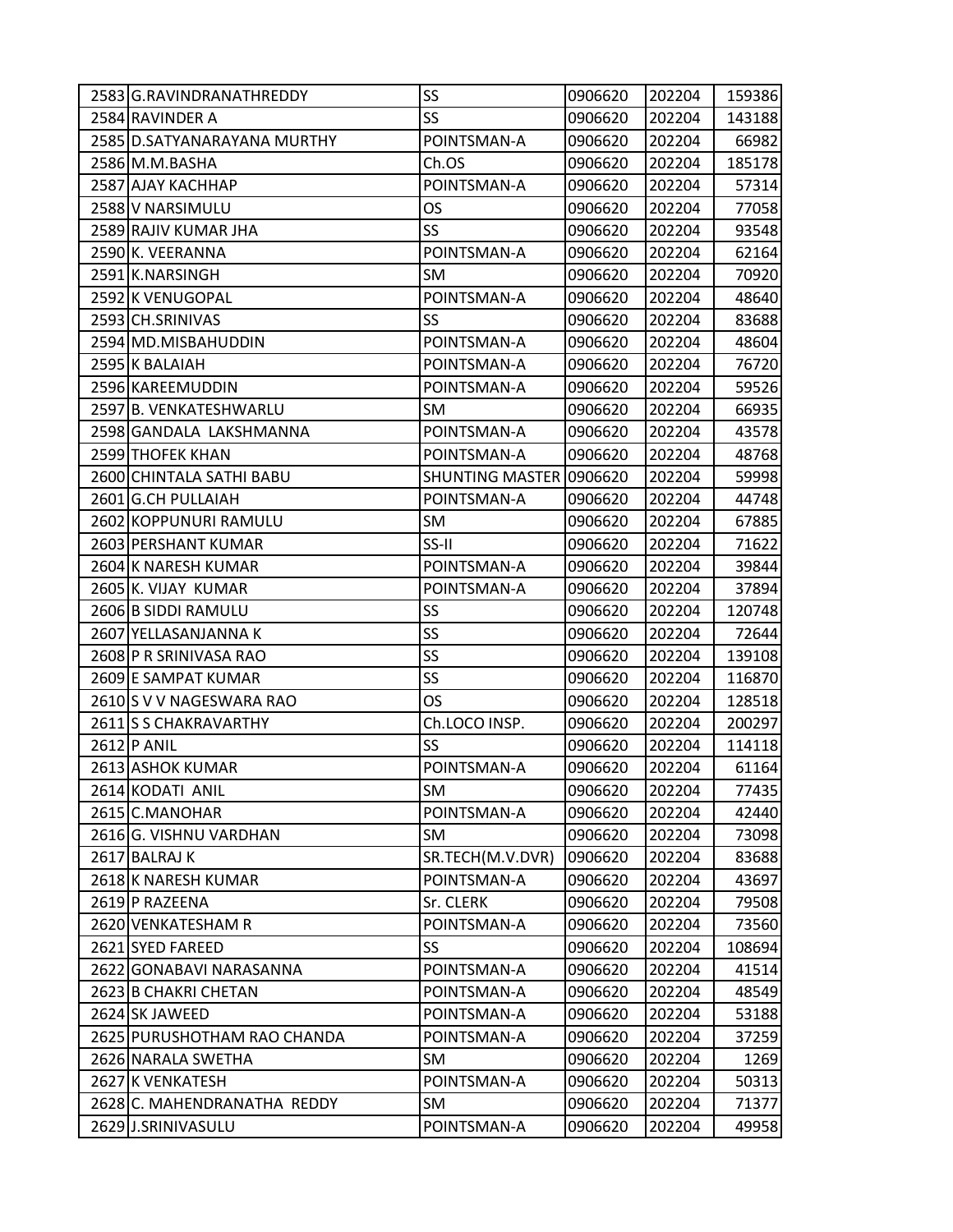| 2630 K SRIKANTH             | SM              | 0906620 | 202204 | 68411  |
|-----------------------------|-----------------|---------|--------|--------|
| 2631 KADIRI HAROON          | <b>SS</b>       | 0906620 | 202204 | 79222  |
| 2632 M. SESHA PANI          | SM              | 0906620 | 202204 | 73855  |
| 2633 MD. GOUSUDDIN          | POINTSMAN-A     | 0906620 | 202204 | 44515  |
| 2634 GOLLA DEVENDRA         | POINTSMAN-A     | 0906620 | 202204 | 58313  |
| 2635 KAKI RAVI KUMAR        | POINTSMAN-A     | 0906620 | 202204 | 50463  |
| 2636 K RAMANJANEYULU        | <b>SM</b>       | 0906620 | 202204 | 75141  |
| 2637 M.NAGARAJU             | POINTSMAN-A     | 0906620 | 202204 | 42453  |
| 2638 MOHD RAHMATH           | SS-II           | 0906620 | 202204 | 72798  |
| 2639 ANAND KUMAR A          | SM              | 0906620 | 202204 | 73245  |
| 2640 D.SRIKANTH             | POINTSMAN-A     | 0906620 | 202204 | 39984  |
| 2641 P NARYA                | POINTSMAN-A     | 0906620 | 202204 | 60164  |
| 2642 BATTU RAVI KUMAR       | POINTSMAN-A     | 0906620 | 202204 | 42659  |
| 2643 M. VENKATAIAH          | SS              | 0906620 | 202204 | 124148 |
| 2644 SUMIT KUMAR            | SS-II           | 0906620 | 202204 | 70822  |
| 2645 K CHANDRAMOHAN         | INSTR. (MECH)   | 0906620 | 202204 | 125010 |
| 2646 KHATRAVATH MANOHAR     | SM              | 0906620 | 202204 | 65126  |
| 2647 M.VIJAYA KUMAR         | <b>SS</b>       | 0906620 | 202204 | 125398 |
| 2648 NAKKA SHIVAKOTI        | POINTSMAN-A     | 0906620 | 202204 | 48184  |
| 2649 G. MUNEENDER           | SM              | 0906620 | 202204 | 73715  |
| 2650 DAMODARU               | POINTSMAN-A     | 0906620 | 202204 | 39080  |
| 2651 KURUVA KISTAPPA        | SM              | 0906620 | 202204 | 71769  |
| 2652 B PRANITHA             | <b>CTNC</b>     | 0906620 | 202204 | 82773  |
| 2653 PRAVEEN KUMAR THAKUR   | SS              | 0906620 | 202204 | 75726  |
| 2654 SEELA SANKARA RAO      | POINTSMAN-A     | 0906620 | 202204 | 46598  |
| 2655 BODA CHANDRA SHEKHAR   | ASM             | 0906620 | 202204 | 65664  |
| 2656 SIDDESI BUCHI BABU     | SM              | 0906620 | 202204 | 60268  |
| 2657 K. MURALI              | POINTSMAN-A     | 0906620 | 202204 | 40014  |
| 2658 RAMACHANDRA PURTY      | <b>JR CLERK</b> | 0906620 | 202204 | 44616  |
| 2659 ABHISHEK KUMAR SINGH   | SM              | 0906620 | 202204 | 66490  |
| 2660 SHAIK ABDUL RASHEED    | POINTSMAN-A     | 0906620 | 202204 | 45404  |
| 2661 M.KESHAVULU            | POINTSMAN-B     | 0906620 | 202204 | 47780  |
| 2662 P. SURESH              | SM              | 0906620 | 202204 | 70271  |
| 2663 P.VISHNUVARDHAN        | POINTSMAN-A     | 0906620 | 202204 | 43087  |
| 2664 T. LAXMAN PRAKASH      | SM              | 0906620 | 202204 | 101878 |
| 2665 M VIJAYA RAJU          | SSE (P.WAY)     | 0906620 | 202204 | 188897 |
| 2666 RAJA BATHA             | POINTSMAN-B     | 0906620 | 202204 | 31117  |
| 2667 AMBIKA KUMAR           | SM              | 0906620 | 202204 | 61297  |
| 2668 KURAKULA RAVINDRA BABU | POINTSMAN-A     | 0906620 | 202204 | 56644  |
| 2669 K. ANJANEYULU GOUD     | POINTSMAN-A     | 0906620 | 202204 | 38486  |
| 2670 TELUGU NAGESH          | POINTSMAN-A     | 0906620 | 202204 | 55685  |
| 2671 C VISHNU               | SM              | 0906620 | 202204 | 78442  |
| 2672 E.RAVI                 | SM              | 0906620 | 202204 | 70107  |
| 2673 G.VISHNUVARDHAN REDDY  | SM              | 0906620 | 202204 | 63530  |
| 2674 SUJEET KUMAR SUMAN     | <b>SS</b>       | 0906620 | 202204 | 96268  |
| 2675 D.SREEKANTH            | POINTSMAN-A     | 0906620 | 202204 | 36961  |
| 2676 ERUKU SHIVADESH        | POINTSMAN-A     | 0906620 | 202204 | 40564  |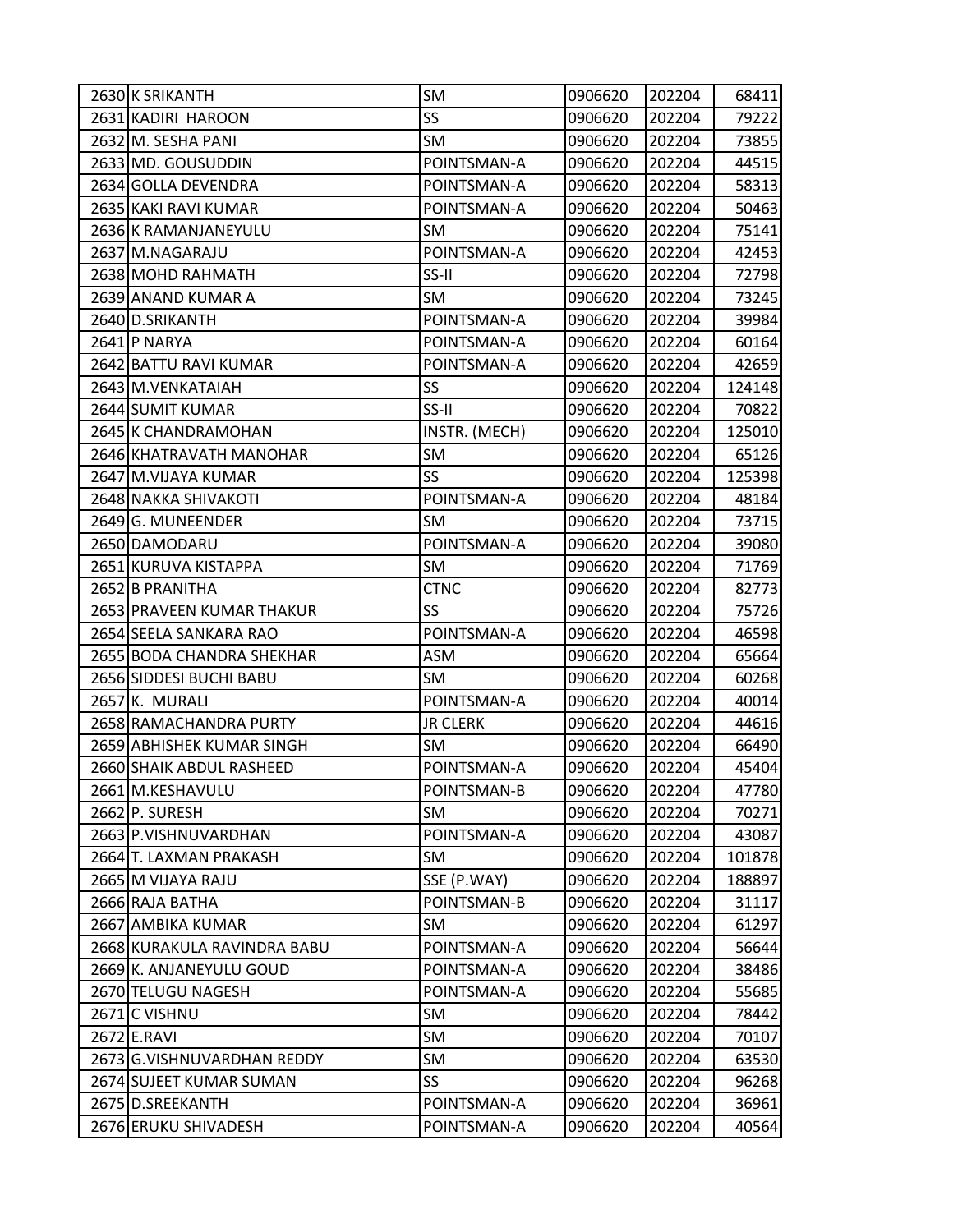| 2677 K.CHANDRA REDDY          | POINTSMAN-A     | 0906620 | 202204 | 48335 |
|-------------------------------|-----------------|---------|--------|-------|
| 2678 ABDUL BASID S            | SM              | 0906620 | 202204 | 73094 |
| 2679 N.S. NAIK                | SM              | 0906620 | 202204 | 60573 |
| 2680 AMIT KUMAR               | <b>SM</b>       | 0906620 | 202204 | 72724 |
| 2681 L.THIRUPATHAIAH          | POINTSMAN-A     | 0906620 | 202204 | 52367 |
| 2682 EDIGA BHEEMUDU           | POINTSMAN-A     | 0906620 | 202204 | 37386 |
| 2683 M.S. NAIK                | SM              | 0906620 | 202204 | 67304 |
| 2684 J. RAMESH                | SM              | 0906620 | 202204 | 57624 |
| 2685 J. RAVI KUMAR            | SM              | 0906620 | 202204 | 61936 |
| 2686 K. VENKATAIH             | <b>SM</b>       | 0906620 | 202204 | 74511 |
| 2687 K. NAGA RAJU             | POINTSMAN-A     | 0906620 | 202204 | 49335 |
| 2688 P. P.REDDY               | SM              | 0906620 | 202204 | 74812 |
| 2689 P.G. KRISHNA             | POINTSMAN-A     | 0906620 | 202204 | 37736 |
| 2690 A.KISHORE KUMAR          | <b>JR CLERK</b> | 0906620 | 202204 | 38819 |
| 2691 MALOTHU CHANDU           | POINTSMAN-B     | 0906620 | 202204 | 33956 |
| 2692 SANDE NAGARAJU           | SM              | 0906620 | 202204 | 64854 |
| 2693 M M ANIL KUMAR           | POINTSMAN-B     | 0906620 | 202204 | 29020 |
| 2694 P.RAMESH                 | POINTSMAN-A     | 0906620 | 202204 | 35145 |
| 2695 K.DINESH KUMAR           | POINTSMAN-B     | 0906620 | 202204 | 30632 |
| 2696 SALIGAMA KALYANKUMAR     | POINTSMAN-A     | 0906620 | 202204 | 42286 |
| 2697 KUMMARI SHIVA KUMAR      | POINTSMAN-A     | 0906620 | 202204 | 33144 |
| 2698 B BHASKAR                | POINTSMAN-A     | 0906620 | 202204 | 34388 |
| 2699 YADAGIRI M               | POINTSMAN-A     | 0906620 | 202204 | 33455 |
| 2700 DEEPAK KUMAR             | POINTSMAN-A     | 0906620 | 202204 | 33455 |
| 2701 KETHAVATH GANESH         | POINTSMAN-A     | 0906620 | 202204 | 36100 |
| 2702 MURALI KRISHNA SILVERI   | POINTSMAN-A     | 0906620 | 202204 | 32533 |
| 2703 G RAMAKRISHNA            | POINTSMAN-A     | 0906620 | 202204 | 34433 |
| 2704 SURENDRA SINGH           | POINTSMAN-B     | 0906620 | 202204 | 32077 |
| 2705 G UGENDHAR               | POINTSMAN-A     | 0906620 | 202204 | 33144 |
| 2706 RATHOD VISHAL            | POINTSMAN-A     | 0906620 | 202204 | 35786 |
| 2707 JADHAV JALAJA            | POINTSMAN-A     | 0906620 | 202204 | 36521 |
| 2708 B SIVARAMIREDDY          | POINTSMAN-A     | 0906620 | 202204 | 32388 |
| 2709 PADALA SHIVA SHANKAR     | POINTSMAN-A     | 0906620 | 202204 | 33011 |
| 2710 DUDEKULA BASHA           | <b>SM</b>       | 0906620 | 202204 | 68861 |
| 2711 SATYAJEET KUMAR YADAV    | SM              | 0906620 | 202204 | 68655 |
| 2712 L. VENKATA BALAGI        | SM              | 0906620 | 202204 | 69455 |
| 2713 JOHN ASHISH              | SM              | 0906620 | 202204 | 70649 |
| 2714 Y NAVEEN KUMAR           | SM              | 0906620 | 202204 | 67320 |
| 2715 MALLURU SHRAVAN KUMAR    | <b>SM</b>       | 0906620 | 202204 | 72413 |
| 2716 ABHISHEK KUMAR           | SM              | 0906620 | 202204 | 75830 |
| 2717 P. RAVI TEJA             | SM              | 0906620 | 202204 | 77087 |
| 2718 JITENDRA KUMAR           | SM              | 0906620 | 202204 | 68122 |
| 2719 SAI KRISHNA KUNDALA      | SM              | 0906620 | 202204 | 68122 |
| 2720 TANAYASHREE BIDYABHUSANA | <b>SM</b>       | 0906620 | 202204 | 80042 |
| 2721 VALASINGAM HIMA BINDU    | SM              | 0906620 | 202204 | 65807 |
| 2722 D. SRIDHAR REDDY         | SM              | 0906620 | 202204 | 70815 |
| 2723 D. JITHENDER             | SM              | 0906620 | 202204 | 74438 |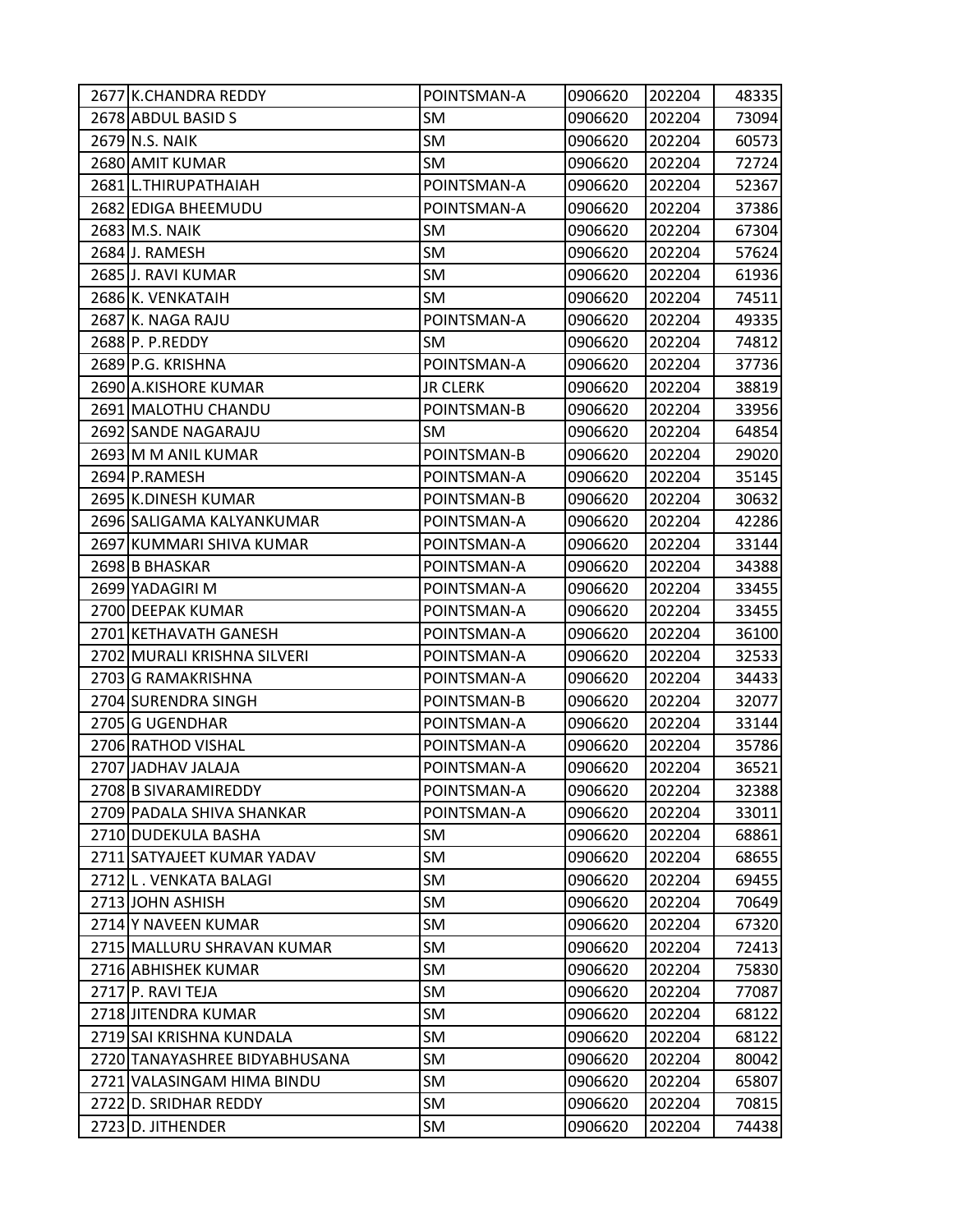| 2724 SUGAM KUMAR                  | <b>SM</b>       | 0906620 | 202204 | 75020  |
|-----------------------------------|-----------------|---------|--------|--------|
| 2725 NEERAJ KUMAR MISHRA          | SM              | 0906620 | 202204 | 70910  |
| 2726 SANJEEV KUMAR                | SM              | 0906620 | 202204 | 71082  |
| 2727 BANTROTHU SRINIVASULU        | <b>SM</b>       | 0906620 | 202204 | 67704  |
| 2728 MOGILI RAJESH                | POINTSMAN-A     | 0906620 | 202204 | 31785  |
| 2729 PARIGELA RAJU                | POINTSMAN-A     | 0906620 | 202204 | 33321  |
| 2730 BHUPALI VENKATESH            | POINTSMAN-A     | 0906620 | 202204 | 37099  |
| 2731 VALE SHYAM KUMAR             | SM              | 0906620 | 202204 | 75830  |
| 2732 M. VINOD                     | SM              | 0906620 | 202204 | 84182  |
| 2733 ANJAN KUMAR YADAV.A.         | SM              | 0906620 | 202204 | 72978  |
| 2734 P. VIJAYA SHOBHA RANI        | <b>SM</b>       | 0906620 | 202204 | 64087  |
| 2735 P.J. SREENATH NAIDU          | SM              | 0906620 | 202204 | 69573  |
| 2736 ABDUL QAYYUM FAROOQ          | POINTSMAN-A     | 0906620 | 202204 | 40370  |
| 2737 SYED ABDUL RAFI              | POINTSMAN-A     | 0906620 | 202204 | 40564  |
| 2738 G SRIKANTH                   | POINTSMAN-A     | 0906620 | 202204 | 40370  |
| 2739 SHAIK VIKHAR                 | POINTSMAN-B     | 0906620 | 202204 | 38171  |
| 2740 KAMALA KOTAIAH               | <b>B.PEON</b>   | 0906620 | 202204 | 33784  |
| 2741 SINGARATHI GOWRI SANKARA RAO | SM              | 0906620 | 202204 | 66251  |
| 2742 VAVILAPALLI JAGADEESWARA RAO | SM              | 0906620 | 202204 | 76924  |
| 2743 K. VENKAT RAO                | SM              | 0906620 | 202204 | 70169  |
| 2744 S. SRIVANI                   | <b>JR CLERK</b> | 0906620 | 202204 | 40009  |
| 2745 G.VISHAKA                    | POINTSMAN-B     | 0906620 | 202204 | 29188  |
| 2746 P.TULASIRAM                  | POINTSMAN-B     | 0906620 | 202204 | 31773  |
| 2747 SHAIK RAHMANYOUSUF           | POINTSMAN-A     | 0906620 | 202204 | 38290  |
| 2748 M. SRIDHAR                   | POINTSMAN-A     | 0906620 | 202204 | 39873  |
| 2749 SOHAIL ASLAM KHAN            | POINTSMAN-B     | 0906620 | 202204 | 31401  |
| 2750 S.RAJU                       | POINTSMAN-B     | 0906620 | 202204 | 34179  |
| 2751 K.HEMALATHA                  | POINTSMAN-B     | 0906620 | 202204 | 32641  |
| 2752 B.VENKATESHWARI              | POINTSMAN-B     | 0906620 | 202204 | 33729  |
| 2753 J.MANJULA                    | POINTSMAN-B     | 0906620 | 202204 | 31525  |
| 2754 C. ARUN CHAND                | POINTSMAN-B     | 0906620 | 202204 | 37844  |
| 2755 BOMMA KALYAN                 | POINTSMAN-A     | 0906620 | 202204 | 33516  |
| 2756 M. PRASANTH                  | POINTSMAN-B     | 0906620 | 202204 | 41552  |
| 2757 R SREEDHAR                   | POINTSMAN-A     | 0906620 | 202204 | 40175  |
| 2758 MUNEESH                      | POINTSMAN-B     | 0906620 | 202204 | 34699  |
| 2759 NAVID AHMED KHAN             | POINTSMAN-B     | 0906620 | 202204 | 35478  |
| 2760 MARGAM SARITHA               | <b>STENO</b>    | 0906620 | 202204 | 49858  |
| 2761 VADLAKONDA MAHESH            | POINTSMAN-B     | 0906620 | 202204 | 30988  |
| 2762 V RAJESH                     | POINTSMAN-A     | 0906620 | 202204 | 31938  |
| 2763 S.V.SUDHAKAR NAIK            | POINTSMAN-A     | 0906620 | 202204 | 41704  |
| 2764 KOTHOLLA RAVI                | POINTSMAN-B     | 0906620 | 202204 | 71144  |
| 2765 K.SAGARIKA                   | POINTSMAN-B     | 0906620 | 202204 | 100134 |
| 2766 SHAHED AHMED                 | POINTSMAN-B     | 0906620 | 202204 | 73788  |
| 2767 SHIVAKUMAR KAMERA            | POINTSMAN-B     | 0906620 | 202204 | 34983  |
| 2768 TARKESHWER PANDIT            | POINTSMAN-B     | 0906620 | 202204 | 22497  |
| 2769 P KRISHNAIAH                 | POINTSMAN-B     | 0906620 | 202204 | 31360  |
| 2770 LOKESH MEENA                 | POINTSMAN-B     | 0906620 | 202204 | 28514  |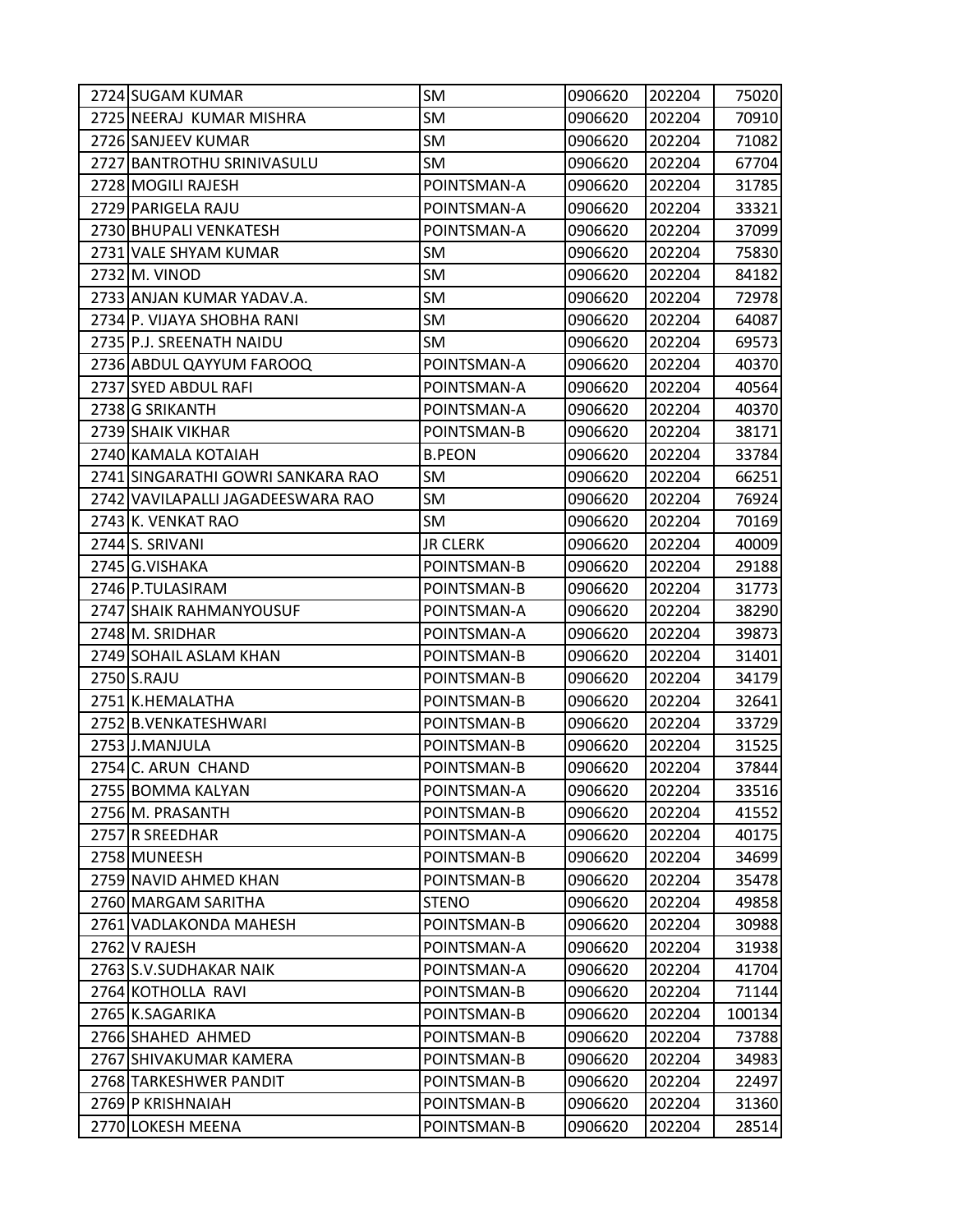| 2771 PANKAJ KUMAR                               | POINTSMAN-B    | 0906620 | 202204 | 29792  |
|-------------------------------------------------|----------------|---------|--------|--------|
| 2772 G UDAY KIRAN                               | POINTSMAN-B    | 0906620 | 202204 | 36635  |
| 2773 SYED SHAHID                                | POINTSMAN-B    | 0906620 | 202204 | 28152  |
| 2774 G.VIJAYALAXMI                              | POINTSMAN-B    | 0906620 | 202204 | 29229  |
| 2775 ASHOK KUMAR SAINI                          | POINTSMAN-B    | 0906620 | 202204 | 30117  |
| 2776 MD SALEEM                                  | POINTSMAN-B    | 0906620 | 202204 | 28193  |
| 2777 SYED ZEESHAN                               | POINTSMAN-B    | 0906620 | 202204 | 42284  |
| 2778 SAGADAM ABHINAYA                           | POINTSMAN-B    | 0906620 | 202204 | 28474  |
| 2779 MARUPAKULA NAGESH KUMAR                    | POINTSMAN-B    | 0906620 | 202204 | 30917  |
| 2780 SINGARAM RAJESHWAR MOHAN MURAL POINTSMAN-B |                | 0906620 | 202204 | 29813  |
| 2781 MANOJ SEWDA                                | POINTSMAN-B    | 0906620 | 202204 | 29430  |
| 2782 RAVISH KUMAR YADAV                         | POINTSMAN-B    | 0906620 | 202204 | 28393  |
| 2783 DHARA SINGH                                | POINTSMAN-B    | 0906620 | 202204 | 30274  |
| 2784 B GOPI CHAND                               | POINTSMAN-B    | 0906620 | 202204 | 28514  |
| 2785 MURALI                                     | POINTSMAN-B    | 0906620 | 202204 | 30515  |
| 2786 B.NIKHIL KUMAR                             | POINTSMAN-B    | 0906620 | 202204 | 37736  |
| 2787 K. ADARSH KUMAR                            | ASST.POINTSMAN | 0906620 | 202204 | 38612  |
| 2788 SHAIK EJAS                                 | POINTSMAN-A    | 0906621 | 202204 | 36045  |
| 2789 N.NAVANEETH KUMAR                          | <b>SM</b>      | 0906621 | 202204 | 56989  |
| 2790 ALTAF KHAN                                 | POINTSMAN-A    | 0906621 | 202204 | 42259  |
| 2791 B. PAVAN SUNIL                             | ASST.POINTSMAN | 0906621 | 202204 | 30783  |
| 2792 ILLENANI VENKAT SAI NITHIN KUMAR           | ASM            | 0906621 | 202204 | 63792  |
| 2793 P V SIVAPRASAD REDDY                       | SSE (CnW)      | 0906621 | 202204 | 128348 |
| 2794 P VENKAT RAM REDDY                         | POINTSMAN-A    | 0906621 | 202204 | 37020  |
| 2795 VADLA NARSIMHA CHARY                       | POINTSMAN-A    | 0906621 | 202204 | 36454  |
| 2796 NAWNIT KUMAR                               | SS             | 0906621 | 202204 | 87738  |
| 2797 S.PARTHASARATHI                            | SM             | 0906621 | 202204 | 71867  |
| 2798 MALLIKARJUN PATIL                          | POINTSMAN-B    | 0906621 | 202204 | 51075  |
| 2799 M SATYAMMA                                 | POINTSMAN-A    | 0906621 | 202204 | 51467  |
| 2800 SK KHADER PASHA                            | POINTSMAN-A    | 0906621 | 202204 | 71524  |
| 2801 M LAXMAN RAJ                               | POINTSMAN-A    | 0906621 | 202204 | 72531  |
| 2802 G. ASHOK KUMAR                             | POINTSMAN-A    | 0906621 | 202204 | 79355  |
| 2803 R VENKATARAMAIAH                           | SS             | 0906621 | 202204 | 135198 |
| 2804 D GATTAIAH                                 | POINTSMAN-A    | 0906621 | 202204 | 58927  |
| 2805 NITESH KUMAR                               | SS             | 0906621 | 202204 | 87124  |
| 2806 P E PRASANNA KUMAR                         | SS             | 0906621 | 202204 | 91646  |
| 2807 V SATYAM                                   | <b>SS</b>      | 0906621 | 202204 | 82244  |
| 2808 ASHWIN KUMAR S N                           | <b>CTNC</b>    | 0906621 | 202204 | 114748 |
| 2809 M.A.KHAYYUM                                | POINTSMAN-A    | 0906621 | 202204 | 62370  |
| 2810 PODI SHETTI SATISH                         | <b>TNL</b>     | 0906621 | 202204 | 103890 |
| 2811 RAVI RANJAN                                | <b>CTNL</b>    | 0906621 | 202204 | 95998  |
| 2812 KISHORE KUMAR BANDI                        | <b>TNL</b>     | 0906621 | 202204 | 84813  |
| 2813 JAIWANTH TUKARAM                           | POINTSMAN-A    | 0906621 | 202204 | 73347  |
| 2814 G VENKATESHWARLU                           | <b>SS</b>      | 0906621 | 202204 | 89078  |
| 2815 A.SATYA NARAYANA                           | POINTSMAN-A    | 0906621 | 202204 | 47988  |
| 2816 SUDARSHAN B                                | SS             | 0906621 | 202204 | 135828 |
| 2817 S MUTHYALU                                 | GEN.ASST(OPT)  | 0906621 | 202204 | 97593  |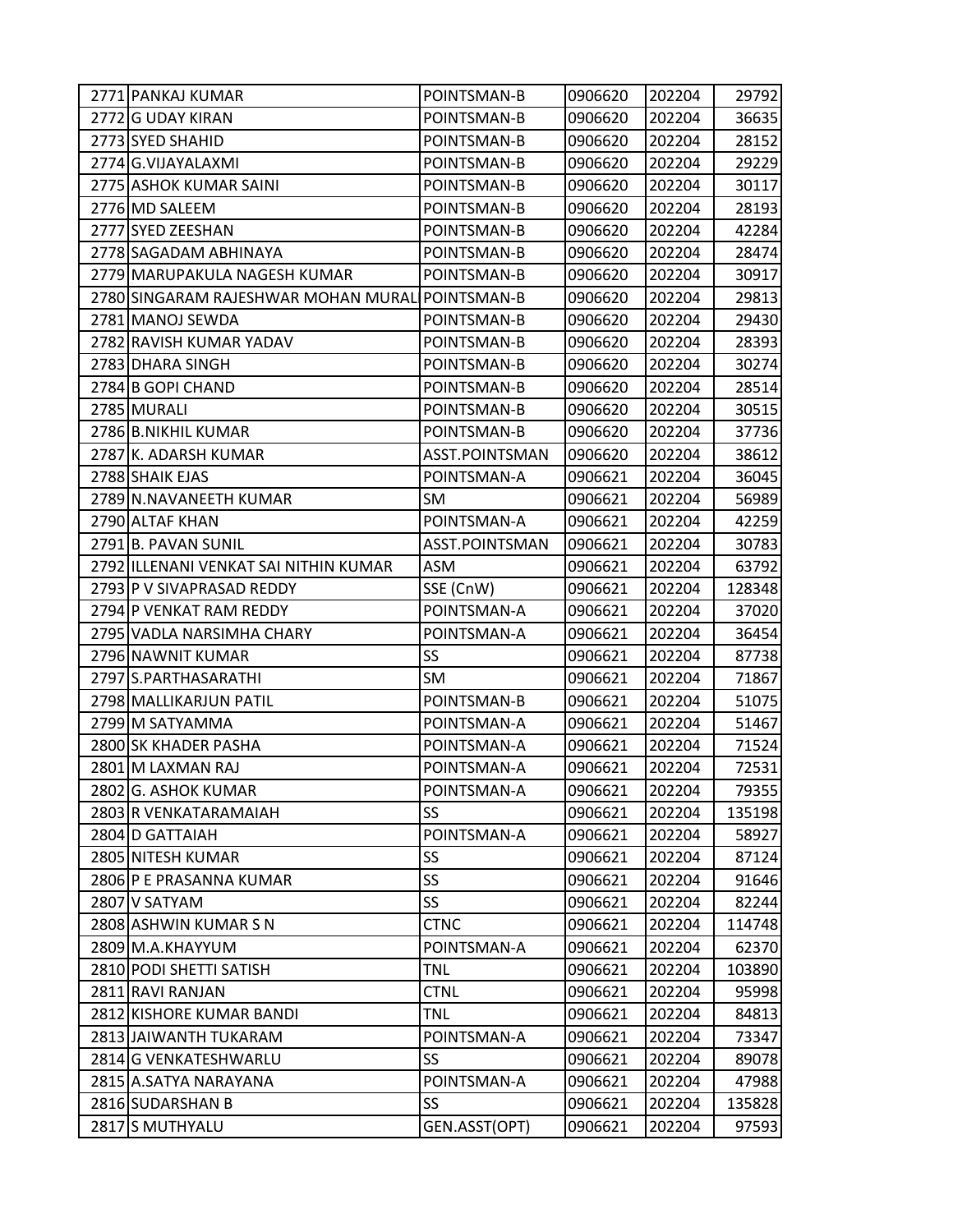| 2818 GOVINDRAJULU D      | POINTSMAN-A     | 0906621 | 202204 | 83924  |
|--------------------------|-----------------|---------|--------|--------|
| 2819 SHANKAR P           | <b>CTNC</b>     | 0906621 | 202204 | 131458 |
| 2820 M N MURTHY          | SS              | 0906621 | 202204 | 159386 |
| 2821 B RANJITH SINGH     | GEN.ASST(OPT)   | 0906621 | 202204 | 82526  |
| 2822 C R SATYANARAYANA   | POINTSMAN-A     | 0906621 | 202204 | 46740  |
| 2823 M.SUBASH GOUD       | POINTSMAN-A     | 0906621 | 202204 | 42538  |
| <b>2824 K RAVI</b>       | SS              | 0906621 | 202204 | 134500 |
| 2825 T PANDU             | POINTSMAN-A     | 0906621 | 202204 | 82586  |
| 2826 P PRATAP KUMAR      | SS              | 0906621 | 202204 | 154966 |
| 2827 RENUKABAI           | POINTSMAN-A     | 0906621 | 202204 | 60497  |
| 2828 B ANJAIAH           | SS              | 0906621 | 202204 | 154966 |
| 2829 H RAMI REDDY        | POINTSMAN-A     | 0906621 | 202204 | 66024  |
| 2830 S NELSON            | SM              | 0906621 | 202204 | 65608  |
| 2831 B SHEKER            | SM              | 0906621 | 202204 | 67249  |
| 2832 E.RAMESH            | POINTSMAN-A     | 0906621 | 202204 | 43854  |
| 2833 D ANANTH KUMAR      | <b>CTNL</b>     | 0906621 | 202204 | 119118 |
| 2834 VENKATESH S         | POINTSMAN-A     | 0906621 | 202204 | 69052  |
| 2835 N VENKATESWAR REDDY | <b>CTNC</b>     | 0906621 | 202204 | 127718 |
| 2836 P V RAMANA          | SS              | 0906621 | 202204 | 133263 |
| 2837 V MADHUSUDAN RAO    | SM              | 0906621 | 202204 | 135198 |
| 2838 A RAM BABU          | SS              | 0906621 | 202204 | 108974 |
| 2839 S K ABDUL RAUF      | POINTSMAN-A     | 0906621 | 202204 | 65680  |
| 2840 N RAVI              | POINTSMAN-A     | 0906621 | 202204 | 48802  |
| 2841 G.SUDHAKAR          | POINTSMAN-A     | 0906621 | 202204 | 52739  |
| 2842 V D VENKAT RAO      | SS              | 0906621 | 202204 | 124778 |
| 2843 M SATISH RAO        | POINTSMAN-A     | 0906621 | 202204 | 50833  |
| 2844 BHARATLAL MEENA     | SS              | 0906621 | 202204 | 79852  |
| 2845 T.KAVITHA           | JE (CnW)        | 0906621 | 202204 | 69698  |
| 2846 RAVI KUMAR          | SS              | 0906621 | 202204 | 74926  |
| 2847 P M ARVIN           | SM              | 0906621 | 202204 | 94178  |
| 2848 A SAMPATH KUMAR     | SS              | 0906621 | 202204 | 81956  |
| 2849 SADIQ SHARFEE       | <b>SM</b>       | 0906621 | 202204 | 73918  |
| 2850 P RAJU              | POINTSMAN-A     | 0906621 | 202204 | 54847  |
| 2851 T SRIDHAR RAO       | SS              | 0906621 | 202204 | 77684  |
| 2852 Y.YELLIAH           | POINTSMAN-A     | 0906621 | 202204 | 66480  |
| 2853 A ANAND KUMAR       | <b>CTNL</b>     | 0906621 | 202204 | 144738 |
| 2854 AJIT KUMAR          | SM              | 0906621 | 202204 | 73428  |
| 2855 G SAI KISHORE KUMAR | SS              | 0906621 | 202204 | 72798  |
| 2856 ASHWINI GERALDINE   | SM              | 0906621 | 202204 | 70178  |
| 2857 J KUMARASWAMY       | SM              | 0906621 | 202204 | 69469  |
| 2858 AZMEERA RANGA RAO   | SM              | 0906621 | 202204 | 72078  |
| 2859 DASS ELURU          | <b>CTNC</b>     | 0906621 | 202204 | 104434 |
| 2860 DEVIDAS SACCARAM    | SS<br><b>SS</b> | 0906621 | 202204 | 79334  |
| 2861 M SRINIVASA RAO     |                 | 0906621 | 202204 | 124778 |
| 2862 N LIMBA             | POINTSMAN-A     | 0906621 | 202204 | 49826  |
| 2863 CH VENKATESHAM      | POINTSMAN-A     | 0906621 | 202204 | 47381  |
| 2864 K GANGARAJU         | SS              | 0906621 | 202204 | 109604 |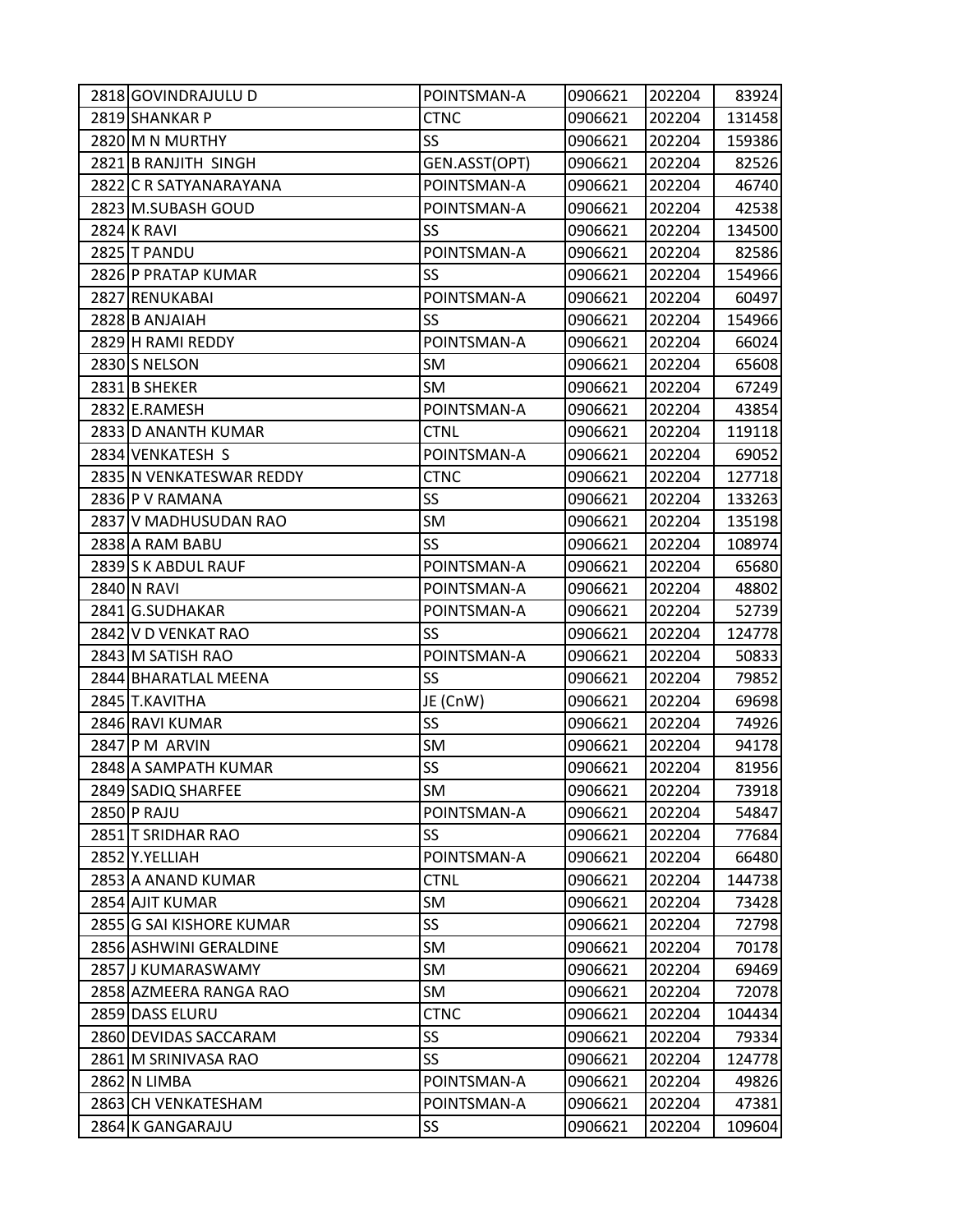| 2865 K RAM REDDY        | <b>CTNC</b>             | 0906621 | 202204 | 127718 |
|-------------------------|-------------------------|---------|--------|--------|
| 2866 AKKAPALLI MALLESH  | <b>TRACK MNTR-III</b>   | 0906621 | 202204 | 53034  |
| 2867 MD ABDUL JALEEL    | SS                      | 0906621 | 202204 | 92276  |
| 2868 RANJITH KUMAR M    | <b>TNL</b>              | 0906621 | 202204 | 84643  |
| 2869 L SRINIVAS         | POINTSMAN-A             | 0906621 | 202204 | 57829  |
| 2870 RAM BAKHSH         | POINTSMAN-A             | 0906621 | 202204 | 46395  |
| 2871 SUDARSHAN KUMAR    | SM                      | 0906621 | 202204 | 73099  |
| 2872 SATYENDRA RAM      | ASST.POINTSMAN          | 0906621 | 202204 | 40724  |
| 2873 BINAY KUMAR        | <b>SS</b>               | 0906621 | 202204 | 71272  |
| 2874 S.RAVINDRA NAIK    | SHUNTING MASTER 0906621 |         | 202204 | 67416  |
| 2875 KALU RAM MEENA     | <b>SM</b>               | 0906621 | 202204 | 78584  |
| 2876 SADASIVUDU KURMA   | SM                      | 0906621 | 202204 | 90094  |
| 2877 P YADAGIRI         | POINTSMAN-A             | 0906621 | 202204 | 70865  |
| 2878 K R UDAY KUMAR     | <b>SM</b>               | 0906621 | 202204 | 74117  |
| 2879 B SRIKANTH         | POINTSMAN-A             | 0906621 | 202204 | 50096  |
| 2880 MD NIZAMUDDIN      | POINTSMAN-A             | 0906621 | 202204 | 60225  |
| 2881 RAVI SHANKAR KUMAR | <b>SS</b>               | 0906621 | 202204 | 105686 |
| 2882 M SRINIVAS         | POINTSMAN-A             | 0906621 | 202204 | 43208  |
| 2883 A NARSING RAO      | POINTSMAN-B             | 0906621 | 202204 | 52652  |
| 2884 P LAXMAN KUMAR     | POINTSMAN-A             | 0906621 | 202204 | 43722  |
| 2885 RAMESH GOVIND      | Sr.TECH(FITTER)         | 0906621 | 202204 | 82108  |
| 2886 MD SHAMSHUL HAQUE  | <b>SS</b>               | 0906621 | 202204 | 73274  |
| 2887 MAHESH KUMAR GUPTA | <b>SS</b>               | 0906621 | 202204 | 114748 |
| 2888 MANOJ MAHTO        | POINTSMAN-A             | 0906621 | 202204 | 55507  |
| 2889 PANKAJ SHARMA      | <b>CTNL</b>             | 0906621 | 202204 | 109618 |
| 2890 VIJAY SHEKHAR JHA  | SS                      | 0906621 | 202204 | 71452  |
| 2891 UPENDRA KUMAR      | <b>SS</b>               | 0906621 | 202204 | 71452  |
| 2892 RAMKHALYARI MEENA  | POINTSMAN-A             | 0906621 | 202204 | 39849  |
| 2893 AMULA RAVINDAR     | SM                      | 0906621 | 202204 | 71842  |
| 2894 E. GURUPRASAD      | <b>TNL</b>              | 0906621 | 202204 | 96628  |
| 2895 MD ABDUL RAHEEM    | SS                      | 0906621 | 202204 | 86478  |
| 2896 PAMBALA SAIBABU    | POINTSMAN-B             | 0906621 | 202204 | 41196  |
| 2897 SURARAM SHRAVAN    | SM                      | 0906621 | 202204 | 64350  |
| 2898 RAJESH KUMAR MEENA | SS                      | 0906621 | 202204 | 75556  |
| 2899 D NAGESH           | <b>CTNC</b>             | 0906621 | 202204 | 124148 |
| 2900 A RAGHUSRINIVAS    | SS                      | 0906621 | 202204 | 139738 |
| 2901 ANAND KUMAR        | SM                      | 0906621 | 202204 | 71452  |
| 2902 NAVEEN KUMAR V     | SM                      | 0906621 | 202204 | 72025  |
| 2903 YOGESHWAR MEENA    | POINTSMAN-B             | 0906621 | 202204 | 34367  |
| 2904 SHANKAR VADEVAR    | SM                      | 0906621 | 202204 | 80673  |
| 2905 B RAVI             | POINTSMAN-A             | 0906621 | 202204 | 41784  |
| 2906 GAINI ANVESH       | SM                      | 0906621 | 202204 | 67747  |
| 2907 SHASHIKALA         | SM                      | 0906621 | 202204 | 75848  |
| 2908 P SRIHARI          | <b>CTNC</b>             | 0906621 | 202204 | 124148 |
| 2909 FAROOQ PASHA       | JE(MECH)                | 0906621 | 202204 | 77083  |
| 2910 M SANTOSH          | POINTSMAN-B             | 0906621 | 202204 | 35464  |
| 2911 SURENDRA KUMAR     | POINTSMAN-B             | 0906621 | 202204 | 41972  |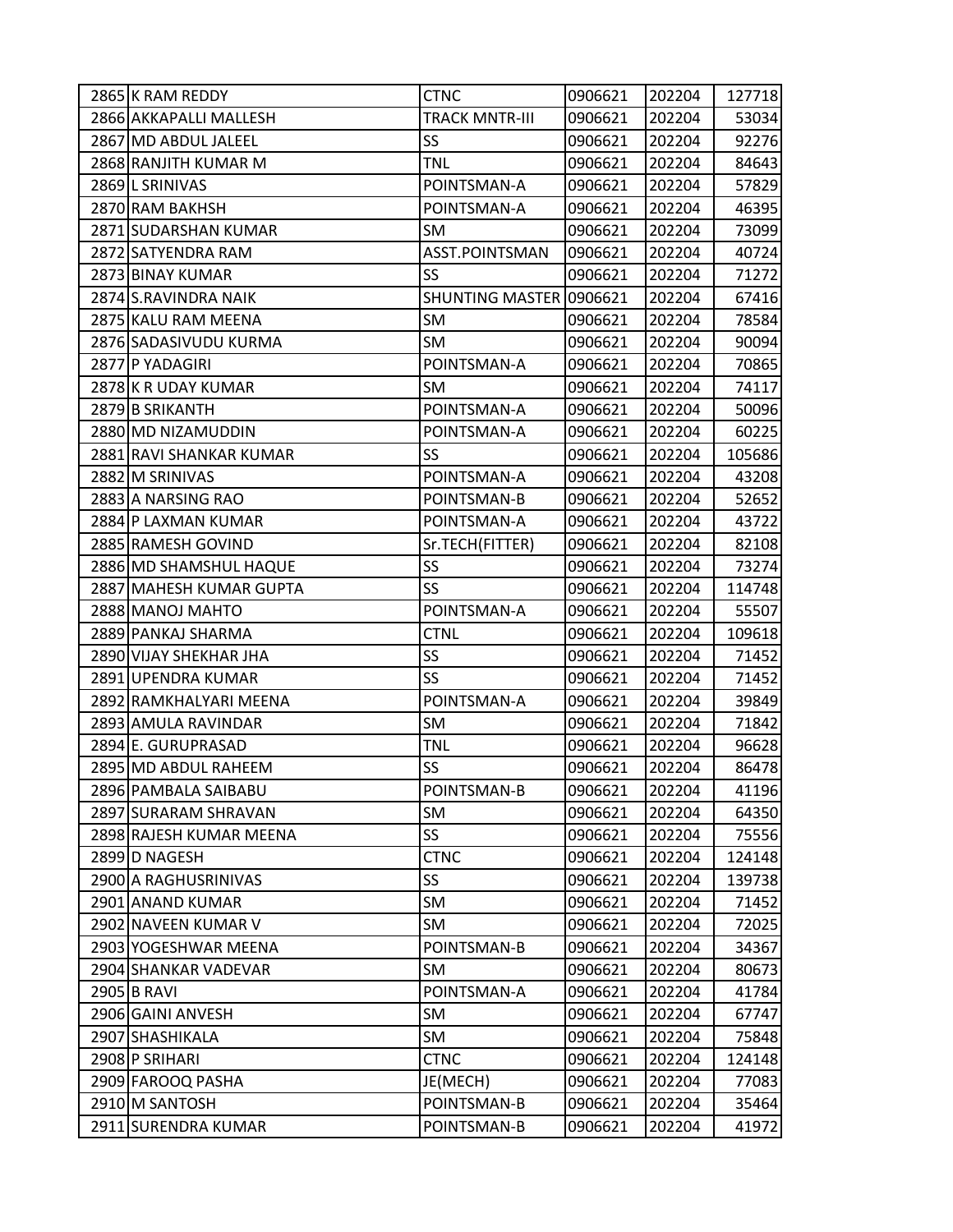| 2912 JITENDRA CHAUDHARY        | POINTSMAN-A             | 0906621 | 202204 | 39306  |
|--------------------------------|-------------------------|---------|--------|--------|
| 2913 NUTHANGI SWATHI           | SM                      | 0906621 | 202204 | 65363  |
| 2914 DEEPAK                    | SHUNTING MASTER 0906621 |         | 202204 | 43009  |
| 2915 SANTOSH PARASHURAM        | POINTSMAN-A             | 0906621 | 202204 | 48362  |
| 2916 BIKASH KUMAR              | SM                      | 0906621 | 202204 | 76186  |
| 2917 SHAIK SUHAIL              | POINTSMAN-B             | 0906621 | 202204 | 38220  |
| 2918 N SRAVAN KUMAR            | POINTSMAN-B             | 0906621 | 202204 | 39570  |
| 2919 K.SANDEEP CHARI           | ASM                     | 0906621 | 202204 | 71580  |
| 2920 N MUKUNDARAO              | SS                      | 0906621 | 202204 | 159386 |
| 2921 ANIL KUMAR SINGH          | <b>CTNL</b>             | 0906621 | 202204 | 113458 |
| 2922 K RAMESH                  | SM                      | 0906621 | 202204 | 69625  |
| 2923 SYAMALA KODIDASO          | POINTSMAN-A             | 0906621 | 202204 | 42168  |
| 2924 SUJITH SRIKANTH GUNTI     | <b>CTNL</b>             | 0906621 | 202204 | 89318  |
| 2925 P BHANU SHAKER            | SM                      | 0906621 | 202204 | 67314  |
| 2926 OM PRAKASH MEENA          | SM                      | 0906621 | 202204 | 69684  |
| 2927 D BALACHANDAR             | POINTSMAN-B             | 0906621 | 202204 | 62965  |
| 2928 G UDAY KUMAR              | POINTSMAN-B             | 0906621 | 202204 | 44185  |
| 2929 POTHARAPU SRIHARI         | SM                      | 0906621 | 202204 | 71619  |
| 2930 YERROLLA BALRAM           | POINTSMAN-A             | 0906621 | 202204 | 41089  |
| 2931 VENGURI VENKTESWARLU      | POINTSMAN-A             | 0906621 | 202204 | 57142  |
| 2932 S. PRAVEEN KUMAR          | <b>CTNL</b>             | 0906621 | 202204 | 89318  |
| 2933 ASMA SULTANA              | SS                      | 0906621 | 202204 | 78796  |
| 2934 M A MOBIN SALEEM          | <b>CTNC</b>             | 0906621 | 202204 | 61160  |
| 2935 D NAGESH                  | SS                      | 0906621 | 202204 | 152498 |
| 2936 G.ANAND                   | POINTSMAN-A             | 0906621 | 202204 | 39754  |
| 2937 NIKHATE UMESH SADASHIV    | POINTSMAN-A             | 0906621 | 202204 | 37609  |
| 2938 AAKASH KUMAR              | POINTSMAN-A             | 0906621 | 202204 | 39306  |
| 2939 SK MOULA MUSKIL           | POINTSMAN-A             | 0906621 | 202204 | 52984  |
| 2940 DINESH A M                | SS                      | 0906621 | 202204 | 109604 |
| 2941 M. PADMA RAO              | ASM                     | 0906621 | 202204 | 79416  |
| 2942 KETI.MOHAN RAO            | POINTSMAN-A             | 0906621 | 202204 | 43488  |
| 2943 SURENDRA KUMAR            | SS                      | 0906621 | 202204 | 77156  |
| 2944 P.RAJESH KUMAR            | SM                      | 0906621 | 202204 | 98108  |
| 2945 K VIJAYA LAKSHMI          | JE (CnW)                | 0906621 | 202204 | 69068  |
| 2946 LAMBA RAJU                | POINTSMAN-A             | 0906621 | 202204 | 44946  |
| 2947 INDRAJ MEENA              | POINTSMAN-A             | 0906621 | 202204 | 41338  |
| 2948 NUTI VISWANADHAM          | POINTSMAN-A             | 0906621 | 202204 | 50609  |
| 2949 K.SAI KUMAR               | POINTSMAN-A             | 0906621 | 202204 | 35804  |
| 2950 S.NIRMALA                 | <b>SM</b>               | 0906621 | 202204 | 70211  |
| 2951 INDRADEV YADAV            | ASM                     | 0906621 | 202204 | 68992  |
| 2952 M.GOVINDAN                | POINTSMAN-A             | 0906621 | 202204 | 49590  |
| 2953 D.V.RAMU                  | SM                      | 0906621 | 202204 | 70524  |
| 2954 MESHRAM NISHANT SHANKAR   | SM                      | 0906621 | 202204 | 79979  |
| 2955 CHINNA SAYANNA            | POINTSMAN-A             | 0906621 | 202204 | 36200  |
| 2956 D K DIVYA                 | <b>CTNC</b>             | 0906621 | 202204 | 73994  |
| 2957 SRIDHAR ADLA              | SM                      | 0906621 | 202204 | 79878  |
| 2958 G SIVACHANDRA MOHAN KUMAR | SM                      | 0906621 | 202204 | 66519  |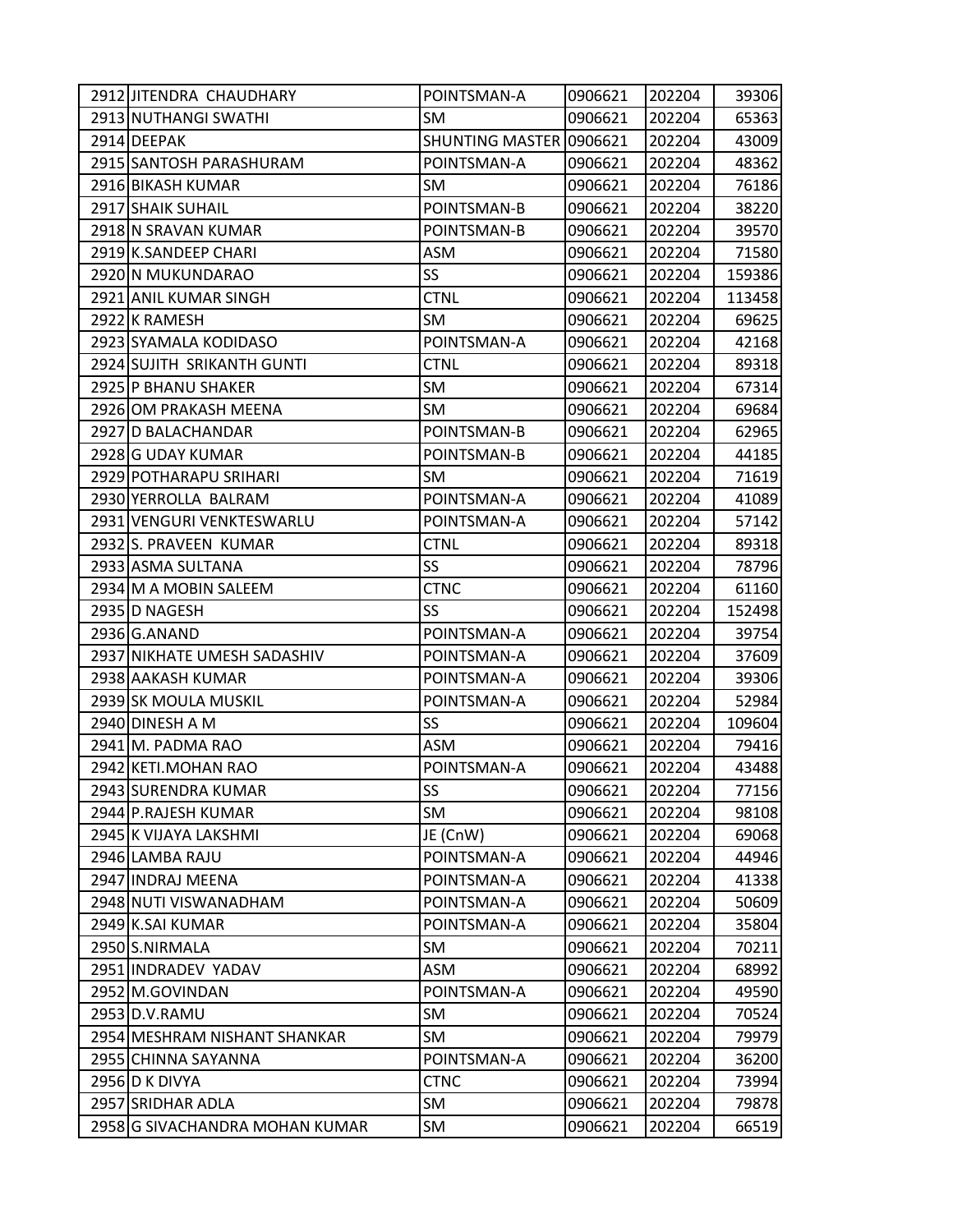| 2959 BONALA RAVINDER          | POINTSMAN-B           | 0906621 | 202204 | 48335 |
|-------------------------------|-----------------------|---------|--------|-------|
| 2960 V RAVINDER REDDY         | POINTSMAN-A           | 0906621 | 202204 | 61378 |
| 2961 BOOSA NARESH             | POINTSMAN-B           | 0906621 | 202204 | 55985 |
| 2962 S LAXMAN                 | SM                    | 0906621 | 202204 | 83134 |
| 2963 M MAHIPAL                | POINTSMAN-A           | 0906621 | 202204 | 47319 |
| 2964 KURUVA LAKSHMANNA        | SM                    | 0906621 | 202204 | 78656 |
| 2965 B.VIJAY KUMAR            | ASST(PWAY)            | 0906621 | 202204 | 53751 |
| 2966 S. CHANDRA SHEKHAR       | POINTSMAN-A           | 0906621 | 202204 | 39041 |
| 2967 N.T. CHAKRAVARTHY        | SM                    | 0906621 | 202204 | 79697 |
| 2968 M. RAMESH                | <b>SM</b>             | 0906621 | 202204 | 74934 |
| 2969 KURUVA BHASKAR           | <b>SM</b>             | 0906621 | 202204 | 62071 |
| 2970 M. MAHENDRA KUMAR        | <b>SM</b>             | 0906621 | 202204 | 69861 |
| 2971 JANGAMMUJJANNA           | POINTSMAN-A           | 0906621 | 202204 | 35551 |
| 2972 PULLAI SRAVANTHI         | POINTSMAN-A           | 0906621 | 202204 | 39935 |
| 2973 RAMAVATH JAINDER         | <b>TRACK MNTR-III</b> | 0906621 | 202204 | 35308 |
| 2974 GOCHIPATALA SUNIL BABU   | POINTSMAN-B           | 0906621 | 202204 | 33238 |
| 2975 P JOYCE SWAROOPA RANI    | ASM                   | 0906621 | 202204 | 79310 |
| 2976 GUNDAM ANIL KUMAR        | POINTSMAN-A           | 0906621 | 202204 | 41529 |
| 2977 SHIVALIKA SINGH          | POINTSMAN-A           | 0906621 | 202204 | 35122 |
| 2978 SANTOSH SAKHARAM GADEKAR | POINTSMAN-A           | 0906621 | 202204 | 30602 |
| 2979 CHERUKUPALLY KARTHIK     | POINTSMAN-A           | 0906621 | 202204 | 38128 |
| 2980 D ANIL KUMAR YADAV       | ASST.POINTSMAN        | 0906621 | 202204 | 35768 |
| 2981 MYADARI GYAN DEEP        | ASST.POINTSMAN        | 0906621 | 202204 | 36490 |
| 2982 RAHUL SINGH              | ASST.POINTSMAN        | 0906621 | 202204 | 31905 |
| 2983 RAJNISH KUMAR            | ASST.POINTSMAN        | 0906621 | 202204 | 31215 |
| 2984 KONDHAPURAM SURESH       | ASST.POINTSMAN        | 0906621 | 202204 | 33172 |
| 2985 YOGENDRA KUMAR YADAV     | ASST.POINTSMAN        | 0906621 | 202204 | 32735 |
| 2986 DABLOO KUMAR             | ASST.POINTSMAN        | 0906621 | 202204 | 33528 |
| 2987 SURENDRA KUMAR           | ASST.POINTSMAN        | 0906621 | 202204 | 34405 |
| 2988 RAMESH RANJAN            | SM                    | 0906621 | 202204 | 84513 |
| 2989 AVIJEET PANDEY           | <b>SM</b>             | 0906621 | 202204 | 69287 |
| 2990 YESHALA PRAKASH          | <b>SM</b>             | 0906621 | 202204 | 68381 |
| 2991 KUNTRAJI SUDHEER         | SM                    | 0906621 | 202204 | 68972 |
| 2992 QUAZI SYED GHEYASUDDIN   | SM                    | 0906621 | 202204 | 72041 |
| 2993 ROHIT KUMAR ACHAL        | SM                    | 0906621 | 202204 | 78580 |
| 2994 GOLLA PRAVEEN KUMAR      | POINTSMAN-A           | 0906621 | 202204 | 36788 |
| 2995 LIPIKA DEY               | <b>SM</b>             | 0906621 | 202204 | 79229 |
| 2996 PRIYANKA                 | SM                    | 0906621 | 202204 | 76842 |
| 2997 SUDHANSHU RAJ            | SM                    | 0906621 | 202204 | 77641 |
| 2998 NANDALA HARI KRISHNA     | SM                    | 0906621 | 202204 | 64713 |
| 2999 SOURABH KUMAR CHOUBEY    | POINTSMAN-A           | 0906621 | 202204 | 35479 |
| 3000 BUSA RAJESH              | <b>SM</b>             | 0906621 | 202204 | 89939 |
| 3001 KUNTENA SRAVEEN          | SM                    | 0906621 | 202204 | 63852 |
| 3002 VIVEK MISHRA             | <b>SM</b>             | 0906621 | 202204 | 60640 |
| 3003 POCHAMMALA SURESH        | SM                    | 0906621 | 202204 | 72197 |
| 3004 ABHISHEK KUMAR MISHRA    | ASST.POINTSMAN        | 0906621 | 202204 | 32084 |
| 3005 NAVNIT KUMAR             | ASST.POINTSMAN        | 0906621 | 202204 | 38014 |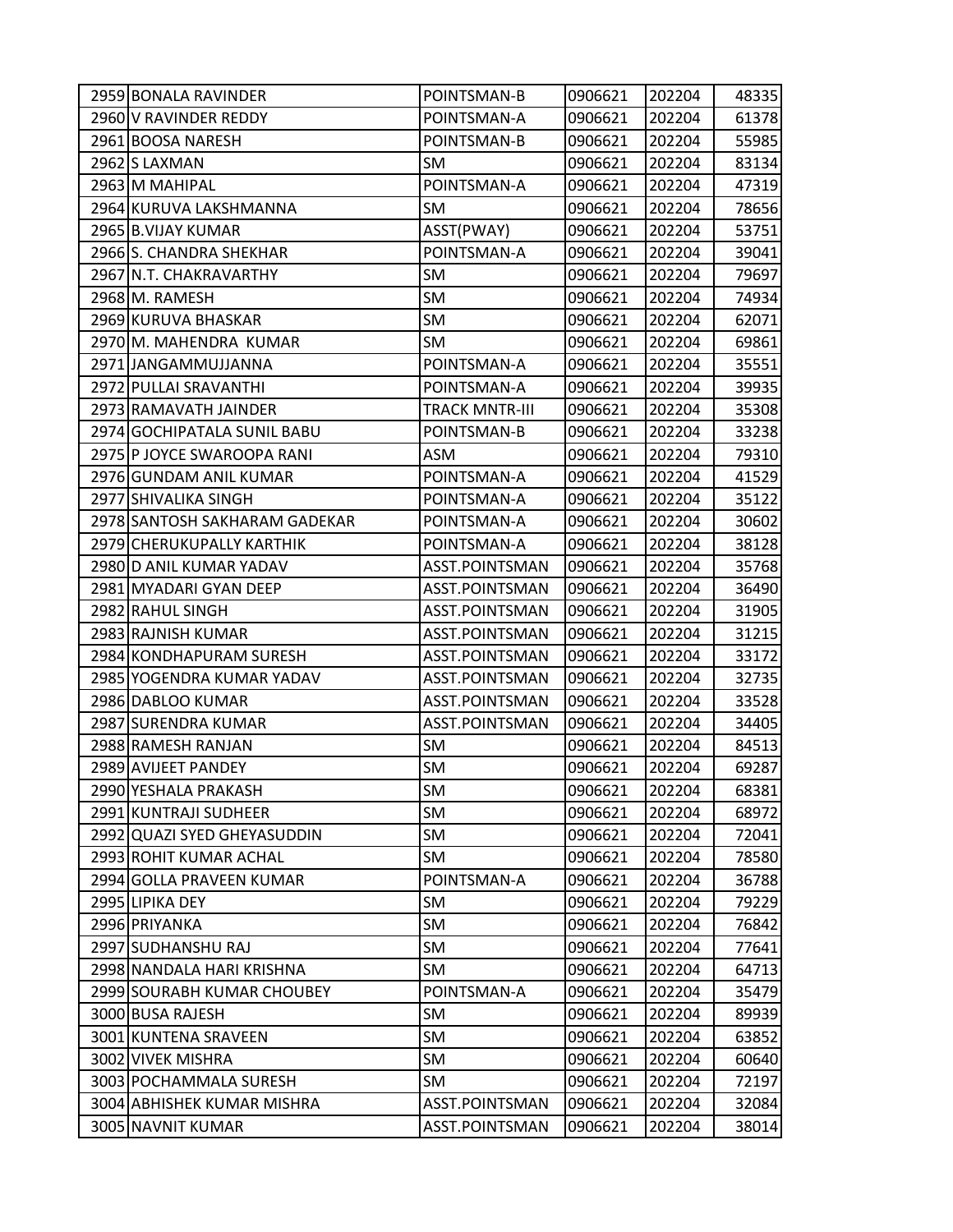| 3006 ANKIT KUMAR MISHRA        | ASST.POINTSMAN | 0906621 | 202204 | 36990  |
|--------------------------------|----------------|---------|--------|--------|
| 3007 L.SATISH GIRI             | JE(MECH)       | 0906621 | 202204 | 72048  |
| 3008 GOPALAPURAM SANTOSH KUMAR | ASST.POINTSMAN | 0906621 | 202204 | 36772  |
| 3009 RAJESH KUMAR SHARMA       | ASST.POINTSMAN | 0906621 | 202204 | 36653  |
| 3010 ARVIND KUMAR              | ASST.POINTSMAN | 0906621 | 202204 | 34014  |
| 3011 VISHLAVATH SATISH         | ASST.POINTSMAN | 0906621 | 202204 | 33351  |
| 3012 KATROTH BABU              | ASST.POINTSMAN | 0906621 | 202204 | 37372  |
| 3013 KONDURI DEVENDER          | ASST.POINTSMAN | 0906621 | 202204 | 38017  |
| 3014 MAHIPAL MAMMAI            | POINTSMAN-A    | 0906621 | 202204 | 33172  |
| 3015 MANJEET                   | ASST.POINTSMAN | 0906621 | 202204 | 31960  |
| 3016 RANJAN KUMAR SINGH        | ASST.POINTSMAN | 0906621 | 202204 | 32613  |
| 3017 YENNAM HARI BABU          | <b>CTNL</b>    | 0906621 | 202204 | 92286  |
| 3018 POPLE PANDHARI            | SM             | 0906621 | 202204 | 62755  |
| 3019 R. YUKTHESWAR REDDY       | SM             | 0906621 | 202204 | 79818  |
| 3020 DIWAKAR KUMAR             | SM             | 0906621 | 202204 | 71691  |
| 3021 RAJNISH KUMAR             | SM             | 0906621 | 202204 | 68492  |
| 3022 G GOVARDHAN               | POINTSMAN-A    | 0906621 | 202204 | 34352  |
| 3023 CHEPVALA BAHUGUNA         | POINTSMAN-A    | 0906621 | 202204 | 34420  |
| 3024 NAGAVOLLA PARAMESHWAR     | POINTSMAN-B    | 0906621 | 202204 | 1775   |
| 3025 D HARITHA                 | ASST.POINTSMAN | 0906621 | 202204 | 33155  |
| 3026 VIKAS KUMAR               | ASST.POINTSMAN | 0906621 | 202204 | 28626  |
| 3027 B UDAY KUMAR              | ASST.POINTSMAN | 0906621 | 202204 | 29022  |
| 3028 K.BHAVANI                 | POINTSMAN-B    | 0906621 | 202204 | 33784  |
| 3029 PULPA URVASHI NAIDU       | SM             | 0906621 | 202204 | 77535  |
| 3030 BINGI SHIVA KUMAR         | POINTSMAN-A    | 0906621 | 202204 | 36531  |
| 3031 B. VAMSHI KIRAN           | ASST.POINTSMAN | 0906621 | 202204 | 32240  |
| 3032 C.K.SUSHEEL SARVANAN      | ASST.POINTSMAN | 0906621 | 202204 | 32552  |
| 3033 G SUJATHA                 | POINTSMAN-A    | 0906621 | 202204 | 36600  |
| 3034 S SHIRISHA                | POINTSMAN-A    | 0906621 | 202204 | 40370  |
| 3035 TUPARLA PRAKASH           | POINTSMAN-B    | 0906621 | 202204 | 32116  |
| 3036 KAPURABOINA RADHA         | POINTSMAN-A    | 0906621 | 202204 | 31474  |
| 3037 J.BHASKAR                 | POINTSMAN(OPT) | 0906621 | 202204 | 31884  |
| 3038 S VARUN CHANDER           | POINTSMAN-A    | 0906621 | 202204 | 38026  |
| 3039 URADI SAAKSHI             | ASST.POINTSMAN | 0906621 | 202204 | 28077  |
| 3040 R. RAHUL KUMAR            | ASST.POINTSMAN | 0906621 | 202204 | 100769 |
| 3041 G SRAVAN KUMAR            | POINTSMAN-B    | 0906621 | 202204 | 35820  |
| 3042 JAGGAM SATYANARAYANA      | POINTSMAN-B    | 0906621 | 202204 | 31254  |
| 3043 SIRISHA                   | ASST.POINTSMAN | 0906621 | 202204 | 35344  |
| 3044 RAM RATAN NITHARWAL       | ASST.POINTSMAN | 0906621 | 202204 | 32708  |
| 3045 MANISH BHAMU              | ASST.POINTSMAN | 0906621 | 202204 | 28944  |
| 3046 KOPPULA SAINATH           | ASST.POINTSMAN | 0906621 | 202204 | 29741  |
| 3047 LAVADIA SHANKAR           | ASST.POINTSMAN | 0906621 | 202204 | 31663  |
| 3048 K.SAI BHARADWAJ           | POINTSMAN-A    | 0906621 | 202204 | 31182  |
| 3049 KULDEEP                   | ASST.POINTSMAN | 0906621 | 202204 | 31641  |
| 3050 P KALPANA                 | ASST.POINTSMAN | 0906621 | 202204 | 34035  |
| 3051 MEKALA VENKATESH          | ASST.POINTSMAN | 0906621 | 202204 | 30980  |
| 3052 BEEMARI ANIL              | ASST.POINTSMAN | 0906621 | 202204 | 29945  |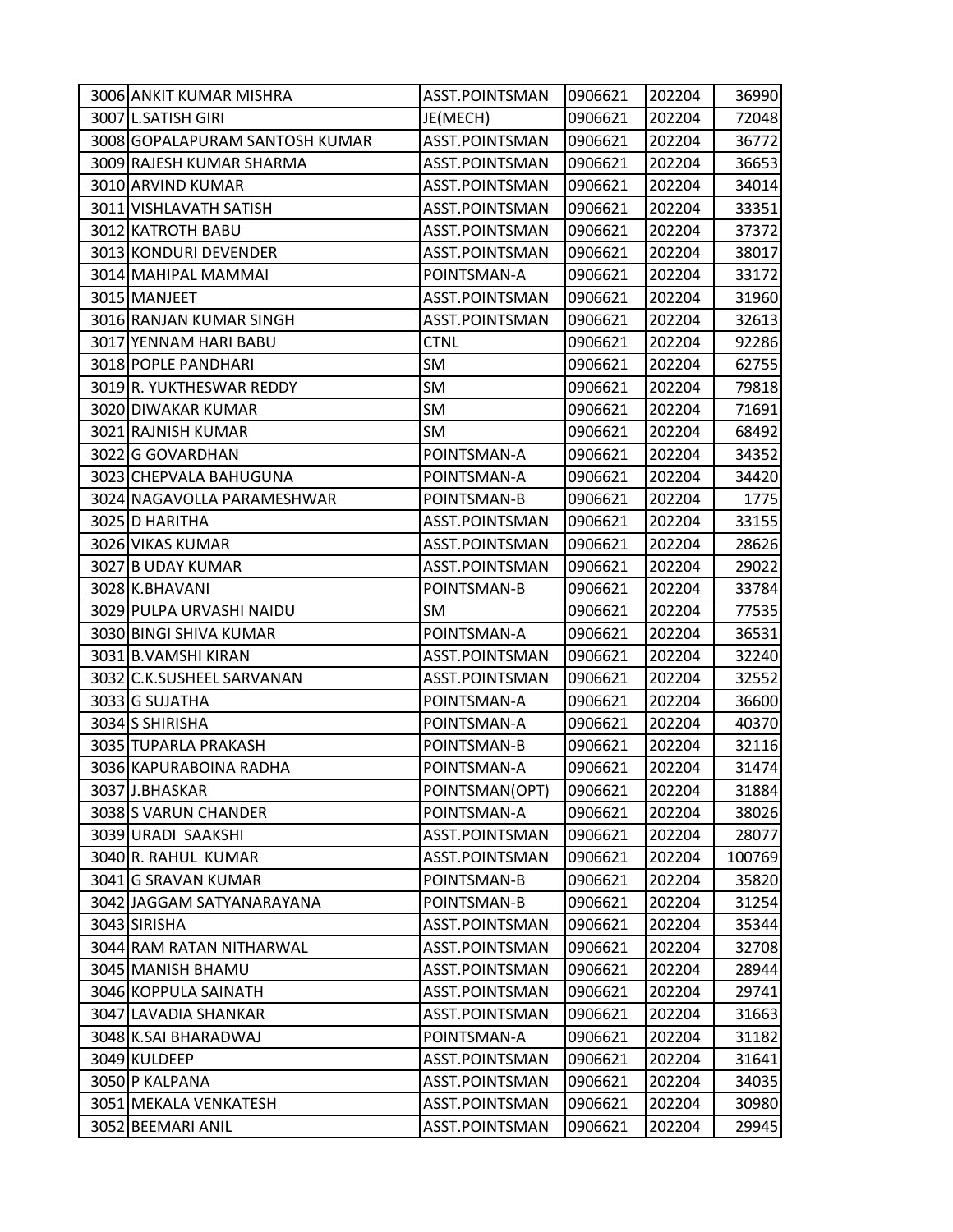| 3053 KARTHIK GOUD        | ASST.POINTSMAN           | 0906621 | 202204 | 31903  |
|--------------------------|--------------------------|---------|--------|--------|
| 3054 K.SAI BHABU         | ASST.POINTSMAN           | 0906621 | 202204 | 30457  |
| 3055 MD.NISAR ALI        | ASST.POINTSMAN           | 0906621 | 202204 | 31378  |
| 3056 A.NARESH            | ASST.POINTSMAN           | 0906621 | 202204 | 40569  |
| 3057 KOMMU.ABHISHEK      | ASST.POINTSMAN           | 0906621 | 202204 | 30980  |
| 3058 H.S. NAGA JYOTHI    | <b>TNC</b>               | 0906621 | 202204 | 36398  |
| 3059 MAHESH KUMAR MADUKA | (RUN)TM(GOODS)           | 0906627 | 202204 | 96487  |
| 3060 BELLI VENKATARAMANA | (RUN)SR.TM(GOODS0906627  |         | 202204 | 93509  |
| 3061 AROJU. SATISH KUMAR | (RUN)SR.TM(GOODS0906627  |         | 202204 | 88917  |
| 3062 JABBA SUDHARSAN     | (RUN)TM(GOODS)           | 0906627 | 202204 | 85748  |
| 3063 V.SUJEETH KUMAR     | (RUN)SR.TM(GOODS0906627  |         | 202204 | 98387  |
| 3064 G.PRAVEEN           | (RUN)SR.TM(GOODS0906627  |         | 202204 | 86263  |
| 3065 ZIAUDDIN SIDDIQUI   | (RUN)SR.TM(PASSEN0906627 |         | 202204 | 168708 |
| 3066 N.SHARATH BABU      | ΤI                       | 0906627 | 202204 | 111230 |
| 3067 CH.RAMACHANDRA RAO  | (RUN)SR.TM(PASSEN0906627 |         | 202204 | 161433 |
| 3068 K.SHANKAR           | <b>TRACK MNTR-IV</b>     | 0906627 | 202204 | 31496  |
| 3069 P HARIKRISHNA       | (RUN)SR.TM(GOODS0906627  |         | 202204 | 90108  |
| 3070 B. SHIVAKRISHNA     | <b>TRACK MNTR-I</b>      | 0906627 | 202204 | 48155  |
| 3071 KETHAVATH LALU      | (RUN)SR.TM(GOODS0906627  |         | 202204 | 106650 |
| 3072 Y.ASHOK             | <b>TRACK MNTR-II</b>     | 0906627 | 202204 | 42309  |
| 3073 PRAVEEN KUMAR       | (RUN)TM(GOODS)           | 0906627 | 202204 | 62966  |
| 3074 DEEPAK KUMAR        | (RUN)TM(GOODS)           | 0906627 | 202204 | 74147  |
| 3075 CH.BALAMALLU        | (RUN)SR.TM(PASSEN0906627 |         | 202204 | 99823  |
| 3076 G VIJAY KUMAR       | (RUN)SR.TM(PASSEN0906627 |         | 202204 | 116152 |
| 3077 K V S PRASAD        | (RUN)SR.TM(PASSEN0906627 |         | 202204 | 111437 |
| 3078 K VENKATESWRALU     | (RUN)SR.TM(GOODS0906627  |         | 202204 | 122034 |
| 3079 G VENKATESHWARLU    | (RUN)TM(GOODS)           | 0906627 | 202204 | 82189  |
| 3080 G VENKATESHWARA RAO | (RUN)TM(MAIL/EXP)0906627 |         | 202204 | 190037 |
| 3081 K RAJU              | (RUN)TM(MAIL/EXP 0906627 |         | 202204 | 189882 |
| 3082 KEVIN M LESTORGEN   | (RUN)TM(MAIL/EXP 0906627 |         | 202204 | 202435 |
| 3083 VIVEKANAND SWAMY M  | (RUN)TM(MAIL/EXP)0906627 |         | 202204 | 221485 |
| 3084 V R SURESH KUMAR    | (RUN)TM(MAIL/EXP)0906627 |         | 202204 | 177584 |
| 3085 J GANGADHAR         | (RUN)TM(MAIL/EXP 0906627 |         | 202204 | 245324 |
| 3086 SYED ALTAF HUSSAIN  | (RUN)SR.TM(PASSEN0906627 |         | 202204 | 181005 |
| 3087 D INDRASEN          | (RUN)TM(MAIL/EXP)0906627 |         | 202204 | 181351 |
| 3088 R NAGARAJU          | (RUN)SR.TM(PASSEN0906627 |         | 202204 | 126413 |
| 3089 P V PHANI KUMAR     | (RUN)SR.TM(PASSEN0906627 |         | 202204 | 125453 |
| 3090 B JOHNSON K         | (RUN)SR.TM(PASSEN0906627 |         | 202204 | 120127 |
| 3091 B.G.SWAMY NAIK      | (RUN)SR.TM(PASSEN0906627 |         | 202204 | 109787 |
| 3092 P.V. VIJAY KUMAR    | (RUN)SR.TM(PASSEN0906627 |         | 202204 | 118612 |
| 3093 P.SOMINATH          | (RUN)SR.TM(PASSEN0906627 |         | 202204 | 98680  |
| 3094 M.PRAVEEN KUMAR     | (RUN)SR.TM(PASSEN0906627 |         | 202204 | 118109 |
| 3095 V BUCHANNA          | (RUN)TM(MAIL/EXP)0906627 |         | 202204 | 196122 |
| 3096 M GYANESWAR RAO     | (RUN)SR.TM(PASSEN0906627 |         | 202204 | 109769 |
| 3097 T MAHIPAL           | (RUN)SR.TM(PASSEN0906627 |         | 202204 | 109233 |
| 3098 V MANGU NAIK        | (RUN)SR.TM(PASSEN0906627 |         | 202204 | 131475 |
| 3099 K ASHOK             | (RUN)SR.TM(GOODS0906627  |         | 202204 | 104494 |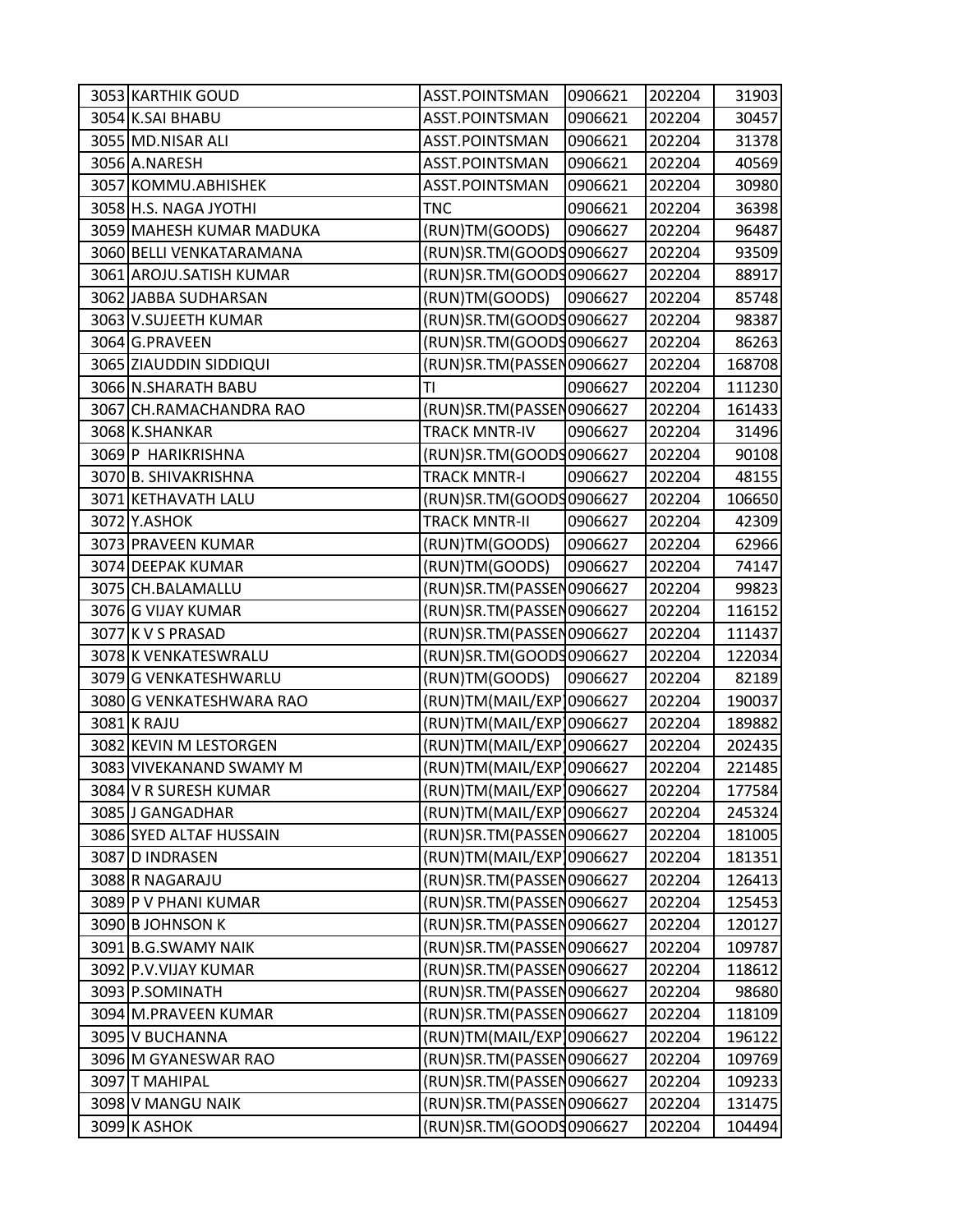| 3100 C RANGANNA         | (RUN)SR.TM(PASSEN0906627 |         | 202204 | 116323 |
|-------------------------|--------------------------|---------|--------|--------|
| 3101 LALYA DULYANAIK    | (RUN)SR.TM(PASSEN0906627 |         | 202204 | 121442 |
| 3102 E.SRISHAILAM       | (RUN)TM(GOODS)           | 0906627 | 202204 | 92916  |
| 3103 B.RAMESH           | (RUN)TM(GOODS)           | 0906627 | 202204 | 92988  |
| 3104 C.ANJANEYULU       | (RUN)TM(GOODS)           | 0906627 | 202204 | 95910  |
| 3105 MEGYA NAYAK        | (RUN)TM(GOODS)           | 0906627 | 202204 | 68608  |
| 3106 CH BIKSHAPATI      | (RUN)TM(MAIL/EXP)0906627 |         | 202204 | 178346 |
| 3107 K KRISHNA          | (RUN)SR.TM(PASSEN0906627 |         | 202204 | 131551 |
| 3108 G GANGADHARAM      | (RUN)TM(MAIL/EXP)0906627 |         | 202204 | 235406 |
| 3109 D. VENKATESH       | (RUN)TM(GOODS)           | 0906627 | 202204 | 92603  |
| 3110 RAJAIAH S          | (RUN)SR.TM(PASSEN0906627 |         | 202204 | 112174 |
| 3111 P SRINIVAS KUMAR   | (RUN)TM(MAIL/EXP)0906627 |         | 202204 | 212609 |
| 3112 T RAMAKRISHNA      | (RUN)SR.TM(PASSEN0906627 |         | 202204 | 208661 |
| 3113 J V M RAMARAO      | (RUN)TM(MAIL/EXP)0906627 |         | 202204 | 225253 |
| 3114 T SURESH YADAV     | (RUN)TM(MAIL/EXP)0906627 |         | 202204 | 187507 |
| 3115 BHAGAVANTHU        | (RUN)SR.TM(GOODS0906627  |         | 202204 | 96793  |
| 3116 M RAVINDRA NAIK    | (RUN)TM(MAIL/EXP)0906627 |         | 202204 | 158031 |
| 3117 N V R PRASAD       | (RUN)TM(MAIL/EXP)0906627 |         | 202204 | 197793 |
| 3118 ADEPU RAMU         | (RUN)SR.TM(PASSEN0906627 |         | 202204 | 95264  |
| 3119K ANANDARAO         | (RUN)SR.TM(PASSEN0906627 |         | 202204 | 121884 |
| 3120 MD.SIRAJUDDIN      | (RUN)SR.TM(PASSEN0906627 |         | 202204 | 118361 |
| 3121 J SRINIVAS REDDY   | (RUN)SR.TM(GOODS0906627  |         | 202204 | 106591 |
| 3122 S B VIJAYAKUMAR    | (RUN)SR.TM(PASSEN0906627 |         | 202204 | 141595 |
| 3123 K RAMULU           | (RUN)SR.TM(GOODS0906627  |         | 202204 | 102436 |
| 3124 RANG BAHADUR SINGH | (RUN)TM(MAIL/EXP)0906627 |         | 202204 | 162320 |
| 3125 NAVIN KUMAR        | (RUN)TM(MAIL/EXP)0906627 |         | 202204 | 150611 |
| 3126 VIDYA KUMAR        | (RUN)TM(GOODS)           | 0906627 | 202204 | 72123  |
| 3127 M.SHYAM            | (RUN)TM(GOODS)           | 0906627 | 202204 | 77974  |
| 3128 M.RAVICHANDRA      | (RUN)SR.TM(PASSEN0906627 |         | 202204 | 125377 |
| 3129 S.A.JEELAN         | (RUN)SR.TM(PASSEN0906627 |         | 202204 | 119316 |
| 3130 SHAIK VAHIDA BASHA | (RUN)SR.TM(PASSEN0906627 |         | 202204 | 122874 |
| 3131 K.JYOTHI KUMAR     | (RUN)TM(MAIL/EXP)0906627 |         | 202204 | 221463 |
| 3132 SRINIVAS C         | (RUN)SR.TM(PASSEN0906627 |         | 202204 | 136714 |
| 3133 S.SAIBABA          | (RUN)TM(MAIL/EXP]0906627 |         | 202204 | 191656 |
| 3134 V.RAGHURAM         | (RUN)TM(MAIL/EXP)0906627 |         | 202204 | 188792 |
| 3135 SUNIL KUMAR        | (RUN)SR.TM(PASSEN0906627 |         | 202204 | 146575 |
| 3136 P SATHYASREENU     | (RUN)TM(MAIL/EXP)0906627 |         | 202204 | 225264 |
| 3137 JOHN RATNAKUMAR    | (RUN)TM(MAIL/EXP)0906627 |         | 202204 | 225252 |
| 3138 M.ACHYUTA RAM      | (RUN)TM(MAIL/EXP)0906627 |         | 202204 | 209848 |
| 3139 MD RAFIULLAH BAIG  | (RUN)TM(MAIL/EXP)0906627 |         | 202204 | 225975 |
| 3140 BALAJI D           | (RUN)SR.TM(PASSEN0906627 |         | 202204 | 109174 |
| 3141 Y YERRI SWAMY      | (RUN)SR.TM(PASSEN0906627 |         | 202204 | 138057 |
| 3142 SAPAVATHSEVU       | (RUN)TM(MAIL/EXP)0906627 |         | 202204 | 170969 |
| 3143 B SRINU            | (RUN)TM(GOODS)           | 0906627 | 202204 | 71705  |
| 3144 K.BOJJANNA SAYANNA | (RUN)SR.TM(PASSEN0906627 |         | 202204 | 137820 |
| 3145 SANJAY RAJAIAH     | (RUN)SR.TM(PASSEN0906627 |         | 202204 | 122845 |
| 3146 RAFEEQUIDDIN       | (RUN)SR.TM(PASSEN0906627 |         | 202204 | 109144 |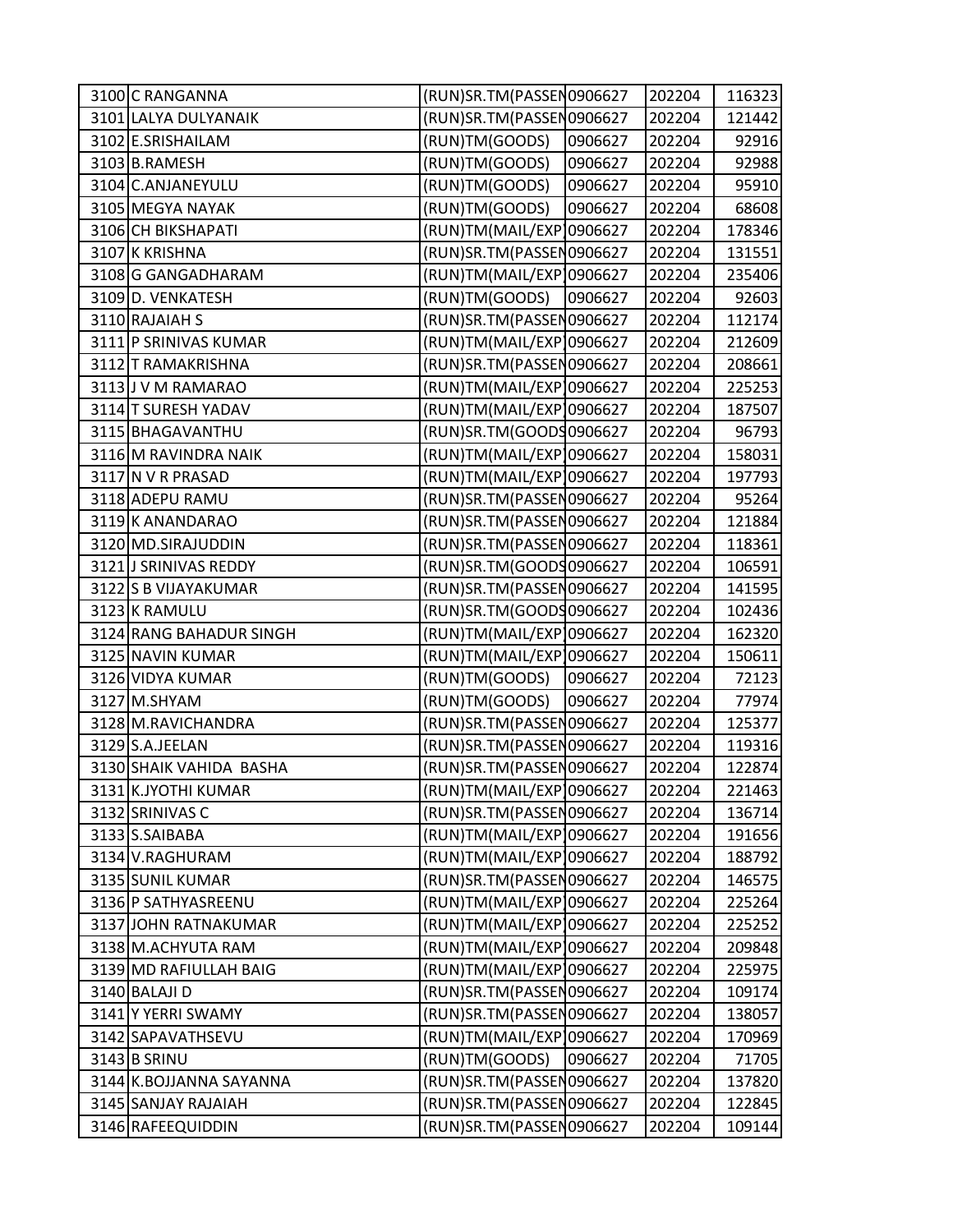| 3147 F EUGINE                 | (RUN)SR.TM(PASSEN0906627 |         | 202204 | 110514 |
|-------------------------------|--------------------------|---------|--------|--------|
| 3148 CH.GOUTHAM               | (RUN)TM(GOODS)           | 0906627 | 202204 | 80845  |
| 3149 A NAGANNA                | (RUN)SR.TM(PASSEN0906627 |         | 202204 | 132653 |
| 3150 P N PRAVEEN KUMAR        | (RUN)SR.TM(PASSEN0906627 |         | 202204 | 118320 |
| 3151 T.SRINIVASULU            | (RUN)SR.TM(GOODS0906627  |         | 202204 | 104954 |
| 3152 Y SUDHAKARA              | (RUN)SR.TM(PASSEN0906627 |         | 202204 | 121585 |
| 3153 P MABU HUSSAINSAB        | (RUN)SR.TM(PASSEN0906627 |         | 202204 | 137040 |
| 3154 KAJAL SINGH MANAKEE      | (RUN)SR.TM(GOODS0906627  |         | 202204 | 89842  |
| 3155 Y SHANKER                | (RUN)SR.TM(GOODS0906627  |         | 202204 | 89408  |
| 3156 T VEERA REDDY            | (RUN)SR.TM(GOODS0906627  |         | 202204 | 99111  |
| 3157 D PRADEEP KUMAR          | (RUN)TM(GOODS)           | 0906627 | 202204 | 99347  |
| 3158 DHARMENDRA CHOUDHARY     | (RUN)TM(MAIL/EXP)0906627 |         | 202204 | 160848 |
| 3159 D NARSIMHULU             | (RUN)SR.TM(GOODS0906627  |         | 202204 | 100279 |
| 3160 B M GERALD SANTIAGO      | (RUN)SR.TM(PASSEN0906627 |         | 202204 | 130907 |
| 3161 PAKALA SRINIVAS          | (RUN)SR.TM(PASSEN0906627 |         | 202204 | 100800 |
| 3162 W SAINATH                | (RUN)TM(GOODS)           | 0906627 | 202204 | 77149  |
| 3163 M ANIL KUMAR             | (RUN)TM(GOODS)           | 0906627 | 202204 | 71833  |
| 3164 A.HARISH KUMAR           | (RUN)SR.TM(GOODS0906627  |         | 202204 | 114057 |
| 3165 DHARMBIR KUMAR           | (RUN)SR.TM(PASSEN0906627 |         | 202204 | 115923 |
| 3166 P SATAIAH                | (RUN)TM(GOODS)           | 0906627 | 202204 | 139822 |
| 3167 J.SAMSON RAJ             | (RUN)SR.TM(PASSEN0906627 |         | 202204 | 118082 |
| 3168 P S NAVEENKUMAR          | (RUN)SR.TM(GOODS0906627  |         | 202204 | 84521  |
| 3169 K NARASIMHA              | (RUN)SR.TM(GOODS0906627  |         | 202204 | 93482  |
| 3170 BIPLOB GHOSH             | (RUN)SR.TM(PASSEN0906627 |         | 202204 | 126053 |
| 3171 A MICHAEL JOSEPH         | (RUN)SR.TM(PASSEN0906627 |         | 202204 | 118904 |
| 3172 BADRINATHLAL J           | (RUN)TM(MAIL/EXP)0906627 |         | 202204 | 185783 |
| 3173 K JAISHANKER             | (RUN)TM(GOODS)           | 0906627 | 202204 | 91779  |
| 3174 V PRAVEEN KUMAR          | (RUN)TM(GOODS)           | 0906627 | 202204 | 88812  |
| 3175 ABDUL WASEEM             | (RUN)TM(GOODS)           | 0906627 | 202204 | 96276  |
| 3176 B.RANGANADH              | (RUN)TM(GOODS)           | 0906627 | 202204 | 78265  |
| 3177 DEVARAKONDA VISHWANATH   | (RUN)TM(GOODS)           | 0906627 | 202204 | 102566 |
| 3178 VIPIN KUMAR              | (RUN)TM(GOODS)           | 0906627 | 202204 | 71459  |
| 3179 B AMARNATH RAO           | (RUN)TM(MAIL/EXP)0906627 |         | 202204 | 235944 |
| 3180 G.SANDEEP                | (RUN)SR.TM(PASSEN0906627 |         | 202204 | 118851 |
| 3181 S.PRASAD                 | (RUN)SR.TM(PASSEN0906627 |         | 202204 | 99175  |
| 3182 MD RAHIMUDDIN            | (RUN)SR.TM(GOODS0906627  |         | 202204 | 91901  |
| 3183 A MALLESHAM              | (RUN)SR.TM(PASSEN0906627 |         | 202204 | 137490 |
| 3184 SAMSON B                 | (RUN)TM(MAIL/EXP)0906627 |         | 202204 | 229499 |
| 3185 P ANANDA RAO             | (RUN)TM(MAIL/EXP)0906627 |         | 202204 | 169650 |
| 3186 AMOL BALAKDAS KHOBRAGADE | (RUN)TM(MAIL/EXP)0906627 |         | 202204 | 157078 |
| 3187 MOHD RAHISUDDIN          | (RUN)TM(MAIL/EXP)0906627 |         | 202204 | 148971 |
| 3188 GIRISH RAO SALUNKE       | (RUN)TM(MAIL/EXP)0906627 |         | 202204 | 190232 |
| 3189 S LAXMI NARAYANA         | (RUN)SR.TM(PASSEN0906627 |         | 202204 | 113674 |
| 3190 C.JANARDANA REDDY        | (RUN)TM(GOODS)           | 0906627 | 202204 | 93056  |
| 3191 ARUN KUMAR SINGH         | (RUN)TM(GOODS)           | 0906627 | 202204 | 75266  |
| 3192 MADHU SUDHAKAR           | (RUN)TM(GOODS)           | 0906627 | 202204 | 93918  |
| 3193 SHAIK ASIF               | (RUN)SR.TM(GOODS0906627  |         | 202204 | 79601  |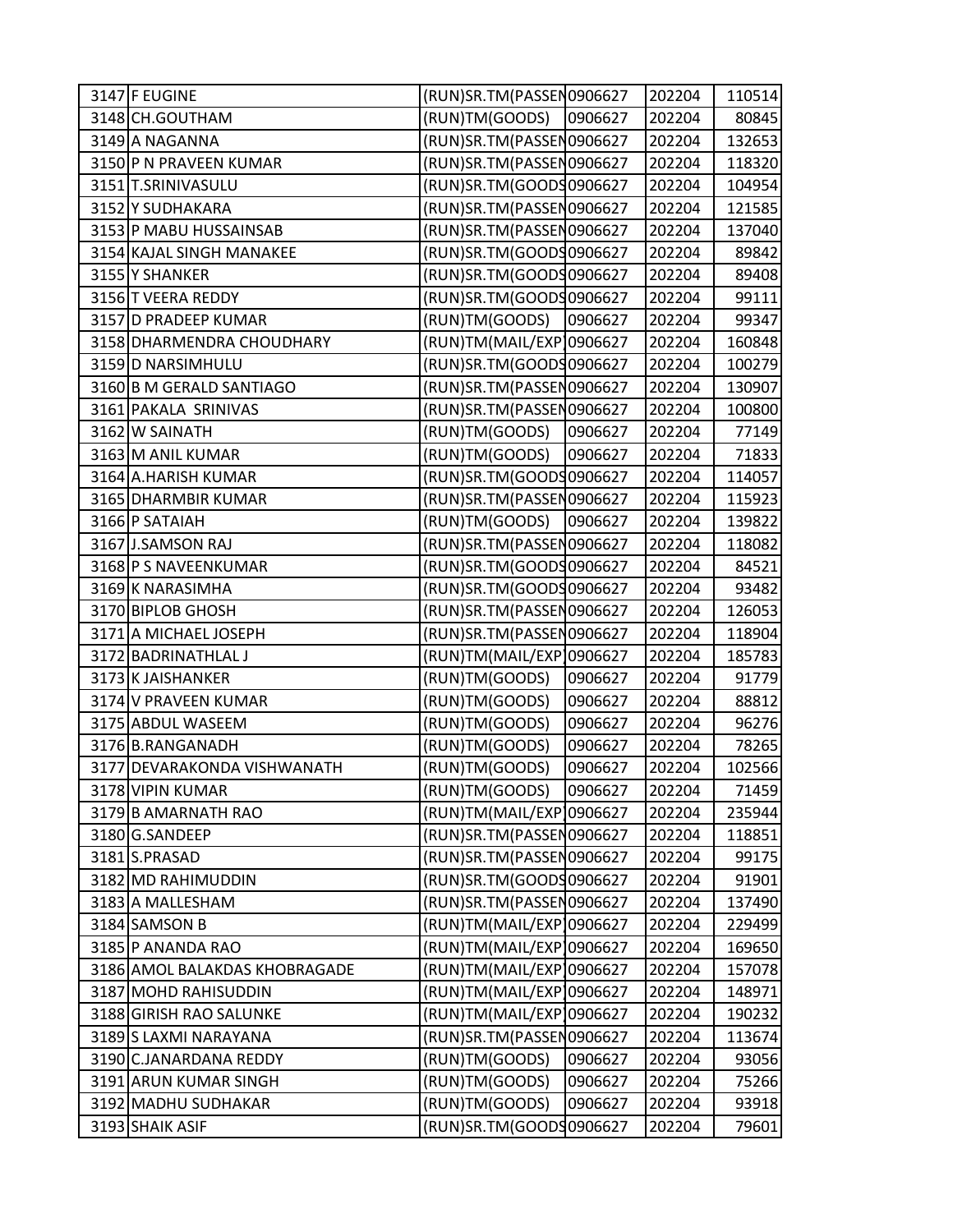| 3194 CHANDER SINGH               | (RUN)SR.TM(PASSEN0906627 |         | 202204 | 109085 |
|----------------------------------|--------------------------|---------|--------|--------|
| 3195 SANJEEVKUMAR                | (RUN)SR.TM(PASSEN0906627 |         | 202204 | 139743 |
| 3196 N NAGENDER                  | (RUN)TM(MAIL/EXP)0906627 |         | 202204 | 165332 |
| 3197 G.NANDAKISHORE              | (RUN)TM(GOODS)           | 0906627 | 202204 | 105030 |
| 3198 G SRINIVAS                  | (RUN)SR.TM(PASSEN0906627 |         | 202204 | 38080  |
| 3199 S BALAPRASANNA CHARY        | (RUN)TM(GOODS)           | 0906627 | 202204 | 77726  |
| 3200 K SURESH BABU               | (RUN)SR.TM(PASSEN0906627 |         | 202204 | 132705 |
| 3201 K E SRINIVASLU              | (RUN)TM(MAIL/EXP)0906627 |         | 202204 | 209638 |
| 3202 AKHILESH CHANDRA BALENDU    | (RUN)TM(MAIL/EXP)0906627 |         | 202204 | 160936 |
| 3203 SEERA MALLIKARJUN           | (RUN)SR.TM(PASSEN0906627 |         | 202204 | 102334 |
| 3204 SUBODH KUMAR PAL            | (RUN)SR.TM(GOODS0906627  |         | 202204 | 102073 |
| 3205 G. VIJAYA KUMAR             | (RUN)TM(MAIL/EXP)0906627 |         | 202204 | 144995 |
| 3206 KAMLESH                     | (RUN)SR.TM(GOODS0906627  |         | 202204 | 103276 |
| 3207 SHIV SHANKAR CHATTERJEE     | (RUN)SR.TM(PASSEN0906627 |         | 202204 | 127948 |
| 3208 MANISH RANJAN KUMAR         | (RUN)SR.TM(PASSEN0906627 |         | 202204 | 143448 |
| 3209 AKHILESHWAR PANDEY          | (RUN)TM(MAIL/EXP 0906627 |         | 202204 | 156625 |
| 3210 MALLESH                     | (RUN)TM(MAIL/EXP]0906627 |         | 202204 | 152016 |
| 3211 SRINIVASULU                 | (RUN)SR.TM(PASSEN0906627 |         | 202204 | 144180 |
| 3212 T KRISHNA                   | (RUN)SR.TM(PASSEN0906627 |         | 202204 | 121246 |
| 3213 K VENKANNA                  | (RUN)SR.TM(PASSEN0906627 |         | 202204 | 127302 |
| 3214 G KRISHNA R                 | (RUN)SR.TM(PASSEN0906627 |         | 202204 | 142853 |
| 3215 M SRIDHAR                   | (RUN)SR.TM(PASSEN0906627 |         | 202204 | 131127 |
| 3216 BIRENDRA KUMAR JHA          | (RUN)TM(MAIL/EXP)0906627 |         | 202204 | 160368 |
| 3217 P S V A KRISHNA             | (RUN)TM(MAIL/EXP)0906627 |         | 202204 | 193919 |
| 3218 S.SUJITH KUMAR              | TECH(MECH) .- III        | 0906627 | 202204 | 38734  |
| 3219 BAGADI SREEDHAR             | (RUN)TM(GOODS)           | 0906627 | 202204 | 87636  |
| 3220 V RANAVEER                  | TECH.(C-W)-II            | 0906627 | 202204 | 40021  |
| 3221 G NARSIMULU                 | (RUN)SR.TM(PASSEN0906627 |         | 202204 | 132893 |
| 3222 D.SREENIVASULU              | (RUN)SR.TM(PASSEN0906627 |         | 202204 | 114261 |
| 3223 A.PRABHU KUMAR              | (RUN)SR.TM(PASSEN0906627 |         | 202204 | 105452 |
| 3224 M.SRIKANTHMURTHY            | (RUN)TM(MAIL/EXP)0906627 |         | 202204 | 200351 |
| 3225 K GURUNATH                  | (RUN)TM(MAIL/EXP)0906627 |         | 202204 | 169585 |
| 3226 M.RAJESH                    | (RUN)TM(GOODS)           | 0906627 | 202204 | 87823  |
| 3227 SANJAY KUMAR                | (RUN)SR.TM(PASSEN0906627 |         | 202204 | 143026 |
| 3228 N SUDHAKAR                  | (RUN)TM(GOODS)           | 0906627 | 202204 | 82290  |
| 3229 T.SREENIVAS                 | (RUN)SR.TM(GOODS0906627  |         | 202204 | 105838 |
| 3230 K PRABHAKARAN               | (RUN)TM(GOODS)           | 0906627 | 202204 | 62699  |
| 3231 K.KRISHNA                   | (RUN)SR.TM(PASSEN0906627 |         | 202204 | 158648 |
| 3232 RAKESH KUMAR SINGH          | (RUN)SR.TM(PASSEN0906627 |         | 202204 | 148126 |
| 3233 P.GANESH KUMAR              | (RUN)SR.TM(PASSEN0906627 |         | 202204 | 119516 |
| 3234 T.NARSIMHA                  | (RUN)TM(MAIL/EXP)0906627 |         | 202204 | 156114 |
| 3235 N.VENKATRAMULU              | (RUN)TM(MAIL/EXP)0906627 |         | 202204 | 152813 |
| 3236 G.SAIBABA                   | (RUN)SR.TM(PASSEN0906627 |         | 202204 | 109430 |
| 3237 NARAYANA MAMIDI             | (RUN)SR.TM(PASSEN0906627 |         | 202204 | 114549 |
| 3238J.RAGHAVENDER                | (RUN)SR.TM(PASSEN0906627 |         | 202204 | 108561 |
| 3239 K.PRATHAP                   | (RUN)SR.TM(PASSEN0906627 |         | 202204 | 120504 |
| 3240 ASHUTOSH KUMAR CHANDRADUTTA | (RUN)TM(GOODS)           | 0906627 | 202204 | 74491  |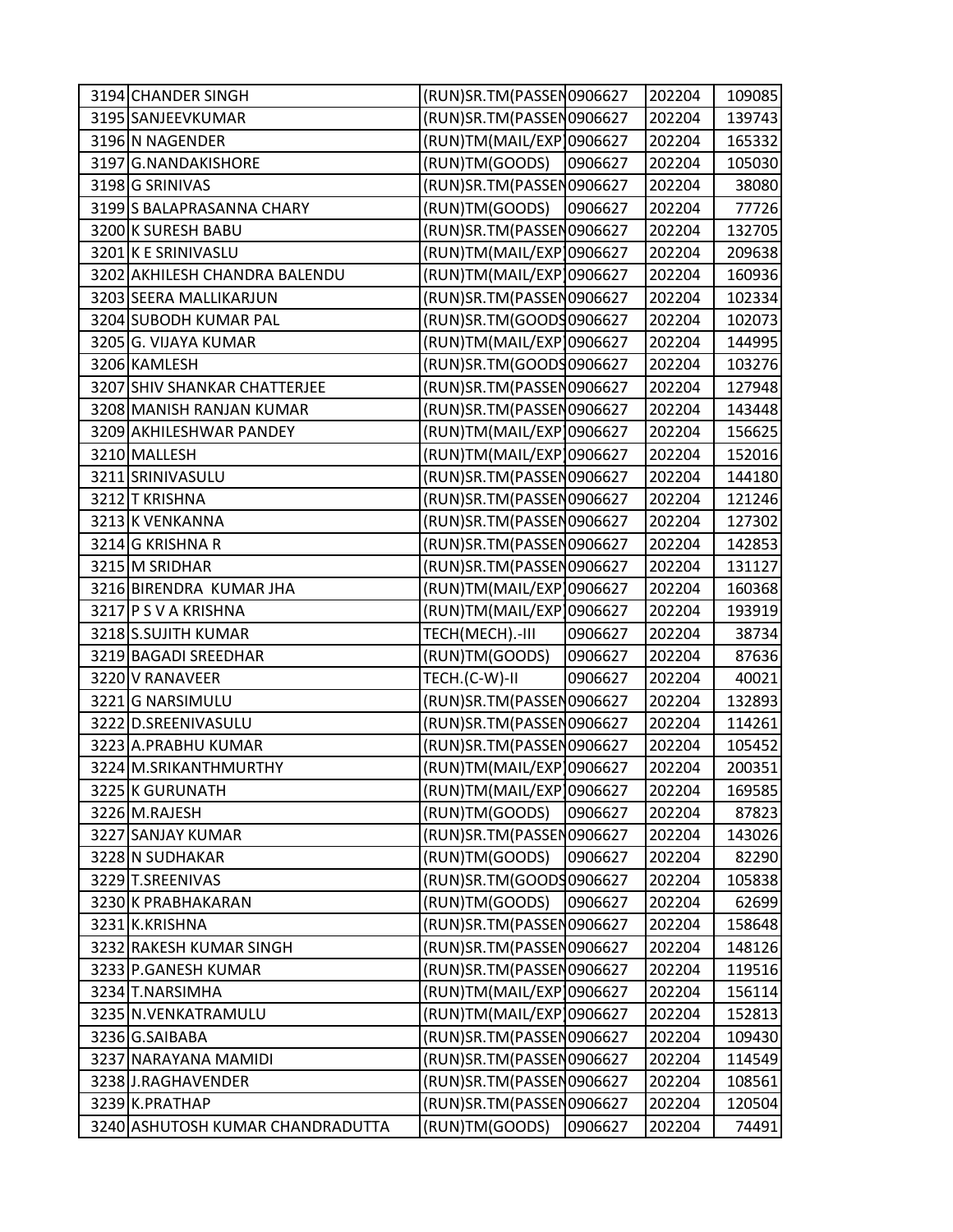| 3241 SANJEEV KUMAR            | (RUN)TM(GOODS)           | 0906627 | 202204 | 70108  |
|-------------------------------|--------------------------|---------|--------|--------|
| 3242 G.SURESH                 | (RUN)TM(GOODS)           | 0906627 | 202204 | 76240  |
| 3243 SUNIL KUMAR SINGH        | <b>ALP</b>               | 0906627 | 202204 | 41239  |
| 3244 S AJAY SINGH             | (RUN)SR.TM(GOODS0906627  |         | 202204 | 98808  |
| 3245 P.RAMESH BABU            | (RUN)SR.TM(PASSEN0906627 |         | 202204 | 109830 |
| 3246 K.PRAVEEN KUMAR          | (RUN)SR.TM(PASSEN0906627 |         | 202204 | 101905 |
| 3247 D.RAJU BABU              | (RUN)SR.TM(PASSEN0906627 |         | 202204 | 109606 |
| 3248 GAYAM ASHOK REDDY        | TECH.(TRD)-III           | 0906627 | 202204 | 33825  |
| 3249 R.NARESH                 | (RUN)SR.TM(PASSEN0906627 |         | 202204 | 102402 |
| 3250 P.NARESH                 | (RUN)SR.TM(PASSEN0906627 |         | 202204 | 108650 |
| 3251 MARAM PRADHEEP           | (RUN)SR.TM(PASSEN0906627 |         | 202204 | 146647 |
| 3252 MAHESH GOLETI            | (RUN)SR.TM(PASSEN0906627 |         | 202204 | 108970 |
| 3253 D.RADHA KRISHNA          | (RUN)SR.TM(PASSEN0906627 |         | 202204 | 108390 |
| 3254 B. CHANDRAKANTH          | (RUN)SR.TM(PASSEN0906627 |         | 202204 | 108047 |
| 3255 A.SRIPAL RAO             | (RUN)SR.TM(PASSEN0906627 |         | 202204 | 106994 |
| 3256 KALYANA CHAKRAVARTHI I   | (RUN)SR.TM(PASSEN0906627 |         | 202204 | 101061 |
| 3257 H.KRANTHI KUMAR          | (RUN)SR.TM(PASSEN0906627 |         | 202204 | 99394  |
| 3258 P.SURESH                 | (RUN)SR.TM(PASSEN0906627 |         | 202204 | 107704 |
| 3259 RAJU NALESHWAR           | POINTSMAN-B              | 0906627 | 202204 | 48335  |
| 3260 KHIZER HUSSAIN           | (RUN)SR.TM(PASSEN0906627 |         | 202204 | 109646 |
| 3261 AMGOTH DHARMA NAIK       | POINTSMAN-A              | 0906627 | 202204 | 43034  |
| 3262 K.SRINIVASA RAO          | (RUN)SR.TM(PASSEN0906627 |         | 202204 | 108986 |
| 3263 S.NAGENDRA KUMAR         | (RUN)SR.TM(GOODS0906627  |         | 202204 | 98745  |
| 3264 A THULHSI KRISHNA        | (RUN)SR.TM(GOODS0906627  |         | 202204 | 23822  |
| 3265 RAMDHAN MEENA            | (RUN)TM(GOODS)           | 0906627 | 202204 | 69593  |
| 3266 K.RAGHUVEER REDDY        | TRACK MNTR-III           | 0906627 | 202204 | 33238  |
| 3267 ANTHONY RAJ              | (RUN)SR.TM(GOODS0906627  |         | 202204 | 38424  |
| 3268 GANGADARI SANDHYA RANI   | (RUN)TM(GOODS)           | 0906627 | 202204 | 98987  |
| 3269 NETHAVATH NARESH         | <b>TRACK MNTR-IV</b>     | 0906627 | 202204 | 31951  |
| 3270 PRABHAW KUMAR            | (RUN)SR.TM(GOODS0906627  |         | 202204 | 72731  |
| 3271 M DAVID EMMANUEL         | (RUN)SR.TM(GOODS0906627  |         | 202204 | 91621  |
| 3272 SABBI SASHIKIRAN         | (RUN)TM(GOODS)           | 0906627 | 202204 | 47934  |
| 3273 S NIKLESH REDDY          | (RUN)SR.TM(GOODS0906627  |         | 202204 | 76199  |
| 3274 MOHAMMAD ISMAIL          | (RUN)SR.TM(GOODS0906627  |         | 202204 | 88173  |
| 3275 GADDAM SRINIVAS          | (RUN)TM(GOODS)           | 0906627 | 202204 | 78838  |
| 3276 NARESH NAIK N            | (RUN)SR.TM(GOODS0906627  |         | 202204 | 80101  |
| 3277 L.RAVINDRA KUMAR         | (RUN)SR.TM(GOODS0906627  |         | 202204 | 109602 |
| 3278 N.SRINIVAS               | (RUN)SR.TM(GOODS0906627  |         | 202204 | 81534  |
| 3279 KAVVALA SANJEEV KUMAR    | (RUN)SR.TM(GOODS0906627  |         | 202204 | 57721  |
| 3280 ARE RAKESH               | (RUN)SR.TM(GOODS0906627  |         | 202204 | 77909  |
| 3281L. NARESH KUMAR           | (RUN)SR.TM(GOODS0906627  |         | 202204 | 91499  |
| 3282 PERIKALA MADHUSUDHNA RAO | (RUN)TM(GOODS)           | 0906627 | 202204 | 76446  |
| 3283 G. NAVEEN REDDY          | <b>TRAINEE SKILLED</b>   | 0906627 | 202204 | 51836  |
| 3284 SHYAMAL NATH             | Sr. DSO                  | 0906631 | 202204 | 358862 |
| 3285 K. MALAKONDA RAYUDU      | <b>AOM</b>               | 0906631 | 202204 | 136390 |
| 3286 VENKANNA BADAVATH        | Sr. DOM                  | 0906631 | 202204 | 140348 |
| 3287 B. SUJEEVA RAO           | <b>LECTURER</b>          | 0906770 | 202204 | 163296 |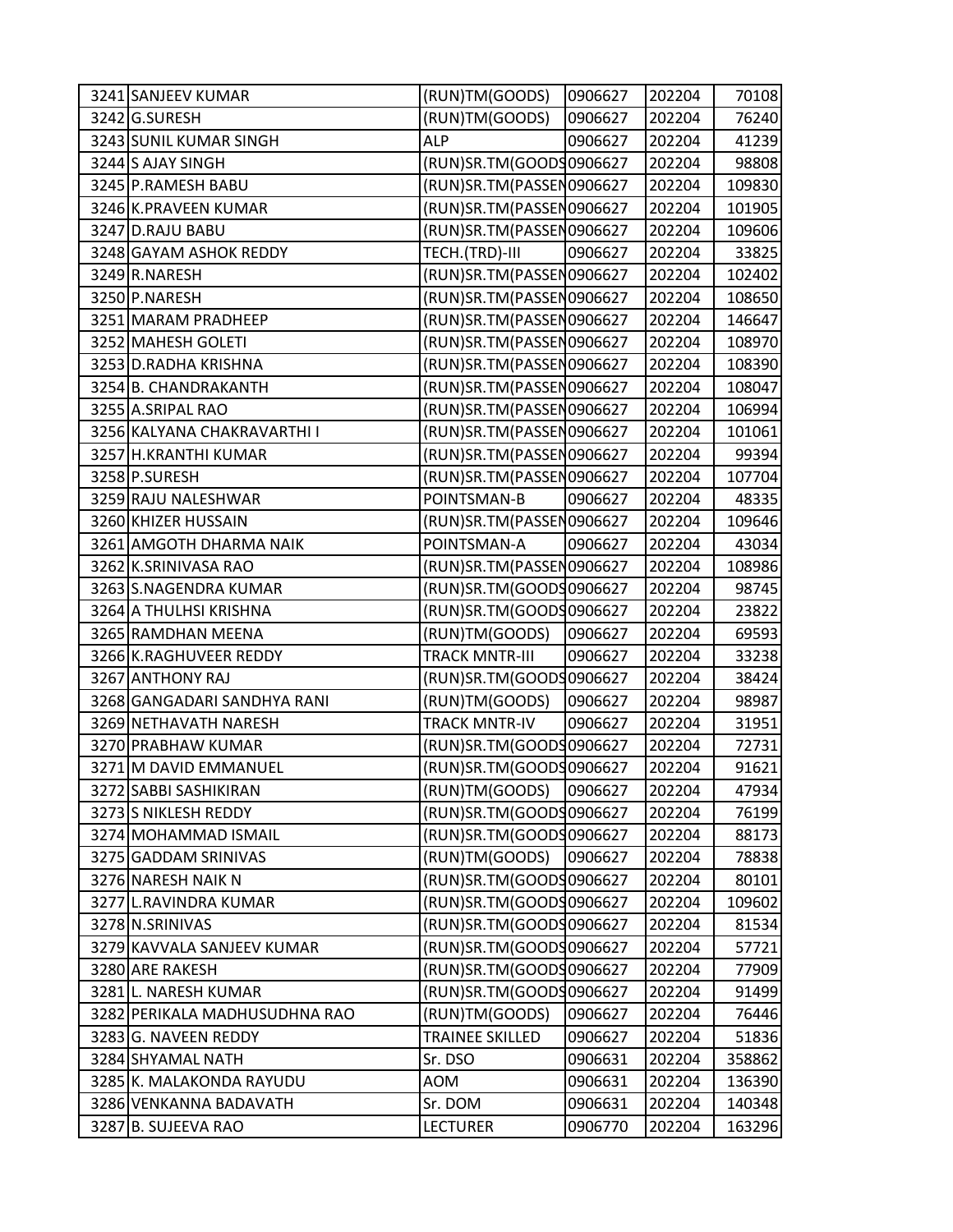| 3288 DAISY SUDHARANI       | <b>TGT</b>        | 0906770 | 202204 | 127718 |
|----------------------------|-------------------|---------|--------|--------|
| 3289 M PRASADA RAO         | <b>OS</b>         | 0906770 | 202204 | 117348 |
| 3290 GHOGRE.D.T            | <b>LECTURER</b>   | 0906770 | 202204 | 154626 |
| 3291 SUNITA B PARSHALLU    | <b>LECTURER</b>   | 0906770 | 202204 | 165166 |
| 3292 A SARAIAH             | <b>LECTURER</b>   | 0906770 | 202204 | 129068 |
| 3293 D.SHANKAR             | <b>TGT</b>        | 0906770 | 202204 | 131458 |
| 3294 K. VENKATESWARA REDDY | <b>LECTURER</b>   | 0906770 | 202204 | 139108 |
| 3295 G.VENKATARAMANA       | <b>LECTURER</b>   | 0906770 | 202204 | 163806 |
| 3296 M YADAGIRI            | GT MAN(ENGG)      | 0906770 | 202204 | 70258  |
| 3297 SMT.P.SIRISHA         | LAB. ASSTT        | 0906770 | 202204 | 104768 |
| 3298 S.SRINIVAS            | <b>TGT</b>        | 0906770 | 202204 | 124148 |
| 3299 N HEMALATHA           | AYAH              | 0906770 | 202204 | 68388  |
| 3300 C SARADA              | <b>TGT</b>        | 0906770 | 202204 | 124148 |
| 3301 M RAMULU              | <b>CHOWKIDAR</b>  | 0906770 | 202204 | 1080   |
| 3302 S KUBENDRAN           | LIBRARIAN         | 0906770 | 202204 | 142386 |
| 3303 HEMALATHA M           | <b>TGT</b>        | 0906770 | 202204 | 131458 |
| 3304 P NARSAIAH            | <b>PEON</b>       | 0906770 | 202204 | 68388  |
| 3305 K.RAJU                | <b>PEON</b>       | 0906770 | 202204 | 42123  |
| 3306 SHANKAR RAO           | <b>TEACHER</b>    | 0906770 | 202204 | 124148 |
| 3307 G ANNAPURNAVANI       | <b>TEACHER</b>    | 0906770 | 202204 | 114118 |
| 3308 B SOMLA NAIK          | <b>LECTURER</b>   | 0906770 | 202204 | 131458 |
| 3309 SURESH K              | LAB. ASSTT        | 0906770 | 202204 | 90998  |
| 3310 A SRINIVASA RAO       | LAB. ASSTT        | 0906770 | 202204 | 71788  |
| 3311 K LEELA LAKSHMI       | <b>TEACHER</b>    | 0906770 | 202204 | 114118 |
| 3312 M SUBBA RAYUDU        | <b>TGT</b>        | 0906770 | 202204 | 127718 |
| 3313 MEHER SHABEEN         | <b>TGT</b>        | 0906770 | 202204 | 135198 |
| 3314 P JYOTHI              | <b>TGT</b>        | 0906770 | 202204 | 127718 |
| 3315 P NAGESWARA RAO       | <b>TGT</b>        | 0906770 | 202204 | 131458 |
| 3316 L RAMA MOHAN          | <b>TGT</b>        | 0906770 | 202204 | 128422 |
| 3317 K SEKHAR REDDY        | <b>TGT</b>        | 0906770 | 202204 | 127718 |
| 3318 ES SAVITRI KUMARI     | <b>TGT</b>        | 0906770 | 202204 | 136548 |
| 3319 V.V.PRABHAKAR         | <b>TGT</b>        | 0906770 | 202204 | 163902 |
| 3320 T V LALITHA KUMARI    | PGT               | 0906770 | 202204 | 135198 |
| 3321 PSVN. VIJAYALAKSHMI   | <b>TGT</b>        | 0906770 | 202204 | 142726 |
| 3322 P AJAY BABU           | <b>TGT</b>        | 0906770 | 202204 | 127718 |
| 3323 K ROMILA              | <b>TEACHER</b>    | 0906770 | 202204 | 110888 |
| 3324 S VIJAYA              | <b>TGT</b>        | 0906770 | 202204 | 114118 |
| 3325 A SIKANDAR BABU       | <b>TEACHER</b>    | 0906770 | 202204 | 127718 |
| 3326 PADMESWARA BISAI      | TGT               | 0906770 | 202204 | 127718 |
| 3327 D VENUGOPAL           | <b>TEACHER</b>    | 0906770 | 202204 | 127718 |
| 3328 A V RAMAYYA           | TGT               | 0906770 | 202204 | 131392 |
| 3329 S NARASIMHA CHARI     | LAB. ASSTT        | 0906770 | 202204 | 86310  |
| 3330 K VIJAYA PRABHA       | <b>PEON</b>       | 0906770 | 202204 | 66518  |
| 3331 M RAMGOPAL            | PHY. EDU. TRAINER | 0906770 | 202204 | 142726 |
| 3332 P SUBHADRA            | SAFAIWALA         | 0906770 | 202204 | 70768  |
| 3333 P HEMA LATHA          | <b>TEACHER</b>    | 0906770 | 202204 | 114118 |
| 3334 P ANANDA BABU         | <b>TGT</b>        | 0906770 | 202204 | 131458 |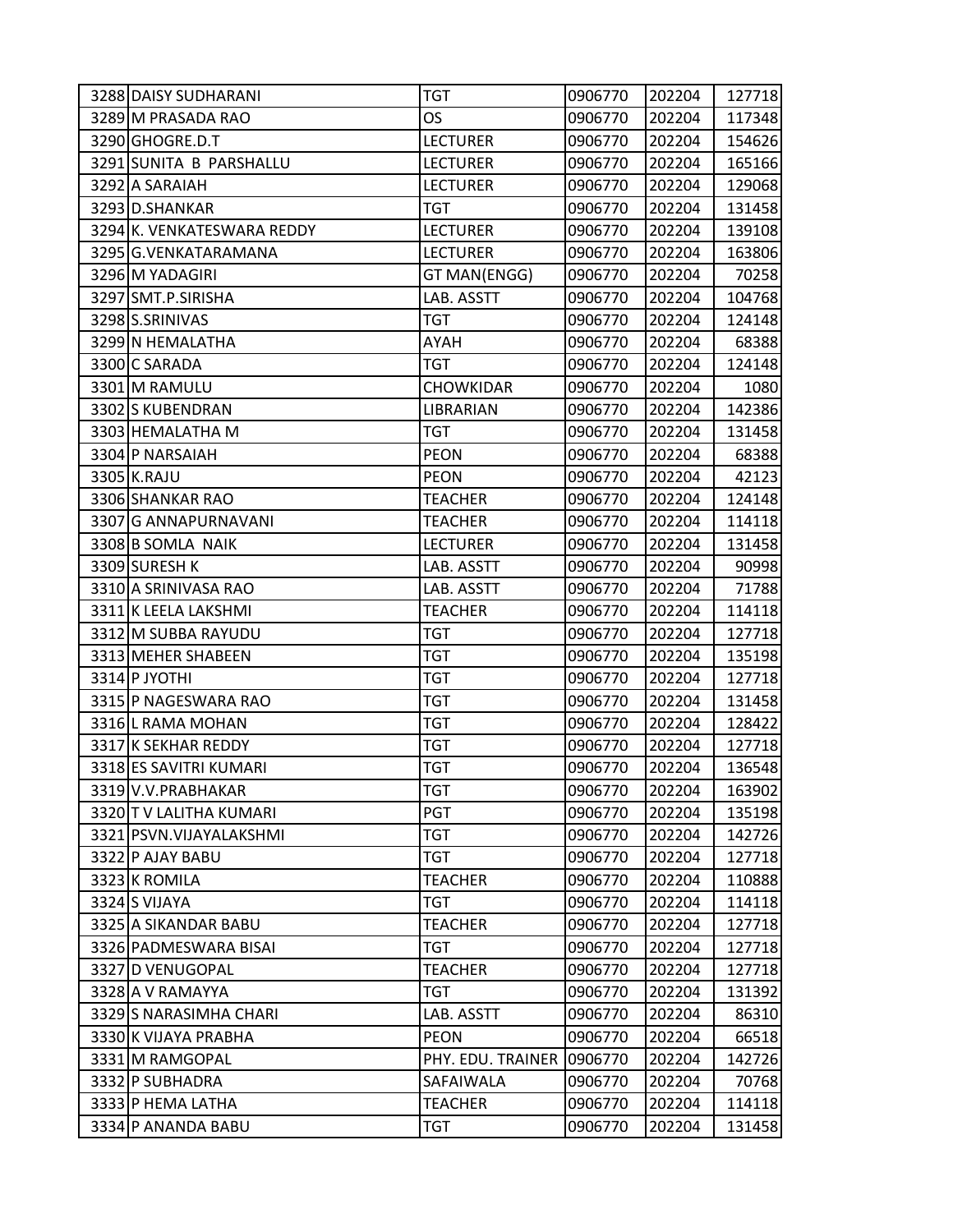| 3335 K.VIJAYA KUMARI      | <b>LECTURER</b> | 0906770 | 202204 | 150376 |
|---------------------------|-----------------|---------|--------|--------|
| 3336 BHOKYA RAVINDER      | Ch.OS           | 0906770 | 202204 | 117348 |
| 3337 G JATAA DHARUDU      | <b>TGT</b>      | 0906770 | 202204 | 127655 |
| 3338 E SHOBHANBABU        | LAB. ASSTT      | 0906770 | 202204 | 83738  |
| 3339 BHAVANI C            | <b>TGT</b>      | 0906770 | 202204 | 127718 |
| 3340 K D SUNITHA          | TGT             | 0906770 | 202204 | 135198 |
| 3341 Y ANDALOO            | SAFAIWALA       | 0906770 | 202204 | 58018  |
| 3342 P SOMENDER REDDY     | <b>LECTURER</b> | 0906770 | 202204 | 165166 |
| 3343 K RAVI               | PGT             | 0906770 | 202204 | 150716 |
| 3344 G.SHIVARANI          | <b>TGT</b>      | 0906770 | 202204 | 142726 |
| 3345 RAMMURTHY TULA       | Sr. GP TEACHER  | 0906770 | 202204 | 104768 |
| 3346 D VENKATESWAR RAO    | <b>OS</b>       | 0906770 | 202204 | 118348 |
| 3347 RICHARD MARIA        | <b>PEON</b>     | 0906770 | 202204 | 30100  |
| 3348 S.PRASANNA KUMARI    | <b>LECTURER</b> | 0906770 | 202204 | 3960   |
| 3349 MANDA.BABY           | Sr. CLERK       | 0906776 | 202204 | 62428  |
| 3350E. SUSHMA             | OS              | 0906776 | 202204 | 69068  |
| 3351 D. PREM KUMAR        | <b>CSWI</b>     | 0906776 | 202204 | 97788  |
| 3352 DR RANI GEETESH KATE | <b>STO</b>      | 0906776 | 202204 | 114118 |
| 3353 ABDUL RAHMAN         | <b>CSWI</b>     | 0906776 | 202204 | 105788 |
| 3354 G.RAMA DEVI          | Ch.OS           | 0906776 | 202204 | 139108 |
| 3355 S NAGENDER           | <b>CLA</b>      | 0906776 | 202204 | 143293 |
| 3356 V PRAVEEN KUMAR      | Ch.OS           | 0906776 | 202204 | 104768 |
| 3357 K VANDANA            | OS              | 0906776 | 202204 | 110888 |
| 3358 T.NAVEEN KUMAR       | OS              | 0906776 | 202204 | 96811  |
| 3359 V.SHARAN DANIEL      | Ch.OS           | 0906776 | 202204 | 146636 |
| 3360 J MESHAK BABU        | Ch.OS           | 0906776 | 202204 | 142726 |
| 3361 B HARISH KUMAR       | <b>JR CLERK</b> | 0906776 | 202204 | 68096  |
| 3362 MD HAFEEZKHAN        | SM              | 0906776 | 202204 | 131788 |
| 3363 VIMALA SIVARAMAN     | Ch.OS           | 0906776 | 202204 | 139108 |
| 3364 CASSANDRA XAVIER     | Ch.OS           | 0906776 | 202204 | 124148 |
| 3365 P SARITHA            | OS              | 0906776 | 202204 | 101878 |
| 3366 B.KRISHNAIAH         | <b>OS</b>       | 0906776 | 202204 | 117348 |
| 3367 J SHANTI             | OS              | 0906776 | 202204 | 84416  |
| 3368 V ANURADHA           | Ch.OS           | 0906776 | 202204 | 166144 |
| 3369 M.ASHOK KUMAR        | OS              | 0906776 | 202204 | 117348 |
| 3370 B PADMA LATHA        | OS              | 0906776 | 202204 | 118698 |
| 3371 T.CHANDRA SHEKAR RAO | OS              | 0906776 | 202204 | 98834  |
| 3372 M KANAKAIAH          | Ch.OS           | 0906776 | 202204 | 175521 |
| 3373 M.V.GURUDUTT         | Ch.OS           | 0906776 | 202204 | 175655 |
| 3374 MATTA BHIMA RAO      | <b>OS</b>       | 0906776 | 202204 | 127718 |
| 3375 J UDAYA BHANU        | Ch.OS           | 0906776 | 202204 | 136548 |
| 3376 MARGARET MRUNALINI   | OS              | 0906776 | 202204 | 120748 |
| 3377 M BALASUBRAMANYAM    | OS              | 0906776 | 202204 | 114118 |
| 3378 V SHANKARAN          | GEN.ASST(GA)    | 0906776 | 202204 | 66518  |
| 3379 D. BHARANI CHANDRIKA | Ch.OS           | 0906776 | 202204 | 124948 |
| 3380 GOPAL NAIK M         | Ch.OS           | 0906776 | 202204 | 148618 |
| 3381 E. BHAGYALAXMI       | <b>PEON</b>     | 0906776 | 202204 | 70768  |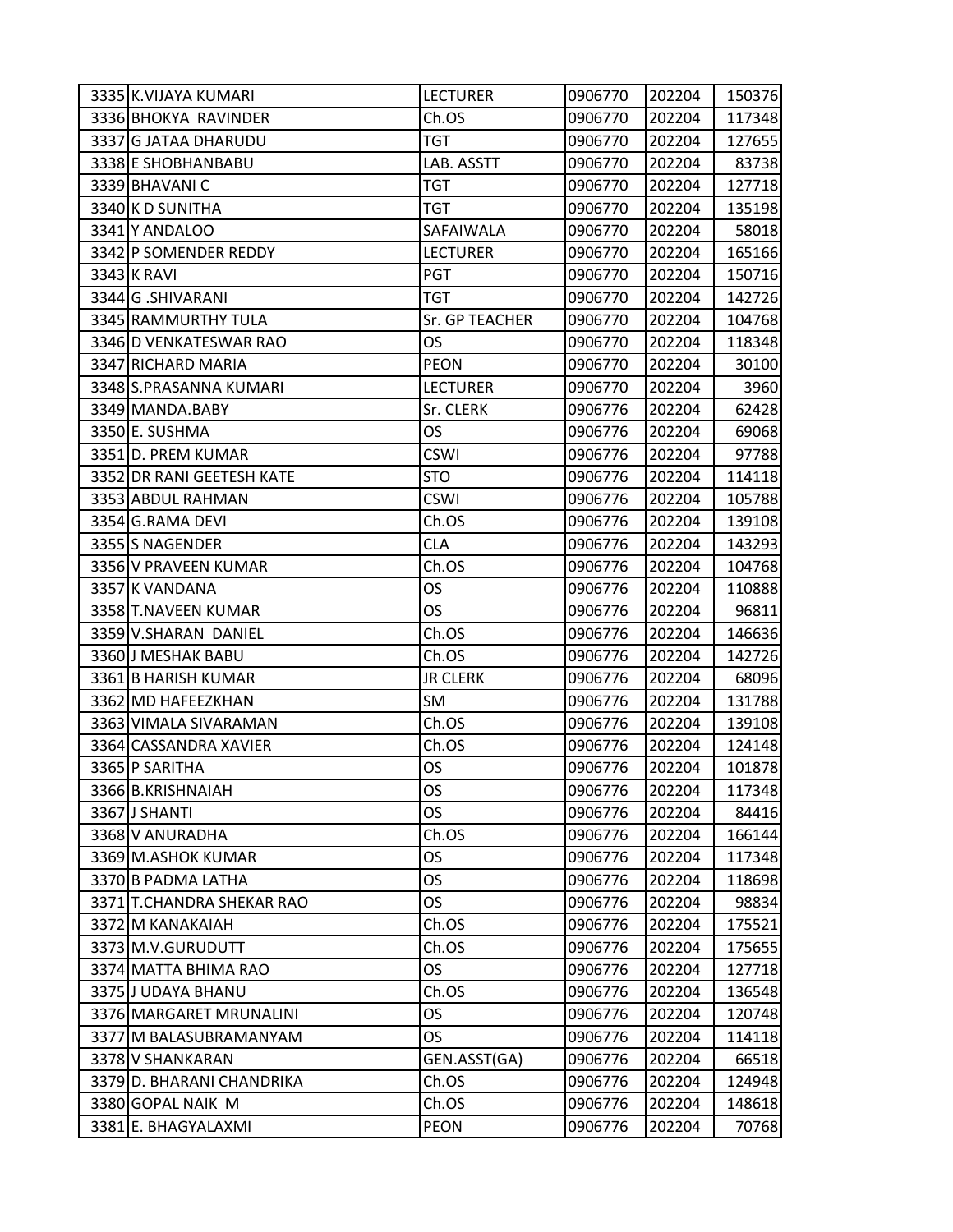| 3382 B VINOD BABU           | Ch.OS            | 0906776 | 202204 | 131458 |
|-----------------------------|------------------|---------|--------|--------|
| 3383 K PADMINI              | <b>OS</b>        | 0906776 | 202204 | 112200 |
| 3384 K SAVITRI              | Ch.OS            | 0906776 | 202204 | 142726 |
| 3385 SHAHEEN BEGUM          | OS               | 0906776 | 202204 | 76999  |
| 3386 G VIJAYA LAXMI         | <b>OS</b>        | 0906776 | 202204 | 88364  |
| 3387 ASIA BEGUM             | OS               | 0906776 | 202204 | 129296 |
| 3388 JANCY ALISTER          | OS               | 0906776 | 202204 | 124374 |
| 3389 JANET D FERNENDEZ      | OS               | 0906776 | 202204 | 117348 |
| 3390 J.SUGUNA               | OS               | 0906776 | 202204 | 117348 |
| 3391 K N RENUKA DEVI        | OS               | 0906776 | 202204 | 71214  |
| 3392 SUJATHA                | GEN.ASST(GA)     | 0906776 | 202204 | 56771  |
| 3393 LJOHNSON               | Ch.OS            | 0906776 | 202204 | 146636 |
| 3394 D.MAHENDER             | GEN.ASST(GA)     | 0906776 | 202204 | 34283  |
| 3395 JAYASUBHSH.A           | OS               | 0906776 | 202204 | 81758  |
| 3396 C M SATISH KUMAR       | Ch.OS            | 0906776 | 202204 | 107828 |
| 3397 B SHANKER              | OS               | 0906776 | 202204 | 120748 |
| 3398 R NAGARAJU             | <b>OS</b>        | 0906776 | 202204 | 110888 |
| 3399 SAI ABHISHEK RAO.W     | <b>STENO</b>     | 0906776 | 202204 | 76888  |
| 3400 C.ANAND BABU           | OS               | 0906776 | 202204 | 88448  |
| 3401 A.V.RAMANI             | <b>OS</b>        | 0906776 | 202204 | 114118 |
| 3402 A.PURUSHOTHAM          | OS               | 0906776 | 202204 | 74760  |
| 3403 R MOILA NAIK           | <b>TEACHER</b>   | 0906776 | 202204 | 117348 |
| 3404 A. PRASAD GOUD         | <b>JR CLERK</b>  | 0906776 | 202204 | 47579  |
| 3405 C.MEENAKSHI            | Ch.OS            | 0906776 | 202204 | 124148 |
| 3406 KADARI CHANDRA SHEKHAR | OS               | 0906776 | 202204 | 73720  |
| 3407 CH. VENKAIAH           | OS               | 0906776 | 202204 | 70334  |
| 3408 MEESALA ODELU          | OS               | 0906776 | 202204 | 165118 |
| 3409 I.NANAJEE RAO          | PP               | 0906776 | 202204 | 135198 |
| 3410 T KRISHNA              | OS               | 0906776 | 202204 | 73216  |
| 3411 M K SRINU              | <b>WATCHER</b>   | 0906776 | 202204 | 65166  |
| 3412 SK VIKHARAHMED         | OS               | 0906776 | 202204 | 76997  |
| 3413 T RAMANA KUMARI        | <b>JR CLERK</b>  | 0906776 | 202204 | 64648  |
| 3414 P BHAGYALAXMI          | OS               | 0906776 | 202204 | 72920  |
| 3415 P NARASIMHA MURTHY     | OS               | 0906776 | 202204 | 118348 |
| 3416 K.RADHA BAI            | <b>JR CLERK</b>  | 0906776 | 202204 | 65998  |
| 3417 S M RAKESH RAO         | Ch.OS            | 0906776 | 202204 | 124148 |
| 3418 K ASHOK KUMAR          | Ch.OS            | 0906776 | 202204 | 125378 |
| 3419 CH.LAKSHMI NARSIAH     | <b>CSWI</b>      | 0906776 | 202204 | 152868 |
| 3420 N. LAVANYA             | <b>JR CLERK</b>  | 0906776 | 202204 | 52700  |
| 3421 S.ARSHAD HUSSAIN       | <b>OS</b>        | 0906776 | 202204 | 127216 |
| 3422 SABIHA ASIF            | Sr. CLERK        | 0906776 | 202204 | 48272  |
| 3423 M.BUELA VIJAYA LEELA   | Sr. CLERK        | 0906776 | 202204 | 55302  |
| 3424 V SUJATHA              | CLERK-CUM-TYPIST | 0906776 | 202204 | 34271  |
| 3425 JONNADA NIRANJAN       | CLERK-CUM-TYPIST | 0906776 | 202204 | 38819  |
| 3426 O VEERA VENKATESWARLU  | <b>B.PEON</b>    | 0906776 | 202204 | 35500  |
| 3427 KUM.SAVITA             | Sr. CLERK        | 0906776 | 202204 | 54502  |
| 3428 KUM.PAVITHRA.I         | Sr. CLERK        | 0906776 | 202204 | 59702  |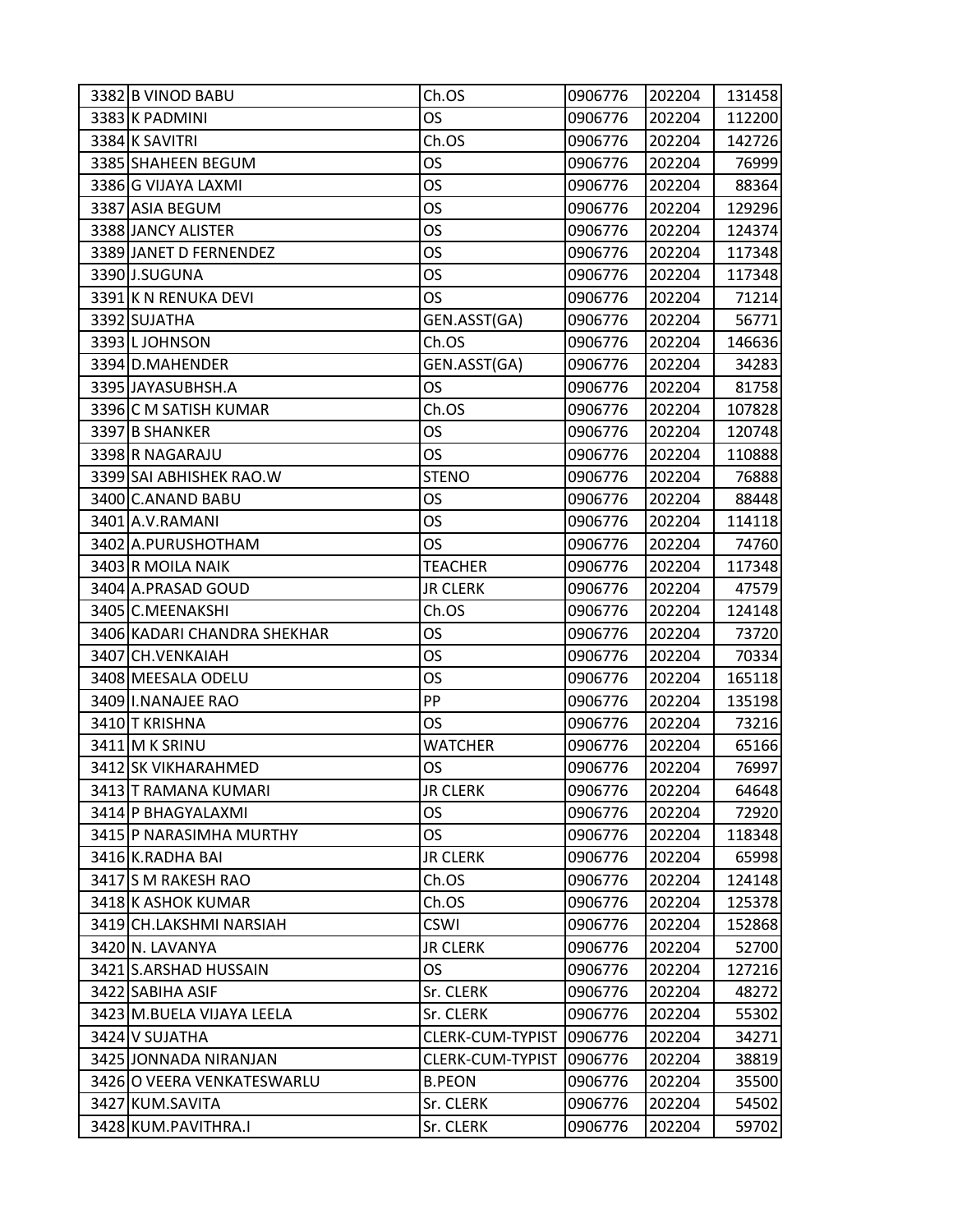| 3429 K.RAVIKUMAR           | <b>DPO</b>                | 0906777 | 202204 | 149406 |
|----------------------------|---------------------------|---------|--------|--------|
| 3430 SK.PEER BABU          | APO                       | 0906777 | 202204 | 150804 |
| 3431 G.LAKSHMISUREKHA      | <b>APO</b>                | 0906777 | 202204 | 94048  |
| 3432 M.SREE RAMULU         | Sr.DPO                    | 0906777 | 202204 | 218660 |
| 3433 P.SANKAR KUTTY        | Sr. DSC                   | 0906820 | 202204 | 200224 |
| 3434 M.CHENCHAIAH          | <b>ASC</b>                | 0906820 | 202204 | 168510 |
| 3435 SHAIK KARIMULLA       | <b>ASC</b>                | 0906820 | 202204 | 163290 |
| 3436 V.SRINIVASA RAO       | ASST.SUB INSPECTO 0906823 |         | 202204 | 97154  |
| 3437 N.BALARAJU            | <b>CONSTABLE</b>          | 0906823 | 202204 | 60032  |
| 3438 G.VENKATESHWARLU      | ASST.SUB INSPECTO 0906823 |         | 202204 | 114137 |
| 3439 K UPENDRA BABU        | Hd.CONSTABLE              | 0906823 | 202204 | 101300 |
| 3440 A RANGA REDDY         | Hd.CONSTABLE              | 0906823 | 202204 | 89612  |
| 3441 M.SEVYA               | <b>CONSTABLE</b>          | 0906823 | 202204 | 60010  |
| 3442 MOHIT KUMAR           | <b>CONSTABLE</b>          | 0906823 | 202204 | 69732  |
| 3443 G.MADHAVI LATHA       | Hd.CONSTABLE              | 0906823 | 202204 | 83042  |
| 3444 RAGHWENDRA SINGH      | <b>CONSTABLE</b>          | 0906823 | 202204 | 62322  |
| 3445 VIKASH                | <b>CONSTABLE</b>          | 0906823 | 202204 | 62472  |
| 3446 BOMMEPALLI SAISILPA   | <b>CONSTABLE</b>          | 0906823 | 202204 | 47962  |
| 3447 KANCHANA ADHILAKSHMI  | <b>CONSTABLE</b>          | 0906823 | 202204 | 50466  |
| 3448 N V D PRASAD          | Hd.CONSTABLE              | 0906824 | 202204 | 108645 |
| 3449 K.V. RAMANA REDDY     | Hd.CONSTABLE              | 0906824 | 202204 | 92077  |
| 3450 ABHISHEK KUMAR        | INSPECTOR(RPF)            | 0906824 | 202204 | 109292 |
| 3451 N.RAVINDRAN           | OS                        | 0906824 | 202204 | 90998  |
| 3452 S.SURESH BABU         | SUB INSPECTOR-RPF0906824  |         | 202204 | 107672 |
| 3453 K KHADAR BASHA        | ASST.SUB INSPECTO 0906824 |         | 202204 | 84062  |
| 3454 A.BAYYALU             | <b>CONSTABLE</b>          | 0906824 | 202204 | 87412  |
| 3455 LAKSHMI KANT          | ASI(M.V.DRIVER)I          | 0906824 | 202204 | 82372  |
| 3456 B VIJAYA REDDY        | ASST.SUB INSPECTO 0906824 |         | 202204 | 88162  |
| 3457 TIRUPATHI R.RATHOD    | <b>CONSTABLE</b>          | 0906824 | 202204 | 74312  |
| 3458 MUKESH KUMAR MEENA    | ASI(M.V.DRIVER)I          | 0906824 | 202204 | 72749  |
| 3459 B SHANKER             | Hd.CONSTABLE              | 0906824 | 202204 | 161261 |
| 3460 K.LAKSHMAIAH          | SUB INSPECTOR-RPF0906824  |         | 202204 | 73920  |
| 3461 G PRAKASH             | SUB INSPECTOR-RPH0906824  |         | 202204 | 112132 |
| 3462 T S NARENDER          | ASST.SUB INSPECTO 0906824 |         | 202204 | 93272  |
| 3463 D JANARDHAN REDDY     | ASST.SUB INSPECTO 0906824 |         | 202204 | 91902  |
| 3464 KOLLU SURI BABU       | OS.                       | 0906824 | 202204 | 90998  |
| 3465 R.RAJENDER            | Hd.CONSTABLE              | 0906824 | 202204 | 79412  |
| 3466 S.N. GHOUSE MOHINDDIN | <b>ASST.SUB INSPECTO</b>  | 0906824 | 202204 | 97592  |
| 3467 M PRATAP REDDY        | Hd.CONSTABLE              | 0906824 | 202204 | 89612  |
| 3468 S NAVEENKUMAR YADAV   | <b>PEON</b>               | 0906824 | 202204 | 69796  |
| 3469 P.RAGHAVA CHARY       | Hd.CONSTABLE              | 0906824 | 202204 | 101892 |
| 3470 J SURYANARYANA        | Hd.CONSTABLE              | 0906824 | 202204 | 89612  |
| 3471 R.SURESH              | <b>CONSTABLE</b>          | 0906824 | 202204 | 73640  |
| 3472 KRISHNAIAH            | <b>CONSTABLE</b>          | 0906824 | 202204 | 83312  |
| 3473 A.RAVI KUMAR          | Ch.OS                     | 0906824 | 202204 | 127718 |
| 3474 SAI CHAREN BABA       | OS.                       | 0906824 | 202204 | 77058  |
| 3475 N. VENKATESWARA RAO   | <b>CONSTABLE</b>          | 0906824 | 202204 | 78962  |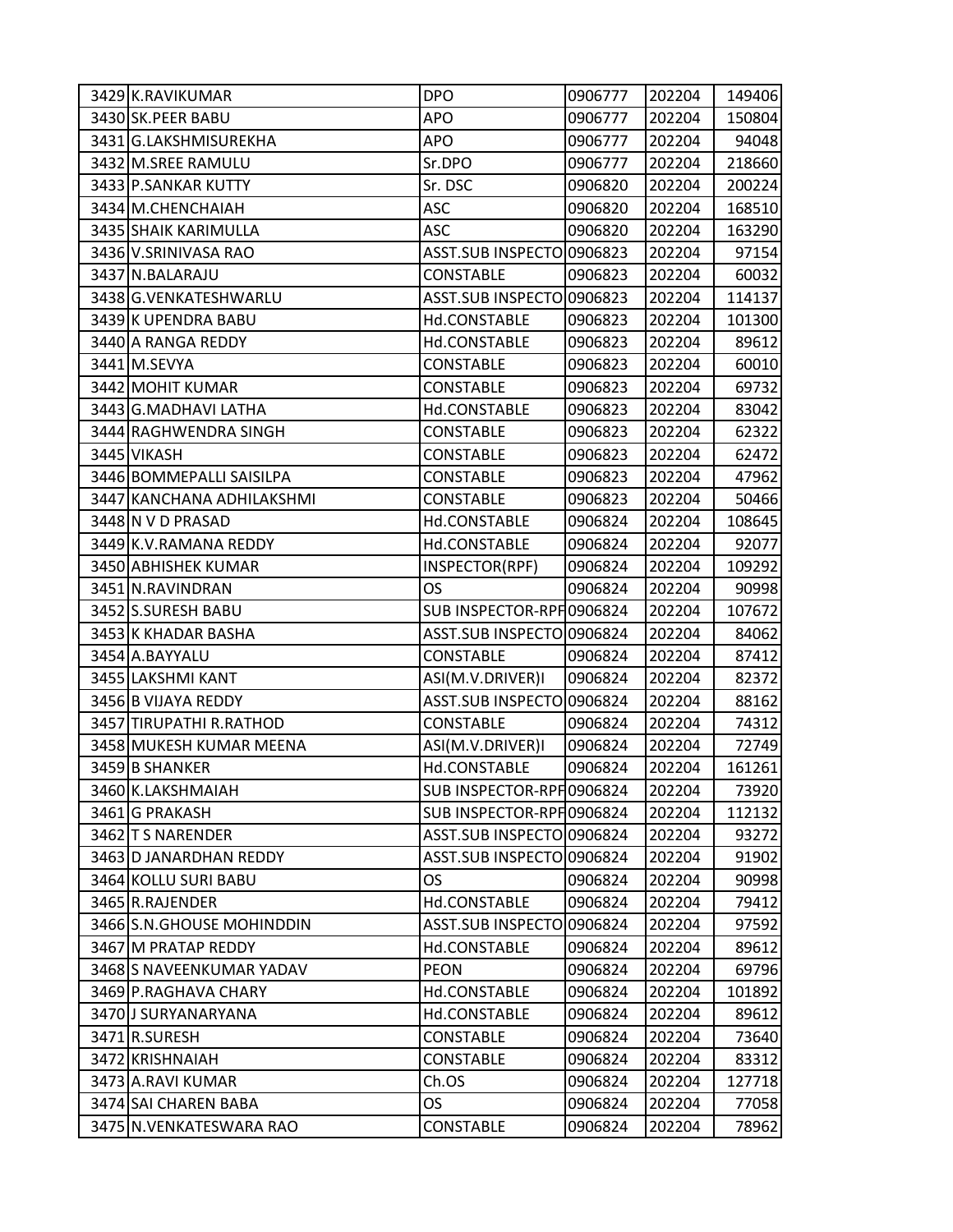| 3476 KORRAPATI KISHORE      | <b>CONSTABLE</b>          | 0906824 | 202204 | 63865  |
|-----------------------------|---------------------------|---------|--------|--------|
| 3477 S.SANJEEV              | CONSTABLE                 | 0906824 | 202204 | 84852  |
| 3478 MOHD ABDULLA BAIG      | <b>CONSTABLE</b>          | 0906824 | 202204 | 79387  |
| 3479 A.RAMESH               | Hd.CONSTABLE              | 0906824 | 202204 | 92802  |
| 3480 D ANIL KUMAR           | Hd.CONSTABLE              | 0906824 | 202204 | 76730  |
| 3481 N.VANPAL               | Hd.CONSTABLE              | 0906824 | 202204 | 74312  |
| 3482 P.SURESH               | Hd.CONSTABLE              | 0906824 | 202204 | 90822  |
| 3483 PSATISH                | Hd.CONSTABLE              | 0906824 | 202204 | 86112  |
| 3484 D.VUSENAIAH            | <b>CONSTABLE</b>          | 0906824 | 202204 | 86162  |
| 3485 G.RAJASEKHAR           | <b>CONSTABLE</b>          | 0906824 | 202204 | 74312  |
| 3486 K.RAJESH               | <b>CONSTABLE</b>          | 0906824 | 202204 | 77740  |
| 3487 S ANIL KUMAR           | Hd.CONSTABLE              | 0906824 | 202204 | 85412  |
| 3488 M MADHAV               | <b>CONSTABLE</b>          | 0906824 | 202204 | 79412  |
| 3489 B. VENKATREDDY         | Hd.CONSTABLE              | 0906824 | 202204 | 114834 |
| 3490 G V LN MURTHY          | <b>STENO</b>              | 0906824 | 202204 | 144296 |
| 3491 T.RAVINDRANATH TAGORE  | <b>CONSTABLE</b>          | 0906824 | 202204 | 72442  |
| 3492 V.SRINU                | <b>CONSTABLE</b>          | 0906824 | 202204 | 72640  |
| 3493 G. RAMESH              | INSPECTOR(RPF)            | 0906824 | 202204 | 154834 |
| 3494 SAHEERAM               | <b>CONSTABLE</b>          | 0906824 | 202204 | 51812  |
| 3495 MEENU                  | <b>CONSTABLE</b>          | 0906824 | 202204 | 49462  |
| 3496 URMILA                 | <b>CONSTABLE</b>          | 0906824 | 202204 | 50962  |
| 3497 DEWDATT KUMAR          | <b>CONSTABLE</b>          | 0906824 | 202204 | 49462  |
| 3498 RAJWATI                | <b>CONSTABLE</b>          | 0906824 | 202204 | 51462  |
| 3499 GANDI JAGATHI          | <b>CONSTABLE</b>          | 0906824 | 202204 | 51462  |
| 3500 BOLLEBOINA SRUTHI      | <b>CONSTABLE</b>          | 0906824 | 202204 | 47962  |
| 3501 DURGAM ARUNA           | <b>CONSTABLE</b>          | 0906824 | 202204 | 39270  |
| 3502 BANDI YAMUNA VANI      | <b>CONSTABLE</b>          | 0906824 | 202204 | 52312  |
| 3503 BANOTH SUJATHA         | <b>CONSTABLE</b>          | 0906824 | 202204 | 52462  |
| 3504 ANUSHA PASULA          | <b>CONSTABLE</b>          | 0906824 | 202204 | 53812  |
| 3505 MALOTHU SRILATHA       | <b>CONSTABLE</b>          | 0906824 | 202204 | 47962  |
| 3506 GANESH DADHICH         | <b>CONSTABLE</b>          | 0906824 | 202204 | 51612  |
| 3507 KATTHULA GOUTHAMI      | <b>CONSTABLE</b>          | 0906824 | 202204 | 47962  |
| 3508 PALURU SUBHADRA        | <b>CONSTABLE</b>          | 0906824 | 202204 | 51462  |
| 3509 K.VENKATESWARA KUMAR   | ASST.SUB INSPECTO 0906826 |         | 202204 | 88222  |
| 3510 AMBATA RAMJEE          | CONSTABLE                 | 0906826 | 202204 | 94730  |
| 3511 G.SIVA KUMAR           | <b>CONSTABLE</b>          | 0906826 | 202204 | 78918  |
| 3512 M. JANARDHAN CHOWDHARY | INSPECTOR(RPF)            | 0906826 | 202204 | 219314 |
| 3513 SYEDA TAHSEEN          | SUB INSPECTOR-RPH0906826  |         | 202204 | 96145  |
| 3514 G EDANNA               | Hd.CONSTABLE              | 0906826 | 202204 | 95665  |
| 3515 A RAJA RATNAM          | Hd.CONSTABLE              | 0906826 | 202204 | 106230 |
| 3516 T. VIJAYA RAJU         | <b>CONSTABLE</b>          | 0906826 | 202204 | 94046  |
| 3517 M PADMAIAH             | Hd.CONSTABLE              | 0906826 | 202204 | 96012  |
| 3518 MOHD.HABEEB            | Hd.CONSTABLE              | 0906826 | 202204 | 105030 |
| 3519 A SESHAGIRI RAO        | Hd.CONSTABLE              | 0906826 | 202204 | 78470  |
| 3520 E.SUNKANNA             | CONSTABLE                 | 0906826 | 202204 | 70693  |
| 3521 T.MAHESWARA REDDY      | <b>CONSTABLE</b>          | 0906826 | 202204 | 69768  |
| 3522 MD NIRANJAN SHAREEF    | Hd.CONSTABLE              | 0906826 | 202204 | 72524  |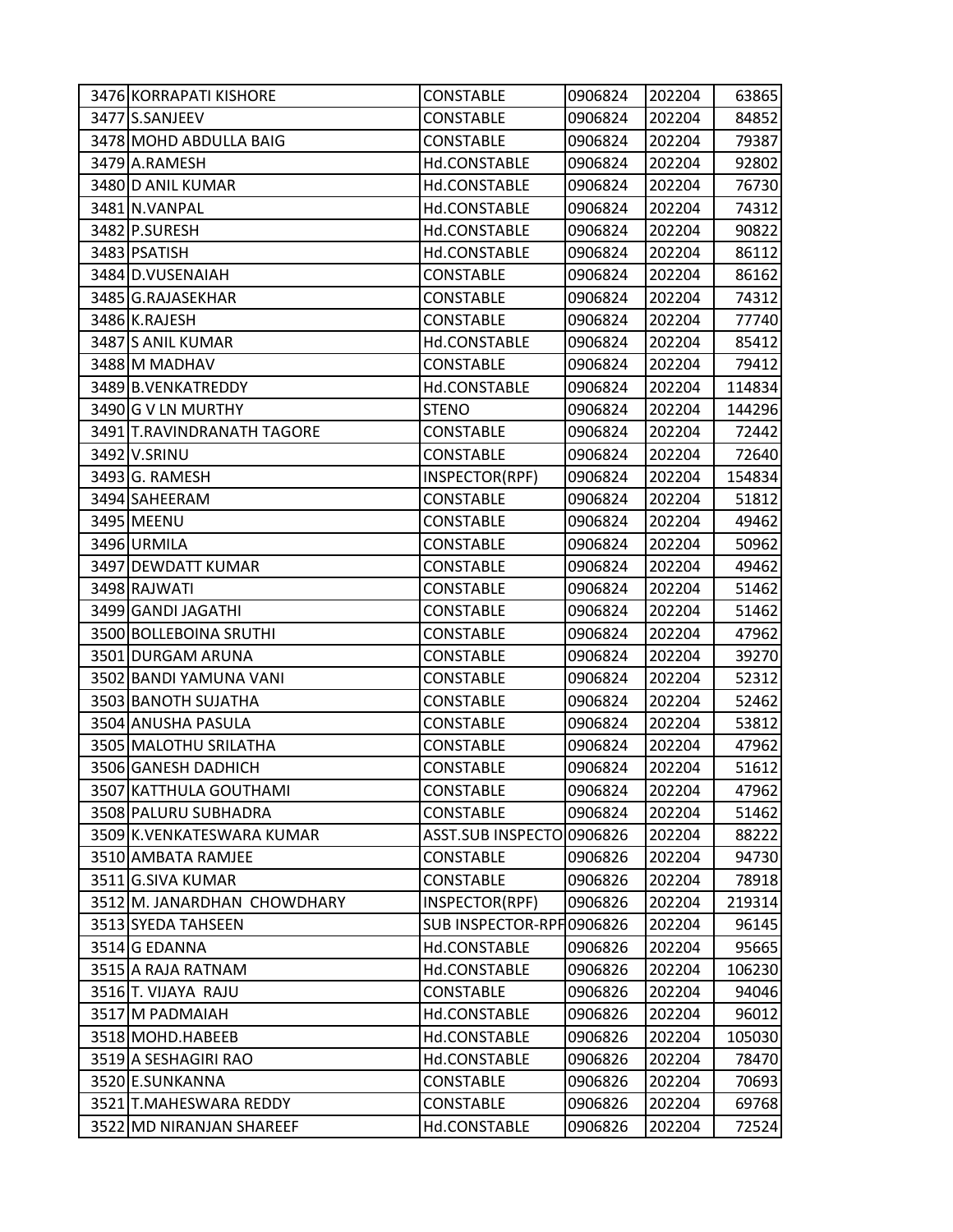| 3523 N VENKATESWARLU                | Hd.CONSTABLE              | 0906826 | 202204 | 105414 |
|-------------------------------------|---------------------------|---------|--------|--------|
| 3524 J.RAVI                         | <b>CONSTABLE</b>          | 0906826 | 202204 | 75746  |
| 3525 R.NARENDER                     | <b>CONSTABLE</b>          | 0906826 | 202204 | 71946  |
| 3526 A.RAMUDU                       | <b>CONSTABLE</b>          | 0906826 | 202204 | 78640  |
| 3527 B SWAMY                        | ASST.SUB INSPECTO 0906826 |         | 202204 | 91190  |
| 3528 S RAMESH REDDY                 | ASST.SUB INSPECTO 0906826 |         | 202204 | 78974  |
| 3529 B.MOHAN REDDY                  | <b>CONSTABLE</b>          | 0906826 | 202204 | 76338  |
| 3530 S.KALPANA                      | SUB INSPECTOR-RPF0906826  |         | 202204 | 83871  |
| 3531 M.MURTHY NAIK                  | <b>CONSTABLE</b>          | 0906826 | 202204 | 70340  |
| 3532 Y.NAGARAJU                     | <b>CONSTABLE</b>          | 0906826 | 202204 | 109526 |
| 3533 M.RAJU                         | CONSTABLE                 | 0906826 | 202204 | 71497  |
| 3534 SHRAVAN KUMAR                  | <b>CONSTABLE</b>          | 0906826 | 202204 | 52086  |
| 3535 M.SURENDER GOUD                | INSPECTOR(RPF)            | 0906826 | 202204 | 149876 |
| 3536 J SRINIVASULU                  | Hd.CONSTABLE              | 0906826 | 202204 | 93958  |
| 3537 M ANIL KUMAR                   | <b>CONSTABLE</b>          | 0906826 | 202204 | 80765  |
| 3538 A.CHANDRA SEKHAR               | Hd.CONSTABLE              | 0906826 | 202204 | 68816  |
| 3539 JAGTAP KAVITA ANKUSH           | <b>CONSTABLE</b>          | 0906826 | 202204 | 38157  |
| 3540 RAIBHOLE SWARTIMA UTTAM        | <b>CONSTABLE</b>          | 0906826 | 202204 | 39151  |
| 3541 POONAM                         | <b>CONSTABLE</b>          | 0906826 | 202204 | 39651  |
| 3542 PREMLATA KUMARI                | <b>CONSTABLE</b>          | 0906826 | 202204 | 45230  |
| 3543 KENDRE BHAGYASHRI VITTHAL      | <b>CONSTABLE</b>          | 0906826 | 202204 | 41495  |
| 3544 MUKTA JANARDAN BHISE           | <b>CONSTABLE</b>          | 0906826 | 202204 | 52605  |
| 3545 RAGHVENDRA                     | <b>CONSTABLE</b>          | 0906826 | 202204 | 56251  |
| 3546 DURGESH                        | <b>CONSTABLE</b>          | 0906826 | 202204 | 40351  |
| 3547 LAKAVATH JYOTHI                | <b>CONSTABLE</b>          | 0906826 | 202204 | 40166  |
| 3548 ATUL PANDEY                    | <b>CONSTABLE</b>          | 0906826 | 202204 | 55806  |
| 3549 SUNIL KUMAR BHARATI            | <b>CONSTABLE</b>          | 0906826 | 202204 | 48150  |
| 3550 SUNIL KUMAR                    | <b>CONSTABLE</b>          | 0906826 | 202204 | 53177  |
| 3551 CHINTHAMALA LAXMI TIRUPATHAMMA | <b>CONSTABLE</b>          | 0906826 | 202204 | 53230  |
| 3552 SWETA KUMARI                   | <b>CONSTABLE</b>          | 0906826 | 202204 | 48480  |
| 3553 CHALLA DIVYA                   | <b>CONSTABLE</b>          | 0906826 | 202204 | 43351  |
| 3554 BHAGWAN DEI                    | <b>CONSTABLE</b>          | 0906826 | 202204 | 52051  |
| 3555 G.SRINIVAS                     | <b>ASST.SUB INSPECTO</b>  | 0906827 | 202204 | 90217  |
| 3556 MD ASADULLAH                   | Hd.CONSTABLE              | 0906827 | 202204 | 63703  |
| 3557 E M WAGHMARE                   | <b>CONSTABLE</b>          | 0906827 | 202204 | 68418  |
| 3558 MD. AHTESHAMUDDIN              | <b>CONSTABLE</b>          | 0906827 | 202204 | 67316  |
| 3559 K JHANSI                       | Hd.CONSTABLE              | 0906827 | 202204 | 91174  |
| 3560 N.SRINIVAS GOUD                | <b>CONSTABLE</b>          | 0906827 | 202204 | 58446  |
| 3561 E.G. PAWAR                     | INSPECTOR(RPF)            | 0906827 | 202204 | 113435 |
| 3562K NAGESH                        | Hd.CONSTABLE              | 0906827 | 202204 | 82205  |
| 3563 G ANJAIAH                      | Hd.CONSTABLE              | 0906827 | 202204 | 79349  |
| 3564 B.SAMPATH                      | <b>CONSTABLE</b>          | 0906827 | 202204 | 77800  |
| 3565 K.P.SRINIVASAN                 | <b>CONSTABLE</b>          | 0906827 | 202204 | 67163  |
| 3566 G SIMHACHALAM                  | <b>ASST.SUB INSPECTO</b>  | 0906827 | 202204 | 75533  |
| 3567 POTTI MAHENDER                 | <b>CONSTABLE</b>          | 0906827 | 202204 | 68596  |
| 3568 PRATAP SAHEBRAO KADAM          | <b>CONSTABLE</b>          | 0906827 | 202204 | 58344  |
| 3569 SURENDER SINGH                 | ASST.SUB INSPECTO 0906827 |         | 202204 | 80746  |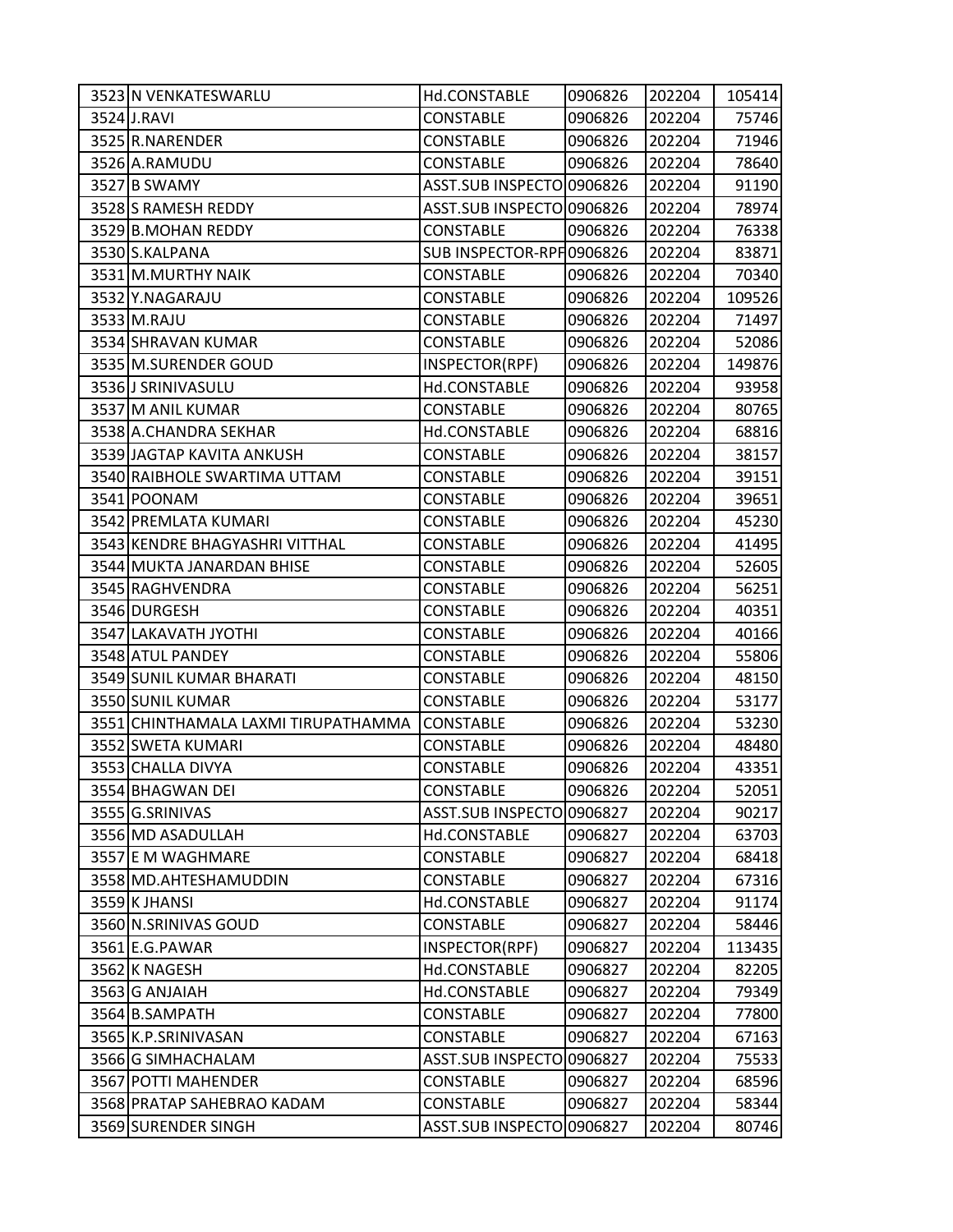| 3570 SUMIT SHARMA                | CONSTABLE                 | 0906827 | 202204 | 49870  |
|----------------------------------|---------------------------|---------|--------|--------|
| 3571 VIKAS KUMAR                 | <b>CONSTABLE</b>          | 0906827 | 202204 | 48584  |
| 3572 RAMASHISH KUMAR             | ASST.SUB INSPECTO 0906827 |         | 202204 | 64146  |
| 3573 KAKASH KUMAR                | <b>CONSTABLE</b>          | 0906827 | 202204 | 67294  |
| 3574 PRAKASH SAINI               | <b>CONSTABLE</b>          | 0906827 | 202204 | 48070  |
| 3575 DHARIMIREDDY PRAVEEN KUMAR  | SUB INSPECTOR-RPF 0906827 |         | 202204 | 72366  |
| 3576 TARALA PRATHYUSHA           | SUB INSPECTOR-RPF0906827  |         | 202204 | 68606  |
| 3577 K.M.GUNJAN                  | <b>CONSTABLE</b>          | 0906827 | 202204 | 46651  |
| 3578 ARTI                        | <b>CONSTABLE</b>          | 0906827 | 202204 | 45301  |
| 3579 SARLA                       | <b>CONSTABLE</b>          | 0906827 | 202204 | 44180  |
| 3580 SUDHEER SINGH               | CONSTABLE                 | 0906827 | 202204 | 44751  |
| 3581 RANDHIR KUMAR               | <b>CONSTABLE</b>          | 0906827 | 202204 | 48901  |
| 3582 RAHUL KUMAR                 | CONSTABLE                 | 0906827 | 202204 | 46780  |
| 3583 JONIBOIENA NAGA LAKSHMI     | <b>CONSTABLE</b>          | 0906827 | 202204 | 44651  |
| 3584 CHATTUMALA PRIYANKA         | <b>CONSTABLE</b>          | 0906827 | 202204 | 46730  |
| 3585 BADAGALA MANEESHA           | <b>CONSTABLE</b>          | 0906827 | 202204 | 39151  |
| 3586 V.APPA RAO                  | ASST.SUB INSPECTO 0906832 |         | 202204 | 87762  |
| 3587 SYED IQBAL AHMED            | INSPECTOR(RPF)            | 0906832 | 202204 | 157932 |
| 3588 B ANIL KUMAR                | <b>CONSTABLE</b>          | 0906832 | 202204 | 80092  |
| 3589 B PARIJATHA                 | Hd.CONSTABLE              | 0906832 | 202204 | 86102  |
| 3590 ABDUL MUNAF                 | Hd.CONSTABLE              | 0906832 | 202204 | 79412  |
| 3591 R DASU                      | Hd.CONSTABLE              | 0906832 | 202204 | 88012  |
| 3592 G.SRINIVAS                  | <b>CONSTABLE</b>          | 0906832 | 202204 | 75287  |
| 3593 CHINTHAPALLY RAVINDER REDDY | ASST.SUB INSPECTO 0906832 |         | 202204 | 96812  |
| 3594 B MAQBUL HUSSAIN            | Hd.CONSTABLE              | 0906832 | 202204 | 90037  |
| 3595 M.SRINAIAH                  | <b>CONSTABLE</b>          | 0906832 | 202204 | 92162  |
| 3596 P.BALASAHEB                 | <b>CONSTABLE</b>          | 0906832 | 202204 | 82022  |
| 3597 V.SRINIVAS                  | <b>CONSTABLE</b>          | 0906832 | 202204 | 88512  |
| 3598 RENU                        | <b>CONSTABLE</b>          | 0906832 | 202204 | 55612  |
| 3599 P.RAVIPRAKASH               | Hd.CONSTABLE              | 0906832 | 202204 | 79412  |
| 3600 T.R.SANTHOSH KUMAR          | Hd.CONSTABLE              | 0906832 | 202204 | 103772 |
| 3601 DIWAKAR KUMAR               | <b>CONSTABLE</b>          | 0906832 | 202204 | 70972  |
| 3602 T.RAMESH                    | <b>CONSTABLE</b>          | 0906832 | 202204 | 79972  |
| 3603 B. KRISHNA                  | <b>CONSTABLE</b>          | 0906832 | 202204 | 67812  |
| 3604 BHADAR MAL SAINI            | <b>CONSTABLE</b>          | 0906832 | 202204 | 67262  |
| 3605 NISHA                       | <b>CONSTABLE</b>          | 0906832 | 202204 | 57312  |
| 3606 DEEPTHI BAI                 | SUB INSPECTOR-RPF 0906832 |         | 202204 | 87012  |
| 3607 VINITHA VIJAYAN             | <b>CONSTABLE</b>          | 0906832 | 202204 | 2403   |
| 3608 SHAIKH HAIDARBEE UMED       | <b>CONSTABLE</b>          | 0906832 | 202204 | 61422  |
| 3609 RAJAN PANDEY                | <b>CONSTABLE</b>          | 0906832 | 202204 | 64662  |
| 3610 MOHINI KUSHWAHA             | <b>CONSTABLE</b>          | 0906832 | 202204 | 53812  |
| 3611 AMRIT KUMAR                 | <b>CONSTABLE</b>          | 0906832 | 202204 | 63925  |
| 3612 DINESH KUMAR                | CONST.(WATER CAR 0906832  |         | 202204 | 46772  |
| 3613 KOLA PAVITHRA               | <b>CONSTABLE</b>          | 0906832 | 202204 | 39486  |
| 3614 BANOTHU SUNITHA             | <b>CONSTABLE</b>          | 0906832 | 202204 | 58812  |
| 3615 BANDI KRISHNAVENI           | <b>CONSTABLE</b>          | 0906832 | 202204 | 62312  |
| 3616 SHIVLING DESHMUKH           | <b>CONSTABLE</b>          | 0906833 | 202204 | 69452  |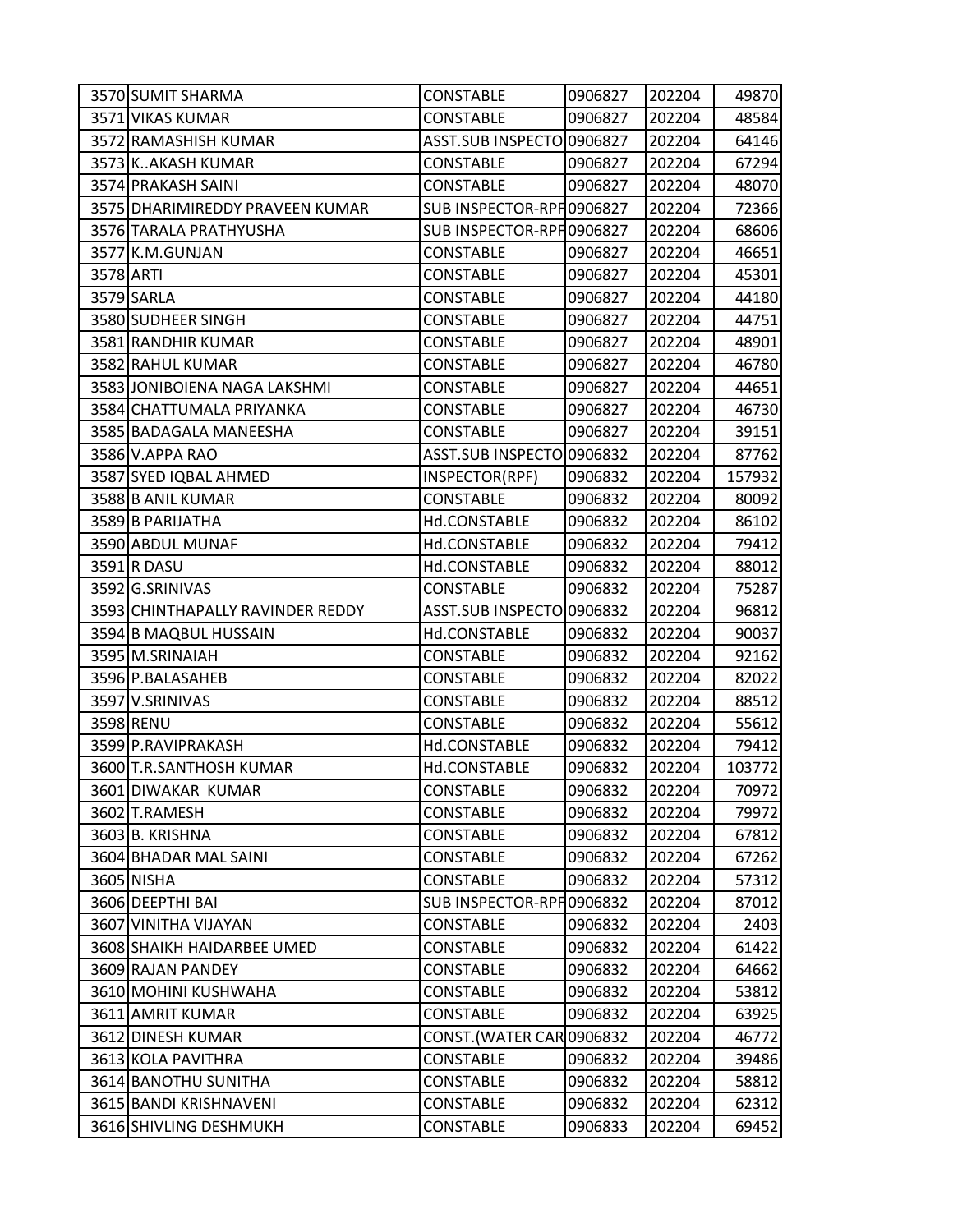| 3617 ABDUL QAMAR        | ASST.SUB INSPECTO 0906833 |         | 202204 | 89302  |
|-------------------------|---------------------------|---------|--------|--------|
| 3618 MANOJ KUMAR TIWARI | <b>CONSTABLE</b>          | 0906833 | 202204 | 83437  |
| 3619 V.VENKATA RAMUDU   | CONSTABLE                 | 0906833 | 202204 | 81919  |
| 3620 P.J.M.REDDY        | ASST.SUB INSPECTO 0906833 |         | 202204 | 89072  |
| 3621 DHARMENDRA KUMAR   | INSPECTOR(RPF)            | 0906833 | 202204 | 102882 |
| 3622 E.RAMU             | <b>CONSTABLE</b>          | 0906833 | 202204 | 97214  |
| 3623 M.RAJASEKAR        | CONSTABLE                 | 0906833 | 202204 | 123934 |
| 3624 G.RAVICHANDRAN     | Hd.CONSTABLE              | 0906833 | 202204 | 95984  |
| 3625 GORLE.GOVINDA      | <b>CONSTABLE</b>          | 0906833 | 202204 | 49639  |
| 3626 A KOTESWARA RAO    | ASST.SUB INSPECTO 0906833 |         | 202204 | 88384  |
| 3627 S DHARMA RAO       | <b>CONSTABLE</b>          | 0906833 | 202204 | 116994 |
| 3628 M A AZEEZ          | Hd.CONSTABLE              | 0906833 | 202204 | 103992 |
| 3629 R.L.MARAIAH        | Hd.CONSTABLE              | 0906833 | 202204 | 105412 |
| 3630 V.SATYANARAYANA    | SUB INSPECTOR-RPF 0906833 |         | 202204 | 107982 |
| 3631J.SUDHAKAR          | ASST.SUB INSPECTO 0906833 |         | 202204 | 102482 |
| 3632 DINESH KUMAR       | <b>CONSTABLE</b>          | 0906833 | 202204 | 57754  |
| 3633 MD ZAMEERUDDIN     | Hd.CONSTABLE              | 0906833 | 202204 | 85262  |
| 3634 MD. FASSIUDDIN     | Hd.CONSTABLE              | 0906833 | 202204 | 81452  |
| 3635 S.MD.RAFFI         | Hd.CONSTABLE              | 0906833 | 202204 | 80112  |
| 3636 M.R.CHANDRA.REDDY  | Hd.CONSTABLE              | 0906833 | 202204 | 85912  |
| 3637 P SATHYANARAYAN    | Hd.CONSTABLE              | 0906833 | 202204 | 101092 |
| 3638 C NARSIMHA REDDY   | Hd.CONSTABLE              | 0906833 | 202204 | 81452  |
| 3639 R.SARYA            | <b>CONSTABLE</b>          | 0906833 | 202204 | 127234 |
| 3640 BALAKISTAIAH       | <b>CONSTABLE</b>          | 0906833 | 202204 | 110282 |
| 3641 R PADMA RAO        | Hd.CONSTABLE              | 0906833 | 202204 | 79412  |
| 3642 C.THRIVIKRAMA RAO  | <b>CONSTABLE</b>          | 0906833 | 202204 | 63890  |
| 3643 MD.TOUFEEQ AHMED   | CONSTABLE                 | 0906833 | 202204 | 107518 |
| 3644 G.SRIKANT YADAV    | <b>CONSTABLE</b>          | 0906833 | 202204 | 102752 |
| 3645 SK.MD.RAFI         | <b>CONSTABLE</b>          | 0906833 | 202204 | 77562  |
| 3646 B.MALLESHAM        | <b>CONSTABLE</b>          | 0906833 | 202204 | 87262  |
| 3647 N.NAGA MOHAN       | <b>CONSTABLE</b>          | 0906833 | 202204 | 71765  |
| 3648 GIRIJESH KUMAR     | <b>CONSTABLE</b>          | 0906833 | 202204 | 63112  |
| 3649 P. BALARAJU        | <b>CONSTABLE</b>          | 0906833 | 202204 | 73912  |
| 3650K NAGESWARA RAO     | Hd.CONSTABLE              | 0906833 | 202204 | 99772  |
| 3651 B.KARUNAKAR        | <b>CONSTABLE</b>          | 0906833 | 202204 | 94622  |
| 3652 JITHENDER.P        | <b>CONSTABLE</b>          | 0906833 | 202204 | 74312  |
| 3653 KIRODI LAL MEENA   | <b>CONSTABLE</b>          | 0906833 | 202204 | 57260  |
| 3654 MD.ZUBER           | <b>CONSTABLE</b>          | 0906833 | 202204 | 73282  |
| 3655 K.BABU             | <b>ASST.SUB INSPECTO</b>  | 0906833 | 202204 | 99812  |
| 3656 G.SUDARSHANA CHARY | <b>CONSTABLE</b>          | 0906833 | 202204 | 62317  |
| 3657 PAWAN KUMAR        | <b>CONSTABLE</b>          | 0906833 | 202204 | 52310  |
| 3658 D.RAVI CHANDER     | <b>CONSTABLE</b>          | 0906833 | 202204 | 92849  |
| 3659 RAHUL KUMAR        | <b>CONSTABLE</b>          | 0906833 | 202204 | 52810  |
| 3660 MAHENDRA KUMAR     | <b>CONSTABLE</b>          | 0906833 | 202204 | 58612  |
| 3661 K.ANIL KUMAR       | <b>CONSTABLE</b>          | 0906833 | 202204 | 66821  |
| 3662 MOHD GULFAM        | <b>CONSTABLE</b>          | 0906833 | 202204 | 64462  |
| 3663 K.B.N.REDDY        | Hd.CONSTABLE              | 0906833 | 202204 | 99992  |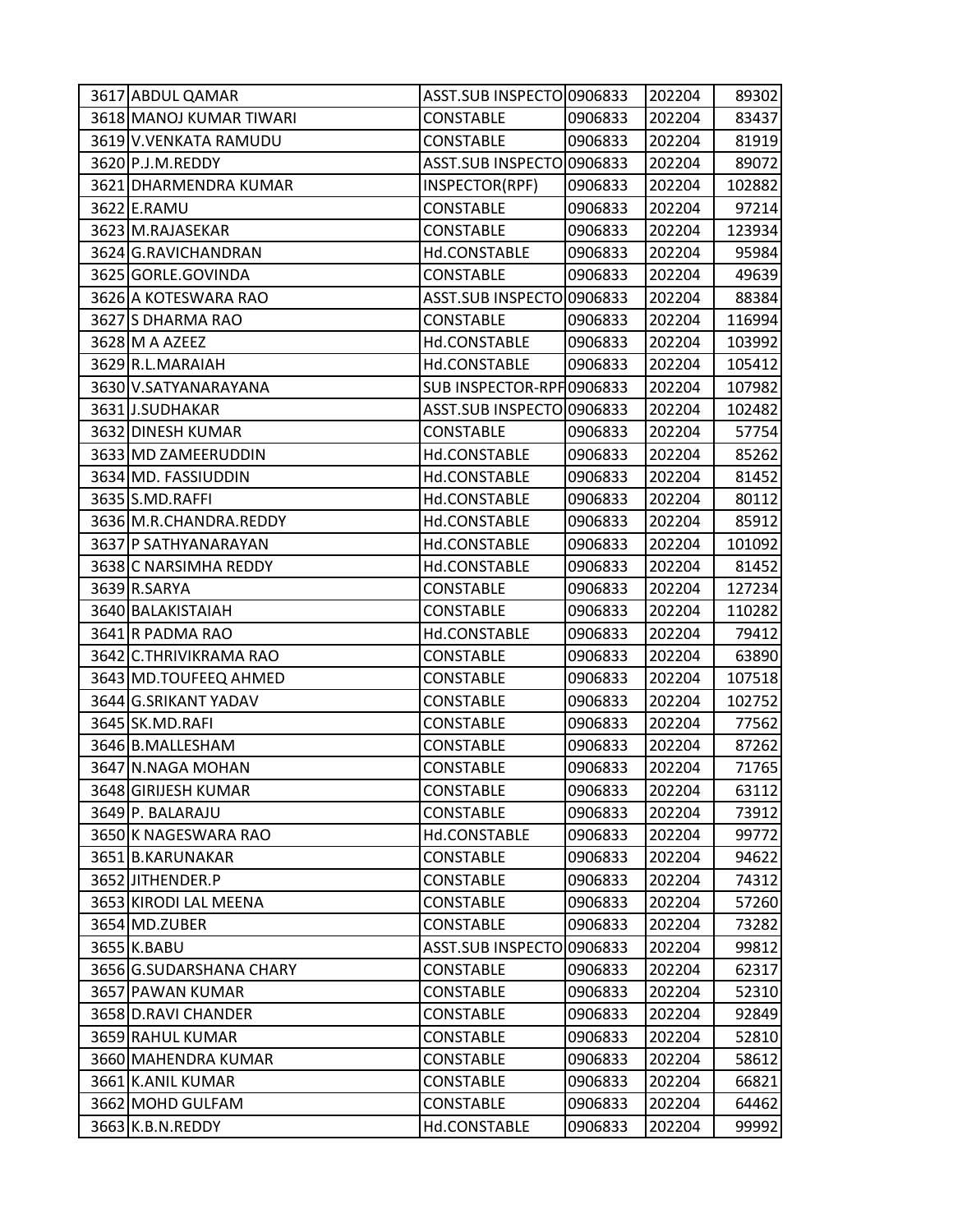| 3664 RAMESH CHINTHA                | CONST.(WATER CARO906833   |         | 202204 | 64999  |
|------------------------------------|---------------------------|---------|--------|--------|
| 3665 MUDDADA MAHENDRA NATH         | <b>CONSTABLE</b>          | 0906833 | 202204 | 56722  |
| 3666 NENAVATH RAMUDU NAIK          | <b>CONSTABLE</b>          | 0906833 | 202204 | 75089  |
| 3667 DHANNA RAM MEENA              | <b>CONSTABLE</b>          | 0906833 | 202204 | 61782  |
| 3668 NARESH SINGH                  | ASST.SUB INSPECTO 0906833 |         | 202204 | 73546  |
| 3669 SHYAM MOHAN                   | CONSTABLE                 | 0906833 | 202204 | 57562  |
| 3670 RAYAPURI RAJITHA              | SUB INSPECTOR-RPF0906833  |         | 202204 | 73612  |
| 3671 SIDDAMURTHY MANOJ KUMAR REDDY | SUB INSPECTOR-RPF 0906833 |         | 202204 | 81252  |
| 3672 OM PAL SINGH                  | <b>CONSTABLE</b>          | 0906833 | 202204 | 58662  |
| 3673 PINKI                         | <b>CONSTABLE</b>          | 0906833 | 202204 | 56262  |
| 3674 ROSHANA VISHWANATH THOKE      | <b>CONSTABLE</b>          | 0906833 | 202204 | 47575  |
| 3675 POONAM                        | <b>CONSTABLE</b>          | 0906833 | 202204 | 49225  |
| 3676 AMBIKA DWIVEDI                | <b>CONSTABLE</b>          | 0906833 | 202204 | 51962  |
| 3677 PANKAJ KUMAR SHARMA           | <b>CONSTABLE</b>          | 0906833 | 202204 | 56612  |
| 3678 SHIVANEE                      | <b>CONSTABLE</b>          | 0906833 | 202204 | 54437  |
| 3679 GULSHAN                       | CONSTABLE                 | 0906833 | 202204 | 48675  |
| 3680 DIVYA KOCHALE                 | <b>CONSTABLE</b>          | 0906833 | 202204 | 54437  |
| 3681 RAMPUJAN SINGH                | CONSTABLE                 | 0906833 | 202204 | 58612  |
| 3682 HARIBALAJI S                  | CONST.(SAFAIWALA 0906833  |         | 202204 | 46772  |
| 3683 KAKUNUTI HAREESHA             | <b>CONSTABLE</b>          | 0906833 | 202204 | 49962  |
| 3684 BITTU KUMAR                   | <b>CONSTABLE</b>          | 0906833 | 202204 | 54587  |
| 3685 KUNCHALA SIRIPUDAMMA          | <b>CONSTABLE</b>          | 0906833 | 202204 | 57962  |
| 3686 AVULA SUSMITHA                | <b>CONSTABLE</b>          | 0906833 | 202204 | 54462  |
| 3687 RAVULA SANKEERTHANA           | <b>CONSTABLE</b>          | 0906833 | 202204 | 49962  |
| 3688 BALEBOINA HINDU               | <b>CONSTABLE</b>          | 0906833 | 202204 | 54462  |
| 3689 GUGULOTHU RADHIKA             | <b>CONSTABLE</b>          | 0906833 | 202204 | 47721  |
| 3690 THIRUMALA NAGALAKSHMI         | <b>CONSTABLE</b>          | 0906833 | 202204 | 47225  |
| 3691 JINUKALA ARUNA                | <b>CONSTABLE</b>          | 0906833 | 202204 | 52462  |
| 3692 Y.NAGANNA                     | Hd.CONSTABLE              | 0906835 | 202204 | 97092  |
| 3693 MD GANI PASHA                 | Hd.CONSTABLE              | 0906835 | 202204 | 81452  |
| 3694 S PRABHAKAR                   | Hd.CONSTABLE              | 0906835 | 202204 | 81637  |
| 3695 N.MURALI MOHAN RAO            | <b>CONSTABLE</b>          | 0906835 | 202204 | 62694  |
| 3696 B.RAJU                        | INSPECTOR(RPF)            | 0906835 | 202204 | 146812 |
| 3697 P.MOULALI                     | <b>CONSTABLE</b>          | 0906835 | 202204 | 69840  |
| 3698 P.PRASAD                      | <b>CONSTABLE</b>          | 0906835 | 202204 | 68702  |
| 3699 DODDA KOTESWARA RAO           | <b>CONSTABLE</b>          | 0906835 | 202204 | 74767  |
| 3700 N.SHEKAR                      | <b>CONSTABLE</b>          | 0906835 | 202204 | 83812  |
| 3701 M.AMARENDER                   | <b>CONSTABLE</b>          | 0906835 | 202204 | 72962  |
| 3702 B CHANDRA NAIK                | <b>ASST.SUB INSPECTO</b>  | 0906835 | 202204 | 71755  |
| 3703 LALTA BAI MEENA               | <b>CONSTABLE</b>          | 0906835 | 202204 | 59962  |
| 3704 WAKEEL AHMED                  | CONSTABLE                 | 0906835 | 202204 | 61110  |
| 3705 DILBAG                        | <b>CONSTABLE</b>          | 0906835 | 202204 | 55612  |
| 3706 D.ANJANEYULU                  | <b>CONSTABLE</b>          | 0906835 | 202204 | 70062  |
| 3707 K.NARAYANA                    | Hd.CONSTABLE              | 0906835 | 202204 | 95497  |
| 3708 ROSHAN LAL BAIRWA             | <b>CONSTABLE</b>          | 0906835 | 202204 | 47853  |
| 3709 LALITA BAI MEENA              | <b>CONSTABLE</b>          | 0906835 | 202204 | 43515  |
| 3710 KUNUTHURU SWATHI              | CONSTABLE                 | 0906835 | 202204 | 2403   |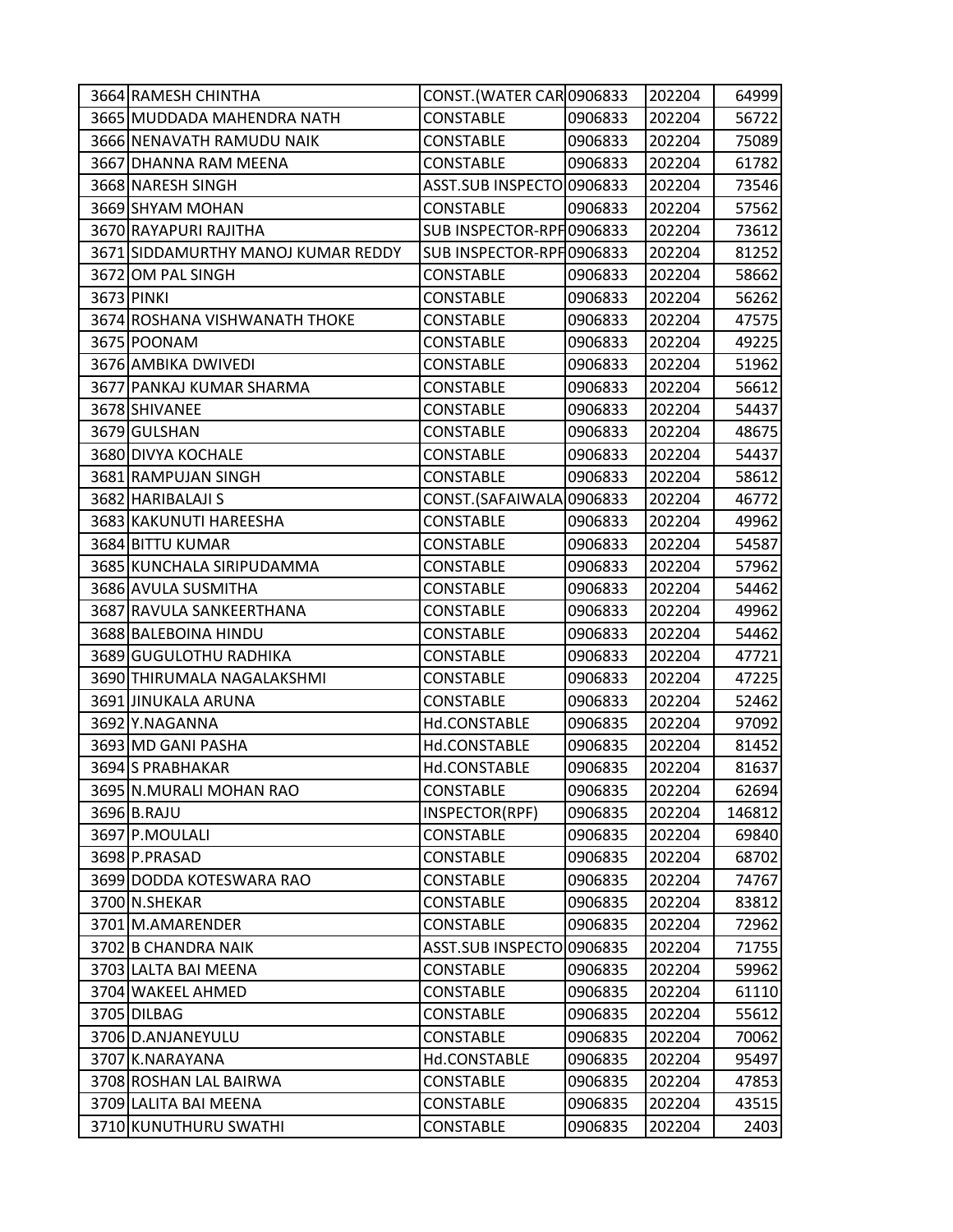| 3711 AREPURI NARMADA     | <b>CONSTABLE</b>          | 0906835 | 202204 | 47962  |
|--------------------------|---------------------------|---------|--------|--------|
| 3712 BANOTH MINAKSHI     | <b>CONSTABLE</b>          | 0906835 | 202204 | 55984  |
| 3713 AREPALLI RAMBABU    | <b>CONSTABLE</b>          | 0906835 | 202204 | 47962  |
| 3714 KAASI PADMAVATHI    | <b>CONSTABLE</b>          | 0906835 | 202204 | 56486  |
| 3715 N AFZALUDDIN        | <b>CONSTABLE</b>          | 0906839 | 202204 | 112692 |
| 3716 R.SREE KUMAR        | ASST.SUB INSPECTO 0906839 |         | 202204 | 98150  |
| 3717 CH.ASHOK KUMAR      | Hd.CONSTABLE              | 0906839 | 202204 | 95043  |
| 3718 D.V.R.S.N.RAJU      | ASST.SUB INSPECTO 0906839 |         | 202204 | 87412  |
| 3719 MOHD ABDUL KHALIQ   | Hd.CONSTABLE              | 0906844 | 202204 | 98582  |
| 3720 A RAMESH SAGAR      | <b>CONSTABLE</b>          | 0906844 | 202204 | 82050  |
| 3721 M.SREENIVAS         | ASST.SUB INSPECTO 0906844 |         | 202204 | 109371 |
| 3722 MD SHARIFFKHAN      | Hd.CONSTABLE              | 0906844 | 202204 | 97430  |
| 3723 B SADANANDAM        | SUB INSPECTOR-RPF 0906844 |         | 202204 | 85293  |
| 3724 ROHATASH            | <b>CONSTABLE</b>          | 0906844 | 202204 | 59620  |
| 3725 SANJAY KUMAR YADAV  | <b>CONSTABLE</b>          | 0906844 | 202204 | 62391  |
| 3726 REENA KUMARI GURJAR | <b>CONSTABLE</b>          | 0906844 | 202204 | 52253  |
| 3727 BHUKYA JYOTHI       | CONSTABLE                 | 0906844 | 202204 | 53951  |
| 3728 DATLA LAXMI         | <b>CONSTABLE</b>          | 0906844 | 202204 | 52580  |
| 3729 M.TARUN             | ASST(S/T))                | 0906870 | 202204 | 38493  |
| 3730 BANDI SWATHI        | ESM-III                   | 0906870 | 202204 | 40445  |
| 3731 P.SANJAY KUMAR      | AST(S/T))                 | 0906870 | 202204 | 41908  |
| 3732 D. VIJAY KUMAR      | JE (TELE)                 | 0906870 | 202204 | 76844  |
| 3733 K.VIKRAMADITYA      | JE (SIG)                  | 0906870 | 202204 | 105394 |
| 3734 C.MOUNIKA           | SSE (TELE)                | 0906870 | 202204 | 90718  |
| 3735 MERVYN MICHAEL      | SSE (SIG)                 | 0906870 | 202204 | 107423 |
| 3736 G.RAMAKANTH         | ASST(S/T))                | 0906870 | 202204 | 38556  |
| 3737 ML. VENKATESH       | ASST(S/T))                | 0906870 | 202204 | 44259  |
| 3738 P NALINI PADMAJA    | JE (SIG)                  | 0906870 | 202204 | 107612 |
| 3739 T.RAMANA BABU       | ASST(S/T))                | 0906870 | 202204 | 51777  |
| 3740 K VANDANA           | SSE (TELE)                | 0906870 | 202204 | 131458 |
| 3741 V.PRASAD RAO        | SSE (TELE)                | 0906870 | 202204 | 135198 |
| 3742 J.LAXMINARAYANA     | ESM-III                   | 0906870 | 202204 | 60582  |
| 3743 LAVKUSH KUMAR       | ESM-II                    | 0906870 | 202204 | 61053  |
| 3744 P.KIRAN             | ASST(S/T))                | 0906870 | 202204 | 49348  |
| 3745 MD AKHTAR           | <b>SSE DRAWING SnT</b>    | 0906870 | 202204 | 143188 |
| 3746 ANILKUMAR SHARMA    | SSE (TELE)                | 0906870 | 202204 | 88695  |
| 3747 N.KISHAN            | SIG. MAINTAINER-I         | 0906870 | 202204 | 69200  |
| 3748 K UMAMAHESWARI      | <b>TCM-III</b>            | 0906870 | 202204 | 58018  |
| 3749 D STALY             | <b>TCM-III</b>            | 0906870 | 202204 | 56872  |
| 3750 G NAVABHARATHI      | Ch.OS                     | 0906870 | 202204 | 131458 |
| 3751 P ARIF KHAN         | JE (TELE)                 | 0906870 | 202204 | 84045  |
| 3752 BHUPENDRA KUMAR     | Sr.SIG.MAINTAINER         | 0906870 | 202204 | 93999  |
| 3753 S.SREENU            | Sr.TCM                    | 0906870 | 202204 | 68143  |
| 3754 K LAXMI             | ASST(S/T))                | 0906870 | 202204 | 63618  |
| 3755 O GIRI BABU         | SR. TECH                  | 0906870 | 202204 | 99618  |
| 3756 P.MOHAN GOUD        | ASST(S/T))                | 0906870 | 202204 | 57730  |
| 3757 RV NAGESH           | ASST(S/T))                | 0906870 | 202204 | 47898  |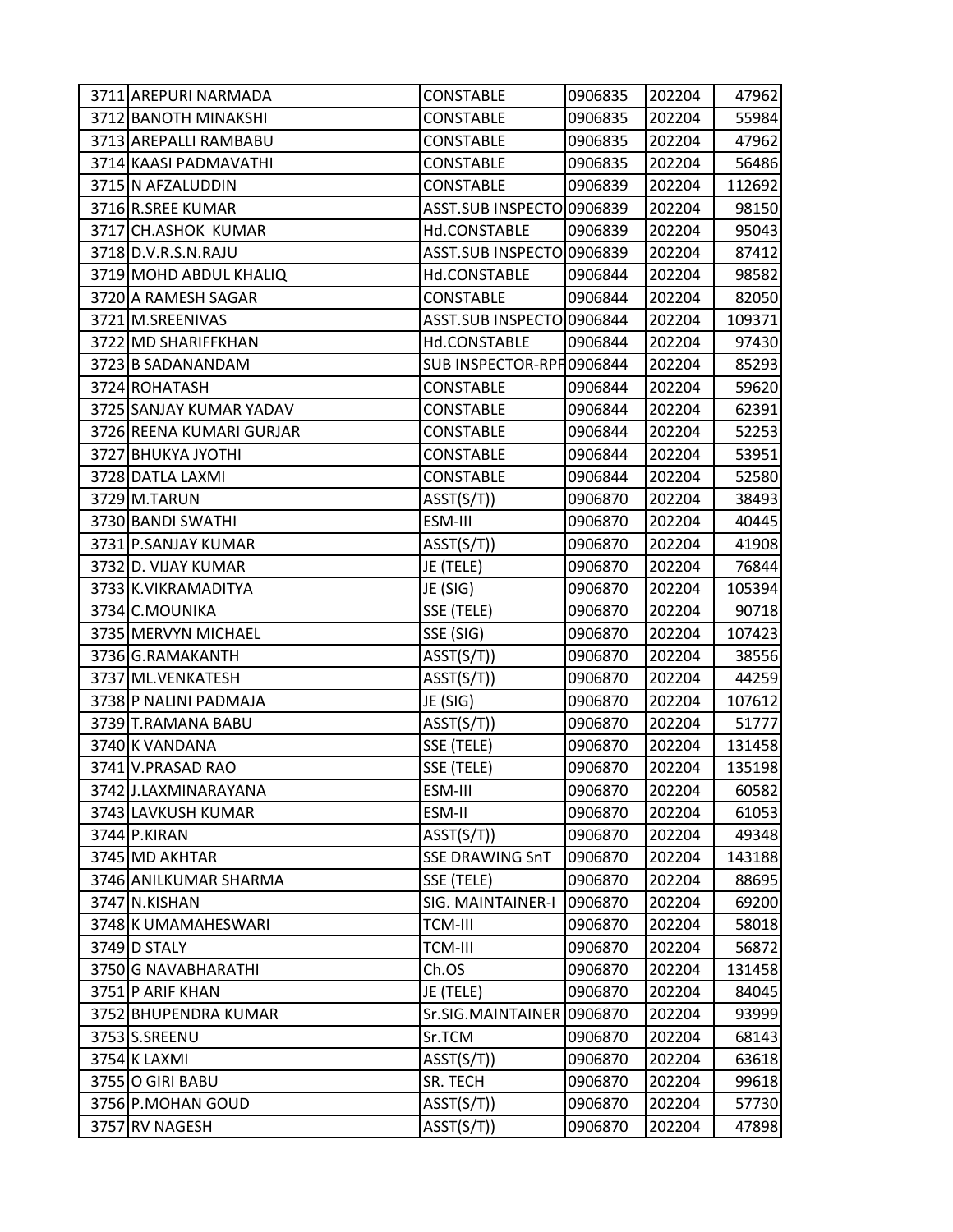| 3758 A.SRINIVASU        | ESM-I                      | 0906870 | 202204 | 66810  |
|-------------------------|----------------------------|---------|--------|--------|
| 3759 GYA RA KALYANI     | ASST(S/T))                 | 0906870 | 202204 | 38479  |
| 3760 E.RAJITHA          | AST(S/T))                  | 0906870 | 202204 | 42196  |
| 3761 A.NARSING          | SIG.MAINTAINER-II          | 0906870 | 202204 | 61018  |
| 3762 C.YELLAIAH         | ASST(S/T))                 | 0906870 | 202204 | 61386  |
| 3763 NAGAMURALI KRISHNA | TEL.CUM VCO SUPD 0906870   |         | 202204 | 114748 |
| 3764 S VIJAYA BHASKAR   | <b>SSE DRAWING SnT</b>     | 0906870 | 202204 | 168396 |
| 3765 D.MANGAMMA         | CLERK-CUM-TYPIST           | 0906870 | 202204 | 66518  |
| 3766 M SAMPAT KUMAR     | TECH.CARPENTER-I           | 0906870 | 202204 | 79247  |
| 3767 T MAHESHWAR        | Sr.TCM                     | 0906870 | 202204 | 84508  |
| 3768 K.SHYAMALA         | ASST(S/T))                 | 0906870 | 202204 | 46672  |
| 3769 M BITCHAYYA        | Sr.TCM                     | 0906870 | 202204 | 79268  |
| 3770 T SRINIVAS         | <b>TCM-I</b>               | 0906870 | 202204 | 67134  |
| 3771 K SHEKAR BABU      | SIG. MAINTAINER-I          | 0906870 | 202204 | 67496  |
| 3772 T V R S PRASAD     | Sr.SIG.MAINTAINER 0906870  |         | 202204 | 115788 |
| 3773 B.KISHORE BHAI     | <b>WATCHER</b>             | 0906870 | 202204 | 51096  |
| 3774 L.T.PREM KUMAR     | ASST(S/T))                 | 0906870 | 202204 | 703    |
| 3775 B KUMAR CHARY      | ASST(S/T))                 | 0906870 | 202204 | 77365  |
| 3776 ZAHEER ABBAS       | <b>SSE DRAWING SnT</b>     | 0906870 | 202204 | 124538 |
| 3777 SHANTHA BAI        | ASST(S/T))                 | 0906870 | 202204 | 62998  |
| 3778 SALANNA            | <b>TCM-III</b>             | 0906870 | 202204 | 46144  |
| 3779 SHAIK ABDUL GAFFAR | <b>OS</b>                  | 0906870 | 202204 | 88946  |
| 3780 B RAMESH           | ASST(S/T))                 | 0906870 | 202204 | 61886  |
| 3781 C VIJAYA PRASAD    | ASST(S/T))                 | 0906870 | 202204 | 45396  |
| 3782 P MURALI KRISHNA   | ASST(S/T))                 | 0906870 | 202204 | 1513   |
| 3783 MOHD.AZHARUDDIN    | ASST(S/T))                 | 0906870 | 202204 | 49818  |
| 3784 S RAMESH           | <b>BLACK SMITH-II</b>      | 0906870 | 202204 | 74735  |
| 3785 G U RAJU           | TEL. CUM VCO               | 0906870 | 202204 | 91628  |
| 3786 K SATYANARAYANA    | SIG.MAINTAINER-III 0906870 |         | 202204 | 54872  |
| 3787 M N KESHAV RAO     | Sr.TCM                     | 0906870 | 202204 | 79898  |
| 3788 SYED ISHAQ HUSSAIN | Sr.TCM                     | 0906870 | 202204 | 84572  |
| 3789 CH JOSHUVA         | SSE (TELE)                 | 0906870 | 202204 | 145178 |
| 3790 S.MARTINLUTHER     | ASST(S/T))                 | 0906870 | 202204 | 70258  |
| 3791 MD HASAN           | Sr.TCM                     | 0906870 | 202204 | 79074  |
| 3792 D VIJAYALAXMI      | TEL. CUM VCO               | 0906870 | 202204 | 90998  |
| 3793 BASHEER KHAN       | Sr. CLERK                  | 0906870 | 202204 | 80118  |
| 3794 S.SANDHYA RANI     | Ch.OS                      | 0906870 | 202204 | 127718 |
| 3795 P.SREELATHA        | AST(S/T))                  | 0906870 | 202204 | 44200  |
| 3796 CLEONA SAHOTA      | JE (TELE)                  | 0906870 | 202204 | 86836  |
| 3797 K NAGA BHASKER     | SSE (TELE)                 | 0906870 | 202204 | 131458 |
| 3798 SK ANWAR BASHA     | SSE (SIG)                  | 0906870 | 202204 | 103956 |
| 3799 P TULSI RAJ        | Sr.SIG.MAINTAINER 0906870  |         | 202204 | 117538 |
| 3800 J SUMANA           | ASST(S/T))                 | 0906870 | 202204 | 62505  |
| 3801 S LAXMI            | ASST(S/T))                 | 0906870 | 202204 | 64468  |
| 3802 B ARUNA            | ASST(S/T))                 | 0906870 | 202204 | 55018  |
| 3803 L.NARAYANA RAO     | ASST(S/T))                 | 0906870 | 202204 | 67818  |
| 3804 PHANIBHUSHAN       | Sr.SIG.MAINTAINER 0906870  |         | 202204 | 77623  |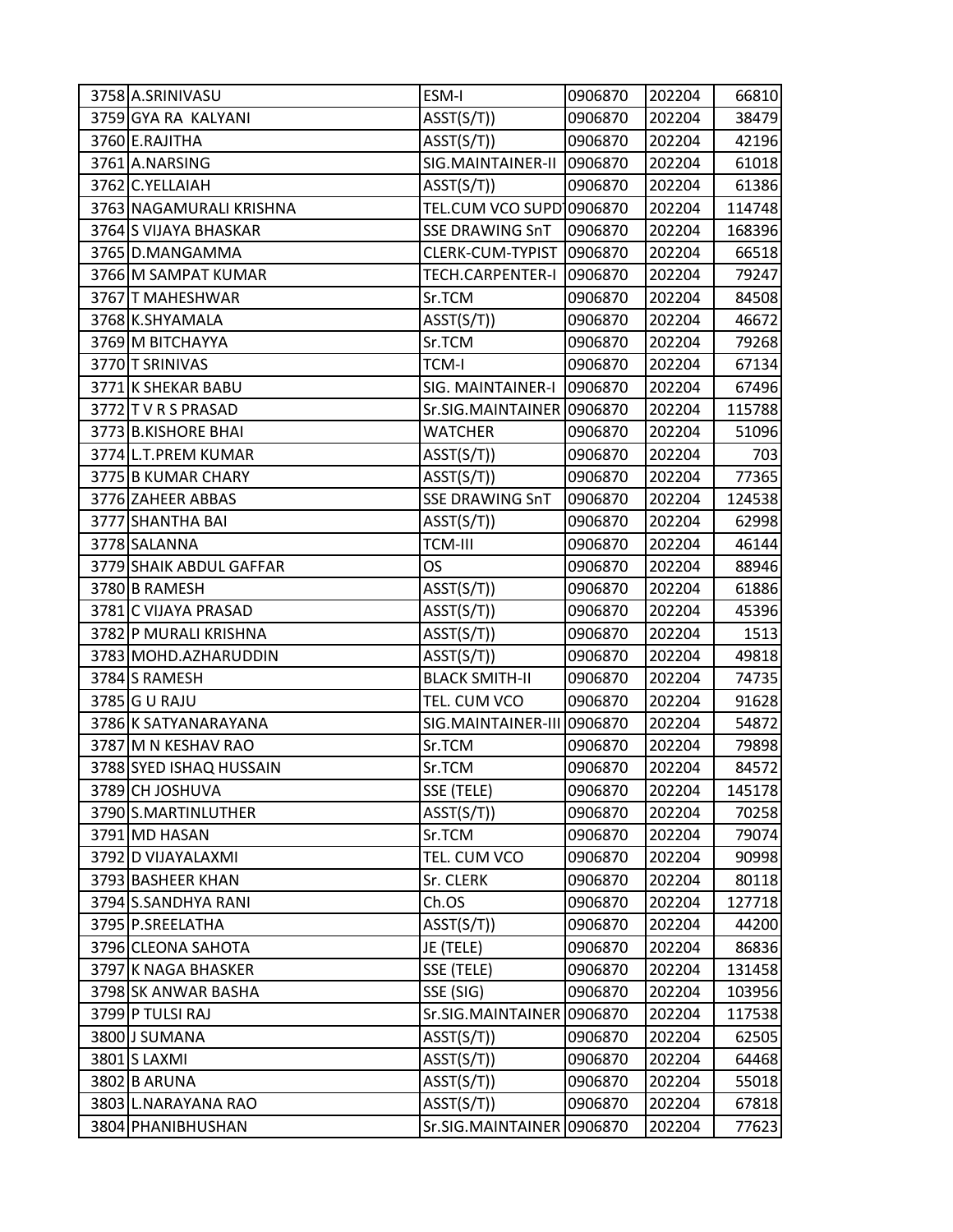| 3805 E N UMAKANTH           | TCM-I                     | 0906870 | 202204 | 71146  |
|-----------------------------|---------------------------|---------|--------|--------|
| 3806 MOHD.KAZIM ALI         | ASST(S/T))                | 0906870 | 202204 | 38286  |
| 3807 FAYYAZ ALI             | ASST(S/T))                | 0906870 | 202204 | 51269  |
| 3808 MARIO MATHEW JOSEPH    | ASST(S/T))                | 0906870 | 202204 | 35863  |
| 3809 VENKATA SWAMY          | ASST(S/T))                | 0906870 | 202204 | 63025  |
| 3810 J SRINIVAS             | ASST(S/T))                | 0906870 | 202204 | 68388  |
| 3811 B SEENAIAH             | ASST(S/T))                | 0906870 | 202204 | 80695  |
| 3812 M PUSHPAVATHI          | ASST(S/T))                | 0906870 | 202204 | 61440  |
| 3813 K PREMA KUMARI         | Sr.SIG.MAINTAINER         | 0906870 | 202204 | 65637  |
| 3814 ROBERT A MICHAEL       | Sr.TCM                    | 0906870 | 202204 | 101265 |
| 3815 R S MURUGAN            | TEL. CUM VCO              | 0906870 | 202204 | 79898  |
| 3816 G.SRIDHAR              | JE (SIG)                  | 0906870 | 202204 | 130298 |
| 3817 S AMARENDRA            | SSE (SIG)                 | 0906870 | 202204 | 117978 |
| 3818 B SRINIVAS KUMAR       | SSE (TELE)                | 0906870 | 202204 | 129818 |
| 3819 SANDANI BASHA          | Sr.TCM                    | 0906870 | 202204 | 64625  |
| 3820 T.JAYA                 | <b>TCM-III</b>            | 0906870 | 202204 | 49348  |
| 3821 A.SRINIVAS             | <b>TCM-I</b>              | 0906870 | 202204 | 61078  |
| 3822 E.SUDHAKAR GOUD        | ESM-II                    | 0906870 | 202204 | 55628  |
| 3823 P VINOD KUMAR          | ASST(S/T))                | 0906870 | 202204 | 73632  |
| 3824 M GANESHAN             | <b>TCM-III</b>            | 0906870 | 202204 | 63698  |
| 3825 P ASHOK                | ESM-II                    | 0906870 | 202204 | 60884  |
| 3826 PURUSHOTTAM PASWAN     | Sr.TCM                    | 0906870 | 202204 | 72978  |
| 3827 B.ASHOK KUMAR          | Sr.TCM                    | 0906870 | 202204 | 71214  |
| 3828 PAMPANA VENKATARAMANA  | ASST(S/T))                | 0906870 | 202204 | 59395  |
| 3829 B.MALLESH              | Sr.TCM                    | 0906870 | 202204 | 67793  |
| 3830 K.VINAY RAJ            | Sr.SIG.MAINTAINER 0906870 |         | 202204 | 69698  |
| 3831 THOTA SATYA TULASIDHAR | <b>TCM-I</b>              | 0906870 | 202204 | 60349  |
| 3832 G V NAGARAJU           | TEL. CUM VCO              | 0906870 | 202204 | 77688  |
| 3833 AMIT KUMAR             | <b>TCM-I</b>              | 0906870 | 202204 | 55265  |
| 3834 D.SRINIVAS GOUD        | ASST(S/T))                | 0906870 | 202204 | 43805  |
| 3835 T RAVINDRA BABU        | SIG. MAINTAINER-I         | 0906870 | 202204 | 67363  |
| 3836 M RAMCHANDER RAO       | Sr.TECH(FITTER)           | 0906870 | 202204 | 96898  |
| 3837 PUNNA SHANKER          | SSE (SIG)                 | 0906870 | 202204 | 130444 |
| 3838 RAJYALAXHMI K          | TEL. CUM VCO              | 0906870 | 202204 | 110888 |
| 3839 GANPET SRIKANTH        | ASST(S/T))                | 0906870 | 202204 | 38863  |
| 3840 MAN MOHAN MEENA        | <b>TCM-I</b>              | 0906870 | 202204 | 63981  |
| 3841 GIRISH PILLI           | SSE (TELE)                | 0906870 | 202204 | 102508 |
| 3842 Y.RAJ KUMAR            | ASST(S/T))                | 0906870 | 202204 | 48372  |
| 3843 HIMANSHU GUPTA         | JE (SIG)                  | 0906870 | 202204 | 99058  |
| 3844 S SRIVIDYA             | Sr.TCM                    | 0906870 | 202204 | 77485  |
| 3845 P.ESHWARI BAI          | TEL.CUM VCO SUPD          | 0906870 | 202204 | 105398 |
| 3846 AMVL NARASIMHA RAO     | SSE (TELE)                | 0906870 | 202204 | 139578 |
| 3847 CHANDRA SHEKHER        | SIG.MAINTAINER-II         | 0906870 | 202204 | 53055  |
| 3848 B.NAVEEN KUMAR         | ASST(S/T))                | 0906870 | 202204 | 54322  |
| 3849 C SWAMY                | OS                        | 0906870 | 202204 | 123392 |
| 3850 R S PRABHAVATHI        | <b>TCM-I</b>              | 0906870 | 202204 | 66995  |
| 3851 B.VENUGOPAL NAIK       | <b>TCM-I</b>              | 0906870 | 202204 | 59378  |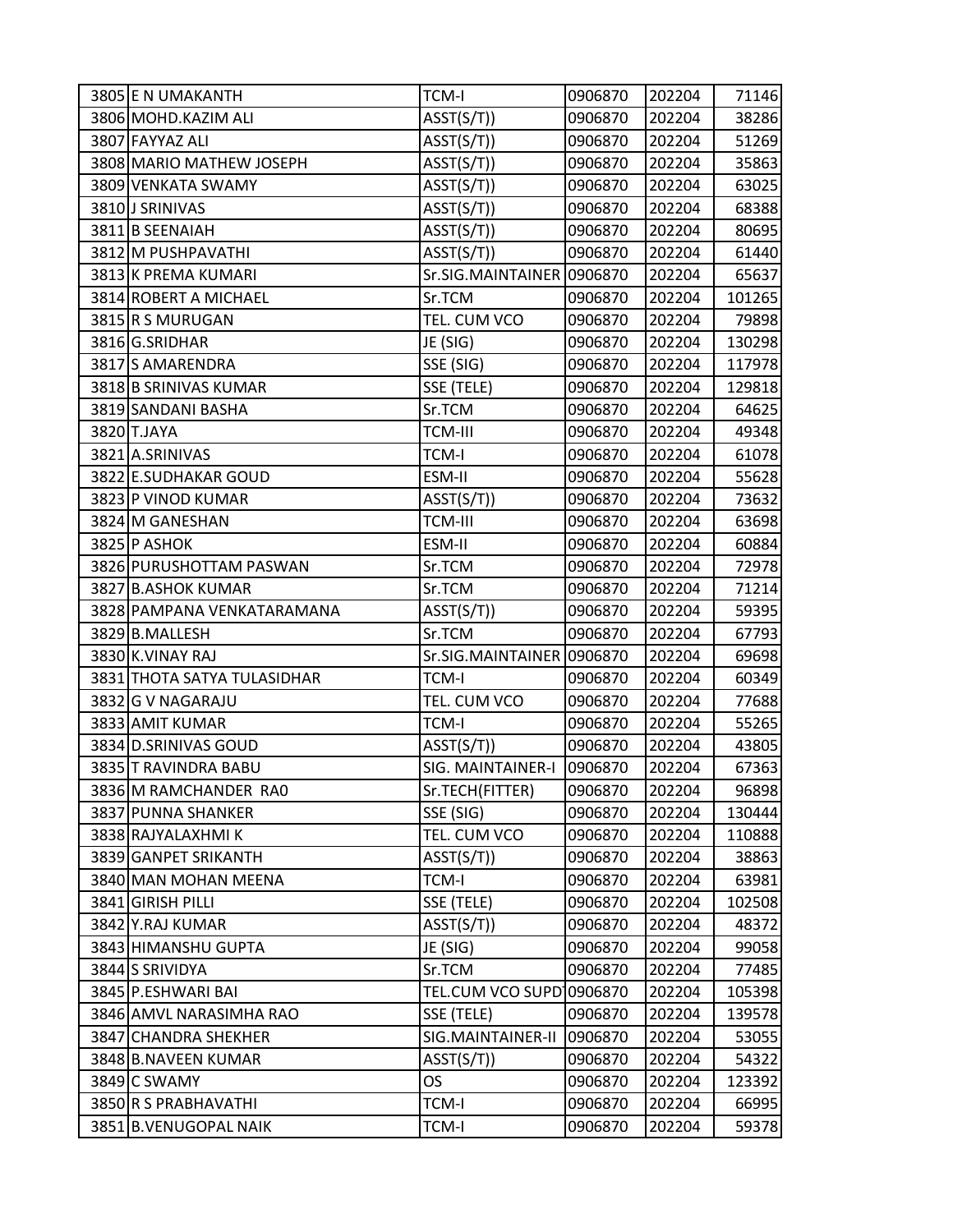| 3852 DEVENDRA KUMAR        | SIG. MAINTAINER-I   0906870 |         | 202204 | 57333  |
|----------------------------|-----------------------------|---------|--------|--------|
| 3853 V.BHASKAR RAO         | <b>TCM-I</b>                | 0906870 | 202204 | 58816  |
| 3854 SK CHISTIBASHA        | OS                          | 0906870 | 202204 | 101878 |
| 3855 SHAIK.MAHABOOB BASHA  | ASST(S/T))                  | 0906870 | 202204 | 36934  |
| 3856 G.NALINI              | <b>TCM-I</b>                | 0906870 | 202204 | 57848  |
| 3857 S.DHANANJAYA          | <b>TCM-I</b>                | 0906870 | 202204 | 66126  |
| 3858 A.ARVIND KUMAR        | <b>TECH-III</b>             | 0906870 | 202204 | 42389  |
| 3859 K.YADAGIRI            | ASST(S/T))                  | 0906870 | 202204 | 54976  |
| 3860 K.SHANTHAMMA          | ASST(S/T))                  | 0906870 | 202204 | 49732  |
| 3861 A MALLIKARJUN         | ESM-III                     | 0906870 | 202204 | 52452  |
| 3862 B KIRAN KUMAR         | ASST(S/T))                  | 0906870 | 202204 | 63493  |
| 3863 G KISHORE             | ASST(S/T))                  | 0906870 | 202204 | 54915  |
| 3864 S L SURESH BABU       | <b>TCM-I</b>                | 0906870 | 202204 | 77655  |
| 3865 P.PRAKASH             | ASST(S/T))                  | 0906870 | 202204 | 50103  |
| 3866 V.VENKATESH           | SIG.MAINTAINER-II           | 0906870 | 202204 | 75131  |
| 3867 HARRY SANTAS          | SIG. MAINTAINER-I           | 0906870 | 202204 | 67618  |
| 3868 G SWAMY               | ASST(S/T))                  | 0906870 | 202204 | 57556  |
| 3869 G.VENU                | ASST(S/T))                  | 0906870 | 202204 | 56936  |
| 3870 V. JITENDER REDDY     | ASST(S/T))                  | 0906870 | 202204 | 53982  |
| 3871 BIRESH PRASAD         | ASST(S/T))                  | 0906870 | 202204 | 53088  |
| 3872 SHAIK.NAGOOR SHARIEF  | ASST(S/T))                  | 0906870 | 202204 | 54138  |
| 3873 A.SHIVA KUMAR         | ASST(S/T))                  | 0906870 | 202204 | 57929  |
| 3874 B PRABHAKAR           | ASST(S/T))                  | 0906870 | 202204 | 85003  |
| 3875 N.GIRIBABU            | ASST(S/T))                  | 0906870 | 202204 | 52327  |
| 3876 D SRINIVAS            | Sr.TCM                      | 0906870 | 202204 | 92988  |
| 3877 ATUL BABU RAO RANGARI | Sr.SIG.MAINTAINER 0906870   |         | 202204 | 87204  |
| 3878 P.RAJU                | ASST(S/T))                  | 0906870 | 202204 | 61022  |
| 3879 A K DURGAMBA          | <b>TCM-III</b>              | 0906870 | 202204 | 60508  |
| 3880 M.SRINIVAS            | ASST(S/T))                  | 0906870 | 202204 | 41879  |
| 3881 B.SRINIVAS            | ASST(S/T))                  | 0906870 | 202204 | 45203  |
| 3882 CH.ANJI REDDY         | SSE (TELE)                  | 0906870 | 202204 | 107828 |
| 3883 K.LAVANYA             | <b>TCM-I</b>                | 0906870 | 202204 | 59378  |
| 3884 J SURESH              | <b>TCM-III</b>              | 0906870 | 202204 | 54910  |
| 3885 MD.GHOUSE             | ASST(S/T))                  | 0906870 | 202204 | 69368  |
| 3886 B.BRAHMACHARY         | ASST(S/T))                  | 0906870 | 202204 | 44695  |
| 3887 N.JAGADISH            | <b>TCM-I</b>                | 0906870 | 202204 | 62762  |
| 3888 S JAGADESH            | ASST(S/T))                  | 0906870 | 202204 | 55342  |
| 3889 SURYA KUMARI K        | <b>TCM-III</b>              | 0906870 | 202204 | 55662  |
| 3890 A RAJU                | <b>TCM-I</b>                | 0906870 | 202204 | 51242  |
| 3891 G-ANILKUMAR           | <b>WATCHER</b>              | 0906870 | 202204 | 25807  |
| 3892 MOHD.KAREEMULLA       | ASST(S/T))                  | 0906870 | 202204 | 9680   |
| 3893 P SRINIVAS            | ASST(S/T))                  | 0906870 | 202204 | 73518  |
| 3894 P BIKSHAPATHY         | <b>TCM-I</b>                | 0906870 | 202204 | 65254  |
| 3895 N.B.SIRISHA           | ASST(S/T))                  | 0906870 | 202204 | 42263  |
| 3896 M SRINIVASULU         | Sr.SIG.MAINTAINER 0906870   |         | 202204 | 108996 |
| 3897 KISHORI LAL           | Sr.SIG.MAINTAINER 0906870   |         | 202204 | 106438 |
| 3898 D CHIRANJEEVI         | ASST(S/T))                  | 0906870 | 202204 | 45594  |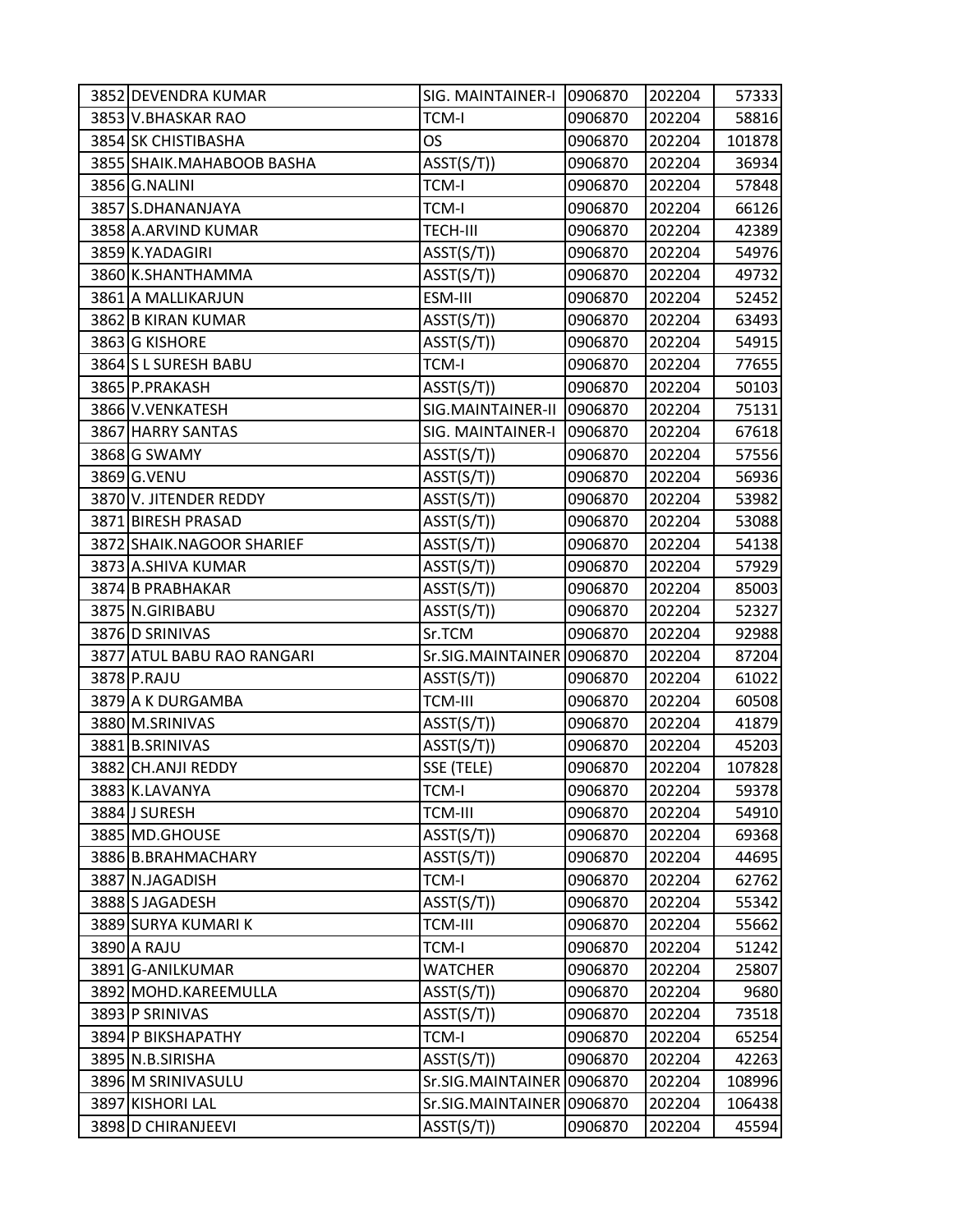| 3899 MOHD IMRAN              | ASST(S/T))                | 0906870 | 202204 | 59944  |
|------------------------------|---------------------------|---------|--------|--------|
| 3900 P RAJAGOPAL RAO         | ASST(S/T))                | 0906870 | 202204 | 69796  |
| 3901 ABDUL BARI              | <b>TCM-III</b>            | 0906870 | 202204 | 55342  |
| 3902 SIMHACHALA N KUMAR JAMI | Sr.SIG.MAINTAINER 0906870 |         | 202204 | 86134  |
| 3903 RAJANI B PUNJAL         | SSE (TELE)                | 0906870 | 202204 | 86515  |
| 3904 K.VENUGOPAL             | SSE (TELE)                | 0906870 | 202204 | 127784 |
| 3905 M BHARATHI              | Sr.TCM                    | 0906870 | 202204 | 67198  |
| 3906 S.SRINIVAS REDDY        | ASST(S/T))                | 0906870 | 202204 | 59832  |
| 3907 V V SUBBA LAKSHMI       | ASST(S/T))                | 0906870 | 202204 | 66282  |
| 3908 SYED.PARVEZ             | OS                        | 0906870 | 202204 | 69068  |
| 3909 G SUNIL KUMAR           | SAFETY COUNSELLO 0906870  |         | 202204 | 143188 |
| 3910 V KRISHNA               | <b>TCM-I</b>              | 0906870 | 202204 | 59948  |
| 3911 C A G KRISHNA BABU      | Sr. CLERK                 | 0906870 | 202204 | 69918  |
| 3912 K.SAI KUMAR             | ASST(S/T))                | 0906870 | 202204 | 56254  |
| 3913 SRIKANTH NALAMOTHU      | SSE (SIG)                 | 0906870 | 202204 | 147698 |
| 3914 B.MALLIKARJUN           | <b>OS</b>                 | 0906870 | 202204 | 76086  |
| 3915 U.P.LAIJI               | Ch.OS                     | 0906870 | 202204 | 124148 |
| 3916G PRANAY                 | ASST(S/T))                | 0906870 | 202204 | 54168  |
| 3917 G YADAGIRI              | SIG.MAINTAINER-II         | 0906870 | 202204 | 63191  |
| 3918 SANTOSH KUMAR PONDALA   | SIG. MAINTAINER-I         | 0906870 | 202204 | 58514  |
| 3919 N.RAM MOHAN             | Sr.SIG.MAINTAINER 0906870 |         | 202204 | 112358 |
| 3920 K.NAGALAKSHMI           | ASST(S/T))                | 0906870 | 202204 | 47898  |
| 3921 R.SHYAM                 | ASST(S/T))                | 0906870 | 202204 | 44199  |
| 3922 CH.AROGYA SWAMY         | SSE (TELE)                | 0906870 | 202204 | 120458 |
| 3923 BOYA PRASAD             | JE DRAWING SnT            | 0906870 | 202204 | 96172  |
| 3924 A.RAJU                  | ASST(S/T))                | 0906870 | 202204 | 49999  |
| 3925 M.RAJESHWARI            | ASST(S/T))                | 0906870 | 202204 | 39337  |
| 3926 SURARAPU SATHYANARAYANA | ASST(S/T))                | 0906870 | 202204 | 47034  |
| 3927 C.RAMESH                | ASST(S/T))                | 0906870 | 202204 | 47556  |
| 3928 N.BAPAIAH               | JE (TELE)                 | 0906870 | 202204 | 75018  |
| 3929JJ.OM PRAKASH            | SIG. MAINTAINER-I         | 0906870 | 202204 | 67898  |
| 3930 RAMESH BABU             | ASST(S/T))                | 0906870 | 202204 | 53839  |
| 3931 AMIT KUMAR YADAV        | ASST(S/T))                | 0906870 | 202204 | 34962  |
| 3932 S MAHESH                | ASST(S/T))                | 0906870 | 202204 | 41629  |
| 3933 M.NITHIN KUMAR          | ASST(S/T))                | 0906870 | 202204 | 34833  |
| 3934 G.MAHESH                | ASST(S/T))                | 0906870 | 202204 | 39589  |
| 3935 C.TRILOK KUMAR          | <b>TRAINEE</b>            | 0906870 | 202204 | 44534  |
| 3936 M.MAHENDER NAYAK        | CABLE-JOINTER-II          | 0906870 | 202204 | 65901  |
| 3937 SHAHEBAZ KHAN           | CABLE-JOINTER-II          | 0906870 | 202204 | 53748  |
| 3938 K.VENKATA RAO           | JE (TELE)                 | 0906870 | 202204 | 102016 |
| 3939 NAGA RISHITHA           | JE (SIG)                  | 0906870 | 202204 | 77688  |
| 3940 TEJVEER KUMAR           | ASST(S/T))                | 0906870 | 202204 | 35001  |
| 3941 B.PRASHANTH             | <b>TCM-III</b>            | 0906870 | 202204 | 42293  |
| 3942 GOLLA MOHAN RAO         | OS                        | 0906870 | 202204 | 107828 |
| 3943 RANJAN PRASAD           | ASST(S/T))                | 0906870 | 202204 | 50780  |
| 3944 ROHIT                   | ASST(S/T))                | 0906870 | 202204 | 46584  |
| 3945 HANSRAJ LOMOD           | ASST(S/T))                | 0906870 | 202204 | 44618  |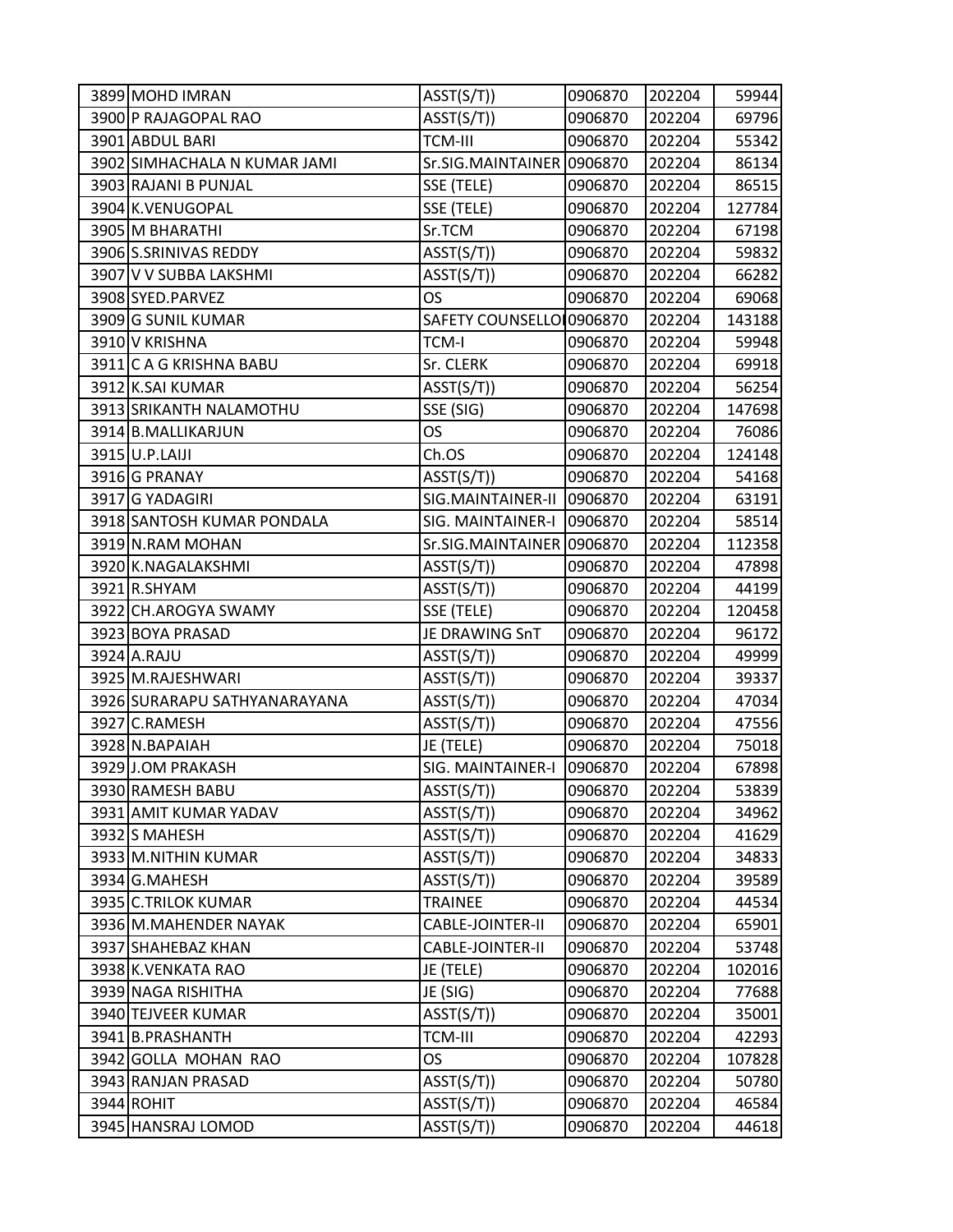|          | 3946 PRADEEP KUMAR         | ASST(S/T))                 | 0906870 | 202204 | 47204  |
|----------|----------------------------|----------------------------|---------|--------|--------|
| 3947 RAJ |                            | ASST(S/T))                 | 0906870 | 202204 | 36784  |
|          | 3948 SARFARAJ              | ASST(S/T))                 | 0906870 | 202204 | 46003  |
|          | 3949 HARISH VIMAL K        | ASST(S/T))                 | 0906870 | 202204 | 50194  |
|          | 3950 GIRRAJ RAWAT          | ASST(S/T))                 | 0906870 | 202204 | 35026  |
|          | 3951 SATYENDRA KUMAR RAJAK | ASST(S/T))                 | 0906870 | 202204 | 47992  |
|          | 3952 AJAY KUMHAR           | ASST(S/T))                 | 0906870 | 202204 | 50490  |
|          | 3953 PRASHANT KUMAR        | ASST(S/T))                 | 0906870 | 202204 | 44904  |
|          | 3954 RANJAN KUMAR          | ASST(S/T))                 | 0906870 | 202204 | 40034  |
|          | 3955 WASEEM AKRAM          | ASST(S/T))                 | 0906870 | 202204 | 43250  |
|          | 3956 SANJAY KUMAR          | ASST(S/T))                 | 0906870 | 202204 | 31174  |
|          | 3957 D LAXMAN              | ASST(S/T))                 | 0906870 | 202204 | 46556  |
|          | 3958 C AKHIL BABU          | SIG.MAINTAINER-II          | 0906870 | 202204 | 54811  |
|          | 3959 R. PRABHAKARAN        | ASST(S/T))                 | 0906870 | 202204 | 47140  |
|          | 3960 V ARCHANA             | ASST(S/T))                 | 0906870 | 202204 | 36317  |
|          | 3961 B NARSING             | <b>TCM-III</b>             | 0906870 | 202204 | 46717  |
|          | 3962 N. JAYA               | ASST(S/T))                 | 0906870 | 202204 | 41823  |
|          | 3963 BHAVIKA RAMTEKE       | CLERK-CUM-TYPIST           | 0906870 | 202204 | 55239  |
|          | 3964 BRAJESH KUMAR JHA     | ASST(S/T))                 | 0906870 | 202204 | 40616  |
|          | 3965 V.RAKESH              | ASST(S/T))                 | 0906870 | 202204 | 36600  |
|          | 3966 G SANTOSH KUMAR       | ASST(S/T))                 | 0906870 | 202204 | 43089  |
|          | 3967 B.SAIBABU             | JE (SIG)                   | 0906870 | 202204 | 103994 |
|          | 3968 J DINESH              | ASST(S/T))                 | 0906870 | 202204 | 45042  |
|          | 3969 S.MAHOMMAD THOUSIF    | ASST(S/T))                 | 0906870 | 202204 | 45792  |
|          | 3970 K.ADITYA              | SIG.MAINTAINER-III 0906870 |         | 202204 | 47917  |
|          | 3971 GANGADHARA SURAJ      | SIG.MAINTAINER-III 0906870 |         | 202204 | 48493  |
|          | 3972 THOKALA SATISH KUMAR  | SIG.MAINTAINER-III 0906870 |         | 202204 | 40958  |
|          | 3973 ALLUR ESHWAR          | ASST(S/T))                 | 0906870 | 202204 | 54797  |
|          | 3974 SANTOSH BALE          | <b>STENO</b>               | 0906870 | 202204 | 49858  |
|          | 3975 A.SRIKANTH            | ASST(S/T))                 | 0906870 | 202204 | 34636  |
|          | 3976 SUJITKUMAR RUDRADAS   | ASST(S/T))                 | 0906871 | 202204 | 49127  |
|          | 3977 J SWAPNA              | ASST(S/T))                 | 0906871 | 202204 | 34458  |
|          | 3978 MD.SARFARAZ YOUSUF    | SIG.MAINTAINER-III         | 0906871 | 202204 | 43005  |
|          | 3979 S.ANILKUMAR           | ASST(S/T))                 | 0906871 | 202204 | 54555  |
|          | 3980 M. VENKATESHWARLU     | ASST(S/T))                 | 0906871 | 202204 | 52374  |
|          | 3981 NAVIN KUMAR           | ESM-II                     | 0906871 | 202204 | 51683  |
|          | 3982 K RAMULOO MOGULAIAH   | ASST(S/T))                 | 0906871 | 202204 | 73429  |
|          | 3983 PAWAR SUDHAKAR KERBA  | <b>TCM-I</b>               | 0906871 | 202204 | 64007  |
|          | 3984 K JITENDER            | <b>TCM-II</b>              | 0906871 | 202204 | 2007   |
|          | 3985 B VISHNU KUMAR        | SIG. MAINTAINER-I          | 0906871 | 202204 | 70499  |
|          | 3986 N SRINIVAS            | ASST(S/T))                 | 0906871 | 202204 | 60620  |
|          | 3987 P SATYANARAYANA       | Sr.TCM                     | 0906871 | 202204 | 82575  |
|          | 3988 P HARI BABU           | CABLE-JOINTER-I            | 0906871 | 202204 | 68159  |
|          | 3989 CH VENKATESWARA RAO   | JE (TELE)                  | 0906871 | 202204 | 110895 |
|          | 3990 M.NARENDHAR KUMAR     | ASST(S/T))                 | 0906871 | 202204 | 44741  |
|          | 3991 SYED YOUSUF           | ASST(S/T))                 | 0906871 | 202204 | 76868  |
|          | 3992 D MANNEMMA            | ASST(S/T))                 | 0906871 | 202204 | 52734  |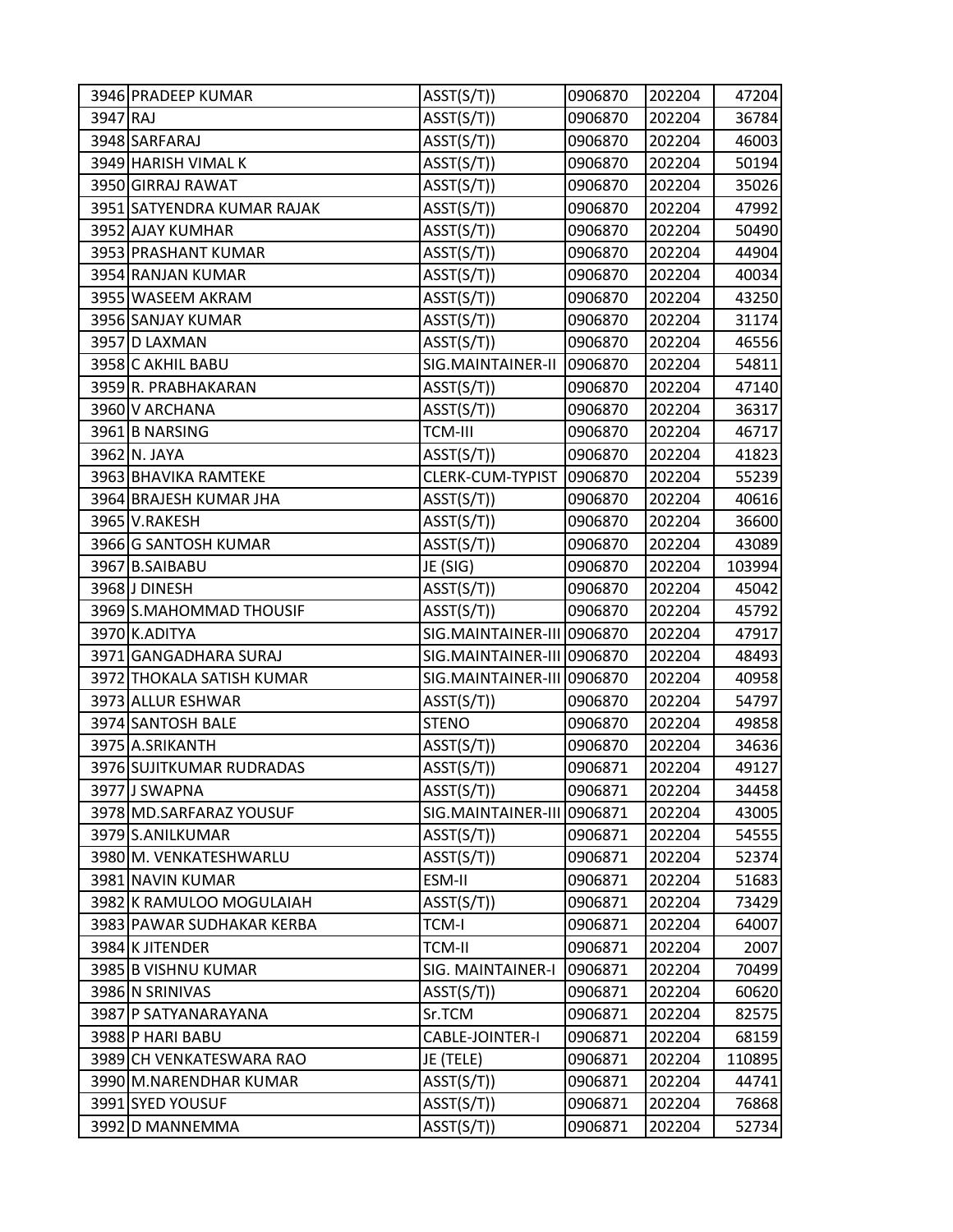| 3993 N NARESH BABU             | <b>TCM-I</b>              | 0906871 | 202204 | 66389  |
|--------------------------------|---------------------------|---------|--------|--------|
| 3994 G.KANAKAIAH               | Sr.TECH(PAINTER)          | 0906871 | 202204 | 89486  |
| 3995 VIPIN SADASHIV            | JE (SIG)                  | 0906871 | 202204 | 99339  |
| 3996 KAVINDRA KUMAR SUSHIL     | Sr.SIG.MAINTAINER 0906871 |         | 202204 | 83415  |
| 3997 SYED.PASHA                | ASST(S/T))                | 0906871 | 202204 | 56061  |
| 3998 B.RAVI KUMAR              | SIG.MAINTAINER-II         | 0906871 | 202204 | 50939  |
| 3999 N.KRANTHI KUMAR           | ESM-III                   | 0906871 | 202204 | 51093  |
| 4000 R DASHARATH               | SSE (SIG)                 | 0906871 | 202204 | 123252 |
| 4001 SANJEEV JADALA            | ESM-I                     | 0906871 | 202204 | 61944  |
| 4002 K.SRINIVAS                | Sr.SIG.MAINTAINER 0906871 |         | 202204 | 89878  |
| 4003 MD.ASIF                   | ASST(S/T))                | 0906871 | 202204 | 51417  |
| 4004 BRAHMA RAO DAKKA          | SE (TELE)                 | 0906871 | 202204 | 131279 |
| 4005 B.SATISH                  | ASST(S/T))                | 0906871 | 202204 | 51116  |
| 4006 SONTAKKE VIJAY MALIKARJUN | ASST(S/T))                | 0906871 | 202204 | 46800  |
| 4007 DHARMENDA SINGH           | ASST(S/T))                | 0906871 | 202204 | 42207  |
| 4008 PRASHANT KUMAR            | ASST(S/T))                | 0906871 | 202204 | 36634  |
| 4009 WAKDE ABHIJEET VIJAY      | ASST(S/T))                | 0906871 | 202204 | 44984  |
| 4010 SAKHARE PARMESHWAR        | ASST(S/T))                | 0906871 | 202204 | 42534  |
| 4011 SAGAR MAL KHICHAR         | ASST(S/T))                | 0906871 | 202204 | 44184  |
| 4012 BHAGWAN RAM               | ASST(S/T))                | 0906871 | 202204 | 47350  |
| 4013 PAVAN MEENA               | ASST(S/T))                | 0906871 | 202204 | 47800  |
| 4014 R SATISH                  | ASST(S/T))                | 0906871 | 202204 | 49984  |
| 4015 CH. SHIVA KUMAR           | JE (SIG)                  | 0906871 | 202204 | 77886  |
| 4016 ALEX C.L.                 | SIG.MAINTAINER-II         | 0906871 | 202204 | 50560  |
| 4017 DODLA ARJUN               | <b>TCM-III</b>            | 0906871 | 202204 | 46909  |
| 4018 BANOTH PRAVEEN KUMAR      | ESM-III                   | 0906871 | 202204 | 50109  |
| 4019 A.RAJ KUMAR               | ASST(S/T))                | 0906872 | 202204 | 45058  |
| 4020K. VENU KUMAR              | ESM-III                   | 0906872 | 202204 | 41855  |
| 4021 G PRAVEEN KUMAR           | <b>TCM-III</b>            | 0906872 | 202204 | 46809  |
| 4022 GODDU LAXMANA RAO         | ASST(S/T))                | 0906872 | 202204 | 48064  |
| 4023 B.KRANTHI KUMAR           | <b>FITTER-III</b>         | 0906872 | 202204 | 55632  |
| 4024 N. JAYABHASKAR            | SSE (TELE)                | 0906872 | 202204 | 95012  |
| 4025 SK.MAHABOOB NAWAZ         | SIG. MAINTAINER-I         | 0906872 | 202204 | 56240  |
| 4026 J CHINNA RAMUDU           | ASST(S/T))                | 0906872 | 202204 | 50491  |
| 4027 B TIRUPATAIAH             | SIG. MAINTAINER-I         | 0906872 | 202204 | 76759  |
| 4028 P NARASIMLOO              | Sr.TECH(PAINTER)          | 0906872 | 202204 | 83097  |
| 4029 KURMANNA                  | AST(S/T))                 | 0906872 | 202204 | 80118  |
| 4030 M.SATISH                  | SSE (SIG)                 | 0906872 | 202204 | 133950 |
| 4031 CHENNAIAH                 | JE (SIG)                  | 0906872 | 202204 | 117692 |
| 4032 A AMJAD                   | ASST(S/T))                | 0906872 | 202204 | 63448  |
| 4033 B.HARI KUMAR              | Sr.SIG.MAINTAINER         | 0906872 | 202204 | 101054 |
| 4034 BABLU KUMAR               | ASST(S/T))                | 0906872 | 202204 | 45757  |
| 4035 MULLA BASHU               | SIG.MAINTAINER-II         | 0906872 | 202204 | 58973  |
| 4036 NAGE NAIK                 | Sr.SIG.MAINTAINER 0906872 |         | 202204 | 96779  |
| 4037 M SRINIVAS                | AST(S/T))                 | 0906872 | 202204 | 72270  |
| 4038 E NARAYANA KONDAIAH       | Sr.SIG.MAINTAINER         | 0906872 | 202204 | 93489  |
| 4039 Y KRISHNA MURTHY          | SE (SIG)                  | 0906872 | 202204 | 135436 |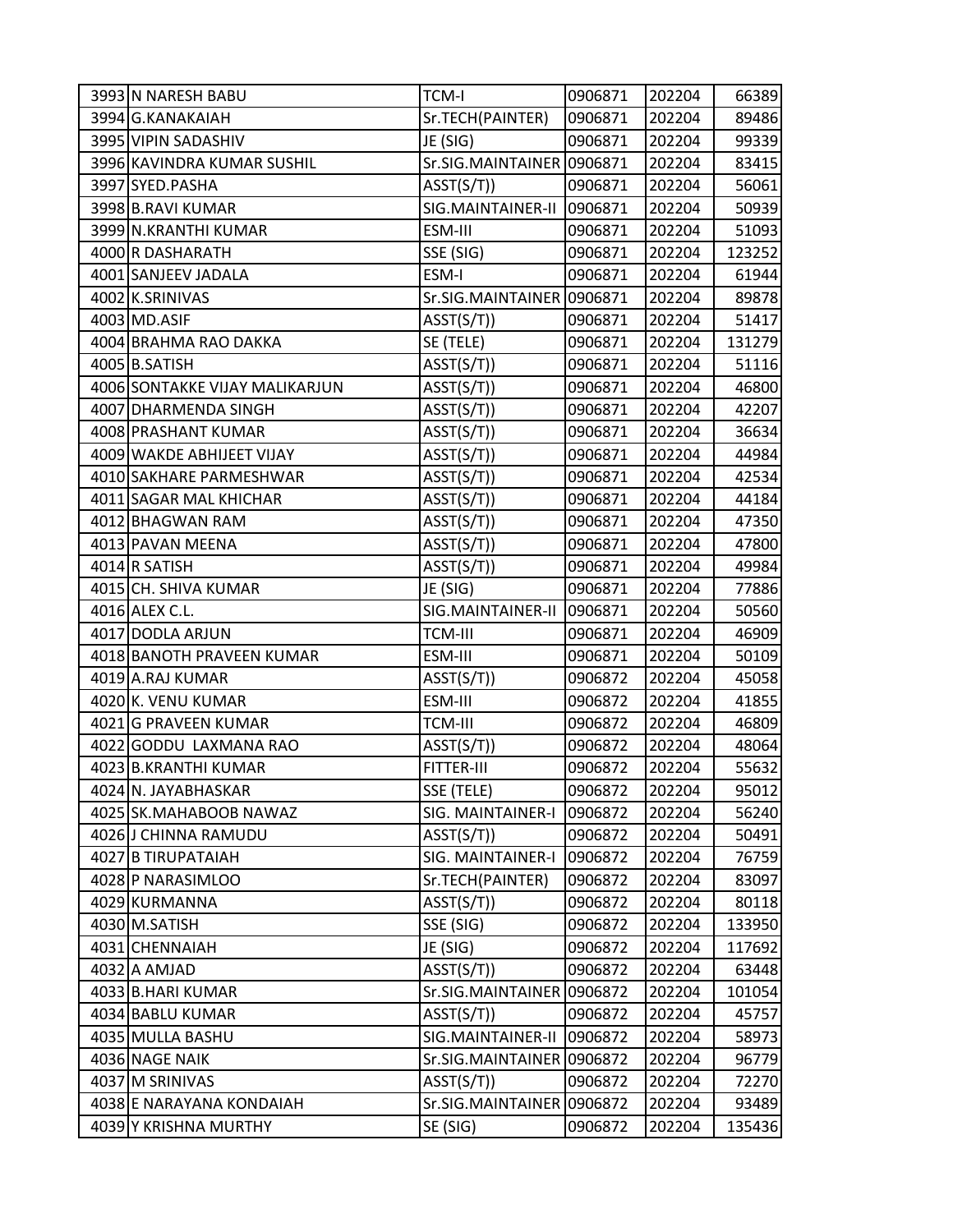| 4040 K S VENKATARAMANA     | SSE (TELE)                  | 0906872 | 202204 | 103876 |
|----------------------------|-----------------------------|---------|--------|--------|
| 4041 V. VENUGOPAL          | SSE (SIG)                   | 0906872 | 202204 | 106867 |
| 4042 C CHANDRASEKHAR       | SIG. MAINTAINER-I           | 0906872 | 202204 | 71658  |
| 4043 K.SANTHOSH KUMAR      | SIG. MAINTAINER-I           | 0906872 | 202204 | 58409  |
| 4044 K RAMESH              | <b>TCM-I</b>                | 0906872 | 202204 | 64358  |
| 4045 P NAGARAJU            | <b>TCM-III</b>              | 0906872 | 202204 | 54796  |
| 4046 GOPALAKRISHNA         | <b>TCM-I</b>                | 0906872 | 202204 | 64098  |
| 4047 K SESHANNA            | ASST(S/T))                  | 0906872 | 202204 | 70370  |
| 4048 VIJAY                 | SIG. MAINTAINER-I           | 0906872 | 202204 | 64371  |
| 4049 ARUN KUMAR JHA        | <b>TCM-III</b>              | 0906872 | 202204 | 51628  |
| 4050 D.RAVI KUMAR          | SIG.MAINTAINER-II           | 0906872 | 202204 | 61600  |
| 4051 SANTOSH KUMAR         | ASST(S/T))                  | 0906872 | 202204 | 36916  |
| 4052 GANGA RAM MEENA       | <b>ESM</b>                  | 0906872 | 202204 | 98148  |
| 4053 W.ARVIND              | Sr.SIG.MAINTAINER 0906872   |         | 202204 | 82057  |
| 4054 K BALARAJU            | SIG. MAINTAINER-III 0906872 |         | 202204 | 63318  |
| 4055 MAHENDRA KUMAR YADAV  | AST(S/T))                   | 0906872 | 202204 | 52376  |
| 4056 B.BHARATH KUMAR       | ESM-I                       | 0906872 | 202204 | 60281  |
| 4057 SK.MOHD.ZAKIR HUSSAIN | Sr.SIG.MAINTAINER 0906872   |         | 202204 | 83820  |
| 4058 M.KANNAIAH            | ASST(S/T))                  | 0906872 | 202204 | 53599  |
| 4059 HARIBABU              | SIG.MAINTAINER-II           | 0906872 | 202204 | 51134  |
| 4060 E.HARI PRASAD         | SSE (TELE)                  | 0906872 | 202204 | 113732 |
| 4061 C VENKATSWARLU        | ASST(S/T))                  | 0906872 | 202204 | 55646  |
| 4062 B KALPANA             | ASST(S/T))                  | 0906872 | 202204 | 59686  |
| 4063 RAMANJANEYULU .K      | ASST(S/T))                  | 0906872 | 202204 | 50547  |
| 4064 P. NARASIMULU         | ASST(S/T))                  | 0906872 | 202204 | 62026  |
| 4065 P.VENKATAIAH          | ASST(S/T))                  | 0906872 | 202204 | 40540  |
| 4066 M.RAVICHANDRA         | Sr.SIG.MAINTAINER 0906872   |         | 202204 | 92592  |
| 4067 PEDDI SATYANARAYANA   | Sr.SIG.MAINTAINER 0906872   |         | 202204 | 72938  |
| 4068 CHANDRAIAH            | <b>WATCHER</b>              | 0906872 | 202204 | 54522  |
| 4069 MD.MAHAMOODMIYA       | <b>WATCHER</b>              | 0906872 | 202204 | 58972  |
| 4070 DHIRAJ KUMAR          | ASST(S/T))                  | 0906872 | 202204 | 40776  |
| 4071 P.RAGHAVENDRA         | ASST(S/T))                  | 0906872 | 202204 | 47841  |
| 4072 K.VENKATESHWARLU      | ASST(S/T))                  | 0906872 | 202204 | 45939  |
| 4073 MD.HUSSAIN            | ASST(S/T))                  | 0906872 | 202204 | 52203  |
| 4074 G.VISHNU VARDHANUDU   | ASST(S/T))                  | 0906872 | 202204 | 46616  |
| 4075 VENKATA SIVAIAH.V     | SIG. MAINTAINER-I           | 0906872 | 202204 | 61941  |
| 4076 B.KRISHNA             | ASST(S/T))                  | 0906872 | 202204 | 47374  |
| 4077 SUNIL KUMAR S         | ASST(S/T))                  | 0906872 | 202204 | 48146  |
| 4078 SUBHASH SINGH         | ASST(S/T))                  | 0906872 | 202204 | 48966  |
| 4079 ANUJ KUMAR OJHA       | ASST(S/T))                  | 0906872 | 202204 | 37750  |
| 4080 ANIL KUMAR            | ASST(S/T))                  | 0906872 | 202204 | 45946  |
| 4081 KUNDAN KUMAR          | ASST(S/T))                  | 0906872 | 202204 | 43834  |
| 4082 PARVEZ                | ASST(S/T))                  | 0906872 | 202204 | 38142  |
| 4083 SHRINATH CHIMMALAGI   | ASST(S/T))                  | 0906872 | 202204 | 51213  |
| 4084 H. SAIKUMAR           | SIG.MAINTAINER-III          | 0906872 | 202204 | 52590  |
| 4085 M AMARNATH            | ASST(S/T))                  | 0906872 | 202204 | 44613  |
| 4086 N ARUN RAJ            | ASST(S/T))                  | 0906872 | 202204 | 33916  |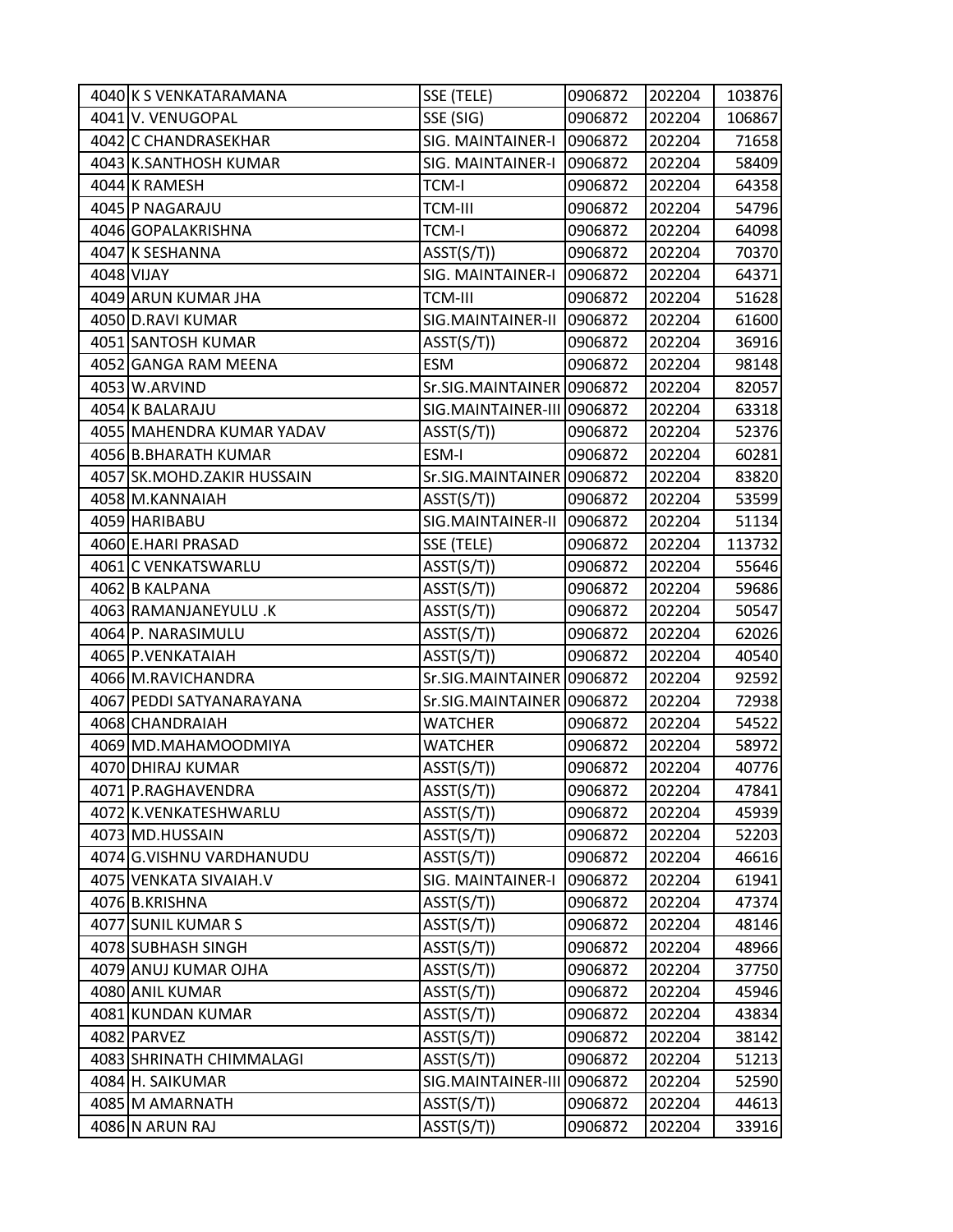| 4087 SYED MOHAMMED AAKHIL                                        | ASST(S/T))                 | 0906872 | 202204 | 38977  |
|------------------------------------------------------------------|----------------------------|---------|--------|--------|
| 4088 RAMESH.K                                                    | SIG.MAINTAINER-III 0906872 |         | 202204 | 44243  |
| 4089 OBULAPU VENKATA SANDEEP KUMAR RE SIG.MAINTAINER-III 0906872 |                            |         | 202204 | 47810  |
| 4090 MAROJU ANIL KUMAR                                           | <b>TCM-III</b>             | 0906872 | 202204 | 46644  |
| 4091 VOLADRI ASHISH                                              | <b>TCM-III</b>             | 0906872 | 202204 | 45794  |
| 4092 NAKKA SHIVA KUMAR                                           | ESM-III                    | 0906872 | 202204 | 46059  |
| 4093 K.RAMANA                                                    | <b>ASTE</b>                | 0906881 | 202204 | 196586 |
| 4094 G.VENKATESHWARA RAO                                         | <b>ASTE</b>                | 0906881 | 202204 | 147780 |
| 4095 T.NEELA PAVANI                                              | Sr. DSTE                   | 0906881 | 202204 | 155068 |
| 4096 B SANTHOSH                                                  | <b>TRACK MNTR-IV</b>       | 0906999 | 202204 | 42085  |
| 4097 L.PRAVEEN                                                   | SSE (P.WAY)                | 0906220 | 202204 | 105454 |
| 4098 SHASHI KANT SINGH                                           | SSE (P.WAY)                | 0906220 | 202204 | 93520  |
| 4099 RAKESH KUMAR                                                | SSE (P.WAY)                | 0906220 | 202204 | 110524 |
| 4100 P SRINIVASA RAO                                             | <b>INST.ENGG</b>           | 0906220 | 202204 | 214783 |
| 4101 U.PRADEEP KUMAR                                             | JE (WORKS)                 | 0906220 | 202204 | 62090  |
| 4102 BANOTH RAVI                                                 | SSE (P.WAY)                | 0906220 | 202204 | 76758  |
| 4103 MD.KHAMARUZZAMA                                             | <b>INST.ENGG</b>           | 0906220 | 202204 | 152932 |
| 4104 N PRAMOD KUMAR                                              | <b>INST.ENGG</b>           | 0906220 | 202204 | 144378 |
| 4105 M RAVI NAGASHANKAR                                          | SSE (P.WAY)                | 0906220 | 202204 | 118296 |
| 4106 D VEERABADRUDU                                              | <b>OS</b>                  | 0906220 | 202204 | 84004  |
| 4107 M V S NAIDU                                                 | SSE (P.WAY)                | 0906220 | 202204 | 147540 |
| 4108 R RAVINDRA KUMAR                                            | SSE (WORKS)                | 0906220 | 202204 | 142128 |
| 4109 H SHAVALI                                                   | <b>OS</b>                  | 0906220 | 202204 | 108974 |
| 4110 G.LASYA                                                     | SSE (P.WAY)                | 0906220 | 202204 | 98014  |
| 4111 K YADAGIRI                                                  | SSE (P.WAY)                | 0906220 | 202204 | 113292 |
| 4112 S.S.NARESH KUMAR                                            | OS                         | 0906220 | 202204 | 85694  |
| 4113 K.NAGA RAJU                                                 | SSE (P.WAY)                | 0906220 | 202204 | 95602  |
| 4114 B.NARASIMLOO                                                | <b>RECORD SORTER</b>       | 0906220 | 202204 | 67204  |
| 4115 N SURYAPRAKASH                                              | INST.ENGG                  | 0906220 | 202204 | 158286 |
| 4116 SUJIT SHANDILYA                                             | JE (WORKS)                 | 0906220 | 202204 | 75648  |
| 4117 SHAIK RIYAZ PASHA                                           | JE (P.WAY)                 | 0906220 | 202204 | 96527  |
| 4118 KOLAKALURI REVANTH                                          | JE (P.WAY)                 | 0906220 | 202204 | 60464  |
| 4119 RAVI RANJAN KUMAR                                           | JE (P.WAY)                 | 0906220 | 202204 | 76812  |
| 4120 KORADA SHIVA KUMAR                                          | JE (WORKS)                 | 0906220 | 202204 | 75542  |
| 4121 G.ARAVIND KUMAR                                             | JE (P.WAY)                 | 0906220 | 202204 | 55212  |
| 4122 SUDIP MAJUMDER                                              | <b>SSE (WORKS)</b>         | 0906221 | 202204 | 88790  |
| 4123 CHANDAN KUMAR PASWAN                                        | SSE (WORKS)                | 0906221 | 202204 | 82150  |
| 4124 GUMMY LINGASWAMY                                            | <b>SSE (TRK MACHINE)</b>   | 0906221 | 202204 | 128666 |
| 4125 VIPPAGUNTA RAVI TEJA                                        | SSE DRAWING CIVIL 0906221  |         | 202204 | 94168  |
| 4126 SATTI JAYA RAMAREDDY                                        | TMM-III                    | 0906221 | 202204 | 58068  |
| 4127 B.ASHOK KUMAR                                               | TECH.(TM) -II              | 0906221 | 202204 | 59668  |
| 4128 T. ANOOP KUMAR                                              | <b>SSE (TRK MACHINE)</b>   | 0906221 | 202204 | 123238 |
| 4129 BRAJESH KUMAR                                               | <b>SSE (TRK MACHINE)</b>   | 0906221 | 202204 | 111708 |
| 4130 SHAIK RASOOL                                                | JE (TRK MACHINE)           | 0906221 | 202204 | 103945 |
| 4131 DHARMENDRA KUMAR                                            | TMM-II                     | 0906221 | 202204 | 83647  |
| 4132 D SOBHAN BABU                                               | <b>SSE (TRK MACHINE)</b>   | 0906221 | 202204 | 152838 |
| 4133 SHAIK SIRAJ AHAMED                                          | <b>SSE (TRK MACHINE)</b>   | 0906221 | 202204 | 169588 |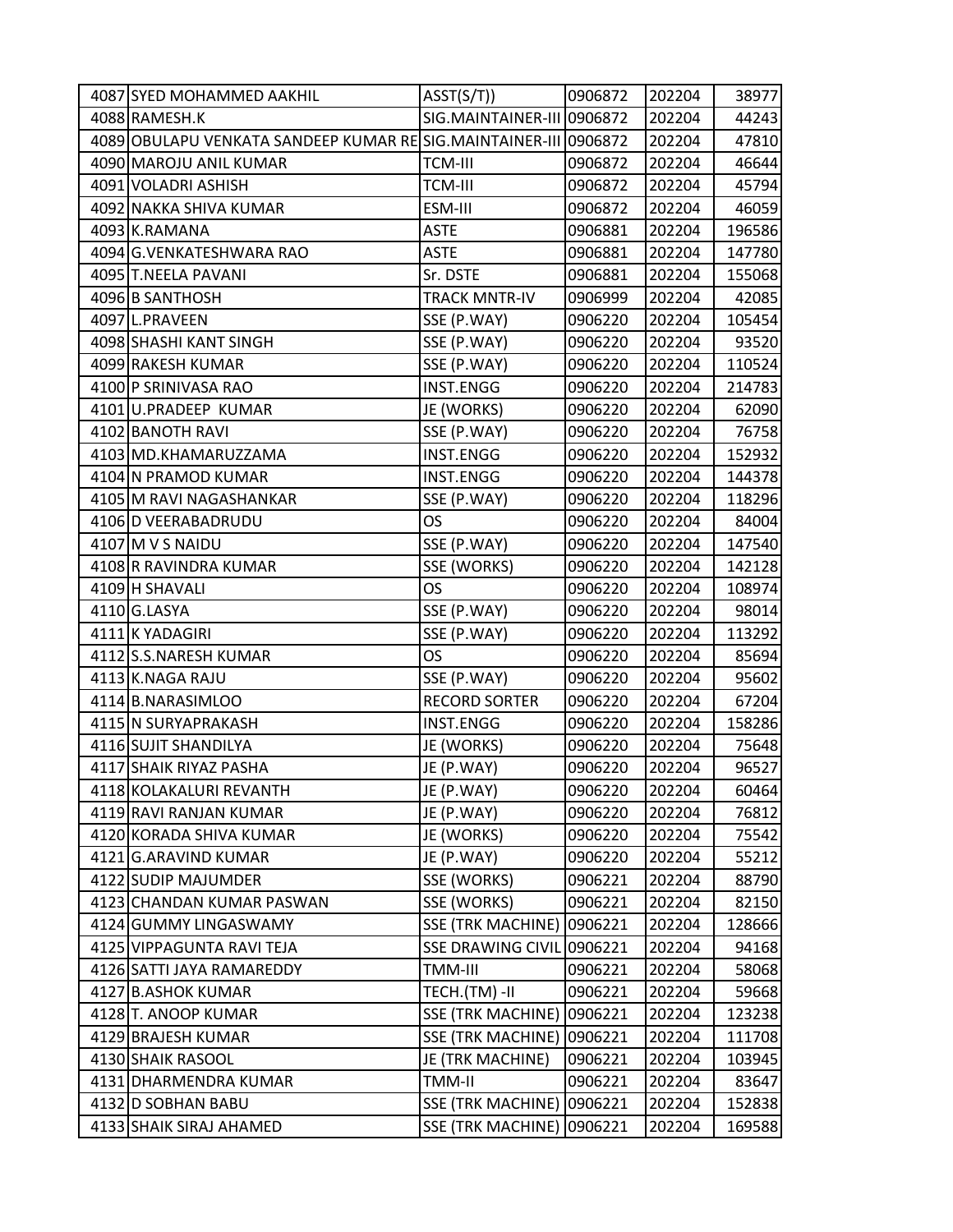| 4134 K. RAJAIAH             | SR.TECH(TM)              | 0906221 | 202204 | 110048 |
|-----------------------------|--------------------------|---------|--------|--------|
| 4135 B RAJU                 | ASST(TM)                 | 0906221 | 202204 | 60100  |
| 4136 V.RAMA KRISHNA         | <b>SSE (TRK MACHINE)</b> | 0906221 | 202204 | 133698 |
| 4137 P SRINIVAS             | JE (TRK MACHINE)         | 0906221 | 202204 | 104098 |
| 4138 A.MANJUNATH            | <b>OS</b>                | 0906221 | 202204 | 83840  |
| 4139 SRI.K.SRINIVAS         | Sr. SO Acct              | 0906221 | 202204 | 208556 |
| 4140 A.VENKATI              | ASST(TM)                 | 0906221 | 202204 | 31713  |
| 4141 S PRASAD RAO           | JE (TRK MACHINE)         | 0906221 | 202204 | 114330 |
| 4142 P BALAKRISHNA          | TECH.(TM) -I             | 0906221 | 202204 | 80316  |
| 4143 G.BALARAJU             | JE (TRK MACHINE)         | 0906221 | 202204 | 107208 |
| 4144 D RAJAIAH              | TECH.(TM) -I             | 0906221 | 202204 | 79816  |
| 4145 Y SRINIVAS             | TECH.(TM) -III           | 0906221 | 202204 | 80039  |
| 4146 T RAGHU                | JE (TRK MACHINE)         | 0906221 | 202204 | 115378 |
| 4147 E.BANGARI              | SR.TECH(TM)              | 0906221 | 202204 | 95458  |
| 4148 N. RAMESH              | TMM-III                  | 0906221 | 202204 | 60648  |
| 4149 VISHNUKANT SHARMA      | TECH.(TM)-III            | 0906221 | 202204 | 67744  |
| 4150 G.VENKATA. RAVI        | <b>SSE (TRK MACHINE)</b> | 0906221 | 202204 | 122698 |
| 4151 PATHAN SATHARMIAH      | TECH-III                 | 0906221 | 202204 | 76932  |
| 4152 GOPI KRISHNA           | <b>TECH-III</b>          | 0906221 | 202204 | 51474  |
| 4153 M.A.KRISHNA            | JE (TRK MACHINE)         | 0906221 | 202204 | 97958  |
| 4154 BENARJI. ITLA          | JE (TRK MACHINE)         | 0906221 | 202204 | 97958  |
| 4155 G. SUDHAKAR            | TECH.(TM) -I             | 0906221 | 202204 | 92328  |
| 4156 B RATNA KUMAR          | JE (TRK MACHINE)         | 0906221 | 202204 | 117458 |
| 4157 A SUDHAKAR             | Sr.Tech(TMM)             | 0906221 | 202204 | 117288 |
| 4158 G RAJU                 | <b>KHALASI HELPER</b>    | 0906221 | 202204 | 84532  |
| 4159 RIYAZ MOHIDDIN         | <b>OS</b>                | 0906221 | 202204 | 117348 |
| 4160 SRI KANTH REDDY        | TECH-III                 | 0906221 | 202204 | 58458  |
| 4161 K.MADHUKRISHNA         | OS                       | 0906221 | 202204 | 93548  |
| 4162 LAXMAN M               | PEON                     | 0906221 | 202204 | 63778  |
| 4163 SYED KHADAR JILANI     | TECH.(TM) -I             | 0906221 | 202204 | 81957  |
| 4164 S DIGAMBER             | SSE (WORKS)              | 0906221 | 202204 | 103514 |
| 4165 KUMARI.GADIPI          | <b>STENO</b>             | 0906221 | 202204 | 80904  |
| 4166 P MADHAVA CHARY        | SSE (WORKS)              | 0906221 | 202204 | 108358 |
| 4167 P RAMESH               | TMM-I                    | 0906221 | 202204 | 87778  |
| 4168 P SATYANARAYANA        | TECH.(TM) -I             | 0906221 | 202204 | 82055  |
| 4169 SHELE ANAND TULSIRAM   | CLERK-CUM-TYPIST         | 0906221 | 202204 | 50142  |
| 4170 SURYA PRASAD PADDALA S | SE (SIG)                 | 0906221 | 202204 | 132718 |
| 4171 ASHALATA BEHARA        | SSE (P.WAY)              | 0906221 | 202204 | 96268  |
| 4172 T.BHARATH KUMAR        | <b>TRACK MNTR-IV</b>     | 0906221 | 202204 | 46974  |
| 4173 N RAJALINGAM           | <b>JR CLERK</b>          | 0906221 | 202204 | 95737  |
| 4174 MOHD.ZAMEER            | JE (TRK MACHINE)         | 0906221 | 202204 | 104820 |
| 4175 M SANJEEVA RAO         | SSE(ESTIMATOR)           | 0906221 | 202204 | 143188 |
| 4176 K KISHAN               | SSE(ESTIMATOR)           | 0906221 | 202204 | 131458 |
| 4177 G L N REDDY            | SSE (P.WAY)              | 0906221 | 202204 | 181268 |
| 4178 I SRINIVAS             | SSE (P.WAY)              | 0906221 | 202204 | 120748 |
| 4179 IS UMA RANI            | Sr. CLERK                | 0906221 | 202204 | 69918  |
| 4180 B.H.PRASANNA LAXMI     | LASKAR                   | 0906221 | 202204 | 54958  |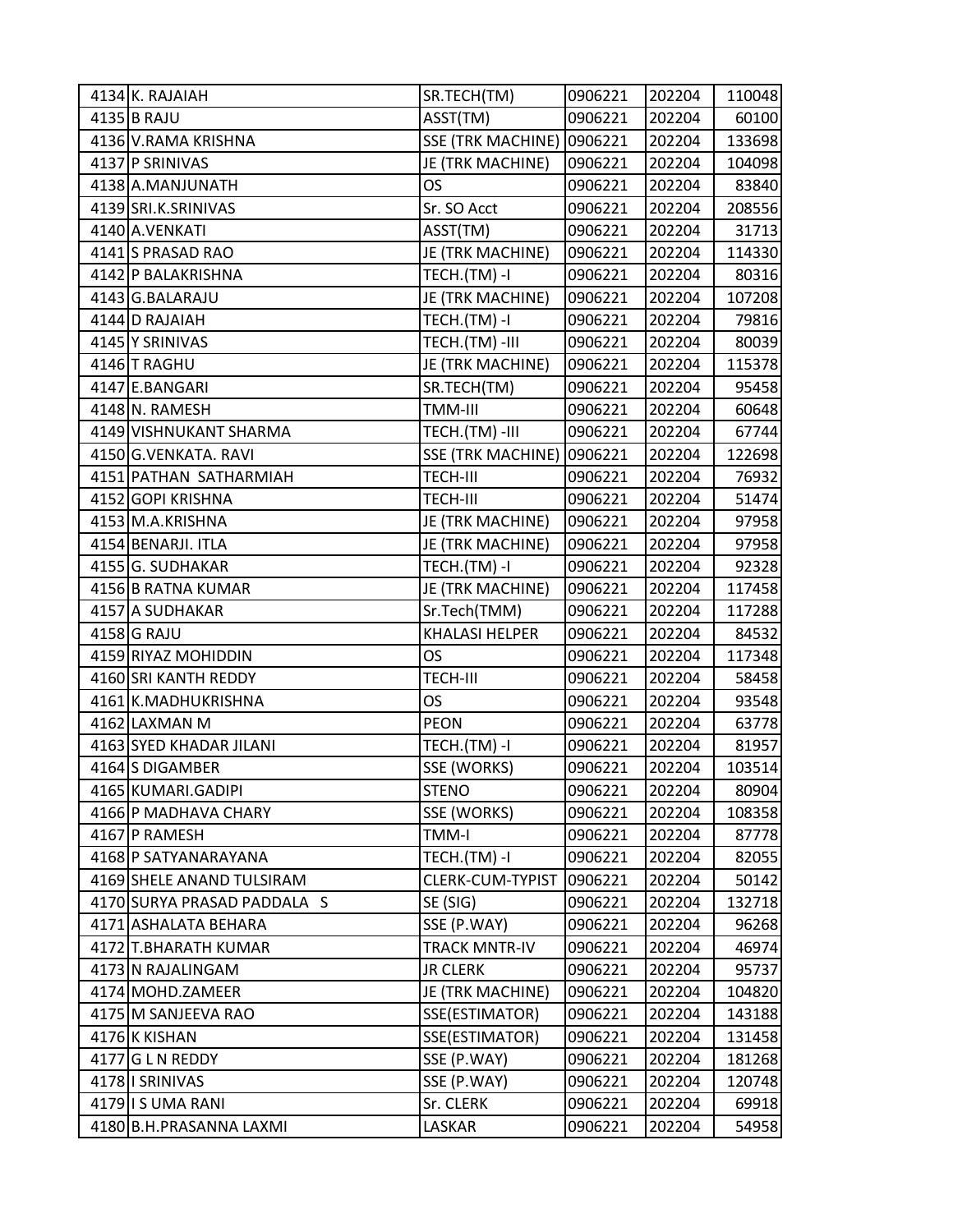| 4181 HARISHANKAR          | TECH.(TM)-II                     | 0906221 | 202204 | 74975  |
|---------------------------|----------------------------------|---------|--------|--------|
| 4182 G.GOPAL              | SSE (P.WAY)                      | 0906221 | 202204 | 144448 |
| 4183 N RAVINDER           | <b>SSE</b>                       | 0906221 | 202204 | 159386 |
| 4184 D RAVI               | GEN.ASST(ENG)                    | 0906221 | 202204 | 66518  |
| 4185 M.RADHIKA            | Sr. CLERK                        | 0906221 | 202204 | 69918  |
| 4186 M SAI PRASAD         | <b>SSE (TRK MACHINE)</b>         | 0906221 | 202204 | 132418 |
| 4187 T V R DURGA ARUNA    | <b>OS</b>                        | 0906221 | 202204 | 120748 |
| 4188 S.NAGABUSHANACHARY   | SSE (P.WAY)                      | 0906221 | 202204 | 141676 |
| 4189 G VIJAY BHASKER      | OS                               | 0906221 | 202204 | 93646  |
| 4190 D RAVINDRANATH       | <b>STENO</b>                     | 0906221 | 202204 | 107828 |
| 4191 P MALLAIAH           | TECH.(TM) -I                     | 0906221 | 202204 | 95490  |
| 4192 G SANTHI KIRAN       | <b>SSE (TRK MACHINE) 0906221</b> |         | 202204 | 126028 |
| 4193 YELLAM VENKATESH     | <b>PEON</b>                      | 0906221 | 202204 | 30958  |
| 4194 A.AVINASH            | SE DRAWING MECH 0906221          |         | 202204 | 104768 |
| 4195 P. NAGOOR BASHA      | <b>SSE (TRK MACHINE) 0906221</b> |         | 202204 | 130818 |
| 4196 S DEVADANAM          | SSE (WORKS)                      | 0906221 | 202204 | 135198 |
| 4197 M V K V PRASAD       | SSE (WORKS)                      | 0906221 | 202204 | 137449 |
| 4198 PAPPU KUMAR          | TMM-III                          | 0906221 | 202204 | 69363  |
| 4199 B.UMA NARSING RAO    | Ch.OS                            | 0906221 | 202204 | 124148 |
| 4200 B V AMMANI           | Ch.OS                            | 0906221 | 202204 | 127718 |
| 4201 K DEVANNA            | FITTER (MCM)                     | 0906221 | 202204 | 106718 |
| 4202 K SATHYANARAYANA     | <b>SSE (TRK MACHINE)</b>         | 0906221 | 202204 | 125548 |
| 4203 M.ASHOK              | TECH.(TM)-I                      | 0906221 | 202204 | 125728 |
| 4204 J.NARSAIAH           | FITTER (MCM)                     | 0906221 | 202204 | 126978 |
| 4205 K.RAJA GOPAL         | OS                               | 0906221 | 202204 | 117348 |
| 4206 C.VIJAYA BHASKAR RAO | TECH.(TM) -II                    | 0906221 | 202204 | 71335  |
| 4207 D VIDYASAGAR         | <b>SSE (TRK MACHINE) 0906221</b> |         | 202204 | 132588 |
| 4208 M.RAMPRASADGOUD      | SSE (P.WAY)                      | 0906221 | 202204 | 124790 |
| 4209 S.M.BASHA            | <b>SSE (TRK MACHINE) 0906221</b> |         | 202204 | 154194 |
| 4210 B RAMCHANDER         | <b>SSE (TRK MACHINE)</b>         | 0906221 | 202204 | 143170 |
| 4211 K AJAY KUMAR         | <b>PEON</b>                      | 0906221 | 202204 | 52338  |
| 4212 M SRINIVAS           | <b>OS</b>                        | 0906221 | 202204 | 116518 |
| 4213 SRI MURALIDHAR YADAV | TECH.(TM)-II                     | 0906221 | 202204 | 76909  |
| 4214 CH BALAKRISHNA       | TMM-III                          | 0906221 | 202204 | 66182  |
| 4215 G KAVITHA            | SE (P.WAY)                       | 0906221 | 202204 | 117978 |
| 4216 M CHENNA KESHAVULU   | <b>SSE (TRK MACHINE)</b>         | 0906221 | 202204 | 155838 |
| 4217 M TARAKESWAR RAO     | JE (TRK MACHINE)                 | 0906221 | 202204 | 101158 |
| 4218 SRI PRAKASH VANGALA  | JE (TRK MACHINE)                 | 0906221 | 202204 | 90758  |
| 4219 RAM NIWAS MEENA      | TMM-III                          | 0906221 | 202204 | 75415  |
| 4220 L RAMBABU            | SSE(TRS)                         | 0906221 | 202204 | 98508  |
| 4221 KOTA ASHOK           | <b>SSE (TRK MACHINE)</b>         | 0906221 | 202204 | 148295 |
| 4222 A.VEERAIAH           | FITTER (MCM)                     | 0906221 | 202204 | 113463 |
| 4223 Y. LOKESHWAR         | SSE (P.WAY)                      | 0906221 | 202204 | 148668 |
| 4224 SANJAY KUMAR         | SSE (P.WAY)                      | 0906221 | 202204 | 110015 |
| 4225 AMRIT KUMAR GUPTA    | <b>KHALASI HELPER</b>            | 0906221 | 202204 | 68298  |
| 4226 P MURALI KRISHNA     | OS                               | 0906221 | 202204 | 127718 |
| 4227 G.VENKATESH          | <b>TRACK MNTR-II</b>             | 0906221 | 202204 | 69198  |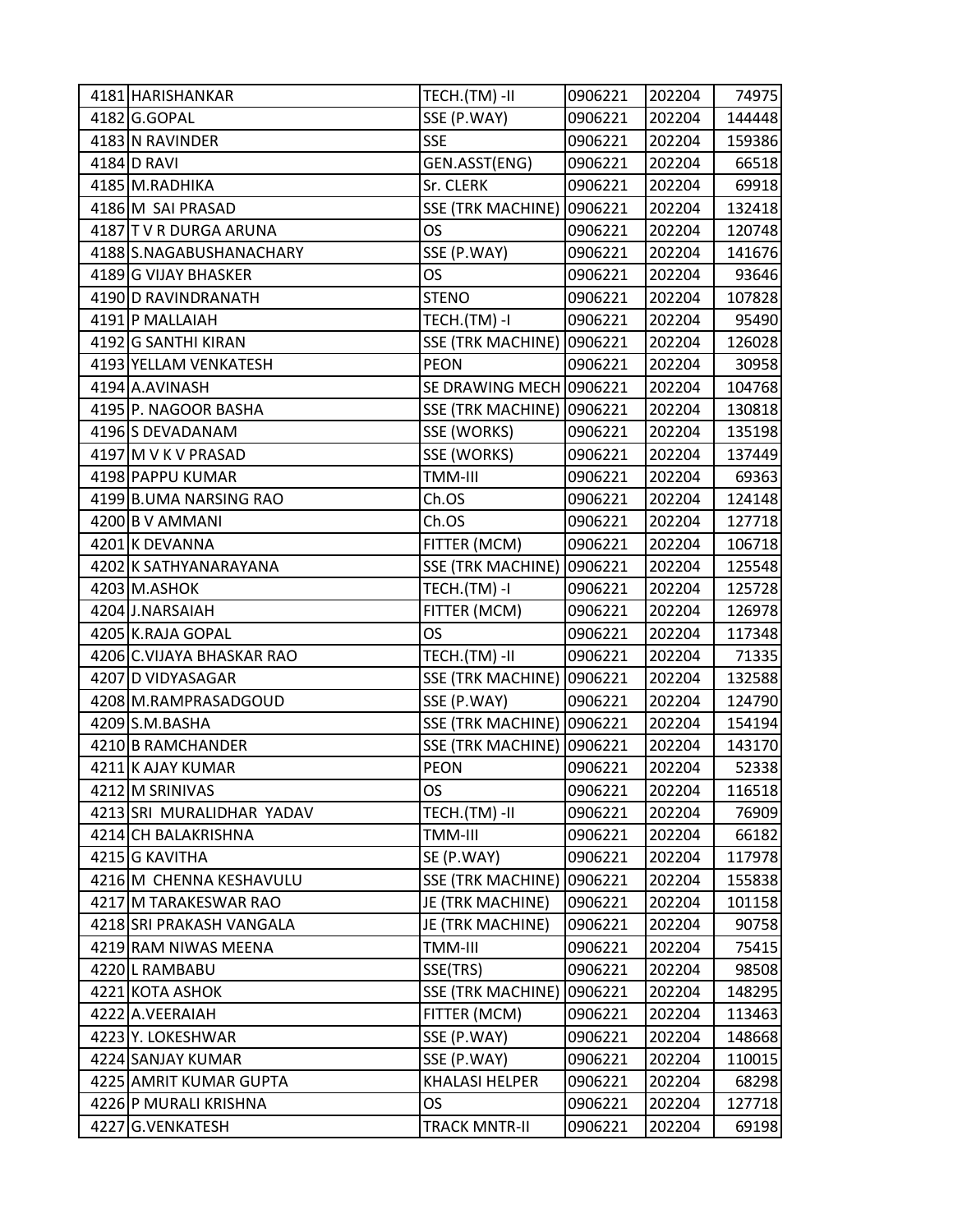| 4228 S RAVIKUMAR            | Ch.OS                            | 0906221 | 202204 | 111794 |
|-----------------------------|----------------------------------|---------|--------|--------|
| 4229 PREM RAJ MEENA         | <b>KHALASI</b>                   | 0906221 | 202204 | 76298  |
| 4230 K.BASHUMIA             | JE (TRK MACHINE)                 | 0906221 | 202204 | 103098 |
| 4231 MD.ISMAIL              | FITTER (MCM)                     | 0906221 | 202204 | 104068 |
| 4232 N HUSSAINI             | SSE (P.WAY)                      | 0906221 | 202204 | 173156 |
| 4233 S RAMESH               | SSE (P.WAY)                      | 0906221 | 202204 | 182358 |
| 4234 S.YELLESH              | JE (TRK MACHINE)                 | 0906221 | 202204 | 109628 |
| 4235 SUNIL KUMAR            | <b>SSE (TRK MACHINE)</b>         | 0906221 | 202204 | 121743 |
| 4236 J BALRAJ               | TECH.(TM) -I                     | 0906221 | 202204 | 79328  |
| 4237 K BALAIAH              | <b>SSE (TRK MACHINE)</b>         | 0906221 | 202204 | 101068 |
| 4238 R.V NARASAIAH          | TECH.(TM) -II                    | 0906221 | 202204 | 67858  |
| 4239 LAL BABU MISHRA        | <b>KHALASI HELPER</b>            | 0906221 | 202204 | 63622  |
| 4240 T.P. JAI GOPAL         | <b>SSE DRAWING CIVIL</b>         | 0906221 | 202204 | 110888 |
| 4241 G NARSING RAO          | TECH-III                         | 0906221 | 202204 | 69192  |
| 4242 P.SAI KUMAR            | <b>MACHINE OPTR-II</b>           | 0906221 | 202204 | 71835  |
| 4243 T. RAMA SESHA RAO      | OS                               | 0906221 | 202204 | 127718 |
| 4244 B. SRINIVAS            | SSE (P.WAY)                      | 0906221 | 202204 | 127252 |
| 4245 SHASHIDHAR             | <b>SSE (TRK MACHINE)</b>         | 0906221 | 202204 | 154516 |
| 4246 P. NARSING RAO         | SR.TECH(TM)                      | 0906221 | 202204 | 106768 |
| 4247 V VENKATARAMANA        | OS                               | 0906221 | 202204 | 104618 |
| 4248 M. KAVITHA             | <b>SSE (TRK MACHINE)</b>         | 0906221 | 202204 | 88448  |
| 4249 DEEPAK SAKSENA         | <b>SSE (TRK MACHINE)</b>         | 0906221 | 202204 | 125638 |
| 4250 MOHAMMED ABDUL LATEEF  | TECH-III                         | 0906221 | 202204 | 71928  |
| 4251J.BABU                  | JE (TRK MACHINE)                 | 0906221 | 202204 | 106724 |
| 4252 P.RAJESH               | OS                               | 0906221 | 202204 | 70562  |
| 4253 NITIN KUMAR            | <b>SSE (TRK MACHINE)</b>         | 0906221 | 202204 | 121638 |
| 4254 S ALLABAKASH           | <b>SSE (TRK MACHINE) 0906221</b> |         | 202204 | 113118 |
| 4255 P. HARISH KUMAR GOUD   | JE (TRK MACHINE)                 | 0906221 | 202204 | 97958  |
| 4256 S.NAGANNA              | <b>SSE (TRK MACHINE)</b>         | 0906221 | 202204 | 126428 |
| 4257 POGULA.BALAKISHAN      | <b>SSE (TRK MACHINE)</b>         | 0906221 | 202204 | 129778 |
| 4258 S. KRISHNA MURTHY NAIK | <b>SSE (TRK MACHINE)</b>         | 0906221 | 202204 | 110668 |
| 4259 RAGI SANTHOSH          | TECH.(TM) -III                   | 0906221 | 202204 | 50889  |
| 4260 PRADEEPA R             | <b>SSE DRAWING CIVIL</b>         | 0906221 | 202204 | 83688  |
| 4261 KUCHIPUDI MOUNIKA      | SSE (WORKS)                      | 0906221 | 202204 | 83688  |
| 4262 S SRAVANTHI            | SSE (WORKS)                      | 0906221 | 202204 | 83688  |
| 4263 R.VENKATA RAMANAMMA    | OS                               | 0906221 | 202204 | 69068  |
| 4264 N.BALAKRISHNA          | <b>TRACK MNTR-IV</b>             | 0906221 | 202204 | 43129  |
| 4265 DESAI SIDDARTH SIRISH  | CLERK-CUM-TYPIST                 | 0906221 | 202204 | 7542   |
| 4266 POOJA                  | CLERK-CUM-TYPIST                 | 0906221 | 202204 | 37150  |
| 4267 SANDHYA RANI           | JE (P.WAY)                       | 0906221 | 202204 | 67828  |
| 4268 NAVIN KUMAR            | SSE (P.WAY)                      | 0906221 | 202204 | 115524 |
| 4269 MANCHALA ARAVIND       | JE (TRK MACHINE)                 | 0906221 | 202204 | 96528  |
| 4270 TAYI MITHIN            | JE (TRK MACHINE)                 | 0906221 | 202204 | 101958 |
| 4271 SHRI SASI KUMAR JALLI  | <b>B.PEON</b>                    | 0906221 | 202204 | 35482  |
| 4272 M SURYA                | Sr. CLERK                        | 0906221 | 202204 | 56318  |
| 4273 CHINTAM BABA PRASAD    | GEN.ASST(ENG)                    | 0906221 | 202204 | 29242  |
| 4274 MAYA KUMARI B          | <b>PEON</b>                      | 0906221 | 202204 | 35500  |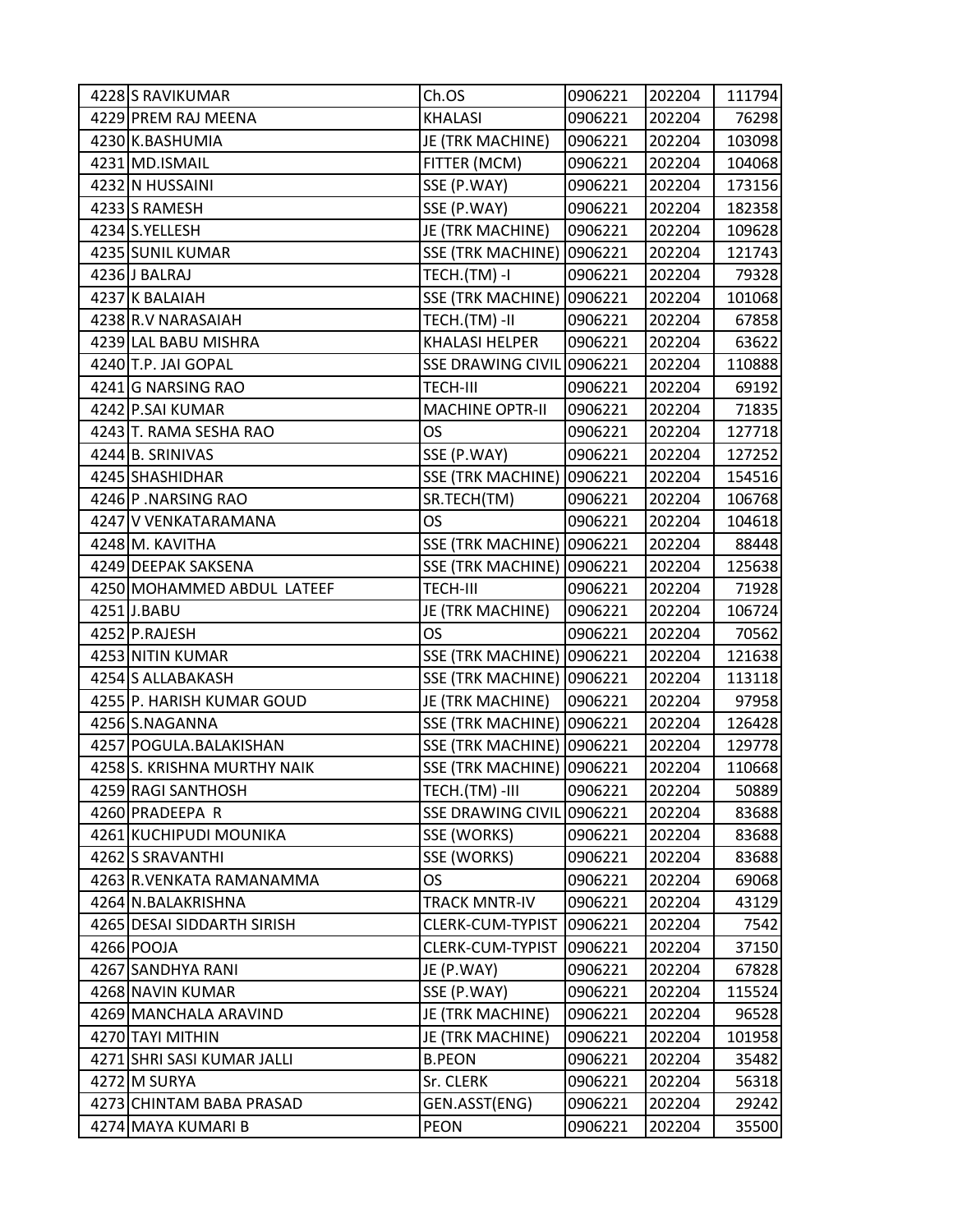| 4275 D LAXMI MRUDULA                    | Sr. CLERK            | 0906221 | 202204 | 56318  |
|-----------------------------------------|----------------------|---------|--------|--------|
| 4276 SHARVAN KUMAR                      | TECH.(TM) -III       | 0906221 | 202204 | 50240  |
| 4277 MUNESH KUMAR MEENA                 | TMM-III              | 0906221 | 202204 | 48533  |
| 4278 DIPAK KUMAR THAKUR                 | TMM-III              | 0906221 | 202204 | 65533  |
| 4279 D.VENKATESH                        | <b>TRACK MNTR-IV</b> | 0906221 | 202204 | 48689  |
| 4280 C.SANDEEP                          | JE DRAWING CIVIL     | 0906221 | 202204 | 67198  |
| 4281 ARUN KUMAR                         | TECH.(TM)-III        | 0906221 | 202204 | 48740  |
| 4282 PIDUGU THIRUMAL                    | JE (WORKS)           | 0906221 | 202204 | 81100  |
| 4283 RAVI KUMAR GAUTAM                  | JE (P.WAY)           | 0906221 | 202204 | 84323  |
| 4284 VADLURI DURGA PRASAD               | JE (P.WAY)           | 0906221 | 202204 | 94493  |
| 4285 THUMMA HARISH                      | JE DRAWING CIVIL     | 0906221 | 202204 | 68558  |
| 4286 GUDURI RAJINIKANTH                 | JE DRAWING CIVIL     | 0906221 | 202204 | 67198  |
| 4287 THORATI RAMA KOTESWARA RAO         | JE DRAWING CIVIL     | 0906221 | 202204 | 67040  |
| 4288 MANDA JAGADEESHWARBABU             | <b>PEON</b>          | 0906221 | 202204 | 29242  |
| 4289 GUNISETTY SAIKIRAN                 | JE DRAWING CIVIL     | 0906221 | 202204 | 73918  |
| 4290 D.TULASIRAM NAIK                   | SSE(BRIDGE)          | 0906222 | 202204 | 122118 |
| 4291 B ANAND KUMAR                      | JE (WORKS)           | 0906222 | 202204 | 83568  |
| 4292 YENJALA SURESH                     | JE (WORKS)           | 0906222 | 202204 | 66619  |
| 4293 K SRINIVAS                         | JE (WORKS)           | 0906222 | 202204 | 86068  |
| 4294 ZEESHAN AHMED                      | JE (WORKS)           | 0906222 | 202204 | 86166  |
| 4295 P N MURALI                         | SSE (WORKS)          | 0906222 | 202204 | 160478 |
| 4296 B.SRINIVAS                         | OS                   | 0906222 | 202204 | 77058  |
| 4297 PADMAJA DUTTA                      | OS.                  | 0906222 | 202204 | 130943 |
| 4298 P PADMAJA                          | <b>JR CLERK</b>      | 0906222 | 202204 | 59548  |
| 4299 P SRINIVASA RAO                    | SE (WORKS)           | 0906222 | 202204 | 134284 |
| 4300 S.V. NARENDRA REDDY                | SSE (WORKS)          | 0906222 | 202204 | 135932 |
| 4301 V RAMA RAO                         | SSE (WORKS)          | 0906222 | 202204 | 107828 |
| 4302 J K SAI KUMAR                      | Ch.OS                | 0906222 | 202204 | 135198 |
| 4303 A NOORJAHAN                        | <b>JR CLERK</b>      | 0906222 | 202204 | 68096  |
| 4304 P V RAGHURAM                       | SE (P.WAY)           | 0906222 | 202204 | 135198 |
| 4305 P ANAND KISHORE                    | SSE (WORKS)          | 0906222 | 202204 | 127718 |
| 4306 VINODINI G                         | LASKAR               | 0906222 | 202204 | 65494  |
| 4307 ANJESH KUMAR                       | SSE (WORKS)          | 0906222 | 202204 | 104777 |
| 4308 ASHISH KUMAR                       | SSE (WORKS)          | 0906222 | 202204 | 107967 |
| 4309 ABHIMANYU SINGH                    | SSE (WORKS)          | 0906222 | 202204 | 107615 |
| 4310 BHUPATHI GOPI                      | SSE(BRIDGE)          | 0906222 | 202204 | 146308 |
| 4311 KRUSHNA CHANDRA MOHANTY            | JE (WORKS)           | 0906222 | 202204 | 78202  |
| 4312 M.N.S. RAJU                        | SSE (WORKS)          | 0906222 | 202204 | 163738 |
| 4313 D.PRASADA RAO                      | SSE (WORKS)          | 0906222 | 202204 | 141207 |
| 4314 P. RAVI PRAKASH                    | SSE (WORKS)          | 0906222 | 202204 | 159828 |
| 4315 N SHRAVANA                         | OS                   | 0906222 | 202204 | 105248 |
| 4316 S P VENU GOPAL                     | SSE (WORKS)          | 0906222 | 202204 | 140852 |
| 4317 GURBHEJ SINGH                      | Sr. CLERK            | 0906222 | 202204 | 57821  |
| 4318 NOOR ALAM                          | JE (P.WAY)           | 0906222 | 202204 | 111518 |
| 4319 MEGHAVATH LAXHMAN<br>4320 G GANESH | JE (WORKS)           | 0906222 | 202204 | 93756  |
|                                         | JE (WORKS)           | 0906222 | 202204 | 71844  |
| 4321 MITHILESH KUMAR                    | OS                   | 0906222 | 202204 | 117348 |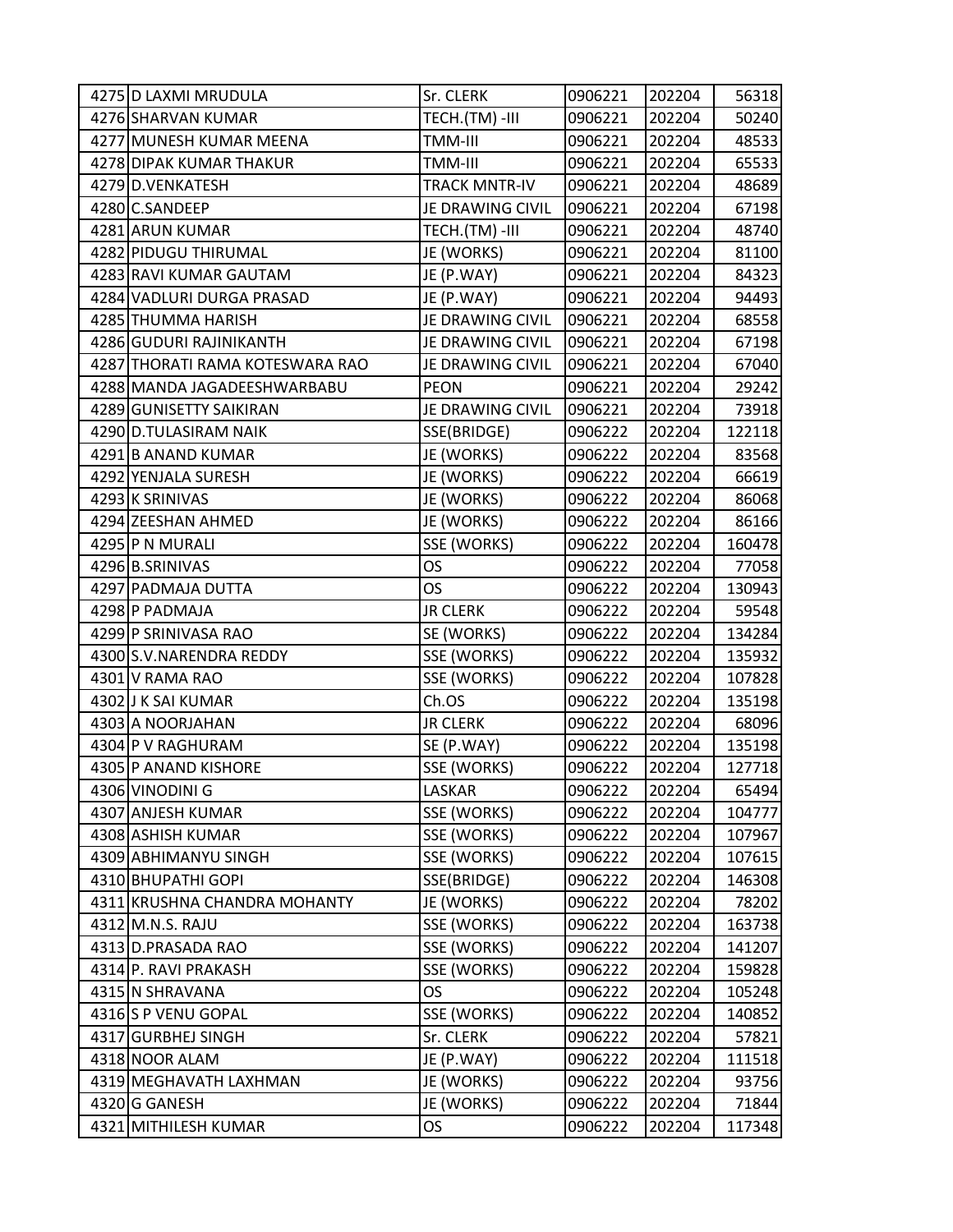| 4322 BELSAJAR HORO         | Sr. CLERK                  | 0906222 | 202204 | 59234  |
|----------------------------|----------------------------|---------|--------|--------|
| 4323 B.BHASKER             | JE (WORKS)                 | 0906222 | 202204 | 110233 |
| 4324 MD ELIAS QURAISHI     | Ch.OS                      | 0906222 | 202204 | 127718 |
| 4325 K SAMBAMURTHY         | SE (WORKS)                 | 0906222 | 202204 | 153862 |
| 4326 Y IMAMUDDIN           | SSE(BRIDGE)                | 0906222 | 202204 | 120108 |
| 4327 K.KRISHNA BHARGAV     | JE (WORKS)                 | 0906222 | 202204 | 58850  |
| 4328 BANDI SRIKANTH        | JE (WORKS)                 | 0906222 | 202204 | 78927  |
| 4329 K.SANTOSH KUMAR       | H.KEEPING.ASST(EN 0906223  |         | 202204 | 53428  |
| 4330 PRASENJITSHEE         | Sr.TECH. CARPENTE [0906223 |         | 202204 | 90143  |
| 4331J.KISHORE              | TECH.CARPENTER-III0906223  |         | 202204 | 54958  |
| 4332 AKULAGOUDA            | TECH.CARPENTER-III0906223  |         | 202204 | 47047  |
| 4333 C.SATISH KUMAR        | H.KEEPING.ASST(EN 0906223  |         | 202204 | 40728  |
| 4334 M.MALLESHAM           | H.KEEPING.ASST(EN 0906223  |         | 202204 | 54422  |
| 4335 G.MOHD SADIQ          | H.KEEPING.ASST(EN 0906223  |         | 202204 | 56348  |
| 4336 C.RAHUL KIRAN         | ASST(WORKS)                | 0906223 | 202204 | 42498  |
| 4337 M G RAMESH            | ASST(WORKS)                | 0906223 | 202204 | 62948  |
| 4338 JOHN DAVID            | ASST(WORKS)                | 0906223 | 202204 | 51258  |
| 4339 K BHARATHALAXMI       | TECH.(MASON)-II            | 0906223 | 202204 | 58773  |
| 4340 SMT K.UMA             | Sr.TECH. MASON             | 0906223 | 202204 | 75018  |
| 4341 MURALIMOHAN           | TECH.CARPENTER-II 0906223  |         | 202204 | 68388  |
| 4342 SHOBHA RANI           | TECH.CARPENTER-I           | 0906223 | 202204 | 71788  |
| 4343 A.VENUGOPAL           | ASST(WORKS)                | 0906223 | 202204 | 42229  |
| 4344 SMT VAJRAMMA          | H.KEEPING.ASST(EN 0906223  |         | 202204 | 49249  |
| 4345 SEEMA KAMBLE          | ASST(WORKS)                | 0906223 | 202204 | 53428  |
| 4346 BRAJESH RAI           | ASST(WORKS)                | 0906223 | 202204 | 42573  |
| 4347 LAXMA REDDY KOLLA     | <b>DEN</b>                 | 0906224 | 202204 | 134720 |
| 4348 YERRAMSHETTY SRINIVAS | <b>DEN</b>                 | 0906224 | 202204 | 132420 |
| 4349 K.NATHANAEL           | <b>ADEN</b>                | 0906224 | 202204 | 434571 |
| 4350 L.NARENDAR REDDY      | <b>ADEN</b>                | 0906224 | 202204 | 186680 |
| 4351 M.D.R.VARMA           | <b>ADEN</b>                | 0906224 | 202204 | 195872 |
| 4352 P PRATHAP             | <b>ADEN</b>                | 0906224 | 202204 | 158100 |
| 4353 M B SUDHAKAR          | <b>AEN</b>                 | 0906224 | 202204 | 163280 |
| 4354 K SETHU RAO           | <b>ADEN</b>                | 0906224 | 202204 | 185486 |
| 4355 MOTHILAL BHOOKYA      | Sr. DEN                    | 0906224 | 202204 | 276619 |
| 4356 SANAPALA ABHIRAM      | <b>DEN</b>                 | 0906224 | 202204 | 120274 |
| 4357 ANIL KUMAR ADEPU      | <b>DEN</b>                 | 0906224 | 202204 | 180300 |
| 4358 G.BALAJI              | TECH.(MASON)-III           | 0906226 | 202204 | 53678  |
| 4359 J M REDDY             | TECH.(MASON)-III           | 0906226 | 202204 | 59548  |
| 4360 B GURUMURTHY          | TECH.(MASON)-II            | 0906226 | 202204 | 1779   |
| 4361 M VENKAT SWAMY        | TECH.(MASON)-II            | 0906226 | 202204 | 70768  |
| 4362 E.R.SUJATHA           | TECH.(MASON)-II            | 0906226 | 202204 | 55468  |
| 4363 NAGAMADDI             | TECH.(MASON)-III           | 0906226 | 202204 | 58018  |
| 4364 P. SAI KUMAR          | ASST(WORKS)                | 0906226 | 202204 | 43379  |
| 4365 N SRINIVAS            | <b>TECH.CARPENTER-II</b>   | 0906226 | 202204 | 57200  |
| 4366 REKULA NARENDER       | ASST(WORKS)                | 0906226 | 202204 | 59138  |
| 4367 JAIRAM                | TECH.(MASON)-II            | 0906226 | 202204 | 71245  |
| 4368 SRI. SRIRAM MALLAIAH  | ASST(WORKS)                | 0906226 | 202204 | 35534  |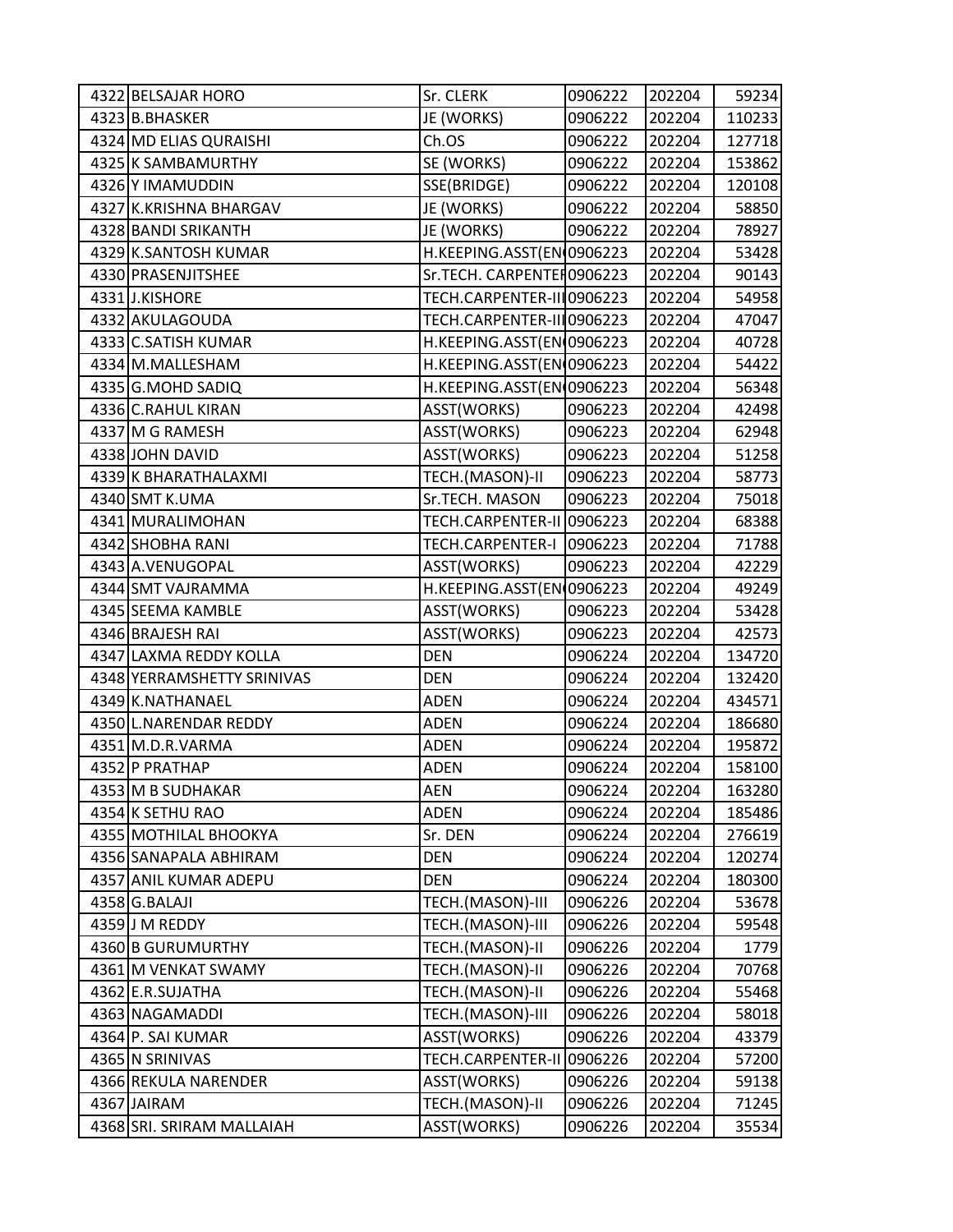| 4369 K MARY                        | TECH.(MASON)-III          | 0906226 | 202204 | 64648  |
|------------------------------------|---------------------------|---------|--------|--------|
| 4370 C H PADMA                     | TECH.(MASON)-II           | 0906226 | 202204 | 45522  |
| 4371 T ARUNDHAR                    | TECH.(MASON)-II           | 0906226 | 202204 | 61758  |
| 4372 N AMARNATH                    | <b>TECH.CARPENTER-II</b>  | 0906226 | 202204 | 61789  |
| 4373 M SHANKARAMMA                 | TECH.(MASON)-III          | 0906226 | 202204 | 58018  |
| 4374 U. LAXMI NARAYAN              | ASST(WORKS)               | 0906226 | 202204 | 37495  |
| 4375 G. SANDHYA RANI               | ASST(WORKS)               | 0906226 | 202204 | 39499  |
| 4376 Y. SHIREESH KUMAR             | Sr.TECH. CARPENTEH0906226 |         | 202204 | 87026  |
| 4377 S RAJU                        | ASST(WORKS)               | 0906226 | 202204 | 44044  |
| 4378 SMT. K. BALAMANI              | ASST(WORKS)               | 0906226 | 202204 | 46288  |
| 4379 KUM. KAUSALYA                 | TECH.CARPENTER-III0906226 |         | 202204 | 42328  |
| 4380 KUM A.JOANNA                  | TECH.CARPENTER-II 0906226 |         | 202204 | 46178  |
| 4381 NIRMALA.B                     | TECH.(MASON)-I            | 0906226 | 202204 | 62920  |
| 4382 SHANKAR                       | TECH.(MASON)-III          | 0906226 | 202204 | 61016  |
| 4383 P. NARENDER SO LATE CHANDRIAH | SR.H.KEEPING.ASST(        | 0906226 | 202204 | 51388  |
| 4384 SRIRAMULU K                   | TECH.(MASON)-I            | 0906226 | 202204 | 69918  |
| 4385 E.NAGESHWAR RAO               | Sr.TECH. CARPENTER0906226 |         | 202204 | 69068  |
| 4386 N. KRISHNA                    | TECH.CARPENTER-II 0906226 |         | 202204 | 51218  |
| 4387 M.KARTHEEKPAVAN               | Sr.TECH. MASON            | 0906226 | 202204 | 98488  |
| 4388 G PADMAVATHI                  | ASST(WORKS)               | 0906226 | 202204 | 55198  |
| 4389 G.SARITHA                     | TECH.(MASON)-II           | 0906226 | 202204 | 47476  |
| 4390 Y. RAMESH S O SHIVAIAH        | SR.H.KEEPING.ASST(        | 0906226 | 202204 | 54958  |
| 4391 Y SUMAN                       | ASST(WORKS)               | 0906226 | 202204 | 44552  |
| 4392 R ASHOK                       | Sr.TECH. CARPENTEH0906226 |         | 202204 | 77058  |
| 4393 D.SRINIVAS                    | STAFF CAR DRIVER G0906226 |         | 202204 | 54958  |
| 4394 AKBAR                         | TECH.(MASON)-III          | 0906226 | 202204 | 56739  |
| 4395 P.RAJ KUMAR                   | Sr.TECH. CARPENTER0906226 |         | 202204 | 79298  |
| 4396 B SRINIVAS                    | ASST(WORKS)               | 0906227 | 202204 | 59518  |
| 4397 M.SUJATHA                     | ASST(WORKS)               | 0906227 | 202204 | 39646  |
| 4398 JHANSEE CHINNAM               | ASST(WORKS)               | 0906227 | 202204 | 42229  |
| 4399 R NAMDEV                      | PLF-II                    | 0906227 | 202204 | 53136  |
| 4400 D.VENKATALAXMI                | PLF-II                    | 0906227 | 202204 | 58528  |
| 4401 MUMTAZ BEGUM                  | TECH.CARPENTER-III0906227 |         | 202204 | 52068  |
| 4402 G.SRINIVASA CHARY             | TECH.CARPENTER-III0906227 |         | 202204 | 58576  |
| 4403 T ANASUYA                     | TECH.(MASON)-II           | 0906227 | 202204 | 70768  |
| 4404 J SUDHAKAR                    | ASST(WORKS)               | 0906227 | 202204 | 44400  |
| 4405 SMT YADAMMA                   | ASST(WORKS)               | 0906227 | 202204 | 40689  |
| 4406 G KALAVATHI                   | TECH(PAINTER)-III         | 0906227 | 202204 | 49621  |
| 4407 MD KHAJA MOINUDDIN            | TECH(PAINTER)-I           | 0906227 | 202204 | 94178  |
| 4408 MARADI ERANNA                 | ASST(WORKS)               | 0906227 | 202204 | 49348  |
| 4409 G VARAPRASAD                  | Sr.TECH(FITTER)           | 0906227 | 202204 | 79946  |
| 4410 S MEHID ALI RAZVI             | PLF-II                    | 0906227 | 202204 | 60227  |
| 4411 G.SANTOSH KUMAR               | Sr.TECH. MASON            | 0906227 | 202204 | 67828  |
| 4412 A MUKUNDARAO                  | Sr.TECH. CARPENTEH0906227 |         | 202204 | 69985  |
| 4413 SHENAZ BEGUM                  | ASST(WORKS)               | 0906227 | 202204 | 53812  |
| 4414 M RAMAKRISHNA RAJU            | <b>AEN</b>                | 0906228 | 202204 | 152803 |
| 4415 LAXMI                         | MALI                      | 0906229 | 202204 | 62748  |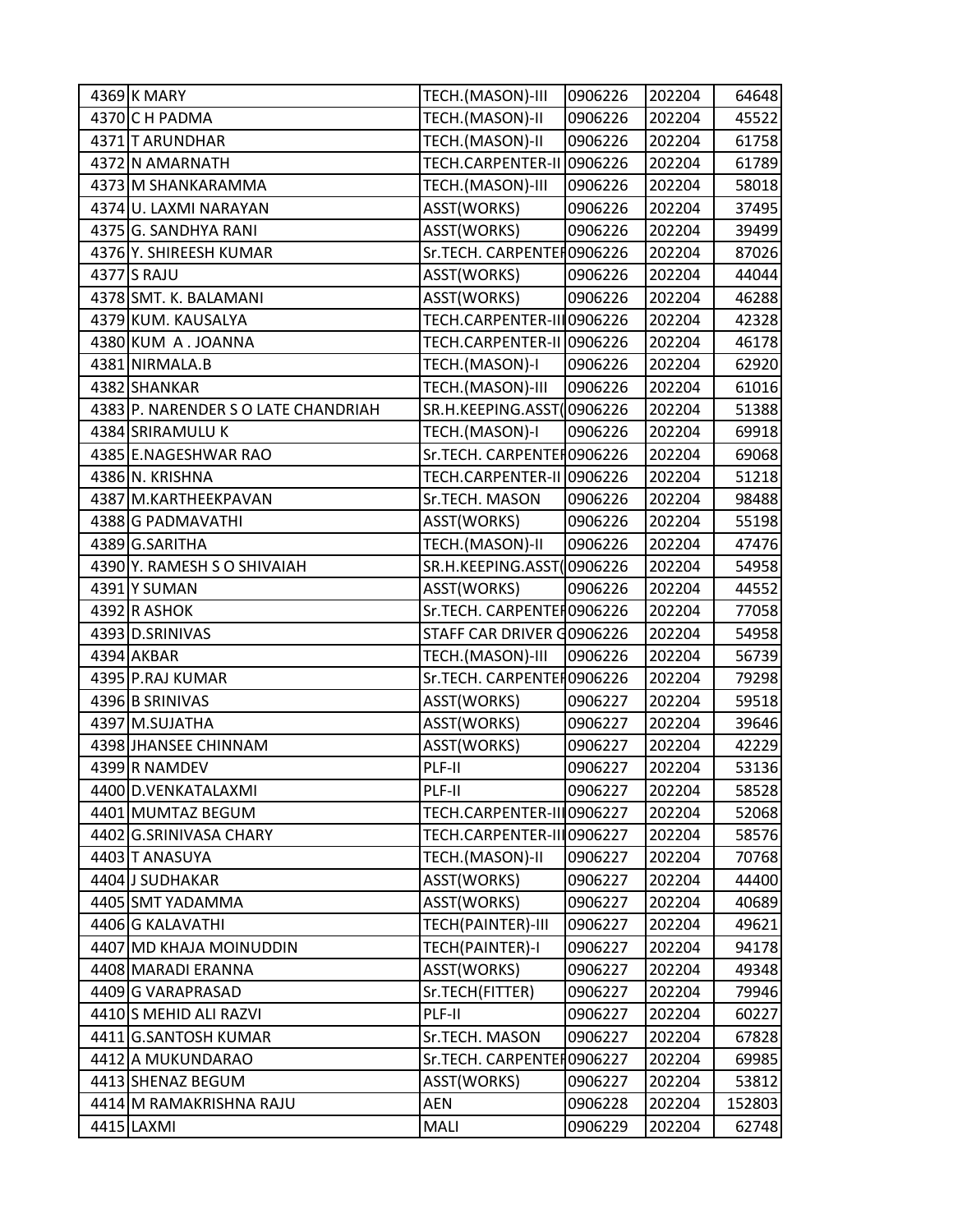| 4416 K.ANJANEYULU              | Sr.MALI                   | 0906229 | 202204 | 50916 |
|--------------------------------|---------------------------|---------|--------|-------|
| 4417 S SUSAIRAJ                | MALI                      | 0906229 | 202204 | 75178 |
| 4418 JAHANGIR BEGUM            | Sr.MALI                   | 0906229 | 202204 | 51121 |
| 4419 N PANDARINATH             | TECH.CARPENTER-III0906229 |         | 202204 | 53768 |
| 4420 S KUMARASWAMY             | Sr.MALI                   | 0906229 | 202204 | 68096 |
| 4421 G YADAMMA                 | Sr.MALI                   | 0906229 | 202204 | 57988 |
| 4422 N.KAMESWARI               | Sr.MALI                   | 0906229 | 202204 | 57988 |
| 4423 T.R.NAGAMANI              | Sr.MALI                   | 0906229 | 202204 | 45760 |
| 4424 G.MURALI                  | Sr.MALI                   | 0906229 | 202204 | 53568 |
| 4425 D VIMALA                  | Sr.MALI                   | 0906229 | 202204 | 64648 |
| 4426 B SUKANYA                 | Sr.MALI                   | 0906229 | 202204 | 56458 |
| 4427 SUJATHA                   | Sr.MALI                   | 0906229 | 202204 | 57988 |
| 4428 B VENKATESH               | Sr.MALI                   | 0906229 | 202204 | 33275 |
| 4429 AMEENA BEGUM              | <b>MALI</b>               | 0906229 | 202204 | 37384 |
| 4430 RAJAIAH                   | TECH.(MASON)-III          | 0906229 | 202204 | 66518 |
| 4431 SATYAMMA                  | Sr.MALI                   | 0906229 | 202204 | 52408 |
| 4432 PADMA RANI                | Sr.MALI                   | 0906229 | 202204 | 50134 |
| 4433 B.SRISAILAM               | Sr.MALI                   | 0906229 | 202204 | 54958 |
| 4434 R.MANEMMA                 | MALI                      | 0906229 | 202204 | 39979 |
| 4435 SALMA SULTHANA            | Sr.MALI                   | 0906229 | 202204 | 57988 |
| 4436 C.H.SHANKAR               | Sr.MALI                   | 0906229 | 202204 | 4047  |
| 4437 C.INDIRA DEVI             | Sr.MALI                   | 0906229 | 202204 | 47260 |
| 4438 S.PARVATHI BAI            | Sr.MALI                   | 0906229 | 202204 | 56458 |
| 4439 P.BALAMANI                | Sr.MALI                   | 0906229 | 202204 | 57988 |
| 4440 K PRAMILA                 | MALI                      | 0906229 | 202204 | 43379 |
| 4441 M.SATYAVATHI              | Sr.MALI                   | 0906229 | 202204 | 53952 |
| 4442 D.R.BHASHKAR RAJU         | MALI                      | 0906229 | 202204 | 2042  |
| 4443 G RAVEENDER               | Sr.MALI                   | 0906229 | 202204 | 50833 |
| 4444 PUSHPALATHA               | Sr.MALI                   | 0906229 | 202204 | 58018 |
| 4445 SMT.J.M.SHANTHA KUMARI    | MALI                      | 0906229 | 202204 | 39979 |
| 4446 M NARASIMHULU             | Sr.MALI                   | 0906229 | 202204 | 39754 |
| 4447 G VENKAT RAMUDU           | TECH.(MASON)-III          | 0906229 | 202204 | 56698 |
| 4448 G MALLESH                 | MALI                      | 0906229 | 202204 | 45311 |
| 4449 A. VENKATESH              | Sr.MALI                   | 0906229 | 202204 | 60106 |
| 4450 K.ASHOK                   | MALI                      | 0906229 | 202204 | 34987 |
| 4451 SINGIREDDY PRASHANTHREDDY | <b>TRACK MNTR-IV</b>      | 0906230 | 202204 | 41079 |
| 4452 A.DEVARAJ                 | <b>TRACK MNTR-IV</b>      | 0906230 | 202204 | 41469 |
| 4453 B.NARESH                  | <b>TRACK MNTR-IV</b>      | 0906230 | 202204 | 654   |
| 4454 G.VIJAY KUMAR             | <b>TRACK MNTR-IV</b>      | 0906230 | 202204 | 42223 |
| 4455 K.RADHIKA                 | <b>TRACK MNTR-IV</b>      | 0906230 | 202204 | 29887 |
| 4456 B.RAJ KUMAR               | <b>TRACK MNTR-IV</b>      | 0906230 | 202204 | 37358 |
| 4457 B.BALAKRISHNA             | <b>TRACK MNTR-IV</b>      | 0906230 | 202204 | 51859 |
| 4458 S.SAMPATH KUMAR           | <b>TRACK MNTR-IV</b>      | 0906230 | 202204 | 1561  |
| 4459 D.NARSIMULU               | <b>TRACK MNTR-IV</b>      | 0906230 | 202204 | 40056 |
| 4460 G.VENKATESH               | <b>TRACK MNTR-IV</b>      | 0906230 | 202204 | 41767 |
| 4461 MOHAMMAD YADUL            | <b>TRACK MNTR-IV</b>      | 0906230 | 202204 | 48958 |
| 4462 T.SARAIAH                 | TRACK MNTR-IV             | 0906230 | 202204 | 39623 |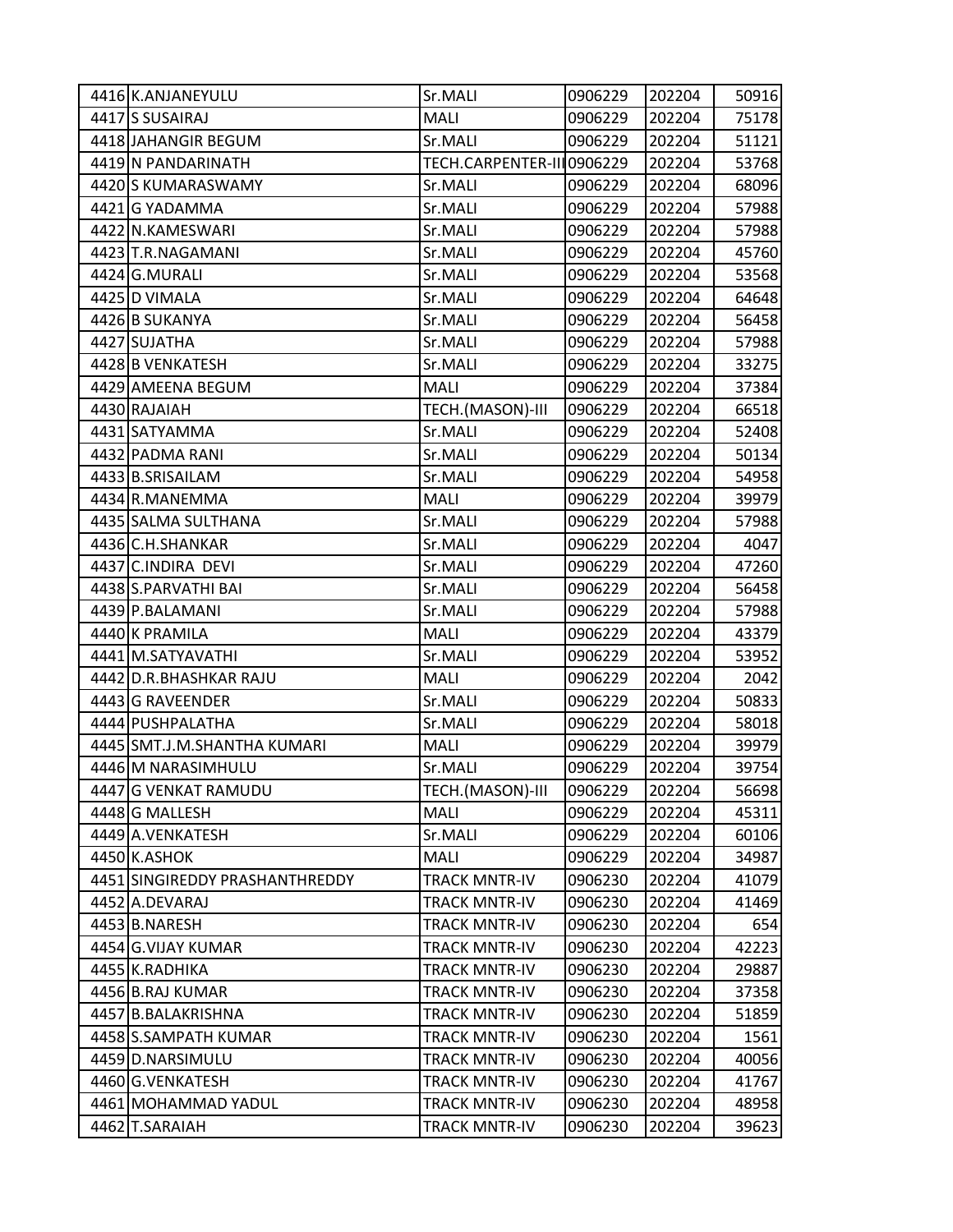| 4463 PALADI PRAVEEN          | TRACK MNTR-IV         | 0906230 | 202204 | 44579  |
|------------------------------|-----------------------|---------|--------|--------|
| 4464 N.BALAMANI              | <b>TRACK MNTR-II</b>  | 0906230 | 202204 | 64935  |
| 4465 K RAMULU                | <b>TRACK MNTR-IV</b>  | 0906230 | 202204 | 64617  |
| 4466 B.SRINIVAS              | <b>TRACK MNTR-II</b>  | 0906230 | 202204 | 68258  |
| 4467 K.SRINIVAS              | <b>TRACK MNTR-III</b> | 0906230 | 202204 | 41903  |
| 4468 K BALAKRISHNA           | TRACK MNTR-I          | 0906230 | 202204 | 72976  |
| 4469 J.PARAMESHWAR           | <b>TRACK MNTR-III</b> | 0906230 | 202204 | 41097  |
| 4470 IMARANKHAN              | <b>TRACK MNTR-II</b>  | 0906230 | 202204 | 79435  |
| 4471 M.RAMESH                | <b>BLACK SMITH-II</b> | 0906230 | 202204 | 58855  |
| 4472 NEECLES                 | <b>TRACK MNTR-IV</b>  | 0906230 | 202204 | 39449  |
| 4473 B.THIRUPATHAIAH         | TRACK MNTR-II         | 0906230 | 202204 | 45646  |
| 4474 K.YADAIAH               | <b>TRACK MNTR-IV</b>  | 0906230 | 202204 | 47244  |
| 4475 V SATISH                | <b>TRACK MNTR-IV</b>  | 0906230 | 202204 | 33358  |
| 4476 CH.MALLAIAH             | <b>TRACK MNTR-IV</b>  | 0906230 | 202204 | 58652  |
| 4477 B.NARSIMHA              | <b>TRACK MNTR-II</b>  | 0906230 | 202204 | 81632  |
| 4478 G.KOMARAIAH             | TRACK MNTR-II         | 0906230 | 202204 | 58645  |
| 4479 S.SRINIVAS              | <b>TRACK MNTR-II</b>  | 0906230 | 202204 | 57173  |
| 4480 M.NARSIMHULU            | <b>TRACK MNTR-III</b> | 0906230 | 202204 | 38396  |
| 4481 T.SHIVA SHANKER         | <b>TRACK MNTR-II</b>  | 0906230 | 202204 | 48731  |
| 4482 J.THIRUPATHAIAH         | <b>TRACK MNTR-II</b>  | 0906230 | 202204 | 62250  |
| 4483 K.BALASWAMY             | <b>TRACK MNTR-II</b>  | 0906230 | 202204 | 59328  |
| 4484 M POUL DANIEL           | <b>TRACK MNTR-III</b> | 0906230 | 202204 | 25530  |
| 4485 B.MAHENDER              | <b>TRACK MNTR-II</b>  | 0906230 | 202204 | 53344  |
| 4486 B.ANJAIAH               | <b>TRACK MNTR-II</b>  | 0906230 | 202204 | 249562 |
| 4487 SURAMPALLY SRAVANTHI    | <b>TRACK MNTR-IV</b>  | 0906230 | 202204 | 42838  |
| 4488 V.CHANDRA SHEKAR REDDY  | <b>TRACK MNTR-II</b>  | 0906230 | 202204 | 55445  |
| 4489 P.BABU RAO              | <b>TRACK MNTR-II</b>  | 0906230 | 202204 | 53181  |
| 4490 MANOJ KUMAR MEENA       | <b>TRACK MNTR-I</b>   | 0906230 | 202204 | 60907  |
| 4491 T.ANANDAM NARSIMULU     | <b>TRACK MNTR-III</b> | 0906230 | 202204 | 64078  |
| 4492 SEENAIAH                | <b>TRACK MNTR-III</b> | 0906230 | 202204 | 62440  |
| 4493 MALLESH.S               | <b>TRACK MNTR-IV</b>  | 0906230 | 202204 | 31454  |
| 4494 P VENKATESHAM           | TRACK MNTR-II         | 0906230 | 202204 | 52330  |
| 4495 K BALRAJ                | <b>TRACK MNTR-II</b>  | 0906230 | 202204 | 55855  |
| 4496 RADHESHYAM J            | <b>TRACK MNTR-I</b>   | 0906230 | 202204 | 64548  |
| 4497 K.UMESH                 | <b>WELDER-II</b>      | 0906230 | 202204 | 69505  |
| 4498 K. RAGHAVENDERA         | <b>TRACK MNTR-IV</b>  | 0906230 | 202204 | 38154  |
| 4499 MURAM MADHUSUDHAN REDDY | <b>TRACK MNTR-IV</b>  | 0906230 | 202204 | 42058  |
| 4500 C ARUNA                 | <b>TRACK MNTR-II</b>  | 0906230 | 202204 | 63235  |
| 4501 P BHAGYALAXMI           | <b>TRACK MNTR-II</b>  | 0906230 | 202204 | 63235  |
| 4502 M KAMESHWAR             | <b>TRACK MNTR-I</b>   | 0906230 | 202204 | 65907  |
| 4503 O VENKATESHAM           | <b>TRACK MNTR-II</b>  | 0906230 | 202204 | 52640  |
| 4504 R.PAVAN KUMAR           | <b>TRACK MNTR-III</b> | 0906230 | 202204 | 49942  |
| 4505 A AMAR KUMAR            | <b>TRACK MNTR-IV</b>  | 0906230 | 202204 | 41879  |
| 4506 B RAVI                  | <b>BLACK SMITH-II</b> | 0906230 | 202204 | 57093  |
| 4507 N SREEKANTH             | <b>TRACK MNTR-II</b>  | 0906230 | 202204 | 64711  |
| 4508 K.REENA                 | ASST(PWAY)            | 0906230 | 202204 | 42263  |
| 4509 M.SRINIVAS              | TRACK MNTR-IV         | 0906230 | 202204 | 59226  |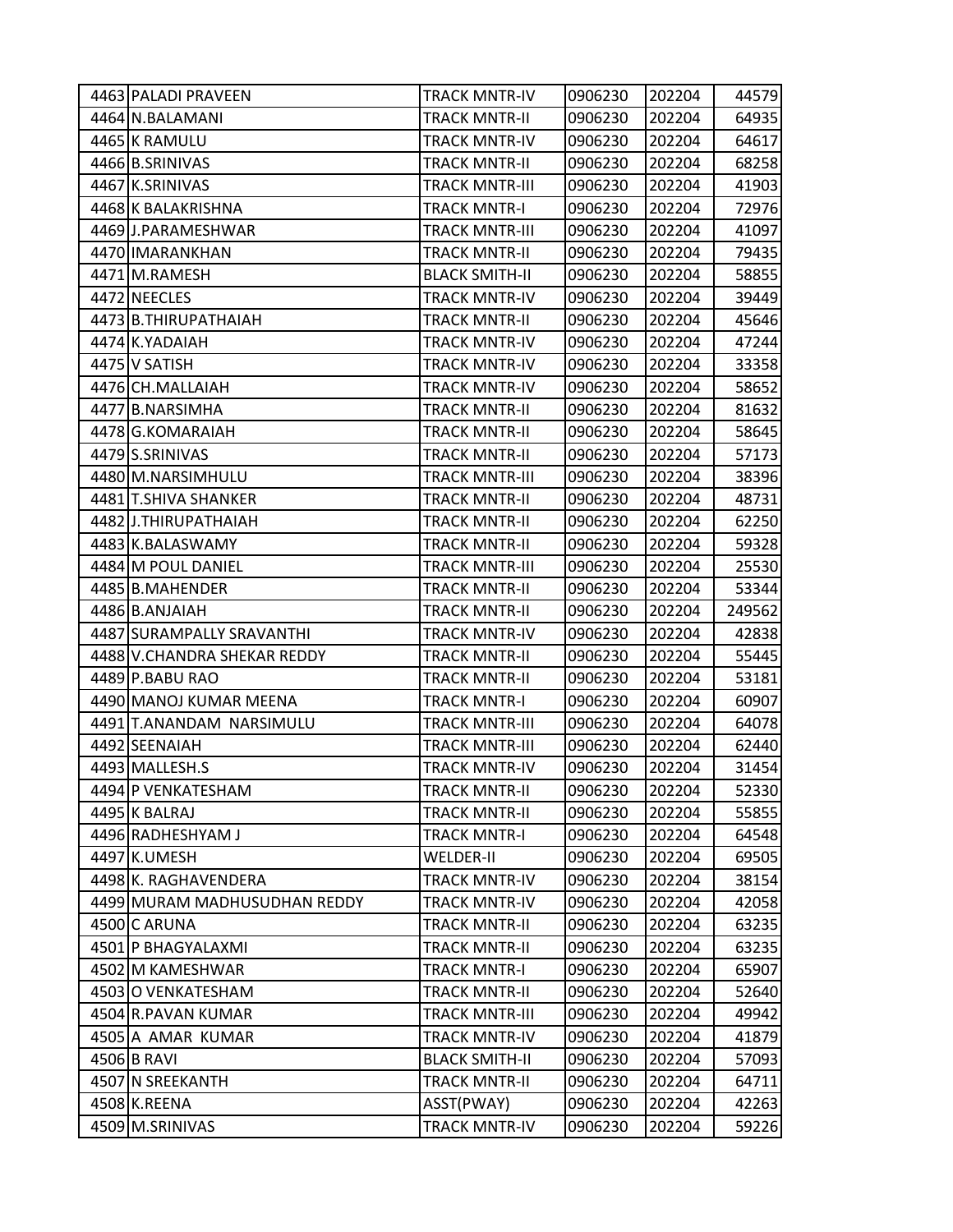| 4510 K.BALAJI RAO          | <b>TRACK MNTR-IV</b>  | 0906230 | 202204 | 49372  |
|----------------------------|-----------------------|---------|--------|--------|
| 4511 MANGALI KRISNAIAH     | <b>TRACK MNTR-III</b> | 0906230 | 202204 | 53874  |
| 4512 KOUPPULA NARSIMHULU   | <b>TRACK MNTR-III</b> | 0906230 | 202204 | 48114  |
| 4513 NARSIMLU. CH          | <b>TRACK MNTR-II</b>  | 0906230 | 202204 | 46117  |
| 4514 CHANDRAIAH            | <b>TRACK MNTR-II</b>  | 0906230 | 202204 | 65335  |
| 4515 C.SRINIVAS            | <b>TRACK MNTR-II</b>  | 0906230 | 202204 | 1939   |
| 4516 N.RAMCHANDRUM         | <b>TRACK MNTR-II</b>  | 0906230 | 202204 | 66461  |
| 4517 D.GANESH              | <b>TRACK MNTR-II</b>  | 0906230 | 202204 | 53269  |
| 4518 D.KISTAIAH            | <b>TRACK MNTR-II</b>  | 0906230 | 202204 | 55915  |
| 4519 VADDE BABU RAO        | <b>TRACK MNTR-III</b> | 0906230 | 202204 | 54098  |
| 4520 M. BHOOPAL            | <b>TRACK MNTR-III</b> | 0906230 | 202204 | 69539  |
| 4521 MAHENDER              | <b>TRACK MNTR-III</b> | 0906230 | 202204 | 70648  |
| 4522 P VIJAY KUMAR         | <b>TRACK MNTR-IV</b>  | 0906230 | 202204 | 42442  |
| 4523 A SREENIVAS RAO       | <b>TRACK MNTR-III</b> | 0906230 | 202204 | 46439  |
| 4524 C.NARSIMHULU          | <b>TRACK MNTR-II</b>  | 0906230 | 202204 | 58660  |
| 4525 N.RAJ KUMAR           | <b>TRACK MNTR-II</b>  | 0906230 | 202204 | 64196  |
| 4526 K.ANJAIAH             | <b>TRACK MNTR-II</b>  | 0906230 | 202204 | 55915  |
| 4527 MD MUNAFKHAN          | <b>TRACK MNTR-I</b>   | 0906230 | 202204 | 87255  |
| 4528 D YADAIAH             | <b>TRACK MNTR-III</b> | 0906230 | 202204 | 57871  |
| 4529 KALU RAM BAIRWA       | <b>TRACK MNTR-III</b> | 0906230 | 202204 | 44211  |
| 4530 RAJENDRA KUMAR MEENA  | <b>TRACK MNTR-I</b>   | 0906230 | 202204 | 51503  |
| 4531 CHETRAM MEENA         | <b>TRACK MNTR-I</b>   | 0906230 | 202204 | 57732  |
| 4532 V.MALLESH             | <b>TRACK MNTR-III</b> | 0906230 | 202204 | 55540  |
| 4533 PRAKASH KUMAR         | <b>TRACK MNTR-III</b> | 0906230 | 202204 | 45868  |
| 4534 G.NAGA SURESH         | <b>TRACK MNTR-IV</b>  | 0906230 | 202204 | 1296   |
| 4535 G VENKATESH           | <b>TRACK MNTR-II</b>  | 0906230 | 202204 | 789    |
| 4536 N.SRINIVAS SAMAIAH    | <b>TRACK MNTR-III</b> | 0906230 | 202204 | 51522  |
| 4537 PENTAIAH              | <b>TRACK MNTR-II</b>  | 0906230 | 202204 | 48541  |
| 4538 S.S.KHADRI            | <b>TRACK MNTR-III</b> | 0906230 | 202204 | 70702  |
| 4539 NITISH KUMAR          | <b>WELDER-III</b>     | 0906230 | 202204 | 52570  |
| 4540 RANJEET LAKRA         | <b>Sr.BLACK SMITH</b> | 0906230 | 202204 | 105858 |
| 4541 DHARME LAL JATAV      | <b>TRACK MNTR-III</b> | 0906230 | 202204 | 46524  |
| 4542 C.MAHESH              | <b>TRACK MNTR-II</b>  | 0906230 | 202204 | 56265  |
| 4543 B.YELLESH             | <b>TRACK MNTR-IV</b>  | 0906230 | 202204 | 46773  |
| 4544 HAFEEZKHAN            | <b>BLACK SMITH-I</b>  | 0906230 | 202204 | 69820  |
| 4545 A VENKATESH           | <b>TRACK MNTR-I</b>   | 0906230 | 202204 | 84815  |
| 4546 T.SHIVA SHANKER       | <b>TRACK MNTR-II</b>  | 0906230 | 202204 | 59856  |
| 4547 T VIJAY KUMAR         | <b>TRACK MNTR-II</b>  | 0906230 | 202204 | 65158  |
| 4548 JAIPAL                | <b>TRACK MNTR-II</b>  | 0906230 | 202204 | 39486  |
| 4549 U.THIRUPATHAIAH       | <b>TRACK MNTR-III</b> | 0906230 | 202204 | 35251  |
| 4550 M.SATYANARAYANA       | <b>TRACK MNTR-III</b> | 0906230 | 202204 | 51701  |
| 4551 C KUMAR               | <b>TRACK MNTR-II</b>  | 0906230 | 202204 | 59335  |
| 4552 D SRAVAN KUMAR        | <b>TRACK MNTR-II</b>  | 0906230 | 202204 | 70324  |
| 4553 M SUDARSHAN KUMAR     | <b>TRACK MNTR-IV</b>  | 0906230 | 202204 | 67278  |
| 4554 ROBERT AUGUSTINE      | <b>TRACK MNTR-II</b>  | 0906230 | 202204 | 48309  |
| 4555 MOHAMMED FARAAZ AHMED | <b>TRACK MNTR-II</b>  | 0906230 | 202204 | 52558  |
| 4556 S.SRIHARI             | <b>TRACK MNTR-IV</b>  | 0906230 | 202204 | 61313  |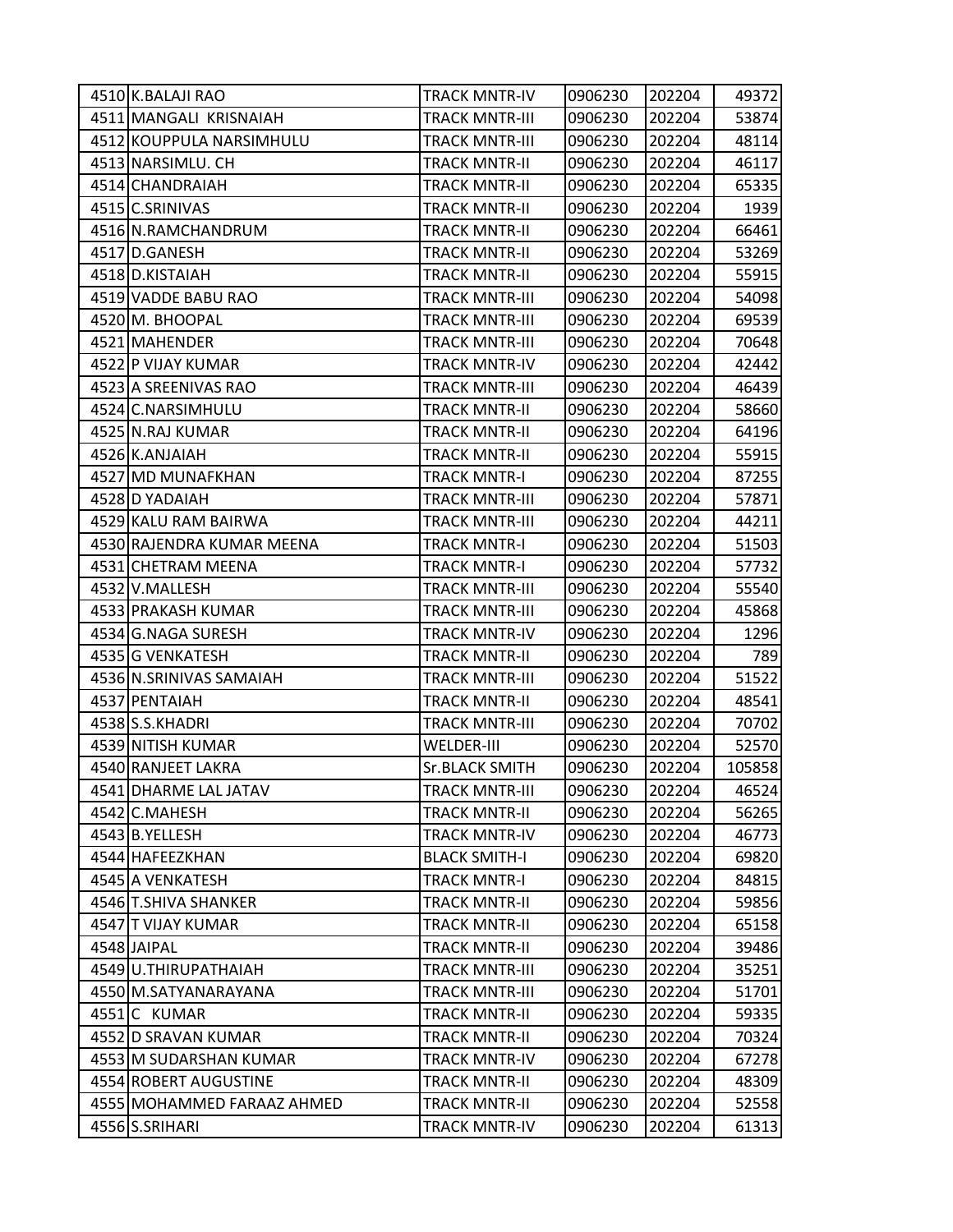| 4557 U.RAJU                     | <b>TRACK MNTR-II</b>  | 0906230 | 202204 | 59919 |
|---------------------------------|-----------------------|---------|--------|-------|
| 4558 B.NAGARAJU                 | <b>TRACK MNTR-II</b>  | 0906230 | 202204 | 47179 |
| 4559 U.YADAGIRI                 | <b>TRACK MNTR-III</b> | 0906230 | 202204 | 45649 |
| 4560 S.PARASHURAM               | <b>TRACK MNTR-II</b>  | 0906230 | 202204 | 55098 |
| 4561 VIJAY KUMAR YADAV          | <b>TRACK MNTR-III</b> | 0906230 | 202204 | 47745 |
| 4562 P.SAI KRISHNA              | <b>TRACK MNTR-III</b> | 0906230 | 202204 | 35979 |
| 4563 D.BIKSHAPATHI              | <b>TRACK MNTR-IV</b>  | 0906230 | 202204 | 48894 |
| 4564 N SHANKER PRASAD           | <b>TRACK MNTR-I</b>   | 0906230 | 202204 | 79045 |
| 4565 A.THIRUPATHI               | <b>TRACK MNTR-I</b>   | 0906230 | 202204 | 68983 |
| 4566 JANGIAH                    | <b>TRACK MNTR-I</b>   | 0906230 | 202204 | 82566 |
| 4567 MD AZAM                    | <b>TRACK MNTR-I</b>   | 0906230 | 202204 | 91672 |
| 4568 MD SHABI                   | <b>TRACK MNTR-IV</b>  | 0906230 | 202204 | 38669 |
| 4569 S.JAIVANTH                 | <b>TRACK MNTR-II</b>  | 0906230 | 202204 | 60232 |
| 4570 D.SHRAVAN KUMAR            | <b>TRACK MNTR-II</b>  | 0906230 | 202204 | 15169 |
| 4571 M.PRAKASH                  | <b>TRACK MNTR-IV</b>  | 0906230 | 202204 | 35758 |
| 4572 E.SATTAIAH                 | <b>TRACK MNTR-III</b> | 0906230 | 202204 | 43535 |
| 4573 K VENKATESH RAMACHANDRAIAH | <b>TRACK MNTR-III</b> | 0906230 | 202204 | 41227 |
| 4574 R.VEERA REDDY              | <b>TRACK MNTR-III</b> | 0906230 | 202204 | 47488 |
| 4575 P. ANIL KUMAR              | <b>TRACK MNTR-I</b>   | 0906230 | 202204 | 74355 |
| 4576 M LAXMAN                   | <b>TRACK MNTR-III</b> | 0906230 | 202204 | 69812 |
| 4577 C VENKATESH                | <b>TRACK MNTR-II</b>  | 0906230 | 202204 | 56574 |
| 4578 N.SRINAVASULU              | <b>TRACK MNTR-I</b>   | 0906230 | 202204 | 67435 |
| 4579 P.KRISHNAIAH               | <b>TRACK MNTR-I</b>   | 0906230 | 202204 | 71084 |
| 4580 P.NARSING RAO              | <b>TRACK MNTR-II</b>  | 0906230 | 202204 | 43944 |
| 4581 B CHANDRIAH                | <b>TRACK MNTR-II</b>  | 0906230 | 202204 | 53632 |
| 4582 BIMAN SARKAR               | TRACK MNTR-III        | 0906230 | 202204 | 46988 |
| 4583 C.VARGHIS                  | <b>TRACK MNTR-III</b> | 0906230 | 202204 | 51500 |
| 4584 P.SEVYA                    | <b>TRACK MNTR-III</b> | 0906230 | 202204 | 43578 |
| 4585 V.NANDA                    | ASST(PWAY)            | 0906230 | 202204 | 39418 |
| 4586 G.KOMARAIAH                | <b>TRACK MNTR-IV</b>  | 0906230 | 202204 | 70202 |
| 4587 BALAKOMARAIAH              | <b>TRACK MNTR-III</b> | 0906230 | 202204 | 65022 |
| 4588 M.SWAROOPA                 | <b>TRACK MNTR-II</b>  | 0906230 | 202204 | 69728 |
| 4589 V.ANAND                    | <b>TRACK MNTR-III</b> | 0906230 | 202204 | 49838 |
| 4590 SEKHAR GOUD                | <b>TRACK MNTR-IV</b>  | 0906230 | 202204 | 31068 |
| 4591 VENKATIAH                  | <b>TRACK MNTR-I</b>   | 0906230 | 202204 | 77005 |
| 4592 AHMED                      | <b>TRACK MNTR-I</b>   | 0906230 | 202204 | 88145 |
| 4593 ABBAIAH KONDAIAH           | <b>TRACK MNTR-IV</b>  | 0906230 | 202204 | 64269 |
| 4594 PUTUL PASWAN               | <b>TRACK MNTR-III</b> | 0906230 | 202204 | 31666 |
| 4595 B.ASHWINI KUMAR            | <b>TRACK MNTR-II</b>  | 0906230 | 202204 | 71237 |
| 4596 LINGA MURTHY               | <b>TRACK MNTR-IV</b>  | 0906230 | 202204 | 49319 |
| 4597 K.YELLAIAH                 | <b>TRACK MNTR-III</b> | 0906230 | 202204 | 49732 |
| 4598 C. VENKATESH               | <b>TRACK MNTR-I</b>   | 0906230 | 202204 | 62799 |
| 4599 K.RAVI KUMAR               | <b>TRACK MNTR-I</b>   | 0906230 | 202204 | 74951 |
| 4600 MD.MOIZUDDIN               | <b>TRACK MNTR-II</b>  | 0906230 | 202204 | 67036 |
| 4601 M.N.JAGADESWAR             | <b>TRACK MNTR-II</b>  | 0906230 | 202204 | 44861 |
| 4602 MD.AZHARUDDIN              | <b>TRACK MNTR-IV</b>  | 0906230 | 202204 | 58665 |
| 4603 CH.ANNAPURNA               | <b>TRACK MNTR-II</b>  | 0906230 | 202204 | 66635 |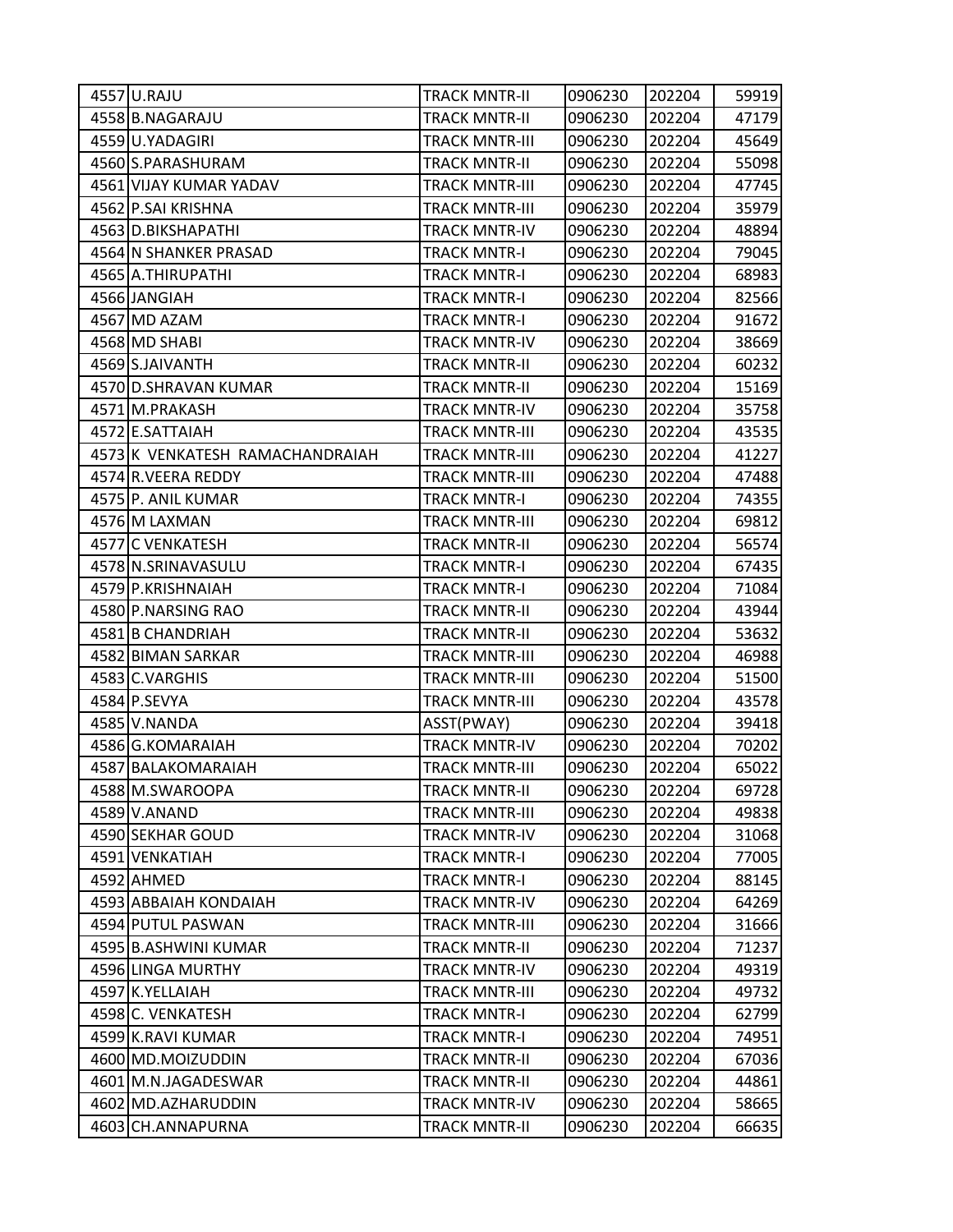| 4604 SRIDEVI KARRI        | TRACK MNTR-II         | 0906230 | 202204 | 44253 |
|---------------------------|-----------------------|---------|--------|-------|
| 4605 D.K RAMCHANDERJI     | <b>TRACK MNTR-II</b>  | 0906230 | 202204 | 55438 |
| 4606 K.V CHEKRAPANI       | <b>TRACK MNTR-IV</b>  | 0906230 | 202204 | 43288 |
| 4607 G.RAMULU             | <b>TRACK MNTR-IV</b>  | 0906230 | 202204 | 75689 |
| 4608 CHERLA SAIBABA       | <b>Sr.BLACK SMITH</b> | 0906230 | 202204 | 92598 |
| 4609 C. MOJES             | <b>TRACK MNTR-I</b>   | 0906230 | 202204 | 85749 |
| 4610 K SREE SAILAM        | <b>TRACK MNTR-I</b>   | 0906230 | 202204 | 57279 |
| 4611 SHAIK SADAK          | <b>TRACK MNTR-III</b> | 0906230 | 202204 | 38412 |
| 4612 SAI ANJANEYULU       | <b>TRACK MNTR-I</b>   | 0906230 | 202204 | 62688 |
| 4613 V.KANAKAIAH          | <b>TRACK MNTR-II</b>  | 0906230 | 202204 | 77345 |
| 4614 D.GANESH             | <b>TRACK MNTR-III</b> | 0906230 | 202204 | 58865 |
| 4615 CH.NARSIMHA          | <b>TRACK MNTR-IV</b>  | 0906230 | 202204 | 68254 |
| 4616 B. VENKATESH         | <b>TRACK MNTR-III</b> | 0906230 | 202204 | 45512 |
| 4617 K.YELLAIAH           | <b>TRACK MNTR-IV</b>  | 0906230 | 202204 | 56128 |
| 4618 M.BALANARSIMHA       | <b>TRACK MNTR-III</b> | 0906230 | 202204 | 56512 |
| 4619 C.VENKANNA           | <b>TRACK MNTR-IV</b>  | 0906230 | 202204 | 46270 |
| 4620 G PANDU              | <b>TRACK MNTR-I</b>   | 0906230 | 202204 | 78765 |
| 4621 K YADAGIRI           | <b>TRACK MNTR-I</b>   | 0906230 | 202204 | 70385 |
| 4622 D BUTCHIAH           | <b>TRACK MNTR-II</b>  | 0906230 | 202204 | 57000 |
| 4623 ANTHIAH              | <b>TRACK MNTR-II</b>  | 0906230 | 202204 | 64423 |
| 4624 MAMIDI PRATAP        | <b>WELDER-III</b>     | 0906230 | 202204 | 54463 |
| 4625 OM PRAKASH           | <b>TRACK MNTR-III</b> | 0906230 | 202204 | 44555 |
| 4626 C.H.NAGARAJU         | <b>TRACK MNTR-II</b>  | 0906230 | 202204 | 52027 |
| 4627 S.SRINIVAS           | <b>TRACK MNTR-II</b>  | 0906230 | 202204 | 55679 |
| 4628 B RAVINDER           | <b>TRACK MNTR-IV</b>  | 0906230 | 202204 | 50918 |
| 4629 B.MADHAVA REDDY      | <b>TRACK MNTR-IV</b>  | 0906230 | 202204 | 62052 |
| 4630 AGNEL PAUL           | <b>TRACK MNTR-IV</b>  | 0906230 | 202204 | 67841 |
| 4631 K NARASINGH RAO      | <b>TRACK MNTR-IV</b>  | 0906230 | 202204 | 64747 |
| 4632 A.SREEKANTH          | <b>TRACK MNTR-IV</b>  | 0906230 | 202204 | 45651 |
| 4633 N. VENKATESH         | <b>TRACK MNTR-IV</b>  | 0906230 | 202204 | 36139 |
| 4634 K.PRASAD RAO         | <b>TRACK MNTR-IV</b>  | 0906230 | 202204 | 37073 |
| 4635 V.ARUN KUMAR         | <b>TRACK MNTR-IV</b>  | 0906230 | 202204 | 41563 |
| 4636 SALLAGALLA PRASAD    | <b>TRACK MNTR-III</b> | 0906230 | 202204 | 51524 |
| 4637 DANDU SAMUEL         | <b>TRACK MNTR-III</b> | 0906230 | 202204 | 48339 |
| 4638 KALLE VENKATA RAMANA | <b>TRACK MNTR-IV</b>  | 0906230 | 202204 | 48617 |
| 4639 K. RAJU              | <b>TRACK MNTR-IV</b>  | 0906230 | 202204 | 43408 |
| 4640 T.NARSIMULU          | <b>TRACK MNTR-IV</b>  | 0906230 | 202204 | 40088 |
| 4641 T. VIJAYARAJU        | <b>TRACK MNTR-IV</b>  | 0906230 | 202204 | 42220 |
| 4642 K.SRISAILAM          | <b>TRACK MNTR-IV</b>  | 0906230 | 202204 | 46951 |
| 4643 M.MURALI             | <b>TRACK MNTR-II</b>  | 0906230 | 202204 | 57807 |
| 4644 S RAJENDAR           | <b>TRACK MNTR-IV</b>  | 0906230 | 202204 | 41755 |
| 4645 K.POSHAIA            | <b>TRACK MNTR-IV</b>  | 0906230 | 202204 | 39395 |
| 4646 K PREMANANDAM        | <b>TRACK MNTR-IV</b>  | 0906230 | 202204 | 41948 |
| 4647 N NAGARAJU           | <b>TRACK MNTR-IV</b>  | 0906230 | 202204 | 41563 |
| 4648 S SAI KUMAR          | <b>TRACK MNTR-IV</b>  | 0906230 | 202204 | 42524 |
| 4649 S RAJKUMAR           | <b>TRACK MNTR-IV</b>  | 0906230 | 202204 | 3605  |
| 4650 K.SRINIVAS           | <b>TRACK MNTR-IV</b>  | 0906230 | 202204 | 48908 |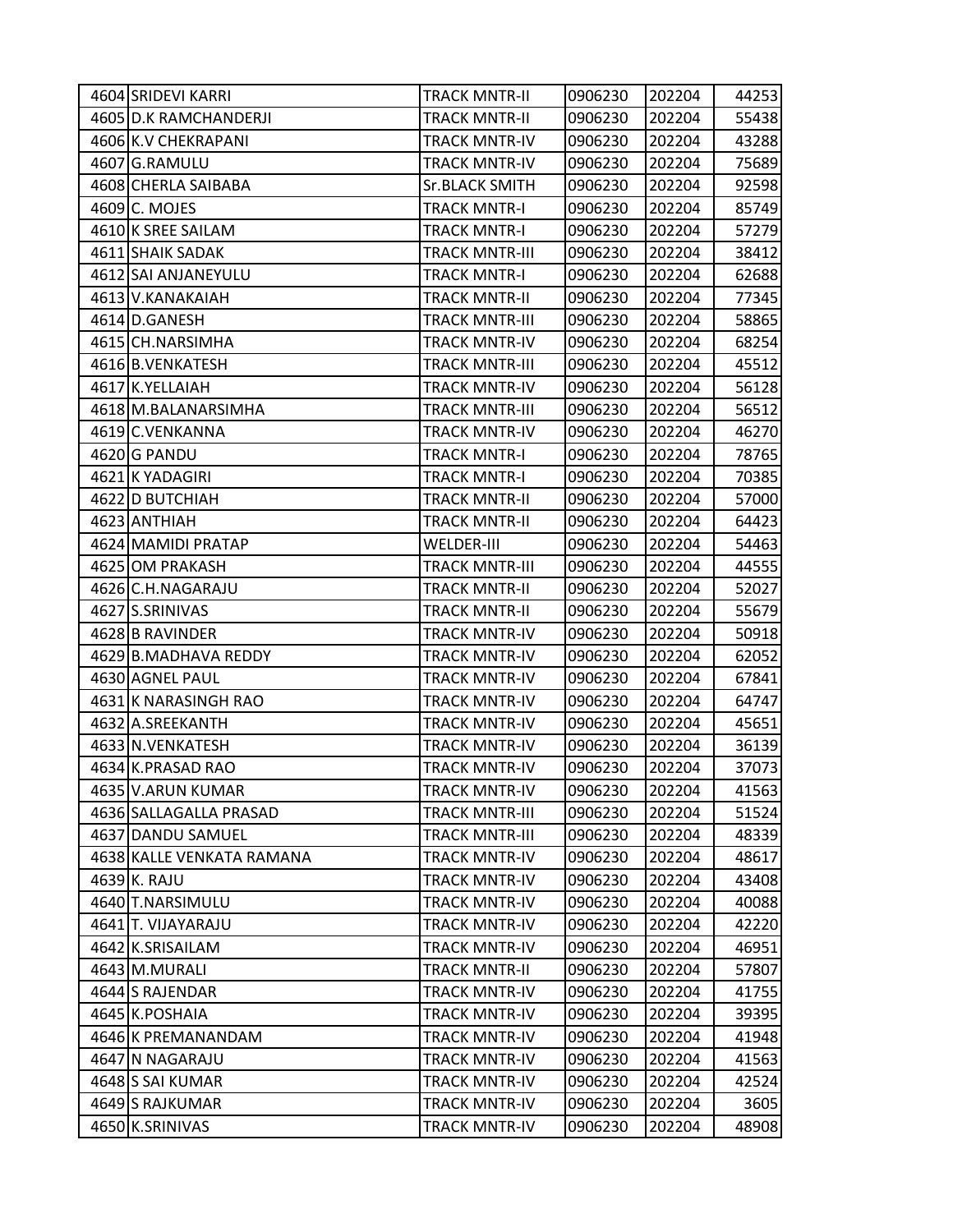| 4651 BOVVALLA YADAIAH        | <b>TRACK MNTR-IV</b> | 0906230 | 202204 | 46592 |
|------------------------------|----------------------|---------|--------|-------|
| 4652 AROKIA NATHAN           | <b>TRACK MNTR-IV</b> | 0906230 | 202204 | 34306 |
| 4653 VAMSI KRISHNA M         | <b>TRACK MNTR-IV</b> | 0906230 | 202204 | 37404 |
| 4654 M.JANARDHAN             | <b>TRACK MNTR-IV</b> | 0906230 | 202204 | 38878 |
| 4655 MANISH KUMAR            | <b>TRACK MNTR-IV</b> | 0906230 | 202204 | 33782 |
| 4656 RAKESH KUMAR DHAYAL     | <b>TRACK MNTR-IV</b> | 0906230 | 202204 | 32026 |
| 4657 K.VIJAY KUMAR           | <b>TRACK MNTR-IV</b> | 0906230 | 202204 | 31684 |
| 4658 HARISH CHANDRA CHAUHAN  | <b>TRACK MNTR-IV</b> | 0906230 | 202204 | 15415 |
| 4659 MOHAMMAD SHAKEEL PASHA  | <b>TRACK MNTR-IV</b> | 0906230 | 202204 | 44994 |
| 4660 BHARAT LAL MEENA        | <b>TRACK MNTR-II</b> | 0906230 | 202204 | 43823 |
| 4661 BATHULA YASHWANTH KUMAR | <b>TRACK MNTR-IV</b> | 0906230 | 202204 | 11930 |
| 4662 SAMUDRALA GOPI KRISHNA  | <b>TRACK MNTR-IV</b> | 0906230 | 202204 | 34342 |
| 4663 B.SHANKAR               | <b>TRACK MNTR-IV</b> | 0906230 | 202204 | 40376 |
| 4664 G.DEVENDER              | <b>TRACK MNTR-IV</b> | 0906230 | 202204 | 39639 |
| 4665 SRINU                   | <b>TRACK MNTR-IV</b> | 0906230 | 202204 | 37433 |
| 4666 P.MALLESH               | <b>TRACK MNTR-IV</b> | 0906230 | 202204 | 56331 |
| 4667 K.ANJANEYULU            | <b>TRACK MNTR-IV</b> | 0906230 | 202204 | 45558 |
| 4668 M.DINESH                | <b>TRACK MNTR-IV</b> | 0906230 | 202204 | 26556 |
| 4669 D.SAIBABU               | <b>TRACK MNTR-IV</b> | 0906230 | 202204 | 33768 |
| 4670 TUSHAR                  | <b>TRACK MNTR-IV</b> | 0906230 | 202204 | 37784 |
| 4671 PRADEEP LOCHAN DAS      | <b>TRACK MNTR-IV</b> | 0906230 | 202204 | 35019 |
| 4672 G.NARAYANA              | <b>TRACK MNTR-IV</b> | 0906230 | 202204 | 30533 |
| 4673 PARAMJEET KUMAR         | <b>TRACK MNTR-IV</b> | 0906230 | 202204 | 29727 |
| 4674 RUTTALA PREMA KUMAR     | <b>TRACK MNTR-IV</b> | 0906230 | 202204 | 40731 |
| 4675 PINNITI BHEEM RAO       | <b>TRACK MNTR-IV</b> | 0906230 | 202204 | 38527 |
| 4676 A.SEETHA LAKSHMANA      | <b>TRACK MNTR-IV</b> | 0906230 | 202204 | 44876 |
| 4677 PALLA NIKHIL            | <b>TRACK MNTR-IV</b> | 0906230 | 202204 | 36845 |
| 4678 PYATA SHIVA KUMAR       | <b>TRACK MNTR-IV</b> | 0906230 | 202204 | 37827 |
| 4679 JAIN ASHIKA             | TECH.(MASON)-III     | 0906231 | 202204 | 38813 |
| 4680 P SHAKTHI PRASAD YADAV  | ASST(WORKS)          | 0906231 | 202204 | 44979 |
| 4681 MOHAMMAD HANEEF         | ASST(WORKS)          | 0906231 | 202204 | 41073 |
| 4682 K V KALYAN REDDY        | PLF-II               | 0906231 | 202204 | 72265 |
| 4683 D CHENCHAIAH            | Sr.PLF               | 0906231 | 202204 | 72978 |
| 4684 P.DEEPAK                | PLF-II               | 0906231 | 202204 | 49858 |
| 4685 MAMIDI RAJKUMAR         | <b>TRACK MNTR-IV</b> | 0906231 | 202204 | 45621 |
| 4686 K VENKATA RAVINDRAIAH   | Sr.PLF               | 0906231 | 202204 | 76486 |
| 4687 B. VENKATESH            | ASST(WORKS)          | 0906231 | 202204 | 53812 |
| 4688 P SRISAILAM             | <b>ASST(WORKS)</b>   | 0906231 | 202204 | 66332 |
| 4689 M RAMESH                | ASST(WORKS)          | 0906231 | 202204 | 38863 |
| 4690 S.K. HAMID              | PLF-I                | 0906231 | 202204 | 73828 |
| 4691 PARMANAND               | <b>ASST(WORKS)</b>   | 0906231 | 202204 | 52751 |
| 4692 NARSING                 | PLF-II               | 0906231 | 202204 | 74308 |
| 4693 JOKIN AROKIA SWAMY      | Sr.PLF               | 0906231 | 202204 | 95568 |
| 4694 K VENKATESHAM           | ASST(WORKS)          | 0906231 | 202204 | 41073 |
| 4695 M SAVITHRI              | ASST(WORKS)          | 0906231 | 202204 | 58018 |
| 4696 B.M.SURESH KUMAR        | Sr.TECH. MASON       | 0906231 | 202204 | 96048 |
| 4697 D VENKATASWAMY          | PLF-II               | 0906231 | 202204 | 58773 |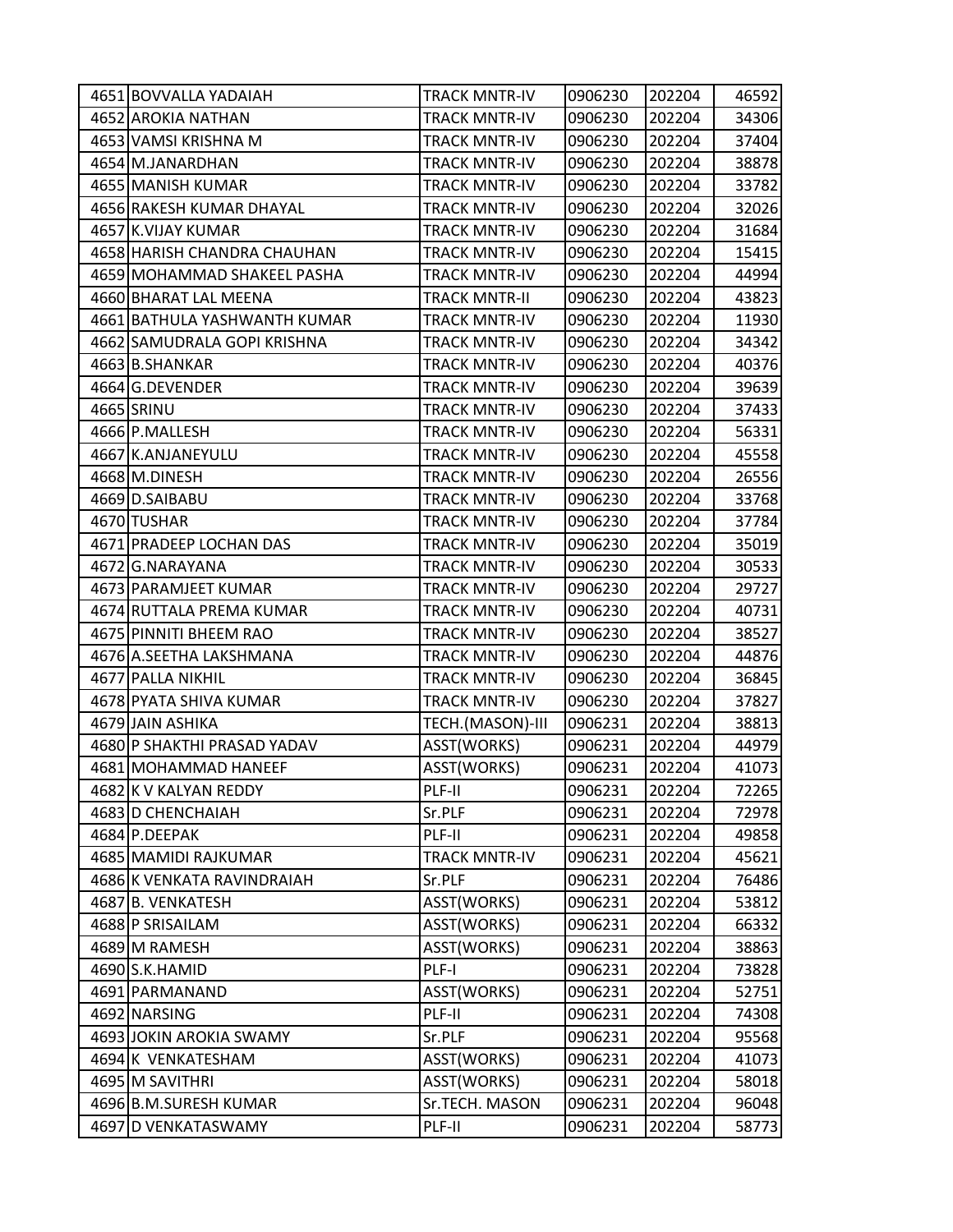| 4698 C.CHANDRA SEKHAR          | ASST(WORKS)               | 0906231 | 202204 | 37850 |
|--------------------------------|---------------------------|---------|--------|-------|
| 4699 M SANDEEP                 | PLF-II                    | 0906231 | 202204 | 49409 |
| 4700 T.HARISH KUMAR            | ASST(WORKS)               | 0906231 | 202204 | 33058 |
| 4701 K BHARATH PRASAD          | ASST(WORKS)               | 0906231 | 202204 | 38864 |
| 4702 M LAXMAN YADAV            | ASST(WORKS)               | 0906231 | 202204 | 1092  |
| 4703 P SHIVA KUMAR             | PLF-I                     | 0906231 | 202204 | 56318 |
| 4704 K. RAGHAVENDRA RAO        | ASST(WORKS)               | 0906231 | 202204 | 40976 |
| 4705 KUMBHAM SRINIVAS          | ASST(WORKS)               | 0906231 | 202204 | 47629 |
| 4706 G RAGHUNATH               | ASST(WORKS)               | 0906231 | 202204 | 36823 |
| 4707 SHAIK MOHAMMED JUNAID     | TECH.(MASON)-III          | 0906232 | 202204 | 33294 |
| 4708 KUSHANGALA LAXMI          | ASST(WORKS)               | 0906232 | 202204 | 29458 |
| 4709 G MURALI KRISHNA          | TECH.(MASON)-II           | 0906232 | 202204 | 51337 |
| 4710 C.H. VENKATESH            | ASST(WORKS)               | 0906232 | 202204 | 62    |
| 4711 BODA MOHAN                | TECH.CARPENTER-II         | 0906232 | 202204 | 49858 |
| 4712 K RAJASEKHAR RAJALINGAIAH | ASST(WORKS)               | 0906232 | 202204 | 31816 |
| 4713G VENKATESH                | <b>MALI</b>               | 0906232 | 202204 | 70258 |
| 4714 Y.B.V.K PRASAD            | TECH(PAINTER)-II          | 0906232 | 202204 | 58479 |
| 4715 MD.ASHRAF                 | TECH.(MASON)-II           | 0906232 | 202204 | 65158 |
| 4716 P. NARSING RAO            | SR.H.KEEPING.ASST         | 0906232 | 202204 | 52068 |
| 4717 C LAXMI                   | TECH.(MASON)-II           | 0906232 | 202204 | 61758 |
| 4718 MD.ASIF MIYA              | ASST(WORKS)               | 0906232 | 202204 | 49348 |
| 4719 YADAIAH                   | ASST(WORKS)               | 0906232 | 202204 | 39754 |
| 4720 PN.MADAN MOHAN            | ASST(WORKS)               | 0906232 | 202204 | 47535 |
| 4721 B.SHARADA                 | SR.H.KEEPING.ASST         | 0906232 | 202204 | 54958 |
| 4722 BICHALA NARESH            | ASST(WORKS)               | 0906232 | 202204 | 39499 |
| 4723 Y.RAMA MURTHY             | ASST(WORKS)               | 0906232 | 202204 | 41879 |
| 4724 D.PARVEEN                 | Sr.TECH. MASON            | 0906232 | 202204 | 77058 |
| 4725 KAMLESH MEENA             | PLF-I                     | 0906232 | 202204 | 56318 |
| 4726 MAHAMOOD                  | ASST(WORKS)               | 0906232 | 202204 | 68388 |
| 4727 MOHD RAHMAN               | ASST(WORKS)               | 0906232 | 202204 | 56528 |
| 4728 P.RAMESH                  | SR.H.KEEPING.ASST(0906232 |         | 202204 | 49621 |
| 4729 M.RAVANA APPA RAO         | PLF-III                   | 0906232 | 202204 | 19003 |
| 4730 V.LAXMINARAYANA           | ASST(WORKS)               | 0906232 | 202204 | 57838 |
| 4731 S.LAXMI ANJANA DEVI       | ASST(WORKS)               | 0906232 | 202204 | 35534 |
| 4732 K.SAI MOHAN KRISHNA       | H.KEEPING.ASST(EN 0906232 |         | 202204 | 31653 |
| 4733 MEKALA SAIDULU            | ASST(WORKS)               | 0906232 | 202204 | 38371 |
| 4734 DAYYALA SRINIVAS          | ASST(PWAY)                | 0906233 | 202204 | 41840 |
| 4735 B JAIPAL                  | ASST(PWAY)                | 0906233 | 202204 | 95548 |
| 4736 E SHIVA KUMAR             | ASST(PWAY)                | 0906233 | 202204 | 78198 |
| 4737 LINGAM P                  | ASST(PWAY)                | 0906233 | 202204 | 99348 |
| 4738 M A SIDDIQUE              | ASST(PWAY)                | 0906233 | 202204 | 73421 |
| 4739 K SUDHAKER                | ASST(PWAY)                | 0906233 | 202204 | 94258 |
| 4740 Y SREERAMULU              | ASST(PWAY)                | 0906233 | 202204 | 82018 |
| 4741 N NAGESH                  | ASST(PWAY)                | 0906233 | 202204 | 81768 |
| 4742 C SRINIVAS                | ASST(PWAY)                | 0906233 | 202204 | 61479 |
| 4743 KESHAPAGA BHANU CHANDER   | ASST(PWAY)                | 0906233 | 202204 | 59500 |
| 4744 RATHLAVATH ASHOK          | ASST(PWAY)                | 0906233 | 202204 | 58242 |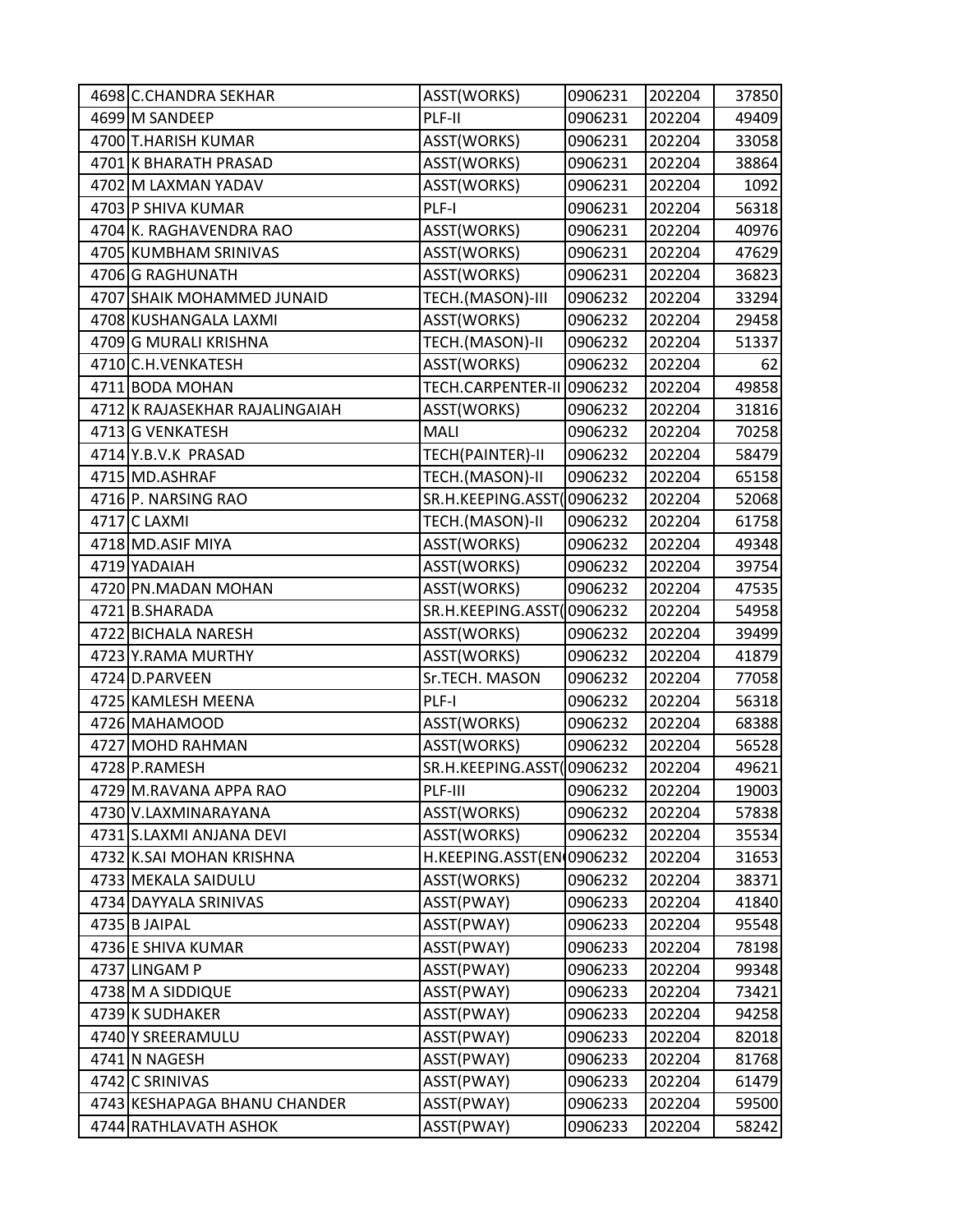| 4745 NALAMANTHULA RAMANAIAH      | ASST(PWAY)                 | 0906233 | 202204 | 56092 |
|----------------------------------|----------------------------|---------|--------|-------|
| 4746 B. BHANUCHANDER             | ASST(PWAY)                 | 0906233 | 202204 | 56439 |
| 4747 ALOK KUMAR SINGH            | ASST(WORKS)                | 0906234 | 202204 | 53428 |
| 4748 D SHANKAR                   | ASST(WORKS)                | 0906234 | 202204 | 52338 |
| 4749 M.SHANTHA                   | ASST(WORKS)                | 0906234 | 202204 | 41879 |
| 4750 G.RAMU                      | TECH.(MASON)-III           | 0906234 | 202204 | 47047 |
| 4751 J P NIRMALA                 | ASST(WORKS)                | 0906234 | 202204 | 64998 |
| 4752 M SRINIVAS                  | TECH.CARPENTER-I           | 0906234 | 202204 | 59378 |
| 4753 K.NARESH                    | ASST(WORKS)                | 0906234 | 202204 | 40689 |
| 4754 K.NAGARAJA                  | ASST(WORKS)                | 0906234 | 202204 | 46504 |
| 4755 MD SARWAR                   | ASST(WORKS)                | 0906234 | 202204 | 65863 |
| 4756 SRI VALLI                   | ASST(WORKS)                | 0906234 | 202204 | 66518 |
| 4757 B.SHIVA KUMAR               | TECH.CARPENTER-III0906234  |         | 202204 | 49348 |
| 4758 TIPPANI SHOBHAN BABU        | TECH(PAINTER)-III          | 0906234 | 202204 | 40183 |
| 4759 B PRADEEP KUMAR             | ASST(WORKS)                | 0906234 | 202204 | 51011 |
| 4760 M D JAWED                   | ASST(WORKS)                | 0906234 | 202204 | 49621 |
| 4761 S.RAMACHANDRAN              | TECH(PAINTER)-III          | 0906234 | 202204 | 44474 |
| 4762 E.MURALI KRISHNA            | TECH.(MASON)-III           | 0906234 | 202204 | 44945 |
| 4763 G. KUMARA SWAMY             | ASST(WORKS)                | 0906234 | 202204 | 46288 |
| 4764 W VIJAY KUMAR               | Sr.TECH. CARPENTER0906234  |         | 202204 | 70938 |
| 4765 N.YADAGIRI                  | Sr.TECH. CARPENTEH0906234  |         | 202204 | 67457 |
| 4766 R ASHOK                     | TECH.CARPENTER-I 0906234   |         | 202204 | 80118 |
| 4767 MD. WAJEED                  | TECH.CARPENTER-III 0906234 |         | 202204 | 63166 |
| 4768 P SAROJA                    | MATE(WORKS)                | 0906234 | 202204 | 70642 |
| 4769 SMT S.LAVANYA KUMARI        | ASST(WORKS)                | 0906234 | 202204 | 40689 |
| 4770 H.KIRAN KUMAR               | TECH.(MASON)-III           | 0906234 | 202204 | 47988 |
| 4771 SAWWALAKHE RAJESH VINCHULAL | ASST(WORKS)                | 0906234 | 202204 | 39499 |
| 4772 G S RAMESH KUMAR            | <b>WATCHER</b>             | 0906235 | 202204 | 58018 |
| 4773 D SIVAKUMAR                 | ASST(WORKS)                | 0906235 | 202204 | 66290 |
| 4774 B.SIDDAIAH                  | ASST(WORKS)                | 0906235 | 202204 | 49825 |
| 4775 N.SIVAKUMAR                 | ASST(WORKS)                | 0906235 | 202204 | 54880 |
| 4776 M LOUISA                    | ASST(WORKS)                | 0906235 | 202204 | 49535 |
| 4777 R VENKATESHAM               | ASST(BRIDGE)               | 0906236 | 202204 | 35691 |
| 4778 NIRAJ KUMAR                 | <b>BRIDGE ERECTOR-III</b>  | 0906236 | 202204 | 50848 |
| 4779 SHAIK ANWAR                 | TECH.(MASON)-II            | 0906236 | 202204 | 57337 |
| 4780 N SRINIVAS                  | <b>BRIDGE ERECTOR-I</b>    | 0906236 | 202204 | 74598 |
| 4781 T ARUNA RANI                | <b>BRIDGE ERECTOR-II</b>   | 0906236 | 202204 | 43107 |
| 4782 B JANARDHAN                 | ASST(BRIDGE)               | 0906236 | 202204 | 47929 |
| 4783 G.SRINIVAS                  | ASST(WORKS)                | 0906236 | 202204 | 57263 |
| 4784 P BALRAJ                    | <b>BRIDGE ERECTOR-II</b>   | 0906236 | 202204 | 46107 |
| 4785 SWAPAN BISWAS               | <b>BRIDGE ERECTOR-II</b>   | 0906236 | 202204 | 48607 |
| 4786 ARJUN                       | RIVETTER-I                 | 0906236 | 202204 | 83528 |
| 4787 G.HARI BABU                 | <b>BRIDGE ERECTOR-II</b>   | 0906236 | 202204 | 48302 |
| 4788 K.ANIL KUMAR                | RIVETTER-II                | 0906236 | 202204 | 56763 |
| 4789 K BHANU PRASAD              | RIVETTER-III               | 0906236 | 202204 | 55364 |
| 4790 S NAGARAJU                  | <b>BRIDGE ERECTOR-II</b>   | 0906236 | 202204 | 54508 |
| 4791 PRAVEEN KUMAR               | ASST(BRIDGE)               | 0906236 | 202204 | 32092 |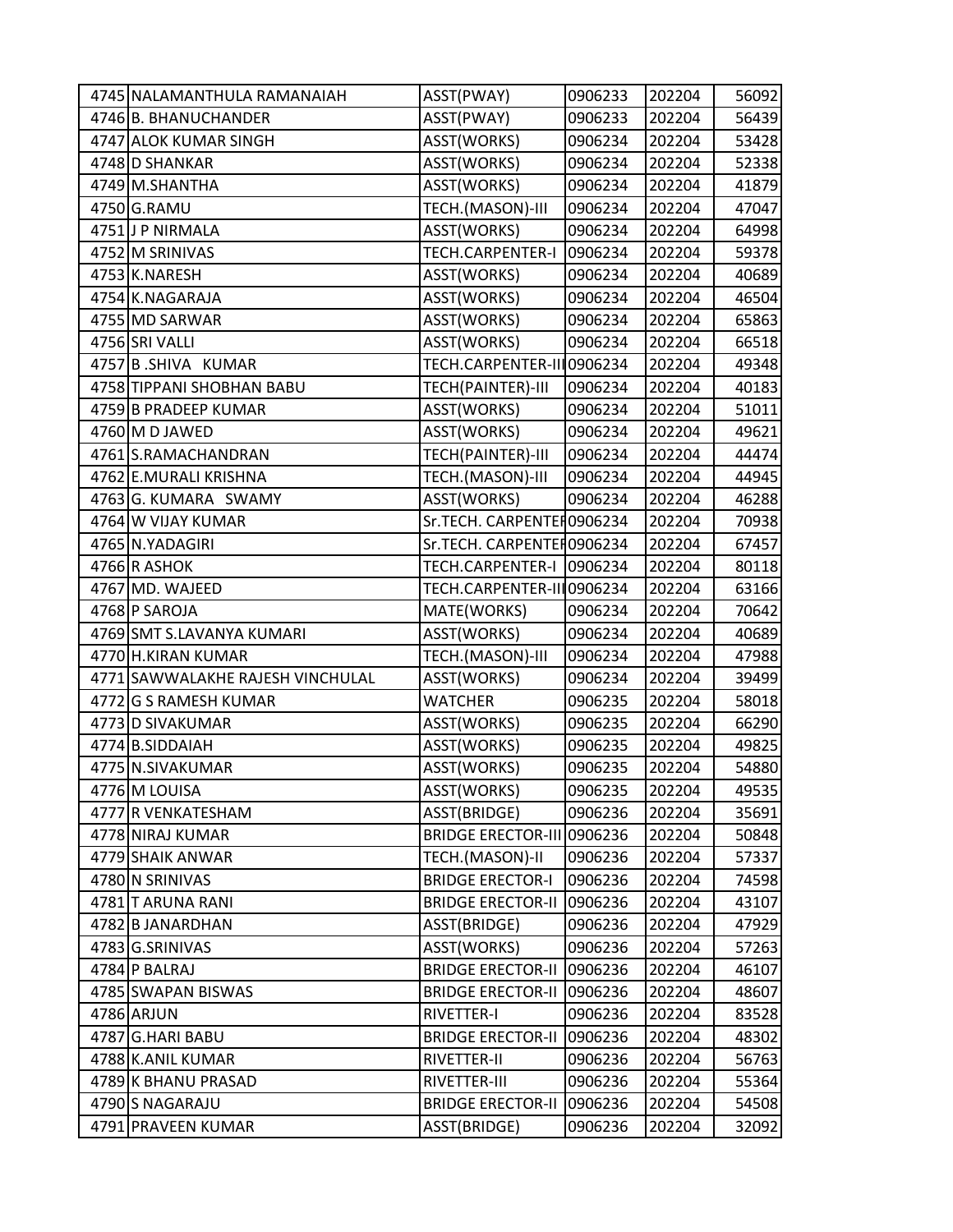| 4792 BOYA RAMAKRISHNA             | ASST(BRIDGE)               | 0906236 | 202204 | 1210   |
|-----------------------------------|----------------------------|---------|--------|--------|
| 4793 VIDYANAND KUMAR              | ASST(BRIDGE)               | 0906236 | 202204 | 39834  |
| 4794 MANRAJ MEENA                 | <b>BRIDGE ERECTOR-III</b>  | 0906236 | 202204 | 45386  |
| 4795 DEEPAK KUMAR SINGH           | ASST(BRIDGE)               | 0906236 | 202204 | 31480  |
| 4796 LOVE YADAV                   | ASST(BRIDGE)               | 0906236 | 202204 | 40692  |
| 4797 PANKAJ KUMAR                 | ASST(BRIDGE)               | 0906236 | 202204 | 33796  |
| 4798 VISHVAS KUMAR VERMA          | ASST(BRIDGE)               | 0906236 | 202204 | 32946  |
| 4799 VINAY                        | ASST(BRIDGE)               | 0906236 | 202204 | 41496  |
| 4800 PUSHPENDRA KUMAR BAGHEL      | ASST(BRIDGE)               | 0906236 | 202204 | 32092  |
| 4801 ANUJ KUMAR                   | ASST(BRIDGE)               | 0906236 | 202204 | 37496  |
| 4802 PRANAY KUMAR SINHA           | ASST(BRIDGE)               | 0906236 | 202204 | 31092  |
| 4803 SARWAJET YADAV               | ASST(BRIDGE)               | 0906236 | 202204 | 33624  |
| 4804 D.MANISH                     | ASST(BRIDGE)               | 0906236 | 202204 | 37668  |
| 4805 MUKIRI HARISH                | ASST(WORKS)                | 0906236 | 202204 | 47168  |
| 4806 DEEPAK PATEL                 | ASST(BRIDGE)               | 0906236 | 202204 | 37380  |
| 4807 CHINTHALAKUNTA .PRASAD REDDY | ASST(WORKS)                | 0906236 | 202204 | 48453  |
| 4808 U.VIJAYA BHASKAR             | TECH(PAINTER)-III          | 0906237 | 202204 | 49348  |
| 4809 V.SRINIVAS NAIK              | <b>WATCHER</b>             | 0906237 | 202204 | 53353  |
| 4810 G.NARESH                     | Sr.TECH. MASON             | 0906237 | 202204 | 67828  |
| 4811 SMT. LAXMI BAI               | ASST(WORKS)                | 0906237 | 202204 | 43379  |
| 4812 ANJALI DEVI                  | TECH.(MASON)-III           | 0906237 | 202204 | 45760  |
| 4813 SMT.NAGAJAYASRI              | LASKAR                     | 0906237 | 202204 | 53428  |
| 4814 Y VARALAKSHMI                | TECH.(MASON)-II            | 0906237 | 202204 | 68528  |
| 4815 MAYA RAMESH BHOSLE           | ASST(WORKS)                | 0906237 | 202204 | 42464  |
| 4816 N.ANURADHA                   | ASST(WORKS)                | 0906237 | 202204 | 52068  |
| 4817 MD.JAHANGIR                  | ASST(WORKS)                | 0906237 | 202204 | 52452  |
| 4818 P SAROJINI                   | TECH.(MASON)-I             | 0906237 | 202204 | 69918  |
| 4819 R.PARVATHI                   | ASST(WORKS)                | 0906237 | 202204 | 40689  |
| 4820 G.VIJAYA LAKSHMI             | ASST(WORKS)                | 0906237 | 202204 | 45760  |
| 4821 P SUREKHA                    | TECH.(MASON)-II            | 0906237 | 202204 | 64958  |
| 4822 RAJA KUMAR GOUDA             | ASST(WORKS)                | 0906237 | 202204 | 54958  |
| 4823 A SATHAIAH                   | SR.TECH(M.V.DVR)           | 0906237 | 202204 | 108928 |
| 4824 CH.RENUKA                    | TECH.CARPENTER-III0906237  |         | 202204 | 46116  |
| 4825 R.NAGARAJU                   | ASST(WORKS)                | 0906237 | 202204 | 53428  |
| 4826 R.RAJESHWARI                 | ASST(WORKS)                | 0906237 | 202204 | 43379  |
| 4827 K PARAMESWARLU               | ASST(WORKS)                | 0906237 | 202204 | 40689  |
| 4828 DASARI LIMBAVVA              | TECH.(MASON)-I             | 0906237 | 202204 | 71788  |
| 4829 J.PAUL                       | <b>TECH.CARPENTER-II</b>   | 0906237 | 202204 | 49858  |
| 4830 TARAKA RAMAKRISHNA ARJI      | Sr.TECH. CARPENTEH0906237  |         | 202204 | 95635  |
| 4831 B.BHAKATA RAJU               | ASST(WORKS)                | 0906237 | 202204 | 1460   |
| 4832 MANU GOUDA                   | ASST(WORKS)                | 0906237 | 202204 | 54272  |
| 4833 MD MOIZUDDIN                 | ASST(WORKS)                | 0906237 | 202204 | 49621  |
| 4834 FERDUSKHAN                   | ASST(WORKS)                | 0906237 | 202204 | 2382   |
| 4835 A KARIMULLA                  | TECH(PAINTER)-I            | 0906237 | 202204 | 62920  |
| 4836 DHANSINGH                    | TECH.CARPENTER-III 0906237 |         | 202204 | 62948  |
| 4837 P MEENA                      | ASST(WORKS)                | 0906237 | 202204 | 41879  |
| 4838 JOGINDER MAHTO               | TECH.(MASON)-III           | 0906237 | 202204 | 61823  |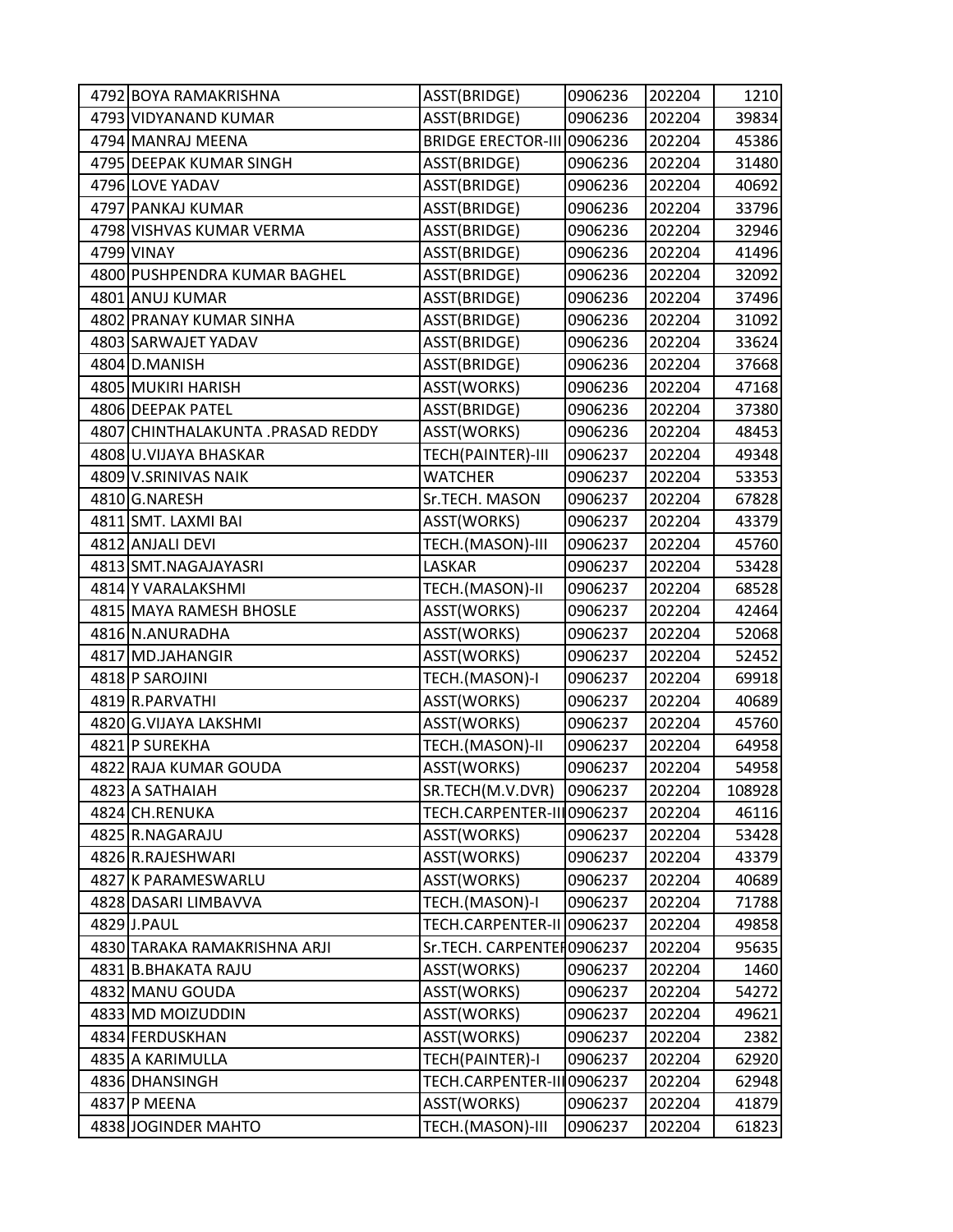| 4839 K SRINIVASARAO            | Sr.TECH. MASON        | 0906237 | 202204 | 84048  |
|--------------------------------|-----------------------|---------|--------|--------|
| 4840 PUSHPALATHA               | ASST(WORKS)           | 0906237 | 202204 | 54958  |
| 4841 S MALLESH                 | <b>Sr.BLACK SMITH</b> | 0906237 | 202204 | 72978  |
| 4842 MD.GHOUSE                 | <b>WATCHER</b>        | 0906237 | 202204 | 70946  |
| 4843 K.NARSHIMULU              | ASST(WORKS)           | 0906237 | 202204 | 47478  |
| 4844 GURRAM KUMAR              | <b>HELPER</b>         | 0906237 | 202204 | 31816  |
| 4845 V PADMA                   | ASST(WORKS)           | 0906237 | 202204 | 38479  |
| 4846 M.PRIYANKA                | ASST(WORKS)           | 0906237 | 202204 | 38479  |
| 4847 B.S.SUJATHA               | ASST(WORKS)           | 0906237 | 202204 | 27669  |
| 4848 GOLANAKONDA. VENKATESHWAR | ASST(WORKS)           | 0906237 | 202204 | 33069  |
| 4849 V.KARTHIK KUMAR           | ASST(WORKS)           | 0906237 | 202204 | 33069  |
| 4850 BHASKAR EDUNURI           | KH HELPER             | 0906238 | 202204 | 42621  |
| 4851 D PARASURAM               | PLF-I                 | 0906238 | 202204 | 75796  |
| 4852 MD AKBAR                  | ASST(WORKS)           | 0906238 | 202204 | 47478  |
| 4853 BHOOPATI                  | PLF-II                | 0906238 | 202204 | 62062  |
| 4854 MOHD YOUNUS               | PLF-II                | 0906238 | 202204 | 77206  |
| 4855 P.VAIDYANATH              | PLF-I                 | 0906238 | 202204 | 74305  |
| 4856 SATYANARAYANA P           | PLF-I                 | 0906238 | 202204 | 77908  |
| 4857 S N SRINIVAS RAO          | PLF-II                | 0906238 | 202204 | 60823  |
| 4858 B LAXMAN                  | PLF-II                | 0906238 | 202204 | 68898  |
| 4859 T.SRINIVAS                | FITTER (MCM)          | 0906238 | 202204 | 93448  |
| 4860 K. APPA RAO CHOWDHARY     | TECH.(MASON)-III      | 0906238 | 202204 | 47988  |
| 4861 P SWAMY                   | TECH.(MASON)-III      | 0906238 | 202204 | 46798  |
| 4862 MUSTAFA MOHAMMAD          | ASST(WORKS)           | 0906238 | 202204 | 44616  |
| 4863 LAKSHMIPATHI.V            | ASST(WORKS)           | 0906238 | 202204 | 40411  |
| 4864 A.SRIKHANTH               | PLF-II                | 0906238 | 202204 | 48498  |
| 4865 V.NARSIMHA                | ASST(WORKS)           | 0906238 | 202204 | 53428  |
| 4866 D ABDUL SALEEM            | PLF-II                | 0906238 | 202204 | 77908  |
| 4867 G SRIDHAR                 | FITTER (MCM)          | 0906238 | 202204 | 104158 |
| 4868 K PAVAN KUMAR             | Sr.PLF                | 0906238 | 202204 | 75018  |
| 4869 M RAJU                    | ASST(WORKS)           | 0906238 | 202204 | 51670  |
| 4870 K.SADANAND                | ASST(WORKS)           | 0906238 | 202204 | 52068  |
| 4871JJ SUDHAKAR                | PLF-II                | 0906238 | 202204 | 59250  |
| 4872 P.NANDU                   | ASST(WORKS)           | 0906238 | 202204 | 50028  |
| 4873 V.MADHUBABU               | ASST(WORKS)           | 0906238 | 202204 | 46479  |
| 4874 MD ASADULLAH KHAN         | ASST(WORKS)           | 0906238 | 202204 | 52496  |
| 4875 AVITI DEEKSHITHA          | ASST(WORKS)           | 0906238 | 202204 | 34642  |
| 4876 N VENKATPATI RAJU         | ASST(WORKS)           | 0906239 | 202204 | 67951  |
| 4877 MD PARVEEZ RAHIM          | ASST(WORKS)           | 0906239 | 202204 | 66518  |
| 4878 MD AFSAR                  | ASST(WORKS)           | 0906239 | 202204 | 76888  |
| 4879 ASHWANI KUMAR AGRAHARI    | SSE (P.WAY)           | 0906240 | 202204 | 112797 |
| 4880 P VENKATA RAMANA          | <b>TRACK MNTR-IV</b>  | 0906240 | 202204 | 41639  |
| 4881 NANNE BOINA KRISHNA       | <b>TRACK MNTR-IV</b>  | 0906240 | 202204 | 41933  |
| 4882 A NAGARJUN                | TRACK MNTR-IV         | 0906240 | 202204 | 49908  |
| 4883 PULLURI DEEPAK            | <b>TRACK MNTR-IV</b>  | 0906240 | 202204 | 41289  |
| 4884 CH.PRADEEP                | <b>TRACK MNTR-IV</b>  | 0906240 | 202204 | 39858  |
| 4885 G SAI KUMAR               | <b>TRACK MNTR-IV</b>  | 0906240 | 202204 | 43059  |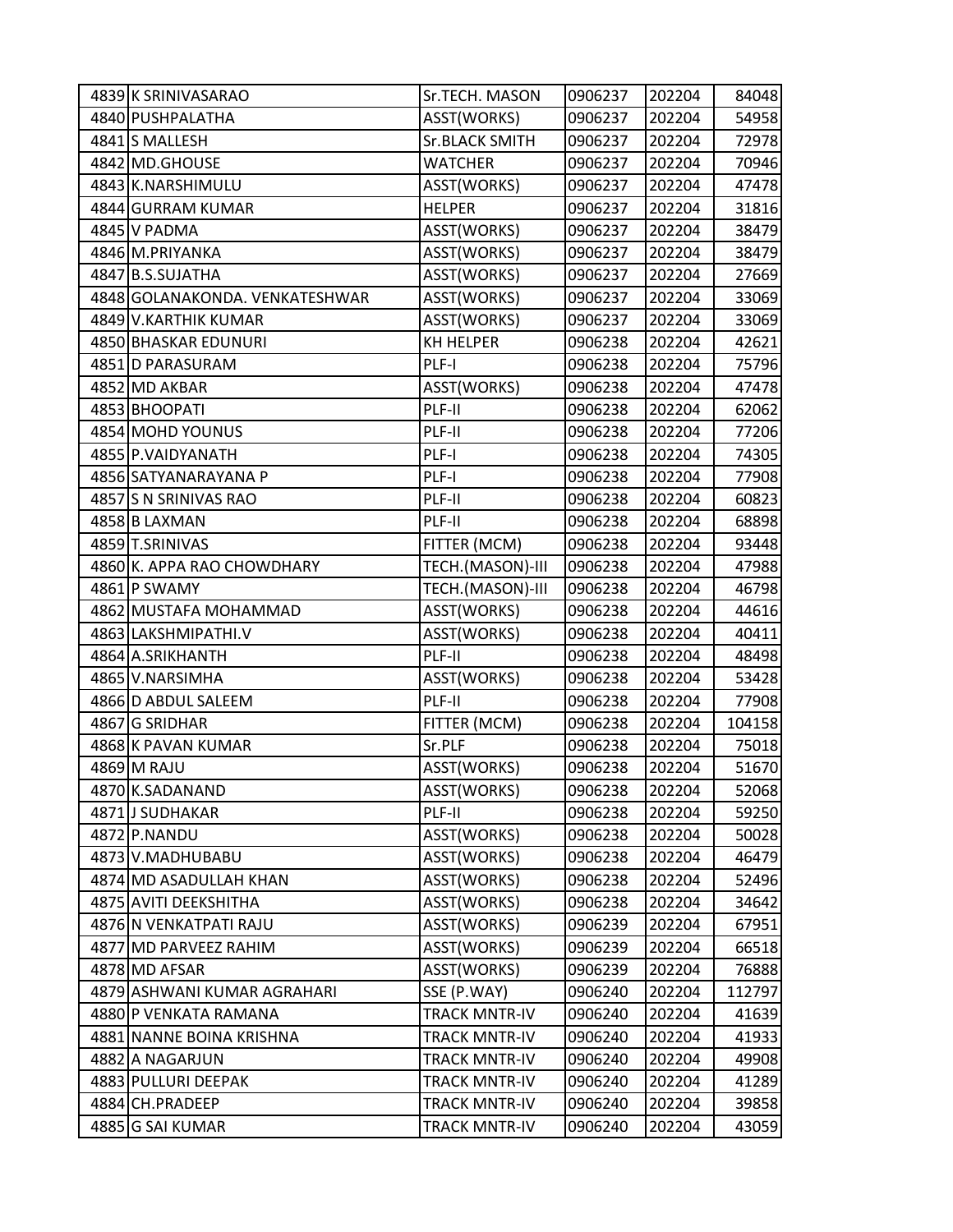| 4886 K.ANIL KUMAR             | TRACK MNTR-IV          | 0906240 | 202204 | 40537  |
|-------------------------------|------------------------|---------|--------|--------|
| 4887 B SRIDHAR                | <b>TRACK MNTR-III</b>  | 0906240 | 202204 | 48643  |
| 4888 K SHIVA SHANKAR          | <b>TRACK MNTR-III</b>  | 0906240 | 202204 | 43341  |
| 4889 S ARUNA                  | <b>TRACK MNTR-III</b>  | 0906240 | 202204 | 35018  |
| 4890 A RAVIKUMAR              | <b>TRACK MNTR-III</b>  | 0906240 | 202204 | 42569  |
| 4891 G ASHOK                  | <b>BLACK SMITH-III</b> | 0906240 | 202204 | 54527  |
| 4892 K SAILAKSHMI             | <b>TRACK MNTR-IV</b>   | 0906240 | 202204 | 40543  |
| 4893 P VENKATESHWARLU         | <b>TRACK MNTR-IV</b>   | 0906240 | 202204 | 41395  |
| 4894 B PRAVEEN KUMAR          | <b>TRACK MNTR-III</b>  | 0906240 | 202204 | 57969  |
| 4895 G DAVID KUMAR            | <b>TRACK MNTR-IV</b>   | 0906240 | 202204 | 40159  |
| 4896 N NAVEEN KUMAR           | TRACK MNTR-IV          | 0906240 | 202204 | 54801  |
| 4897 MARIA SYLVESTOR          | <b>TRACK MNTR-IV</b>   | 0906240 | 202204 | 1282   |
| 4898 SK ISMAIL                | TRACK MNTR-II          | 0906240 | 202204 | 55890  |
| 4899 A JEEVAN KUMAR           | <b>TRACK MNTR-IV</b>   | 0906240 | 202204 | 38200  |
| 4900 B R VINOD                | <b>TRACK MNTR-IV</b>   | 0906240 | 202204 | 50155  |
| 4901 C H BHOJA RAJU           | <b>TRACK MNTR-IV</b>   | 0906240 | 202204 | 57546  |
| 4902 MD PASHA                 | <b>TRACK MNTR-IV</b>   | 0906240 | 202204 | 49550  |
| 4903 LUNAVATH RAVI            | <b>TRACK MNTR-IV</b>   | 0906240 | 202204 | 45983  |
| 4904 KOLLIPARA MARUTHI MAHESH | Ch.OS                  | 0906240 | 202204 | 127974 |
| 4905 P.B PAVAN NAIK           | SSE (WORKS)            | 0906240 | 202204 | 103524 |
| 4906 ANIL KUMAR               | SSE (WORKS)            | 0906240 | 202204 | 106564 |
| 4907 K SATHYANARAYANA         | <b>TRACK MNTR-IV</b>   | 0906240 | 202204 | 81108  |
| 4908 J.NARSIMHA               | <b>TRACK MNTR-I</b>    | 0906240 | 202204 | 78405  |
| 4909 VENKATESH                | <b>BLACK SMITH-I</b>   | 0906240 | 202204 | 83494  |
| 4910 ASVINE KUMAR MEENA       | <b>TRACK MNTR-I</b>    | 0906240 | 202204 | 54798  |
| 4911 MUKESH KUMAR MEENA       | <b>TRACK MNTR-I</b>    | 0906240 | 202204 | 58431  |
| 4912 HANUMAN PRASAD MEENA     | <b>TRACK MNTR-II</b>   | 0906240 | 202204 | 50342  |
| 4913 SHANKAR                  | <b>TRACK MNTR-III</b>  | 0906240 | 202204 | 64303  |
| 4914 B BALARAJU               | <b>TRACK MNTR-I</b>    | 0906240 | 202204 | 58679  |
| 4915 G ANIL                   | <b>TRACK MNTR-II</b>   | 0906240 | 202204 | 45506  |
| 4916 TENTU POLI NAIDU         | <b>TRACK MNTR-II</b>   | 0906240 | 202204 | 54453  |
| 4917 A.VENKATESH              | <b>TRACK MNTR-I</b>    | 0906240 | 202204 | 60548  |
| 4918 M SHANKAR                | <b>TRACK MNTR-I</b>    | 0906240 | 202204 | 57979  |
| 4919 LALKUMAR                 | <b>TRACK MNTR-II</b>   | 0906240 | 202204 | 66985  |
| 4920 NAMILE BABU              | <b>TRACK MNTR-II</b>   | 0906240 | 202204 | 48247  |
| 4921 T SRINIVAS               | <b>TRACK MNTR-IV</b>   | 0906240 | 202204 | 52994  |
| 4922 BANDARI RAJU             | <b>TRACK MNTR-II</b>   | 0906240 | 202204 | 45025  |
| 4923 THOTA RAJU               | <b>TRACK MNTR-II</b>   | 0906240 | 202204 | 50017  |
| 4924 KHUSHI RAM MEENA         | <b>TRACK MNTR-II</b>   | 0906240 | 202204 | 48301  |
| 4925 CH DAYAKAR               | <b>TRACK MNTR-IV</b>   | 0906240 | 202204 | 38234  |
| 4926 U.KUMAR                  | <b>TRACK MNTR-IV</b>   | 0906240 | 202204 | 61217  |
| 4927 RAM KARAN MEENA          | <b>TRACK MNTR-I</b>    | 0906240 | 202204 | 52531  |
| 4928 RAJMOHAN MEENA           | <b>TRACK MNTR-III</b>  | 0906240 | 202204 | 41693  |
| 4929 P.PRADEEP                | <b>TRACK MNTR-I</b>    | 0906240 | 202204 | 57698  |
| 4930 M BIXAPATHY              | <b>TRACK MNTR-I</b>    | 0906240 | 202204 | 68981  |
| 4931 SUDHAKAR YERRA           | <b>TRACK MNTR-II</b>   | 0906240 | 202204 | 50984  |
| 4932 S K AKBAR                | <b>TRACK MNTR-I</b>    | 0906240 | 202204 | 68878  |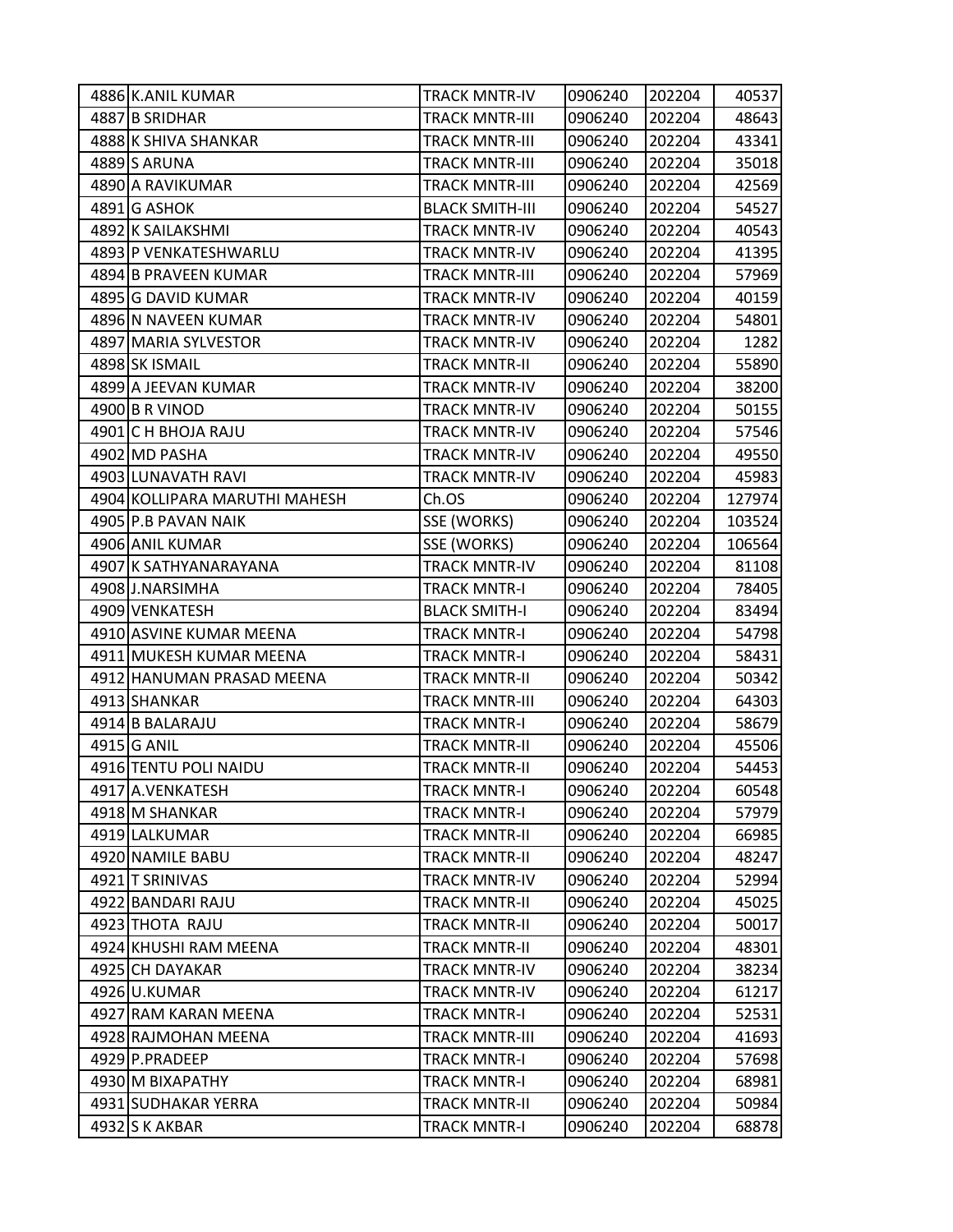| 4933 V MADHUSUDAN         | TRACK MNTR-II         | 0906240 | 202204 | 60197 |
|---------------------------|-----------------------|---------|--------|-------|
| 4934 S SUSAIRAJ           | <b>TRACK MNTR-I</b>   | 0906240 | 202204 | 71309 |
| 4935 D NAGARAJ            | TRACK MNTR-I          | 0906240 | 202204 | 64104 |
| 4936 A SRINIVAS           | <b>TRACK MNTR-II</b>  | 0906240 | 202204 | 62758 |
| 4937 U.SURESH             | <b>TRACK MNTR-I</b>   | 0906240 | 202204 | 56403 |
| 4938 B SRINIVAS           | TRACK MNTR-II         | 0906240 | 202204 | 54647 |
| 4939 P.YADAGIRI           | <b>TRACK MNTR-I</b>   | 0906240 | 202204 | 46797 |
| 4940 B KARTHIK            | TRACK MNTR-II         | 0906240 | 202204 | 62265 |
| 4941 T ILESH BABU         | <b>TRACK MNTR-I</b>   | 0906240 | 202204 | 53942 |
| 4942 BESTA SAIBABA        | <b>TRACK MNTR-III</b> | 0906240 | 202204 | 46802 |
| 4943 K SWAMY              | TRACK MNTR-II         | 0906240 | 202204 | 60627 |
| 4944 B LINGAM             | <b>TRACK MNTR-II</b>  | 0906240 | 202204 | 46432 |
| 4945 V RAVIKUMAR          | TRACK MNTR-II         | 0906240 | 202204 | 55384 |
| 4946 D SATYANARAYAN       | <b>WELDER-II</b>      | 0906240 | 202204 | 81781 |
| 4947 C NAGARAJ            | <b>TRACK MNTR-II</b>  | 0906240 | 202204 | 67961 |
| 4948 B YELLAIAH           | <b>TRACK MNTR-II</b>  | 0906240 | 202204 | 59477 |
| 4949 B NAVEEN KUMAR       | <b>TRACK MNTR-II</b>  | 0906240 | 202204 | 61177 |
| 4950 B SRINU              | <b>TRACK MNTR-I</b>   | 0906240 | 202204 | 55665 |
| 4951 B BALA PRABHAKAR     | <b>TRACK MNTR-I</b>   | 0906240 | 202204 | 70375 |
| 4952 ANASURYA             | <b>TRACK MNTR-III</b> | 0906240 | 202204 | 53608 |
| 4953 AKRAMSHARIFF         | <b>TRACK MNTR-II</b>  | 0906240 | 202204 | 60175 |
| 4954 PEDDA KURUMA YADAIAH | <b>TRACK MNTR-II</b>  | 0906240 | 202204 | 45257 |
| 4955 ROSHAN LAL MEENA     | <b>TRACK MNTR-I</b>   | 0906240 | 202204 | 62324 |
| 4956 C SRIKANTH           | <b>TRACK MNTR-II</b>  | 0906240 | 202204 | 48018 |
| 4957 P SRINIVASA RAO      | <b>TRACK MNTR-III</b> | 0906240 | 202204 | 61848 |
| 4958 JANAKIRAM YADAV      | <b>TRACK MNTR-III</b> | 0906240 | 202204 | 63636 |
| 4959 RK HARIBABU          | <b>TRACK MNTR-II</b>  | 0906240 | 202204 | 51224 |
| 4960 VENUKUMAR E          | <b>TRACK MNTR-III</b> | 0906240 | 202204 | 47308 |
| 4961 B RAMESH             | <b>TRACK MNTR-III</b> | 0906240 | 202204 | 44325 |
| 4962 RADHAKISHAN MEENA    | <b>TRACK MNTR-II</b>  | 0906240 | 202204 | 49801 |
| 4963 B SIDDI RAMULU       | <b>TRACK MNTR-III</b> | 0906240 | 202204 | 61734 |
| 4964 P LAXMINARAYANA      | <b>TRACK MNTR-IV</b>  | 0906240 | 202204 | 60996 |
| 4965 M.NARSAIAH           | <b>TRACK MNTR-I</b>   | 0906240 | 202204 | 65922 |
| 4966 ALURI SRISAILAM      | <b>TRACK MNTR-II</b>  | 0906240 | 202204 | 53576 |
| 4967 RAGI SWAMY           | <b>TRACK MNTR-II</b>  | 0906240 | 202204 | 42207 |
| 4968 G PRABHAKAR          | <b>TRACK MNTR-II</b>  | 0906240 | 202204 | 50461 |
| 4969 P RAMESH             | <b>TRACK MNTR-II</b>  | 0906240 | 202204 | 46937 |
| 4970 Y J SHIVA SH ANKAR   | <b>TRACK MNTR-IV</b>  | 0906240 | 202204 | 18733 |
| 4971 K KRISHNA            | <b>TRACK MNTR-III</b> | 0906240 | 202204 | 40889 |
| 4972 G KUMAR SWAMY        | <b>TRACK MNTR-II</b>  | 0906240 | 202204 | 63519 |
| 4973 K DASARATH           | <b>TRACK MNTR-III</b> | 0906240 | 202204 | 62632 |
| 4974 K CHANDER            | <b>TRACK MNTR-III</b> | 0906240 | 202204 | 51297 |
| 4975 M NAGESHWAR RAO      | <b>TRACK MNTR-IV</b>  | 0906240 | 202204 | 65272 |
| 4976 T VENKATSWAMY        | <b>TRACK MNTR-III</b> | 0906240 | 202204 | 54848 |
| 4977 S VENKATESH          | <b>TRACK MNTR-III</b> | 0906240 | 202204 | 39412 |
| 4978 NARSIMULU            | <b>TRACK MNTR-I</b>   | 0906240 | 202204 | 71275 |
| 4979 SK SARDAR            | TRACK MNTR-III        | 0906240 | 202204 | 65182 |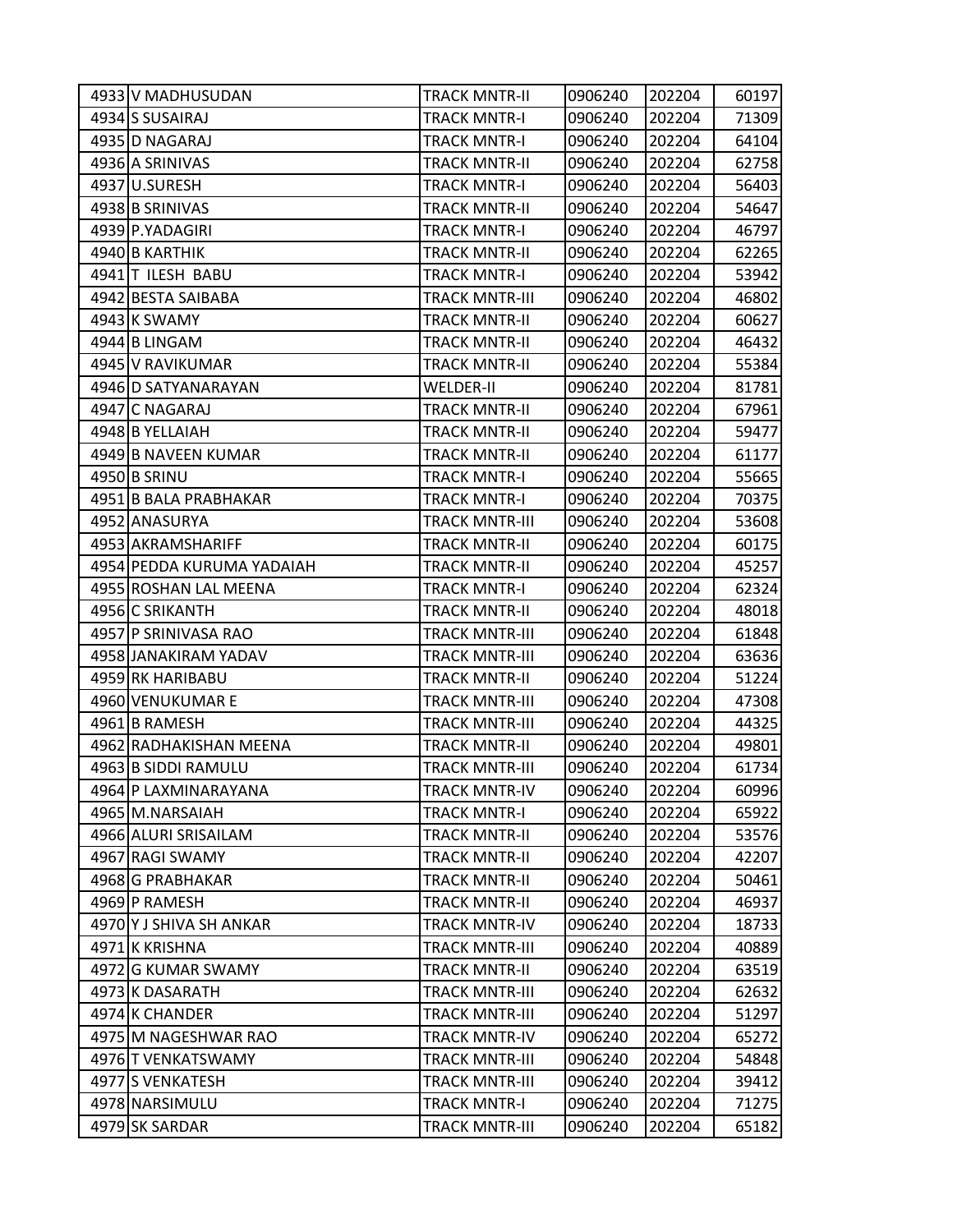| 4980 G RAMESH              | TRACK MNTR-II         | 0906240 | 202204 | 50461  |
|----------------------------|-----------------------|---------|--------|--------|
| 4981 M VENKATESH           | <b>TRACK MNTR-II</b>  | 0906240 | 202204 | 48842  |
| 4982 IMRANKHAN             | <b>TRACK MNTR-IV</b>  | 0906240 | 202204 | 386    |
| 4983 Y SREEDHAR            | <b>TRACK MNTR-II</b>  | 0906240 | 202204 | 54684  |
| 4984 N. ANIL               | <b>TRACK MNTR-I</b>   | 0906240 | 202204 | 61025  |
| 4985 P GIRIDHAR            | <b>TRACK MNTR-III</b> | 0906240 | 202204 | 46795  |
| 4986 KALAVAKOLLU RAGHAV    | <b>TRACK MNTR-II</b>  | 0906240 | 202204 | 49210  |
| 4987 R BABURAO             | <b>TRACK MNTR-II</b>  | 0906240 | 202204 | 59466  |
| 4988 P MADHU               | <b>TRACK MNTR-II</b>  | 0906240 | 202204 | 61227  |
| 4989 B NARESH KUMAR        | <b>TRACK MNTR-II</b>  | 0906240 | 202204 | 60385  |
| 4990 B YOHAN               | <b>TRACK MNTR-II</b>  | 0906240 | 202204 | 45384  |
| 4991 P BALRAJ              | <b>TRACK MNTR-II</b>  | 0906240 | 202204 | 52558  |
| 4992 M HARIKRISHNA         | <b>TRACK MNTR-II</b>  | 0906240 | 202204 | 64885  |
| 4993 YP LINGAM             | <b>TRACK MNTR-II</b>  | 0906240 | 202204 | 53884  |
| 4994 G ANJANEYULU          | <b>TRACK MNTR-II</b>  | 0906240 | 202204 | 49610  |
| 4995 SHRAVAN KUMAR         | <b>TRACK MNTR-I</b>   | 0906240 | 202204 | 65478  |
| 4996 N RAJU                | <b>TRACK MNTR-III</b> | 0906240 | 202204 | 46743  |
| 4997 RAKESHKUMAR AMBALA    | <b>TRACK MNTR-III</b> | 0906240 | 202204 | 45319  |
| 4998 GANGA RAM MEENA       | <b>TRACK MNTR-II</b>  | 0906240 | 202204 | 45764  |
| 4999 G RAMESH              | <b>TRACK MNTR-IV</b>  | 0906240 | 202204 | 38555  |
| 5000 SK.GHOUSUDDIN         | SSE (P.WAY)           | 0906240 | 202204 | 132876 |
| 5001 K.NAGA RATNA KUMAR    | SSE (P.WAY)           | 0906240 | 202204 | 113838 |
| 5002 D VENKATESHAM         | <b>TRACK MNTR-II</b>  | 0906240 | 202204 | 43360  |
| 5003 P NAGARAJU            | <b>TRACK MNTR-III</b> | 0906240 | 202204 | 37659  |
| 5004 G MAHESH              | <b>TRACK MNTR-II</b>  | 0906240 | 202204 | 66811  |
| 5005 G.RAMESH              | <b>TRACK MNTR-I</b>   | 0906240 | 202204 | 58209  |
| 5006 J R SRINIVASULU       | SSE (P.WAY)           | 0906240 | 202204 | 160694 |
| 5007 CHAMARTHI PEERISETTI  | <b>TRACK MNTR-II</b>  | 0906240 | 202204 | 55305  |
| 5008 NAGENDRA SINGH YADAV  | <b>TRACK MNTR-II</b>  | 0906240 | 202204 | 53341  |
| 5009 MANDADI LAXMANA       | <b>TRACK MNTR-II</b>  | 0906240 | 202204 | 51961  |
| 5010 MUDADLA TIRUPATHI RAO | <b>TRACK MNTR-II</b>  | 0906240 | 202204 | 49871  |
| 5011 E.VIDYASAGAR          | TRACK MNTR-II         | 0906240 | 202204 | 45727  |
| 5012 PREMAIAH BEGARI       | <b>TRACK MNTR-III</b> | 0906240 | 202204 | 48713  |
| 5013 VIKAS CHAND MEENA     | <b>TRACK MNTR-III</b> | 0906240 | 202204 | 42302  |
| 5014 ANIL GUVVALA          | <b>TRACK MNTR-III</b> | 0906240 | 202204 | 61723  |
| 5015 SADANANDAM.D          | <b>TRACK MNTR-III</b> | 0906240 | 202204 | 47888  |
| 5016 R VENKATESH           | <b>TRACK MNTR-III</b> | 0906240 | 202204 | 65588  |
| 5017 S SWAMY               | <b>TRACK MNTR-I</b>   | 0906240 | 202204 | 53371  |
| 5018 RATNAM ABRAHAM        | <b>TRACK MNTR-II</b>  | 0906240 | 202204 | 56230  |
| 5019 DIWAKAR MANIKRAO      | <b>TRACK MNTR-III</b> | 0906240 | 202204 | 50978  |
| 5020 KESHAV KUMAR          | <b>WELDER-III</b>     | 0906240 | 202204 | 49044  |
| 5021 G SRINIVAS            | <b>TRACK MNTR-III</b> | 0906240 | 202204 | 64358  |
| 5022 B SRAVAN KUMAR        | <b>TRACK MNTR-III</b> | 0906240 | 202204 | 33060  |
| 5023 T KRISHNA             | <b>TRACK MNTR-III</b> | 0906240 | 202204 | 47624  |
| 5024 N SATHYANARAYAN       | <b>TRACK MNTR-I</b>   | 0906240 | 202204 | 55759  |
| 5025 M RAMALLAIAH          | <b>TRACK MNTR-I</b>   | 0906240 | 202204 | 50769  |
| 5026 K MADHU               | <b>TRACK MNTR-III</b> | 0906240 | 202204 | 68032  |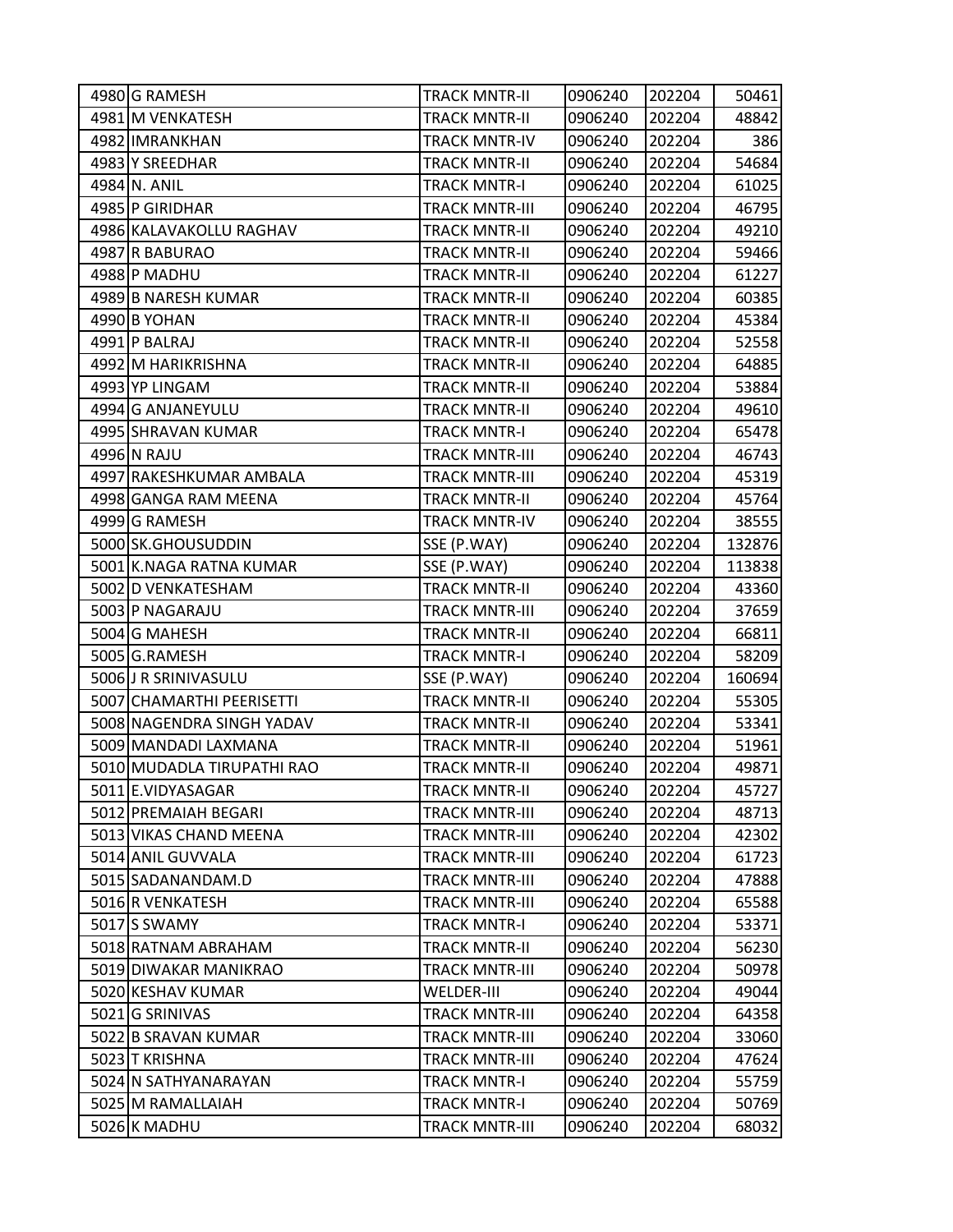| 5027 POCHAMMALA SWAMY      | <b>TRACK MNTR-III</b> | 0906240 | 202204 | 47619 |
|----------------------------|-----------------------|---------|--------|-------|
| 5028 CH.NARSINGAM          | SSE (P.WAY)           | 0906240 | 202204 | 97594 |
| 5029 BHYRU SEENAIAH        | <b>TRACK MNTR-III</b> | 0906240 | 202204 | 51073 |
| 5030 SYED YOUSUF           | <b>TRACK MNTR-III</b> | 0906240 | 202204 | 51559 |
| 5031 R RAMAKRISHNA         | <b>TRACK MNTR-III</b> | 0906240 | 202204 | 40880 |
| 5032 P VEENA               | <b>TRACK MNTR-II</b>  | 0906240 | 202204 | 45460 |
| 5033 M ASHOK               | <b>TRACK MNTR-II</b>  | 0906240 | 202204 | 41013 |
| 5034 G SATYANARAYANA       | <b>TRACK MNTR-II</b>  | 0906240 | 202204 | 48842 |
| 5035 FRANKLIN GALI         | <b>TRACK MNTR-II</b>  | 0906240 | 202204 | 48842 |
| 5036 VENU PRASAD PAVULURI  | <b>TRACK MNTR-II</b>  | 0906240 | 202204 | 47650 |
| 5037 M HEMADRI             | TRACK MNTR-III        | 0906240 | 202204 | 52597 |
| 5038 P K RAMU              | <b>TRACK MNTR-I</b>   | 0906240 | 202204 | 66153 |
| 5039 Y CHANDRASEKHAR       | <b>TRACK MNTR-III</b> | 0906240 | 202204 | 58235 |
| 5040 MALLEPOGU RAYAPPA     | <b>TRACK MNTR-I</b>   | 0906240 | 202204 | 61651 |
| 5041 KASARLA CHANDAN KUMAR | <b>TRACK MNTR-III</b> | 0906240 | 202204 | 51820 |
| 5042 GADDAMEDI YADAIAH     | <b>TRACK MNTR-II</b>  | 0906240 | 202204 | 69935 |
| 5043 K NAGABHUSHANA RAO    | <b>TRACK MNTR-II</b>  | 0906240 | 202204 | 48227 |
| 5044 K SHIVA KUMAR         | <b>TRACK MNTR-III</b> | 0906240 | 202204 | 50398 |
| 5045 CHITTI BHIMAYYA       | <b>WELDER-II</b>      | 0906240 | 202204 | 74684 |
| 5046 M MAHENDRER KUMAR     | <b>TRACK MNTR-III</b> | 0906240 | 202204 | 59497 |
| 5047 N. VENKATESH          | <b>TRACK MNTR-III</b> | 0906240 | 202204 | 61751 |
| 5048 B.RAJKUMAR            | <b>TRACK MNTR-IV</b>  | 0906240 | 202204 | 31300 |
| 5049 CH ASHOK              | <b>TRACK MNTR-III</b> | 0906240 | 202204 | 41463 |
| 5050 Y SHIVASHEKER         | <b>TRACK MNTR-II</b>  | 0906240 | 202204 | 50486 |
| 5051 B.B.KRISHNA REDDY     | <b>TRACK MNTR-IV</b>  | 0906240 | 202204 | 50736 |
| 5052 T.VENKATARAMANA       | <b>TRACK MNTR-IV</b>  | 0906240 | 202204 | 51020 |
| 5053 V.NAGARAJA NAIDU      | <b>TRACK MNTR-IV</b>  | 0906240 | 202204 | 55414 |
| 5054 M.SWAMY               | <b>TRACK MNTR-IV</b>  | 0906240 | 202204 | 45085 |
| 5055 D.PRASAD              | <b>TRACK MNTR-III</b> | 0906240 | 202204 | 47832 |
| 5056 M.SATHEESH            | <b>TRACK MNTR-IV</b>  | 0906240 | 202204 | 44451 |
| 5057 M SRINIVAS            | <b>TRACK MNTR-III</b> | 0906240 | 202204 | 58461 |
| 5058 G THIRUPATHI          | <b>TRACK MNTR-III</b> | 0906240 | 202204 | 39578 |
| 5059R KONDAIAH             | <b>TRACK MNTR-IV</b>  | 0906240 | 202204 | 49358 |
| 5060 BOTLA JAGAN           | <b>TRACK MNTR-III</b> | 0906240 | 202204 | 42825 |
| 5061 MADARABOINA SATHAMMA  | ASST(PWAY)            | 0906240 | 202204 | 38208 |
| 5062 N. KRISHNA            | <b>TRACK MNTR-IV</b>  | 0906240 | 202204 | 45287 |
| 5063 MADDI CHANDU          | <b>TRACK MNTR-III</b> | 0906240 | 202204 | 42820 |
| 5064 C.MUTTU               | <b>TRACK MNTR-IV</b>  | 0906240 | 202204 | 41522 |
| 5065 V.BALA MALLESH        | <b>TRACK MNTR-IV</b>  | 0906240 | 202204 | 37963 |
| 5066 BODIKALA PRAKASH      | <b>TRACK MNTR-IV</b>  | 0906240 | 202204 | 40586 |
| 5067 CH MANJULA            | <b>TRACK MNTR-III</b> | 0906240 | 202204 | 45452 |
| 5068 B RAKESH              | <b>TRACK MNTR-IV</b>  | 0906240 | 202204 | 36564 |
| 5069 G. HEMANTRAO          | <b>TRACK MNTR-III</b> | 0906240 | 202204 | 36403 |
| 5070 D.S.VIJAY KUMAR       | <b>TRACK MNTR-IV</b>  | 0906240 | 202204 | 16093 |
| 5071 A MAHENDER            | <b>TRACK MNTR-IV</b>  | 0906240 | 202204 | 35086 |
| 5072 DIDDI HARISH KUMAR    | <b>TRACK MNTR-IV</b>  | 0906240 | 202204 | 36873 |
| 5073 BHOOKYA RAVI          | <b>TRACK MNTR-III</b> | 0906240 | 202204 | 37394 |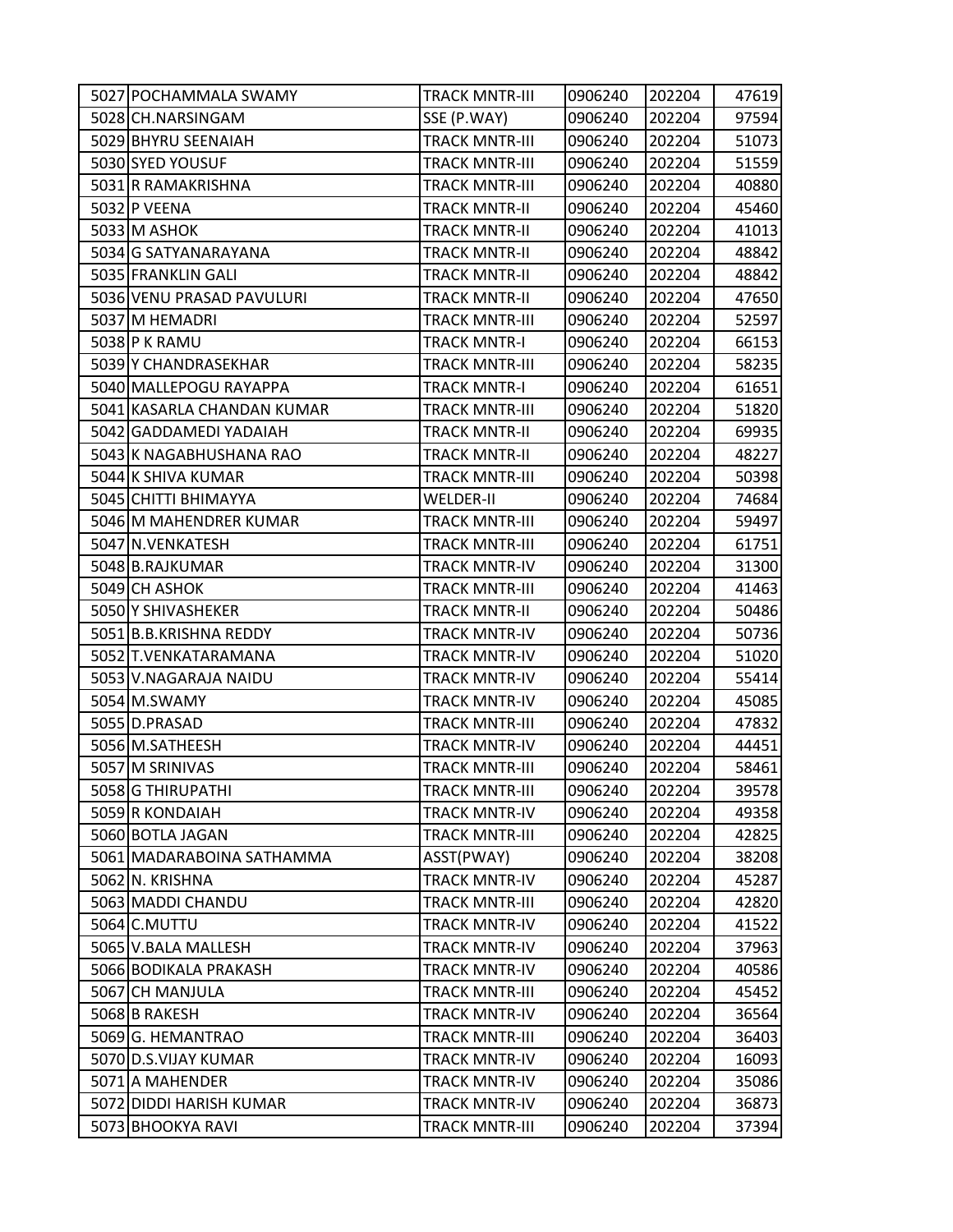| 5074 CHAKRAVARTHI PARIM        | <b>TRACK MNTR-IV</b>      | 0906240 | 202204 | 36266  |
|--------------------------------|---------------------------|---------|--------|--------|
| 5075 JABBA KRISHNA             | <b>TRACK MNTR-III</b>     | 0906240 | 202204 | 32828  |
| 5076 METHKELI SWAMY            | <b>TRACK MNTR-IV</b>      | 0906240 | 202204 | 36190  |
| 5077 ANAGANI SRINIVAS          | <b>TRACK MNTR-III</b>     | 0906240 | 202204 | 35139  |
| 5078 BHUKYA MADHAN NAIK        | <b>TRACK MNTR-III</b>     | 0906240 | 202204 | 39759  |
| 5079 SANGANI SRAVAN KUMAR      | <b>TRACK MNTR-IV</b>      | 0906240 | 202204 | 42442  |
| 5080 LEGALA VIKHILESHWAR RAO   | <b>TRACK MNTR-IV</b>      | 0906240 | 202204 | 35908  |
| 5081 YAKASWAMY SINGAPURAM      | <b>TRACK MNTR-IV</b>      | 0906240 | 202204 | 36588  |
| 5082 RANJEET PAL               | <b>TRACK MNTR-IV</b>      | 0906240 | 202204 | 34370  |
| 5083 VIKAS KUMAR               | <b>TRACK MNTR-IV</b>      | 0906240 | 202204 | 33878  |
| 5084 GAURAV KUMAR              | <b>TRACK MNTR-IV</b>      | 0906240 | 202204 | 33878  |
| 5085 RAJA KUMAR                | <b>TRACK MNTR-IV</b>      | 0906240 | 202204 | 17461  |
| 5086 RAMAN KUMAR SINGH         | <b>TRACK MNTR-IV</b>      | 0906240 | 202204 | 40898  |
| 5087 JITENDRA KUMAR            | <b>TRACK MNTR-IV</b>      | 0906240 | 202204 | 4150   |
| 5088 K.RAJU                    | <b>TRACK MNTR-IV</b>      | 0906240 | 202204 | 36942  |
| 5089 SURATH VENKAT SAI KUMAR   | <b>TRACK MNTR-IV</b>      | 0906240 | 202204 | 50231  |
| 5090 DAPPU NAGARAJU            | <b>TRACK MNTR-IV</b>      | 0906240 | 202204 | 41121  |
| 5091 A.KARTHIK                 | <b>TRACK MNTR-IV</b>      | 0906240 | 202204 | 40182  |
| 5092 SRINIVAS D                | <b>TRACK MNTR-IV</b>      | 0906240 | 202204 | 33400  |
| 5093 V.VINAY KUMAR             | JE (P.WAY)                | 0906240 | 202204 | 109650 |
| 5094 PANUGANTI BHAGYALAXMI     | <b>TRACK MNTR-IV</b>      | 0906240 | 202204 | 38450  |
| 5095 MENDA ANUSHA              | <b>TRACK MNTR-IV</b>      | 0906240 | 202204 | 31911  |
| 5096 VARAKANTHAM PRASAD        | <b>TRACK MNTR-IV</b>      | 0906240 | 202204 | 34011  |
| 5097 GOSAVI VENKTESH SHRI PATI | ASST(PWAY)                | 0906240 | 202204 | 46727  |
| 5098 PILLALA NARESH            | <b>TRACK MNTR-IV</b>      | 0906240 | 202204 | 31911  |
| 5099 MAMINLA NARESH            | <b>TRACK MNTR-IV</b>      | 0906240 | 202204 | 34411  |
| 5100 DONDA SATISH KUMAR        | <b>TRACK MNTR-IV</b>      | 0906240 | 202204 | 34027  |
| 5101 BADDI SHANMUKHA RAO       | <b>TRACK MNTR-IV</b>      | 0906240 | 202204 | 33898  |
| 5102 LOYA NARESH               | <b>TRACK MNTR-IV</b>      | 0906240 | 202204 | 33198  |
| 5103 RANGI SUDHAKER            | <b>TRACK MNTR-IV</b>      | 0906240 | 202204 | 34011  |
| 5104 A PRABHAKAR               | <b>TRACK MNTR-IV</b>      | 0906240 | 202204 | 33661  |
| 5105 JABEEN                    | <b>TRACK MNTR-IV</b>      | 0906240 | 202204 | 31911  |
| 5106 IAILAIAH MADDI            | <b>TRACK MNTR-IV</b>      | 0906240 | 202204 | 34327  |
| 5107 GULAMAJJI VENKATA RAMANA  | <b>TRACK MNTR-IV</b>      | 0906240 | 202204 | 32421  |
| 5108 K KRISHNAVENI             | ASST(WORKS)               | 0906241 | 202204 | 38479  |
| 5109 ANTHUMARY                 | Sr.TECH. MASON            | 0906241 | 202204 | 77546  |
| 5110 J SATHAIAH                | TECH.CARPENTER-III0906241 |         | 202204 | 60902  |
| 5111 A ANTHAIAH                | ASST(WORKS)               | 0906241 | 202204 | 62085  |
| 5112 C TONY BABA               | TECH.CARPENTER-I          | 0906241 | 202204 | 69918  |
| 5113 M RAMA DEVI               | H.KEEPING.ASST(EN 0906241 |         | 202204 | 34533  |
| 5114 R RAVINDER                | ASST(WORKS)               | 0906241 | 202204 | 47344  |
| 5115 T ASHOK                   | ASST(WORKS)               | 0906241 | 202204 | 35534  |
| 5116 P JYOTHI                  | TECH.CARPENTER-III0906241 |         | 202204 | 47988  |
| 5117 D SAIBABA                 | ASST(WORKS)               | 0906241 | 202204 | 41879  |
| 5118 FARHATSULTANA             | TECH(PAINTER)-II          | 0906241 | 202204 | 65582  |
| 5119 PARSHARAMULU              | ASST(WORKS)               | 0906241 | 202204 | 46691  |
| 5120 DEEPAK.GAGTAP             | TECH.CARPENTER-III0906241 |         | 202204 | 52068  |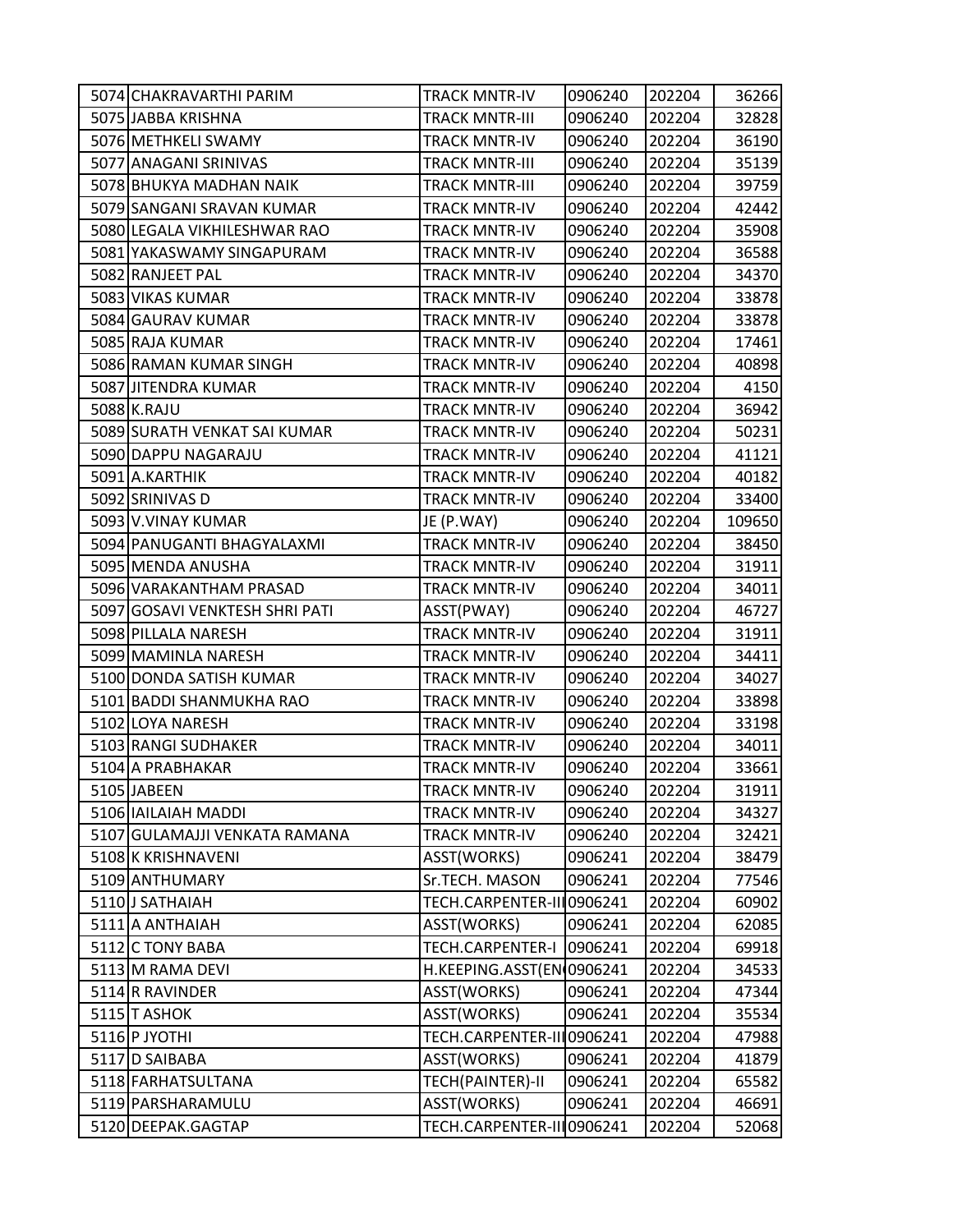| 5121 SUGUNA                   | TECH(PAINTER)-II           | 0906241 | 202204 | 61705 |
|-------------------------------|----------------------------|---------|--------|-------|
| 5122 KIRTI SINGH              | TECH.CARPENTER-III0906241  |         | 202204 | 41209 |
| 5123 VIKAS KUMAR PASWAN       | Sr.TECH. CARPENTEI 0906241 |         | 202204 | 67828 |
| 5124 T CHANDRASHEKAR RAO      | ASST(WORKS)                | 0906241 | 202204 | 54958 |
| 5125 T SAINATH                | H.KEEPING.ASST(EN(0906241  |         | 202204 | 53428 |
| 5126 MD NASEERUDDIN           | TECH.(MASON)-III           | 0906241 | 202204 | 66518 |
| 5127 A PRAVEEN                | H.KEEPING.ASST(EN 0906241  |         | 202204 | 53301 |
| 5128K BAPOOJI                 | TECH.(MASON)-III           | 0906241 | 202204 | 42389 |
| 5129 SMT.VIJAYALAXMI          | TECH.(MASON)-III           | 0906241 | 202204 | 64648 |
| 5130 P BALAMANI               | H.KEEPING.ASST(EN(0906241  |         | 202204 | 40689 |
| 5131 UDAY ABHAY PETHE         | TECH.CARPENTER-I           | 0906241 | 202204 | 62548 |
| 5132 P RAMA PARADESI RAO      | ASST(WORKS)                | 0906241 | 202204 | 58723 |
| 5133 P SATHYANARAYANA         | ASST(WORKS)                | 0906241 | 202204 | 49621 |
| 5134 BEGARI SHAILAJA          | ASST(WORKS)                | 0906241 | 202204 | 32674 |
| 5135 P ROJA                   | ASST(PWAY)                 | 0906242 | 202204 | 29029 |
| 5136 PITLA MAHENDAR           | <b>TRACK MNTR-III</b>      | 0906242 | 202204 | 37152 |
| 5137 D.NARESH                 | <b>TRACK MNTR-IV</b>       | 0906242 | 202204 | 36008 |
| 5138 G SRINIVAS               | <b>TRACK MNTR-IV</b>       | 0906242 | 202204 | 49208 |
| 5139 DURGAM KIRAN KUMAR       | <b>TRACK MNTR-IV</b>       | 0906242 | 202204 | 58569 |
| 5140 D LAXMINARAYANA          | <b>TRACK MNTR-IV</b>       | 0906242 | 202204 | 64548 |
| 5141 RAMESH . INGU            | ASST(PWAY)                 | 0906242 | 202204 | 48814 |
| 5142 B.RAJU                   | <b>TRACK MNTR-III</b>      | 0906242 | 202204 | 45961 |
| 5143 J.YADAMMA                | <b>TRACK MNTR-II</b>       | 0906242 | 202204 | 54323 |
| 5144 B.RANA PRATAP SINGH NAIK | <b>TRACK MNTR-I</b>        | 0906242 | 202204 | 52418 |
| 5145 CHAKALI NARSIMLU         | <b>TRACK MNTR-III</b>      | 0906242 | 202204 | 50436 |
| 5146 MITHLESH KUMAR RAHISAT   | <b>TRACK MNTR-III</b>      | 0906242 | 202204 | 46348 |
| 5147 KOLLAKANE ANJANEYULU     | <b>TRACK MNTR-II</b>       | 0906242 | 202204 | 50251 |
| 5148 CHEPYALA.PRABHU          | <b>TRACK MNTR-II</b>       | 0906242 | 202204 | 46868 |
| 5149 HOONUKURI.VENKATESH      | <b>TRACK MNTR-II</b>       | 0906242 | 202204 | 48891 |
| 5150 G.DEVARAJ                | <b>TRACK MNTR-II</b>       | 0906242 | 202204 | 48371 |
| 5151 B.SAIKUMAR               | <b>TRACK MNTR-II</b>       | 0906242 | 202204 | 61911 |
| 5152 TARACHAND                | <b>TRACK MNTR-III</b>      | 0906242 | 202204 | 61534 |
| 5153 TIRUPATHAMMA             | <b>TRACK MNTR-II</b>       | 0906242 | 202204 | 58823 |
| 5154 S.SRINIVAS               | <b>TRACK MNTR-I</b>        | 0906242 | 202204 | 53291 |
| 5155 B.SWAMI KUMAR            | <b>TRACK MNTR-II</b>       | 0906242 | 202204 | 59783 |
| 5156 P.KISHAN                 | <b>TRACK MNTR-I</b>        | 0906242 | 202204 | 64241 |
| 5157 CH.PARUSHARAMULU         | <b>TRACK MNTR-II</b>       | 0906242 | 202204 | 56937 |
| 5158 KANTHI AILAIAH           | <b>TRACK MNTR-I</b>        | 0906242 | 202204 | 50781 |
| 5159 T RAVI KUMAR             | <b>TRACK MNTR-II</b>       | 0906242 | 202204 | 50359 |
| 5160 DYAGALA AMARENDAR        | <b>TRACK MNTR-II</b>       | 0906242 | 202204 | 45891 |
| 5161 LALLI HUSEN              | <b>TRACK MNTR-II</b>       | 0906242 | 202204 | 50391 |
| 5162 A.SWAMY                  | <b>TRACK MNTR-III</b>      | 0906242 | 202204 | 50304 |
| 5163 DARAM RAJU               | <b>TRACK MNTR-IV</b>       | 0906242 | 202204 | 36733 |
| 5164 D.SANTOSH                | <b>TRACK MNTR-I</b>        | 0906242 | 202204 | 48794 |
| 5165 MD-HABEEBKHAN            | <b>TRACK MNTR-I</b>        | 0906242 | 202204 | 60319 |
| 5166 N.GANGA NARSIMULU        | <b>TRACK MNTR-II</b>       | 0906242 | 202204 | 49271 |
| 5167 P.RAMKUMAR               | <b>TRACK MNTR-II</b>       | 0906242 | 202204 | 49140 |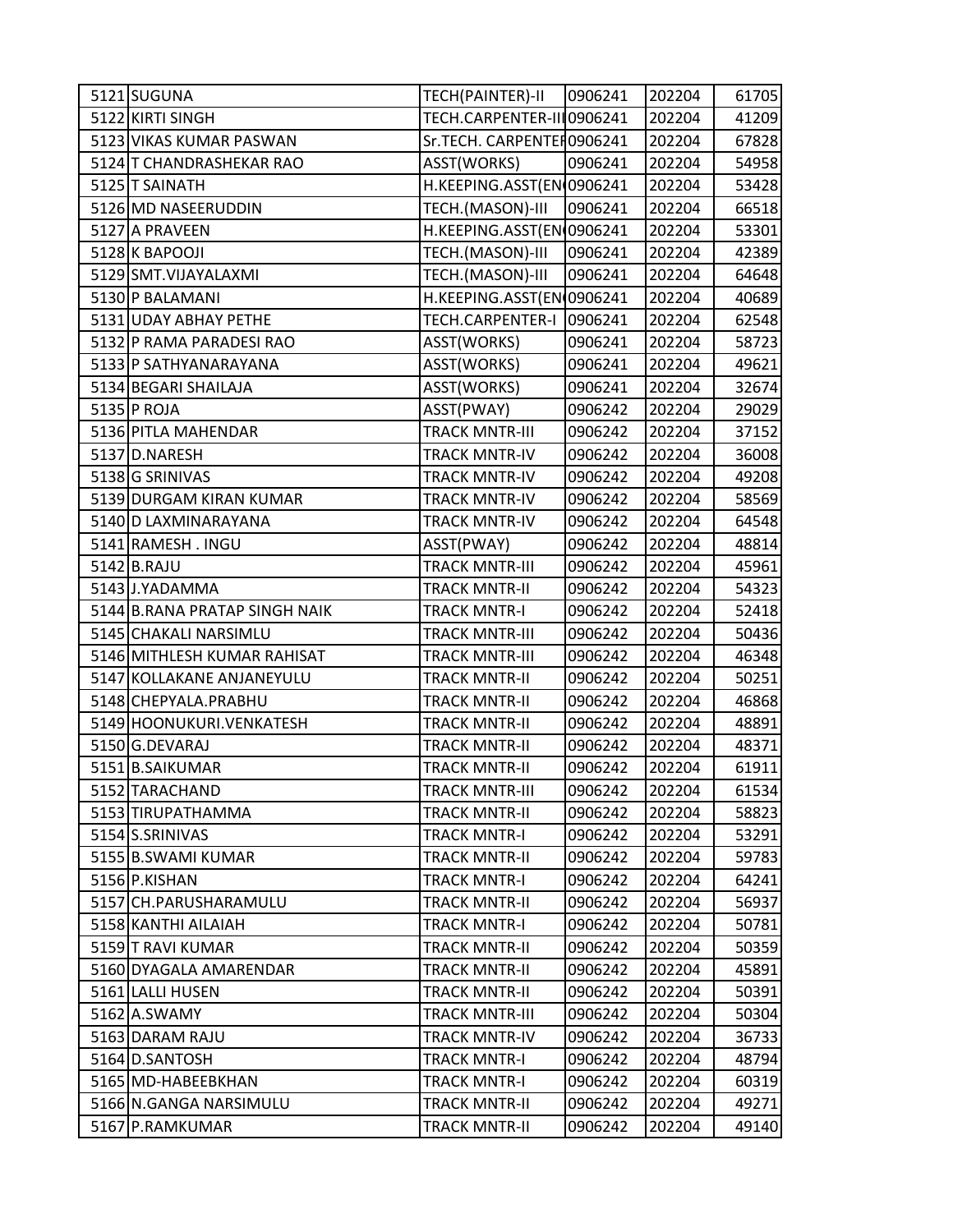| 5168 PITTALA.BALANARSIMLOO | <b>TRACK MNTR-III</b> | 0906242 | 202204 | 49043 |
|----------------------------|-----------------------|---------|--------|-------|
| 5169 B RAMDASS             | <b>TRACK MNTR-IV</b>  | 0906242 | 202204 | 40906 |
| 5170 MUDDA NARSIMA REDDY   | <b>TRACK MNTR-II</b>  | 0906242 | 202204 | 48700 |
| 5171 SHAIK NASEER AHMED    | <b>TRACK MNTR-I</b>   | 0906242 | 202204 | 51532 |
| 5172 K.VITTAL              | <b>TRACK MNTR-I</b>   | 0906242 | 202204 | 51503 |
| 5173 T.SAYANNA             | <b>TRACK MNTR-I</b>   | 0906242 | 202204 | 54344 |
| 5174 KADAVATH SURESH       | <b>TRACK MNTR-III</b> | 0906242 | 202204 | 53198 |
| 5175 AMARSINGH             | <b>TRACK MNTR-III</b> | 0906242 | 202204 | 48548 |
| 5176 INDERPAL              | <b>TRACK MNTR-II</b>  | 0906242 | 202204 | 54597 |
| 5177 TIKARAM MEENA         | <b>TRACK MNTR-III</b> | 0906242 | 202204 | 44538 |
| 5178 MUKESH CHOUDHARI      | <b>TRACK MNTR-III</b> | 0906242 | 202204 | 53052 |
| 5179 MANJI YADAV           | <b>TRACK MNTR-II</b>  | 0906242 | 202204 | 51402 |
| 5180 E RAJAMMA             | <b>TRACK MNTR-II</b>  | 0906242 | 202204 | 51940 |
| 5181 BAJRANG LAL MEENA     | <b>TRACK MNTR-II</b>  | 0906242 | 202204 | 46232 |
| 5182 CHAUTH MAL MEENA      | <b>TRACK MNTR-III</b> | 0906242 | 202204 | 50493 |
| 5183 TANNEERU RAMESH       | <b>TRACK MNTR-III</b> | 0906242 | 202204 | 46743 |
| 5184 G.BABURAO             | <b>TRACK MNTR-II</b>  | 0906242 | 202204 | 44848 |
| 5185 KALU RAM MEENA        | <b>TRACK MNTR-III</b> | 0906242 | 202204 | 48898 |
| 5186 S.VENKATAIAH          | <b>TRACK MNTR-I</b>   | 0906242 | 202204 | 58078 |
| 5187 AMARAJU RAMESH        | <b>TRACK MNTR-III</b> | 0906242 | 202204 | 43006 |
| 5188 SAYEED AHMED          | <b>TRACK MNTR-III</b> | 0906242 | 202204 | 52817 |
| 5189 K.SURESH              | <b>TRACK MNTR-IV</b>  | 0906242 | 202204 | 31858 |
| 5190 K.SAIBABA             | <b>TRACK MNTR-III</b> | 0906242 | 202204 | 50811 |
| 5191 L.NARSING RAO         | <b>TRACK MNTR-IV</b>  | 0906242 | 202204 | 44508 |
| 5192 G.RAMULU              | <b>TRACK MNTR-III</b> | 0906242 | 202204 | 45747 |
| 5193 B KISHAN              | <b>TRACK MNTR-III</b> | 0906242 | 202204 | 55105 |
| 5194 G.SHIVARAJU           | <b>TRACK MNTR-II</b>  | 0906242 | 202204 | 48402 |
| 5195 M.MALLIKARJUN         | <b>TRACK MNTR-II</b>  | 0906242 | 202204 | 46368 |
| 5196 MD. GOUSE             | <b>TRACK MNTR-II</b>  | 0906242 | 202204 | 46192 |
| 5197 IPPA JITHENDER        | <b>TRACK MNTR-II</b>  | 0906242 | 202204 | 53012 |
| 5198 J.RAJU                | <b>TRACK MNTR-II</b>  | 0906242 | 202204 | 48098 |
| 5199 P.RAMULU              | <b>TRACK MNTR-II</b>  | 0906242 | 202204 | 46240 |
| 5200 YADAGIRI PITLA        | <b>TRACK MNTR-II</b>  | 0906242 | 202204 | 46368 |
| 5201 CH.ASHOK              | <b>TRACK MNTR-II</b>  | 0906242 | 202204 | 48140 |
| 5202 R.ARJUN               | <b>TRACK MNTR-I</b>   | 0906242 | 202204 | 61807 |
| 5203 ANARASI CHANDRAM      | <b>TRACK MNTR-II</b>  | 0906242 | 202204 | 52809 |
| 5204 A.SWAMY               | <b>TRACK MNTR-II</b>  | 0906242 | 202204 | 48879 |
| 5205 NETHETLA GOVARDHAN    | <b>TRACK MNTR-IV</b>  | 0906242 | 202204 | 41243 |
| 5206 G.VAMSHI KRISHNA      | <b>TRACK MNTR-IV</b>  | 0906242 | 202204 | 44098 |
| 5207 N.NAVEEN KUMAR        | <b>TRACK MNTR-III</b> | 0906242 | 202204 | 51737 |
| 5208 TEESMALMEENA          | <b>TRACK MNTR-II</b>  | 0906242 | 202204 | 47186 |
| 5209 ASHOK KUMAR RAVIDAS   | <b>TRACK MNTR-II</b>  | 0906242 | 202204 | 47427 |
| 5210 M.SRINIVAS            | <b>TRACK MNTR-II</b>  | 0906242 | 202204 | 48671 |
| 5211 RAJU LAL MEENA        | <b>TRACK MNTR-II</b>  | 0906242 | 202204 | 24855 |
| 5212 NANNU RAM MEENA       | <b>TRACK MNTR-IV</b>  | 0906242 | 202204 | 34265 |
| 5213 GOLLAPALLI KUMAR      | <b>TRACK MNTR-I</b>   | 0906242 | 202204 | 56221 |
| 5214 RAMCHARAN MEENA       | <b>TRACK MNTR-III</b> | 0906242 | 202204 | 59011 |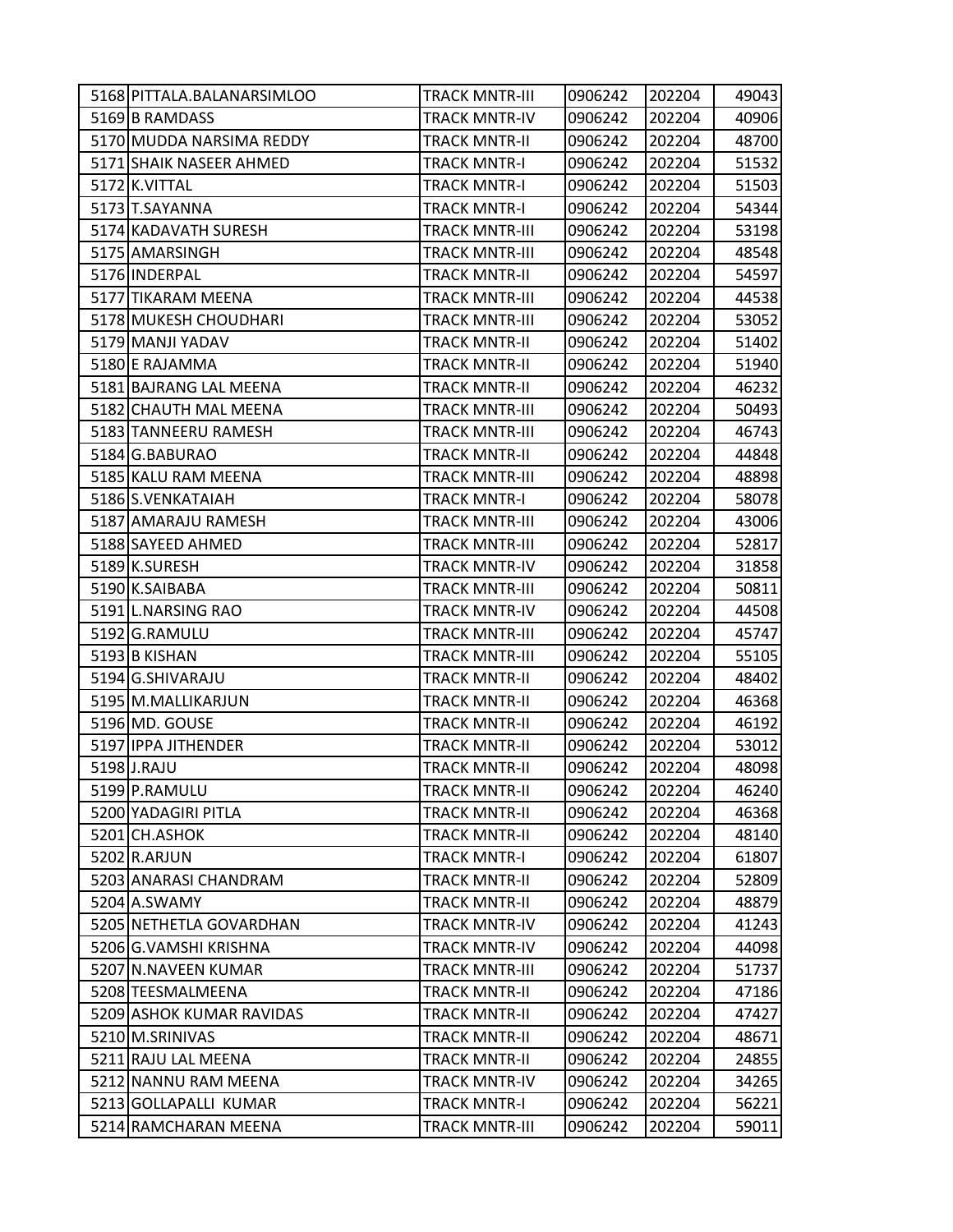| 5215 POSHALA ROSHAIAH               | TRACK MNTR-I          | 0906242 | 202204 | 54442 |
|-------------------------------------|-----------------------|---------|--------|-------|
| 5216 T SANJEEVI                     | ASST(PWAY)            | 0906242 | 202204 | 51291 |
| 5217 NEEBU MEENA                    | <b>TRACK MNTR-II</b>  | 0906242 | 202204 | 44504 |
| 5218 G.SAILU                        | <b>TRACK MNTR-I</b>   | 0906242 | 202204 | 60238 |
| 5219 FEROZ KHAN                     | <b>TRACK MNTR-I</b>   | 0906242 | 202204 | 59530 |
| 5220 K.RAJESHWER                    | <b>TRACK MNTR-III</b> | 0906242 | 202204 | 47413 |
| 5221 K.NARSIMLU                     | <b>TRACK MNTR-III</b> | 0906242 | 202204 | 44648 |
| 5222 SK AZIZ                        | <b>TRACK MNTR-III</b> | 0906242 | 202204 | 60968 |
| 5223 C.NARASIMHA REDDY              | <b>TRACK MNTR-I</b>   | 0906242 | 202204 | 53154 |
| 5224 ESHWAR                         | <b>TRACK MNTR-III</b> | 0906242 | 202204 | 54278 |
| 5225 KONAPALA MOHAN RAO             | <b>TRACK MNTR-III</b> | 0906242 | 202204 | 51730 |
| 5226 P SRINIVAS                     | <b>TRACK MNTR-I</b>   | 0906242 | 202204 | 66496 |
| 5227 D BALAIAH                      | <b>TRACK MNTR-III</b> | 0906242 | 202204 | 110   |
| 5228 SANTOSH KUMAR                  | <b>TRACK MNTR-II</b>  | 0906242 | 202204 | 49647 |
| 5229 T.SUDHAKAR                     | <b>TRACK MNTR-I</b>   | 0906242 | 202204 | 54992 |
| 5230 POCHIRAM KURMA                 | <b>TRACK MNTR-II</b>  | 0906242 | 202204 | 49354 |
| 5231 SUBHASH CHAND                  | <b>TRACK MNTR-II</b>  | 0906242 | 202204 | 52577 |
| 5232 K.MALKAIAH                     | <b>TRACK MNTR-II</b>  | 0906242 | 202204 | 48879 |
| 5233 S GANESH                       | <b>TRACK MNTR-I</b>   | 0906242 | 202204 | 58239 |
| 5234 CHANDANKUMAR                   | <b>TRACK MNTR-II</b>  | 0906242 | 202204 | 46603 |
| 5235 P. SIDDAIAH                    | TRACK MNTR-III        | 0906242 | 202204 | 47213 |
| 5236 MANISH KUMAR                   | <b>TRACK MNTR-III</b> | 0906242 | 202204 | 46367 |
| 5237 M.LAXMAN                       | <b>TRACK MNTR-I</b>   | 0906242 | 202204 | 60978 |
| 5238 B.RAJU                         | <b>TRACK MNTR-II</b>  | 0906242 | 202204 | 50654 |
| 5239 J.GOPAL                        | <b>BLACK SMITH-II</b> | 0906242 | 202204 | 49850 |
| 5240 R S SINGH SISODIA              | TRACK MNTR-I          | 0906242 | 202204 | 54271 |
| 5241 NATHURAM YADAV                 | <b>TRACK MNTR-II</b>  | 0906242 | 202204 | 52902 |
| 5242 BHARAT SINGH PUNDIR            | <b>TRACK MNTR-II</b>  | 0906242 | 202204 | 49418 |
| 5243 MAHESH KUMAR MEENA             | <b>TRACK MNTR-II</b>  | 0906242 | 202204 | 47797 |
| 5244 RAHUL KUMAR                    | <b>TRACK MNTR-II</b>  | 0906242 | 202204 | 48842 |
| 5245 RUDAVATH RAVI                  | <b>TRACK MNTR-I</b>   | 0906242 | 202204 | 56489 |
| 5246 M.RAVI KUMAR                   | <b>TRACK MNTR-II</b>  | 0906242 | 202204 | 46368 |
| 5247 KASHINATH SHANKARAPPA PANERKAR | <b>TRACK MNTR-III</b> | 0906242 | 202204 | 42221 |
| 5248 SHIVARAM GATTUPALLY            | <b>TRACK MNTR-IV</b>  | 0906242 | 202204 | 39753 |
| 5249 G.BALAJI                       | <b>TRACK MNTR-III</b> | 0906242 | 202204 | 47964 |
| 5250 PRASAD PENTA                   | <b>TRACK MNTR-IV</b>  | 0906242 | 202204 | 36667 |
| 5251 B.THIRUPATHI                   | <b>TRACK MNTR-III</b> | 0906242 | 202204 | 44863 |
| 5252 MALOTH PEERSINGH               | <b>TRACK MNTR-III</b> | 0906242 | 202204 | 50240 |
| 5253 SWAMY                          | <b>TRACK MNTR-IV</b>  | 0906242 | 202204 | 47701 |
| 5254 M SATEESH                      | <b>TRACK MNTR-IV</b>  | 0906242 | 202204 | 33311 |
| 5255 SHIVARAMULU                    | <b>TRACK MNTR-IV</b>  | 0906242 | 202204 | 39966 |
| 5256 G.SWAROOPA                     | <b>TRACK MNTR-III</b> | 0906242 | 202204 | 39419 |
| 5257 G.PRABHAKAR                    | <b>TRACK MNTR-III</b> | 0906242 | 202204 | 40104 |
| 5258 SK.IFTHEKAR                    | <b>TRACK MNTR-III</b> | 0906242 | 202204 | 37971 |
| 5259 M.RAJU                         | <b>TRACK MNTR-III</b> | 0906242 | 202204 | 44053 |
| 5260 M.SRAVANTHI                    | <b>TRACK MNTR-III</b> | 0906242 | 202204 | 38419 |
| 5261 SYED.JAVEED                    | TRACK MNTR-III        | 0906242 | 202204 | 53658 |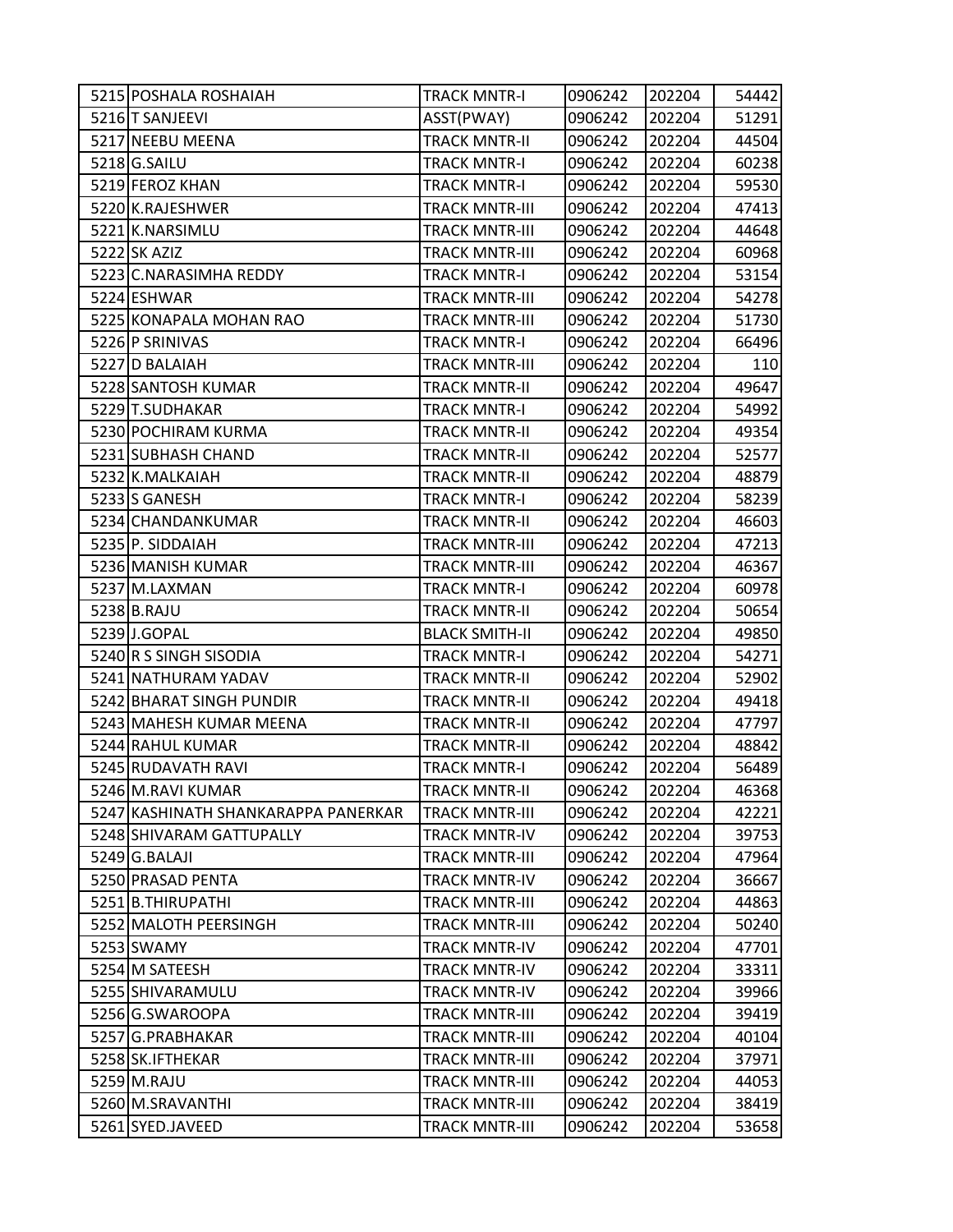| 5262 P.RAJU                   | <b>TRACK MNTR-III</b> | 0906242 | 202204 | 37502 |
|-------------------------------|-----------------------|---------|--------|-------|
| 5263 SK.NAYEEM                | <b>TRACK MNTR-IV</b>  | 0906242 | 202204 | 35469 |
| 5264 M.VENKATESH              | <b>TRACK MNTR-III</b> | 0906242 | 202204 | 46453 |
| 5265 BAMAN.INDAL SINGH        | <b>TRACK MNTR-III</b> | 0906242 | 202204 | 43222 |
| 5266 B.MANOJ CHANDRA          | <b>TRACK MNTR-III</b> | 0906242 | 202204 | 41621 |
| 5267 MD.JAFARUDDIN            | <b>TRACK MNTR-III</b> | 0906242 | 202204 | 42620 |
| 5268 CH.VENUGOPAL             | <b>TRACK MNTR-III</b> | 0906242 | 202204 | 41436 |
| 5269 SRINIVASA RAO M.         | <b>TRACK MNTR-III</b> | 0906242 | 202204 | 58708 |
| 5270 PRADEEP KALBANDE         | <b>TRACK MNTR-III</b> | 0906242 | 202204 | 42221 |
| 5271 SANJAY G MEDEKAR         | <b>TRACK MNTR-III</b> | 0906242 | 202204 | 35645 |
| 5272 SRIKANTH SURUKUTLA       | <b>TRACK MNTR-IV</b>  | 0906242 | 202204 | 35138 |
| 5273 KOTTAPALLY RAJKUMAR      | <b>TRACK MNTR-IV</b>  | 0906242 | 202204 | 32582 |
| 5274 JAMMALAGIRI TIRUPATHI    | <b>TRACK MNTR-IV</b>  | 0906242 | 202204 | 34220 |
| 5275 SHASHIKANT KUMAR         | <b>TRACK MNTR-IV</b>  | 0906242 | 202204 | 35940 |
| 5276 KAUSHAL KISHOR MISHRA    | <b>TRACK MNTR-IV</b>  | 0906242 | 202204 | 36934 |
| 5277 BOGA PRANEETH KUMAR      | <b>TRACK MNTR-IV</b>  | 0906242 | 202204 | 39240 |
| 5278 LAXMAN KUMAR BHUIA       | <b>TRACK MNTR-IV</b>  | 0906242 | 202204 | 34710 |
| 5279 KURA SHIVA KUMAR         | <b>TRACK MNTR-IV</b>  | 0906242 | 202204 | 35784 |
| 5280 JALABAGARI SHIVA SHANKAR | <b>TRACK MNTR-IV</b>  | 0906242 | 202204 | 43254 |
| 5281 ANIKET RANJAN            | <b>TRACK MNTR-IV</b>  | 0906242 | 202204 | 38084 |
| 5282 DEVENDRA KUMAR           | <b>TRACK MNTR-IV</b>  | 0906242 | 202204 | 33084 |
| 5283 RAVI RANJAN KUMAR        | <b>TRACK MNTR-IV</b>  | 0906242 | 202204 | 34390 |
| 5284 KORRA VINOD              | <b>TRACK MNTR-IV</b>  | 0906242 | 202204 | 42184 |
| 5285 P.SAIKIRAN               | <b>TRACK MNTR-IV</b>  | 0906242 | 202204 | 37284 |
| 5286 TALARI GANGADHAR         | <b>TRACK MNTR-IV</b>  | 0906242 | 202204 | 37134 |
| 5287 NENAVATH SUDHAKAR        | <b>TRACK MNTR-IV</b>  | 0906242 | 202204 | 33484 |
| 5288 CHUKKALATEERTAM BHARGAV  | <b>TRACK MNTR-IV</b>  | 0906242 | 202204 | 37650 |
| 5289 NENAVATH JEEVAN          | <b>TRACK MNTR-IV</b>  | 0906242 | 202204 | 33484 |
| 5290 VIKASH RANA              | <b>TRACK MNTR-IV</b>  | 0906242 | 202204 | 37350 |
| 5291 DANDUWAR BALAJI          | <b>TRACK MNTR-IV</b>  | 0906242 | 202204 | 37385 |
| 5292 SAURAV GANGULY           | <b>TRACK MNTR-IV</b>  | 0906242 | 202204 | 36045 |
| 5293 PRADEEP KUMAR            | <b>TRACK MNTR-IV</b>  | 0906242 | 202204 | 36234 |
| 5294 BIMAL KUMAR              | <b>TRACK MNTR-IV</b>  | 0906242 | 202204 | 36532 |
| 5295 BAJANNAGARI CHARAN       | <b>TRACK MNTR-IV</b>  | 0906242 | 202204 | 36234 |
| 5296 TALARI SHARIN            | <b>TRACK MNTR-IV</b>  | 0906242 | 202204 | 38500 |
| 5297 SAJAN KUMAR              | <b>TRACK MNTR-IV</b>  | 0906242 | 202204 | 34390 |
| 5298 MALAVATH PRAKASH         | <b>TRACK MNTR-IV</b>  | 0906242 | 202204 | 37684 |
| 5299 LACHUGARI RAMESH         | <b>TRACK MNTR-IV</b>  | 0906242 | 202204 | 35849 |
| 5300 MAMIDI THIRUPATHI        | <b>TRACK MNTR-IV</b>  | 0906242 | 202204 | 41850 |
| 5301 O.SAI KRISHNA            | <b>TRACK MNTR-IV</b>  | 0906242 | 202204 | 38034 |
| 5302 EDULA PRASHANTH          | <b>TRACK MNTR-IV</b>  | 0906242 | 202204 | 47684 |
| 5303 KARROLLA GANGADHAR       | <b>TRACK MNTR-IV</b>  | 0906242 | 202204 | 37385 |
| 5304 SOYABGARI RAVIKUMAR      | <b>TRACK MNTR-IV</b>  | 0906242 | 202204 | 40012 |
| 5305 S.VIJAY KUMAR            | <b>TRACK MNTR-IV</b>  | 0906242 | 202204 | 35054 |
| 5306 T.RAJU                   | <b>TRACK MNTR-IV</b>  | 0906242 | 202204 | 37291 |
| 5307 RAJAT SHARMA             | <b>TRACK MNTR-IV</b>  | 0906242 | 202204 | 34534 |
| 5308 RAMKARAN DEG             | <b>TRACK MNTR-IV</b>  | 0906242 | 202204 | 36246 |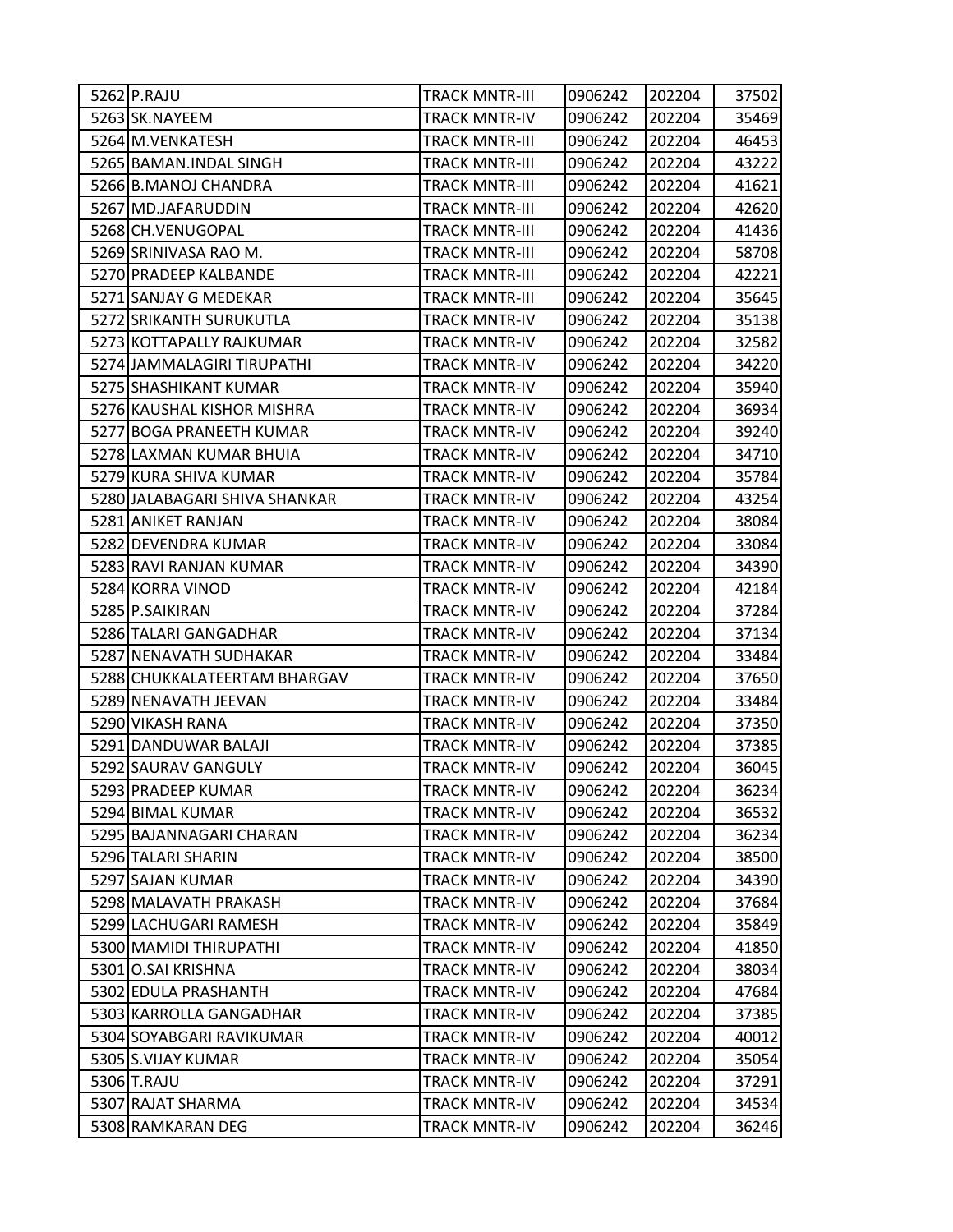| 5309 BABLU KUMAR               | <b>TRACK MNTR-IV</b>      | 0906242 | 202204 | 35934 |
|--------------------------------|---------------------------|---------|--------|-------|
| 5310 MUPPIDIWAR ANAND          | <b>TRACK MNTR-IV</b>      | 0906242 | 202204 | 37725 |
| 5311 JANAGAMA MAHESH           | <b>TRACK MNTR-IV</b>      | 0906242 | 202204 | 36702 |
| 5312 V.PEDDA DASHARATH         | <b>TRACK MNTR-IV</b>      | 0906242 | 202204 | 38850 |
| 5313 DURKI SURESH              | <b>TRACK MNTR-IV</b>      | 0906242 | 202204 | 39734 |
| 5314 MALAVATH RAKESH           | <b>TRACK MNTR-IV</b>      | 0906242 | 202204 | 40699 |
| 5315 R.RAJESH                  | <b>TRACK MNTR-IV</b>      | 0906242 | 202204 | 46040 |
| 5316 BURKA NARENDAR            | ASST(PWAY)                | 0906242 | 202204 | 44134 |
| 5317 J.KIRAN KUMAR             | <b>TRACK MNTR-IV</b>      | 0906242 | 202204 | 52370 |
| 5318 V PRADEEP                 | <b>TECH-III</b>           | 0906242 | 202204 | 49210 |
| 5319 P RAMESH                  | ASST(WORKS)               | 0906243 | 202204 | 39358 |
| 5320 RAVINDER RATHOD           | ASST(WORKS)               | 0906243 | 202204 | 40158 |
| 5321 K SAVITHRI                | TECH.(MASON)-III          | 0906243 | 202204 | 63301 |
| 5322 FAREEDA BEGUM             | ASST(WORKS)               | 0906243 | 202204 | 64584 |
| 5323 M.A.JAFFAR                | ASST(WORKS)               | 0906243 | 202204 | 39179 |
| 5324 LAXMI BAI                 | ASST(WORKS)               | 0906243 | 202204 | 54931 |
| 5325 G.SRINIVAS                | PLF-III                   | 0906243 | 202204 | 38048 |
| 5326 AMIT BAGHELA              | ASST(WORKS)               | 0906243 | 202204 | 44592 |
| 5327 MARY MARGARET             | ASST(WORKS)               | 0906243 | 202204 | 43570 |
| 5328 P VIJAYA CHANDER          | ASST(WORKS)               | 0906243 | 202204 | 45457 |
| 5329 RAJAMANI                  | ASST(WORKS)               | 0906243 | 202204 | 61374 |
| 5330 PUNNA RAMESH              | TECH.CARPENTER-II 0906243 |         | 202204 | 48832 |
| 5331 SMT.NEELABAI              | ASST(WORKS)               | 0906243 | 202204 | 41591 |
| 5332 K NAGASANTOSHI MATHA      | ASST(WORKS)               | 0906243 | 202204 | 44098 |
| 5333 GAIKWAD BHIMRAO DIGAMBWR  | TECH.(MASON)-I            | 0906243 | 202204 | 49321 |
| 5334 DEEP CHAND                | TECH.CARPENTER-II         | 0906243 | 202204 | 48654 |
| 5335 P.YADAMMA                 | ASST(WORKS)               | 0906243 | 202204 | 43275 |
| 5336 KANITHA                   | ASST(WORKS)               | 0906243 | 202204 | 44992 |
| 5337 GANGADHAR THOTA           | ASST(WORKS)               | 0906243 | 202204 | 48319 |
| 5338 DHADIGELA SAI KUMAR       | ASST(WORKS)               | 0906243 | 202204 | 35497 |
| 5339 SATHYASAVITHRI            | ASST(WORKS)               | 0906243 | 202204 | 45117 |
| 5340 M.SHANKER                 | ASST(WORKS)               | 0906243 | 202204 | 36464 |
| 5341 IBRAHIM KHAN              | ASST(WORKS)               | 0906243 | 202204 | 33708 |
| 5342 AMOL KEROJI               | <b>TRACK MNTR-IV</b>      | 0906245 | 202204 | 24997 |
| 5343 K RAJ KUMAR               | <b>TRACK MNTR-III</b>     | 0906245 | 202204 | 40875 |
| 5344 CHAVAN ISHWAR             | <b>TRACK MNTR-IV</b>      | 0906245 | 202204 | 39753 |
| 5345 FIRDOUSE KHAN             | <b>TRACK MNTR-III</b>     | 0906245 | 202204 | 36191 |
| 5346 LAKHAN DADESAB SHAIKH     | <b>TRACK MNTR-III</b>     | 0906245 | 202204 | 57167 |
| 5347 SOODULOLLA NARAYANA       | <b>TRACK MNTR-II</b>      | 0906245 | 202204 | 55259 |
| 5348 ENDUR RAKESH              | <b>TRACK MNTR-III</b>     | 0906245 | 202204 | 44599 |
| 5349 KASTURE BALAJI MANAJI     | <b>TRACK MNTR-IV</b>      | 0906245 | 202204 | 53639 |
| 5350 WAGHMARE PRABHAKAR BHEEVA | <b>TRACK MNTR-II</b>      | 0906245 | 202204 | 47862 |
| 5351 HANWATE GANGAPRASAD       | <b>TRACK MNTR-II</b>      | 0906245 | 202204 | 45791 |
| 5352 BIHARI LAL MEENA          | <b>TRACK MNTR-III</b>     | 0906245 | 202204 | 44448 |
| 5353 SUJEET KUMAR              | <b>TRACK MNTR-III</b>     | 0906245 | 202204 | 43663 |
| 5354 ANIL KUMAR                | <b>TRACK MNTR-III</b>     | 0906245 | 202204 | 41163 |
| 5355 PAWAR PRAKASH BHUJANG     | TRACK MNTR-III            | 0906245 | 202204 | 46270 |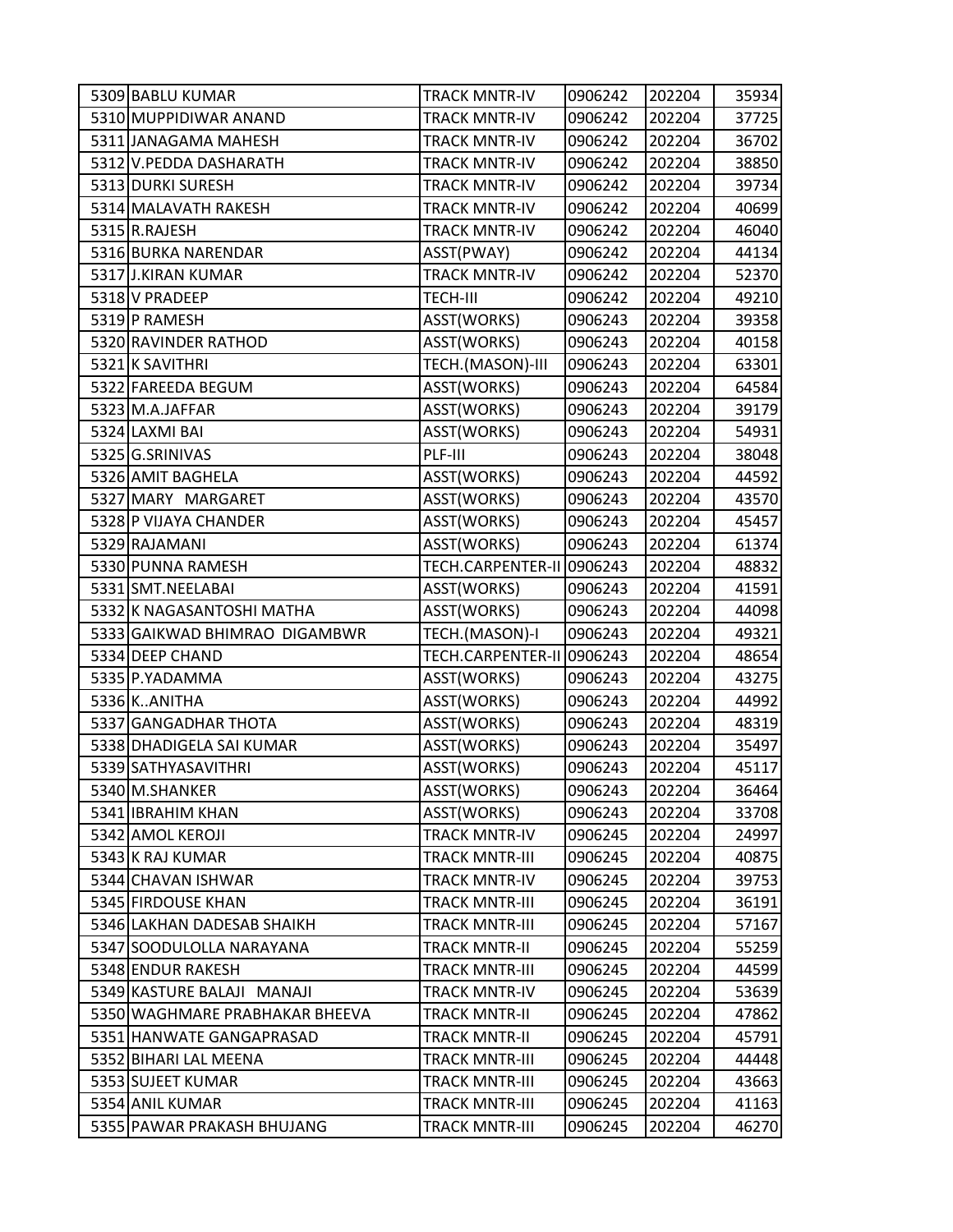| 5356 ROSHAN KUMAR YADAV        | TRACK MNTR-III        | 0906245 | 202204 | 46847 |
|--------------------------------|-----------------------|---------|--------|-------|
| 5357 CHOUDANTE MANESHKUMAR     | <b>TRACK MNTR-III</b> | 0906245 | 202204 | 38919 |
| 5358 SANTOSH CHAND MEENA       | <b>TRACK MNTR-III</b> | 0906245 | 202204 | 49443 |
| 5359 JADHAV SANTOSH HARI       | <b>TRACK MNTR-IV</b>  | 0906245 | 202204 | 52492 |
| 5360 SHAIKH FEROJ SHADULLA     | <b>TRACK MNTR-II</b>  | 0906245 | 202204 | 63548 |
| 5361 RATHOD RAMESH KISHAN      | TRACK MNTR-II         | 0906245 | 202204 | 15367 |
| 5362 RATHOD UTTAM KISHAN       | <b>TRACK MNTR-III</b> | 0906245 | 202204 | 59127 |
| 5363 AKTHAR HUSSAIN            | <b>TRACK MNTR-I</b>   | 0906245 | 202204 | 60629 |
| 5364 DEVAKWAD BABARAO          | <b>TRACK MNTR-I</b>   | 0906245 | 202204 | 50081 |
| 5365 WAHGMARE NAGESH           | <b>TRACK MNTR-II</b>  | 0906245 | 202204 | 63859 |
| 5366 RATHOD SUBHASH GOVIND     | <b>TRACK MNTR-II</b>  | 0906245 | 202204 | 46368 |
| 5367 INGLE BABU DATTA          | <b>TRACK MNTR-III</b> | 0906245 | 202204 | 57693 |
| 5368 PAWAR MARUTHI GOVIND      | <b>TRACK MNTR-III</b> | 0906245 | 202204 | 58743 |
| 5369U.SHYAM                    | <b>TRACK MNTR-II</b>  | 0906245 | 202204 | 1010  |
| 5370 RATHOD DEVIDAS BHEEMA     | <b>TRACK MNTR-I</b>   | 0906245 | 202204 | 67159 |
| 5371 VINOD KUMAR RAM           | <b>TRACK MNTR-II</b>  | 0906245 | 202204 | 48462 |
| 5372 A GANGADHAR               | <b>TRACK MNTR-II</b>  | 0906245 | 202204 | 47418 |
| 5373 ABDUL HAFEEZ              | <b>TRACK MNTR-II</b>  | 0906245 | 202204 | 49379 |
| 5374 MUNI RAM BAIRWA           | <b>TRACK MNTR-II</b>  | 0906245 | 202204 | 46427 |
| 5375 MOGILI SAGAR              | <b>TRACK MNTR-II</b>  | 0906245 | 202204 | 58097 |
| 5376 VISHVAMBAR DAYAL MEENA    | TRACK MNTR-III        | 0906245 | 202204 | 48143 |
| 5377 PRITHVIRAJ MEENA          | <b>TRACK MNTR-II</b>  | 0906245 | 202204 | 52792 |
| 5378 BABU LAL MEENA            | <b>TRACK MNTR-III</b> | 0906245 | 202204 | 71594 |
| 5379 CHAVAN BALAJI RAMDHAN     | TRACK MNTR-III        | 0906245 | 202204 | 38419 |
| 5380 C KRISHNA MURTHY          | <b>TRACK MNTR-III</b> | 0906245 | 202204 | 46112 |
| 5381 MANOJ KUMAR MEENA         | TRACK MNTR-II         | 0906245 | 202204 | 45727 |
| 5382 MAHABOOB KHAN             | <b>TRACK MNTR-II</b>  | 0906245 | 202204 | 65006 |
| 5383 KALU RAM KOLI             | <b>TRACK MNTR-II</b>  | 0906245 | 202204 | 49083 |
| 5384 RATHOD BABURAO G          | TRACK MNTR-I          | 0906245 | 202204 | 60319 |
| 5385 J BALAJI                  | <b>TRACK MNTR-II</b>  | 0906245 | 202204 | 72573 |
| 5386 C VASANTHA                | TRACK MNTR-I          | 0906245 | 202204 | 63091 |
| 5387 J BALAJI RAMA             | TRACK MNTR-II         | 0906245 | 202204 | 75137 |
| 5388 D BHEEM RAO               | <b>TRACK MNTR-II</b>  | 0906245 | 202204 | 61645 |
| 5389 C.PANDARI                 | <b>TRACK MNTR-II</b>  | 0906245 | 202204 | 58607 |
| 5390 RANJEET KUMAR RANA        | <b>TRACK MNTR-III</b> | 0906245 | 202204 | 52043 |
| 5391 DURGAWAR VISHNU MURTHY    | <b>TRACK MNTR-III</b> | 0906245 | 202204 | 52555 |
| 5392 AMBADAS                   | <b>TRACK MNTR-I</b>   | 0906245 | 202204 | 53837 |
| 5393 R DEVIDAS RAMA            | <b>TRACK MNTR-I</b>   | 0906245 | 202204 | 50336 |
| 5394 WAGHMARE SUDHAKAR         | <b>TRACK MNTR-III</b> | 0906245 | 202204 | 49453 |
| 5395 MOTI SINGH BALAI          | <b>TRACK MNTR-II</b>  | 0906245 | 202204 | 38635 |
| 5396 ANMOL KUMAR               | <b>TRACK MNTR-II</b>  | 0906245 | 202204 | 46908 |
| 5397 GAIKWAD MILIND CHAMPATRAO | <b>TRACK MNTR-II</b>  | 0906245 | 202204 | 49618 |
| 5398 NITIN JALBA HAIBATE       | <b>TRACK MNTR-I</b>   | 0906245 | 202204 | 50431 |
| 5399 RATHOD DILIP BHIMRAO      | <b>TRACK MNTR-IV</b>  | 0906245 | 202204 | 29701 |
| 5400 MADHAV                    | <b>TRACK MNTR-I</b>   | 0906245 | 202204 | 54124 |
| 5401 PRAKASH                   | <b>TRACK MNTR-I</b>   | 0906245 | 202204 | 68983 |
| 5402 CHAVAN.SUBASHA.GOVID      | <b>TRACK MNTR-I</b>   | 0906245 | 202204 | 51081 |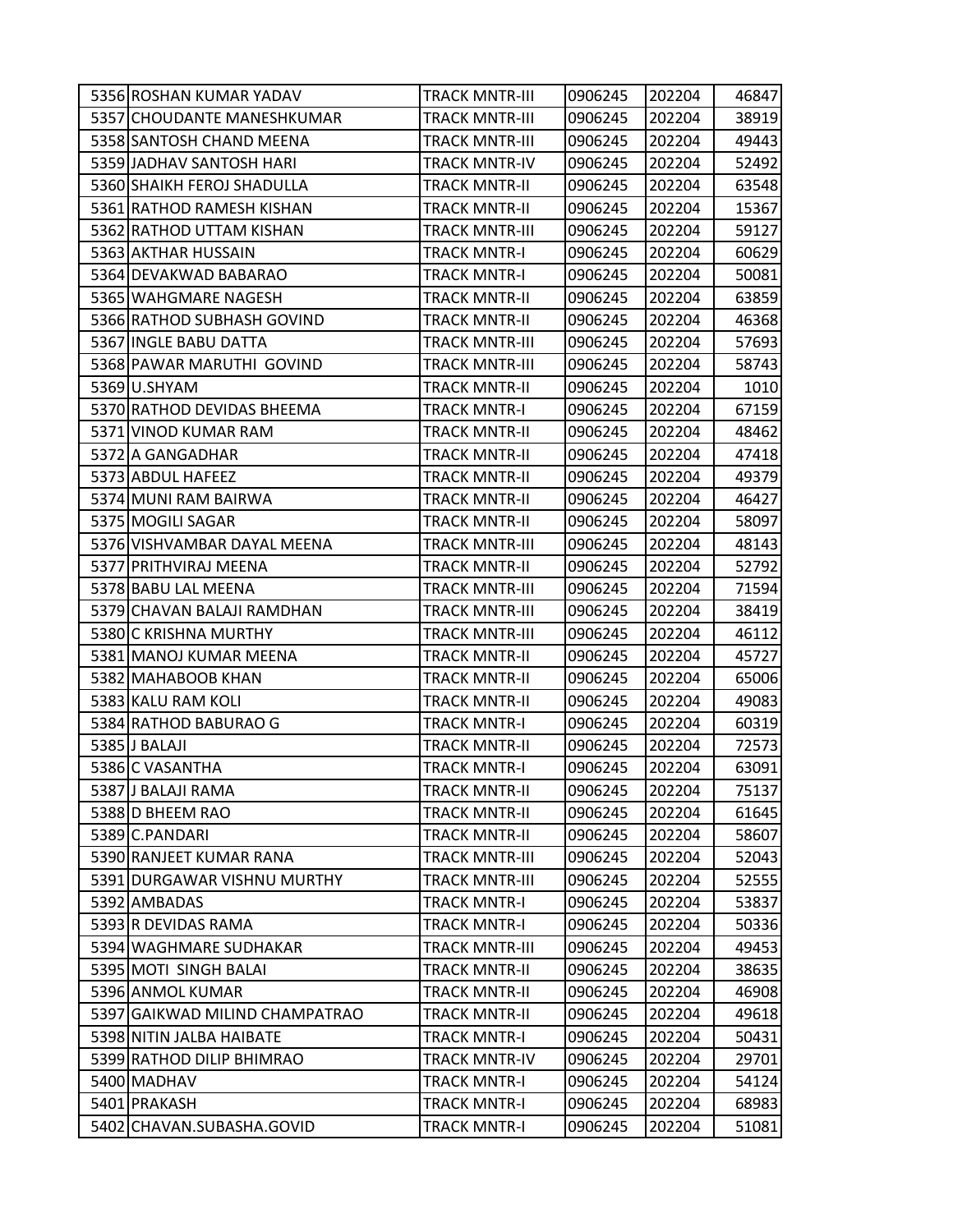| 5403 CHIKATWAD ANANDA DEARAO    | TRACK MNTR-III        | 0906245 | 202204 | 40693 |
|---------------------------------|-----------------------|---------|--------|-------|
| 5404 SHIVLAL RATHOD             | <b>TRACK MNTR-II</b>  | 0906245 | 202204 | 48442 |
| 5405 D. NAVEEN GOUD             | <b>TRACK MNTR-III</b> | 0906245 | 202204 | 54855 |
| 5406 AJIT KUMAR                 | <b>TRACK MNTR-III</b> | 0906245 | 202204 | 48023 |
| 5407 DANISH EQBAL               | <b>TRACK MNTR-III</b> | 0906245 | 202204 | 44893 |
| 5408 SHANKAR DAYAL SINGH        | TRACK MNTR-III        | 0906245 | 202204 | 42375 |
| 5409 D LALAIAH                  | <b>TRACK MNTR-II</b>  | 0906245 | 202204 | 63245 |
| 5410 KARAN SINGH MEENA          | <b>TRACK MNTR-III</b> | 0906245 | 202204 | 42997 |
| 5411 BELLUROD ANIL.S            | <b>TRACK MNTR-I</b>   | 0906245 | 202204 | 52394 |
| 5412 MALLELA SAIKUMAR           | <b>TRACK MNTR-IV</b>  | 0906245 | 202204 | 8540  |
| 5413 J KRISHNA                  | <b>TRACK MNTR-I</b>   | 0906245 | 202204 | 55089 |
| 5414 A GANGADHAR                | <b>TRACK MNTR-II</b>  | 0906245 | 202204 | 5642  |
| 5415 D SAILU                    | <b>TRACK MNTR-II</b>  | 0906245 | 202204 | 48879 |
| 5416 DHARAM SINGH PRAJAPAT      | <b>TRACK MNTR-III</b> | 0906245 | 202204 | 43215 |
| 5417 SUMITRA                    | <b>TRACK MNTR-III</b> | 0906245 | 202204 | 54648 |
| 5418 HANWATE MADHAV D           | TRACK MNTR-I          | 0906245 | 202204 | 52836 |
| 5419 SESHABAI                   | ASST(PWAY)            | 0906245 | 202204 | 44473 |
| 5420 GIRDHARI MEENA             | <b>TRACK MNTR-III</b> | 0906245 | 202204 | 37112 |
| 5421 PRAHALAD                   | <b>TRACK MNTR-I</b>   | 0906245 | 202204 | 59538 |
| 5422 ANIL                       | <b>TRACK MNTR-I</b>   | 0906245 | 202204 | 55628 |
| 5423 JIA LAL                    | TRACK MNTR-II         | 0906245 | 202204 | 45236 |
| 5424 RAM RAJ MEENA              | TRACK MNTR-III        | 0906245 | 202204 | 789   |
| 5425 WAGHMARE DAYA MARUTHI      | <b>TRACK MNTR-III</b> | 0906245 | 202204 | 38898 |
| 5426 PAWAR DEVIDAS LALU         | <b>TRACK MNTR-IV</b>  | 0906245 | 202204 | 609   |
| 5427 LATHA                      | <b>TRACK MNTR-III</b> | 0906245 | 202204 | 51418 |
| 5428 B JANAKI RAM               | TRACK MNTR-I          | 0906245 | 202204 | 57088 |
| 5429 T.DURGAIAH                 | <b>TRACK MNTR-II</b>  | 0906245 | 202204 | 61730 |
| 5430 R VINAY SAGAR              | <b>TRACK MNTR-II</b>  | 0906245 | 202204 | 47075 |
| 5431 JATA SHANKAR YADAV         | <b>TRACK MNTR-III</b> | 0906245 | 202204 | 41334 |
| 5432 RAHUL TELANG               | <b>TRACK MNTR-III</b> | 0906245 | 202204 | 43962 |
| 5433 GYANESHWAR BHAGWAN SHINDE  | TRACK MNTR-IV         | 0906245 | 202204 | 34792 |
| 5434 A.R.RAKESH                 | <b>TRACK MNTR-IV</b>  | 0906245 | 202204 | 40543 |
| 5435 M SOMU                     | <b>TRACK MNTR-IV</b>  | 0906245 | 202204 | 39588 |
| 5436 GADPALE HARSHAWARDHAN      | <b>TRACK MNTR-III</b> | 0906245 | 202204 | 39085 |
| 5437 K MAHESH                   | <b>TRACK MNTR-IV</b>  | 0906245 | 202204 | 39916 |
| 5438 MUDUGULA LAXMAN            | <b>TRACK MNTR-III</b> | 0906245 | 202204 | 39935 |
| 5439 S RAVI                     | <b>TRACK MNTR-IV</b>  | 0906245 | 202204 | 46328 |
| 5440 MARUPAKA RAJENDHAR         | TRACK MNTR-III        | 0906245 | 202204 | 41419 |
| 5441 RAVI KIRAN                 | <b>TRACK MNTR-III</b> | 0906245 | 202204 | 40420 |
| 5442 DHANDGE ASHOK GANESH       | <b>TRACK MNTR-IV</b>  | 0906245 | 202204 | 34160 |
| 5443 A.SHANKAR                  | TRACK MNTR-III        | 0906245 | 202204 | 39945 |
| 5444 SANDEEP MADHAVRAO REGULWAD | <b>TRACK MNTR-III</b> | 0906245 | 202204 | 37471 |
| 5445 ARVIND S. KHILLARE         | <b>TRACK MNTR-III</b> | 0906245 | 202204 | 38535 |
| 5446 MANGESH MILIND SHAMBHARKAR | <b>TRACK MNTR-III</b> | 0906245 | 202204 | 40663 |
| 5447 MADHAV DATTA KAMBLE        | <b>TRACK MNTR-III</b> | 0906245 | 202204 | 45131 |
| 5448 GOPAL VENKATI KORDE        | <b>TRACK MNTR-III</b> | 0906245 | 202204 | 58743 |
| 5449 KHANDU MAROTRAO RAHATKAR   | TRACK MNTR-III        | 0906245 | 202204 | 40547 |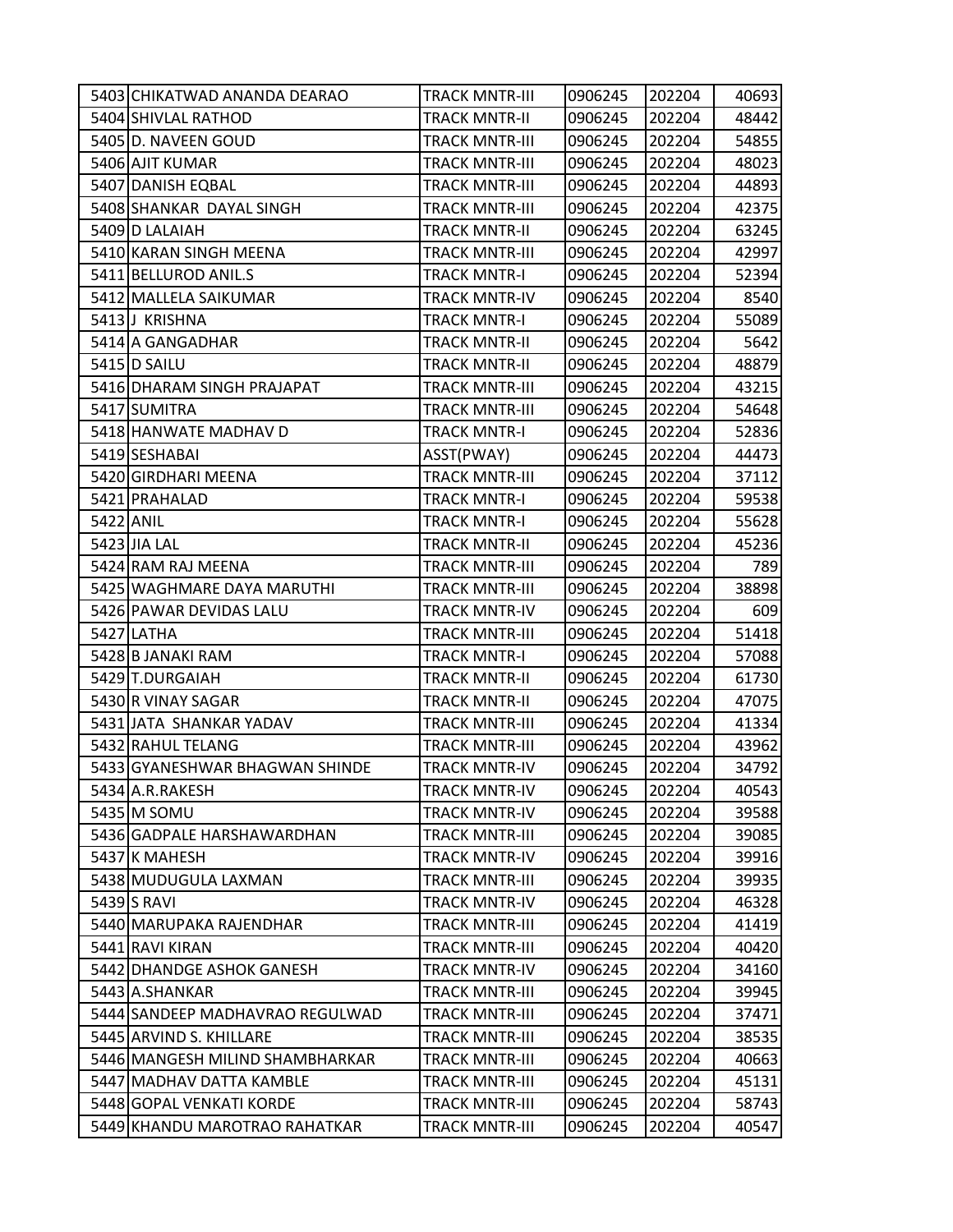| 5450 SATYAJEET KUMAR          | <b>TRACK MNTR-IV</b> | 0906245 | 202204 | 33899 |
|-------------------------------|----------------------|---------|--------|-------|
| 5451 KAMAL KANT PRABHAKER     | <b>TRACK MNTR-IV</b> | 0906245 | 202204 | 36190 |
| 5452 SHIV KUMAR SAROJ         | <b>TRACK MNTR-IV</b> | 0906245 | 202204 | 33937 |
| 5453 SHIVAM                   | <b>TRACK MNTR-IV</b> | 0906245 | 202204 | 40229 |
| 5454 DHEERAJ KUMAR            | <b>TRACK MNTR-IV</b> | 0906245 | 202204 | 45228 |
| 5455 PRADEEP CHAUDHARY        | <b>TRACK MNTR-IV</b> | 0906245 | 202204 | 38970 |
| 5456 PRAVEEN KUMAR            | <b>TRACK MNTR-IV</b> | 0906245 | 202204 | 32044 |
| 5457 AKHILESH KUMAR           | <b>TRACK MNTR-IV</b> | 0906245 | 202204 | 35128 |
| 5458 TUNNA RAM                | <b>TRACK MNTR-IV</b> | 0906245 | 202204 | 35957 |
| 5459 UPENDRA KUMAR PRASAD     | <b>TRACK MNTR-IV</b> | 0906245 | 202204 | 37766 |
| 5460 RAJEEV KUMAR             | <b>TRACK MNTR-IV</b> | 0906245 | 202204 | 32003 |
| 5461 RANJAN KUMAR             | <b>TRACK MNTR-IV</b> | 0906245 | 202204 | 50334 |
| 5462 NITISH KUMAR             | <b>TRACK MNTR-IV</b> | 0906245 | 202204 | 33793 |
| 5463 CHANDRA SHEKAR PAUDAR    | <b>TRACK MNTR-IV</b> | 0906245 | 202204 | 34504 |
| 5464 RAMESHWAR SINGH YADAV    | <b>TRACK MNTR-IV</b> | 0906245 | 202204 | 34484 |
| 5465 PAVAN KUMAR MAURYA       | <b>TRACK MNTR-IV</b> | 0906245 | 202204 | 43299 |
| 5466 DEEPAK KUMAR RAM         | <b>TRACK MNTR-IV</b> | 0906245 | 202204 | 35849 |
| 5467 YASHWANT                 | <b>TRACK MNTR-IV</b> | 0906245 | 202204 | 32398 |
| 5468 VIKASH KUMAR             | <b>TRACK MNTR-IV</b> | 0906245 | 202204 | 33834 |
| 5469 MUNENDRA SINGH           | <b>TRACK MNTR-IV</b> | 0906245 | 202204 | 47684 |
| 5470 RAJU KUMAR               | <b>TRACK MNTR-IV</b> | 0906245 | 202204 | 33621 |
| 5471 RAMASHANKAR              | <b>TRACK MNTR-IV</b> | 0906245 | 202204 | 31977 |
| 5472 VAIBHAV KONDEKAR         | <b>TRACK MNTR-IV</b> | 0906245 | 202204 | 33600 |
| 5473 SANJEEV KUMAR            | <b>TRACK MNTR-IV</b> | 0906245 | 202204 | 35184 |
| 5474 SOMBEER                  | <b>TRACK MNTR-IV</b> | 0906245 | 202204 | 35214 |
| 5475 RAMESH SINGH             | <b>TRACK MNTR-IV</b> | 0906245 | 202204 | 37960 |
| 5476 PRASHANT KUMAR JHA       | <b>TRACK MNTR-IV</b> | 0906245 | 202204 | 55434 |
| 5477 SHATRUDHAN KUMAR         | <b>TRACK MNTR-IV</b> | 0906245 | 202204 | 37582 |
| 5478 BHUREE SINGH             | <b>TRACK MNTR-IV</b> | 0906245 | 202204 | 35584 |
| 5479 DURGPAL SINGH            | <b>TRACK MNTR-IV</b> | 0906245 | 202204 | 39069 |
| 5480 KRISHNA NAND CHAUHAN     | <b>TRACK MNTR-IV</b> | 0906245 | 202204 | 37216 |
| 5481 BRIJESH KUMAR YADAV      | <b>TRACK MNTR-IV</b> | 0906245 | 202204 | 33834 |
| 5482 DHARAM DAS               | <b>TRACK MNTR-IV</b> | 0906245 | 202204 | 36876 |
| 5483 RAVI SINGH               | <b>TRACK MNTR-IV</b> | 0906245 | 202204 | 33484 |
| 5484 SIKANDAR PASWAN          | <b>TRACK MNTR-IV</b> | 0906245 | 202204 | 37976 |
| 5485 VIJAY KUMAR              | <b>TRACK MNTR-IV</b> | 0906245 | 202204 | 34184 |
| 5486 SANJEEV KUMAR RAJAK      | <b>TRACK MNTR-IV</b> | 0906245 | 202204 | 11330 |
| 5487 DEEPU KUMAR              | <b>TRACK MNTR-IV</b> | 0906245 | 202204 | 33984 |
| 5488 PANKAJ KUMAR             | <b>TRACK MNTR-IV</b> | 0906245 | 202204 | 33834 |
| 5489 SONU KUMAR               | <b>TRACK MNTR-IV</b> | 0906245 | 202204 | 34787 |
| 5490 MUKESH                   | <b>TRACK MNTR-IV</b> | 0906245 | 202204 | 43241 |
| 5491 SHUBHAM MISHRA           | <b>TRACK MNTR-IV</b> | 0906245 | 202204 | 39820 |
| 5492 SHIVAM                   | <b>TRACK MNTR-IV</b> | 0906245 | 202204 | 36510 |
| 5493 ANKIT                    | ASST(PWAY)           | 0906245 | 202204 | 43684 |
| 5494 VIKAS KUMAR              | <b>TRACK MNTR-IV</b> | 0906245 | 202204 | 35848 |
| 5495 JADHAV BALAJI            | <b>TRACK MNTR-IV</b> | 0906245 | 202204 | 30437 |
| 5496 WAGHMARE SUJATA SAMBHAJI | <b>TRACK MNTR-IV</b> | 0906245 | 202204 | 34258 |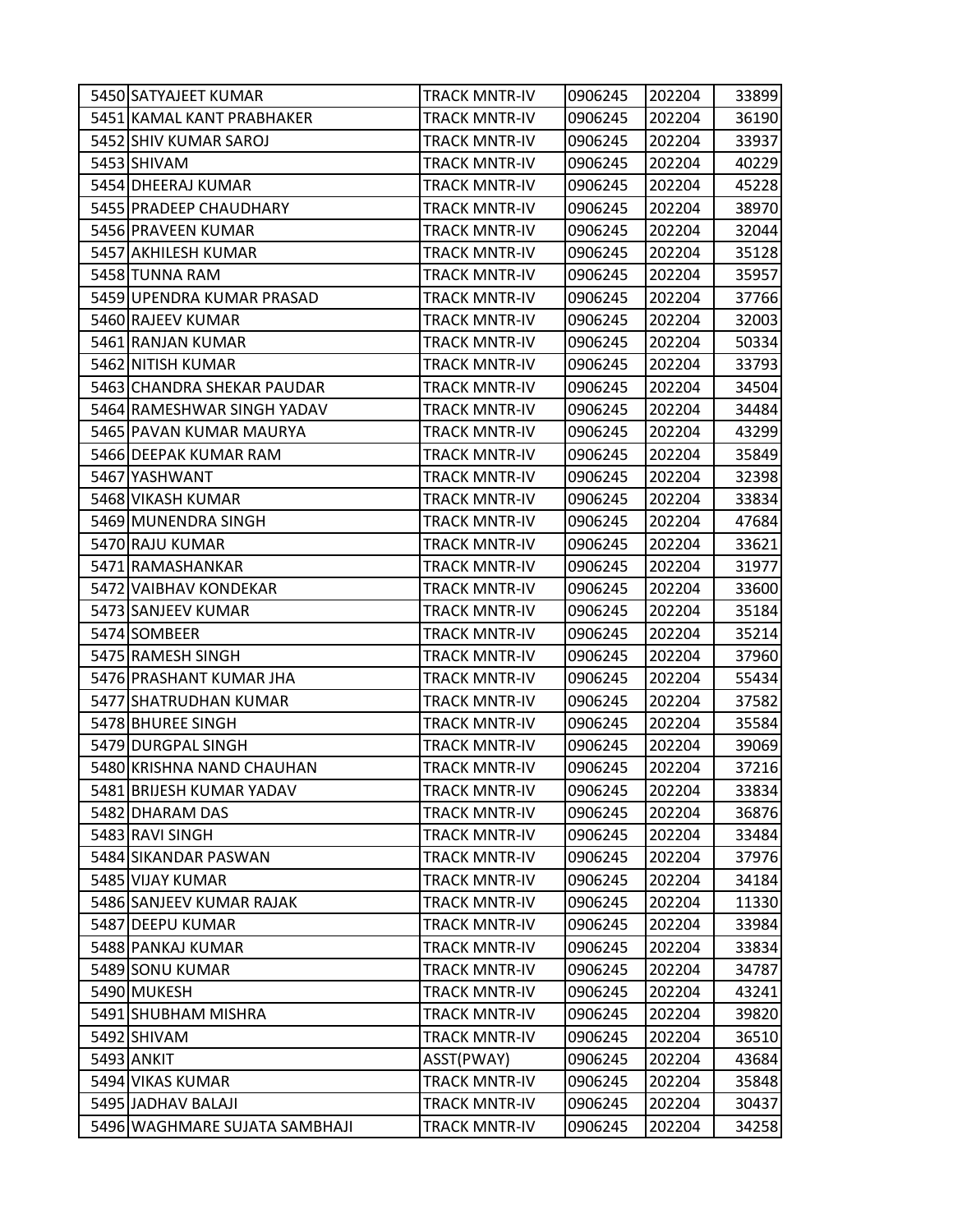| 5497 LANKUL WAR SAINATH         | <b>TRACK MNTR-IV</b>  | 0906245 | 202204 | 39379 |
|---------------------------------|-----------------------|---------|--------|-------|
| 5498 SMT. SHAKUNTHALA BAI       | <b>TRACK MNTR-IV</b>  | 0906245 | 202204 | 33400 |
| 5499 SHANKER SARODE             | <b>TRACK MNTR-IV</b>  | 0906245 | 202204 | 39714 |
| 5500 J GURUDEV BALAJI           | <b>TRACK MNTR-IV</b>  | 0906245 | 202204 | 52927 |
| 5501 CHITYALA GANGARAJU         | <b>TRACK MNTR-IV</b>  | 0906245 | 202204 | 37315 |
| 5502 NIRBHAY PRATAP             | TRACK MNTR-IV         | 0906245 | 202204 | 33626 |
| 5503 A.SRINIVAS                 | <b>TRACK MNTR-IV</b>  | 0906245 | 202204 | 39058 |
| 5504 SMT.SAVITA MILIND WAGHMARE | <b>TRACK MNTR-IV</b>  | 0906245 | 202204 | 32626 |
| 5505 MADHU BABU                 | <b>TRACKMAN</b>       | 0906264 | 202204 | 38801 |
| 5506 M.KRISHNA                  | <b>TRACK MNTR-III</b> | 0906264 | 202204 | 42758 |
| 5507 B RAMANJANEYULU            | TRACK MNTR-III        | 0906264 | 202204 | 43847 |
| 5508 B.RAMACHANDRAIAH           | <b>TRACK MNTR-IV</b>  | 0906264 | 202204 | 41627 |
| 5509 SADDAM HUSSAIN.SK          | <b>TRACK MNTR-IV</b>  | 0906264 | 202204 | 39707 |
| 5510K. DAMODAR                  | <b>TRACK MNTR-IV</b>  | 0906264 | 202204 | 39707 |
| 5511 U.USSAINAIAH               | <b>TRACK MNTR-IV</b>  | 0906264 | 202204 | 39707 |
| 5512 M R KRISHNUDU              | TRACK MNTR-I          | 0906264 | 202204 | 60319 |
| 5513 BESANNA GOVINDU            | <b>TRACK MNTR-II</b>  | 0906264 | 202204 | 57887 |
| 5514 B RAJANNA                  | <b>TRACK MNTR-II</b>  | 0906264 | 202204 | 50075 |
| 5515 V.SUDHAKAR                 | <b>TRACK MNTR-II</b>  | 0906264 | 202204 | 52704 |
| 5516 M.RAJU                     | <b>TRACK MNTR-II</b>  | 0906264 | 202204 | 71060 |
| 5517 JOHN SALANNA               | TRACK MNTR-I          | 0906264 | 202204 | 58661 |
| 5518 ANAKALA SURESH KUMAR       | <b>TRACK MNTR-III</b> | 0906264 | 202204 | 49243 |
| 5519 K RAMA KRISHNA             | <b>TRACK MNTR-III</b> | 0906264 | 202204 | 45649 |
| 5520 MANOJ KUMAR SINHA          | <b>TRACK MNTR-III</b> | 0906264 | 202204 | 41108 |
| 5521 B.YERRI SWAMY              | <b>TRACK MNTR-IV</b>  | 0906264 | 202204 | 44066 |
| 5522 K.RAMU NAIK                | TRACK MNTR-II         | 0906264 | 202204 | 47127 |
| 5523 K.MURALI KRISHNA           | <b>TRACK MNTR-IV</b>  | 0906264 | 202204 | 42272 |
| 5524 RAJESH KUMAR SHARMA        | <b>TRACK MNTR-II</b>  | 0906264 | 202204 | 49622 |
| 5525 SHEO SHANKAR SINGH         | <b>TRACK MNTR-II</b>  | 0906264 | 202204 | 51375 |
| 5526 B.MAHABOOB BASHA           | <b>TRACK MNTR-III</b> | 0906264 | 202204 | 46898 |
| 5527 S. VENKATANARASAIAH        | <b>TRACK MNTR-II</b>  | 0906264 | 202204 | 50177 |
| 5528 GOLLA ANJANEYULU           | <b>TRACK MNTR-III</b> | 0906264 | 202204 | 45998 |
| 5529 P BALA RAJU                | <b>TRACK MNTR-II</b>  | 0906264 | 202204 | 64570 |
| 5530 V RAMESWARI                | <b>TRACK MNTR-II</b>  | 0906264 | 202204 | 51309 |
| 5531 Y.PARUSARAMUDU             | <b>TRACK MNTR-II</b>  | 0906264 | 202204 | 45727 |
| 5532 K.DEVA NAIK                | <b>TRACK MNTR-III</b> | 0906264 | 202204 | 37659 |
| 5533 SANJEEV KUMAR              | <b>TRACK MNTR-II</b>  | 0906264 | 202204 | 46004 |
| 5534 SONU KUMAR SINGH           | <b>TRACK MNTR-II</b>  | 0906264 | 202204 | 47155 |
| 5535 MADDIGARI MAHESH           | <b>TRACK MNTR-IV</b>  | 0906264 | 202204 | 43714 |
| 5536 RAVINDRA KUMAR             | <b>TRACK MNTR-III</b> | 0906264 | 202204 | 59093 |
| 5537 KUSHNATHSINGH              | <b>TRACK MNTR-III</b> | 0906264 | 202204 | 56359 |
| 5538 G.RAMAMOHAN REDDY          | <b>TRACK MNTR-III</b> | 0906264 | 202204 | 50686 |
| 5539 Y.NAGESH                   | <b>TRACK MNTR-I</b>   | 0906264 | 202204 | 55289 |
| 5540 T BALARAJU                 | <b>TRACK MNTR-I</b>   | 0906264 | 202204 | 53762 |
| 5541 VADI SREENIVASULU          | <b>TRACK MNTR-II</b>  | 0906264 | 202204 | 51901 |
| 5542 G.ACCHI RAJU               | <b>TRACK MNTR-II</b>  | 0906264 | 202204 | 63658 |
| 5543 K.AYYA SWAMY               | <b>TRACK MNTR-III</b> | 0906264 | 202204 | 42418 |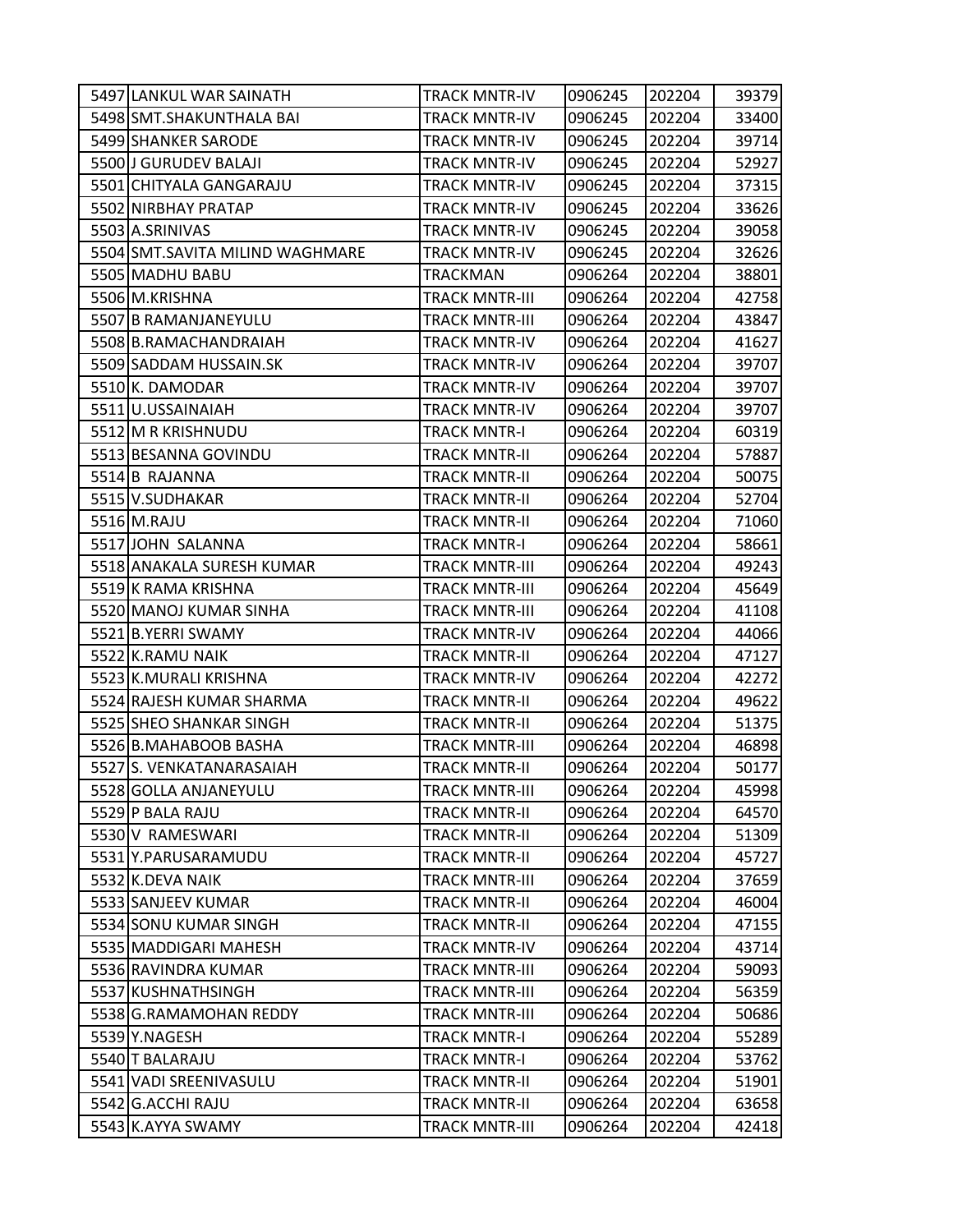| 5544 PARVATHAMMA                | ASST(PWAY)            | 0906264 | 202204 | 40492 |
|---------------------------------|-----------------------|---------|--------|-------|
| 5545 NAGGANNA SHESANNA          | <b>TRACK MNTR-I</b>   | 0906264 | 202204 | 55606 |
| 5546 DHANJI PRASAD              | <b>TRACK MNTR-II</b>  | 0906264 | 202204 | 52649 |
| 5547 AWDHESH KUMAR              | <b>TRACK MNTR-II</b>  | 0906264 | 202204 | 34545 |
| 5548K NAGARAJU SUPU             | <b>TRACK MNTR-I</b>   | 0906264 | 202204 | 58661 |
| 5549 ABDUL GAFFAR AB RASHID     | TRACK MNTR-II         | 0906264 | 202204 | 58930 |
| 5550 V. SUNKANNA                | <b>TRACK MNTR-I</b>   | 0906264 | 202204 | 66323 |
| 5551 DHIRAJ KUMAR               | <b>TRACK MNTR-II</b>  | 0906264 | 202204 | 45210 |
| 5552 G.SHEKAR                   | <b>TRACK MNTR-III</b> | 0906264 | 202204 | 45211 |
| 5553 K. NAGARAJU VENKATESHWRALU | <b>TRACK MNTR-I</b>   | 0906264 | 202204 | 59029 |
| 5554 S.VEERESH                  | TRACK MNTR-III        | 0906264 | 202204 | 42647 |
| 5555 CHHOTE KUMAR SAH           | <b>TRACK MNTR-III</b> | 0906264 | 202204 | 45666 |
| 5556 K LAZARU                   | <b>TRACK MNTR-II</b>  | 0906264 | 202204 | 63179 |
| 5557 C NAGARAJU                 | <b>TRACK MNTR-II</b>  | 0906264 | 202204 | 48835 |
| 5558 D.PULLAIAH                 | <b>TRACK MNTR-II</b>  | 0906264 | 202204 | 46171 |
| 5559 NOORULLA BASHA Y           | <b>TRACK MNTR-II</b>  | 0906264 | 202204 | 54367 |
| 5560 M.DURGAIAH                 | <b>TRACK MNTR-II</b>  | 0906264 | 202204 | 49312 |
| 5561 K RAVI KUMAR               | <b>TRACK MNTR-II</b>  | 0906264 | 202204 | 49387 |
| 5562 AMIT KUMAR                 | <b>TRACK MNTR-III</b> | 0906264 | 202204 | 46220 |
| 5563 MANGALI SURESH BABU        | <b>TRACK MNTR-III</b> | 0906264 | 202204 | 50266 |
| 5564 A. VIJAY KUMAR             | <b>TRACK MNTR-III</b> | 0906264 | 202204 | 56809 |
| 5565 J.THIRUPALU                | <b>TRACK MNTR-III</b> | 0906264 | 202204 | 42093 |
| 5566 VINOD KUMAR                | <b>TRACK MNTR-II</b>  | 0906264 | 202204 | 50387 |
| 5567 A. PRABHAKAR               | <b>TRACK MNTR-II</b>  | 0906264 | 202204 | 59171 |
| 5568 P. VENKATESHWARA REDDY     | <b>TRACK MNTR-III</b> | 0906264 | 202204 | 58359 |
| 5569 ELADI RAJU                 | <b>TRACK MNTR-II</b>  | 0906264 | 202204 | 50059 |
| 5570 BOYA SUDHAKAR NAIDU        | <b>TRACK MNTR-III</b> | 0906264 | 202204 | 48098 |
| 5571B SRINIVASULU NAGANNA       | <b>TRACK MNTR-I</b>   | 0906264 | 202204 | 54174 |
| 5572 B DASANNA HANUMANNA        | <b>TRACK MNTR-I</b>   | 0906264 | 202204 | 55278 |
| 5573 ADARSHA KUMAR              | <b>TRACK MNTR-II</b>  | 0906264 | 202204 | 49209 |
| 5574 H DEASWAR                  | <b>TRACK MNTR-II</b>  | 0906264 | 202204 | 46171 |
| 5575 RAVINDRA KUMAR PATEL       | <b>TRACK MNTR-II</b>  | 0906264 | 202204 | 46171 |
| 5576 KOLLAI MADDILETI           | <b>TRACK MNTR-III</b> | 0906264 | 202204 | 44414 |
| 5577 B RAMA KRISHNA             | <b>TRACK MNTR-II</b>  | 0906264 | 202204 | 58689 |
| 5578 ABRAHAM PALANNA            | <b>TRACK MNTR-I</b>   | 0906264 | 202204 | 60819 |
| 5579 KARANAM NAGENDRA RAO       | <b>TRACK MNTR-II</b>  | 0906264 | 202204 | 50517 |
| 5580 KAPIL KUMAR                | <b>TRACK MNTR-III</b> | 0906264 | 202204 | 44592 |
| 5581 AAZADKUMAR                 | <b>TRACK MNTR-II</b>  | 0906264 | 202204 | 49546 |
| 5582 GAWASKAR KUMAR             | <b>TRACK MNTR-III</b> | 0906264 | 202204 | 42514 |
| 5583 P NARENDRA REDDY           | <b>TRACK MNTR-III</b> | 0906264 | 202204 | 53164 |
| 5584 SURJIT KUMAR               | <b>TRACK MNTR-III</b> | 0906264 | 202204 | 40659 |
| 5585 AMRESH KUMAR               | <b>TRACK MNTR-III</b> | 0906264 | 202204 | 46640 |
| 5586 NITISH KUMAR               | <b>TRACK MNTR-III</b> | 0906264 | 202204 | 46743 |
| 5587 THIMMA NAYAK               | <b>TRACK MNTR-II</b>  | 0906264 | 202204 | 46060 |
| 5588 B.D. RANGANNA              | <b>TRACK MNTR-III</b> | 0906264 | 202204 | 53659 |
| 5589 LABBI MALLIKARJUNUDU       | <b>TRACK MNTR-II</b>  | 0906264 | 202204 | 49782 |
| 5590 DILIP KUMAR                | <b>TRACK MNTR-II</b>  | 0906264 | 202204 | 60210 |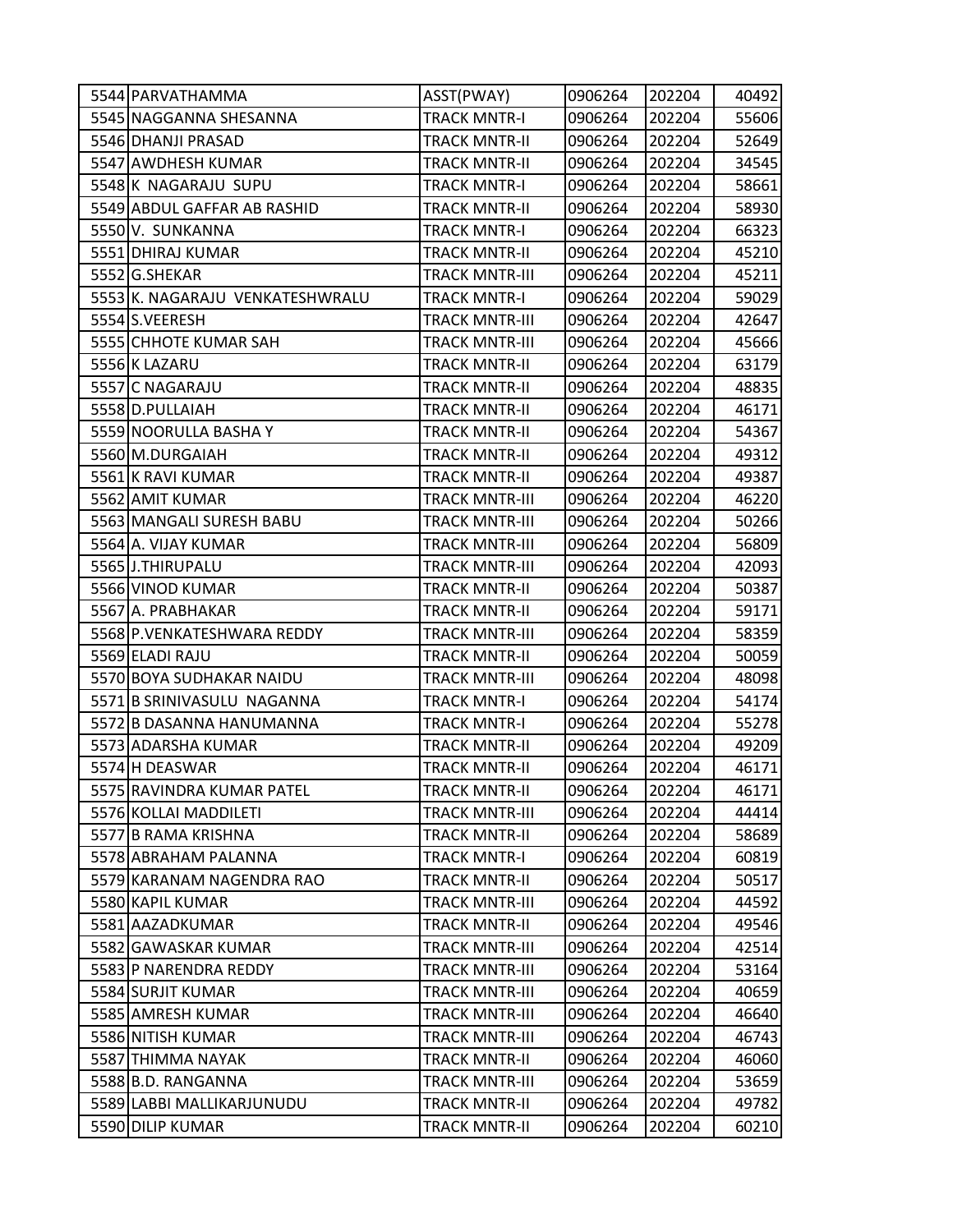| 5591 D.THIMMAPPA            | <b>TRACK MNTR-III</b> | 0906264 | 202204 | 44064 |
|-----------------------------|-----------------------|---------|--------|-------|
| 5592 D VENKATESHWARLU       | <b>TRACK MNTR-II</b>  | 0906264 | 202204 | 47682 |
| 5593 BOYA SUDHAKAR          | <b>TRACK MNTR-II</b>  | 0906264 | 202204 | 56683 |
| 5594 SMT M SALAMMA          | <b>TRACK MNTR-I</b>   | 0906264 | 202204 | 59842 |
| 5595 HEMRAJ MEENA           | <b>TRACK MNTR-II</b>  | 0906264 | 202204 | 52291 |
| 5596 MUKUT RAJ MEENA        | <b>TRACK MNTR-I</b>   | 0906264 | 202204 | 51368 |
| 5597 ASHOK KUMAR            | <b>TRACK MNTR-II</b>  | 0906264 | 202204 | 44560 |
| 5598 TAMBURA NARAYANA       | <b>TRACK MNTR-III</b> | 0906264 | 202204 | 47439 |
| 5599 SANTOSH KUMAR          | <b>TRACK MNTR-II</b>  | 0906264 | 202204 | 48343 |
| 5600 ASHEERWADAM            | <b>TRACK MNTR-I</b>   | 0906264 | 202204 | 57882 |
| 5601 SUGALI NAGARAJU NAIK   | <b>TRACK MNTR-III</b> | 0906264 | 202204 | 52981 |
| 5602 GULLAMORUSU NAGESH     | <b>TRACK MNTR-III</b> | 0906264 | 202204 | 42514 |
| 5603 SREENIVASULU.T         | <b>TRACK MNTR-III</b> | 0906264 | 202204 | 54961 |
| 5604 MANANDIGARI MAHANANDI  | <b>TRACK MNTR-III</b> | 0906264 | 202204 | 40693 |
| 5605 D NARASIMHULU NARSANNA | <b>TRACK MNTR-II</b>  | 0906264 | 202204 | 50266 |
| 5606 P MANOHAR SAWARANNA    | <b>TRACK MNTR-I</b>   | 0906264 | 202204 | 52871 |
| 5607 DEVARAJ DOULANNA       | <b>TRACK MNTR-I</b>   | 0906264 | 202204 | 52871 |
| 5608 P. KRISTOPHER GOVINDU  | <b>TRACK MNTR-II</b>  | 0906264 | 202204 | 51323 |
| 5609K JAGDISH               | <b>TRACK MNTR-I</b>   | 0906264 | 202204 | 56802 |
| 5610 K. KISHOR KUMAR        | <b>TRACK MNTR-I</b>   | 0906264 | 202204 | 61330 |
| 5611 M BASANNA              | <b>TRACK MNTR-II</b>  | 0906264 | 202204 | 51901 |
| 5612 SMT M LAXMI DEVI       | <b>TRACK MNTR-II</b>  | 0906264 | 202204 | 45648 |
| 5613 M PRAVEEN KUMAR        | <b>TRACK MNTR-II</b>  | 0906264 | 202204 | 49639 |
| 5614 BADRAGIRI RAMANAIDU    | <b>TRACK MNTR-II</b>  | 0906264 | 202204 | 49546 |
| 5615 VADLA HARI BABU        | <b>BLACK SMITH-II</b> | 0906264 | 202204 | 56539 |
| 5616 N SEKHAR               | <b>TRACK MNTR-III</b> | 0906264 | 202204 | 48448 |
| 5617 KOVVU PEDDAIAH         | <b>TRACK MNTR-III</b> | 0906264 | 202204 | 40547 |
| 5618 RAMESH NAIDU.T         | <b>TRACK MNTR-III</b> | 0906264 | 202204 | 40547 |
| 5619K. DEVENDRUDU           | <b>TRACK MNTR-II</b>  | 0906264 | 202204 | 56465 |
| 5620 K.NARAYANA             | <b>TRACK MNTR-II</b>  | 0906264 | 202204 | 46221 |
| 5621 R. LAXMANNA MOSES      | <b>TRACK MNTR-II</b>  | 0906264 | 202204 | 52397 |
| 5622 M VENKATA RAMANA       | <b>TRACK MNTR-II</b>  | 0906264 | 202204 | 50934 |
| 5623 PANKAJ KUMAR           | <b>TRACK MNTR-II</b>  | 0906264 | 202204 | 48150 |
| 5624 BRAJESH KUMAR          | <b>TRACK MNTR-III</b> | 0906264 | 202204 | 75284 |
| 5625 K.V. NARASIMHULU       | <b>TRACK MNTR-IV</b>  | 0906264 | 202204 | 45151 |
| 5626 P SHAIKSHAVALI MOULANA | <b>TRACK MNTR-II</b>  | 0906264 | 202204 | 70528 |
| 5627 K PRABHAKAR THIMMANNA  | <b>TRACK MNTR-I</b>   | 0906264 | 202204 | 61991 |
| 5628 BEESANNA               | <b>TRACK MNTR-III</b> | 0906264 | 202204 | 39483 |
| 5629 P NAGARAJU             | <b>TRACK MNTR-III</b> | 0906264 | 202204 | 50547 |
| 5630 T.BUCHI BABU           | <b>TRACK MNTR-III</b> | 0906264 | 202204 | 42382 |
| 5631 RAJEEV RANJAN          | <b>TRACK MNTR-III</b> | 0906264 | 202204 | 41461 |
| 5632 B.PRAVEEN KUMAR        | <b>TRACK MNTR-III</b> | 0906264 | 202204 | 45430 |
| 5633 SHIV RATAN PRASAD      | <b>TRACK MNTR-II</b>  | 0906264 | 202204 | 46726 |
| 5634 MADHUSUDAN PRASAD      | <b>TRACK MNTR-II</b>  | 0906264 | 202204 | 60592 |
| 5635 B RAMANJANEYULU        | <b>TRACK MNTR-II</b>  | 0906264 | 202204 | 41327 |
| 5636 D CHENNAIAH SUNKANNA   | <b>TRACK MNTR-I</b>   | 0906264 | 202204 | 68506 |
| 5637 RAMKESH MEENA          | <b>TRACK MNTR-I</b>   | 0906264 | 202204 | 57959 |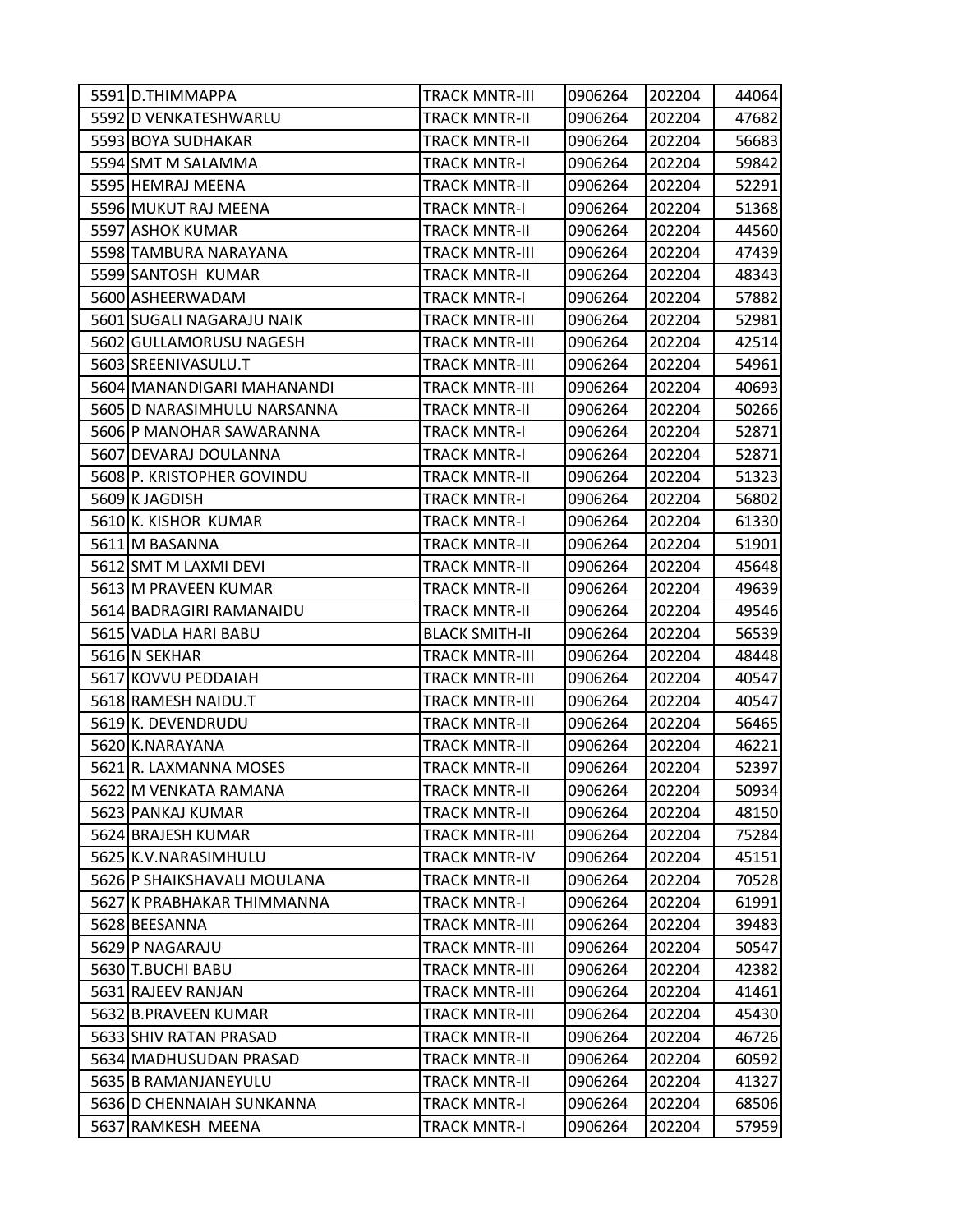| 5638 G. RADHAKRISHNA               | <b>TRACK MNTR-I</b>   | 0906264 | 202204 | 50081 |
|------------------------------------|-----------------------|---------|--------|-------|
| 5639 ADITYA KUMAR                  | <b>TRACK MNTR-I</b>   | 0906264 | 202204 | 58601 |
| 5640 RAKESH KUMAR SINGH            | <b>TRACK MNTR-III</b> | 0906264 | 202204 | 10608 |
| 5641 M.BALA NAGANNA                | <b>TRACK MNTR-III</b> | 0906264 | 202204 | 40547 |
| 5642 N.SREENIVASULU                | <b>TRACK MNTR-III</b> | 0906264 | 202204 | 46743 |
| 5643 M RAMASWAMY VENKATAIAH        | TRACK MNTR-I          | 0906264 | 202204 | 56678 |
| 5644 M.SREE LATHA                  | <b>TRACK MNTR-IV</b>  | 0906264 | 202204 | 33874 |
| 5645 NAGARAJU S O PAKKIRANNA       | <b>TRACK MNTR-III</b> | 0906264 | 202204 | 40835 |
| 5646 D SAWARI DUBBANNA             | <b>TRACK MNTR-I</b>   | 0906264 | 202204 | 56839 |
| 5647 N VENKATESWARLU               | <b>TRACK MNTR-I</b>   | 0906264 | 202204 | 58799 |
| 5648 MANINDRA KUMAR SHARMA         | TRACK MNTR-III        | 0906264 | 202204 | 53859 |
| 5649 V.ESWARAIAH                   | <b>TRACK MNTR-III</b> | 0906264 | 202204 | 39835 |
| 5650 K RAVI KUMAR                  | <b>TRACK MNTR-II</b>  | 0906264 | 202204 | 48931 |
| 5651 Y.VENKATESWARLU               | <b>TRACK MNTR-IV</b>  | 0906264 | 202204 | 45107 |
| 5652 RAJNISH RANJAN                | <b>TRACK MNTR-II</b>  | 0906264 | 202204 | 51136 |
| 5653 K. YESANNA DEVADAS            | TRACK MNTR-II         | 0906264 | 202204 | 48898 |
| 5654 G RAGHAVENDRA                 | <b>TRACK MNTR-I</b>   | 0906264 | 202204 | 63186 |
| 5655 SHASHI BHOOSHAN PRASAD        | <b>TRACK MNTR-II</b>  | 0906264 | 202204 | 46792 |
| 5656 D SAMUEL                      | <b>TRACK MNTR-I</b>   | 0906264 | 202204 | 54239 |
| 5657 SANJEEV KUMAR                 | <b>TRACK MNTR-III</b> | 0906264 | 202204 | 42893 |
| 5658 V.LAVANNA                     | <b>BLACK SMITH-II</b> | 0906264 | 202204 | 60227 |
| 5659 PINJARI SALUMIAH              | <b>TRACK MNTR-III</b> | 0906264 | 202204 | 43193 |
| 5660 M.NAGA LAXMAMMA               | <b>TRACK MNTR-IV</b>  | 0906264 | 202204 | 39420 |
| 5661 K. VENKATESWARLU              | <b>TRACK MNTR-IV</b>  | 0906264 | 202204 | 44091 |
| 5662 M.KESAVULU                    | <b>TRACK MNTR-IV</b>  | 0906264 | 202204 | 40740 |
| 5663 V.KISHORE                     | <b>TRACK MNTR-IV</b>  | 0906264 | 202204 | 40851 |
| 5664 KIRAN KUMAR KUKKALA           | <b>TRACK MNTR-IV</b>  | 0906264 | 202204 | 40163 |
| 5665 KURUVA RAVI KUMAR             | <b>TRACK MNTR-III</b> | 0906264 | 202204 | 45486 |
| 5666 P RANGA SWAMY                 | <b>TRACK MNTR-IV</b>  | 0906264 | 202204 | 36977 |
| 5667 MALLEPOGU RAVI KUMAR          | <b>TRACK MNTR-III</b> | 0906264 | 202204 | 41220 |
| 5668 M RAJESH                      | TRACK MNTR-III        | 0906264 | 202204 | 41919 |
| 5669 MOHAN GOUD                    | <b>TRACK MNTR-III</b> | 0906264 | 202204 | 37603 |
| 5670 K.SHIVAKUMAR                  | <b>TRACK MNTR-IV</b>  | 0906264 | 202204 | 41317 |
| 5671 K.SAMARASIMHA REDDY           | <b>TRACK MNTR-III</b> | 0906264 | 202204 | 40119 |
| 5672 B SURESH                      | <b>TRACK MNTR-III</b> | 0906264 | 202204 | 36484 |
| 5673 M JAMMANNA                    | <b>TRACK MNTR-III</b> | 0906264 | 202204 | 44173 |
| 5674 SHASHI RANJAN KUMAR           | <b>TRACK MNTR-IV</b>  | 0906264 | 202204 | 38528 |
| 5675 G NARESH                      | <b>TRACK MNTR-IV</b>  | 0906264 | 202204 | 40932 |
| 5676 P NABI SHEHIR                 | <b>TRACK MNTR-IV</b>  | 0906264 | 202204 | 37017 |
| 5677 A KALYAN REDDY                | <b>TRACK MNTR-II</b>  | 0906264 | 202204 | 48130 |
| 5678 B HANUMANTHA REDDY            | <b>TRACK MNTR-IV</b>  | 0906264 | 202204 | 39439 |
| 5679 AMIT KUMAR SINGH              | <b>TRACK MNTR-IV</b>  | 0906264 | 202204 | 58888 |
| 5680 GOWTHU SIVA SAI SANTHAN KUMAR | <b>TRACK MNTR-IV</b>  | 0906264 | 202204 | 36734 |
| 5681 GUTIPALLI KURUVA SEKHAR       | <b>TRACK MNTR-IV</b>  | 0906264 | 202204 | 49084 |
| 5682 NAYAKALLU SUNEEL              | <b>TRACK MNTR-IV</b>  | 0906264 | 202204 | 34534 |
| 5683 RAJEEV KUMAR                  | <b>TRACK MNTR-IV</b>  | 0906264 | 202204 | 35370 |
| 5684 T VENKATESWARA REDDY          | <b>TRACK MNTR-IV</b>  | 0906264 | 202204 | 36532 |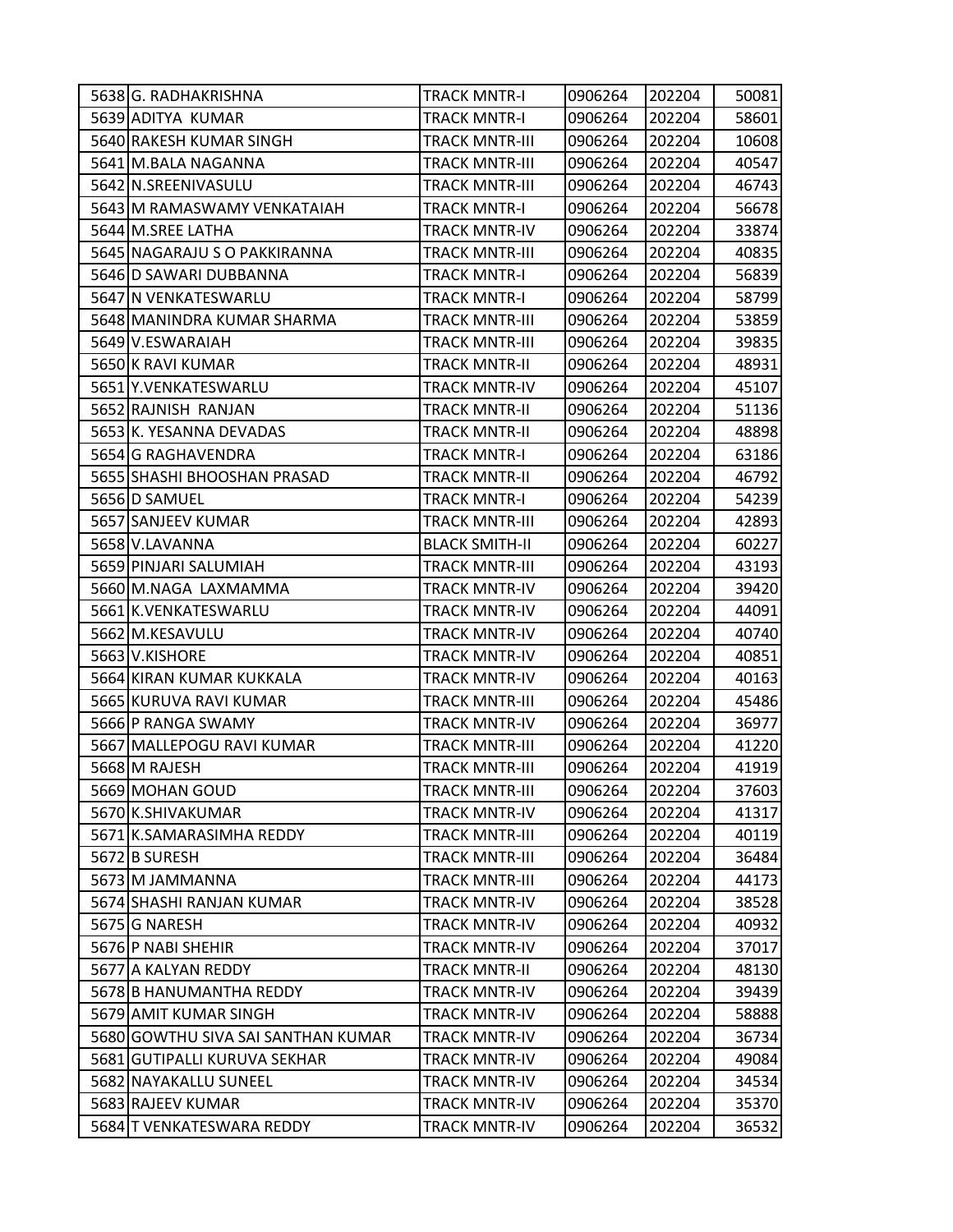| 5685 SURA SURA NANDI          | <b>TRACK MNTR-IV</b>  | 0906264 | 202204 | 32271 |
|-------------------------------|-----------------------|---------|--------|-------|
| 5686 SUMAN KUMAR              | <b>TRACK MNTR-IV</b>  | 0906264 | 202204 | 36532 |
| 5687 G.MADHU VAMSI            | <b>TRACK MNTR-IV</b>  | 0906264 | 202204 | 36926 |
| 5688 BALARAM VERMA            | <b>TRACK MNTR-IV</b>  | 0906264 | 202204 | 35526 |
| 5689 N.NARESH                 | <b>TRACK MNTR-IV</b>  | 0906264 | 202204 | 33484 |
| 5690 GAJENDRA SINGH           | <b>TRACK MNTR-IV</b>  | 0906264 | 202204 | 39671 |
| 5691 VIKRAM SINGH NAHARWARA   | <b>TRACK MNTR-IV</b>  | 0906264 | 202204 | 30857 |
| 5692 GOPAL KUMAR              | <b>TRACK MNTR-IV</b>  | 0906264 | 202204 | 35474 |
| 5693 RAM LAKHAN YADAV         | <b>TRACK MNTR-IV</b>  | 0906264 | 202204 | 34850 |
| 5694 PRABHAT KUMAR            | <b>TRACK MNTR-IV</b>  | 0906264 | 202204 | 36284 |
| 5695 VIKAS KUMAR VIVEK        | <b>TRACK MNTR-IV</b>  | 0906264 | 202204 | 34704 |
| 5696 BANGI GOPAL              | <b>TRACK MNTR-IV</b>  | 0906264 | 202204 | 34850 |
| 5697 PRABHAKAR KUMAR          | <b>TRACK MNTR-IV</b>  | 0906264 | 202204 | 22257 |
| 5698 M.SURYA                  | <b>TRACK MNTR-IV</b>  | 0906264 | 202204 | 33800 |
| 5699 VIKAS KUMAR              | <b>TRACK MNTR-IV</b>  | 0906264 | 202204 | 36284 |
| 5700 GULSHAN KUMAR            | <b>TRACK MNTR-IV</b>  | 0906264 | 202204 | 32926 |
| 5701 SURENDRA KUMAR BAJIYA    | <b>TRACK MNTR-IV</b>  | 0906264 | 202204 | 33392 |
| 5702 SUNIL KUMAR              | <b>TRACK MNTR-IV</b>  | 0906264 | 202204 | 36070 |
| 5703 CHINTHALA BALALINGAMAIAH | <b>TRACK MNTR-IV</b>  | 0906264 | 202204 | 33270 |
| 5704 CHAKALI RAGHAVENDRA      | <b>TRACK MNTR-IV</b>  | 0906264 | 202204 | 33484 |
| 5705 VISHAL SHUKLA            | <b>TRACK MNTR-IV</b>  | 0906264 | 202204 | 34954 |
| 5706 SEELAM VENKATESWARULU    | <b>TRACK MNTR-IV</b>  | 0906264 | 202204 | 35666 |
| 5707 RAJESH KUMAR CHOUDHARY   | <b>TRACK MNTR-IV</b>  | 0906264 | 202204 | 37246 |
| 5708 MUKESH KUMAR VERMA       | <b>TRACK MNTR-IV</b>  | 0906264 | 202204 | 35234 |
| 5709 RAJU KUMAR YADAV         | <b>TRACK MNTR-IV</b>  | 0906264 | 202204 | 37385 |
| 5710 VIKAS TYAGI              | <b>TRACK MNTR-IV</b>  | 0906264 | 202204 | 37043 |
| 5711 RAMKISHAN                | <b>TRACK MNTR-IV</b>  | 0906264 | 202204 | 34824 |
| 5712 VIKAS TEOTIA             | <b>TRACK MNTR-IV</b>  | 0906264 | 202204 | 35934 |
| 5713 KISHOR KUMAR MODI        | <b>TRACK MNTR-IV</b>  | 0906264 | 202204 | 33450 |
| 5714 KARAN KUMAR              | <b>TRACK MNTR-IV</b>  | 0906264 | 202204 | 33834 |
| 5715 PRADEEP YADAV            | <b>TRACK MNTR-IV</b>  | 0906264 | 202204 | 35934 |
| 5716 RAJESH KUMAR             | <b>TRACK MNTR-IV</b>  | 0906264 | 202204 | 34107 |
| 5717 ABHISHEK YADAV           | <b>TRACK MNTR-IV</b>  | 0906264 | 202204 | 33406 |
| 5718 SUDHIR KUMAR             | <b>TRACK MNTR-IV</b>  | 0906264 | 202204 | 36532 |
| 5719 MAHESH CHAND BAIRWA      | <b>TRACK MNTR-IV</b>  | 0906264 | 202204 | 48482 |
| 5720 SONU KUMAR YADAV         | <b>TRACK MNTR-IV</b>  | 0906264 | 202204 | 35550 |
| 5721 GOLLA KURUMA SEKHAR      | <b>TRACK MNTR-IV</b>  | 0906264 | 202204 | 1800  |
| 5722 BORRA JEEVAN             | <b>TRACK MNTR-IV</b>  | 0906264 | 202204 | 47800 |
| 5723 ANIL KUMAR               | <b>TRACK MNTR-IV</b>  | 0906264 | 202204 | 37027 |
| 5724 BRAJENDRA KUMAR          | <b>TRACK MNTR-IV</b>  | 0906264 | 202204 | 32376 |
| 5725 R.SIVA KRISHNA           | <b>WELDER-III</b>     | 0906264 | 202204 | 46244 |
| 5726 KENCHA.PARVATHALU        | <b>TRACK MNTR-III</b> | 0906264 | 202204 | 39785 |
| 5727 SHAIK USMAN BHASHA       | <b>TRACK MNTR-IV</b>  | 0906264 | 202204 | 39090 |
| 5728 M RAMESH                 | <b>TRACK MNTR-IV</b>  | 0906264 | 202204 | 38200 |
| 5729 P VENKATESWARLU          | <b>TRACK MNTR-IV</b>  | 0906264 | 202204 | 29826 |
| 5730 DASARI MANOJ KUMAR       | <b>TRACK MNTR-IV</b>  | 0906264 | 202204 | 41590 |
| 5731 K RAM BABU               | <b>TRACK MNTR-IV</b>  | 0906264 | 202204 | 36639 |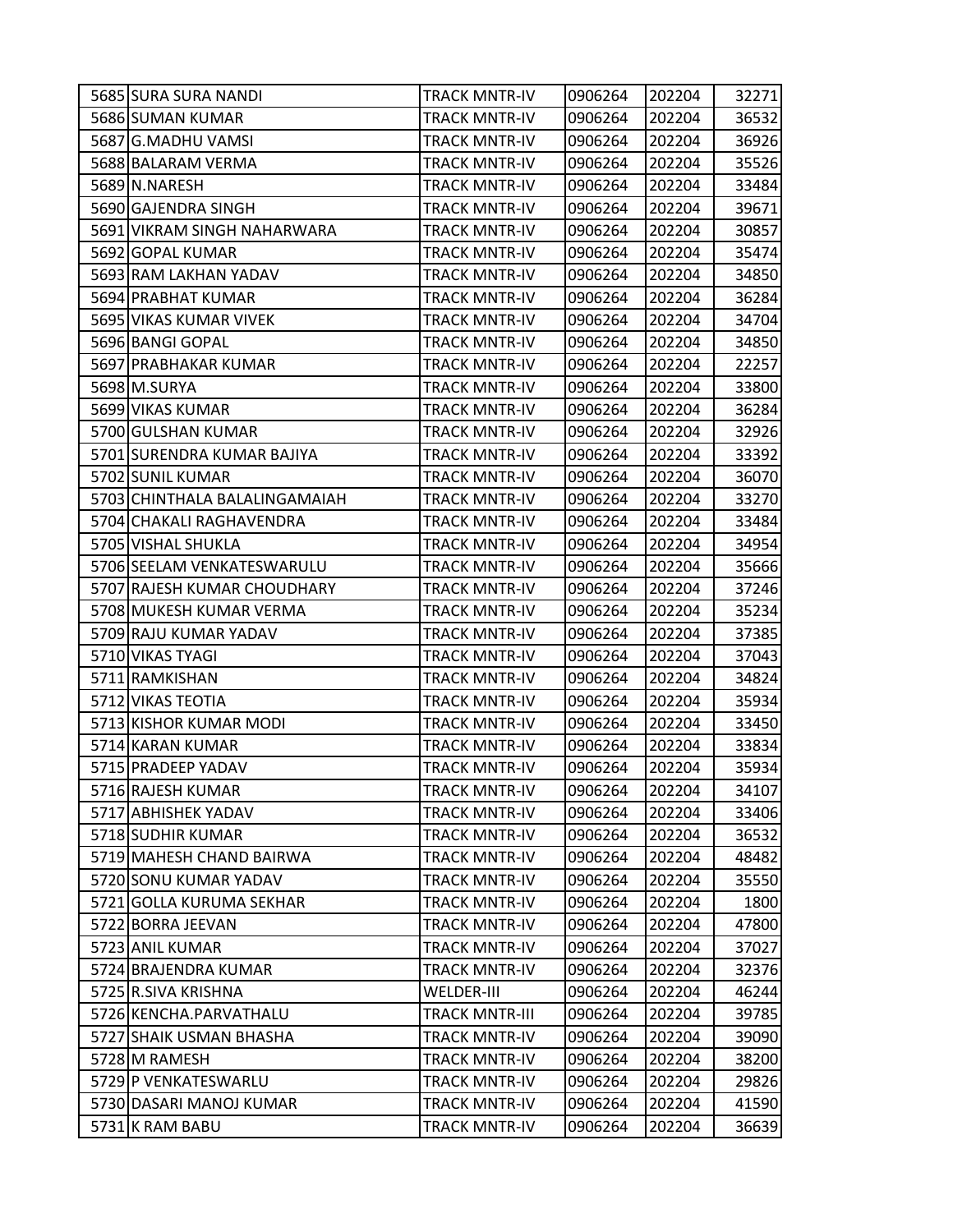| 5732 CEEMALA NARESH                              | ASST(PWAY)            | 0906264 | 202204 | 47150 |
|--------------------------------------------------|-----------------------|---------|--------|-------|
| 5733 GORA CHINNAIAH                              | <b>TRACK MNTR-IV</b>  | 0906264 | 202204 | 31684 |
| 5734 DUMMU SHIVA SHANKAR                         | <b>TRACK MNTR-IV</b>  | 0906264 | 202204 | 35000 |
| 5735 S.ANNAPURNA                                 | ASST(WORKS)           | 0906265 | 202204 | 39605 |
| 5736 SMT-P.PADMA                                 | ASST(WORKS)           | 0906265 | 202204 | 46704 |
| 5737 MASOOM SAHIB                                | TECH.(MASON)-III      | 0906265 | 202204 | 64974 |
| 5738 S MOULA BEE                                 | ASST(WORKS)           | 0906265 | 202204 | 50253 |
| 5739 BEESANNA                                    | TECH.(MASON)-III      | 0906265 | 202204 | 52536 |
| 5740 G LAXMI DEVI                                | ASST(WORKS)           | 0906265 | 202204 | 52264 |
| 5741 B ADIVANNA                                  | TECH.(MASON)-III      | 0906265 | 202204 | 61374 |
| 5742 K.YESHWANTH                                 | TECH.(MASON)-III      | 0906265 | 202204 | 42960 |
| 5743 B.RAMESH                                    | TECH.(MASON)-III      | 0906265 | 202204 | 51837 |
| 5744 B SRINIVASULU                               | TECH.(MASON)-I        | 0906265 | 202204 | 70341 |
| 5745 A. MADHUBABU                                | Sr.TECH. MASON        | 0906265 | 202204 | 72358 |
| 5746 K.LAKSHMI                                   | ASST(WORKS)           | 0906265 | 202204 | 42257 |
| 5747 PENTAIAH                                    | ASST(WORKS)           | 0906265 | 202204 | 63886 |
| 5748 P CHANDRA SEKHAR                            | TECH.CARPENTER-I      | 0906265 | 202204 | 62312 |
| 5749 Y RANGASWAMY                                | FITTER-II             | 0906265 | 202204 | 60025 |
| 5750 ALURI.JAYAMMA                               | ASST(WORKS)           | 0906265 | 202204 | 37282 |
| 5751 B.BRAHMAIAH                                 | ASST(WORKS)           | 0906265 | 202204 | 49826 |
| 5752 NARESH BABU VELPULA                         | ASST(WORKS)           | 0906265 | 202204 | 38568 |
| 5753 A.MALLAMMA                                  | ASST(WORKS)           | 0906265 | 202204 | 40142 |
| 5754 D.DAWOOD BEE                                | TECH.(MASON)-III      | 0906265 | 202204 | 44792 |
| 5755 N. NAGA CHANDRA SEKHAR                      | ASST(WORKS)           | 0906265 | 202204 | 41641 |
| 5756 SYED GHOUSE PASHA                           | TECH.CARPENTER-I      | 0906265 | 202204 | 83216 |
| 5757 ANJANEYULU                                  | TECH.(MASON)-III      | 0906265 | 202204 | 49572 |
| 5758 D.VENKATAIAH                                | TECH.(MASON)-III      | 0906265 | 202204 | 50529 |
| 5759 S.ABDUL GAFFAR                              | ASST(WORKS)           | 0906265 | 202204 | 54060 |
| 5760 ASIA                                        | ASST(WORKS)           | 0906265 | 202204 | 35682 |
| 5761 B. HANISH                                   | ASST(WORKS)           | 0906265 | 202204 | 39732 |
| 5762 B.RAJ KUMAR                                 | ASST(WORKS)           | 0906265 | 202204 | 34067 |
| 5763 BHASHUTHKAR LAKSHMI NARASIMHA RAASST(WORKS) |                       | 0906265 | 202204 | 33173 |
| 5764 LONKA RAJU                                  | TECH.(MASON)-III      | 0906265 | 202204 | 48199 |
| 5765 G.KRISHNA KUMAR                             | <b>TRACK MNTR-IV</b>  | 0906266 | 202204 | 43889 |
| 5766 B.RAVI KUMAR                                | <b>TRACK MNTR-III</b> | 0906266 | 202204 | 39043 |
| 5767 C.PRAVEEN                                   | <b>TRACK MNTR-IV</b>  | 0906266 | 202204 | 35478 |
| 5768 SAMADHANAMMA                                | <b>TRACK MNTR-IV</b>  | 0906266 | 202204 | 37051 |
| 5769 R.SHIVARAM                                  | <b>TRACK MNTR-III</b> | 0906266 | 202204 | 54705 |
| 5770 M.NARENDAR                                  | <b>TRACK MNTR-IV</b>  | 0906266 | 202204 | 44277 |
| 5771 K. BALAPEER                                 | <b>TRACK MNTR-IV</b>  | 0906266 | 202204 | 45701 |
| 5772 AZMATHUDDIN                                 | <b>TRACK MNTR-II</b>  | 0906266 | 202204 | 51800 |
| 5773 CHINA NARSIMULU                             | <b>TRACK MNTR-II</b>  | 0906266 | 202204 | 62743 |
| 5774 K. BRHAMAIAH                                | <b>TRACK MNTR-II</b>  | 0906266 | 202204 | 58779 |
| 5775 G.PARUSURAMULU                              | <b>TRACK MNTR-II</b>  | 0906266 | 202204 | 64609 |
| 5776 SRINIVASULU.H                               | <b>TRACK MNTR-III</b> | 0906266 | 202204 | 49398 |
| 5777 K.SHIVAJI                                   | <b>TRACK MNTR-I</b>   | 0906266 | 202204 | 2790  |
| 5778 MALA RANGANNA                               | <b>TRACK MNTR-III</b> | 0906266 | 202204 | 42898 |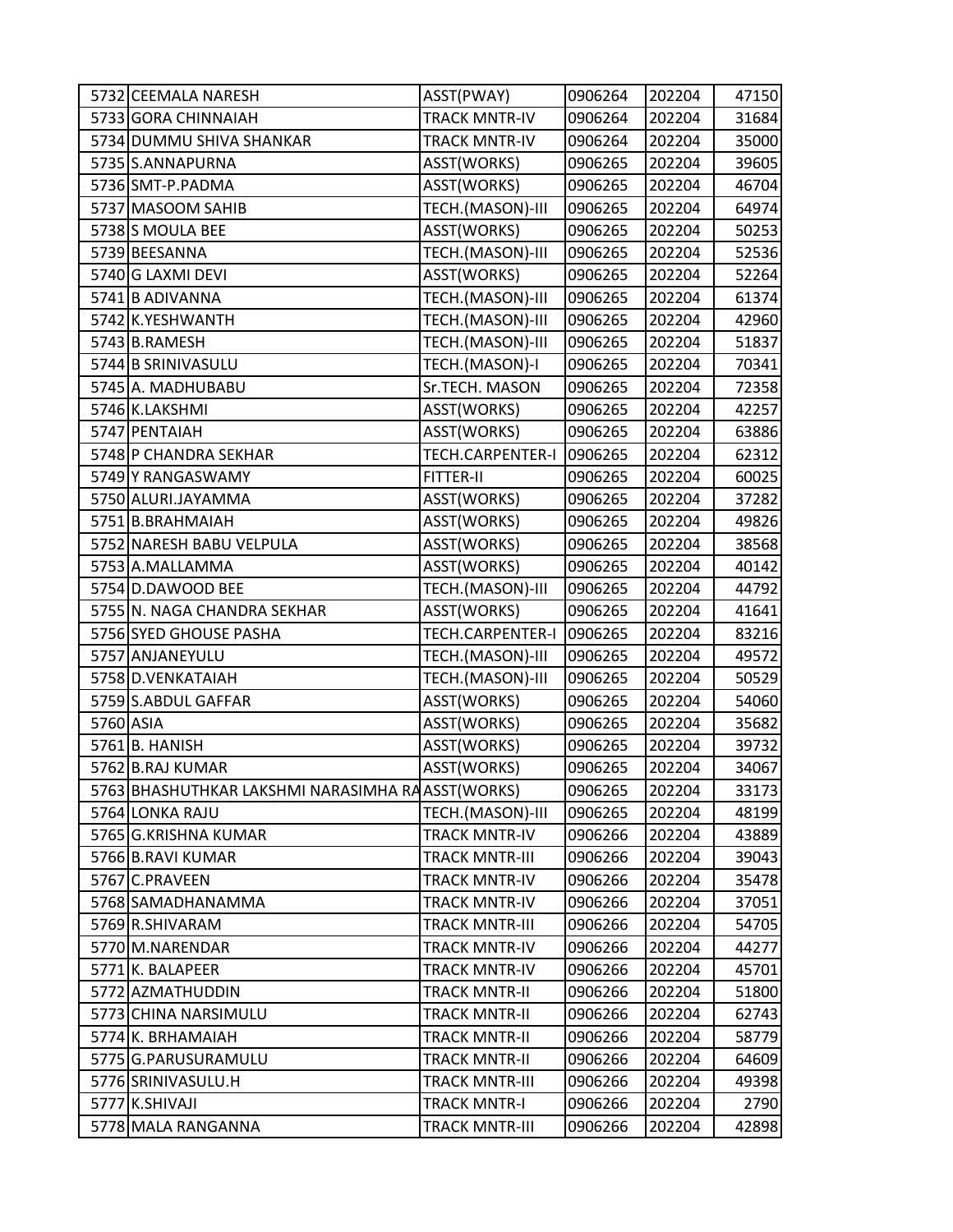| 5779 K.NIRANJAN REDDY       | TRACK MNTR-II         | 0906266 | 202204 | 52682  |
|-----------------------------|-----------------------|---------|--------|--------|
| 5780 E.VIJAYUDU             | <b>TRACK MNTR-II</b>  | 0906266 | 202204 | 59771  |
| 5781 B.SREESAILAM           | <b>TRACK MNTR-II</b>  | 0906266 | 202204 | 50259  |
| 5782 G SRINIVASULU          | <b>TRACK MNTR-I</b>   | 0906266 | 202204 | 55162  |
| 5783 A.MOHAN                | <b>TRACK MNTR-III</b> | 0906266 | 202204 | 45509  |
| 5784 D. NARSING RAO         | TRACK MNTR-III        | 0906266 | 202204 | 43385  |
| 5785 PEBBETY ANJANEYULU     | <b>TRACK MNTR-II</b>  | 0906266 | 202204 | 51402  |
| 5786 SAHADEVUDU CHINNAKONDA | <b>TRACK MNTR-II</b>  | 0906266 | 202204 | 49537  |
| 5787 DHARMENDRA KUMAR GUPTA | <b>TRACK MNTR-II</b>  | 0906266 | 202204 | 50251  |
| 5788 CHHAJU LAL MEENA       | <b>TRACK MNTR-I</b>   | 0906266 | 202204 | 48794  |
| 5789 K. KRISHNAIAH          | <b>TRACK MNTR-III</b> | 0906266 | 202204 | 45362  |
| 5790 KALURAM                | <b>TRACK MNTR-II</b>  | 0906266 | 202204 | 53452  |
| 5791 SHILMARUTHU KURMAIAH   | <b>TRACK MNTR-I</b>   | 0906266 | 202204 | 58989  |
| 5792 SMT.SHAKUNTHALA        | ASST(PWAY)            | 0906266 | 202204 | 47110  |
| 5793 NAVEEN KUMAR K         | <b>TRACK MNTR-III</b> | 0906266 | 202204 | 51948  |
| 5794 RAMULU                 | <b>TRACK MNTR-I</b>   | 0906266 | 202204 | 106674 |
| 5795 P.RADAHKRISHNA         | <b>TRACK MNTR-II</b>  | 0906266 | 202204 | 52398  |
| 5796 MOULASAB               | TRACK MNTR-I          | 0906266 | 202204 | 9858   |
| 5797 B CHENNAIAH            | <b>TRACK MNTR-III</b> | 0906266 | 202204 | 51698  |
| 5798 SATYANNA               | <b>TRACK MNTR-I</b>   | 0906266 | 202204 | 55759  |
| 5799 KAMIRED PANDU RANGA    | TRACK MNTR-III        | 0906266 | 202204 | 45693  |
| 5800 B NARSIMHA             | <b>TRACK MNTR-III</b> | 0906266 | 202204 | 47848  |
| 5801 NARSI LAL MEENA        | <b>TRACK MNTR-I</b>   | 0906266 | 202204 | 54589  |
| 5802 KALE PREM KUMAR        | <b>TRACK MNTR-I</b>   | 0906266 | 202204 | 51368  |
| 5803 A. SRINIVASULU         | <b>TRACK MNTR-II</b>  | 0906266 | 202204 | 65132  |
| 5804 KAMAL KANTH TRIPATHI   | TRACK MNTR-III        | 0906266 | 202204 | 48185  |
| 5805 DHANANJAY KUMAR        | <b>TRACK MNTR-II</b>  | 0906266 | 202204 | 50017  |
| 5806 CHENNAPPA .K           | <b>TRACK MNTR-II</b>  | 0906266 | 202204 | 50977  |
| 5807 E SRINU                | <b>TRACK MNTR-III</b> | 0906266 | 202204 | 41885  |
| 5808 ALOK PRAKASH           | <b>TRACK MNTR-II</b>  | 0906266 | 202204 | 52150  |
| 5809 RAJEEV KUMAR           | <b>TRACK MNTR-III</b> | 0906266 | 202204 | 40693  |
| 5810 BHOOR SINGH MEENA      | <b>TRACK MNTR-II</b>  | 0906266 | 202204 | 44780  |
| 5811 NAGANNA                | <b>TRACK MNTR-II</b>  | 0906266 | 202204 | 57108  |
| 5812 A SIMHACHALAM          | <b>TRACK MNTR-III</b> | 0906266 | 202204 | 60248  |
| 5813 M.NIKESH KUMAR         | <b>TRACK MNTR-III</b> | 0906266 | 202204 | 53774  |
| 5814 D.NAVEEN KUMAR         | <b>TRACK MNTR-III</b> | 0906266 | 202204 | 44569  |
| 5815 SOMANNA                | <b>TRACK MNTR-I</b>   | 0906266 | 202204 | 75033  |
| 5816 CHINNAPPA              | <b>TRACK MNTR-II</b>  | 0906266 | 202204 | 58166  |
| 5817 D RAMA KRISHNA         | <b>TRACK MNTR-I</b>   | 0906266 | 202204 | 73409  |
| 5818 G SRINIVASULU          | <b>TRACK MNTR-I</b>   | 0906266 | 202204 | 73383  |
| 5819 GANTE NARAYANA         | <b>TRACK MNTR-III</b> | 0906266 | 202204 | 45484  |
| 5820 BEGARI KURMAIAH        | <b>TRACK MNTR-II</b>  | 0906266 | 202204 | 45727  |
| 5821 M.UPENDER              | <b>TRACK MNTR-IV</b>  | 0906266 | 202204 | 49001  |
| 5822 SAKALI KESHAVULU       | <b>TRACK MNTR-III</b> | 0906266 | 202204 | 60420  |
| 5823 VENKAT RAMULU          | <b>TRACK MNTR-III</b> | 0906266 | 202204 | 52741  |
| 5824 G.RAJU                 | <b>TRACK MNTR-III</b> | 0906266 | 202204 | 41878  |
| 5825 DEVVRAT KUMAR          | TRACK MNTR-II         | 0906266 | 202204 | 52150  |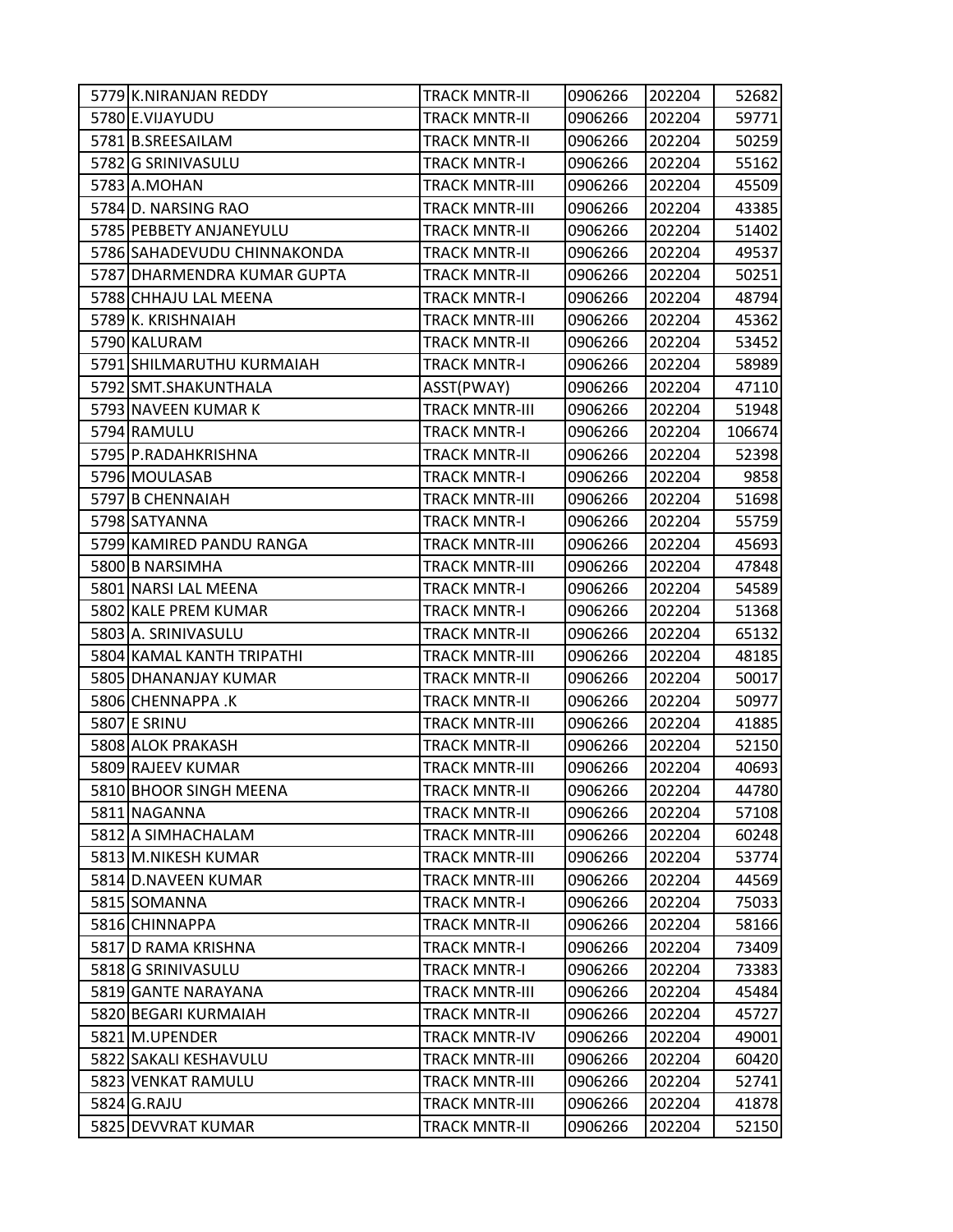|      | 5826 K.VENKATESWARLU      | TRACK MNTR-I          | 0906266 | 202204 | 74833 |
|------|---------------------------|-----------------------|---------|--------|-------|
|      | 5827 A SRINIVASULU        | <b>TRACK MNTR-I</b>   | 0906266 | 202204 | 77054 |
|      | 5828 SRINIVASULU LAXMAIAH | <b>TRACK MNTR-I</b>   | 0906266 | 202204 | 55494 |
|      | 5829 S GOPAL              | <b>TRACK MNTR-I</b>   | 0906266 | 202204 | 78583 |
|      | 5830 J.JAGAN MOHAN NAIDU  | <b>TRACK MNTR-II</b>  | 0906266 | 202204 | 64209 |
|      | 5831 G.VENKATESHWARLU     | <b>TRACK MNTR-II</b>  | 0906266 | 202204 | 56800 |
|      | 5832 P.SRINUKUMAR         | <b>BLACK SMITH-I</b>  | 0906266 | 202204 | 59771 |
|      | 5833 M ANJANEYULU         | <b>TRACK MNTR-III</b> | 0906266 | 202204 | 45868 |
|      | 5834 AMIT KUMAR           | <b>TRACK MNTR-III</b> | 0906266 | 202204 | 44616 |
|      | 5835 C.RAMESH             | <b>TRACK MNTR-III</b> | 0906266 | 202204 | 38969 |
|      | 5836 G.RAJASEKHAR YADAV   | <b>TRACK MNTR-II</b>  | 0906266 | 202204 | 61109 |
|      | 5837 S DASHARATHAM        | <b>TRACK MNTR-III</b> | 0906266 | 202204 | 46988 |
|      | 5838 JITENDRA KUMAR       | <b>TRACK MNTR-III</b> | 0906266 | 202204 | 41693 |
|      | 5839 K C RAJU             | <b>TRACK MNTR-II</b>  | 0906266 | 202204 | 61917 |
|      | 5840 SWAPAN KUMAR BISWAS  | <b>TRACK MNTR-II</b>  | 0906266 | 202204 | 53707 |
|      | 5841 PANKAJ KUMAR         | <b>TRACK MNTR-II</b>  | 0906266 | 202204 | 62554 |
|      | 5842 MANISH KUMAR MISHRA  | <b>TRACK MNTR-II</b>  | 0906266 | 202204 | 49116 |
|      | 5843 UPENDRA KUMAR SINGH  | <b>TRACK MNTR-II</b>  | 0906266 | 202204 | 49304 |
|      | 5844 HARI MOHAN MEENA     | <b>TRACK MNTR-I</b>   | 0906266 | 202204 | 57589 |
|      | 5845 JC SWAMANNA          | <b>TRACK MNTR-III</b> | 0906266 | 202204 | 39099 |
|      | 5846 PUNIT PASWAN         | <b>TRACK MNTR-II</b>  | 0906266 | 202204 | 58227 |
|      | 5847 K.BUCHENDER          | <b>TRACK MNTR-III</b> | 0906266 | 202204 | 46273 |
|      | 5848 VIBHAKAR KUNDLIA     | <b>TRACK MNTR-II</b>  | 0906266 | 202204 | 51901 |
|      | 5849 SUNKANNA             | <b>TRACK MNTR-I</b>   | 0906266 | 202204 | 72409 |
|      | 5850 GATTU BALRAJU        | <b>TRACK MNTR-III</b> | 0906266 | 202204 | 44798 |
|      | 5851 P.ANAND KUMAR        | <b>TRACK MNTR-II</b>  | 0906266 | 202204 | 50266 |
|      | 5852 S.SHIVA              | <b>TRACK MNTR-III</b> | 0906266 | 202204 | 43870 |
|      | 5853 B NARSIMULU          | <b>TRACK MNTR-I</b>   | 0906266 | 202204 | 65663 |
|      | 5854 GOVINDU              | <b>TRACK MNTR-III</b> | 0906266 | 202204 | 45752 |
|      | 5855 BOYA MUTHYALAPPA     | <b>TRACK MNTR-III</b> | 0906266 | 202204 | 45905 |
|      | 5856 RAVINDRA KUMAR       | <b>TRACK MNTR-III</b> | 0906266 | 202204 | 44310 |
|      | 5857 KANSINGH MEENA       | <b>TRACK MNTR-III</b> | 0906266 | 202204 | 38943 |
|      | 5858 RAMULU               | <b>TRACK MNTR-II</b>  | 0906266 | 202204 | 62557 |
|      | 5859 AKHLESH KUMAR        | <b>TRACK MNTR-II</b>  | 0906266 | 202204 | 46470 |
|      | 5860 D.RAMU               | <b>TRACK MNTR-III</b> | 0906266 | 202204 | 41769 |
|      | 5861 DEEPAK KUMAR PANDEY  | <b>TRACK MNTR-II</b>  | 0906266 | 202204 | 47794 |
|      | 5862 SANJEET KUMAR        | <b>TRACK MNTR-III</b> | 0906266 | 202204 | 41956 |
|      | 5863 G.BHASKAR            | <b>TRACK MNTR-IV</b>  | 0906266 | 202204 | 42471 |
|      | 5864 ANUJ PANDIT          | <b>TRACK MNTR-II</b>  | 0906266 | 202204 | 49108 |
|      | 5865 M T SAMSON           | <b>TRACK MNTR-I</b>   | 0906266 | 202204 | 63292 |
|      | 5866 ANJANEYULU           | <b>TRACK MNTR-II</b>  | 0906266 | 202204 | 79097 |
|      | 5867 P LAXMAIAH           | <b>TRACK MNTR-I</b>   | 0906266 | 202204 | 75983 |
|      | 5868 J.DASAIAH            | <b>TRACK MNTR-I</b>   | 0906266 | 202204 | 94143 |
|      | 5869 B.S.R.SATYABABU      | <b>TRACK MNTR-II</b>  | 0906266 | 202204 | 60498 |
|      | 5870 MADERI VENKATAIAH    | <b>TRACK MNTR-I</b>   | 0906266 | 202204 | 59839 |
|      | 5871 KADU RAM MEENA       | <b>TRACK MNTR-III</b> | 0906266 | 202204 | 51635 |
| 5872 | RAVI PRAKASH              | <b>TRACK MNTR-III</b> | 0906266 | 202204 | 41952 |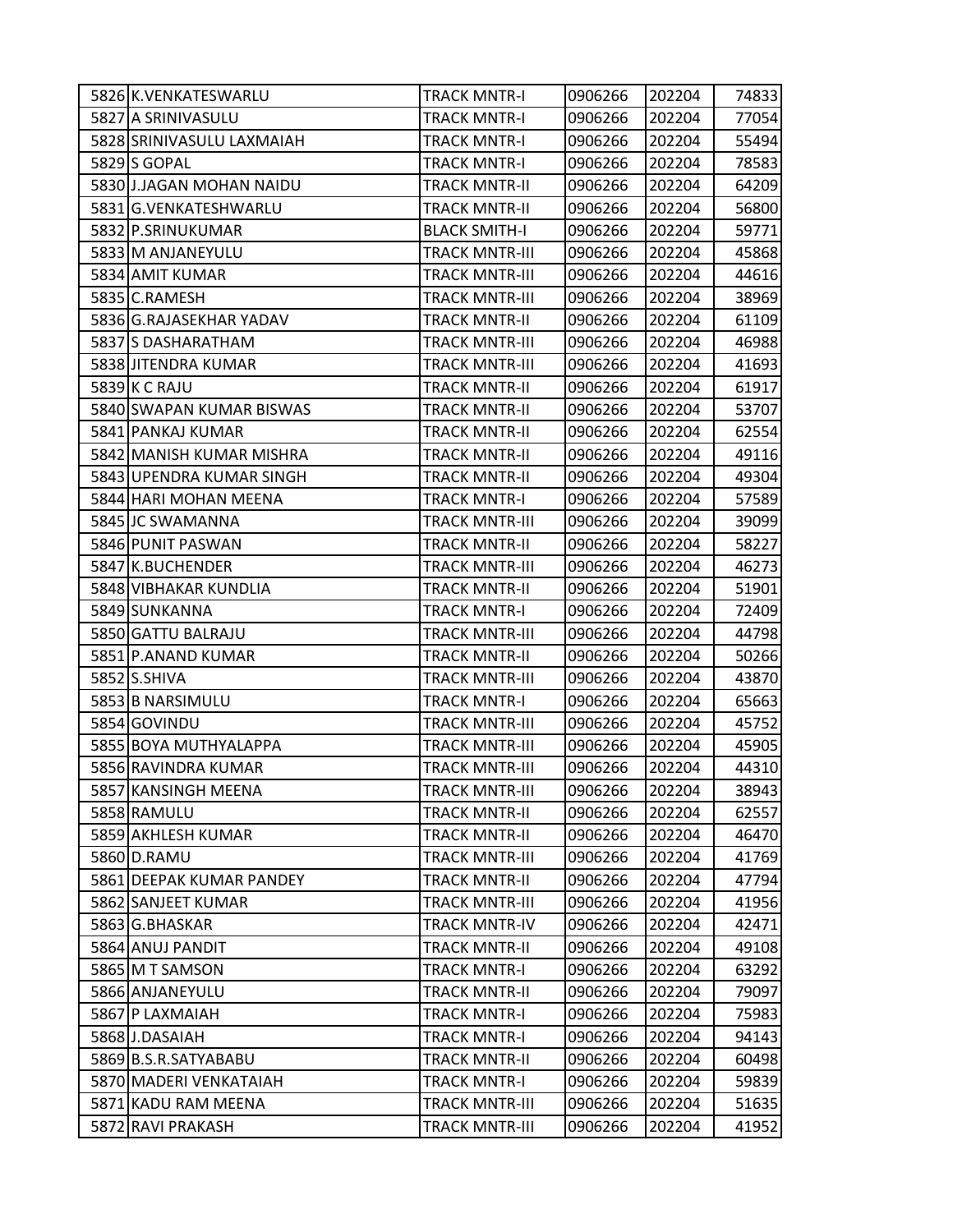| 5873 RAMACHANDRAIAH            | TRACK MNTR-II         | 0906266 | 202204 | 67056 |
|--------------------------------|-----------------------|---------|--------|-------|
| 5874 S KOMARAIAH               | <b>TRACK MNTR-I</b>   | 0906266 | 202204 | 58378 |
| 5875 B.VENKATESHWARLU          | <b>TRACK MNTR-III</b> | 0906266 | 202204 | 44398 |
| 5876 HANUMANTHU                | <b>TRACK MNTR-I</b>   | 0906266 | 202204 | 50891 |
| 5877 B.RAMULU                  | <b>TRACK MNTR-II</b>  | 0906266 | 202204 | 936   |
| 5878 G.NARSIMHA                | <b>TRACK MNTR-I</b>   | 0906266 | 202204 | 75181 |
| 5879 B.RAPHEL JAYANNA          | <b>TRACK MNTR-III</b> | 0906266 | 202204 | 44098 |
| 5880 JANARDHAN SINGH           | <b>TRACK MNTR-III</b> | 0906266 | 202204 | 44976 |
| 5881 G ESWARAIAH               | <b>TRACK MNTR-III</b> | 0906266 | 202204 | 47509 |
| 5882 NIRAJ KUMAR JHA           | <b>TRACK MNTR-III</b> | 0906266 | 202204 | 39560 |
| 5883 SYED LATIF                | <b>TRACK MNTR-IV</b>  | 0906266 | 202204 | 61634 |
| 5884 PRASHANTHA CHARY          | <b>TRACK MNTR-IV</b>  | 0906266 | 202204 | 39212 |
| 5885 MADHU KUMAR               | <b>TRACK MNTR-III</b> | 0906266 | 202204 | 44919 |
| 5886 KURUMURTHY REDDY          | <b>TRACK MNTR-III</b> | 0906266 | 202204 | 41635 |
| 5887 KUMMARI YUGANDAR          | <b>TRACK MNTR-III</b> | 0906266 | 202204 | 46669 |
| 5888 BARRAJU DEVENDAR          | <b>TRACK MNTR-IV</b>  | 0906266 | 202204 | 42651 |
| 5889 VANGURU SRISAILAM         | <b>TRACK MNTR-III</b> | 0906266 | 202204 | 40485 |
| 5890 C.JAYA RAMULU             | <b>TRACK MNTR-III</b> | 0906266 | 202204 | 41621 |
| 5891 SAGAR JATOTHU             | <b>TRACK MNTR-IV</b>  | 0906266 | 202204 | 40462 |
| 5892 A.VEERA RAGHAVULU         | <b>TRACK MNTR-III</b> | 0906266 | 202204 | 44019 |
| 5893 NALLABOLU RAM MOHAN REDDY | TRACK MNTR-III        | 0906266 | 202204 | 46237 |
| 5894 SANKELLA BHASKAR          | <b>TRACK MNTR-IV</b>  | 0906266 | 202204 | 38366 |
| 5895 R.VIJAI                   | <b>TRACK MNTR-III</b> | 0906266 | 202204 | 44728 |
| 5896 POOJA DEVI                | <b>TRACK MNTR-IV</b>  | 0906266 | 202204 | 33100 |
| 5897 DUMPALA MADHU             | <b>TRACK MNTR-IV</b>  | 0906266 | 202204 | 37104 |
| 5898 RUDRAMONI SAIRAM          | <b>TRACK MNTR-IV</b>  | 0906266 | 202204 | 35678 |
| 5899 G.PRABHAKER GOUD          | <b>TRACK MNTR-IV</b>  | 0906266 | 202204 | 42134 |
| 5900 OMKAR                     | <b>TRACK MNTR-IV</b>  | 0906266 | 202204 | 39734 |
| 5901 AMAN RAJ                  | <b>TRACK MNTR-IV</b>  | 0906266 | 202204 | 34399 |
| 5902 BK.UTTAM                  | <b>TRACK MNTR-IV</b>  | 0906266 | 202204 | 37683 |
| 5903 P.SRIDHAR NAYAK           | <b>TRACK MNTR-IV</b>  | 0906266 | 202204 | 42400 |
| 5904 N.VEERESH                 | <b>TRACK MNTR-IV</b>  | 0906266 | 202204 | 40684 |
| 5905 SUSHANT KUMAR MAHATO      | <b>TRACK MNTR-IV</b>  | 0906266 | 202204 | 37584 |
| 5906 SUNNY KASANA              | <b>TRACK MNTR-IV</b>  | 0906266 | 202204 | 45812 |
| 5907 SANDEEP KUMAR             | <b>TRACK MNTR-IV</b>  | 0906266 | 202204 | 41457 |
| 5908 PARUSHA RAMUDU            | <b>TRACK MNTR-IV</b>  | 0906266 | 202204 | 44200 |
| 5909 K.ANJANEYULU              | <b>TRACK MNTR-IV</b>  | 0906266 | 202204 | 42434 |
| 5910 SABAVATH RAMESH           | <b>TRACK MNTR-IV</b>  | 0906266 | 202204 | 41684 |
| 5911 VIKAS GAUTAM              | <b>TRACK MNTR-IV</b>  | 0906266 | 202204 | 42416 |
| 5912 M.SHIVA KUMAR             | <b>TRACK MNTR-IV</b>  | 0906266 | 202204 | 34338 |
| 5913 MUDAVATH GANESH           | <b>TRACK MNTR-III</b> | 0906266 | 202204 | 38484 |
| 5914 MIRJAPURAM RANGASWAMY     | <b>TRACK MNTR-IV</b>  | 0906266 | 202204 | 36532 |
| 5915 KARNEKOTA NIRESH          | <b>TRACK MNTR-IV</b>  | 0906266 | 202204 | 35294 |
| 5916 HARI SHANKAR              | <b>TRACK MNTR-IV</b>  | 0906266 | 202204 | 46334 |
| 5917 P.GOVARDHAN GOUD          | <b>TRACK MNTR-IV</b>  | 0906266 | 202204 | 36446 |
| 5918 M.NARSING RAO             | <b>TRACK MNTR-IV</b>  | 0906266 | 202204 | 37088 |
| 5919 SURJEET KUMAR             | <b>TRACK MNTR-IV</b>  | 0906266 | 202204 | 34902 |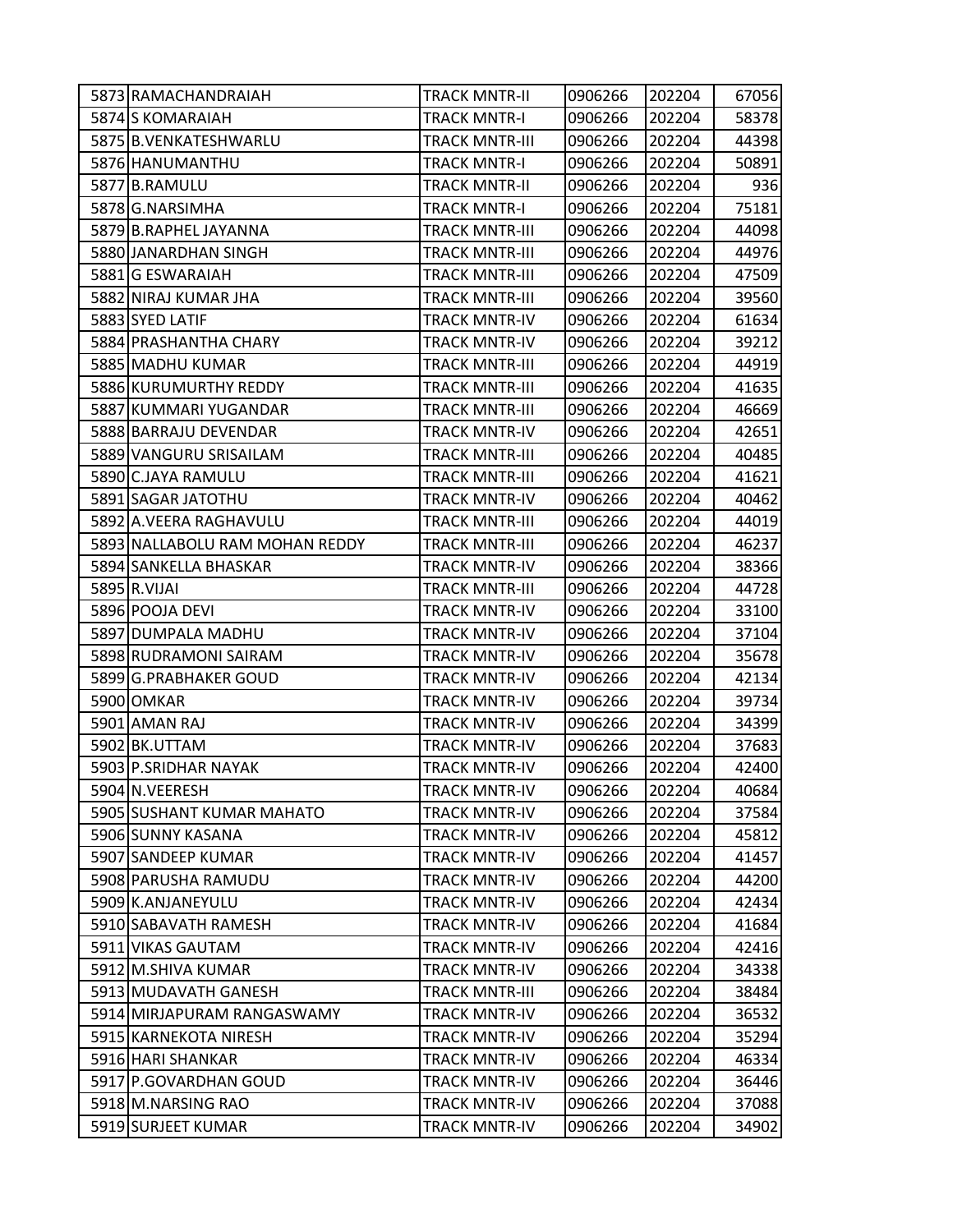| 5920 MANIBHUSHAN KUMAR RAY       | TRACK MNTR-IV         | 0906266 | 202204 | 44823 |
|----------------------------------|-----------------------|---------|--------|-------|
| 5921 AMAN MISHRA                 | <b>TRACK MNTR-IV</b>  | 0906266 | 202204 | 38676 |
| 5922 LOKESH KUMAR                | <b>TRACK MNTR-IV</b>  | 0906266 | 202204 | 34177 |
| 5923 RANJAN KUMAR                | <b>TRACK MNTR-IV</b>  | 0906266 | 202204 | 34305 |
| 5924 KATRAVATH SRINIVAS          | <b>TRACK MNTR-IV</b>  | 0906266 | 202204 | 37428 |
| 5925 A.VINOD KUMAR               | TRACK MNTR-IV         | 0906266 | 202204 | 40934 |
| 5926 DILLI ANILKUMAR REDDY       | <b>TRACK MNTR-IV</b>  | 0906266 | 202204 | 41200 |
| 5927 SREENIVASULU.B              | <b>TRACK MNTR-IV</b>  | 0906266 | 202204 | 45700 |
| 5928 KRISHNA KUMAR GOUD ETTE     | <b>TRACK MNTR-IV</b>  | 0906266 | 202204 | 42684 |
| 5929 SUBHASH KUMAR               | <b>TRACK MNTR-IV</b>  | 0906266 | 202204 | 44634 |
| 5930 ALOK KUMAR                  | TRACK MNTR-IV         | 0906266 | 202204 | 34561 |
| 5931 MANTOSH YADAV               | TRACK MNTR-IV         | 0906266 | 202204 | 36873 |
| 5932 OMKAR SINGH                 | <b>TRACK MNTR-IV</b>  | 0906266 | 202204 | 34902 |
| 5933 J.RAMESH                    | <b>TRACK MNTR-IV</b>  | 0906266 | 202204 | 36950 |
| 5934 B.NAGESHWAR REDDY           | <b>TRACK MNTR-IV</b>  | 0906266 | 202204 | 49184 |
| 5935 V.RAMESH NAYAK              | TRACK MNTR-III        | 0906266 | 202204 | 37183 |
| 5936 GOVINDA RAJU.T              | <b>TRACK MNTR-IV</b>  | 0906266 | 202204 | 37787 |
| 5937 K.BHEEMANNA                 | <b>TRACK MNTR-IV</b>  | 0906266 | 202204 | 39384 |
| 5938 NAVDEEP KUMAR               | <b>TRACK MNTR-IV</b>  | 0906266 | 202204 | 33732 |
| 5939 PAWAN KUMAR                 | <b>TRACK MNTR-IV</b>  | 0906266 | 202204 | 29826 |
| 5940 VIVEK BHARTI                | TRACK MNTR-IV         | 0906266 | 202204 | 29826 |
| 5941 ANGOTH CHAKRADHAR           | <b>TRACK MNTR-III</b> | 0906266 | 202204 | 36028 |
| 5942 SHUBHAM KUMAR               | <b>TRACK MNTR-IV</b>  | 0906266 | 202204 | 36199 |
| 5943 ARVIND KUMAR                | <b>TRACK MNTR-IV</b>  | 0906266 | 202204 | 29826 |
| 5944 NITIN                       | <b>TRACK MNTR-IV</b>  | 0906266 | 202204 | 35702 |
| 5945 BAIDHNATH KUMAR             | TRACK MNTR-IV         | 0906266 | 202204 | 43126 |
| 5946 RUPESH MAHTO                | <b>TRACK MNTR-IV</b>  | 0906266 | 202204 | 41266 |
| 5947 JALLY DASHARATHAM           | <b>TRACK MNTR-IV</b>  | 0906266 | 202204 | 37454 |
| 5948 RAJESH                      | <b>TRACK MNTR-IV</b>  | 0906266 | 202204 | 46984 |
| 5949 SAROJ KUMAR MANDAL          | <b>TRACK MNTR-IV</b>  | 0906266 | 202204 | 39850 |
| 5950 B.CHANDRAKANTH              | <b>TRACK MNTR-IV</b>  | 0906266 | 202204 | 36184 |
| 5951 SHAILENDRA KUMAR            | TRACK MNTR-IV         | 0906266 | 202204 | 46834 |
| 5952 HITESH KUMAR                | <b>TRACK MNTR-IV</b>  | 0906266 | 202204 | 36284 |
| 5953 VIKASH KUMAR PASVAN         | <b>TRACK MNTR-IV</b>  | 0906266 | 202204 | 36738 |
| 5954 PATTAPARLA SHARATHBABU GOUD | <b>TRACK MNTR-IV</b>  | 0906266 | 202204 | 49400 |
| 5955 BELLE SHIVASHANKAR          | <b>TRACK MNTR-IV</b>  | 0906266 | 202204 | 44634 |
| 5956 AMOSH                       | <b>TRACK MNTR-IV</b>  | 0906266 | 202204 | 41184 |
| 5957 M.LAXMAN                    | <b>TRACK MNTR-IV</b>  | 0906266 | 202204 | 34732 |
| 5958 SUDHIR KUMAR MAHESH         | <b>TRACK MNTR-IV</b>  | 0906266 | 202204 | 35636 |
| 5959 RISHI LAL DEV               | <b>TRACK MNTR-IV</b>  | 0906266 | 202204 | 36361 |
| 5960 DIVYANSHU KUMAR RAI         | <b>TRACK MNTR-IV</b>  | 0906266 | 202204 | 41417 |
| 5961 M.ARAVIND                   | <b>TRACK MNTR-IV</b>  | 0906266 | 202204 | 37016 |
| 5962 A SRIKANTH REDDY            | <b>TRACK MNTR-IV</b>  | 0906266 | 202204 | 39734 |
| 5963 V.RAVI KUMAR                | ASST(PWAY)            | 0906266 | 202204 | 43500 |
| 5964 HRADESH KUMAR               | <b>TRACK MNTR-IV</b>  | 0906266 | 202204 | 30154 |
| 5965 C.ANAND KUMAR               | <b>WELDER-III</b>     | 0906266 | 202204 | 42044 |
| 5966 MD.FAROOQ                   | TRACK MNTR-IV         | 0906266 | 202204 | 37475 |